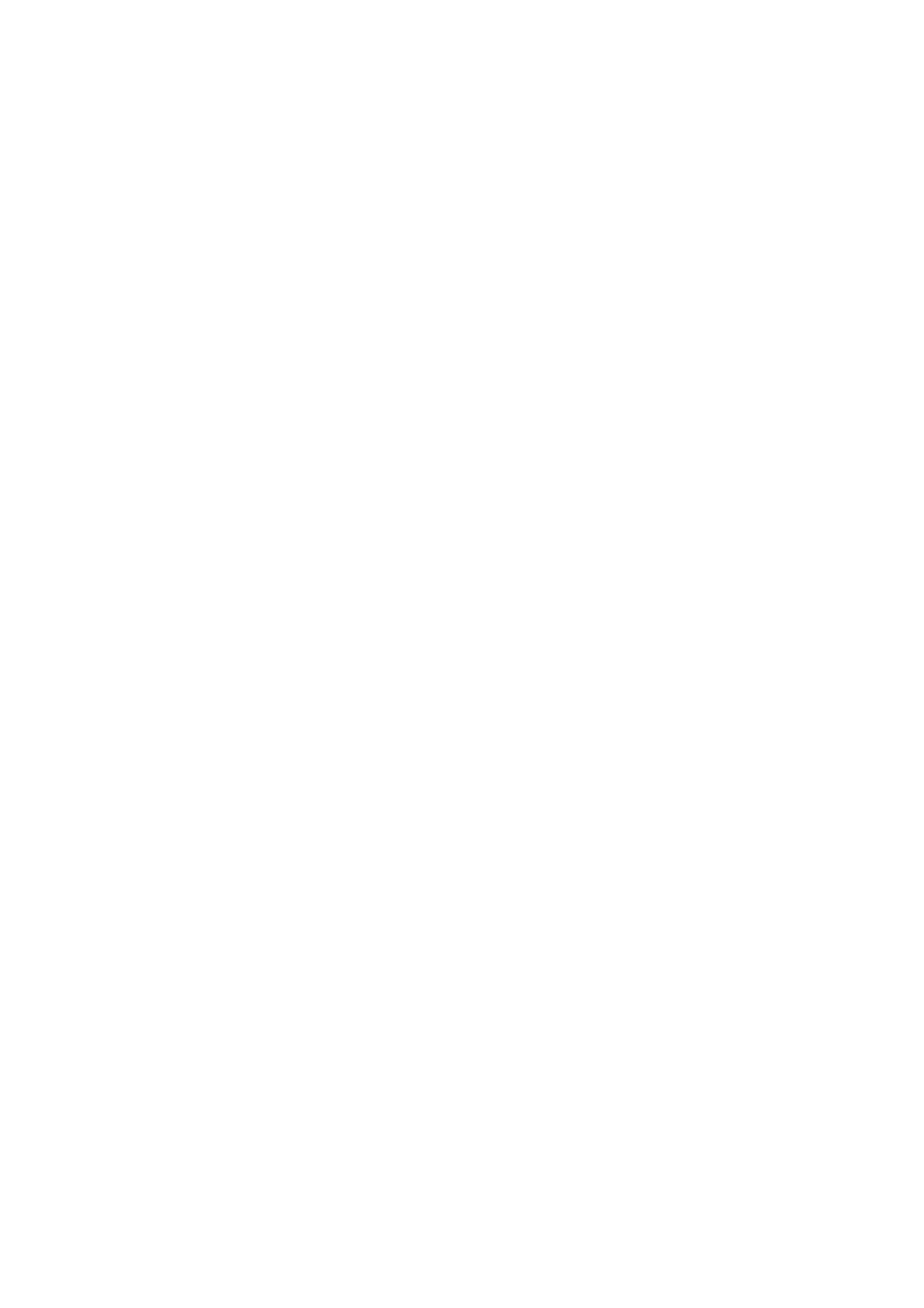

# Immigration Act 2016

# **CHAPTER 19**

# **CONTENTS**

# **PART 1**

LABOUR MARKET AND ILLEGAL WORKING

# **CHAPTER 1**

# LABOUR MARKET

# *Director of Labour Market Enforcement*

- 1 Director of Labour Market Enforcement
- 2 Labour market enforcement strategy
- 3 Non-compliance in the labour market etc: interpretation
- 4 Annual and other reports
- 5 Publication of strategy and reports
- 6 Information gateways
- 7 Information gateways: supplementary
- 8 Information hub
- 9 Restriction on exercising functions in relation to individual cases

# *Gangmasters and Labour Abuse Authority*

- 10 Renaming of Gangmasters Licensing Authority
- 11 Functions in relation to labour market
- 12 PACE powers in England and Wales for labour abuse prevention officers
- 13 Relationship with other agencies: requests for assistance

# *Labour market enforcement undertakings*

- 14 Power to request LME undertaking
- 15 Measures in LME undertakings
- 16 Duration
- 17 Further provision about giving notice under section 14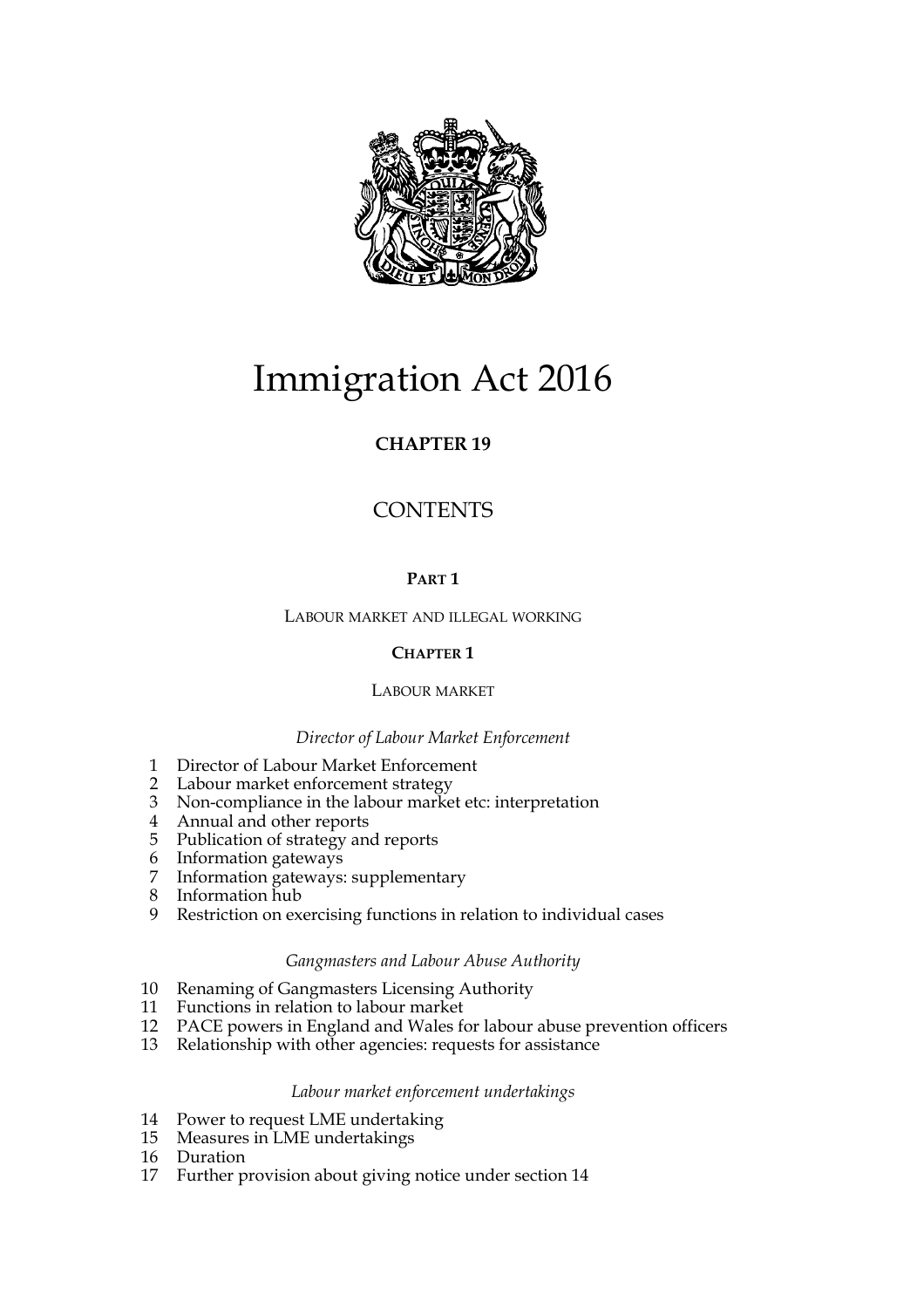#### *Labour market enforcement orders*

- 18 Power to make LME order on application
- 19 Applications
- 20 Power to make LME order on conviction
- 21 Measures in LME orders
- 22 Further provision about LME orders
- 23 Variation and discharge
- 24 Appeals

#### *LME undertakings and orders: supplementary*

- 25 Code of practice<br>26 Investigative fur
- 26 Investigative functions<br>27 Offence
- 27 Offence
- Offences by bodies corporate
- 29 Application to unincorporated associations
- 30 Application to partnerships

#### *Supplementary provision*

- 31 Consequential and related amendments<br>32 Regulations under Chapter 1
- Regulations under Chapter 1
- 33 Interpretation of Chapter 1

#### **CHAPTER 2**

#### ILLEGAL WORKING

#### *Offences*

- 34 Offence of illegal working
- 35 Offence of employing illegal worker

#### *Illegal working in licensed premises*

36 Licensing Act 2003: amendments relating to illegal working

#### *Illegal working in relation to private hire vehicles etc*

37 Private hire vehicles etc

#### *Illegal working notices and orders*

38 Illegal working closure notices and illegal working compliance orders

#### **PART 2**

#### ACCESS TO SERVICES

#### *Residential tenancies*

- 39 Offence of leasing premises
- 40 Eviction
- 41 Order for possession of dwelling-house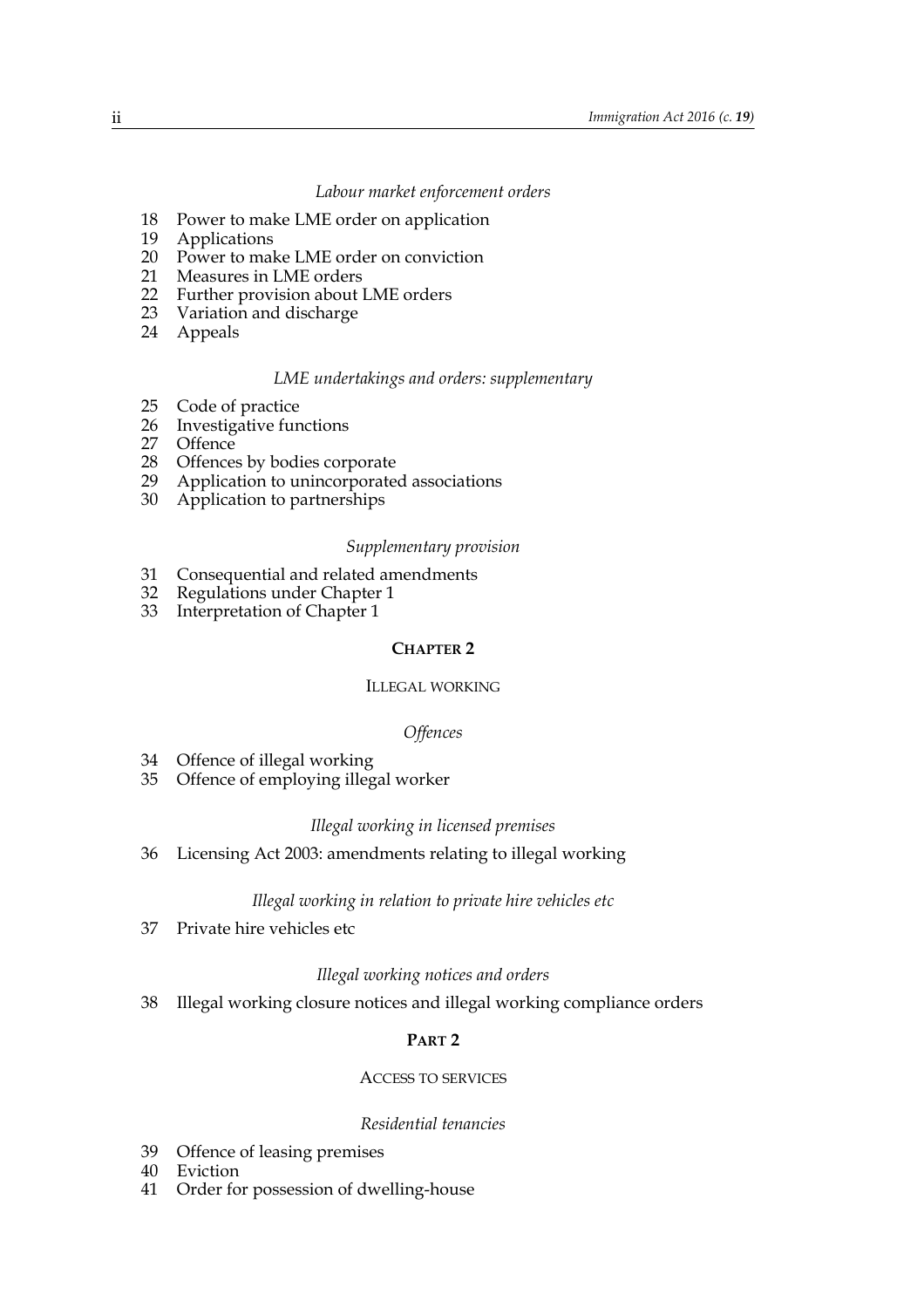#### 42 Extension to Wales, Scotland and Northern Ireland

#### *Driving*

- 43 Powers to carry out searches relating to driving licences
- 44 Offence of driving when unlawfully in the United Kingdom

### *Bank accounts*

#### 45 Bank accounts

#### **PART 3**

#### ENFORCEMENT

#### *Powers of immigration officers etc*

- 46 Powers in connection with examination, detention and removal
- 47 Search of premises in connection with imposition of civil penalty
- 48 Seizure and retention in relation to offences
- 49 Duty to pass on items seized under section 48<br>50 Retention of things seized under Part 3 of the
- 50 Retention of things seized under Part 3 of the Immigration Act 1971<br>51 Search for nationality documents by detainee custody officers etc
- 51 Search for nationality documents by detainee custody officers etc<br>52 Seizure of nationality documents by detainee custody officers etc
- 52 Seizure of nationality documents by detainee custody officers etc<br>53 Amendments relating to sections 51 and 52
- 53 Amendments relating to sections 51 and 52
- 54 Amendments to search warrant provisions<br>55 Supply of information to Secretary of State
- 55 Supply of information to Secretary of State<br>56 Detention etc. by immigration officers in Sc
- 56 Detention etc. by immigration officers in Scotland<br>57 Powers to take fingerprints etc. from dependants
- Powers to take fingerprints etc. from dependants
- 58 Interpretation of Part

#### *Detention and bail*

- 59 Guidance on detention of vulnerable persons
- 60 Limitation on detention of pregnant women
- 61 Immigration bail

#### *Power to cancel leave*

62 Power to cancel leave extended under section 3C of the Immigration Act 1971

#### **PART 4**

#### APPEALS

- 63 Appeals within the United Kingdom: certification of human rights claims
- 64 Continuation of leave: repeals
- 65 Deemed refusal of leave to enter: repeals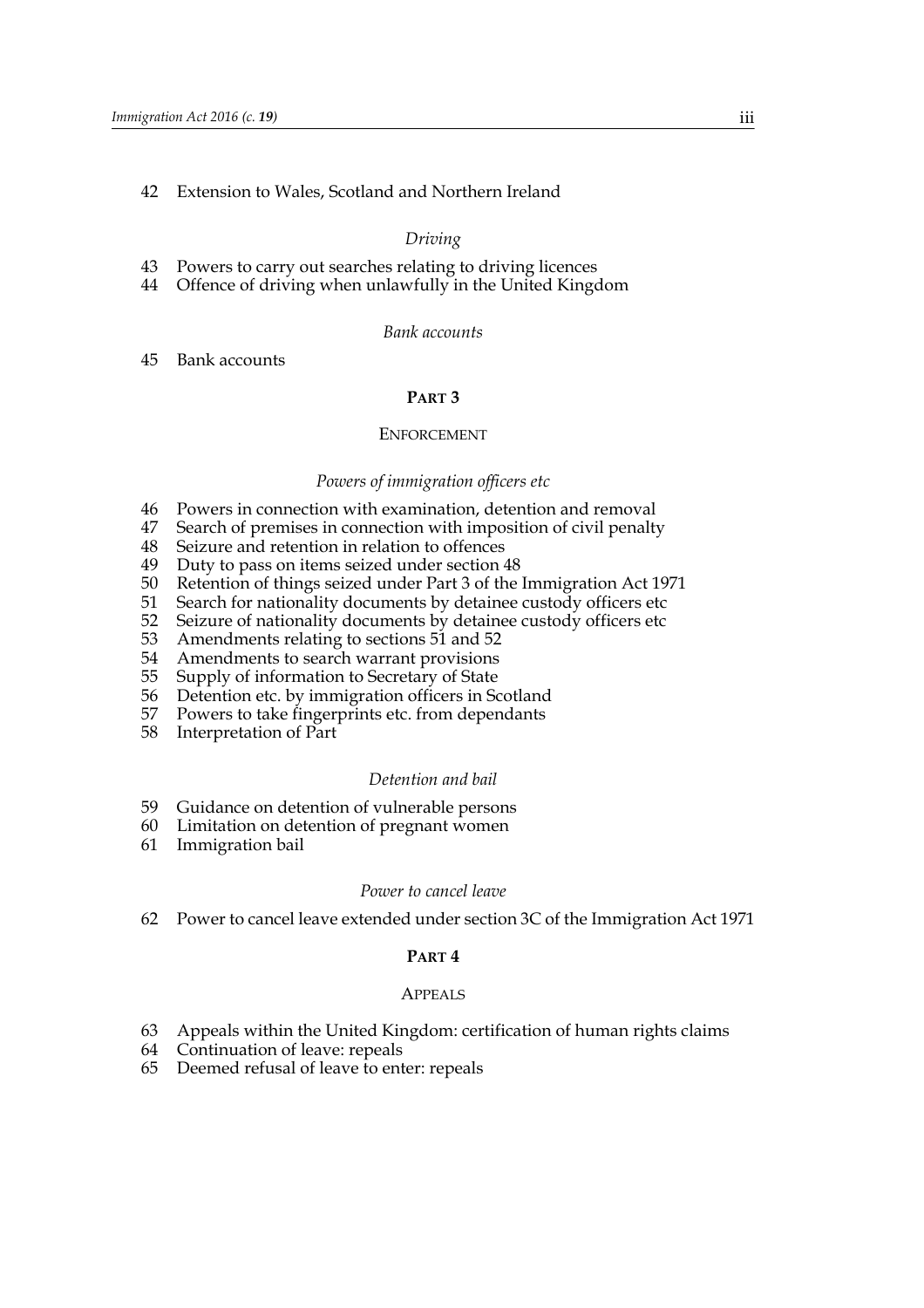#### **PART 5**

#### SUPPORT ETC FOR CERTAIN CATEGORIES OF MIGRANT

#### *Support*

- 66 Support for certain categories of migrant
- 67 Unaccompanied refugee children: relocation and support
- 68 Availability of local authority support

#### *Transfer of responsibility for relevant children*

- 69 Transfer of responsibility for relevant children
- 70 Duty to provide information for the purposes of transfers of responsibility
- 71 Request for transfer of responsibility for relevant children
- Scheme for transfer of responsibility for relevant children
- 73 Extension to Wales, Scotland and Northern Ireland

#### **PART 6**

#### BORDER SECURITY

- 74 Penalties relating to airport control areas
- 75 Maritime enforcement
- 76 Persons excluded from the United Kingdom under international obligations

### **PART 7**

#### LANGUAGE REQUIREMENTS FOR PUBLIC SECTOR WORKERS

- 77 English language requirements for public sector workers
- 78 Meaning of "public authority"
- 79 Power to expand meaning of person working for public authority
- 80 Duty to issue codes of practice<br>81 Procedure for codes of practice
- Procedure for codes of practice
- 82 Application of Part to Wales
- 83 Interpretation of Part
- 84 Crown application

#### **PART 8**

#### FEES AND CHARGES

#### *Immigration*

85 Immigration skills charge

## *Passports and civil registration*

- 86 Power to make passport fees regulations
- 87 Passport fees regulations: supplemental
- 88 Power to charge for passport validation services
- 89 Civil registration fees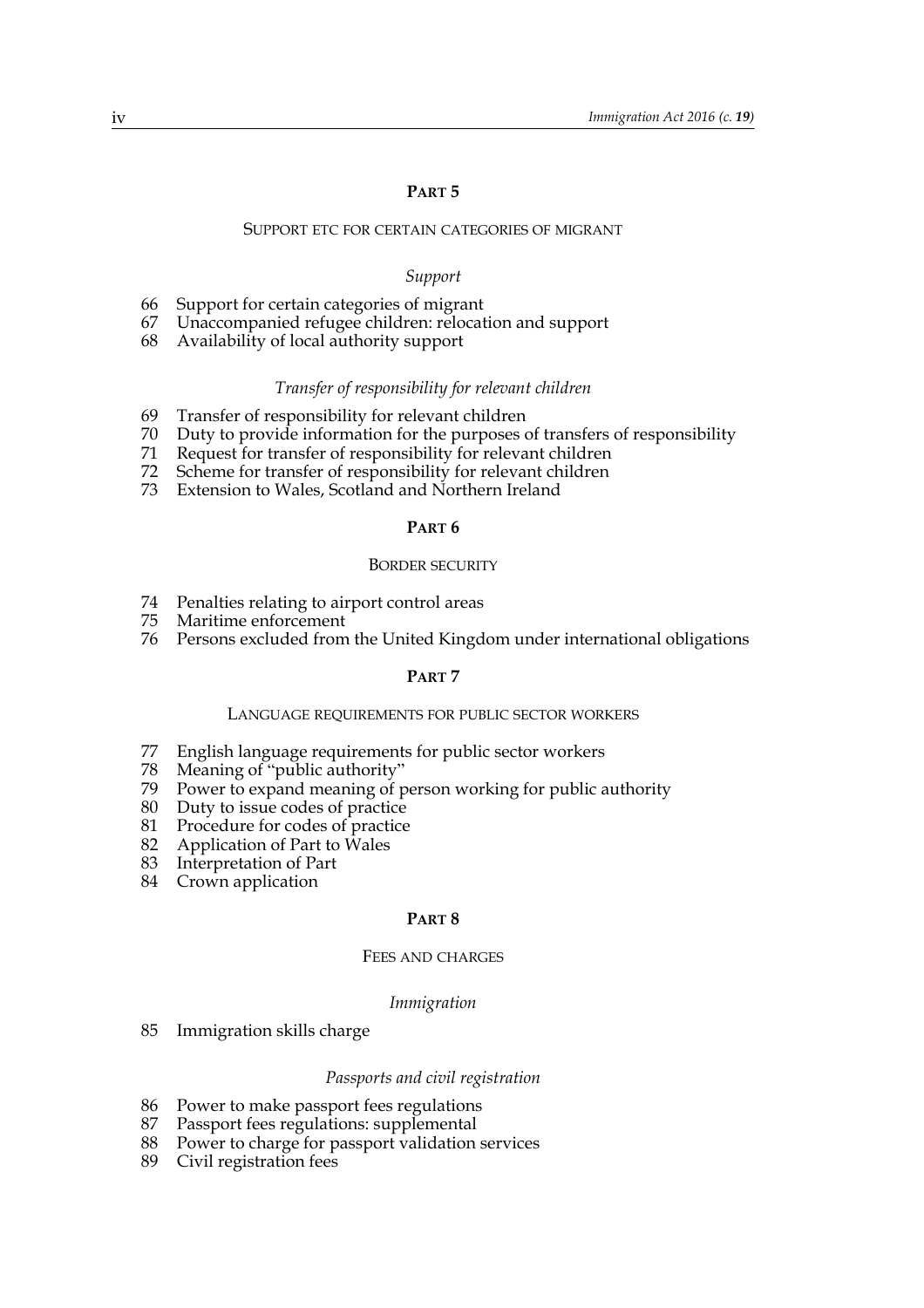#### **PART 9**

#### MISCELLANEOUS AND GENERAL

#### *Welfare of children*

90 Duty regarding the welfare of children

#### *Final provisions*

- 91 Financial provisions
- 92 Transitional and consequential provision
- 93 Regulations
- 94 Commencement
- 95 Extent
- 96 Short title

Schedule 1 — Persons to whom Director etc may disclose information

Schedule 2 — Functions in relation to labour market

Schedule 3 — Consequential and related amendments

- Schedule 4 Licensing Act 2003: amendments relating to illegal working
	- Part 1 Entitlement to work in the United Kingdom
		- Part 2 Premises licences
		- Part 3 Personal licences
		- Part 4 Rights of entry
		- Part 5 Appeals
		- Part 6 General
	- Part 7 Transitional provision
- Schedule 5 Private hire vehicles etc
- Schedule 6 Illegal working closure notices and illegal working compliance orders
- Schedule 7 Bank accounts
- Schedule 8 Amendments to search warrant provisions
- Schedule 9 Duty to supply nationality documents to Secretary of State: persons to whom duty applies
- Schedule 10 Immigration bail
	- Part 1 Main provisions
	- Part 2 Amendments to other Acts
- Schedule 11 Support for certain categories of migrant
	- Part 1 Amendments of the Immigration Acts
	- Part 2 Transitional and saving provision
- Schedule 12 Availability of local authority support
- Schedule 13 Penalties relating to airport control areas
- Schedule 14 Maritime enforcement
- Schedule  $15 -$  Civil registration fees
	- Part  $1 -$  Powers to make regulations for the charging of fees
	- Part 2 Consequential and related amendments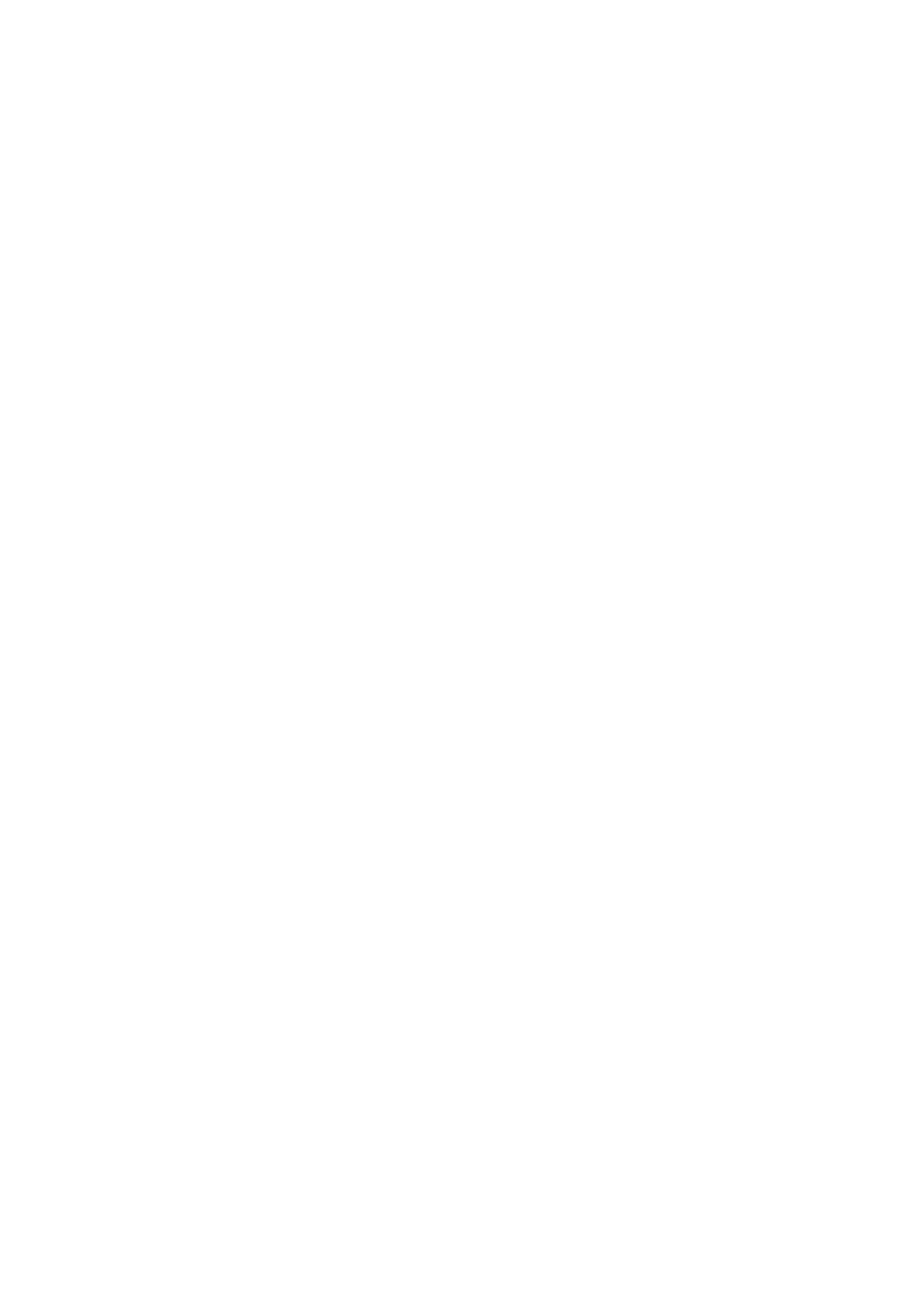

# Immigration Act 2016

# **2016 CHAPTER 19**

An Act to make provision about the law on immigration and asylum; to make provision about access to services, facilities, licences and work by reference to immigration status; to make provision about the enforcement of certain legislation relating to the labour market; to make provision about language requirements for public sector workers; to make provision about fees for passports and civil registration; and for connected purposes.

[12th May 2016]

E IT ENACTED by the Queen's most Excellent Majesty, by and with the advice and consent of the Lords Spiritual and Temporal, and Commons, in this present **B** E IT ENACTED by the Queen's most Excellent Majesty, by and with consent of the Lords Spiritual and Temporal, and Commons, Parliament assembled, and by the authority of the same, as follows:  $-$ 

# **PART 1**

# LABOUR MARKET AND ILLEGAL WORKING

# **CHAPTER 1**

# LABOUR MARKET

# *Director of Labour Market Enforcement*

# **1 Director of Labour Market Enforcement**

- (1) The Secretary of State must appoint a person as the Director of Labour Market Enforcement (referred to in this Chapter as "the Director").
- (2) The Director is to hold office in accordance with the terms of his or her appointment.
- (3) The functions of the Director are exercisable on behalf of the Crown.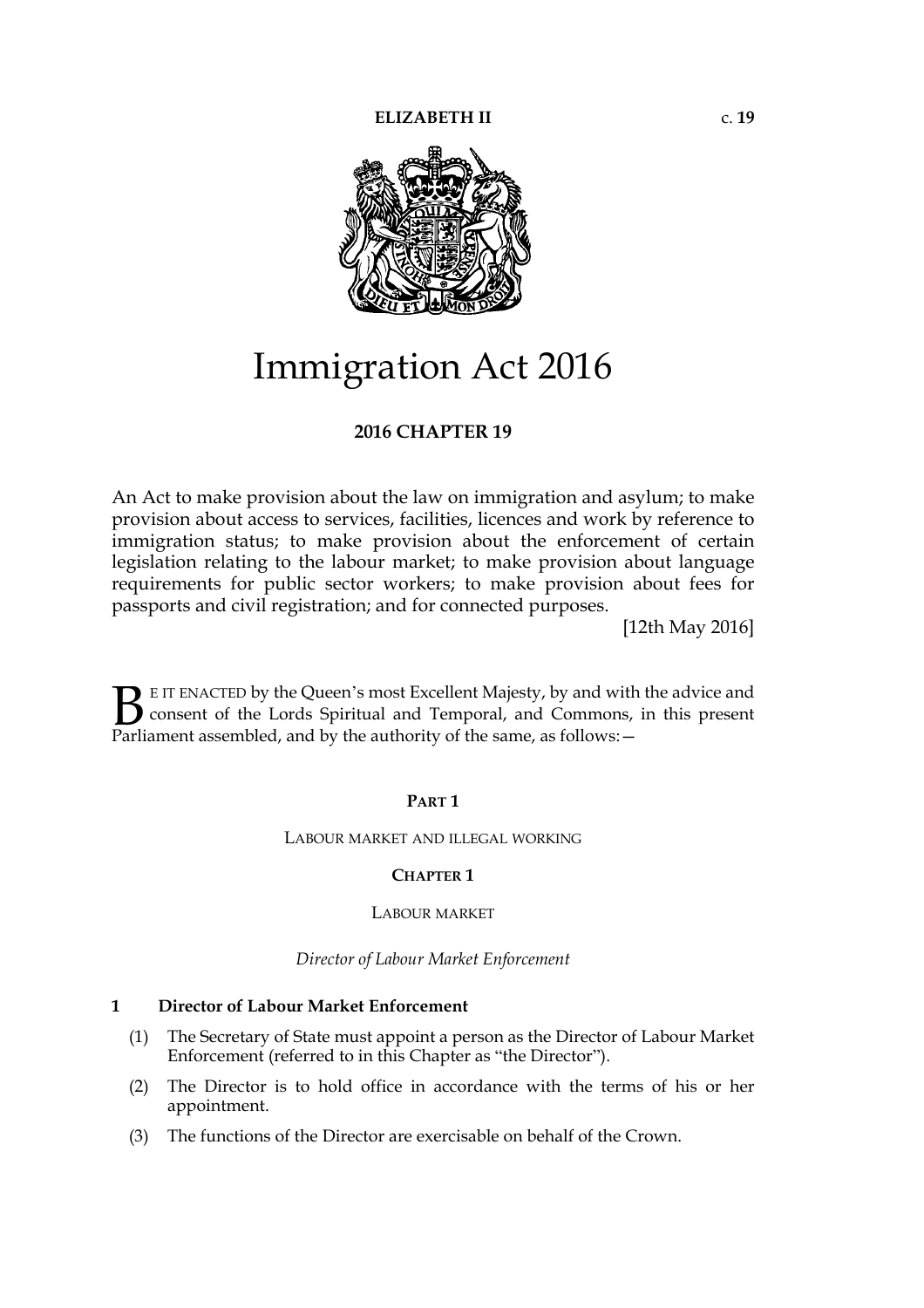- (4) The Secretary of State must provide the Director with such staff, goods, services, accommodation and other resources as the Secretary of State considers the Director needs for the exercise of his or her functions.
- (5) The Secretary of State must—
	- (a) pay the Director such expenses, remuneration and allowances, and
	- (b) pay or make provision for the payment of such pension to or in respect of the Director,

as may be provided for by or under the terms of the Director's appointment.

# **2 Labour market enforcement strategy**

- (1) The Director must before the beginning of each financial year prepare a labour market enforcement strategy for that year and submit it to the Secretary of State for approval.
- (2) A labour market enforcement strategy (referred to in this Chapter as a "strategy") is a document which—
	- (a) sets out the Director's assessment of—
		- (i) the scale and nature of non-compliance in the labour market during the year before the one to which the strategy relates, and
		- (ii) the likely scale and nature of such non-compliance during the year to which the strategy relates and the following two years,
	- (b) contains a proposal for the year to which the strategy relates setting out—
		- (i) how labour market enforcement functions should be exercised,
		- (ii) the education, training and research activities the Secretary of State, and any other person by whom, or by whose officers, labour market enforcement functions are exercisable, should undertake or facilitate in connection with those functions,
		- (iii) the information, or descriptions of information, that should be provided to the Director for the purposes of his or her functions by any person by whom, or by whose officers, labour market enforcement functions are exercisable, and
		- (iv) the form and manner in which, and frequency with which, that information should be provided,
	- (c) sets out the activities the Director proposes to undertake during the year to which the strategy relates in the exercise of his or her functions under section 8, and
	- (d) deals with such other matters as the Director considers appropriate.
- (3) The proposal mentioned in paragraph (b) of subsection (2) must, in particular, set out how the funding available for the purposes of the functions and activities mentioned in sub-paragraphs (i) and (ii) of that paragraph should be allocated.
- (4) The Director may at any time prepare a revised strategy and submit it to the Secretary of State for approval.
- (5) The Secretary of State may approve a strategy either with or without modifications (but a modification may not relate to the assessment described in paragraph (a) of subsection (2)).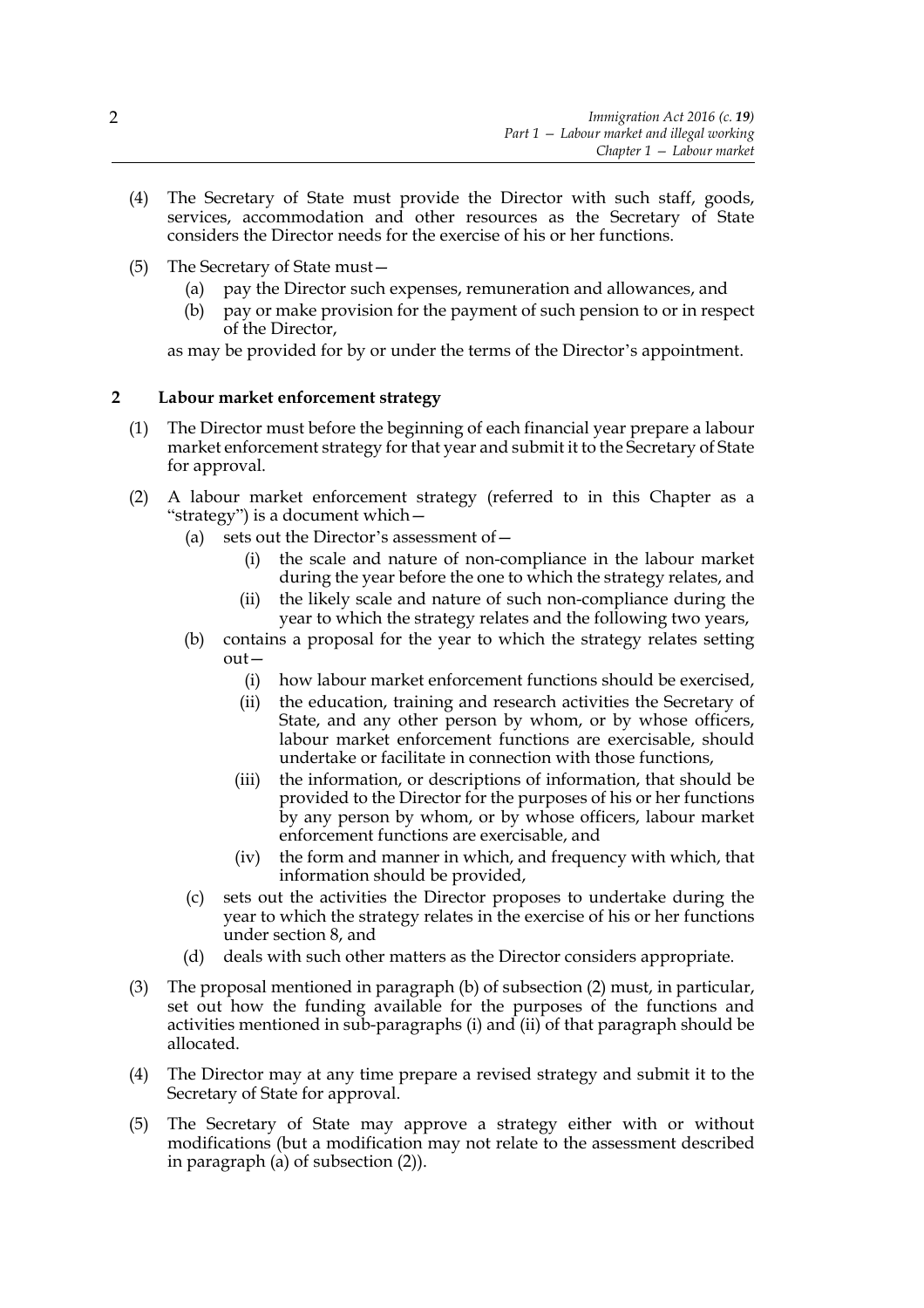(6) Any person by whom labour market enforcement functions are exercisable during a year to which a strategy approved under this section relates must, in exercising those functions, have regard to the strategy.

# **3 Non-compliance in the labour market etc: interpretation**

- (1) For the purposes of this Chapter each of the following constitutes "noncompliance in the labour market"—
	- (a) the commission of a labour market offence;
	- (b) failure to comply with the requirement under section 1 of the National Minimum Wage Act 1998 (workers to be paid at least national minimum wage);
	- (c) failure to pay any financial penalty required to be paid by a notice of underpayment served under section 19 of that Act (see section 19A of that Act);
	- (d) breach of a condition of a licence granted under section 7 of the Gangmasters (Licensing) Act 2004;
	- (e) failure to comply with any other requirement imposed by or under any enactment and which is prescribed by regulations made by the Secretary of State.
- (2) In this Chapter "labour market enforcement functions" means—
	- (a) any function of the Secretary of State in connection with prohibition orders made under section 3A of the Employment Agencies Act 1973,
	- (b) any function of an officer acting for the purposes of that Act (see section 8A of that Act),
	- (c) any function of an officer acting for the purposes of the National Minimum Wage Act 1998 (see section 13 of that Act),
	- (d) any function of the Gangmasters and Labour Abuse Authority conferred by section 1(2)(a) to (c) of the Gangmasters (Licensing) Act 2004,
	- (e) any function of an enforcement officer or a compliance officer acting for the purposes of that Act (see section 15 of that Act),
	- (f) any function of the Gangmasters and Labour Abuse Authority under Part 2 of the Modern Slavery Act 2015 (slavery and trafficking prevention orders etc),
	- (g) any function of an officer of that Authority acting for the purposes of Part 1 or 2 of that Act (see sections 11A and 30A of that Act),
	- (h) any function of an enforcing authority under this Chapter,
	- (i) any function an officer has by virtue of section 26, and
	- (j) any other function prescribed by regulations made by the Secretary of State.
- (3) In this section "labour market offence" means—
	- (a) an offence under the Employment Agencies Act 1973 other than one under section  $9(4)(b)$  of that Act;
	- (b) an offence under the National Minimum Wage Act 1998;
	- (c) an offence under the Gangmasters (Licensing) Act 2004;
	- (d) an offence under section 1 of the Modern Slavery Act 2015;
	- (e) an offence under section 2 or 4 of that Act—
		- (i) which is committed in relation to a worker or a person seeking work, or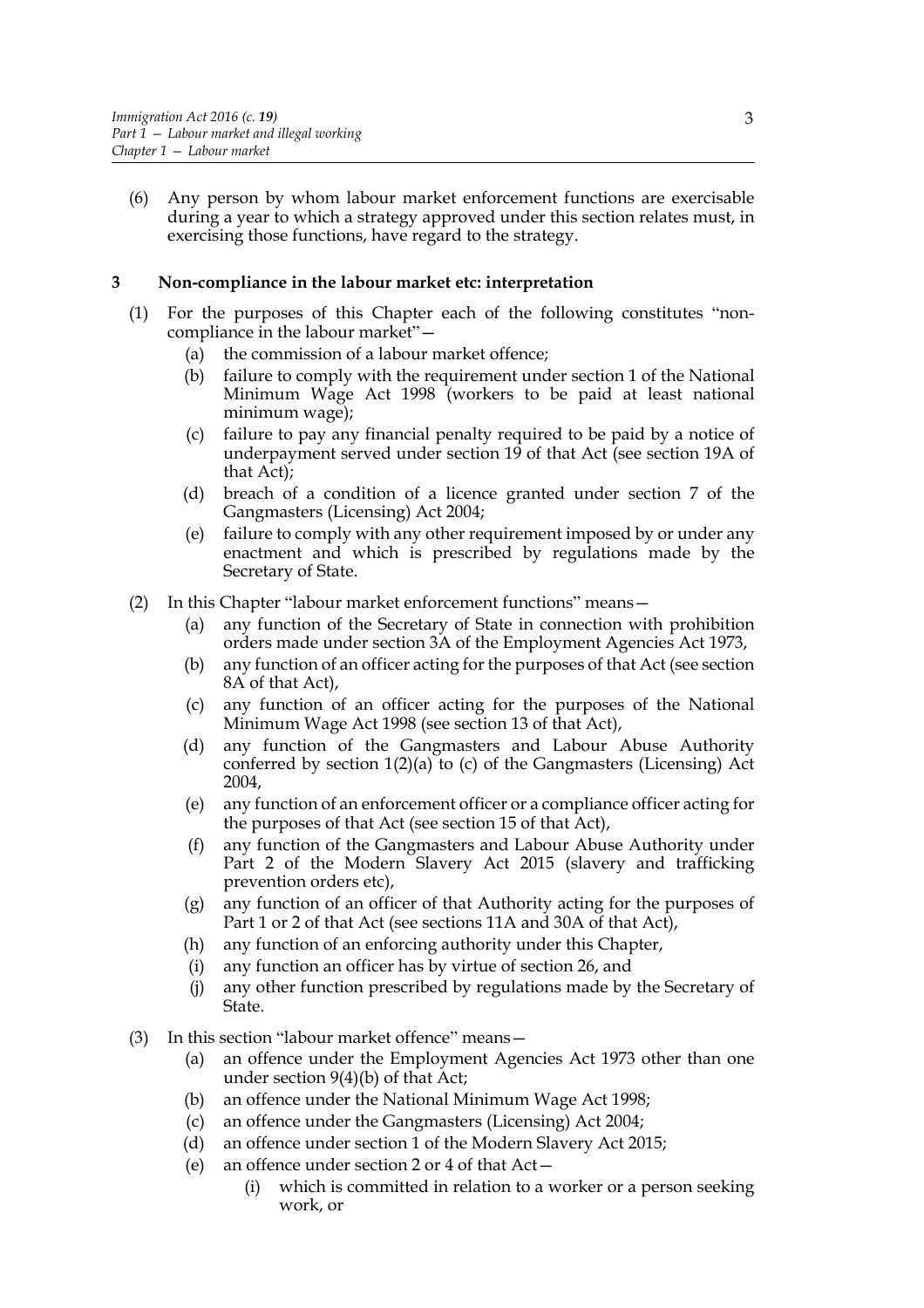- (ii) which is otherwise committed in circumstances where subsection (2) of section 3 of that Act applies;
- (f) an offence under section 30(1) or (2) of that Act which is committed in relation to—
	- (i) an order which was made on the application of the Gangmasters and Labour Abuse Authority, or
	- (ii) an order which was made under section 14 of that Act and which falls within subsection (4) below;
- (g) an offence under section 27;
- (h) any other offence prescribed by regulations made by the Secretary of State;
- (i) an offence of attempting or conspiring to commit an offence mentioned in paragraphs (a) to (h);
- (j) an offence under Part 2 of the Serious Crime Act 2007 in relation to an offence so mentioned;
- (k) an offence of inciting a person to commit an offence so mentioned;
- (l) an offence of aiding, abetting, counselling or procuring the commission of an offence so mentioned.
- (4) An order made under section 14 of the Modern Slavery Act 2015 falls within this subsection if—
	- (a) the order was made following  $-$ 
		- (i) the conviction of the defendant of an offence mentioned in subsection  $(3)(d)$ , (e) or (i) to (l), or
		- (ii) a finding of a kind mentioned in section  $14(1)(b)$  or (c) of that Act in connection with any such offence, and
	- (b) the prosecution resulted from an investigation conducted by a labour abuse prevention officer (within the meaning of section 114B of the Police and Criminal Evidence Act 1984).
- (5) In this section "worker" has the same meaning as in the Employment Rights Act 1996 (see section 230 of that Act) and the reference to a person seeking work is to be read accordingly.
- (6) In this section references to the Gangmasters (Licensing) Act 2004 are references to that Act only so far as it applies in relation to England and Wales and Scotland.

# **4 Annual and other reports**

- (1) As soon as reasonably practicable after the end of each financial year in respect of which the Secretary of State has approved a strategy under section 2, the Director must submit to the Secretary of State an annual report for that year.
- (2) An annual report must include—
	- (a) an assessment of the extent to which labour market enforcement functions were exercised, and activities of the kind mentioned in section  $2(2)(b)(ii)$  were carried out, in accordance with the strategy during the year to which the report relates,
	- (b) an assessment of the extent to which the strategy had an effect on the scale and nature of non-compliance in the labour market during that year, and
	- (c) a statement of the activities the Director undertook during that year in the exercise of his or her functions under section 8.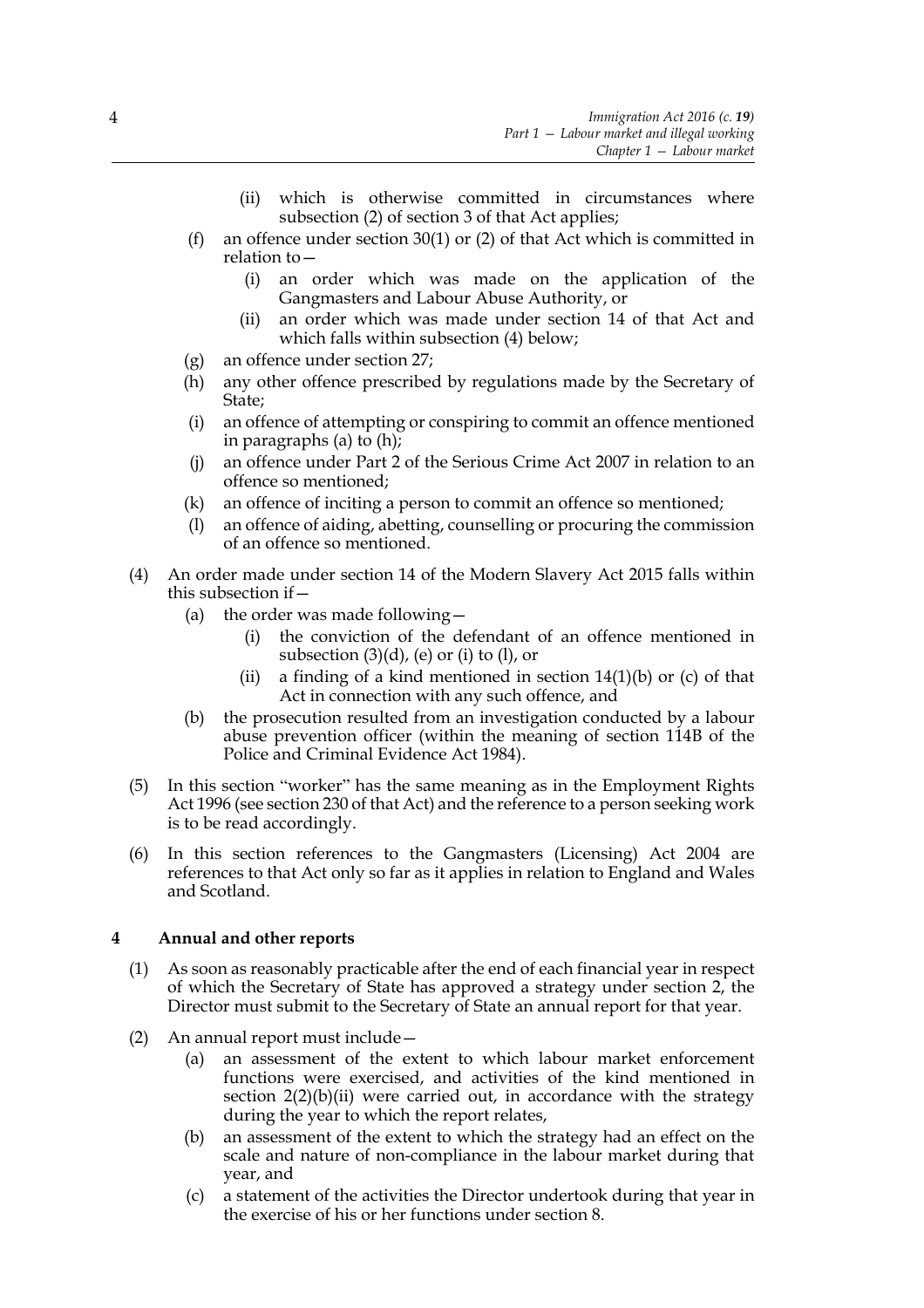- (3) The Director must submit to the Secretary of State a report dealing with any matter—
	- (a) which the Secretary of State has requested the Director to report on, or
	- (b) which a strategy approved by the Secretary of State under section 2 states is a matter the Director proposes to report on,

and must do so as soon as reasonably practicable after the request is made or the strategy is approved.

# **5 Publication of strategy and reports**

- (1) The Secretary of State must lay before Parliament—
	- (a) any strategy the Secretary of State approves under section 2, and
	- (b) any annual or other report the Secretary of State receives under section 4,

and must do so as soon as reasonably practicable after approving the strategy or receiving the report.

- (2) A document laid under subsection (1) must not contain material removed under subsection (3).
- (3) The Secretary of State may remove from a document to be laid under subsection (1) any material the publication of which the Secretary of State considers—
	- (a) would be against the interests of national security,
	- (b) might jeopardise the safety of any person in the United Kingdom, or
	- (c) might prejudice the investigation or prosecution of an offence under the law of England and Wales, Scotland or Northern Ireland.

# **6 Information gateways**

- (1) A person may disclose information to the Director or a relevant staff member if the disclosure is made for the purposes of the exercise of any function of the Director.
- (2) Information obtained by the Director or a relevant staff member in connection with the exercise of any function of the Director may be used by the Director or a relevant staff member in connection with the exercise of any other function of the Director.
- (3) The Director or a relevant staff member may disclose information obtained in connection with the exercise of any function of the Director to a specified person if the disclosure is made for the purposes of the exercise of any function of the specified person.
- (4) "Specified person" means a person specified in Schedule 1 (persons to whom Director etc may disclose information).
- (5) The Secretary of State may by regulations amend Schedule 1.
- (6) In this section, "relevant staff member" means a member of staff provided to the Director under section 1(4).

# **7 Information gateways: supplementary**

(1) A disclosure of information which is authorised by section 6 does not breach—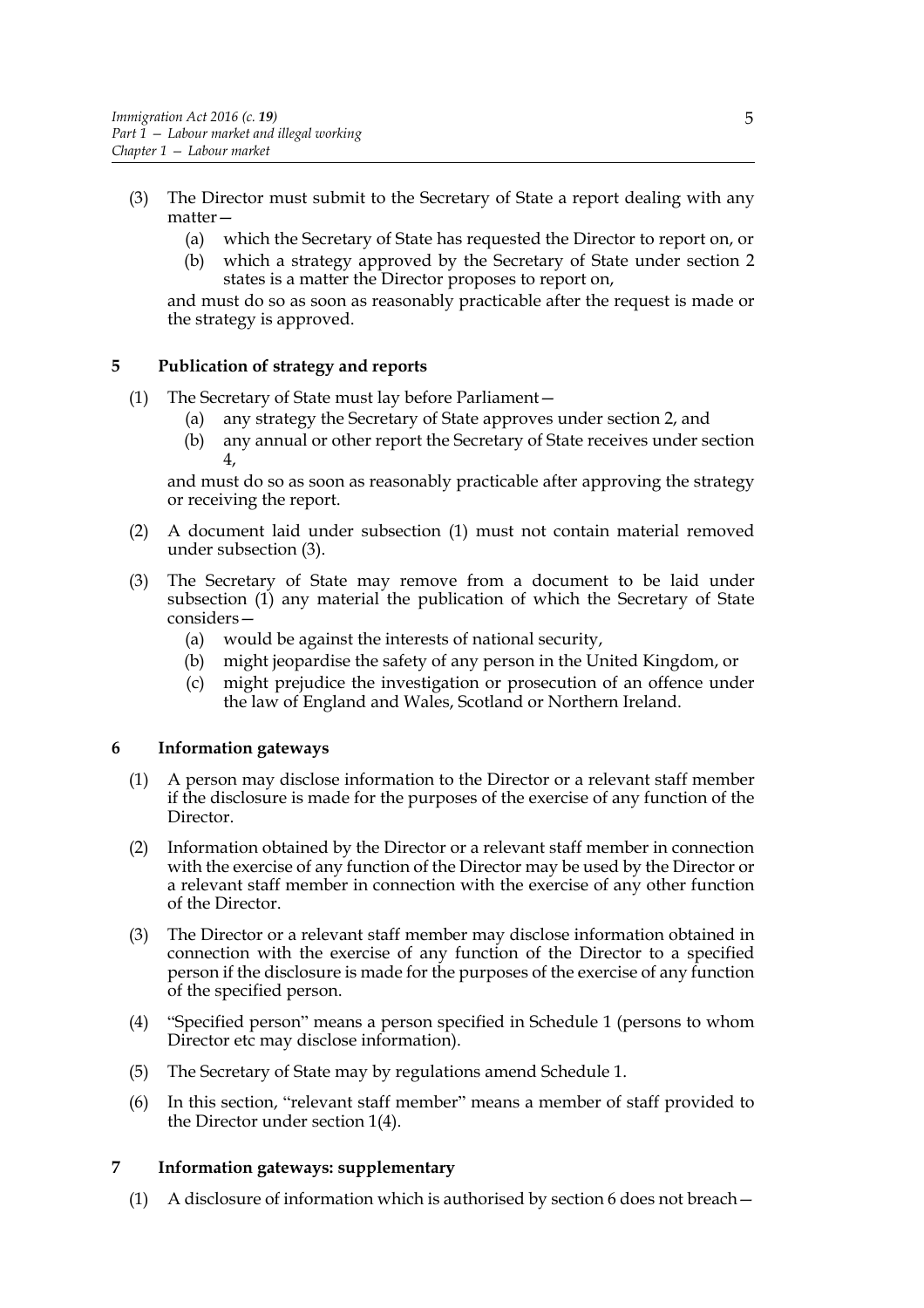- (a) an obligation of confidence owed by the person making the disclosure, or
- (b) any other restriction on the disclosure of information (however imposed).
- (2) But nothing in section 6 authorises the making of a disclosure which—
	- (a) contravenes the Data Protection Act 1998, or
	- (b) is prohibited by Part 1 of the Regulation of Investigatory Powers Act 200<sup>o</sup>.
- (3) Section 6 does not limit the circumstances in which information may be disclosed apart from that section.
- (4) Section 6(1) does not authorise a person serving in an intelligence service to disclose information to the Director or a relevant staff member. But this does not affect the disclosures which such a person may make in accordance with intelligence service disclosure arrangements.
- (5) Intelligence service information may not be disclosed by the Director or a relevant staff member without authorisation from the appropriate service chief.
- (6) If the Director or a relevant staff member has disclosed intelligence service information to a person, that person may not further disclose that information without authorisation from the appropriate service chief.
- (7) HMRC information may not be disclosed by the Director or a relevant staff member without authorisation from HMRC Commissioners.
- (8) If the Director or a relevant staff member has disclosed HMRC information to a person, that person may not further disclose that information without authorisation from HMRC Commissioners.
- (9) Subsections (7) and (8) do not apply to national minimum wage information.
- (10) If a person contravenes subsection (7) or (8) by disclosing revenue and customs information relating to a person whose identity—
	- (a) is specified in the disclosure, or
	- (b) can be deduced from it,

section 19 of the Commissioners for Revenue and Customs Act 2005 (wrongful disclosure) applies in relation to that disclosure as it applies in relation to a disclosure of such information in contravention of section 20(9) of that Act.

(11) In this section—

"appropriate service chief" means—

- (a) the Director-General of the Security Service (in the case of information obtained by the Director or a relevant staff member from that Service or a person acting on its behalf);
- (b) the Chief of the Secret Intelligence Service (in the case of information so obtained from that Service or a person acting on its behalf);
- (c) the Director of GCHQ (in the case of information so obtained from GCHQ or a person acting on its behalf);

"GCHQ" has the same meaning as in the Intelligence Services Act 1994;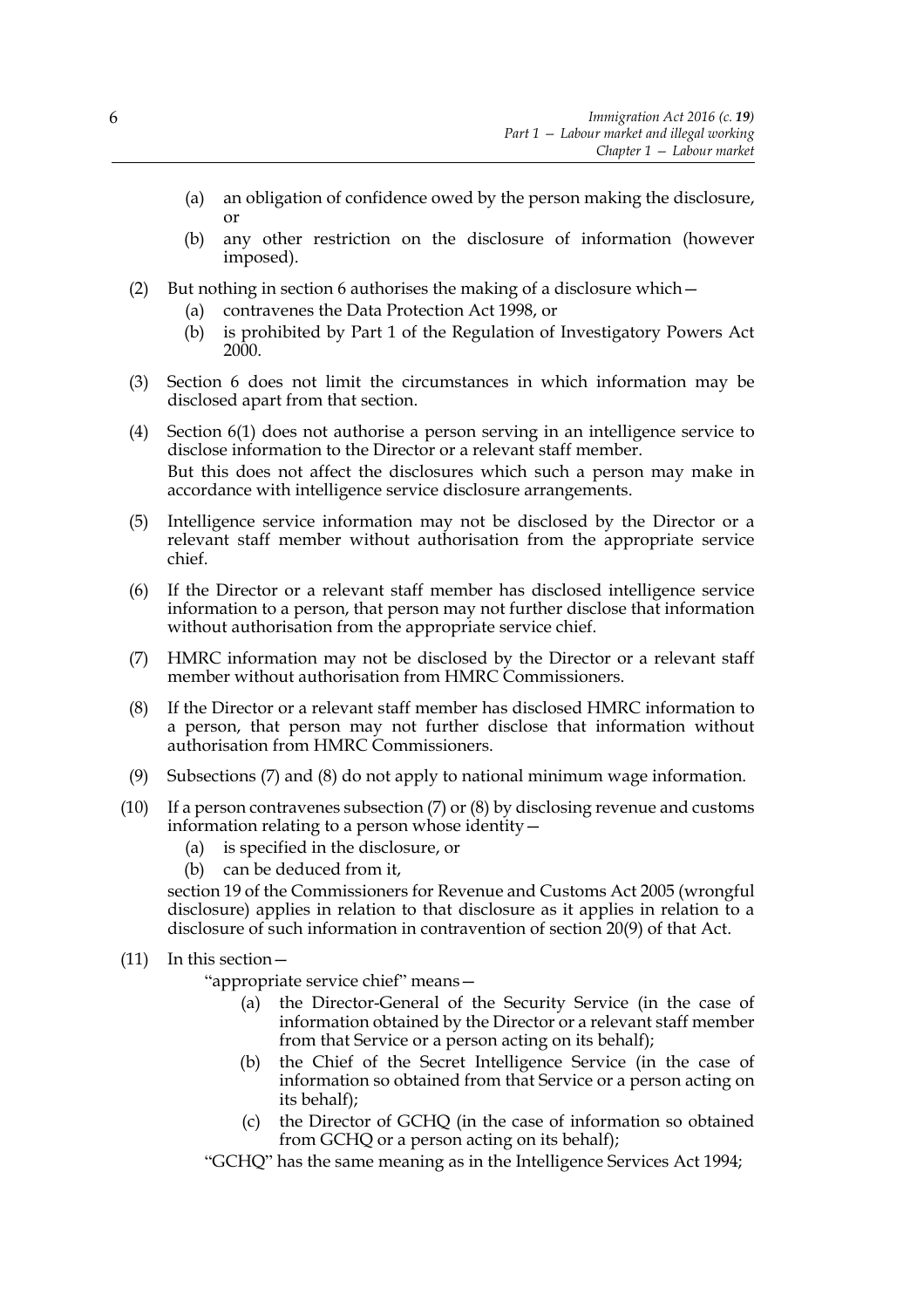"HMRC information" means information disclosed to the Director or a relevant staff member under section 6 by HMRC Commissioners or a person acting on behalf of HMRC Commissioners;

"intelligence service" means—

- (a) the Security Service;
- (b) the Secret Intelligence Service;
- (c) GCHQ;

"intelligence service disclosure arrangements" means—

- (a) arrangements made by the Director-General of the Security Service under section  $2(2)(a)$  of the Security Service Act 1989 about the disclosure of information by that Service,
- (b) arrangements made by the Chief of the Intelligence Service under section 2(2)(a) of the Intelligence Services Act 1994 about the disclosure of information by that Service, and
- (c) arrangements made by the Director of GCHQ under section  $4(2)(a)$  of that Act about the disclosure of information by GCHQ;
- "intelligence service information" means information obtained from an intelligence service or a person acting on behalf of an intelligence service;

"national minimum wage information" means information obtained by an officer in the course of acting—

- (a) for the purposes of the National Minimum Wage Act 1998 (see section 13 of that Act), or
- (b) by virtue of section 26(2);

"relevant staff member" has the same meaning as in section 6;

"revenue and customs information relating to a person" has the meaning given in section 19(2) of the Commissioners for Revenue and Customs Act 2005.

# **8 Information hub**

- (1) The Director must gather, store, process, analyse and disseminate information relating to non-compliance in the labour market.
- (2) The Director may request any person by whom, or by whose officers, labour market enforcement functions are exercisable to provide the Director with any non-compliance information specified or of a description specified in the request.
- (3) "Non-compliance information" means information relating to non-compliance in the labour market which the Director considers would facilitate the exercise of any of his or her functions.
- (4) A person by whom, or by whose officers, labour market enforcement functions are exercisable may request the Director to provide the person, or an officer of the person, with any enforcement information specified or of a description specified in the request.
- (5) "Enforcement information" means information which the person making the request considers would facilitate the exercise of any labour market enforcement function of the person or of an officer of the person.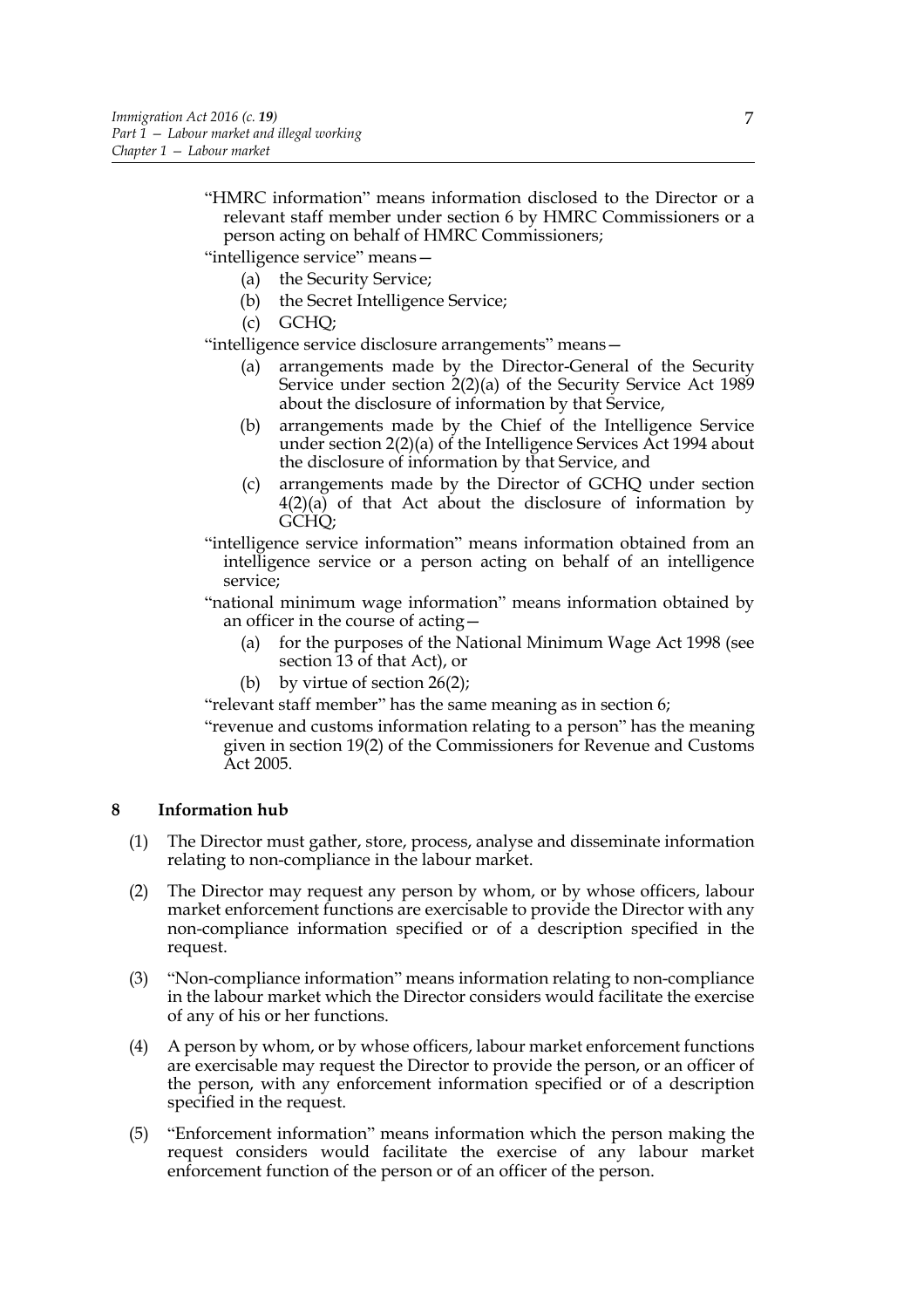(6) A person who receives a request under this section must respond to it in writing within a reasonable period.

# **9 Restriction on exercising functions in relation to individual cases**

- (1) The Director must not in exercising any function make any recommendation in relation to an individual case.
- (2) Subsection (1) does not prevent the Director considering individual cases and drawing conclusions about them for the purpose of, or in the context of, considering a general issue.

# *Gangmasters and Labour Abuse Authority*

# **10 Renaming of Gangmasters Licensing Authority**

- (1) The Gangmasters Licensing Authority is renamed the Gangmasters and Labour Abuse Authority.
- (2) In any enactment passed before the day on which this section comes into force, and in any instrument or other document made before that day, references to the Gangmasters Licensing Authority are to be read, in relation to any time on or after that day, as references to the Gangmasters and Labour Abuse Authority.

# **11 Functions in relation to labour market**

- (1) Schedule 2 (functions in relation to labour market) has effect.
- (2) The Secretary of State may by regulations confer other functions on the Gangmasters and Labour Abuse Authority or its officers.

# **12 PACE powers in England and Wales for labour abuse prevention officers**

(1) After section 114A of the Police and Criminal Evidence Act 1984 insert—

# **"114B Application of Act to labour abuse prevention officers**

- (1) The Secretary of State may by regulations apply any provision of this Act which relates to investigations of offences conducted by police officers to investigations of labour market offences conducted by labour abuse prevention officers.
- (2) The regulations may apply provisions of this Act with any modifications specified in the regulations.
- (3) In this section "labour abuse prevention officer" means an officer of the Gangmasters and Labour Abuse Authority who—
	- (a) falls within subsection (4), and
	- (b) is authorised (whether generally or specifically) by the Secretary of State for the purposes of this section.
- (4) An officer of the Gangmasters and Labour Abuse Authority falls within this subsection if he or she is—
	- (a) acting for the purposes of the Employment Agencies Act 1973 (see section 8A of that Act),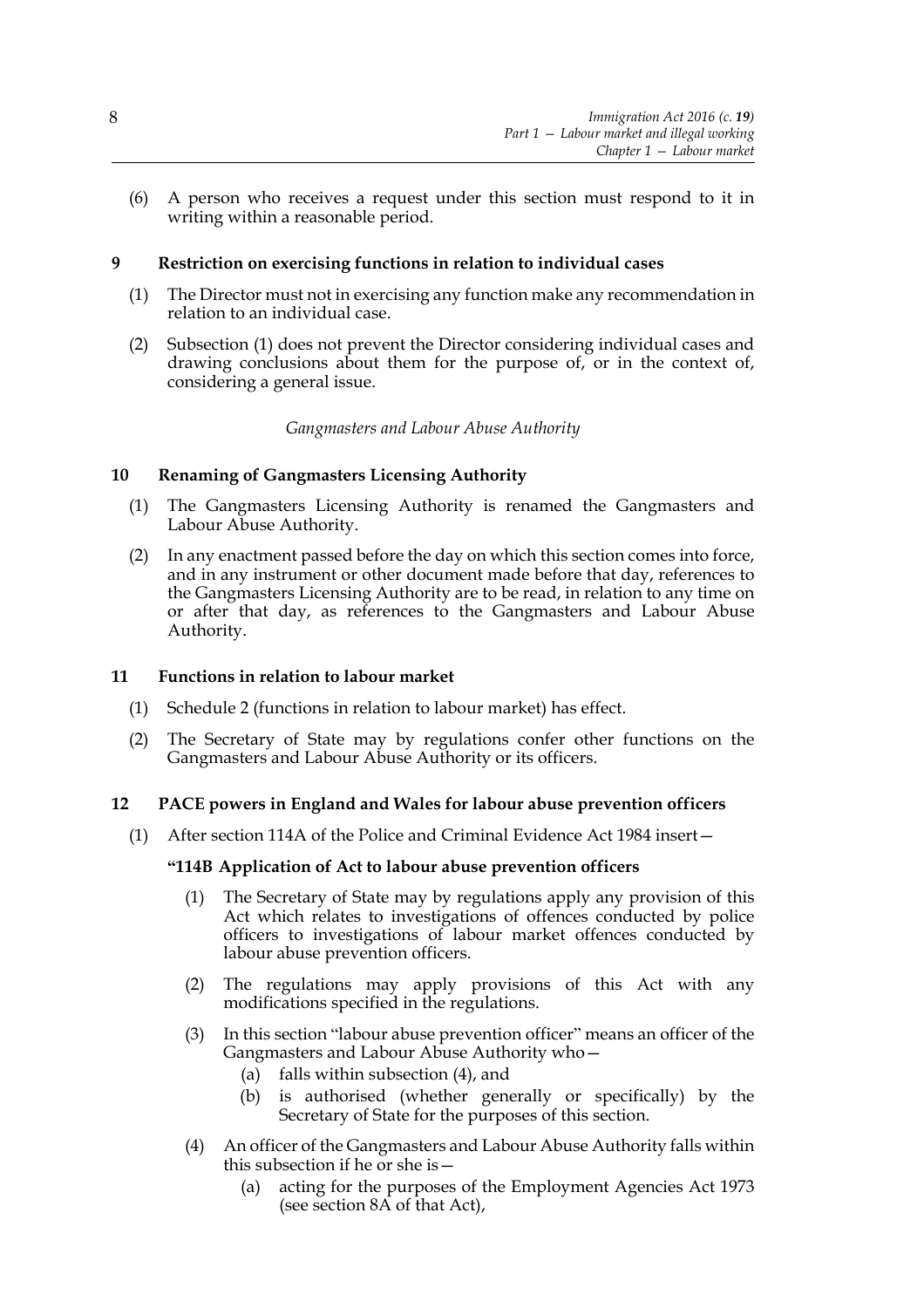- (b) acting for the purposes of the National Minimum Wage Act 1998 (see section 13 of that Act),
- (c) acting for the purposes of the Gangmasters (Licensing) Act 2004 as an enforcement officer within the meaning of section 15 of that Act,
- (d) acting for the purposes of Part 1 or 2 of the Modern Slavery Act 2015 (see sections 11A and 30A of that Act), or
- (e) acting for any other purpose prescribed in regulations made by the Secretary of State.
- (5) The investigations for the purposes of which provisions of this Act may be applied by regulations under this section include investigations of offences committed, or suspected of having been committed, before the coming into force of the regulations or of this section.
- (6) Regulations under this section are to be made by statutory instrument.
- (7) Regulations under this section may make—
	- (a) different provision for different purposes;
	- (b) provision which applies generally or for particular purposes;
	- (c) incidental, supplementary, consequential, transitional or transitory provision or savings.
- (8) Regulations under subsection  $(4)(e)$  may, in particular, make such provision amending, repealing or revoking any enactment as the Secretary of State considers appropriate in consequence of any provision made by the regulations.
- (9) A statutory instrument containing regulations under subsection  $(4)(e)$ may not be made unless a draft of the instrument has been laid before, and approved by a resolution of, each House of Parliament.
- (10) Any other statutory instrument containing regulations under this section is subject to annulment in pursuance of a resolution of either House of Parliament.
- (11) In this section—
	- "enactment" includes an enactment contained in subordinate legislation within the meaning of the Interpretation Act 1978; "labour market offence" has the meaning given in section 3 of the Immigration Act 2016."
- (2) In section 18 of the Gangmasters (Licensing) Act 2004 (obstruction of officers), in subsection (1)(a), after "this Act" insert "or functions conferred by virtue of section 114B of the Police and Criminal Evidence Act 1984 (application of that Act to Authority officers)".

# **13 Relationship with other agencies: requests for assistance**

- (1) The Gangmasters (Licensing) Act 2004 is amended as follows.
- (2) Before section 23 (but after the italic heading before it) insert—

#### **"22A Relationship with other agencies: requests for assistance**

(1) The Authority may request any of the following to provide assistance to the Authority or any of its officers—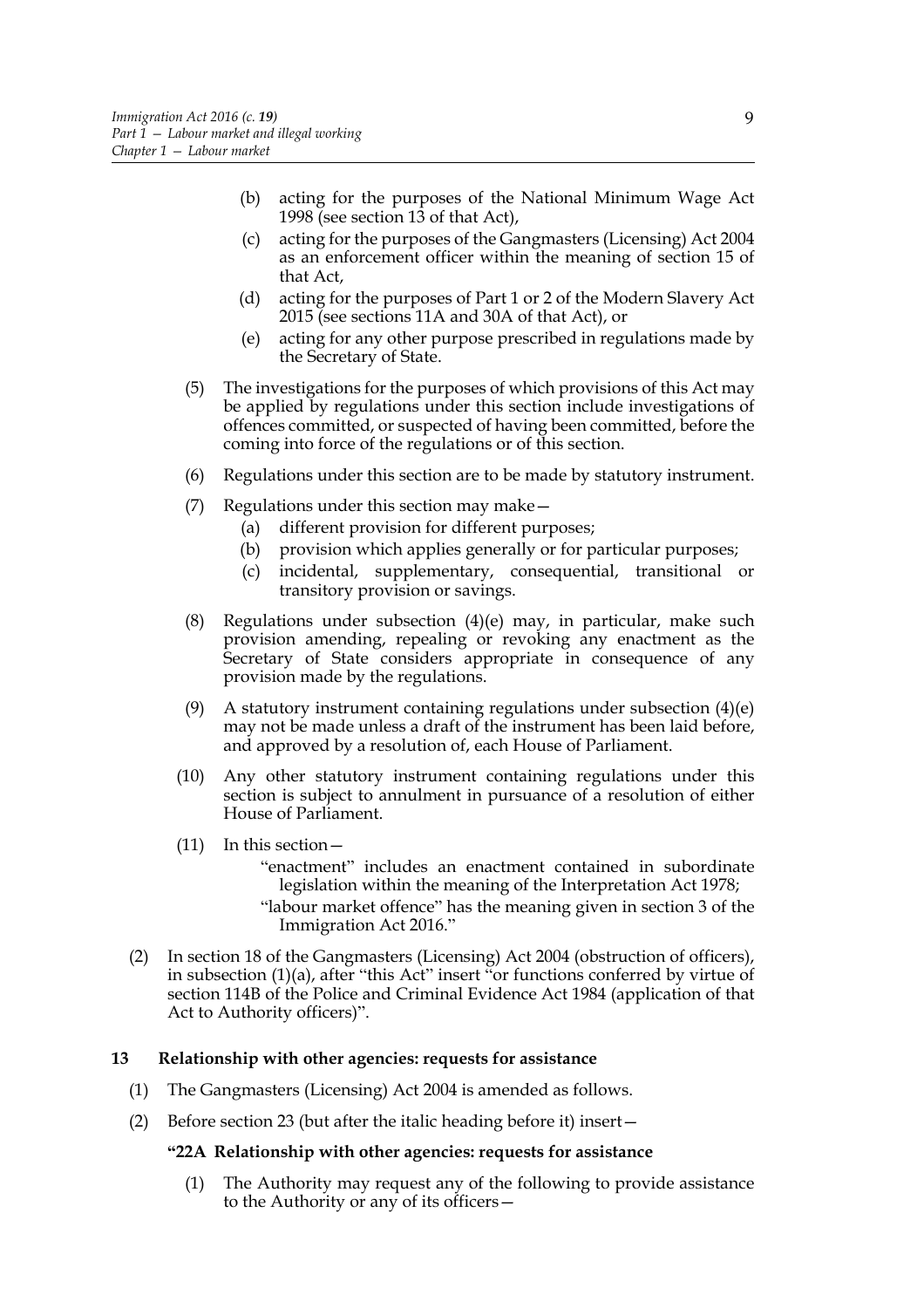- (a) a chief officer of police for a police area in England and Wales;
- (b) the Director General of the National Crime Agency;
- (c) a person appointed as an immigration officer under paragraph 1 of Schedule 2 to the Immigration Act 1971;
- (d) any other person prescribed or of a prescribed description.
- (2) The Authority may make a request under subsection (1) only if it considers that the assistance would facilitate the exercise of any function by the Authority or any of its officers.
- (3) Any of the following persons may request the Authority to provide assistance to the person—
	- (a) a chief officer of police for a police area in England and Wales;
	- (b) a person appointed as an immigration officer under paragraph 1 of Schedule 2 to the Immigration Act 1971;
	- (c) any other person prescribed or of a prescribed description.
- (4) A person may make a request under subsection (3) only if the person considers that the assistance would facilitate the exercise by the person of any function.
- (5) A request under this section must—
	- (a) set out what assistance is being requested, and
	- (b) explain how the assistance would facilitate the exercise of the function.
- (6) A person who receives a request under this section must respond to it in writing within a reasonable period.
- (7) Regulations under this section must not make provision which would be—
	- (a) within the legislative competence of the Scottish Parliament if contained in an Act of that Parliament,
	- (b) within the legislative competence of the National Assembly for Wales if contained in an Act of that Assembly, or
	- (c) within the legislative competence of the Northern Ireland Assembly if contained in an Act of that Assembly made without the consent of the Secretary of State."
- (3) In section 25 (regulations, rules and orders), in subsection  $(5)$  -
	- (a) omit the "or" at the end of paragraph (a);
	- (b) at the end insert ", or
		- (c) section  $22A(1)(d)$  or  $(3)(c)$  (regulations regarding persons whom the Authority may request to provide assistance and who may request assistance from Authority)."

*Labour market enforcement undertakings*

# **14 Power to request LME undertaking**

- (1) This section applies where an enforcing authority believes that a person has committed, or is committing, a trigger offence.
- (2) An enforcing authority may give a notice to the person—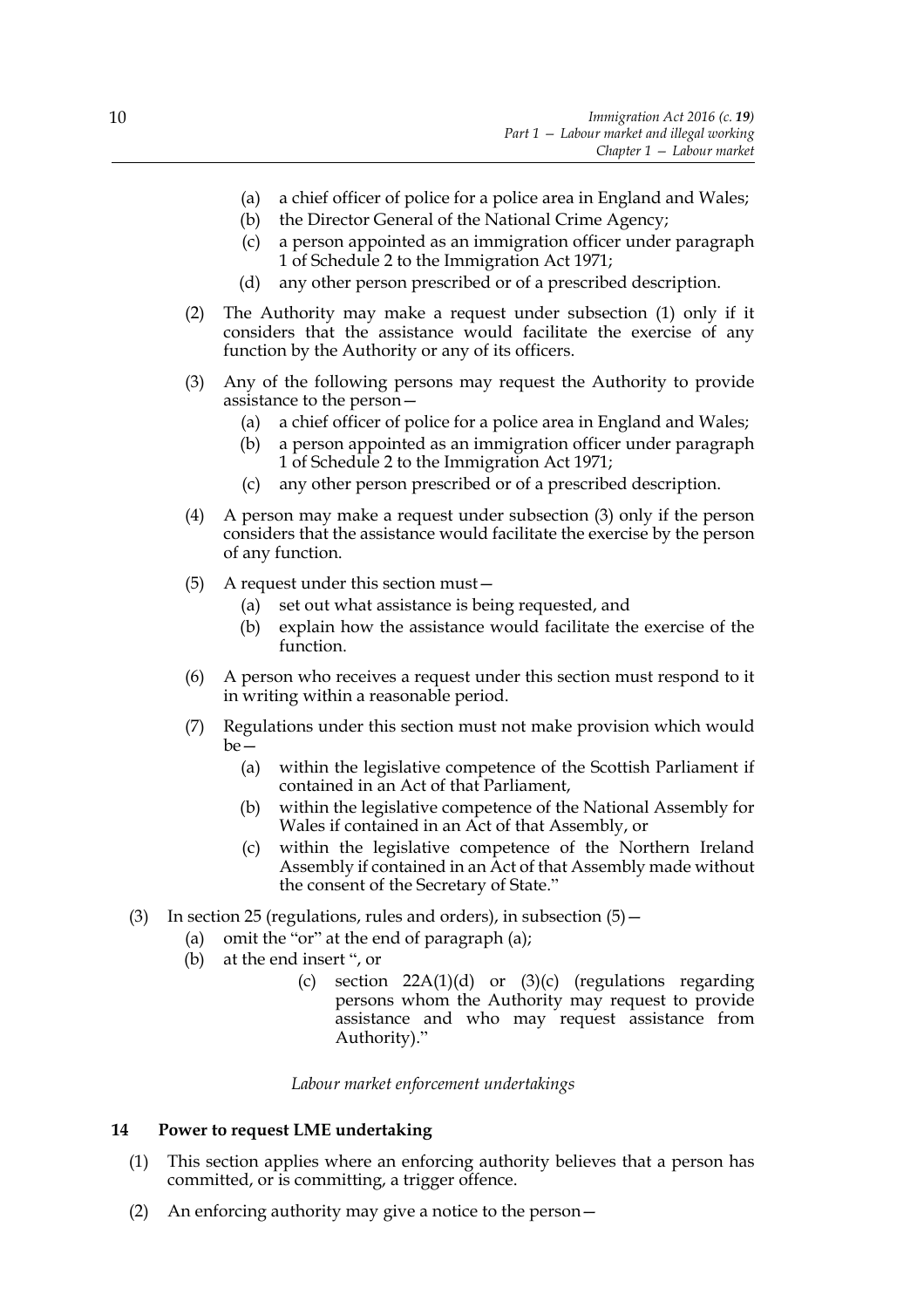- (a) identifying the trigger offence which the authority believes has been or is being committed;
- (b) giving the authority's reasons for the belief;
- (c) inviting the person to give the authority a labour market enforcement undertaking in the form attached to the notice.
- (3) A labour market enforcement undertaking (an "LME undertaking") is an undertaking by the person giving it (the "subject") to comply with any prohibitions, restrictions and requirements set out in the undertaking (as to which see section 15).
- (4) "Trigger offence" means—
	- (a) an offence under the Employment Agencies Act 1973 other than one under section 9(4)(b) of that Act;
	- (b) an offence under the National Minimum Wage Act 1998;
	- (c) an offence under the Gangmasters (Licensing) Act 2004;
	- (d) any other offence prescribed by regulations made by the Secretary of State;
	- (e) an offence of attempting or conspiring to commit an offence mentioned in paragraphs (a) to (d);
	- (f) an offence under Part 2 of the Serious Crime Act 2007 in relation to an offence so mentioned;
	- (g) an offence of inciting a person to commit an offence so mentioned;
	- (h) an offence of aiding, abetting, counselling or procuring the commission of an offence so mentioned.
- (5) "Enforcing authority"—
	- (a) in relation to a trigger offence under the Employment Agencies Act 1973, means the Secretary of State or any authority whose officers are acting for the purposes of that Act (see section 8A of that Act);
	- (b) in relation to a trigger offence under the National Minimum Wage Act 1998, means the Secretary of State or any authority whose officers are acting for the purposes of that Act (see section 13 of that Act);
	- (c) in relation to a trigger offence under the Gangmasters (Licensing) Act 2004, means the Secretary of State or any authority whose officers are acting as enforcement officers for the purposes of that Act (see section 15 of that Act);
	- (d) in relation to an offence which is a trigger offence by virtue of subsection  $(4)(d)$  (including an offence mentioned in subsection  $(4)(e)$ to (h) in connection with such an offence), has the meaning prescribed in regulations made by the Secretary of State.
- (6) In subsection (5), a reference to an offence under an Act includes a reference to an offence mentioned in subsection  $(4)(e)$  to  $(h)$  in connection with such an offence.
- (7) In this section references to the Gangmasters (Licensing) Act 2004 are references to that Act only so far as it applies in relation to England and Wales and Scotland.

# **15 Measures in LME undertakings**

(1) An LME undertaking may include a prohibition, restriction or requirement (each a "measure") if, and only if—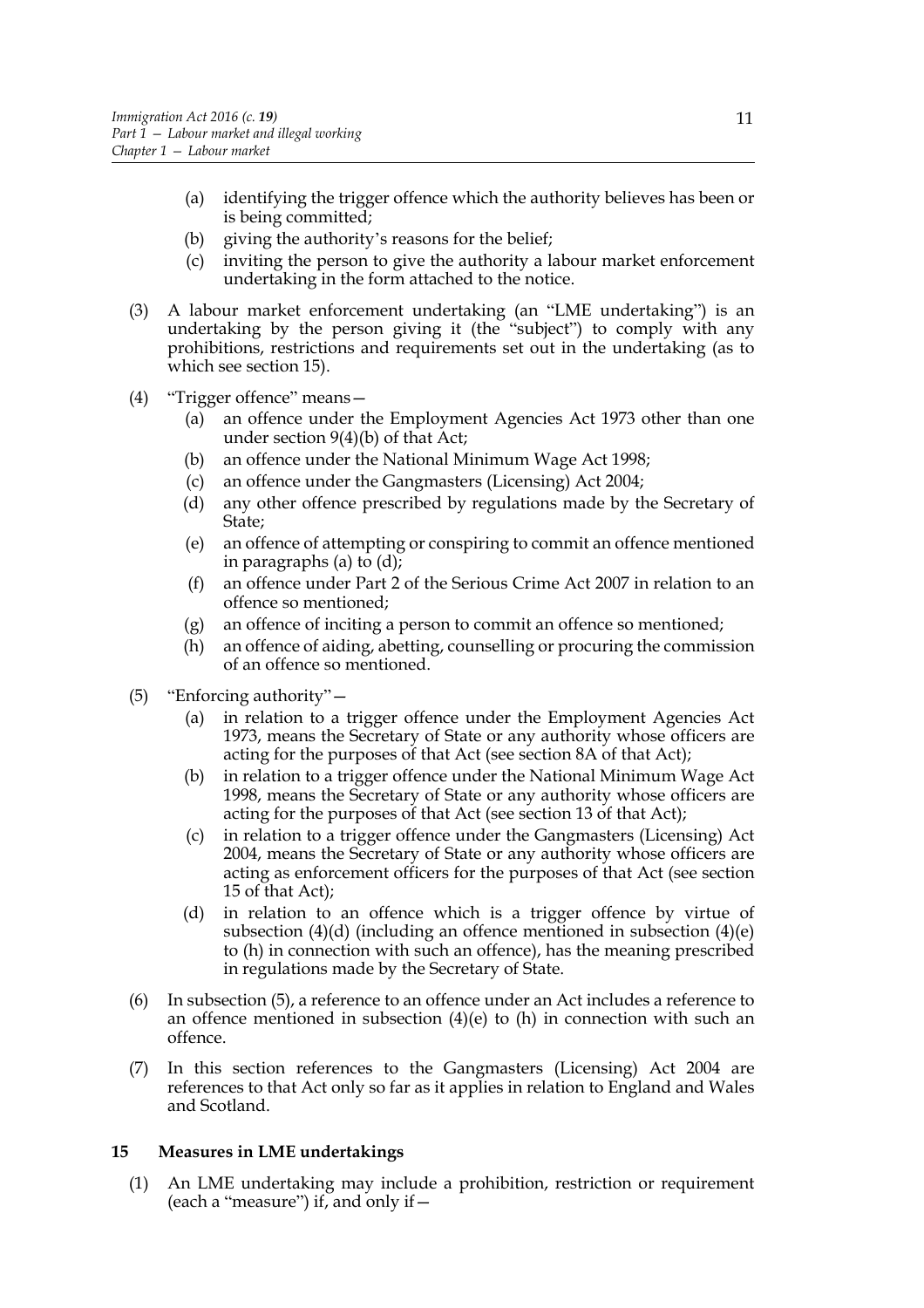- (a) the measure falls within subsection (2) or (3) (or both), and
- (b) the enforcing authority considers that the measure is just and reasonable.
- (2) A measure falls within this subsection if it is for the purpose of  $-$ 
	- (a) preventing or reducing the risk of the subject not complying with any requirement imposed by or under the relevant enactment, or
	- (b) bringing to the attention of persons likely to be interested in the matter—
		- (i) the existence of the LME undertaking,
		- (ii) the circumstances in which it was given, and
		- (iii) any action taken (or not taken) by the subject in order to comply with the undertaking.
- (3) A measure falls within this subsection if it is prescribed, or is of a description prescribed, in regulations made by the Secretary of State.
- (4) The enforcing authority must not—
	- (a) invite the subject to give an LME undertaking, or
	- (b) agree to the form of an undertaking,

unless the authority believes that at least one measure in the undertaking is necessary for the purpose mentioned in subsection (5).

- (5) That purpose is preventing or reducing the risk of the subject—
	- (a) committing a further trigger offence under the relevant enactment, or
	- (b) continuing to commit the trigger offence.
- (6) An LME undertaking must set out how each measure included for the purpose mentioned in subsection (2)(a) is expected to achieve that purpose.
- (7) In this section, the "relevant enactment" means the enactment under which the enforcing authority believes the trigger offence concerned has been or is being committed.

# **16 Duration**

- (1) An LME undertaking has effect from when it is accepted by the enforcing authority or from the later time specified in it for this purpose.
- (2) An LME undertaking has effect for the period specified in it but the maximum period for which an undertaking may have effect is 2 years.
- (3) The enforcing authority may release the subject from an LME undertaking.
- (4) The enforcing authority must release the subject from an LME undertaking if at any time during the period for which it has effect the authority believes that no measure in it is necessary for the purpose mentioned in section 15(5).
- (5) If the enforcing authority releases the subject from an LME undertaking it must take such steps as it considers appropriate to bring that fact to the attention  $of-$ 
	- (a) the subject;
	- (b) any other persons likely to be interested in the matter.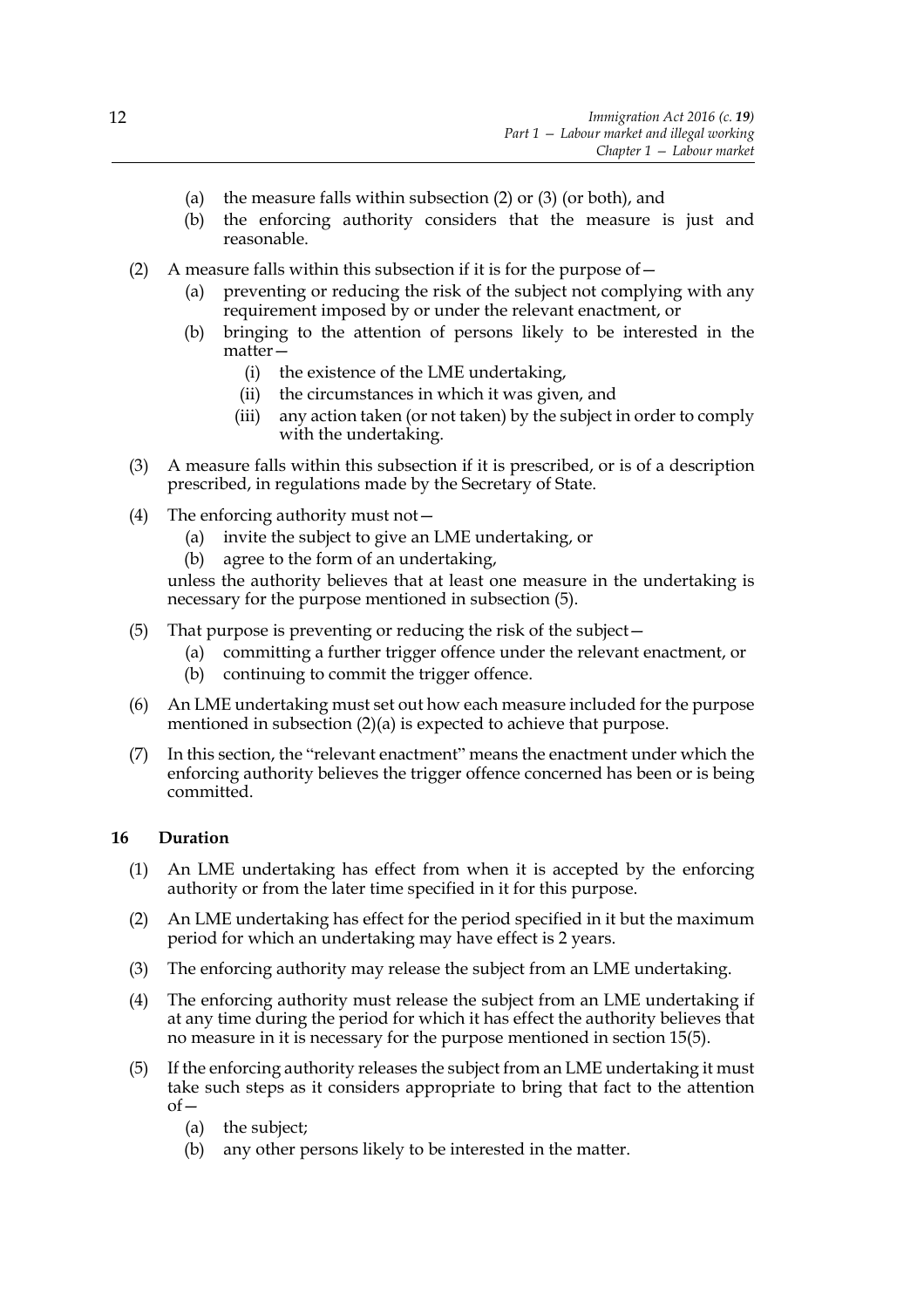# **17 Further provision about giving notice under section 14**

- (1) A notice may be given under section 14 to a person by  $-$ 
	- (a) delivering it to the person,
	- (b) leaving it at the person's proper address,
	- (c) sending it by post to the person at that address, or
	- (d) subject to subsection (6), sending it to the person by electronic means.
- (2) A notice to a body corporate may be given to any officer of that body.
- (3) A notice to a partnership may be given to any partner.
- (4) A notice to an unincorporated association (other than a partnership) may be given to any member of the governing body of the association.
- (5) For the purposes of this section and of section 7 of the Interpretation Act 1978 (service of documents by post) in its application to this section, the proper address of a person is the person's last known address (whether of the person's residence or of a place where the person carries on business or is employed) and also—
	- (a) in the case of a body corporate or an officer of the body, the address of the body's registered or principal office in the United Kingdom;
	- (b) in the case of a partnership or a partner, the address of the principal office of the partnership in the United Kingdom;
	- (c) in the case of an unincorporated association (other than a partnership) or a member of its governing body, the principal office of the association in the United Kingdom.
- (6) A notice may be sent to a person by electronic means only if  $-$ 
	- (a) the person has indicated that notices under section 14 may be given to the person by being sent to an electronic address and in an electronic form specified for that purpose, and
	- (b) the notice is sent to that address in that form.
- (7) A notice sent to a person by electronic means is, unless the contrary is proved, to be treated as having been given on the working day immediately following the day on which it was sent.
- (8) In this section—
	- "electronic address" means any number or address used for the purposes of sending or receiving documents or information by electronic means;
	- "officer", in relation to a body corporate, means a director, manager, secretary or other similar officer of the body;
	- "working day" means a day other than a Saturday, a Sunday, Christmas Day, Good Friday or a bank holiday under the Banking and Financial Dealings Act 1971 in any part of the United Kingdom.

# *Labour market enforcement orders*

# **18 Power to make LME order on application**

(1) The appropriate court may, on an application by an enforcing authority under section 19, make a labour market enforcement order against a person if the court—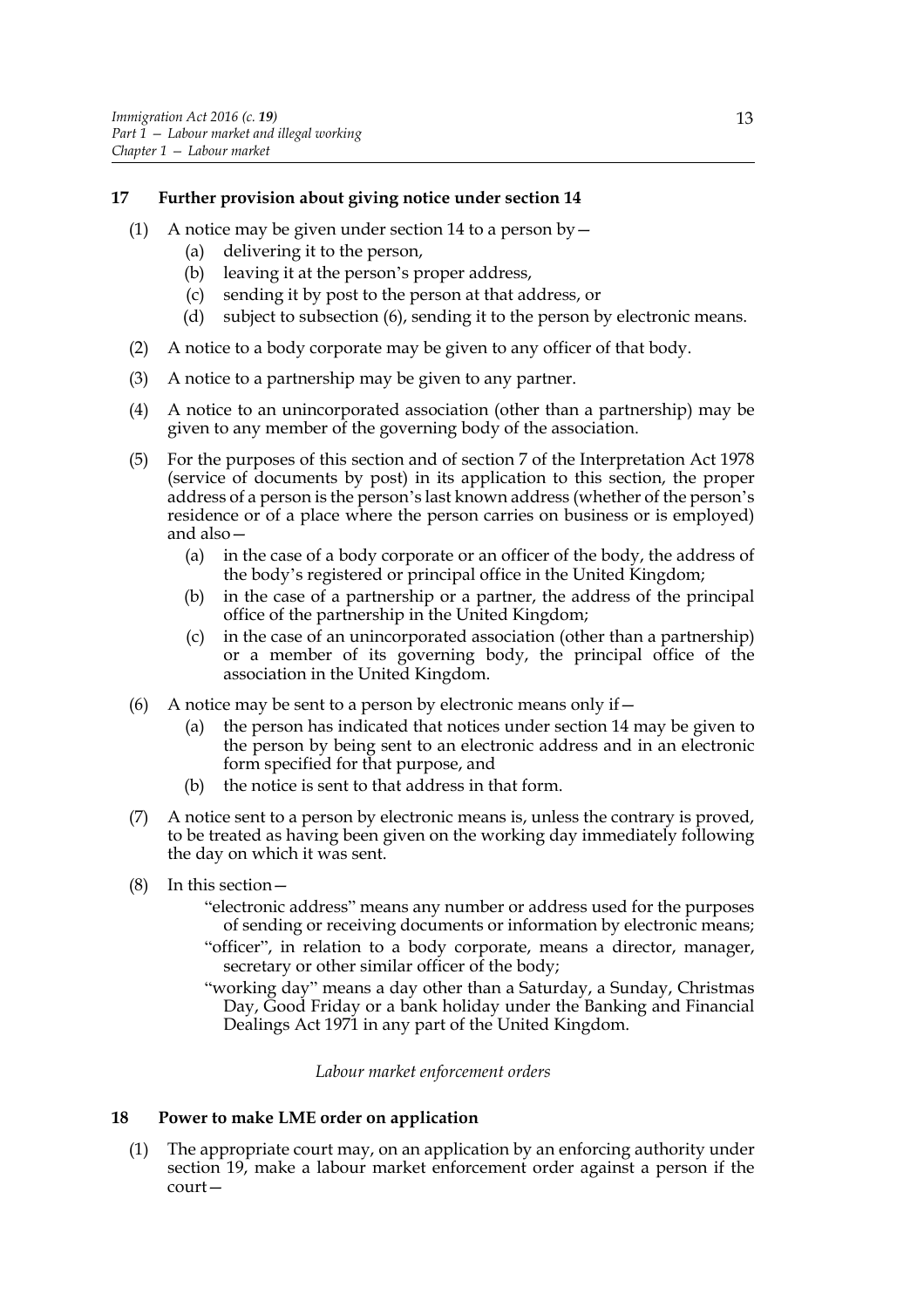- (a) is satisfied, on the balance of probabilities, that the person has committed, or is committing, a trigger offence, and
- (b) considers that it is just and reasonable to make the order.
- (2) A labour market enforcement order (an "LME order") is an order which—
	- (a) prohibits or restricts the person against whom it is made ("the respondent") from doing anything set out in the order;
	- (b) requires the respondent to do anything set out in the order.
	- See section 21.
- (3) In this section "the appropriate court"—
	- (a) where the conduct constituting the trigger offence took or is taking place primarily in England and Wales, means a magistrates' court;
	- (b) where that conduct took or is taking place primarily in Scotland, means the sheriff;
	- (c) where that conduct took or is taking place primarily in Northern Ireland, means a court of summary jurisdiction.
- (4) An application for an LME order under this section is—
	- (a) in England and Wales, to be made by complaint;
	- (b) in Northern Ireland, to be made by complaint under Part 8 of the Magistrates' Courts (Northern Ireland) Order 1981 (S.I. 1981/1675 (N.I. 26)).

# **19 Applications**

- (1) An enforcing authority may apply for an LME order to be made under section 18 against a person (the "proposed respondent") if—
	- (a) the authority has served a notice on the proposed respondent under section 14, and
	- (b) the proposed respondent—
		- (i) refuses to give an LME undertaking, or
		- (ii) otherwise fails, before the end of the negotiation period, to give an LME undertaking in the form attached to the notice or in such other form as may be agreed with the enforcing authority.
- (2) An enforcing authority may also apply for an LME order if the proposed respondent—
	- (a) has given an LME undertaking to the enforcing authority, and
	- (b) has failed to comply with the undertaking.
- (3) In subsection (1) "the negotiation period" means—
	- (a) the period of 14 days beginning with the day after that on which the notice mentioned in paragraph (a) of that subsection was given, or
	- (b) such longer period as may be agreed between the enforcing authority and the proposed respondent.

# **20 Power to make LME order on conviction**

- (1) This section applies where a court deals with a person in respect of a conviction for a trigger offence.
- (2) The court may make an LME order against the person if the court considers it is just and reasonable to do so.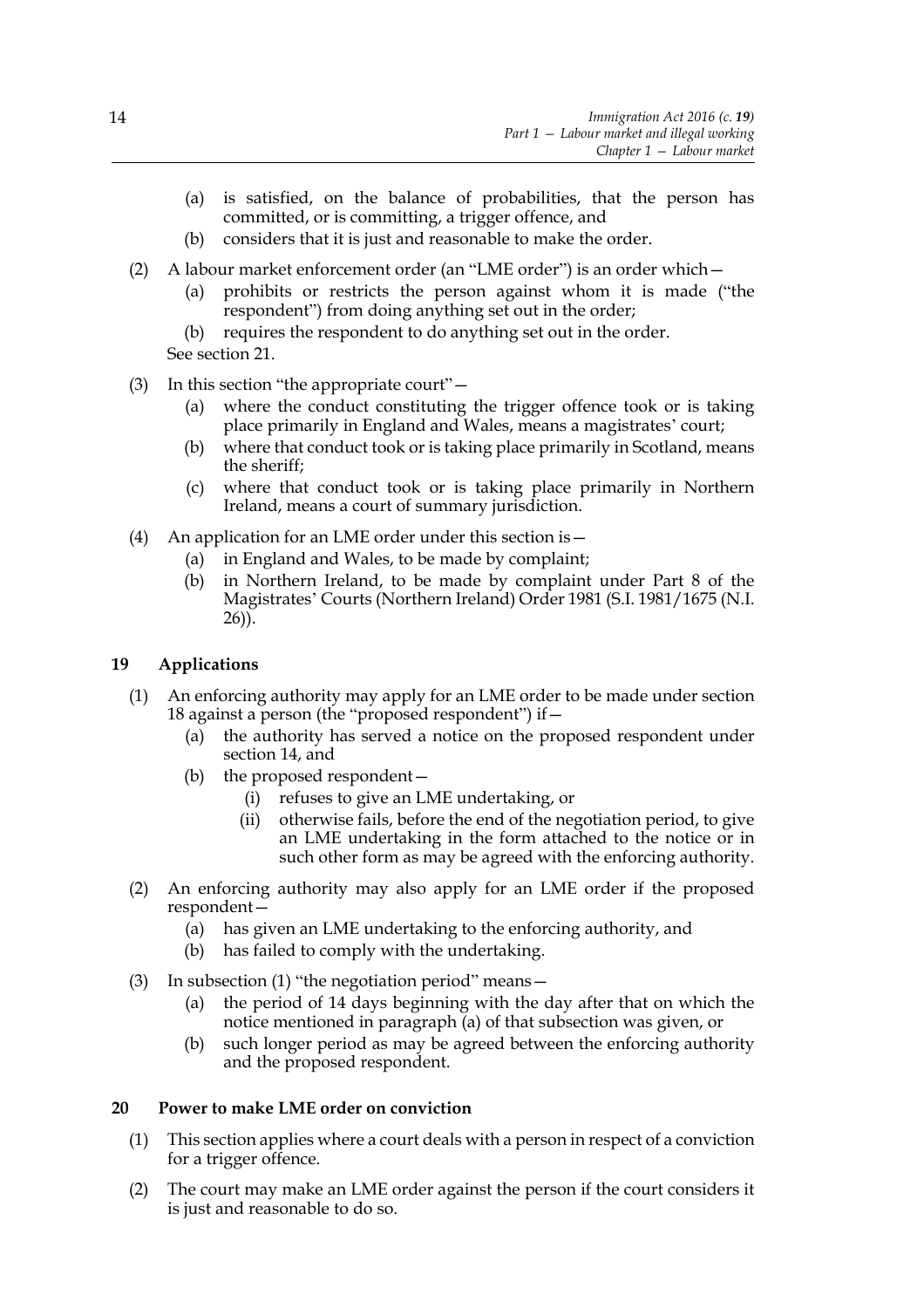- (3) An LME order must not be made under this section except—
	- (a) in addition to a sentence imposed in respect of the offence concerned, or
	- (b) in addition to an order discharging the person conditionally or, in Scotland, discharging the person absolutely.

# **21 Measures in LME orders**

- (1) An LME order may include a prohibition, restriction or requirement (each a "measure") if, and only if, the measure falls within subsection (2) or (3) (or both).
- (2) A measure falls within this subsection if it is for the purpose of  $-$ 
	- (a) preventing or reducing the risk of the respondent not complying with any requirement imposed by or under the relevant enactment, or
	- (b) bringing to the attention of persons likely to be interested in the matter-
		- (i) the existence of the LME order,
		- (ii) the circumstances in which it was made, and
		- (iii) any action taken (or not taken) by the respondent in order to comply with the order.
- (3) A measure falls within this subsection if it is prescribed, or is of a description prescribed, in regulations made by the Secretary of State.
- (4) Where an LME order includes a measure for the purpose mentioned in subsection  $(2)(a)$ , the order must set out how the measure is expected to achieve that purpose.
- (5) In this section the "relevant enactment" means the enactment under which the trigger offence concerned has been or is being committed.

# **22 Further provision about LME orders**

- (1) An LME order has effect for the period specified in it but the maximum period for which an order may have effect is 2 years.
- (2) An LME order may not be made against an individual who is under 18.
- (3) If a court makes an LME order, the court may also—
	- (a) release the respondent from any LME undertaking given in relation to the trigger offence concerned;
	- (b) discharge any other LME order which is in force against the respondent and which was made by the court or any other court in the same part of the United Kingdom as the court.

# **23 Variation and discharge**

- (1) The appropriate court may by order vary or discharge an LME order—
	- (a) on the application of the respondent;
	- (b) if the order was made under section 18, on the application of the enforcing authority who applied for the order;
	- (c) if the order was made under section 20, on the application of the enforcing authority whose officer conducted the investigation which resulted in the prosecution of the respondent for the trigger offence.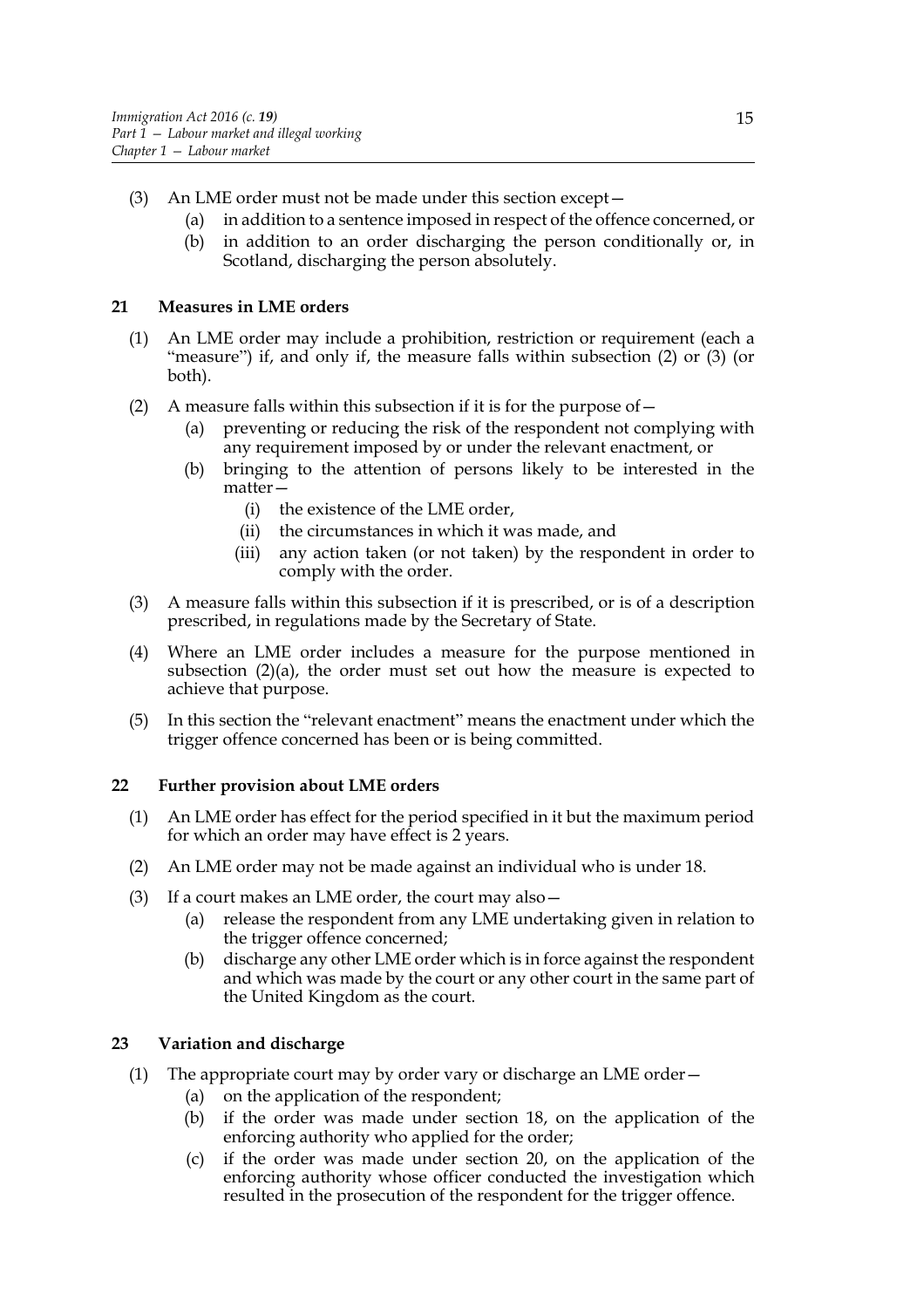- (2) In this section "the appropriate court"—
	- (a) in relation to an LME order made in England and Wales (whether made under section 18 or 20), means a magistrates' court;
	- (b) in relation to such an order made in Scotland, means the sheriff;
	- (c) in relation to such an order made in Northern Ireland, means a court of summary jurisdiction.
- (3) An application for an order under this section is—
	- (a) if made to a magistrates' court in England and Wales, to be made by complaint;
	- (b) if made to a court of summary jurisdiction in Northern Ireland, to be made by complaint under Part 8 of the Magistrates' Courts (Northern Ireland) Order 1981 (S.I. 1981/1675 (N.I. 26)).

# **24 Appeals**

- (1) A respondent may appeal against—
	- (a) the making of an LME order under section 18;
	- (b) the making of, or refusal to make, an order under section 23.
- (2) An appeal under subsection (1) is to be made—
	- (a) where the order was made or refused by a magistrates' court in England and Wales, to the Crown Court;
	- (b) where the order was made or refused by the sheriff, to the Sheriff Appeal Court;
	- (c) where the order was made or refused by a court of summary jurisdiction in Northern Ireland, to a county court.
- (3) On an appeal under subsection (1) the court hearing the appeal may make such orders as may be necessary to give effect to its determination of the appeal, and may also make such incidental or consequential orders as appear to it to be just and reasonable.
- (4) An LME order that has been varied by virtue of subsection (3) remains an order of the court that first made it for the purposes of section 23.
- (5) A respondent may appeal against the making of an LME order under section 20 as if the order were a sentence passed on the respondent for the trigger offence.

#### *LME undertakings and orders: supplementary*

#### **25 Code of practice**

- (1) The Secretary of State must issue a code of practice giving guidance to enforcing authorities about the exercise of their functions under sections 14 to 23.
- (2) The Secretary of State may revise the code from time to time.
- (3) The code and any revised code—
	- (a) must not be issued unless a draft has been laid before Parliament, and
	- (b) comes into force on such day as the Secretary of State appoints by regulations.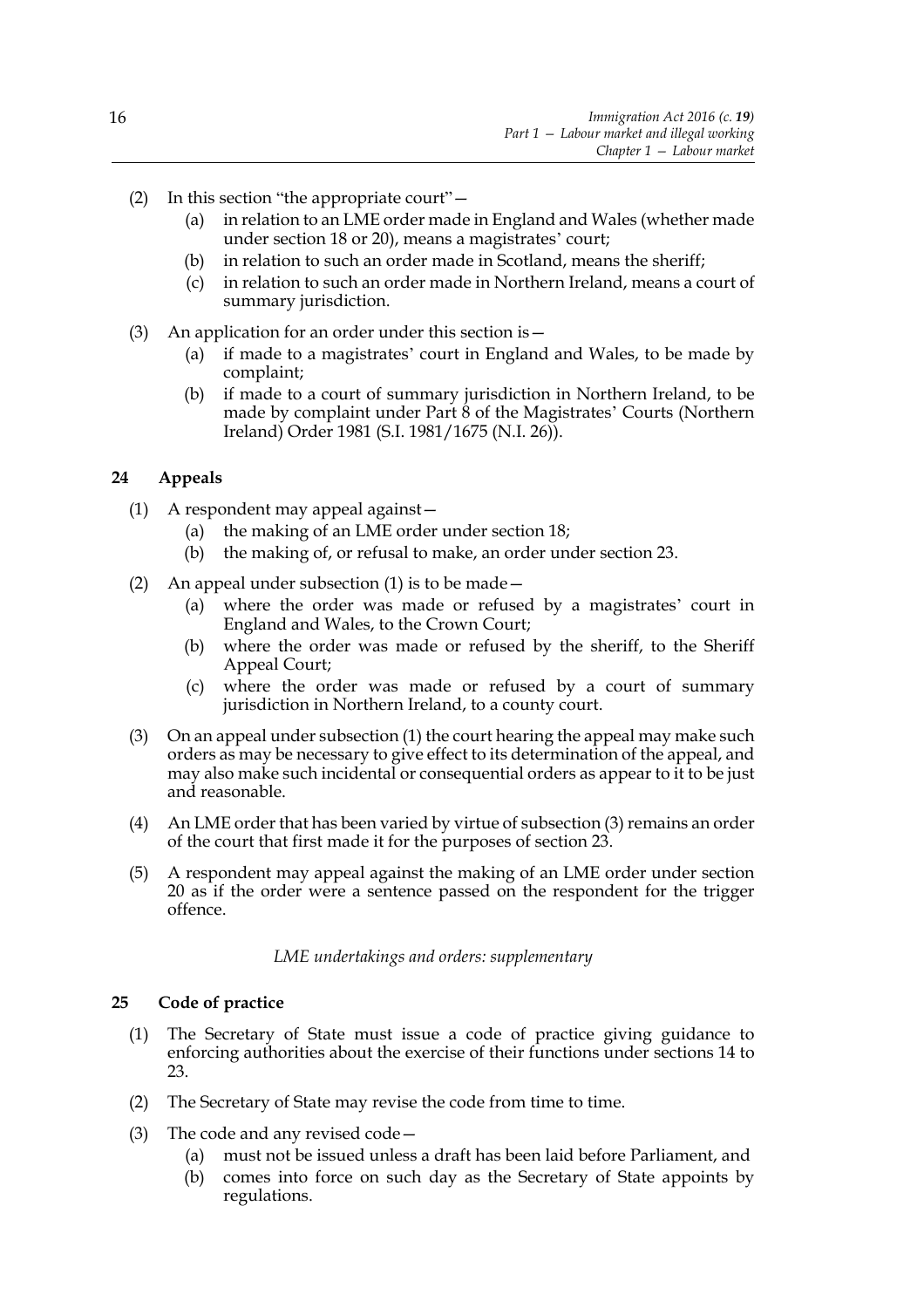- (4) The Secretary of State must publish the code and any revised code.
- (5) An enforcing authority must have regard to the current version of the code in exercising its functions under sections 14 to 23.

# **26 Investigative functions**

- (1) An officer acting for the purposes of the Employment Agencies Act 1973—
	- (a) may also act for the purposes of taking action where it appears that a person has failed to comply with an LME undertaking or an LME order where the trigger offence to which the undertaking or order relates is an offence under that Act, and
	- (b) in doing so, has the same powers and duties as he or she has when acting for the purposes of that Act.
- (2) An officer acting for the purposes of the National Minimum Wage Act 1998—
	- (a) may also act for the purposes of taking action where it appears that a person has failed to comply with an LME undertaking or an LME order where the trigger offence to which the undertaking or order relates is an offence under that Act, and
	- (b) in doing so, has the same powers and duties as he or she has when acting for the purposes of that Act.
- (3) An officer acting as an enforcement officer for the purposes of the Gangmasters (Licensing) Act 2004—
	- (a) may also act for the purposes of taking action where it appears that a person has failed to comply with an LME undertaking or an LME order where the trigger offence to which the undertaking or order relates is an offence under that Act, and
	- (b) in doing so, has the same powers and duties as he or she has when acting as an enforcement officer for the purposes of that Act.
- (4) In this section references to the Gangmasters (Licensing) Act 2004 are references to that Act only so far as it applies in relation to England and Wales and Scotland.

# **27 Offence**

- (1) A person against whom an LME order is made commits an offence if the person, without reasonable excuse, fails to comply with the order.
- (2) A person guilty of an offence under this section is liable—
	- (a) on conviction on indictment, to imprisonment for a term not exceeding 2 years, to a fine or to both;
	- (b) on summary conviction in England and Wales, to imprisonment for a term not exceeding 12 months, to a fine or to both;
	- (c) on summary conviction in Scotland, to imprisonment for a term not exceeding 12 months, to a fine not exceeding the statutory maximum or to both;
	- (d) on summary conviction in Northern Ireland, to imprisonment for a term not exceeding 6 months, to a fine not exceeding the statutory maximum or to both.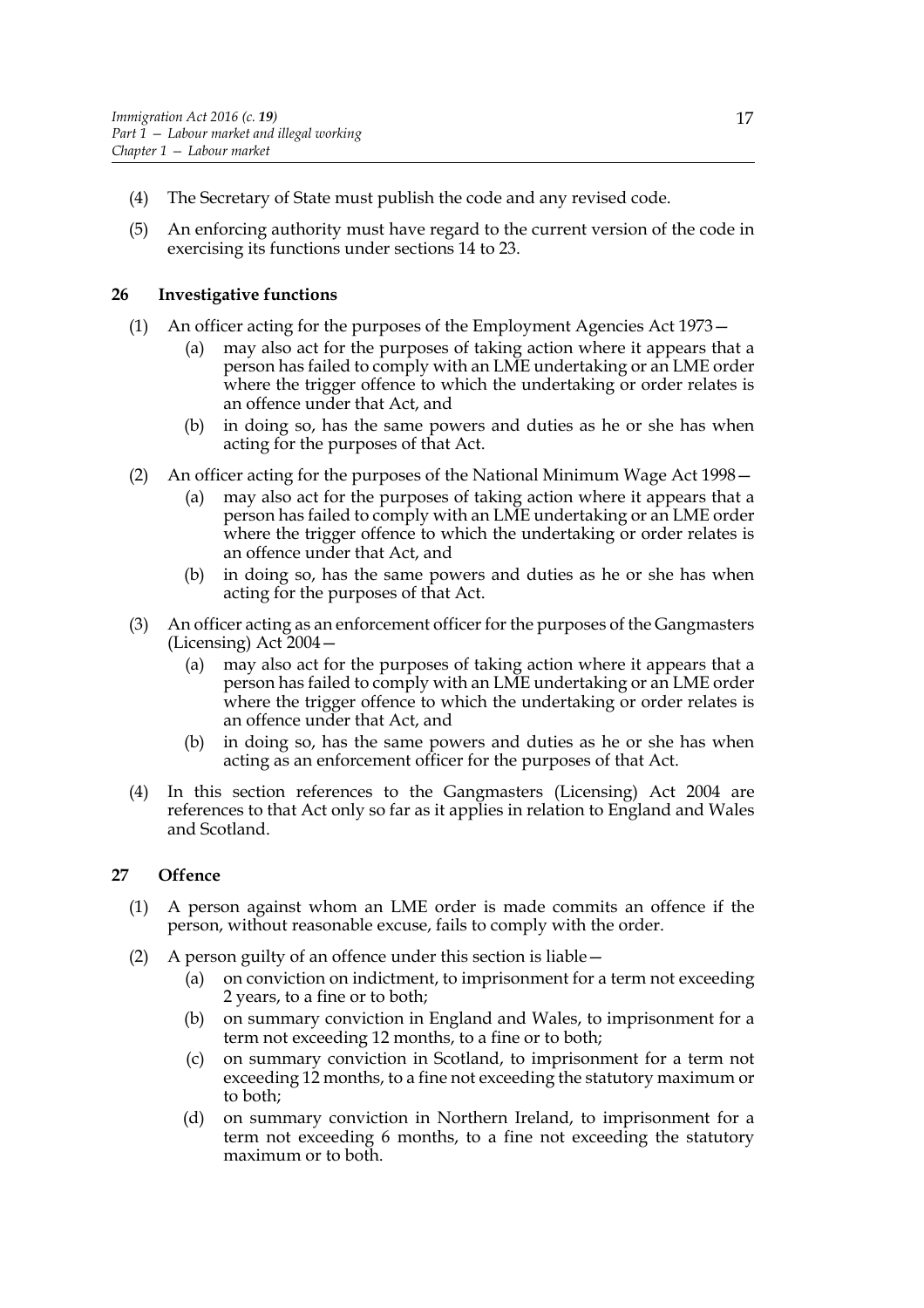(3) In relation to an offence committed before the commencement of section 154(1) of the Criminal Justice Act 2003, the reference in subsection (2)(b) to 12 months is to be read as a reference to 6 months.

# **28 Offences by bodies corporate**

- (1) If an offence under section 27 committed by a body corporate is proved—
	- (a) to have been committed with the consent or connivance of an officer of the body, or
	- (b) to be attributable to any neglect on the part of such an officer,

the officer, as well as the body corporate, is guilty of the offence and liable to be proceeded against and punished accordingly.

- (2) In subsection (1) "officer", in relation to a body corporate, means—
	- (a) a director, manager, secretary or other similar officer of the body;
	- (b) a person purporting to act in any such capacity.
- (3) If the affairs of a body corporate are managed by its members, subsection (1) applies in relation to the acts and defaults of a member in connection with the member's functions of management as if the member were a director of the body corporate.

# **29 Application to unincorporated associations**

- (1) In a case falling within subsection (2), an unincorporated association is to be treated as a legal person for the purposes of sections 14 to 27.
- (2) A case falls within this subsection if it relates to a trigger offence for which it is possible to bring proceedings against an unincorporated association in the name of the association.
- (3) Proceedings for an offence under section 27 alleged to have been committed by an unincorporated association may be brought against the association in the name of the association.
- (4) For the purposes of such proceedings—
	- (a) rules of court relating to the service of documents have effect as if the association were a body corporate, and
	- (b) the following provisions apply as they apply in relation to a body corporate—
		- (i) section 33 of the Criminal Justice Act 1925 and Schedule 3 to the Magistrates' Courts Act 1980;
		- (ii) sections 70 and 143 of the Criminal Procedure (Scotland) Act 1995;
		- (iii) section 18 of the Criminal Justice Act (Northern Ireland) 1945 (c. 15 (N.I.)) and Schedule 4 to the Magistrates' Courts (Northern Ireland) Order 1981 (S.I. 1981/1675 (N.I. 26)).
- (5) A fine imposed on the association on its conviction of an offence is to be paid out of the funds of the association.
- (6) If an offence under section 27 committed by an unincorporated association is proved—
	- (a) to have been committed with the consent or connivance of an officer of the association, or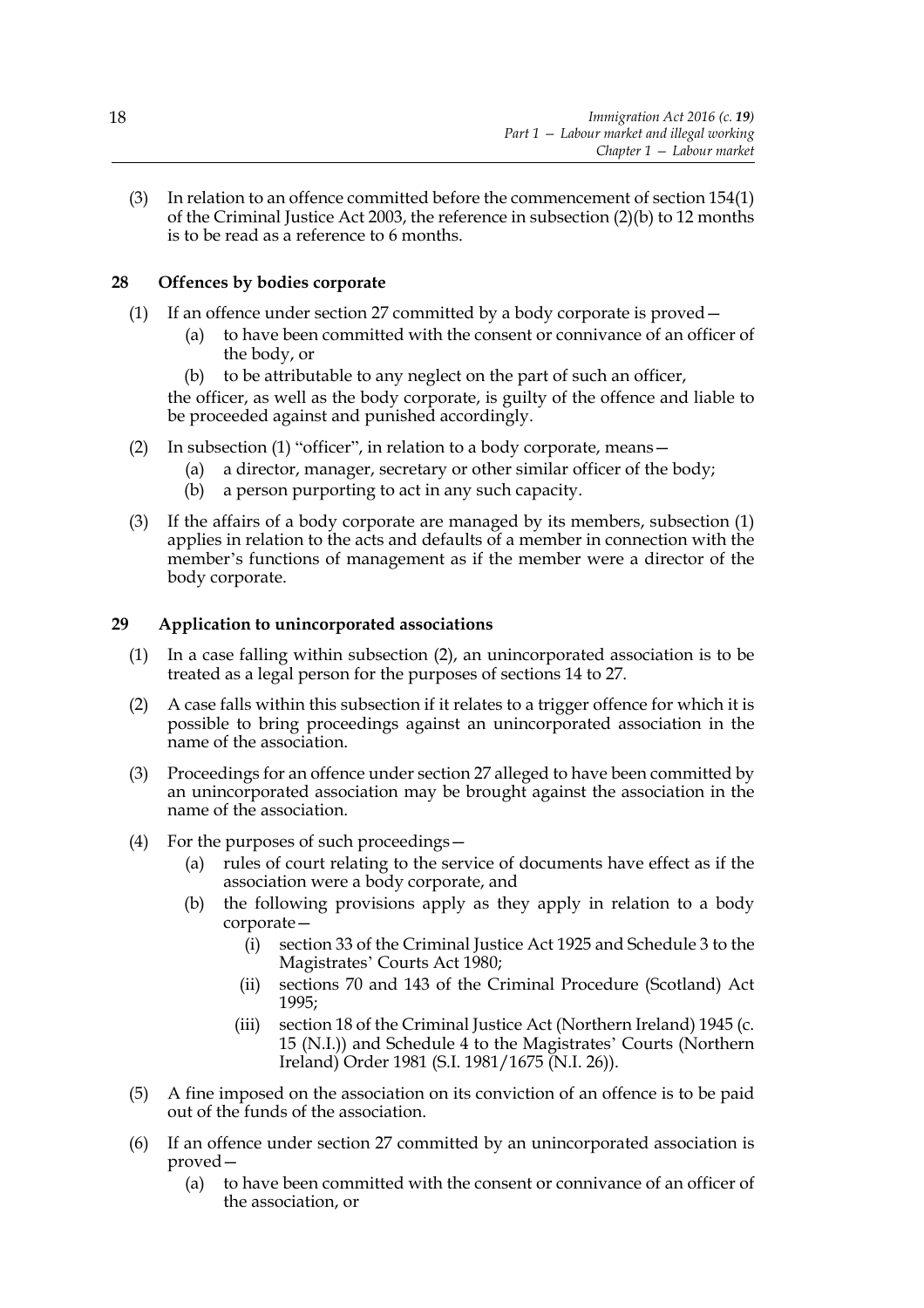(b) to be attributable to any neglect on the part of such an officer, the officer, as well as the association, is guilty of the offence and liable to be proceeded against and punished accordingly.

- (7) In subsection (6) "officer", in relation to any association, means—
	- (a) an officer of the association or a member of its governing body;
	- (b) a person purporting to act in such a capacity.

# **30 Application to partnerships**

- (1) If an offence under section 27 committed by a partner of a partnership which is not regarded as a legal person is shown—
	- (a) to have been committed with the consent or connivance of another partner, or
	- (b) to be attributable to any neglect on the part of another partner,

that other partner, as well as the first-mentioned partner, is guilty of the offence and liable to be proceeded against and punished accordingly.

- (2) Proceedings for an offence under section 27 alleged to have been committed by a partnership which is regarded as a legal person may be brought against the partnership in the firm name.
- (3) For the purposes of such proceedings—
	- (a) rules of court relating to the service of documents have effect as if the partnership were a body corporate, and
	- (b) the following provisions apply as they apply in relation to a body corporate—
		- (i) section 33 of the Criminal Justice Act 1925 and Schedule 3 to the Magistrates' Courts Act 1980;
		- (ii) sections 70 and 143 of the Criminal Procedure (Scotland) Act 1995;
		- (iii) section 18 of the Criminal Justice Act (Northern Ireland) 1945 (c. 15 (N.I.)) and Schedule 4 to the Magistrates' Courts (Northern Ireland) Order 1981 (S.I. 1981/1675 (N.I. 26)).
- (4) A fine imposed on a partnership on its conviction of an offence is to be paid out of the funds of the partnership.
- (5) If an offence under section 27 committed by a partnership is proved—
	- (a) to have been committed with the consent or connivance of a partner, or
	- (b) to be attributable to any neglect on the part of a partner,

the partner, as well as the partnership, is guilty of the offence and liable to be proceeded against and punished accordingly.

- (6) In subsections (1) and (5) "partner" includes a person purporting to act as a partner.
- (7) For the purposes of this section a partnership is, or is not, "regarded as a legal person" if it is, or is not, so regarded under the law of the country or territory under which it was formed.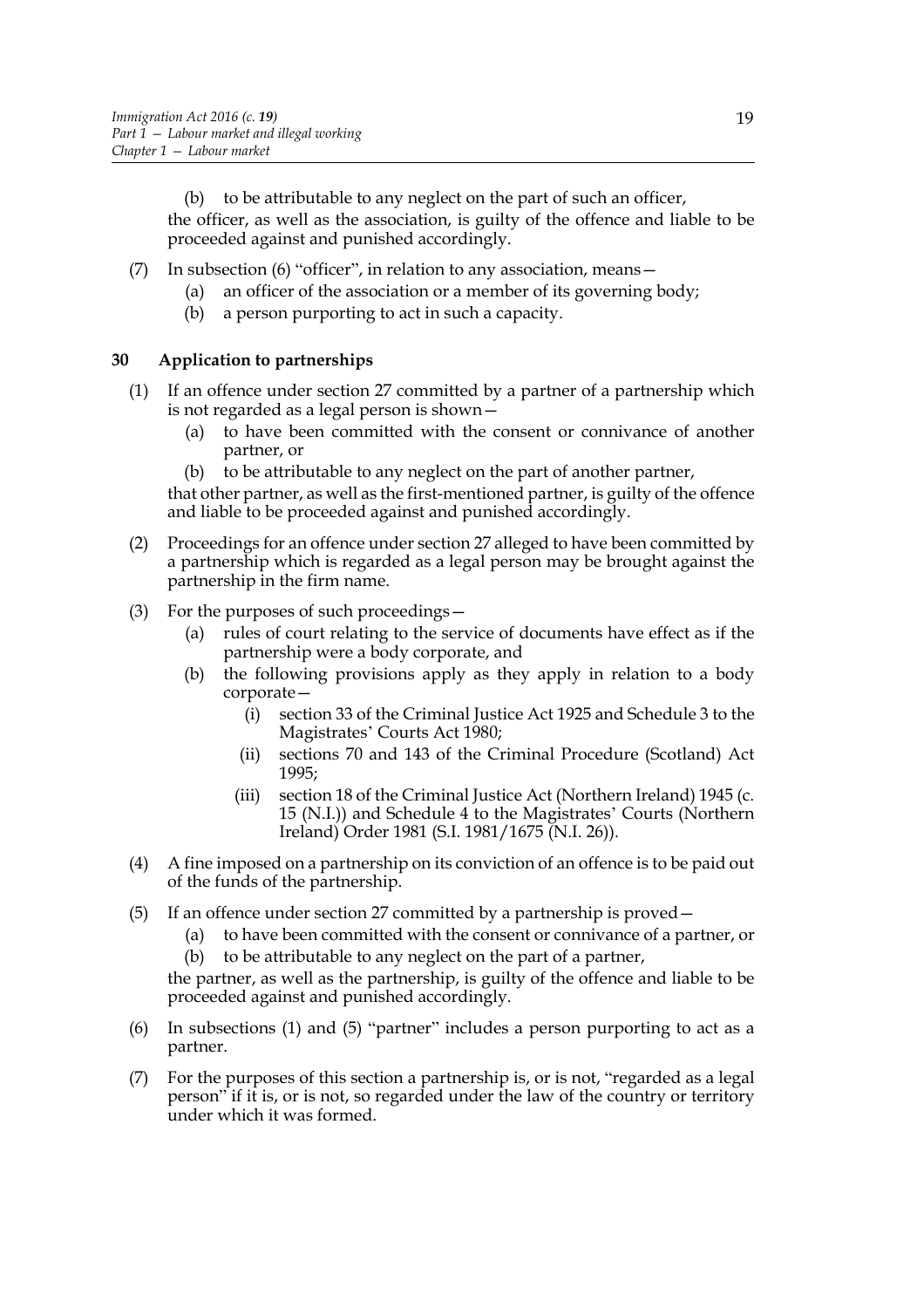### *Supplementary provision*

# **31 Consequential and related amendments**

Schedule 3 (consequential and related amendments) has effect.

#### **32 Regulations under Chapter 1**

- (1) Regulations under section 3 or 14 must not prescribe a requirement, function or offence if provision imposing the requirement, conferring the function or creating the offence falls within subsection (3).
- (2) Regulations under section 11 must not confer a function if provision doing so falls within subsection (3).
- (3) Provision falls within this subsection if—
	- (a) it would be within the legislative competence of the Scottish Parliament if contained in an Act of that Parliament,
	- (b) it would be within the legislative competence of the National Assembly for Wales if contained in an Act of that Assembly, or
	- (c) it would be within the legislative competence of the Northern Ireland Assembly if contained in an Act of that Assembly made without the consent of the Secretary of State.
- (4) Regulations under section 3, 11 or 14 may make such provision amending, repealing or revoking any provision of any enactment, including this Chapter, as the Secretary of State considers appropriate in consequence of the regulations.

#### **33 Interpretation of Chapter 1**

In this Chapter—

"the Director" has the meaning given by section 1;

"enactment" includes—

- (a) an enactment contained in subordinate legislation within the meaning of the Interpretation Act 1978;
- (b) an enactment contained in, or in an instrument made under, an Act of the Scottish Parliament;
- (c) an enactment contained in, or in an instrument made under, a Measure or Act of the National Assembly for Wales;
- (d) an enactment contained in, or in an instrument made under, Northern Ireland legislation;

"enforcing authority" has the meaning given by section 14;

"financial year" means a period of 12 months ending with 31 March;

"HMRC Commissioners" means the Commissioners for Her Majesty's Revenue and Customs;

"labour market enforcement functions" has the meaning given by section 3;

"LME order" has the meaning given by section 18;

"LME undertaking" has the meaning given by section 14;

"non-compliance in the labour market" has the meaning given by section 3;

"the respondent" has the meaning given by section 18;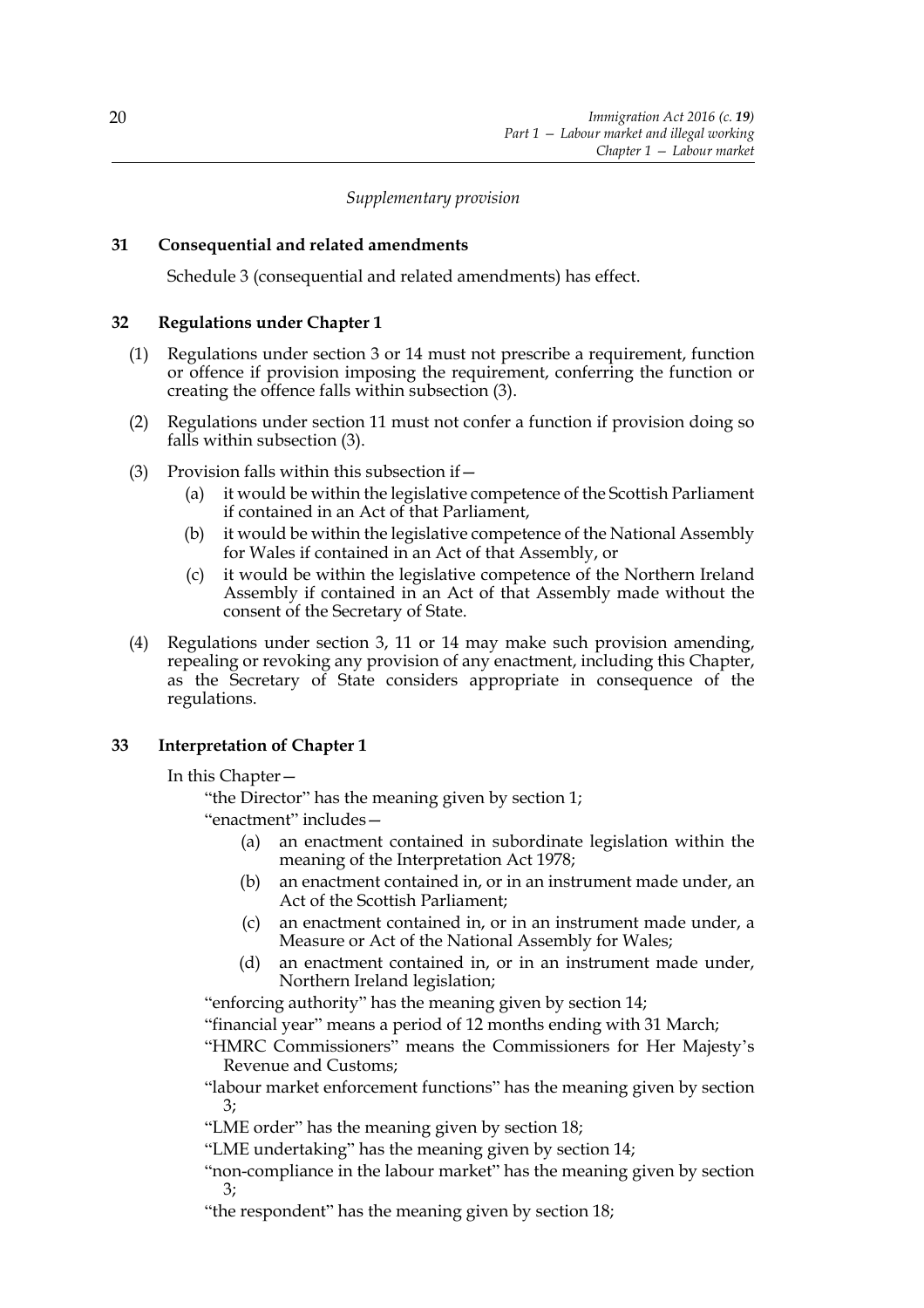"strategy" has the meaning given by section 2; "subject" has the meaning given by section 14; "trigger offence" has the meaning given by section 14.

# **CHAPTER 2**

#### ILLEGAL WORKING

#### *Offences*

# **34 Offence of illegal working**

- (1) The Immigration Act 1971 is amended as follows.
- (2) In section  $3(1)(c)(i)$  (power to grant limited leave to enter or remain in the United Kingdom subject to condition restricting employment or occupation) for "employment" substitute "work".
- (3) After section 24A insert—

# **"24B Illegal working**

- (1) A person ("P") who is subject to immigration control commits an offence if—
	- (a) P works at a time when P is disqualified from working by reason of P's immigration status, and
	- (b) at that time  $P$  knows or has reasonable cause to believe that  $P$  is disqualified from working by reason of P's immigration status.
- (2) For the purposes of subsection (1) a person is disqualified from working by reason of the person's immigration status if  $-$ 
	- (a) the person has not been granted leave to enter or remain in the United Kingdom, or
	- (b) the person's leave to enter or remain in the United Kingdom—
		- (i) is invalid,
		- (ii) has ceased to have effect (whether by reason of curtailment, revocation, cancellation, passage of time or otherwise), or
		- (iii) is subject to a condition preventing the person from doing work of that kind.
- (3) A person who is guilty of an offence under subsection (1) is liable on summary conviction—
	- (a) in England and Wales, to imprisonment for a term not exceeding 51 weeks or a fine, or both,
	- (b) in Scotland or Northern Ireland, to imprisonment for a term not exceeding 6 months or a fine not exceeding level 5 on the standard scale, or both.
- (4) In relation to an offence committed before section 281(5) of the Criminal Justice Act 2003 comes into force, the reference in subsection (3)(a) to 51 weeks is to be read as a reference to 6 months.
- (5) If a person is convicted of an offence under subsection (1) in England and Wales, the prosecutor must consider whether to ask the court to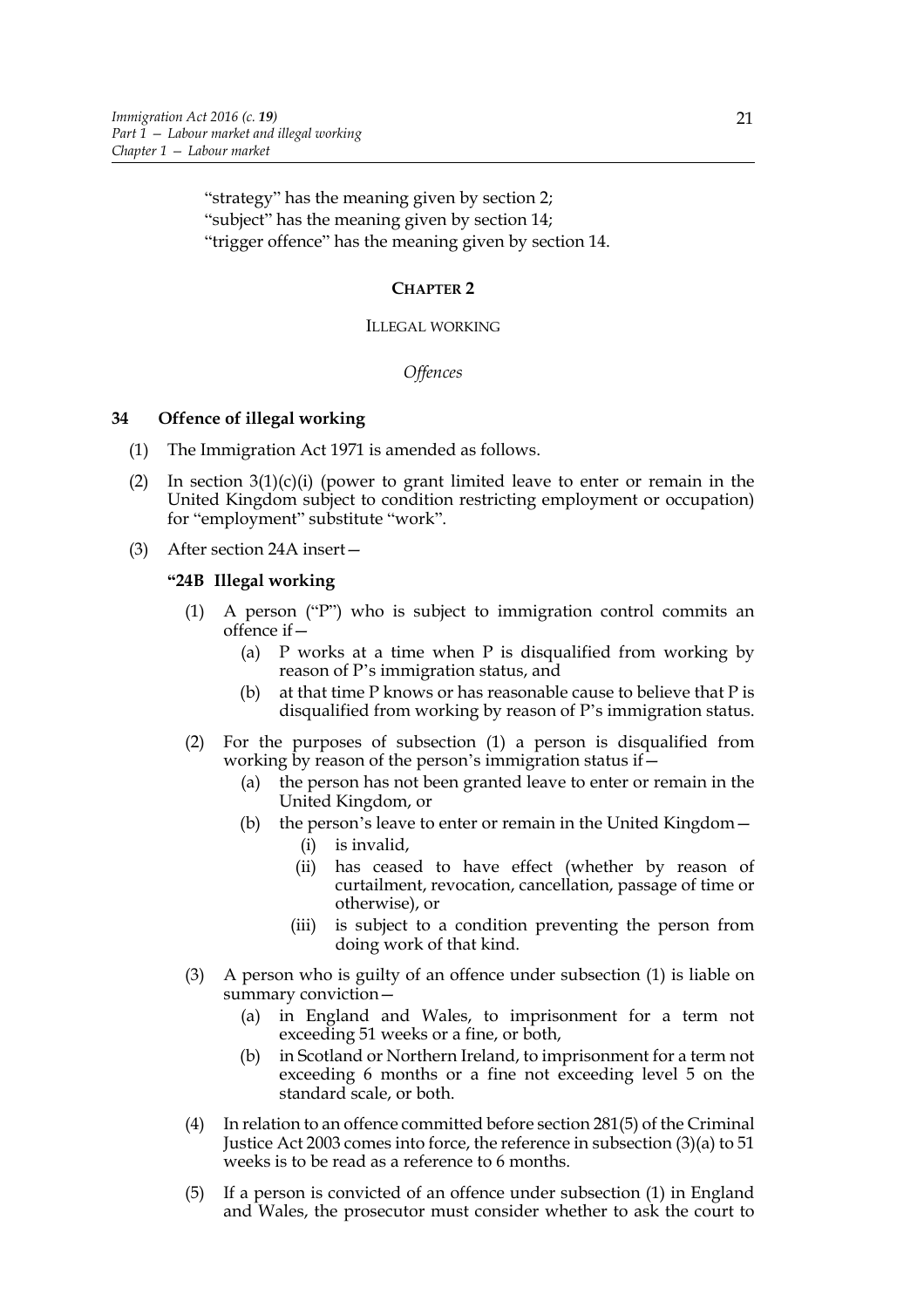commit the person to the Crown Court under section 70 of the Proceeds of Crime Act 2002 (committal with view to confiscation order being considered).

- (6) If a person is convicted of an offence under subsection (1) in Scotland, the prosecutor must consider whether to ask the court to act under section 92 of the Proceeds of Crime Act 2002 (making of confiscation order).
- (7) If a person is convicted of an offence under subsection (1) in Northern Ireland, the prosecutor must consider whether to ask the court to commit the person to the Crown Court under section 218 of the Proceeds of Crime Act 2002 (committal with view to confiscation order being considered).
- (8) The reference in subsection (1) to a person who is subject to immigration control is to a person who under this Act requires leave to enter or remain in the United Kingdom.
- (9) Where a person is on immigration bail within the meaning of Part 1 of Schedule 10 to the Immigration Act 2016—
	- (a) the person is to be treated for the purposes of subsection (2) as if the person had been granted leave to enter the United Kingdom, but
	- (b) any condition as to the person's work in the United Kingdom to which the person's immigration bail is subject is to be treated for those purposes as a condition of leave.
- (10) The reference in subsection (1) to a person working is to that person working—
	- (a) under a contract of employment,
	- (b) under a contract of apprenticeship,
	- (c) under a contract personally to do work,
	- (d) under or for the purposes of a contract for services,
	- (e) for a purpose related to a contract to sell goods,
	- (f) as a constable,
	- (g) in the course of Crown employment,
	- (h) as a relevant member of the House of Commons staff, or
	- (i) as a relevant member of the House of Lords staff.
- $(11)$  In subsection  $(10)$ 
	- "contract to sell goods" means a contract by which a person acting in the course of a trade, business, craft or profession transfers or agrees to transfer the property in goods to another person (and for this purpose "goods" means any tangible moveable items);

"Crown employment"—

- (a) in relation to England and Wales and Scotland, has the meaning given by section 191(3) of the Employment Rights Act 1996;
- (b) in relation to Northern Ireland, has the meaning given by Article 236(3) of the Employment Rights (Northern Ireland) Order 1996 (SI 1996/1919 (NI 16));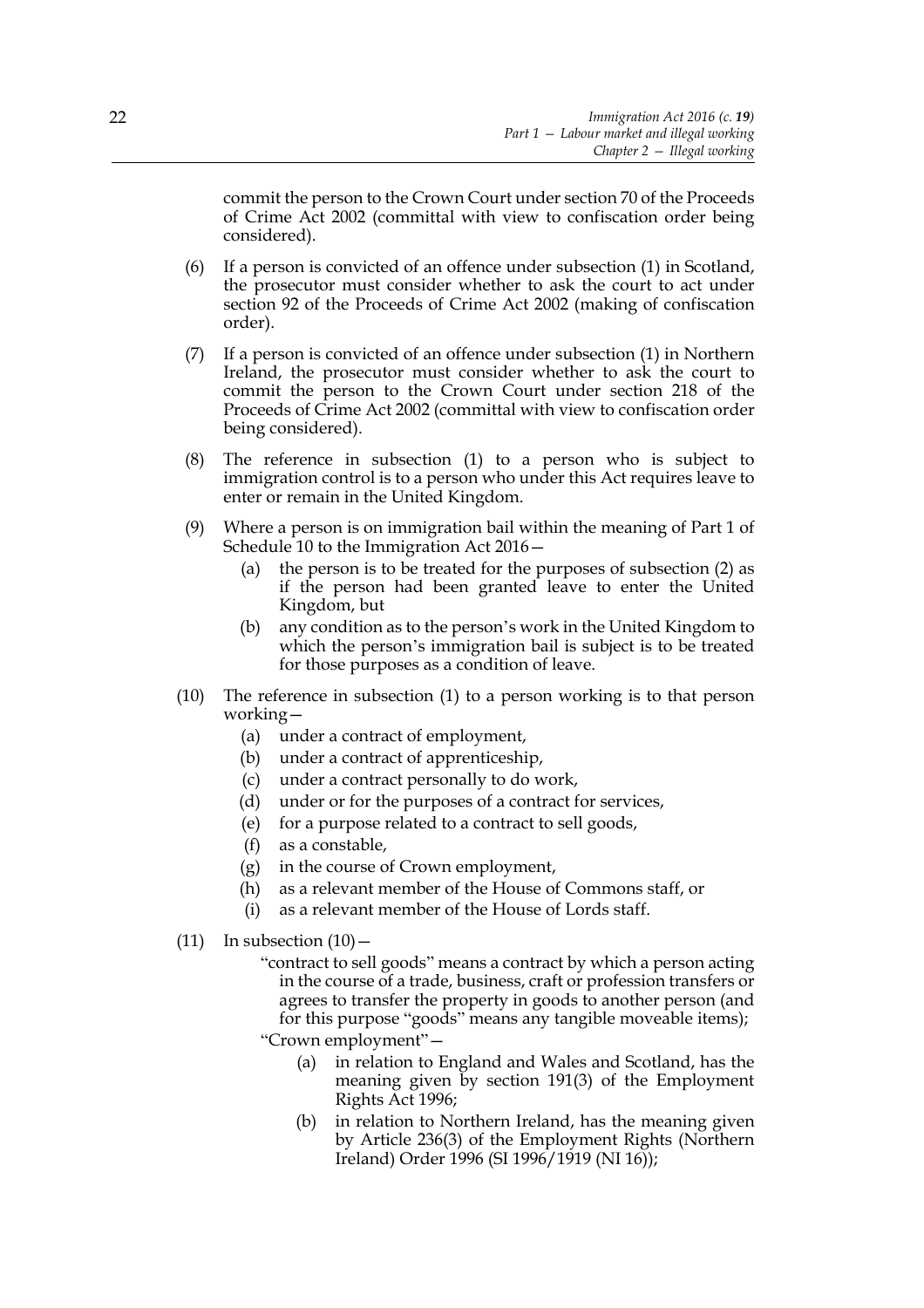"relevant member of the House of Commons staff" has the meaning given by section 195(5) of the Employment Rights Act 1996;

- "relevant member of the House of Lords staff" has the meaning given by section 194(6) of the Employment Rights Act 1996.
- (12) Subsection (1) does not apply to—
	- (a) service as a member of the naval, military or air forces of the Crown, or
	- (b) employment by an association established for the purposes of Part 11 of the Reserve Forces Act 1996.
- (13) In this section "contract" means a contract whether express or implied and, if express, whether oral or in writing."
- (4) In section 28A(3)(a) (arrest without warrant) after "section" insert "24B,".
- (5) In section 28B(5) (search and arrest by warrant: relevant offences) after "24A," insert "24B,".
- (6) In section 28CA(1) (business premises: entry to arrest) after paragraph (b) insert—

"(ba) for an offence under section 24B.".

- (7) In section 28D(4) (entry and search of premises: relevant offences) after "24A," insert "24B,".
- (8) In section  $28FA(1)(a)$  (search for personnel records: offences to which section applies) for "or  $24A(1)$ " substitute ",  $24A(1)$  or  $24B(1)$ ".

#### **35 Offence of employing illegal worker**

- (1) Section 21 of the Immigration, Asylum and Nationality Act 2006 (offence of knowingly employing illegal worker) is amended in accordance with subsections  $(2)$  to  $(4)$ .
- (2) In subsection (1) for the words from "an adult" to the end of the subsection substitute "disqualified from employment by reason of the employee's immigration status."
- (3) After subsection (1) insert—
	- "(1A) A person commits an offence if the person—
		- (a) employs another person ("the employee") who is disqualified from employment by reason of the employee's immigration status, and
		- (b) has reasonable cause to believe that the employee is disqualified from employment by reason of the employee's immigration status.
	- (1B) For the purposes of subsections (1) and (1A) a person is disqualified from employment by reason of the person's immigration status if the person is an adult subject to immigration control and—
		- (a) the person has not been granted leave to enter or remain in the United Kingdom, or
		- (b) the person's leave to enter or remain in the United Kingdom— (i) is invalid,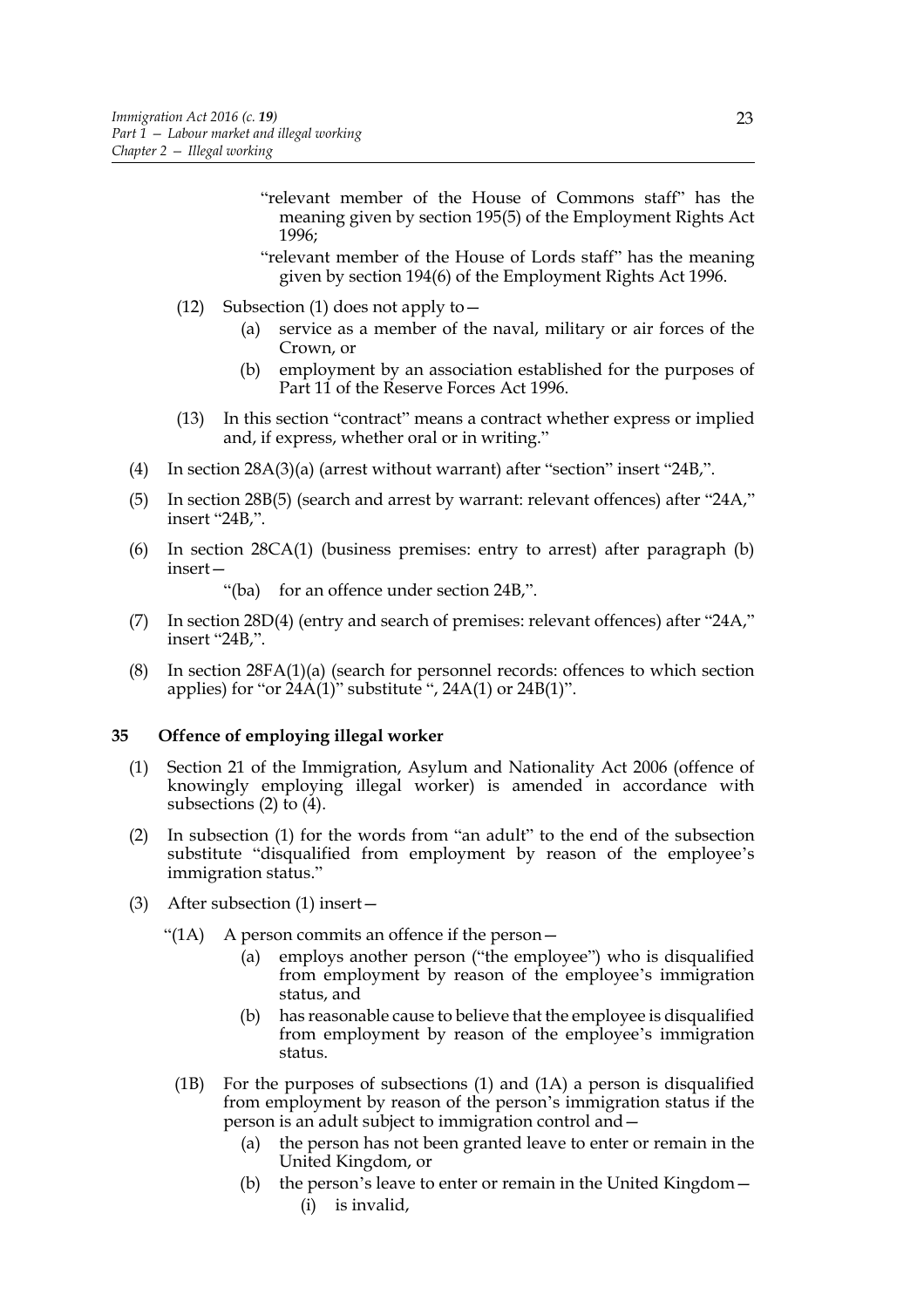- (ii) has ceased to have effect (whether by reason of curtailment, revocation, cancellation, passage of time or otherwise), or
- (iii) is subject to a condition preventing the person from accepting the employment."
- (4) In subsection  $(2)(a)(i)$  (maximum term of imprisonment for conviction of offence on indictment) for "two" substitute "five".
- (5) Section 22 of the Immigration, Asylum and Nationality Act 2006 (offences by bodies corporate etc) is amended in accordance with subsections (6) and (7).
- (6) After subsection (1) insert—
	- "(1A) For the purposes of section  $21(1)$  a body (whether corporate or not) shall be treated as having reasonable cause to believe a fact about an employee if a person who has responsibility within the body for an aspect of the employment has reasonable cause to believe that fact."
- (7) In each of subsections (2) and (4) after "21(1)" insert "or  $(1A)$ ".
- (8) In section 24(a) of the Immigration, Asylum and Nationality Act 2006 (immigration bail) for "21(1)" substitute "21(1B)".
- (9) In section 28A of the Immigration Act 1971 (arrest without warrant)—
	- (a) after subsection (9A) insert—
		- "(9B) An immigration officer may arrest without warrant a person who, or whom the immigration officer has reasonable grounds for suspecting—
			- (a) has committed or attempted to commit an offence under section 21(1) or (1A) of the Immigration, Asylum and Nationality Act 2006 (employment of illegal worker etc), or
			- (b) is committing or attempting to commit that offence.",
	- (b) in subsection (10) for "and (5)" substitute ", (5) and  $(9B)$ ", and
	- (c) in subsection (11) for "and  $(5)$ " substitute ",  $(5)$  and  $(9B)$ ".
- (10) In section 28AA(1) of that Act (arrest with warrant) for paragraphs (a) and (b) substitute "section 24(1)(d)".

#### *Illegal working in licensed premises*

# **36 Licensing Act 2003: amendments relating to illegal working**

- (1) Schedule 4 (Licensing Act 2003: amendments relating to illegal working) has effect.
- (2) The Secretary of State may by regulations make provision which—
	- (a) has a similar effect to the amendments made by Schedule 4, and
		- (b) applies in relation to Scotland or Northern Ireland.
- (3) Regulations under subsection (2) may—
	- (a) amend, repeal or revoke any enactment;
	- (b) confer functions on any person.
- (4) Regulations under subsection (2) may not confer functions on—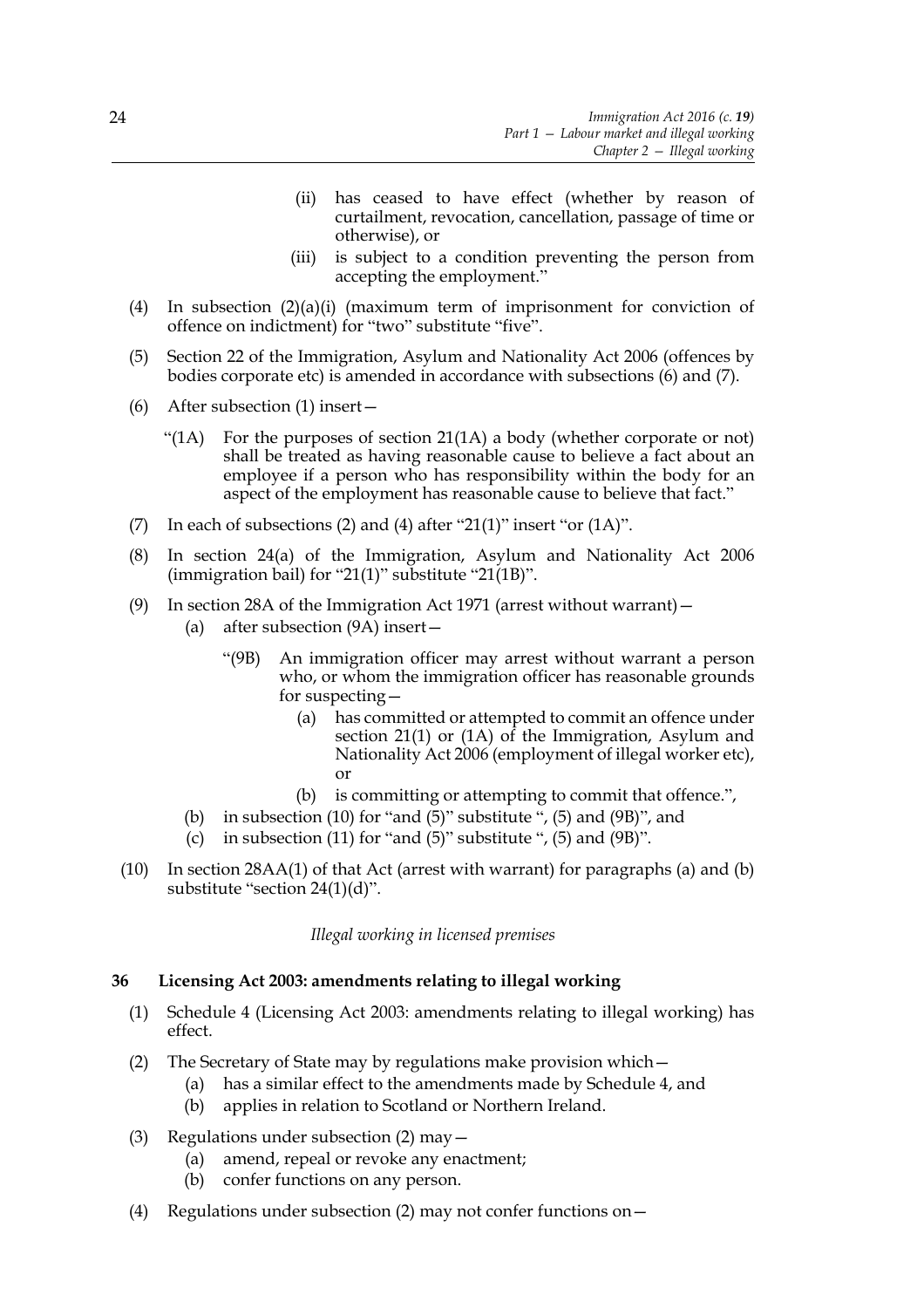- (a) the Scottish Ministers,
- (b) the First Minister and deputy First Minister in Northern Ireland,
- (c) a Northern Ireland Minister, or
- (d) a Northern Ireland department.
- (5) In this section "enactment" includes—
	- (a) an enactment contained in subordinate legislation within the meaning of the Interpretation Act 1978;
	- (b) an enactment contained in, or in an instrument made under, an Act of the Scottish Parliament;
	- (c) an enactment contained in, or in an instrument made under, Northern Ireland legislation.

*Illegal working in relation to private hire vehicles etc*

# **37 Private hire vehicles etc**

Schedule 5 (private hire vehicles etc) has effect.

*Illegal working notices and orders*

#### **38 Illegal working closure notices and illegal working compliance orders**

Schedule 6 (illegal working closure notices and illegal working compliance orders) has effect.

#### **PART 2**

#### ACCESS TO SERVICES

#### *Residential tenancies*

#### **39 Offence of leasing premises**

- (1) The Immigration Act 2014 is amended in accordance with subsections (2) to (5).
- (2) After section 33 insert—

# "*Offences*

# **33A Offences: landlords**

- (1) The landlord under a residential tenancy agreement which relates to premises in England commits an offence if the first and second conditions are met.
- (2) The first condition is that the premises are occupied by an adult who is disqualified as a result of their immigration status from occupying premises under a residential tenancy agreement.
- (3) The second condition is that the landlord knows or has reasonable cause to believe that the premises are occupied by an adult who is disqualified as a result of their immigration status from occupying premises under a residential tenancy agreement.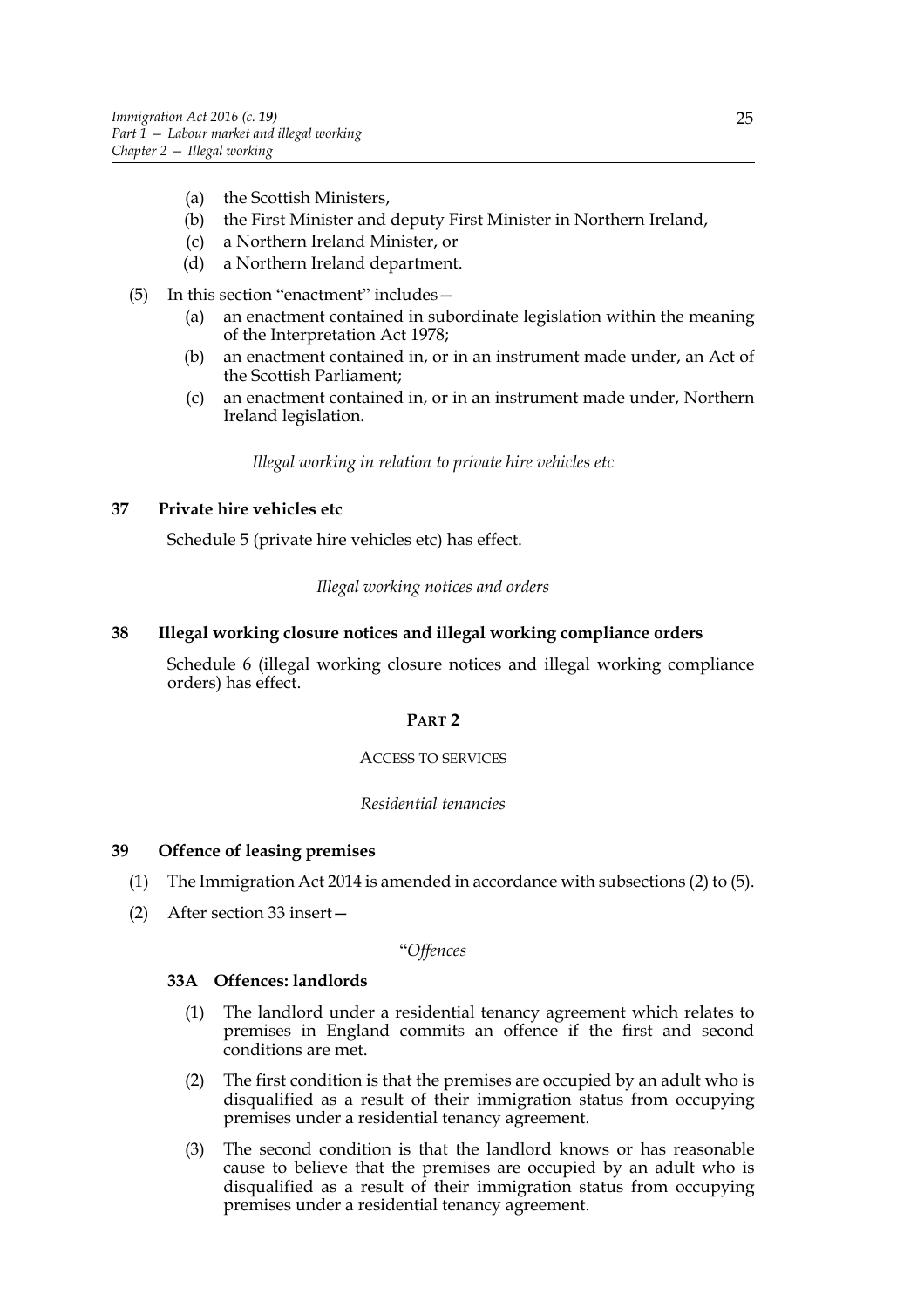- (4) But unless subsection (5) applies the landlord does not commit an offence under subsection (1) if—
	- (a) the premises are located in an area in relation to which section 22 is in force,
	- (b) the adult mentioned in subsections (2) and (3) is a limited right occupier, and
	- (c) the eligibility period in relation to that occupier has not expired.
- (5) This subsection applies if the Secretary of State has given a notice in writing to the landlord which —
	- (a) identifies the adult mentioned in subsections (2) and (3), and
	- (b) states that the adult is disqualified as a result of their immigration status from occupying premises under a residential tenancy agreement.
- (6) It is a defence for a person charged with an offence under subsection (1) to prove that—
	- (a) the person has taken reasonable steps to terminate the residential tenancy agreement, and
	- (b) the person has taken such steps within a reasonable period beginning with the time when the person first knew or had reasonable cause to believe that the premises were occupied by the adult mentioned in subsections (2) and (3).
- (7) In determining whether subsection  $(6)(a)$  or  $(b)$  applies to a person, the court must have regard to any guidance which, at the time in question, had been issued by the Secretary of State for the purposes of that subsection and was in force at that time.
- (8) Guidance issued for the purposes of subsection  $(6)$  -
	- (a) must be laid before Parliament in draft before being issued, and
	- (b) comes into force in accordance with regulations made by the Secretary of State.
- (9) Section 22(9) applies for the purposes of subsection (1) as it applies for the purposes of that section.
- (10) A person commits an offence if  $-$ 
	- (a) there has been a post-grant contravention in relation to a residential tenancy agreement which relates to premises in England,
	- (b) the person is the responsible landlord in relation to the postgrant contravention,
	- (c) the person knows or has reasonable cause to believe that there has been a post-grant contravention in relation to the agreement, and
	- (d) none of paragraphs (a), (b) and (c) of section 24(6) applies in relation to the post-grant contravention.
- (11) Subsection (10) applies whether or not the landlord is given a notice under section 23 in respect of the contravention.

#### **33B Offences: agents**

(1) Subsection (2) applies to an agent who is responsible for a landlord's contravention of section 22 in relation to premises in England.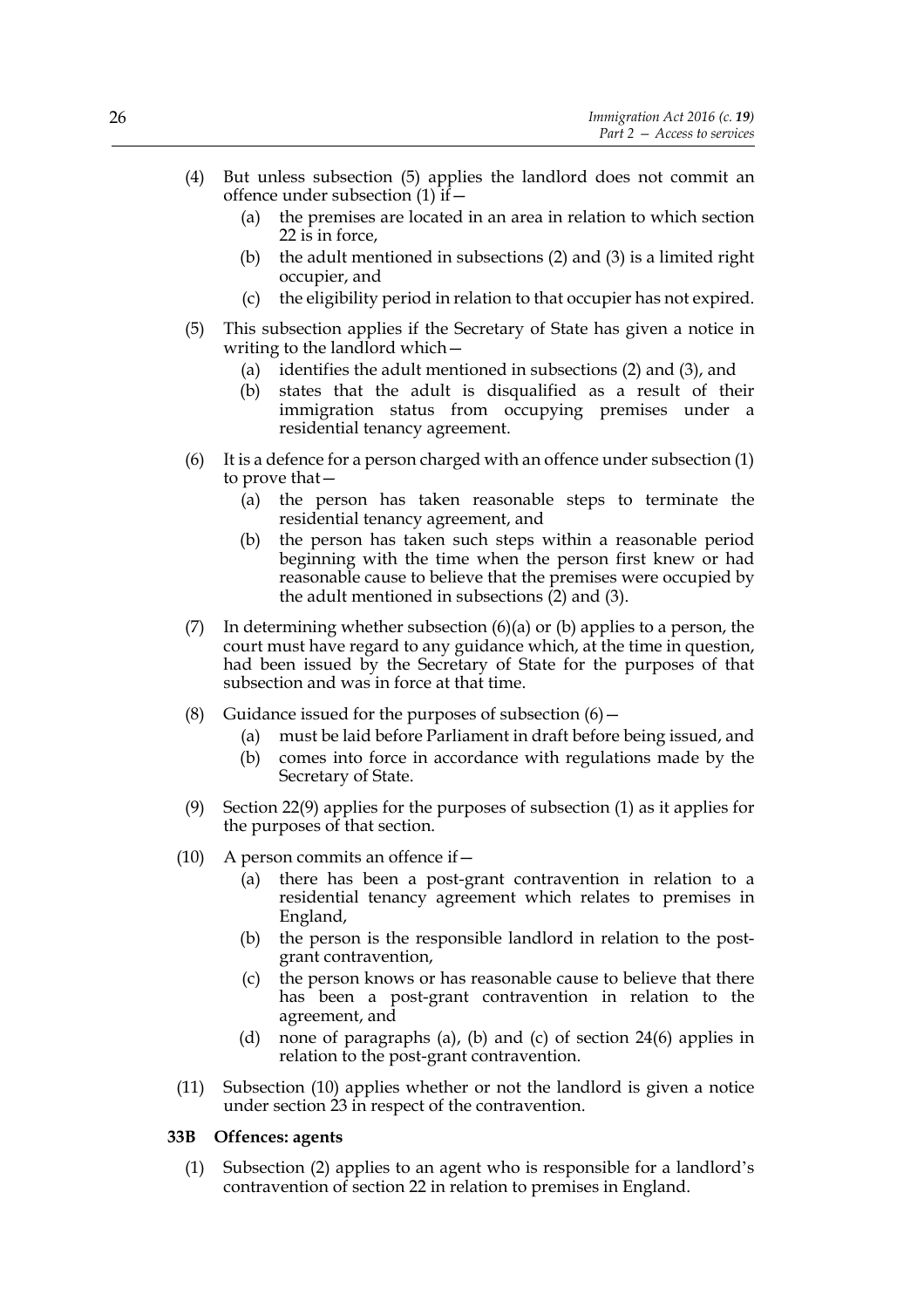- (2) The agent commits an offence if the agent—
	- (a) knew or had reasonable cause to believe that the landlord would contravene section 22 by entering into the residential tenancy agreement in question,
	- (b) had sufficient opportunity to notify the landlord of that fact before the landlord entered into the agreement, but
	- (c) did not do so.
- (3) Subsection (4) applies where—
	- (a) a landlord contravenes section 22 in relation to a residential tenancy agreement relating to premises in England,
	- (b) the contravention is a post-grant contravention, and
	- (c) a person acting as the landlord's agent ("the agent") is responsible for the post-grant contravention.
- (4) The agent commits an offence if  $-$ 
	- (a) the agent knows or has reasonable cause to believe that there has been a post-grant contravention in relation to the agreement, and
	- (b) neither of paragraphs (a) and (b) of section 26(6) applies in relation to the post-grant contravention.
- (5) Subsection (4) applies whether or not the agent is given a notice under section 25 in respect of the contravention.

# **33C Offences: penalties etc**

- (1) A person who is guilty of an offence under section 33A or 33B is liable—
	- (a) on conviction on indictment, to imprisonment for a term not exceeding five years, to a fine or to both;
	- (b) on summary conviction, to imprisonment for a term not exceeding 12 months, to a fine or to both.
- (2) In the application of this section in relation to an offence committed before the coming into force of section 154(1) of the Criminal Justice Act 2003 the reference in subsection (1)(b) to 12 months is to be read as a reference to 6 months.
- (3) If an offence under section 33A or 33B is committed by a body corporate with the consent or connivance of an officer of the body, the officer, as well as the body, is to be treated as having committed the offence.
- (4) In subsection (3) a reference to an officer of a body includes a reference  $to-$ 
	- (a) a director, manager or secretary,
	- (b) a person purporting to act as a director, manager or secretary, and
	- (c) if the affairs of the body are managed by its members, a member.
- (5) Where an offence under section 33A or 33B is committed by a partnership (whether or not a limited partnership) subsection (3) has effect, but as if a reference to an officer of the body were a reference to  $-$ 
	- (a) a partner, and
	- (b) a person purporting to act as a partner.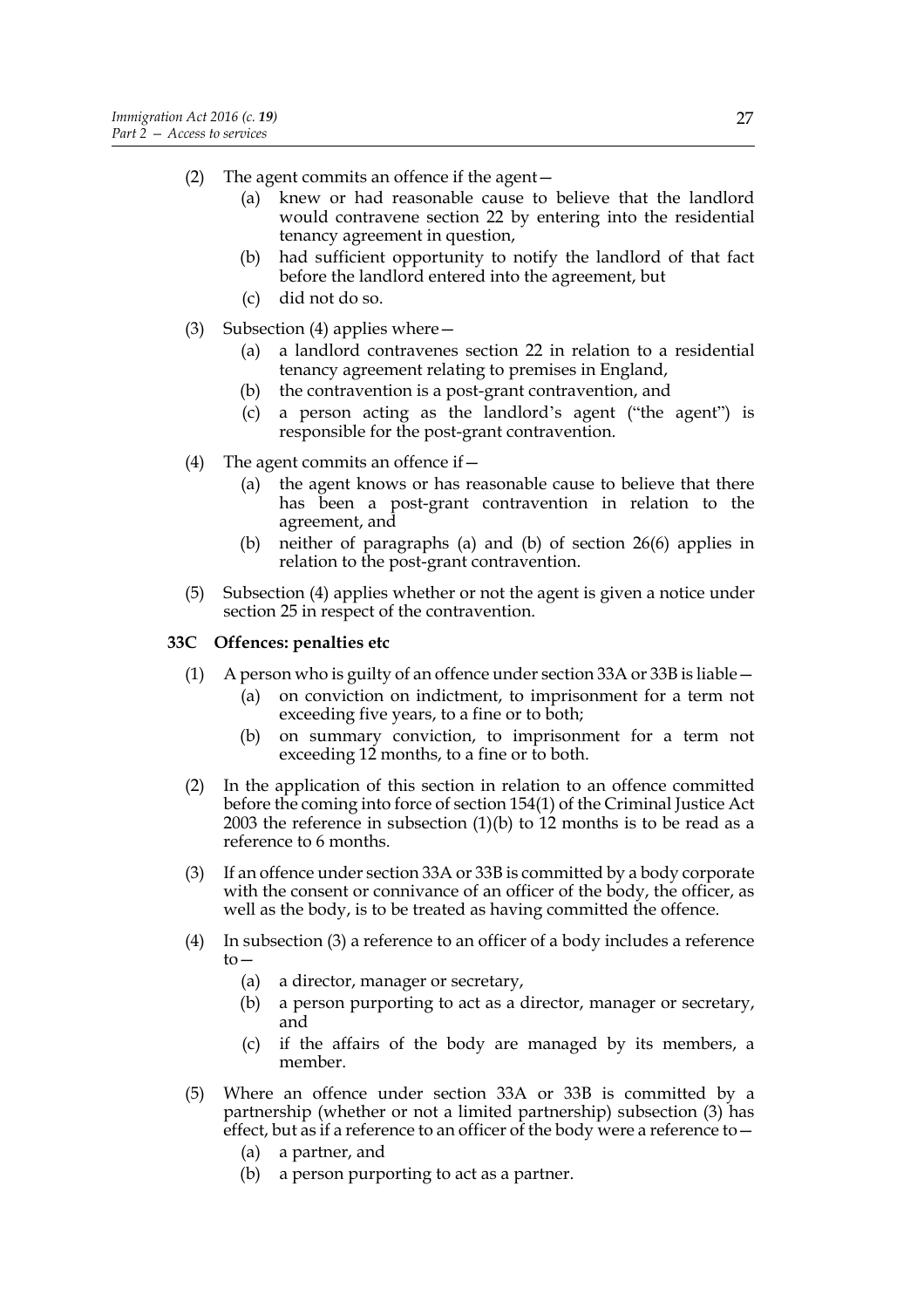- (6) An offence under section 33A or 33B is to be treated as  $-$ 
	- (a) a relevant offence for the purposes of sections 28B and 28D of the Immigration Act 1971 (search, entry and arrest), and
	- (b) an offence under Part 3 of that Act (criminal proceedings) for the purposes of sections 28E, 28G and 28H of that Act (search after arrest)."
- (3) In section 35 (transitional provision) after subsection (3) insert—
	- "(4) References in this section to this Chapter do not include sections 33A to 33E (offences and eviction).
	- (5) Sections 33A to 33C apply in relation to a residential tenancy agreement entered into before or after the coming into force of section 39 of the Immigration Act 2016 (which inserted those sections into this Act).
	- (6) But sections 33A(10) and (11) and 33B apply only in relation to a contravention of section 22 which occurs after the coming into force of section 39 of the Immigration Act 2016."
- (4) In section 36 (Crown application) at the end insert "or the landlord for the purposes of section 33A."
- (5) In section 37(4)(a) (provisions in which references to the landlord are to any of them)—
	- (a) omit the "and" at the end of sub-paragraph (ii), and
	- (b) at the end of sub-paragraph (iii) insert—
		- "(iv) section 33A,".
- (6) In section 28A of the Immigration Act 1971 (arrest without warrant)—
	- (a) after subsection (9B) insert—
		- "(9C) An immigration officer may arrest without warrant a person who, or whom the immigration officer has reasonable grounds for suspecting—
			- (a) has committed or attempted to commit an offence under section 33A or 33B of the Immigration Act 2014 (offences relating to residential tenancies), or
			- (b) is committing or attempting to commit that offence.",
	- (b) in subsection (10) for "and (9B)" substitute ", (9B) and (9C)", and
	- (c) in subsection (11) for "and (9B)" substitute ", (9B) and (9C)".

#### **40 Eviction**

- (1) The Immigration Act 2014 is amended in accordance with subsections (2) to (4).
- (2) After section 33C (inserted by section 39) insert—

#### "*Eviction*

#### **33D Termination of agreement where all occupiers disqualified**

(1) The landlord under a residential tenancy agreement relating to premises in England may terminate the agreement in accordance with this section if the condition in subsection  $(2)$  is met.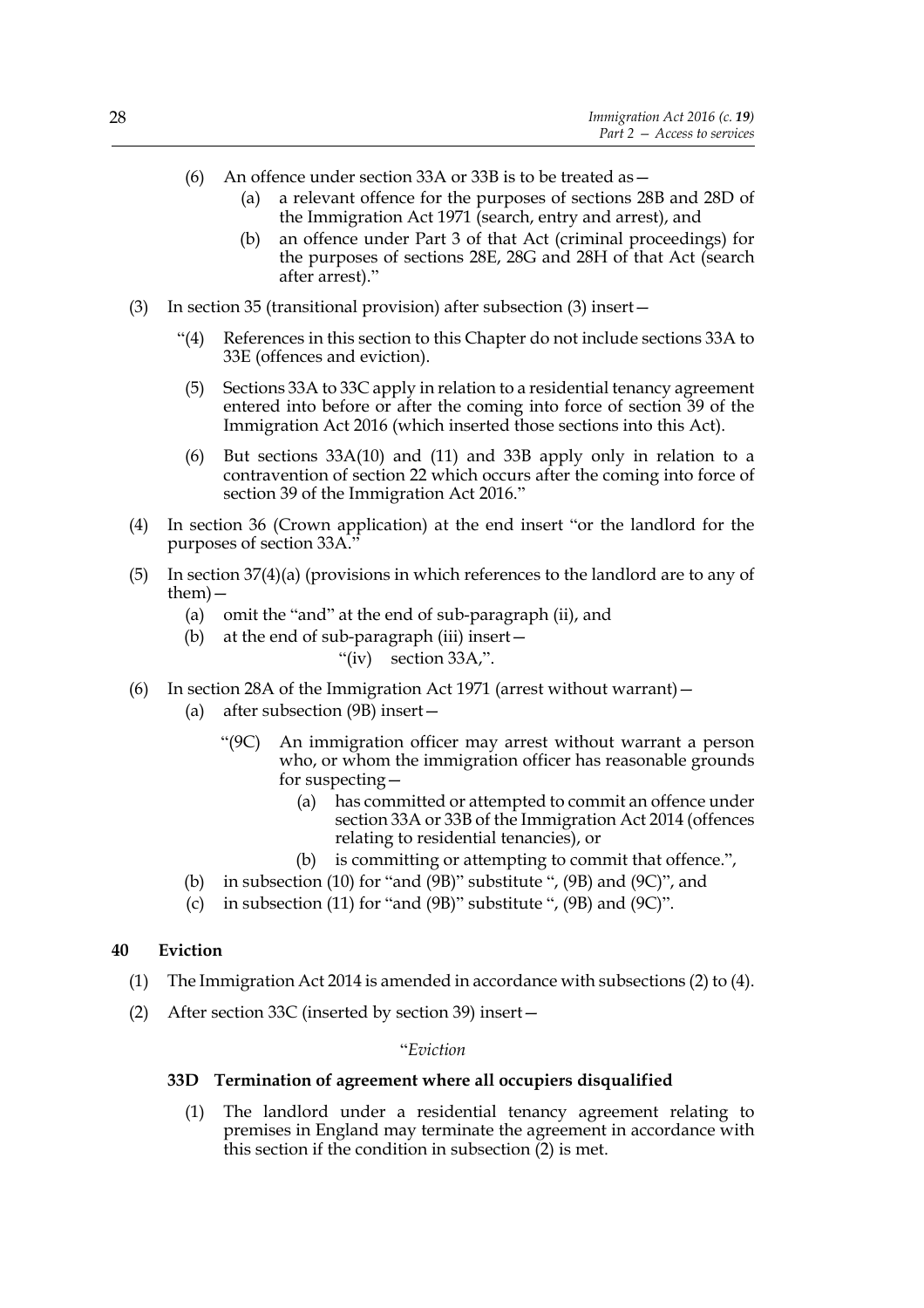- (2) The condition is that the Secretary of State has given one or more notices in writing to the landlord which, taken together,—
	- (a) identify the occupier of the premises or (if there is more than one occupier) all of them, and
	- (b) state that the occupier or occupiers are disqualified as a result of their immigration status from occupying premises under a residential tenancy agreement.
- (3) The landlord may terminate the residential tenancy agreement by giving notice in writing and in the prescribed form to the tenant or, in the case of a joint tenancy, all of the tenants specifying the date on which the agreement comes to an end.
- (4) That date must not be earlier than the end of the period of 28 days beginning with the day specified in the notice as the day on which it is given.
- (5) The notice may be given—
	- (a) by delivering it to the tenant or tenants,
	- (b) by leaving it at the premises,
	- (c) by sending it by post to the tenant or tenants at the address of the premises, or
	- (d) in any other prescribed manner.
- (6) The notice is to be treated as a notice to quit in a case where a notice to quit would otherwise be required to bring the residential tenancy agreement to an end.
- (7) The notice is enforceable as if it were an order of the High Court.
- (8) In this section "occupier", in relation to premises to which a residential tenancy agreement applies, means—
	- (a) a tenant,
	- (b) a person who, under the agreement, otherwise has the right to occupy the premises and is named in the agreement, and
	- (c) any other person who the landlord knows is occupying the premises.

### **33E Other procedures for ending agreement**

- (1) It is an implied term of a residential tenancy agreement to which this subsection applies that the landlord may terminate the tenancy if the premises to which it relates are occupied by an adult who is disqualified as a result of their immigration status from occupying premises under a residential tenancy agreement.
- (2) Subsection (1) applies to a residential tenancy agreement relating to premises in England if—
	- (a) it is a tenancy or sub-tenancy or an agreement for a tenancy or sub-tenancy, but
	- (b) it is not a protected or statutory tenancy within the meaning of the Rent Act 1977 or an assured tenancy within the meaning of the Housing Act 1988.
- (3) For provision relating to a residential tenancy agreement which is a protected or statutory tenancy where a tenant or occupier is disqualified as a result of their immigration status from occupying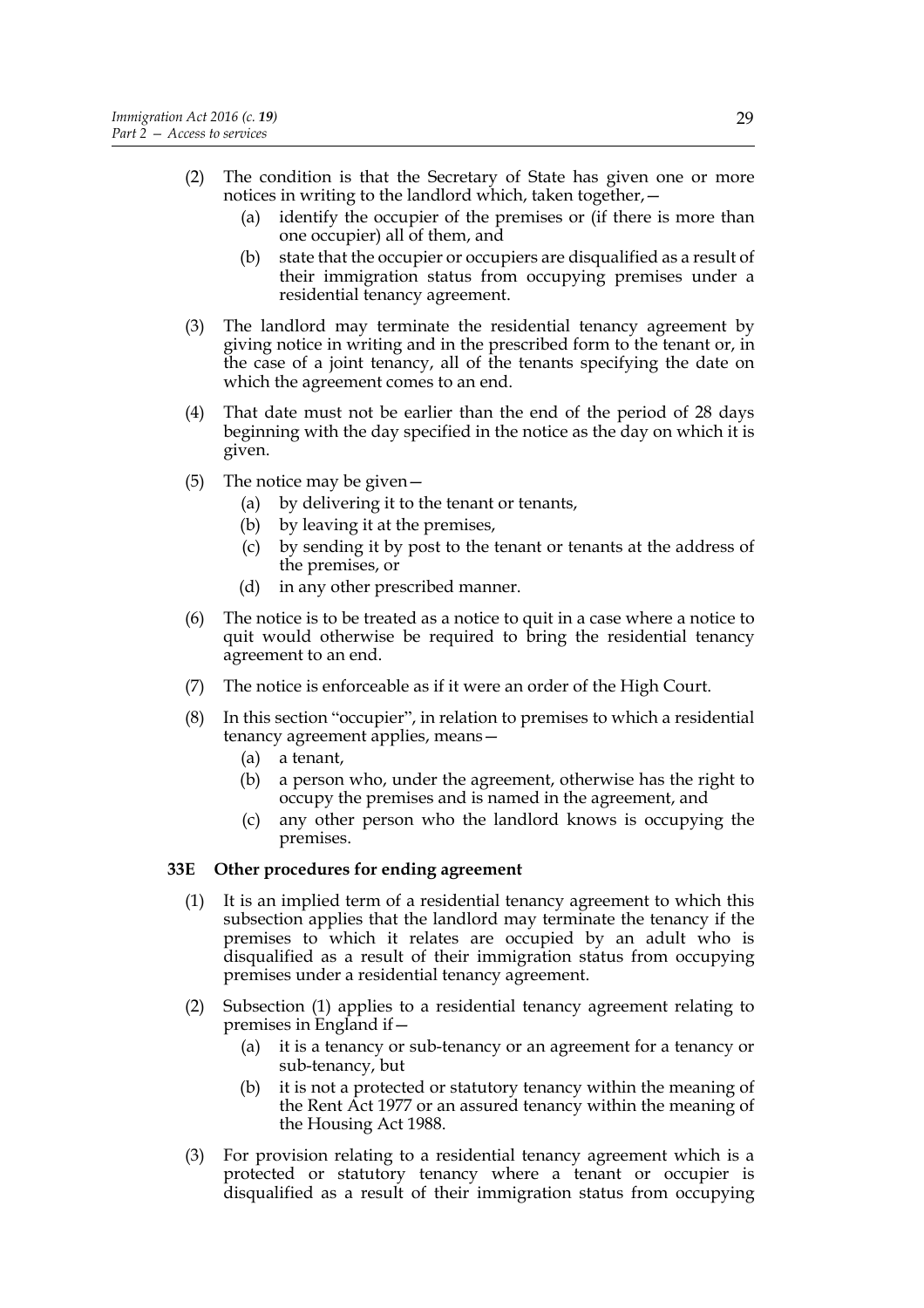premises under a residential tenancy agreement, see Case 10A in Part 1 of Schedule 15 to the Rent Act 1977.

- (4) For provision relating to a residential tenancy agreement which is an assured tenancy where a tenant or occupier is disqualified as a result of their immigration status from occupying premises under a residential tenancy agreement, see Ground 7B in Part 1 of Schedule 2 to the Housing Act 1988."
- (3) In section 35 (transitional provision) after subsection (6) (inserted by section 39(3)) insert—
	- "(7) Sections 33D and 33E apply in relation to a residential tenancy agreement entered into before or after the coming into force of section 40 of the Immigration Act 2016 (which inserted those sections into this Act)."
- (4) In section 37(4)(a) (provisions in which references to the landlord are to any of them) after sub-paragraph (iv) (inserted by section 39(5)(b)) insert—
	- "(v) section 33D, and
	- (vi) section 33E,".
- (5) In section 3A of the Protection from Eviction Act 1977 (excluded tenancies and licences) after subsection (7C) insert—
	- "(7D) A tenancy or licence is excluded if  $-$ 
		- (a) it is a residential tenancy agreement within the meaning of Chapter 1 of Part 3 of the Immigration Act 2014, and
		- (b) the condition in section 33D(2) of that Act is met in relation to that agreement."
- (6) In section 5 of the Housing Act 1988 (security of tenure)—
	- (a) in subsection (1) omit the "or" at the end of paragraph (b) and at the end of paragraph (c) insert ", or
		- (d) in the case of an assured tenancy  $-$ 
			- (i) which is a residential tenancy agreement within the meaning of Chapter  $1$  of Part 3 of the Immigration Act 2014, and
			- (ii) in relation to which the condition in section 33D(2) of that Act is met,
			- giving a notice in accordance with that section,", and
	- (b) in subsection (2) omit the "or" at the end of paragraph (a) and at the end of paragraph (b) insert ", or
		- (c) the giving of a notice under section 33D of the Immigration Act 2014,".
- (7) The amendments made by subsections (5) and (6) apply in relation to a tenancy or (in the case of subsection (5)) a licence entered into before or after the coming into force of this section.

#### **41 Order for possession of dwelling-house**

- (1) The Housing Act 1988 is amended in accordance with subsections (2) to (5).
- (2) In Part 1 of Schedule 2 (assured tenancies: grounds on which court must order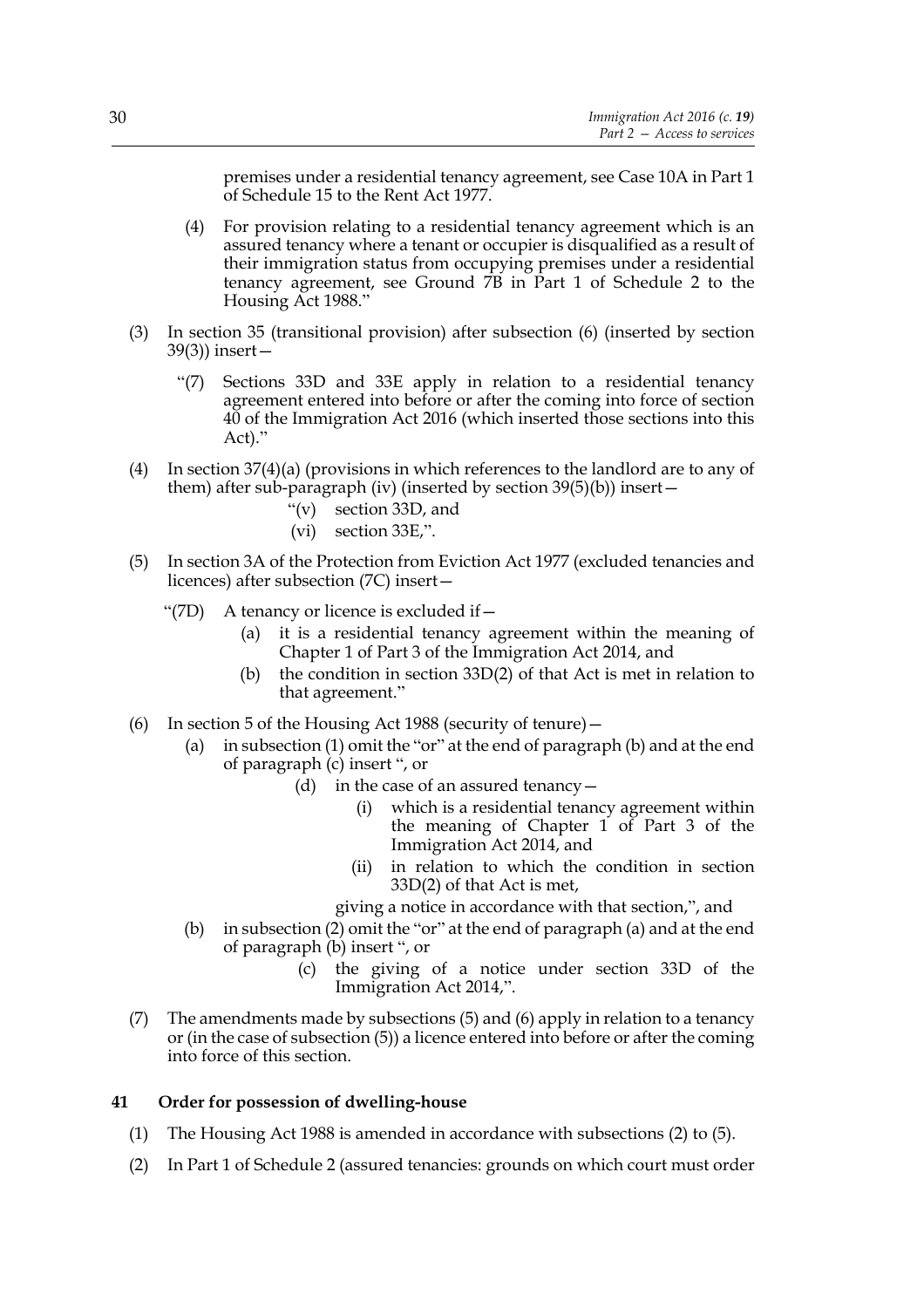possession) after Ground 7A insert—

#### "*Ground 7B*

Both of the following conditions are met in relation to a dwellinghouse in England.

Condition 1 is that the Secretary of State has given a notice in writing to the landlord or, in the case of joint landlords, one or more of them which identifies—

- (a) the tenant or, in the case of joint tenants, one or more of them, or
- (b) one or more other persons aged 18 or over who are occupying the dwelling-house,

as a person or persons disqualified as a result of their immigration status from occupying the dwelling-house under the tenancy.

Condition 2 is that the person or persons named in the notice—

- (a) fall within paragraph (a) or (b) of condition 1, and
- (b) are disqualified as a result of their immigration status from occupying the dwelling-house under the tenancy.

For the purposes of this ground a person ("P") is disqualified as a result of their immigration status from occupying the dwellinghouse under the tenancy if—

- (a) P is not a relevant national, and
- (b) P does not have a right to rent in relation to the dwellinghouse.

P does not have a right to rent in relation to the dwelling-house if—

- (a) P requires leave to enter or remain in the United Kingdom but does not have it, or
- (b) P's leave to enter or remain in the United Kingdom is subject to a condition preventing P from occupying the dwellinghouse.

But P is to be treated as having a right to rent in relation to a dwelling-house if the Secretary of State has granted P permission for the purposes of this ground to occupy a dwelling-house under an assured tenancy.

In this ground "relevant national" means—

- (a) a British citizen,
- (b) a national of an EEA State other than the United Kingdom, or
- (c) a national of Switzerland."
- (3) In section 7 (orders for possession)—
	- (a) in subsection (3) after "subsections (5A) and (6)" insert "and section 10A",
	- (b) in subsection (5A)(a) for "and 7A" substitute ", 7A and 7B",
	- (c) in subsection (6)(a) after "Ground 7A" insert ", Ground 7B", and
	- (d) after subsection (6A) insert—
		- "(6B) The requirement in subsection (6)(b) that would otherwise apply to an order for possession of a dwelling-house let on an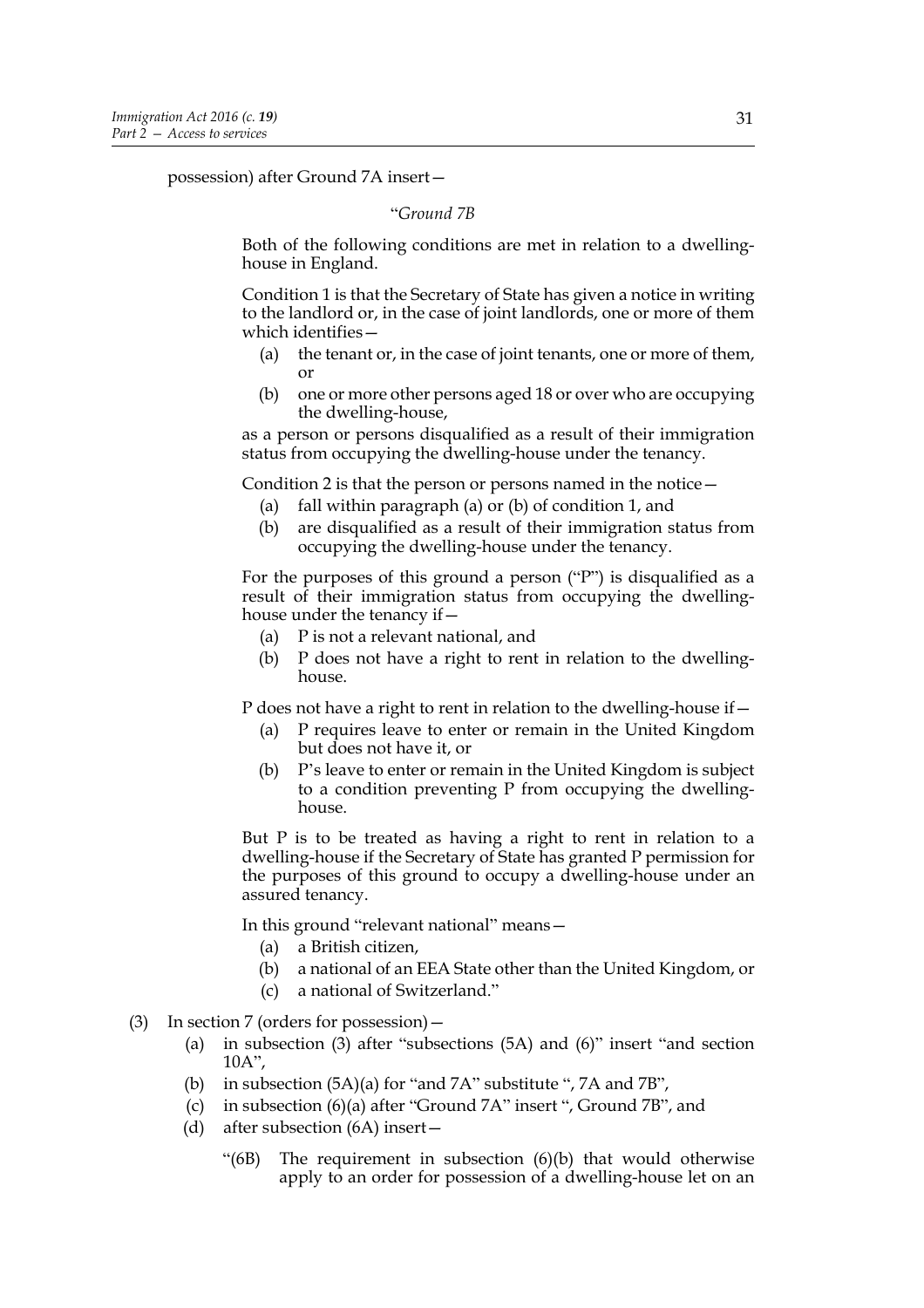assured fixed term tenancy does not apply where the ground for possession is Ground 7B in Part 1 of Schedule 2 to this Act."

- (4) In section 8(5) (cases where court may not dispense with notice of proceedings for possession) after "Ground 7A" insert ", 7B".
- (5) After section 10 insert—

#### **"10A Power to order transfer of tenancy in certain cases**

- (1) This section applies on an application for an order for possession of a dwelling-house let on an assured tenancy if the court is satisfied that—
	- (a) Ground 7B in Schedule 2 is established,
	- (b) no other ground in that Schedule is established, or one or more grounds in Part 2 of that Schedule are established but it is not reasonable to make an order for possession on that ground or those grounds,
	- (c) the tenancy is a joint tenancy, and
	- (d) one or more of the tenants is a qualifying tenant.
- (2) In subsection (1)(d) "qualifying tenant" means a person who (within the meaning of Ground 7B) is not disqualified as a result of the person's immigration status from occupying the dwelling-house under the tenancy.
- (3) The court may, instead of making an order for possession, order that the tenant's interest under the tenancy is to be transferred so that it is held—
	- (a) if there is one qualifying tenant, by the qualifying tenant as sole tenant, or
	- (b) if there is more than one qualifying tenant, by all of them as joint tenants.
- (4) The effect of an order under this section is that, from the time the order takes effect, the qualifying tenant or tenants -
	- (a) are entitled to performance of the landlord's covenants under the tenancy, and
	- (b) are liable to perform the tenant's covenants under the tenancy.
- (5) The effect of an order under this section is that, from the time it takes effect, any other person who was a tenant under the tenancy before the order took effect—
	- (a) ceases to be entitled to performance of the landlord's covenants under the tenancy, or
	- (b) ceases to be liable to perform the tenant's covenants under the tenancy.
- (6) Subsection (5) does not remove any right or liability of the person which accrued before the order took effect.
- (7) An order under this section does not operate to create a new tenancy as between the landlord and the qualifying tenant or tenants.
- (8) In particular, if the tenancy is a fixed term tenancy, the term comes to an end at the same time as if the order had not been made."
- (6) In Part 1 of Schedule 15 to the Rent Act 1977 (grounds for possession of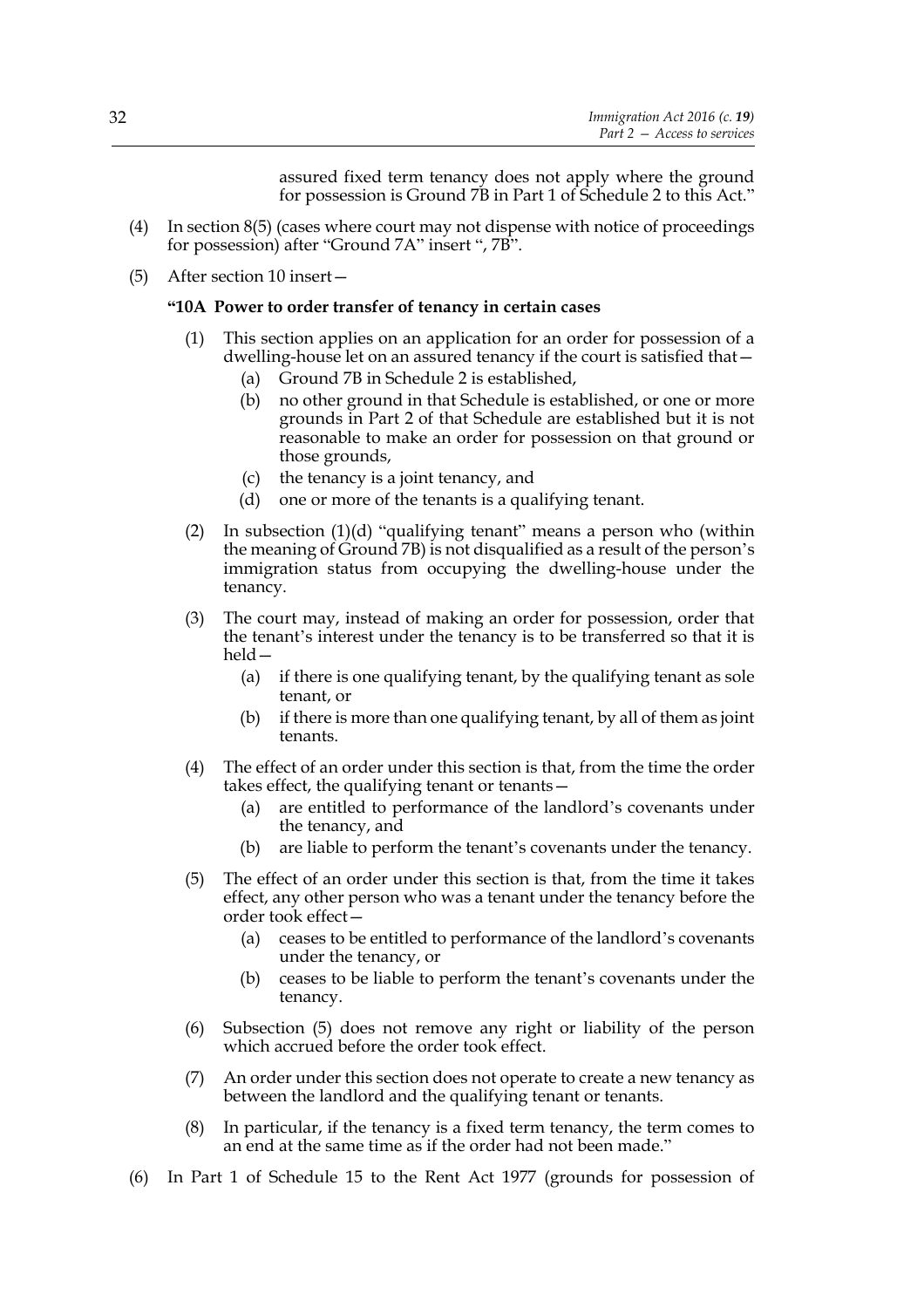dwelling-houses let on or subject to protected or statutory tenancies) after Case 10 insert—

#### "*Case 10A*

Both of the following conditions are met in relation to a dwellinghouse in England.

Condition 1 is that the Secretary of State has given a notice in writing to the landlord or, in the case of joint landlords, one or more of them which identifies—

- (a) the tenant or, in the case of joint tenants, one or more of them, or
- (b) one or more other persons aged 18 or over who are occupying the dwelling-house,

as a person or persons disqualified as a result of their immigration status from occupying the dwelling-house under the tenancy.

Condition 2 is that the person or persons named in the notice—

- (a) fall within paragraph (a) or (b) of condition 1, and
- (b) are disqualified as a result of their immigration status from occupying the dwelling-house under the tenancy.

For the purposes of this case a person ("P") is disqualified as a result of their immigration status from occupying the dwelling-house under the tenancy if—

- (a) P is not a relevant national, and
- (b) P does not have a right to rent in relation to the dwellinghouse.

P does not have a right to rent in relation to the dwelling-house if—

- (a) P requires leave to enter or remain in the United Kingdom but does not have it, or
- (b) P's leave to enter or remain in the United Kingdom is subject to a condition preventing P from occupying the dwellinghouse.

But P is to be treated as having a right to rent in relation to a dwelling-house if the Secretary of State has granted P permission for the purposes of this case to occupy a dwelling-house which is for the time being let on a protected tenancy or subject to a statutory tenancy.

In this case "relevant national" means—

- (a) a British citizen,
- (b) a national of an EEA State other than the United Kingdom, or
- (c) a national of Switzerland."
- (7) The amendments made by this section apply in relation to a tenancy entered into before or after the coming into force of this section.

#### **42 Extension to Wales, Scotland and Northern Ireland**

(1) The Secretary of State may by regulations make such provision as the Secretary of State considers appropriate for enabling any of the residential tenancies provisions to apply in relation to Wales, Scotland or Northern Ireland.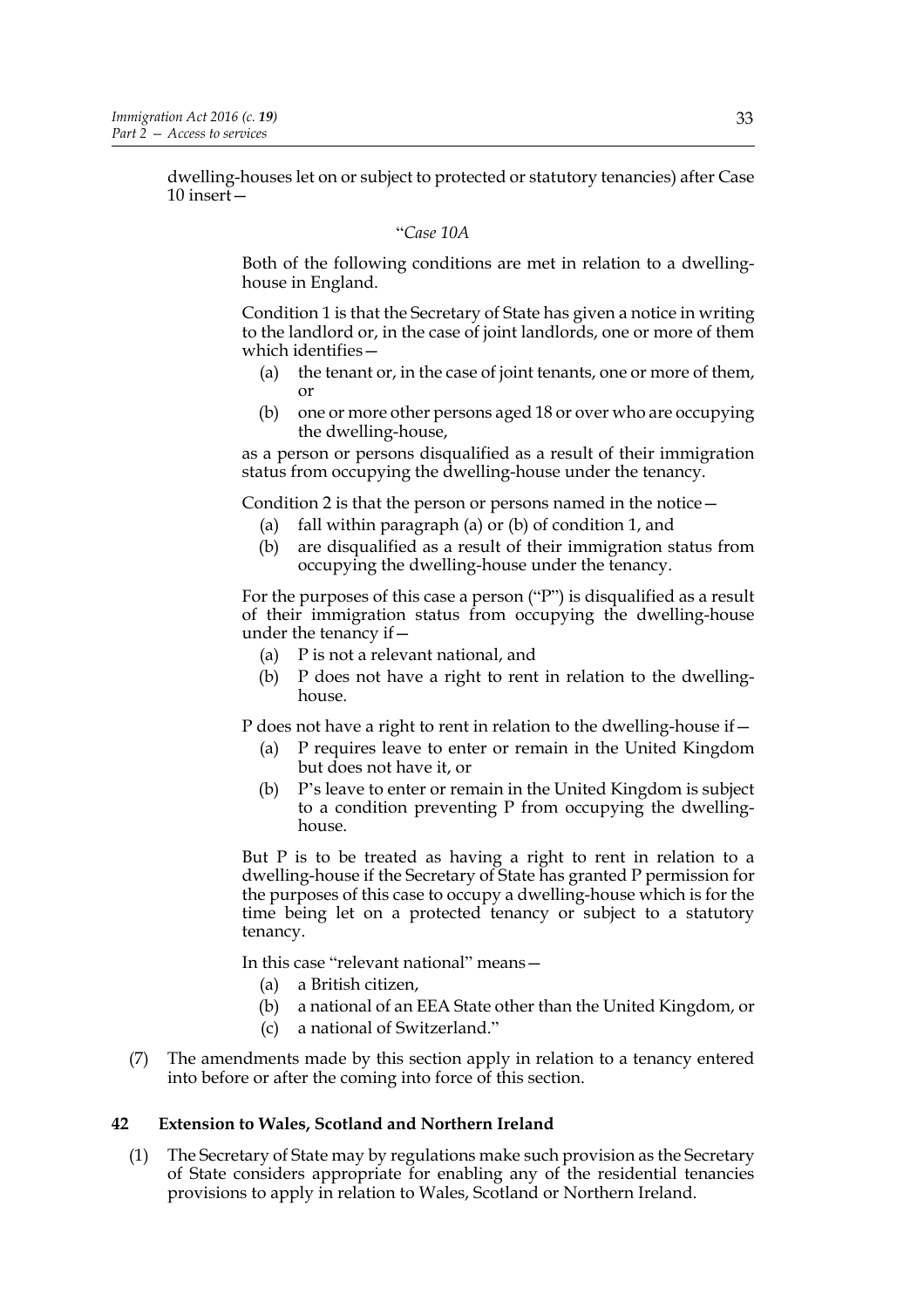- (2) The Secretary of State may by regulations make provision which—
	- (a) has a similar effect to any of the residential tenancies provisions, and
	- (b) applies in relation to Wales, Scotland or Northern Ireland.
- (3) Regulations under subsection (1) or (2) may—
	- (a) amend, repeal or revoke any enactment;
	- (b) confer functions on any person.
- (4) Regulations under subsection (1) or (2) may not confer functions on  $-$ 
	- (a) the Welsh Ministers,
	- (b) the Scottish Ministers,
	- (c) the First Minister and deputy First Minister in Northern Ireland,
	- (d) a Northern Ireland Minister, or
	- (e) a Northern Ireland department.
- (5) In this section—
	- "enactment" includes—
		- (a) an enactment contained in subordinate legislation within the meaning of the Interpretation Act 1978;
		- (b) an enactment contained in, or in an instrument made under, an Act or Measure of the National Assembly for Wales;
		- (c) an enactment contained in, or in an instrument made under, an Act of the Scottish Parliament;
		- (d) an enactment contained in, or in an instrument made under, Northern Ireland legislation;
	- "the residential tenancies provisions" means sections 39 to 41 and the amendments made by those sections.

#### *Driving*

# **43 Powers to carry out searches relating to driving licences**

- (1) Schedule 2 to the Immigration Act 1971 (administrative provisions as to control of entry etc) is amended in accordance with subsections (2) and (3).
- (2) After paragraph 25C insert—

*"Entry of premises to search for driving licence*

- 25CA(1) An authorised officer may exercise the powers in this section if the officer has reasonable grounds for believing that a person—
	- (a) is in possession of a driving licence, and
	- (b) is not lawfully resident in the United Kingdom.
	- (2) The authorised officer may enter and search any premises—
		- (a) occupied or controlled by the person, or
		- (b) in which the person was when the person was encountered by the officer,

for the driving licence.

- (3) The power conferred by sub-paragraph (2) may be exercised—
	- (a) only if the authorised officer has reasonable grounds for believing that the driving licence is on the premises,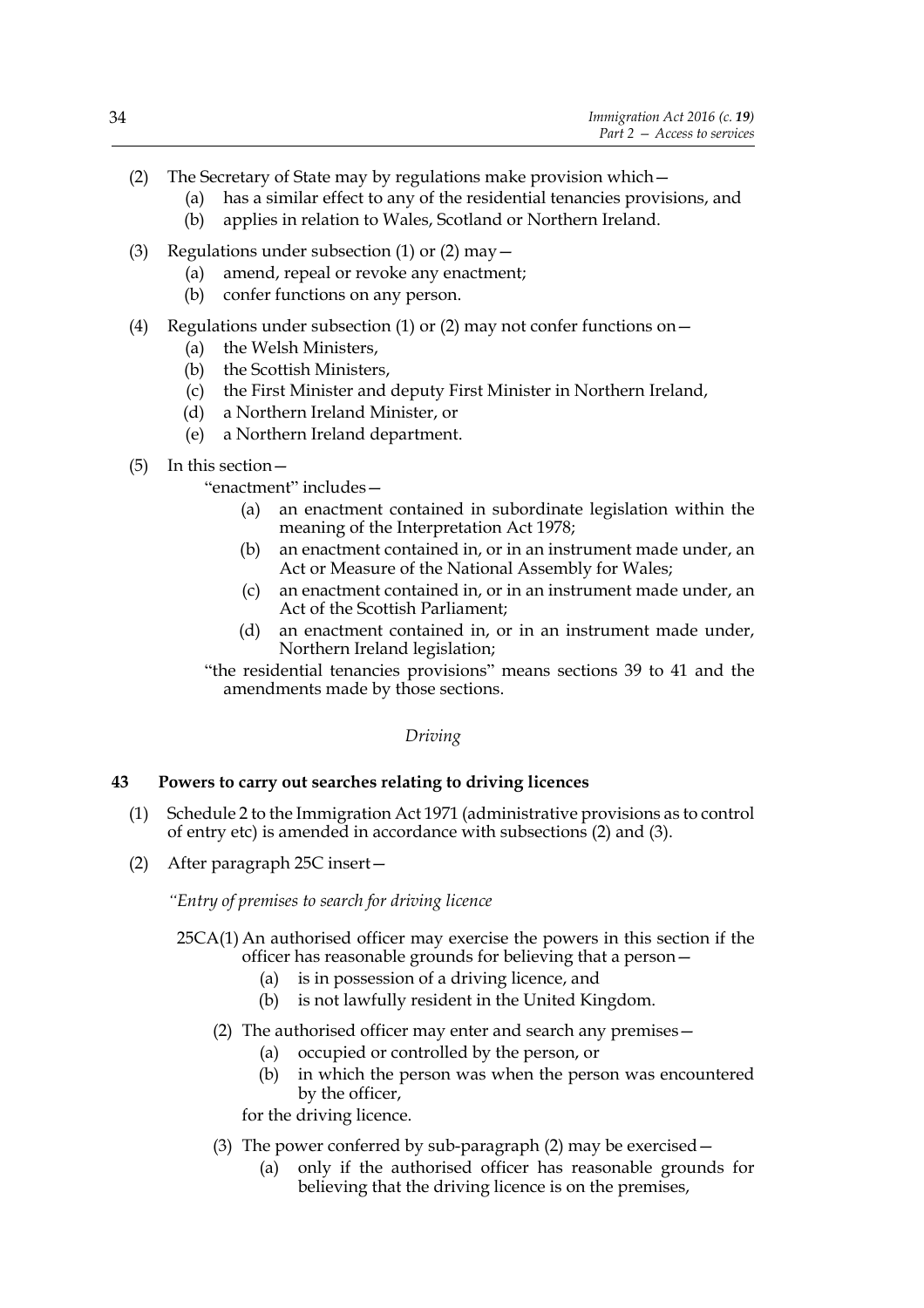- (b) only to the extent that it is reasonably required for the purpose of discovering the driving licence, and
- (c) unless the authorised officer is a constable, only if a senior officer has authorised its exercise in writing.
- (4) Sub-paragraph (3)(c) does not apply where it is not reasonably practicable for the authorised officer to obtain the authorisation of a senior officer before exercising the power.
- (5) An authorised officer who has conducted a search in reliance on subparagraph (4) must inform a senior officer as soon as is practicable.
- (6) The senior officer authorising a search, or who is informed of one under sub-paragraph (5), must make a record in writing of the grounds for the search.
- (7) In this paragraph and paragraphs 25CB and 25CC—
	- "authorised officer" means—
		- (a) an immigration officer,
		- (b) a constable, or
		- (c) a person of a kind authorised for the purposes of this paragraph and paragraphs 25CB and 25CC by the Secretary of State;
	- "driving licence"—
		- (a) means a licence to drive a motor vehicle granted under Part 3 of the Road Traffic Act 1988 or Part II of the Road Traffic (Northern Ireland) Order 1981 (SI 1981/154 (NI 1)), and
		- (b) includes a licence of that kind which has been revoked;

"senior officer" means—

- (a) in relation to an authorised officer who is an immigration officer, an immigration officer not below the rank of chief immigration officer;
- (b) in relation to an authorised officer other than an immigration officer, a person of a kind designated by the Secretary of State for the purposes of this paragraph in relation to an authorised officer of that kind.
- (8) For the purposes of this paragraph and paragraphs 25CB and 25CC a person is not lawfully resident in the United Kingdom if the person requires leave to enter or remain in the United Kingdom but does not have it.

*Searching persons for driving licences*

- 25CB(1) An authorised officer may exercise the powers in this section if the officer has reasonable grounds for believing that a person—
	- (a) is in possession of a driving licence, and
	- (b) is not lawfully resident in the United Kingdom.
	- (2) The authorised officer may search the person for the driving licence.
	- (3) The power conferred by sub-paragraph (2) may be exercised—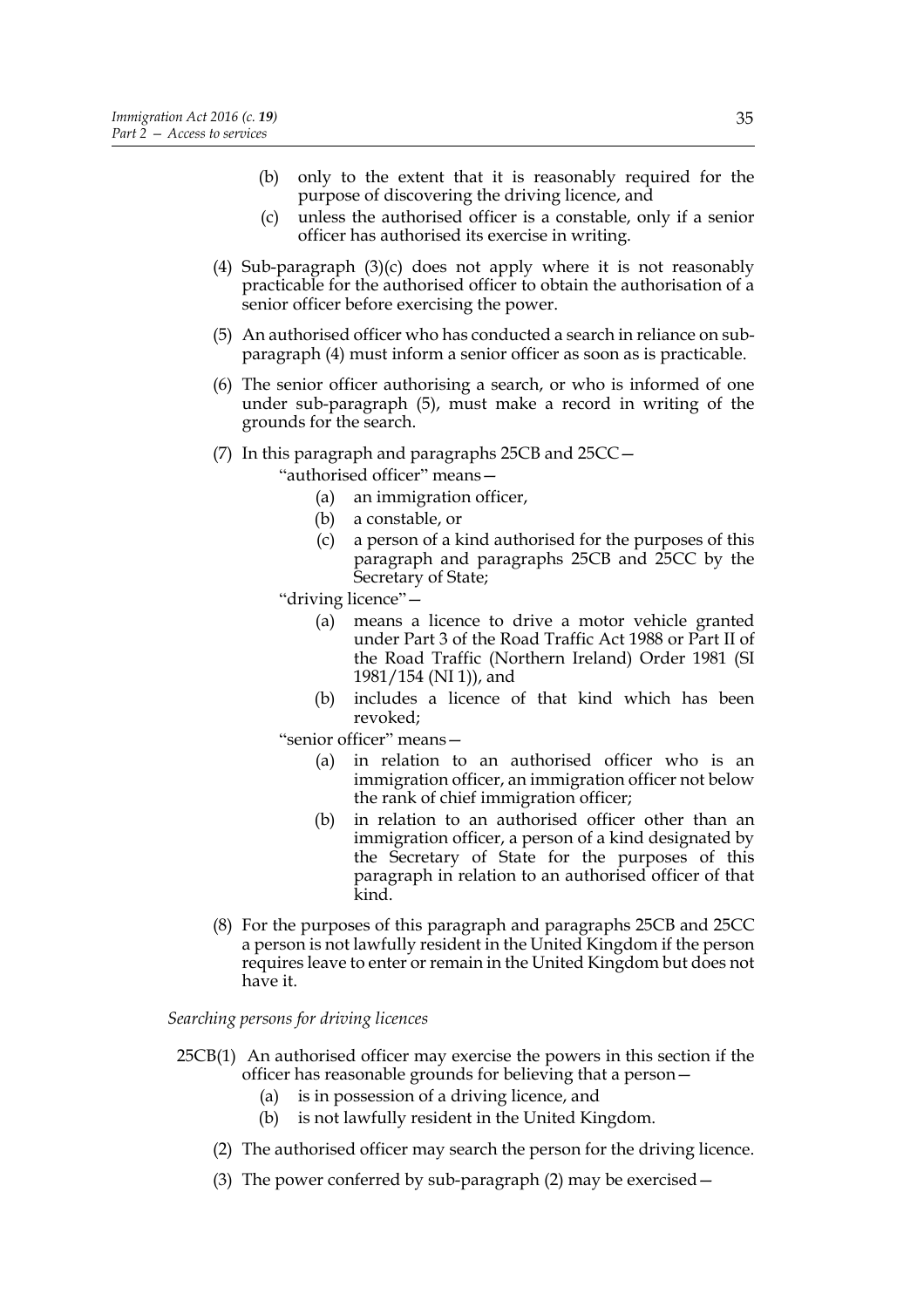- (a) only if the authorised officer has reasonable grounds for believing that the driving licence may be concealed on the person, and
- (b) only to the extent that it is reasonably required for the purpose of discovering the driving licence.
- (4) An intimate search may not be carried out under sub-paragraph (2).
- (5) In sub-paragraph (4) "intimate search" has the same meaning as in section 28H(11).

*Seizure and retention of driving licence*

- 25CC(1) If an authorised officer who is exercising a power to search a person or premises finds a driving licence to which this sub-paragraph applies in the course of the search, the officer may seize and retain the licence.
	- (2) Sub-paragraph (1) applies to a driving licence if  $-$ 
		- (a) the authorised officer finds the licence in the possession of a person who the authorised officer has reasonable grounds for believing is not lawfully resident in the United Kingdom, or
		- (b) the authorised officer has reasonable grounds for believing that the holder of the licence is not lawfully resident in the United Kingdom.
	- (3) A driving licence seized under sub-paragraph (1) must, as soon as practicable, be given to—
		- (a) the Secretary of State, in the case of a licence granted by the Secretary of State, or
		- (b) the Department for Infrastructure for Northern Ireland, in the case of a licence granted by the Department.
	- (4) A person who is in possession of a driving licence by virtue of subparagraph (3) must retain it if—
		- (a) it has not been revoked,
		- (b) it has been revoked but the time limit for an appeal against revocation of the licence has not expired, or
		- (c) it has been revoked, such an appeal has been brought but the appeal has not been determined.
	- (5) A driving licence which is required to be retained under subparagraph (4) must be retained—
		- (a) until a decision is taken not to revoke it, or
		- (b) if it has been or is subsequently revoked—
			- (i) until the time limit for an appeal against revocation of the licence expires without an appeal being brought, or
			- (ii) until such an appeal is determined.
	- (6) A driving licence which is in the possession of a person by virtue of sub-paragraph (3) but which is not required to be retained under sub-paragraphs  $(4)$  and  $(5)$  must be returned to the holder if  $-$ 
		- (a) a decision is taken not to revoke the licence, or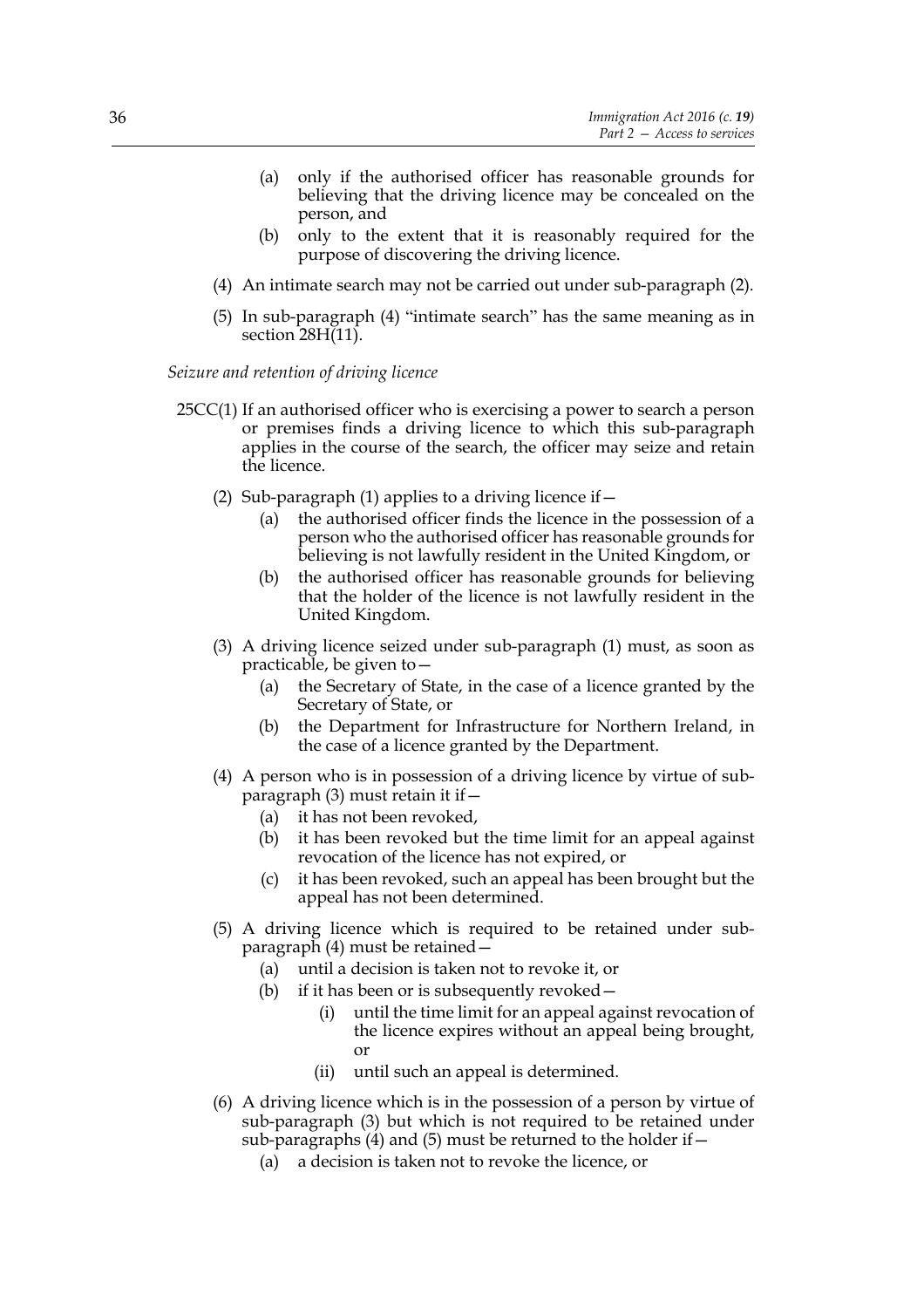- (b) an appeal against revocation of the licence is determined in favour of the holder.
- (7) Otherwise the driving licence may be dealt with in such manner as that person thinks fit.
- (8) Neither the Secretary of State nor the Department for Infrastructure for Northern Ireland is obliged to re-issue a licence which has been seized and retained under this paragraph.
- (9) References in this paragraph to an appeal against the revocation of a licence are to—
	- (a) an appeal under section 100 of the Road Traffic Act 1988, in the case of a licence granted by the Secretary of State, or
	- (b) an appeal under Article 16 of the Road Traffic (Northern Ireland) Order 1981 (SI 1981/154 (NI 1)), in the case of a licence granted by the Department for Infrastructure for Northern Ireland.
- (10) References in this paragraph to the holder of a driving licence, in relation to a licence that has been revoked, include the person who was the holder of the licence before it was revoked."
- (3) In paragraph 25D(8) (access and copying: meaning of seized material) at the end insert "other than a driving licence seized under paragraph 25CC."
- (4) In section 146(2) of the Immigration and Asylum Act 1999 (use of reasonable force) after paragraph (a) insert—
	- "(aa) paragraph 25CA, 25CB or 25CC of Schedule 2 to the 1971 Act (powers to search for and seize driving licences),".
- (5) In the period (if any) between the coming into force of subsection (2) and the coming into force of the Departments Act (Northern Ireland) 2016, references to the Department for Infrastructure for Northern Ireland in paragraph  $25CC(3)(b)$ ,  $(8)$  and  $(9)(b)$  of Schedule 2 to the Immigration Act 1971 (as inserted by subsection (2)) are to be read as references to the Department of the Environment for Northern Ireland.

### **44 Offence of driving when unlawfully in the United Kingdom**

- (1) The Immigration Act 1971 is amended in accordance with subsections (2) to (6).
- (2) Before section 25 insert—

#### **"24C Driving when unlawfully in the United Kingdom**

- (1) A person commits an offence if  $-$ 
	- (a) the person drives a motor vehicle on a road or other public place at a time when the person is not lawfully resident in the United Kingdom, and
	- (b) at that time the person knows or has reasonable cause to believe that the person is not lawfully resident in the United Kingdom.
- (2) A person who is guilty of an offence under subsection (1) is liable on summary conviction—
	- (a) in England and Wales, to imprisonment for a term not exceeding 51 weeks, to a fine or to both;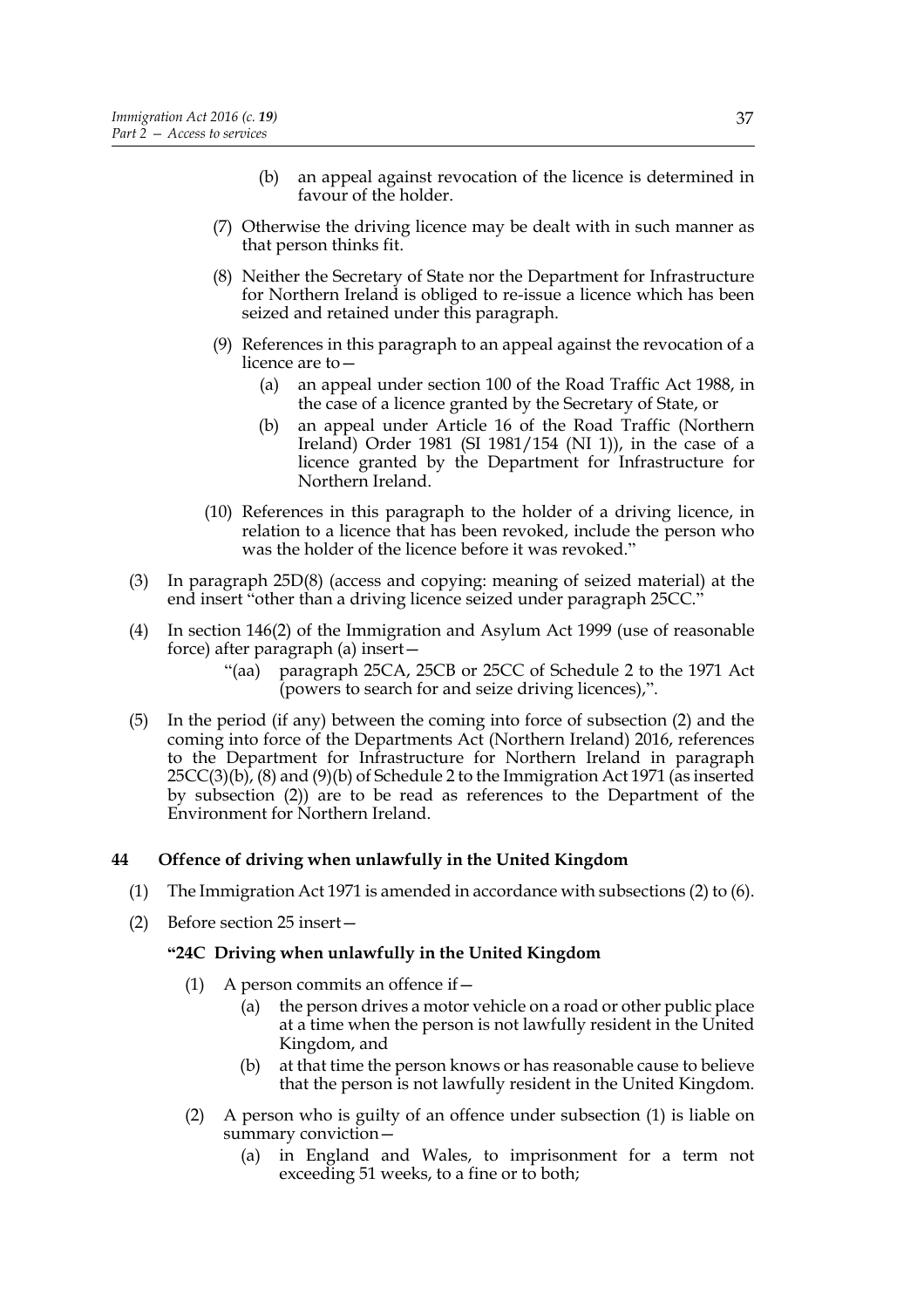- (b) in Scotland or Northern Ireland, to imprisonment for a term not exceeding 6 months, to a fine not exceeding level 5 on the standard scale or to both.
- (3) In relation to an offence committed before section 281(5) of the Criminal Justice Act 2003 comes into force, the reference in subsection (2)(a) to 51 weeks is to be read as a reference to 6 months.
- (4) In this section "motor vehicle" and "road"—
	- (a) in relation to England and Wales and Scotland, have the same meanings as in the Road Traffic Act 1988;
	- (b) in relation to Northern Ireland, have the same meanings as in the Road Traffic (Northern Ireland) Order 1995 (SI 1995/2994 (NI 18)).
- (5) For the purposes of this section a person is not lawfully resident in the United Kingdom if the person requires leave to enter or remain in the United Kingdom but does not have it.

# **24D Detention of motor vehicles**

- (1) If a person ("P") has been arrested for an offence under section 24C committed in England and Wales or Northern Ireland, a senior officer or a constable may detain a relevant vehicle.
- (2) Subject to regulations under subsection (8), a vehicle detained under subsection (1) must be released—
	- (a) when a decision is taken not to charge P with the offence, or
	- (b) if P is charged with the offence  $-$ 
		- (i) when  $P$  is acquitted, the charge against  $P$  is dismissed or the proceedings are discontinued, or
		- (ii) if P is convicted, when the court decides not to order forfeiture of the vehicle.
- (3) If a person ("P") has been arrested for an offence under section 24C committed in Scotland, a senior officer or a constable may detain a relevant vehicle.
- (4) Subject to regulations under subsection (8) a vehicle detained under subsection (3) must be released—
	- (a) when a decision is taken not to institute criminal proceedings against P for the offence, or
	- (b) if criminal proceedings are instituted against  $P$  for the offence  $-$ 
		- (i) when P is acquitted or, under section 147 of the Criminal Procedure (Scotland) Act 1995, liberated or the trial diet is deserted simpliciter, or
		- (ii) if P is convicted, when the court decides not to order forfeiture of the vehicle.
- (5) For the purposes of subsection (4) criminal proceedings are instituted against a person ("P") at whichever is the earliest of P's first appearance before the sheriff or the service on P of a complaint.
- (6) A power in subsection (1) or (3) may be exercised by a senior officer or constable at any place at which the senior officer or constable is lawfully present.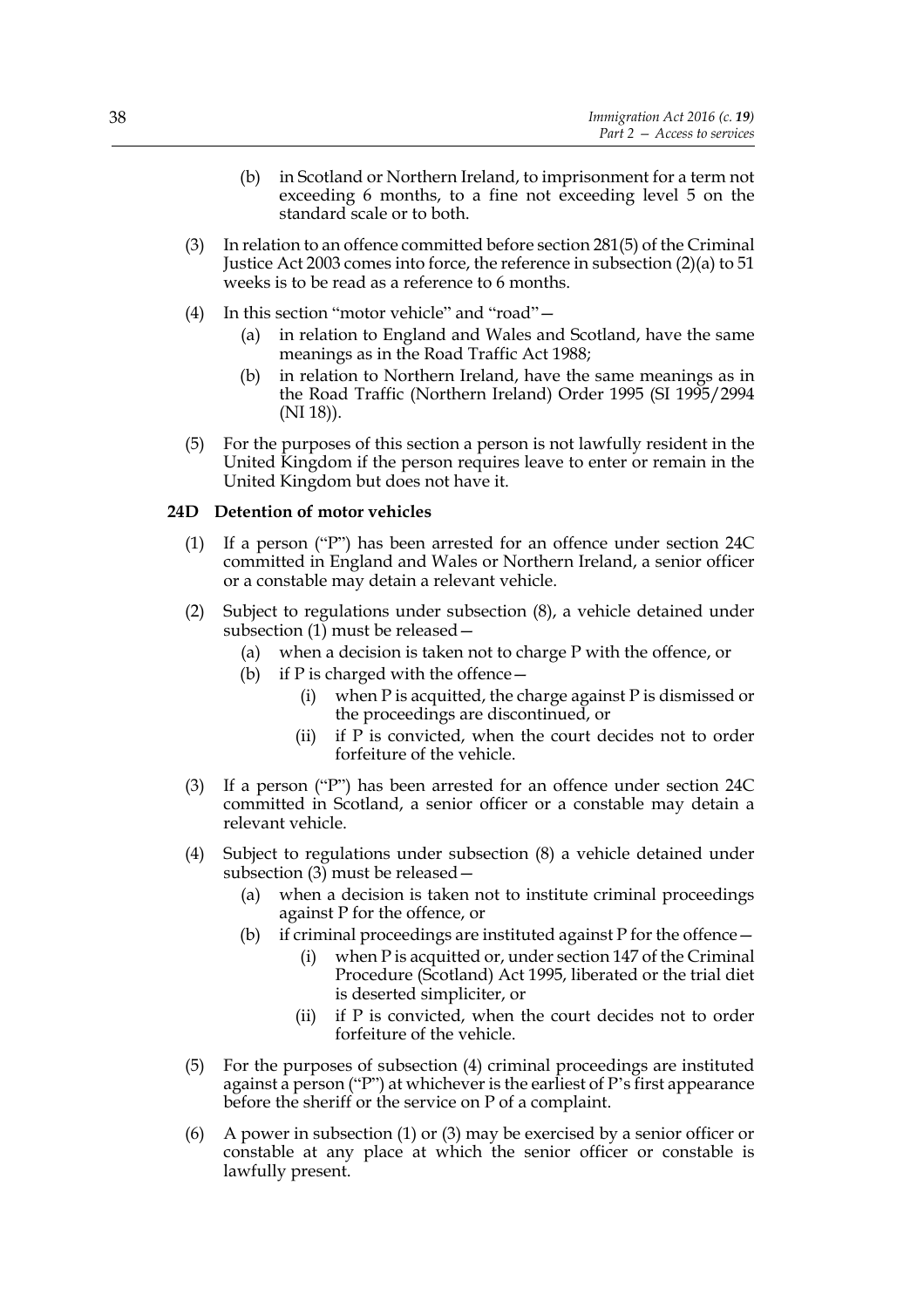- (7) A vehicle is a relevant vehicle in relation to P if the officer or constable concerned has reasonable grounds for believing it was used in the commission by P of an offence under section 24C.
- (8) The Secretary of State may by regulations make provision about the release of a vehicle detained under subsection (1) or (3).
- (9) Regulations under subsection (8) may in particular make provision—
	- (a) for the release of a vehicle before the time mentioned in subsection (2) or (4);
	- (b) about the procedure by which a person may seek to have a vehicle released before or after that time;
	- (c) about the persons to whom a vehicle may or must be released before or after that time;
	- (d) prescribing conditions to be met before a vehicle may be released before or after that time (including a condition requiring the payment of costs in relation to detention of the vehicle and any application for its release);
	- (e) as to the destination of payments made in compliance with such a condition;
	- (f) enabling a person specified in the regulations to waive compliance with such a condition;
	- (g) as to the disposal of a vehicle in a case where such a condition is not met;
	- (h) as to the destination of the proceeds arising from the disposal of a vehicle in such a case.
- (10) Regulations under subsection  $(8)$ 
	- (a) are to be made by statutory instrument;
	- (b) may make different provision for different cases;
	- (c) may make incidental, supplementary, consequential, transitional, transitory or saving provision.
- (11) A statutory instrument containing regulations under subsection (8) is subject to annulment in pursuance of a resolution of either House of Parliament.
- (12) In this section "senior officer" means an immigration officer not below the rank of chief immigration officer.

#### **24E Powers to enter premises to detain motor vehicle**

- (1) A senior officer or a constable may enter and search any premises for the purposes of detaining a vehicle under section 24D.
- (2) The power in subsection (1) may be exercised—
	- (a) only to the extent that it is reasonably required for that purpose, and
	- (b) only if the senior officer or constable knows that a vehicle which may be detained under section 24D is to be found on the premises.
- (3) The power in subsection (1) may be exercised—
	- (a) by a senior officer ("S") only if S produces identification showing that S is an immigration officer (whether or not S is asked to do so);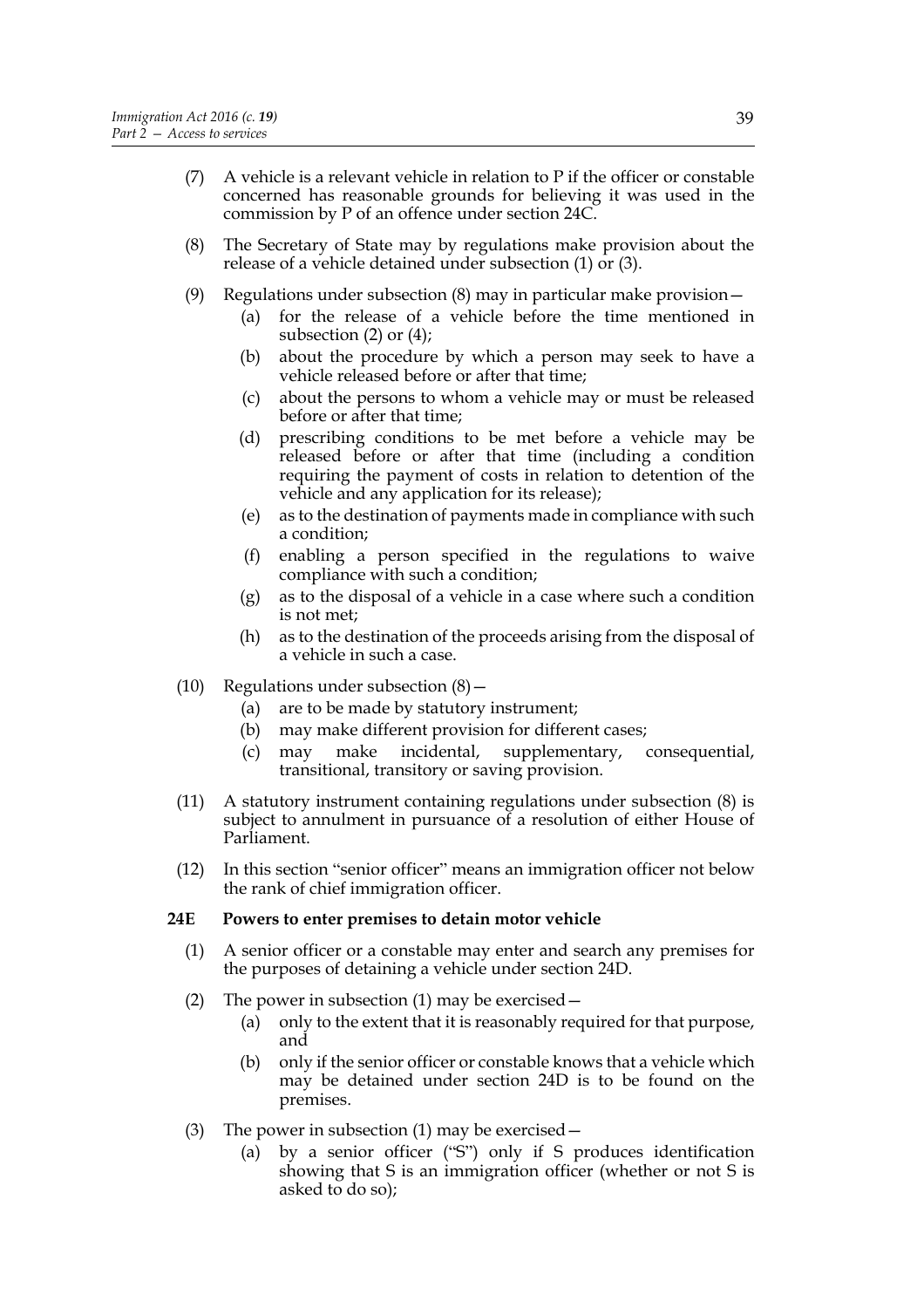- (b) by a constable ("C") only if C produces identification showing that C is a constable (whether or not C is asked to do so).
- (4) Subsection (5) applies if, on an application by a senior officer or constable, a justice of the peace is satisfied that there are reasonable grounds for suspecting that a vehicle which may be detained under section 24D may be found on premises mentioned in subsection (6).
- (5) The justice of the peace may issue a warrant authorising any senior officer or constable to enter, if need be by force, the premises for the purpose of searching for and detaining the vehicle.
- (6) The premises referred to in subsection (4) are  $-$ 
	- (a) one or more sets of premises specified in the application, or
	- (b) subject to subsection (10), any premises occupied or controlled by a person specified in the application, including such sets of premises as are so specified (in which case the application is for an "all premises warrant").
- (7) If the application is for an all premises warrant, the justice of the peace must also be satisfied—
	- (a) that there are reasonable grounds for believing that it is necessary to search premises occupied or controlled by the person in question which are not specified in the application in order to find the vehicle, and
	- (b) that it is not reasonably practicable to specify in the application all the premises which the person occupies or controls and which might need to be searched.
- (8) Subject to subsection (10), the warrant may authorise entry to and search of premises on more than one occasion if, on the application, the justice of the peace is satisfied that it is necessary to authorise multiple entries in order to achieve the purpose for which the justice issues the warrant.
- (9) If it authorises multiple entries, the number of entries authorised may be unlimited, or limited to a maximum.
- (10) A justice of the peace in Scotland may not issue—
	- (a) an all premises warrant under this section, or
	- (b) a warrant under this section authorising multiple entries.
- (11) In the application of this section to Scotland, references to a justice of the peace are to be read as references to the sheriff or a justice of the peace.
- (12) In this section "senior officer" means an immigration officer not below the rank of chief immigration officer.

#### **24F Orders following conviction of offence under section 24C**

- (1) If a person is convicted of an offence under section 24C, the court may order the forfeiture of the vehicle used in the commission of the offence.
- (2) Where a person who claims to have an interest in the vehicle applies to the court to make representations on the question of forfeiture, the court may not make an order under this section in respect of the vehicle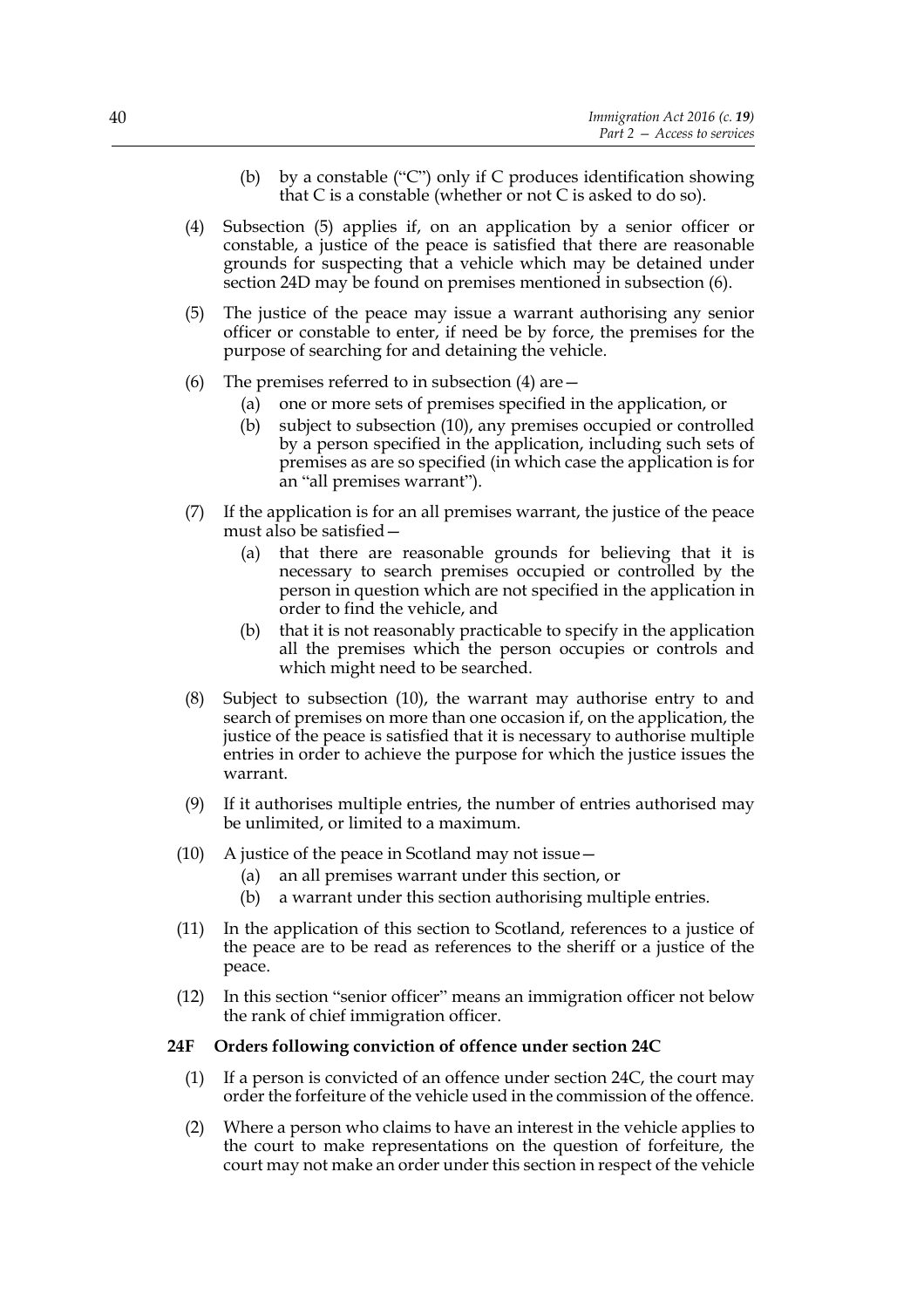insert "24C,".

unless the person has been given an opportunity to make representations.

- (3) For the purposes of subsection (2) the persons who have an interest in a vehicle include—
	- (a) a person who owns it,
	- (b) the person in whose name the vehicle is registered under the Vehicle Excise and Registration Act 1994, and
	- (c) a person who is in possession of it under a hire purchase agreement (or, in the case of a detained vehicle, was in possession of it under a hire purchase agreement immediately before its detention).
- (4) The Secretary of State may by regulations make provision about—
	- (a) the disposal of a vehicle forfeited under this section;
	- (b) the destination of the proceeds arising from the disposal of such a vehicle.
- (5) Regulations under subsection  $(4)$ 
	- (a) are to be made by statutory instrument;
	- (b) may make different provision for different cases;
	- (c) may make incidental, supplementary, consequential, transitional, transitory or saving provision.
- (6) A statutory instrument containing regulations under subsection (4) is subject to annulment in pursuance of a resolution of either House of Parliament."
- (3) In section 28A(3)(a) (arrest without warrant) before "25" insert "24C,".
- (4) In section 28B(5) (search and arrest by warrant: relevant offences) before "26A" insert "24C,".
- (5) In section 28CA(1) (business premises: entry to arrest) for the "or" at the end of paragraph (b) substitute— "(bb) for an offence under section 24C, or".
- (6) In section 28D(4) (entry and search of premises: relevant offences) before "25"
- (7) In section 16(2A)(b) of the Police and Criminal Evidence Act 1984 (powers of persons accompanying constables in execution of warrants) after "seizure" insert "or detention".
- (8) In Article 18(2A)(b) of the Police and Criminal Evidence (Northern Ireland) Order 1989 (SI 1989/1341 (NI 12)) (powers of persons accompanying constables in execution of warrants) after "seizure" insert "or detention".
- (9) In section 146(2) of the Immigration and Asylum Act 1999 (use of reasonable force) before paragraph (a) insert—
	- "(za) section 24E(1) (powers to enter premises to detain motor vehicle) of the 1971 Act,".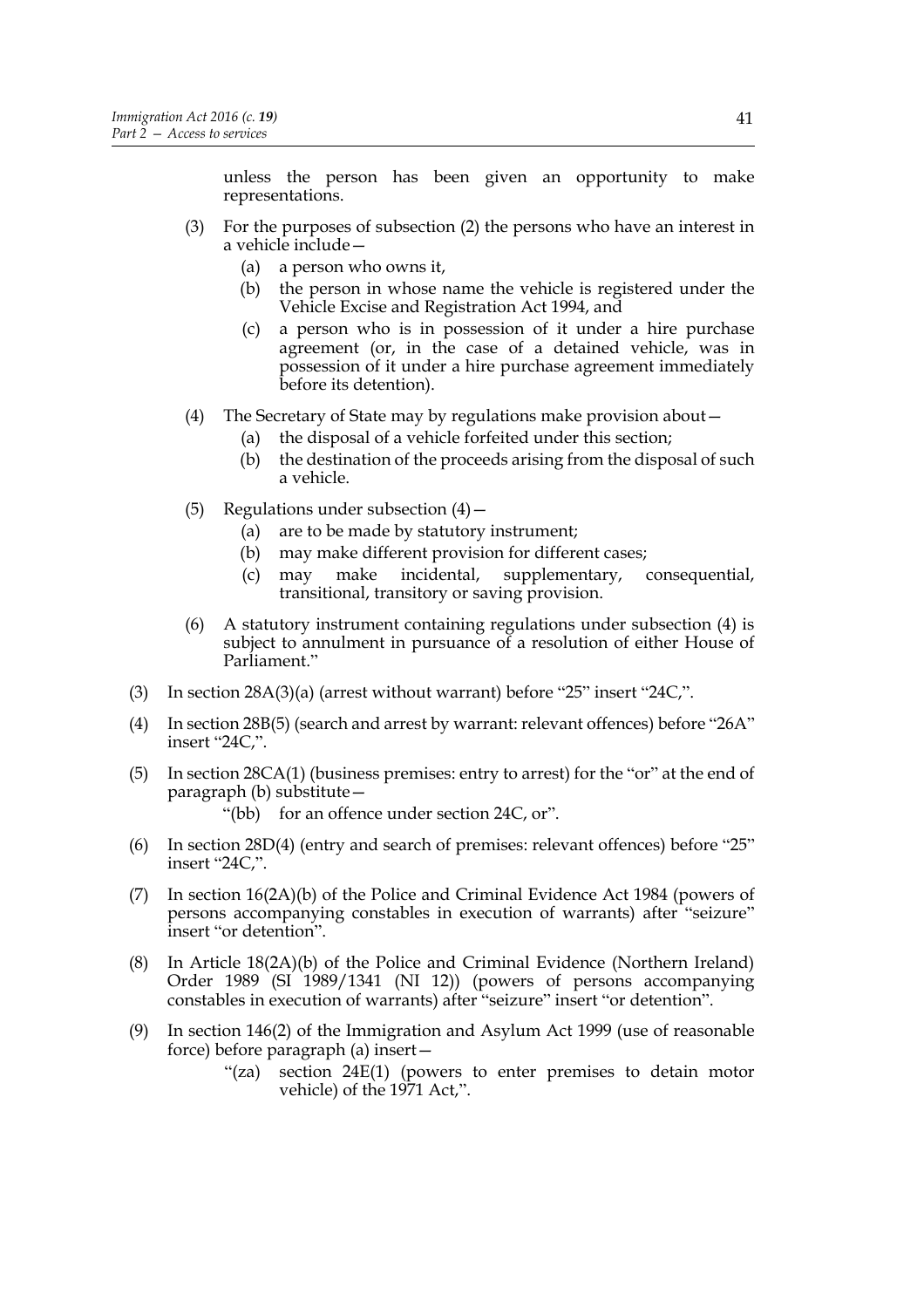#### *Bank accounts*

#### **45 Bank accounts**

- (1) Schedule 7 (bank accounts) has effect.
- (2) Before the end of the period mentioned in subsection (3), the Secretary of State must—
	- (a) review the operation of sections 40A to 40G of the Immigration Act 2014 (inserted by Schedule 7),
	- (b) prepare a report of the review, and
	- (c) lay a copy of the report before Parliament.
- (3) The period referred to in subsection (2) is the period of 5 years beginning with the day on which Schedule 7 comes fully into force.

#### **PART 3**

#### ENFORCEMENT

#### *Powers of immigration officers etc*

### **46 Powers in connection with examination, detention and removal**

- (1) Schedule 2 to the Immigration Act 1971 (administrative provisions as to control on entry etc) is amended as follows.
- (2) In paragraph 2(1) (examination by immigration officers) at the end of paragraph (c) insert "; and
	- (d) whether, if he has been given leave which is still in force, his leave should be curtailed."
- (3) After paragraph 15 insert—

*"Search of premises in connection with removal*

15A (1) This paragraph applies if—

- (a) an immigration officer is lawfully on any premises, and
- (b) a person who is liable to be detained under paragraph 16(2) is on the premises.
- (2) The immigration officer may search the premises for documents which—
	- (a) relate to the person, and
	- (b) may be evidence for a ground on which the person's leave to enter or remain in the United Kingdom may be curtailed.
- (3) The power may be exercised—
	- (a) only if the immigration officer has reasonable grounds for believing there are documents within sub-paragraph (2) on the premises, and
	- (b) only to the extent that it is reasonably required for the purpose of discovering such documents.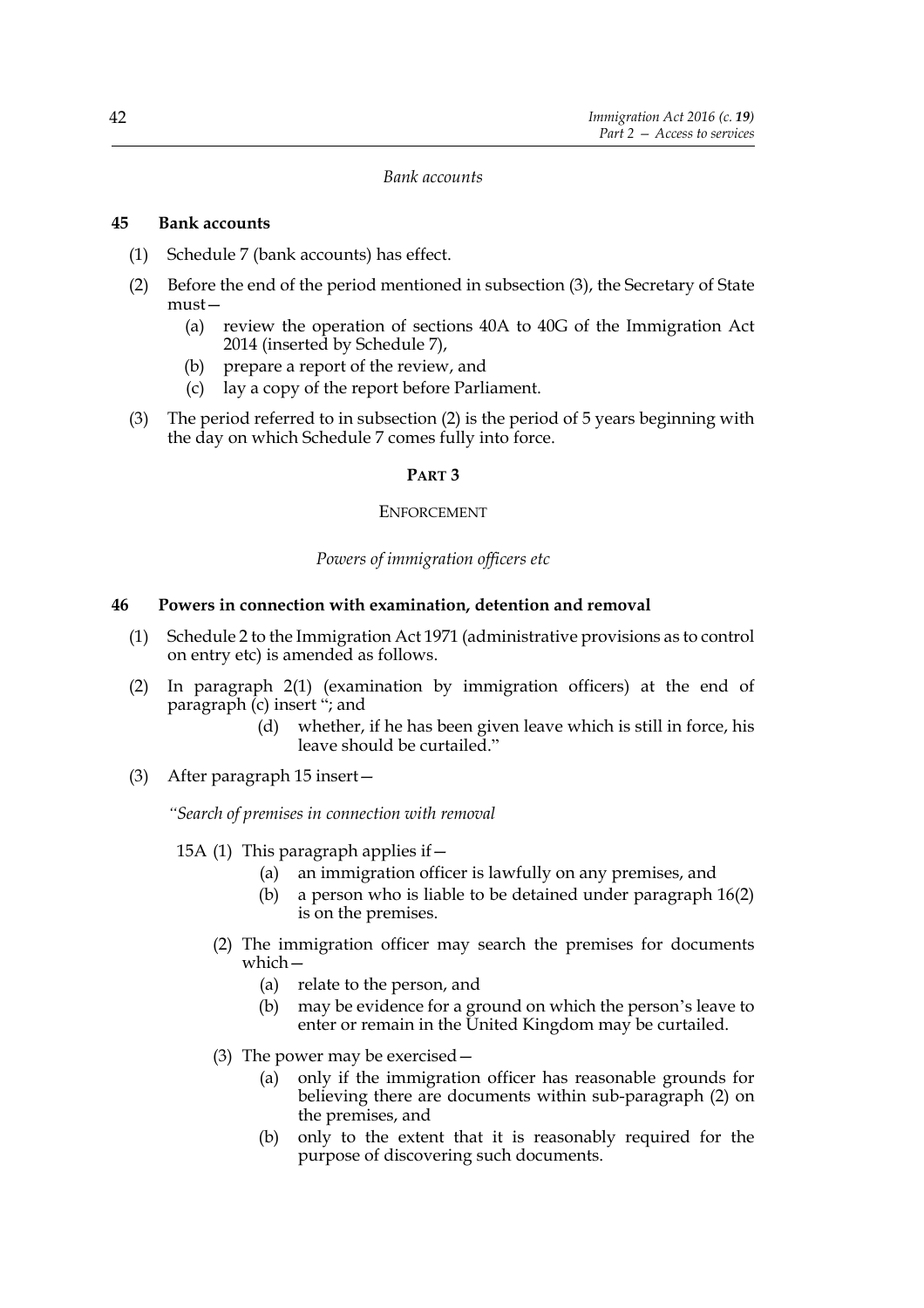- (4) An immigration officer searching premises under this paragraph may seize any document the officer finds which the officer has reasonable grounds for believing is a document within subparagraph (2).
- (5) Sub-paragraph (6) applies where—
	- (a) an immigration officer is searching premises under this paragraph, and
	- (b) any document the officer has reasonable grounds for believing is a document within sub-paragraph (2) is stored in any electronic form and is accessible from the premises.
- (6) The immigration officer may require the document to be produced in a form in which it can be taken away and in which it is visible and legible or from which it can readily be produced in a visible and legible form.
- (7) If a requirement under sub-paragraph (6) is not complied with or a document to which that sub-paragraph applies cannot be produced in a form of the kind mentioned in that sub-paragraph, the immigration officer may seize the device or medium on which it is stored.
- (8) But sub-paragraphs (4) to (7) do not apply to a document which the immigration officer has reasonable grounds for believing is an item subject to legal privilege.
- (9) An immigration officer may retain a document seized under this paragraph while—
	- (a) the person to whom the document relates is liable to be detained under paragraph 16(2), and
	- (b) the document falls within sub-paragraph  $(2)(b)$ .
- (10) But a document may not be retained for the purpose mentioned in sub-paragraph (9) if a photograph or copy would be sufficient for that purpose."
- (4) In paragraph 25A (entry and search of premises where person arrested or detained under Schedule 2)—
	- (a) after sub-paragraph (7) insert—
		- "(7A) Sub-paragraph (7B) applies where—
			- (a) an officer is searching premises under this paragraph, and
			- (b) any document the officer has reasonable grounds for believing is a relevant document is stored in any electronic form and is accessible from the premises.
			- (7B) The officer may require the document to be produced in a form in which it can be taken away and in which it is visible and legible or from which it can readily be produced in a visible and legible form.
			- (7C) If a requirement under sub-paragraph (7B) is not complied with or a document to which that sub-paragraph applies cannot be produced in a form of the kind mentioned in that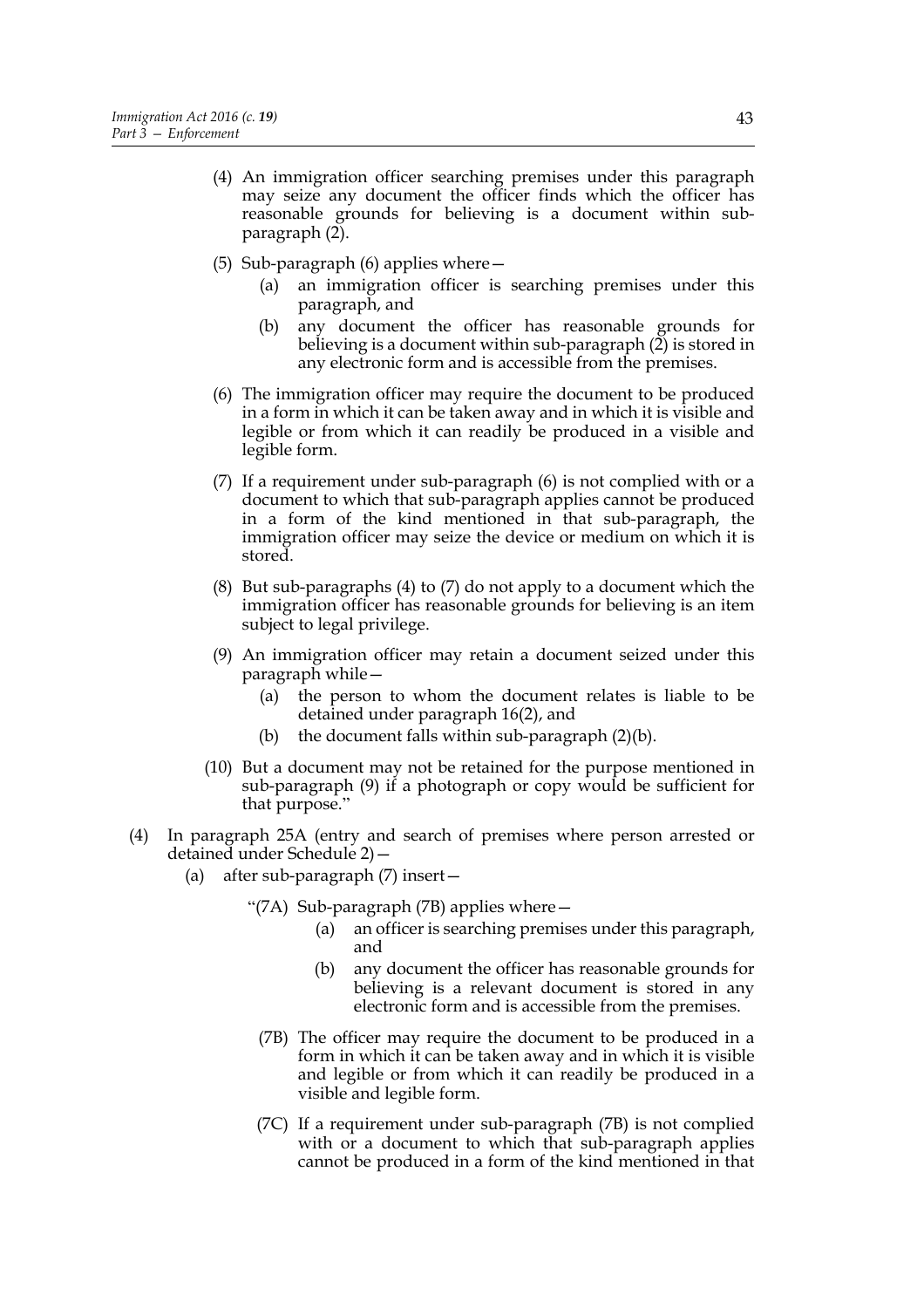sub-paragraph, the officer may seize the device or medium on which it is stored.",

- (b) in sub-paragraph (8) for "sub-paragraph (7)(a) does" substitute "subparagraphs (7) to (7C) do", and
- (c) in sub-paragraph (8A) for "sub-paragraph (7)" substitute "this paragraph".
- (5) In paragraph 25B (search of person arrested under Schedule 2) after subparagraph (8) insert—
	- "(8A) Sub-paragraph (8B) applies where—
		- (a) an officer is searching a person under this paragraph, and
		- (b) any document the officer has reasonable grounds for believing is a document within sub-paragraph (3)(b) is stored in any electronic form on a device or medium found on the person.
		- (8B) The officer may require the document to be produced in a form in which it can be taken away and in which it is visible and legible or from which it can readily be produced in a visible and legible form.
		- (8C) If a requirement under sub-paragraph (8B) is not complied with or a document to which that sub-paragraph applies cannot be produced in a form of the kind mentioned in that sub-paragraph, the officer may seize the device or medium on which it is stored.
	- (8D) Sub-paragraphs (8B) and (8C) do not apply to a document which the officer has reasonable grounds for believing is an item subject to legal privilege."

### **47 Search of premises in connection with imposition of civil penalty**

- (1) This section applies if an immigration officer is lawfully on any premises.
- (2) The immigration officer may search the premises for documents which might be of assistance in determining whether a person is liable to the imposition of a penalty under—
	- (a) section 15 of the Immigration, Asylum and Nationality Act 2006 (penalty for employing illegal worker etc), or
	- (b) section 23 or 25 of the Immigration Act 2014 (penalty for leasing premises to disqualified person etc).
- (3) The power may be exercised—
	- (a) only if the immigration officer has reasonable grounds for believing there are documents within subsection (2) on the premises, and
	- (b) only to the extent that it is reasonably required for the purpose of discovering such documents.
- (4) An immigration officer searching premises under this section may seize any document the officer finds which the officer has reasonable grounds for believing is a document within subsection (2).
- (5) Subsection (6) applies where—
	- (a) an immigration officer is searching premises under this section, and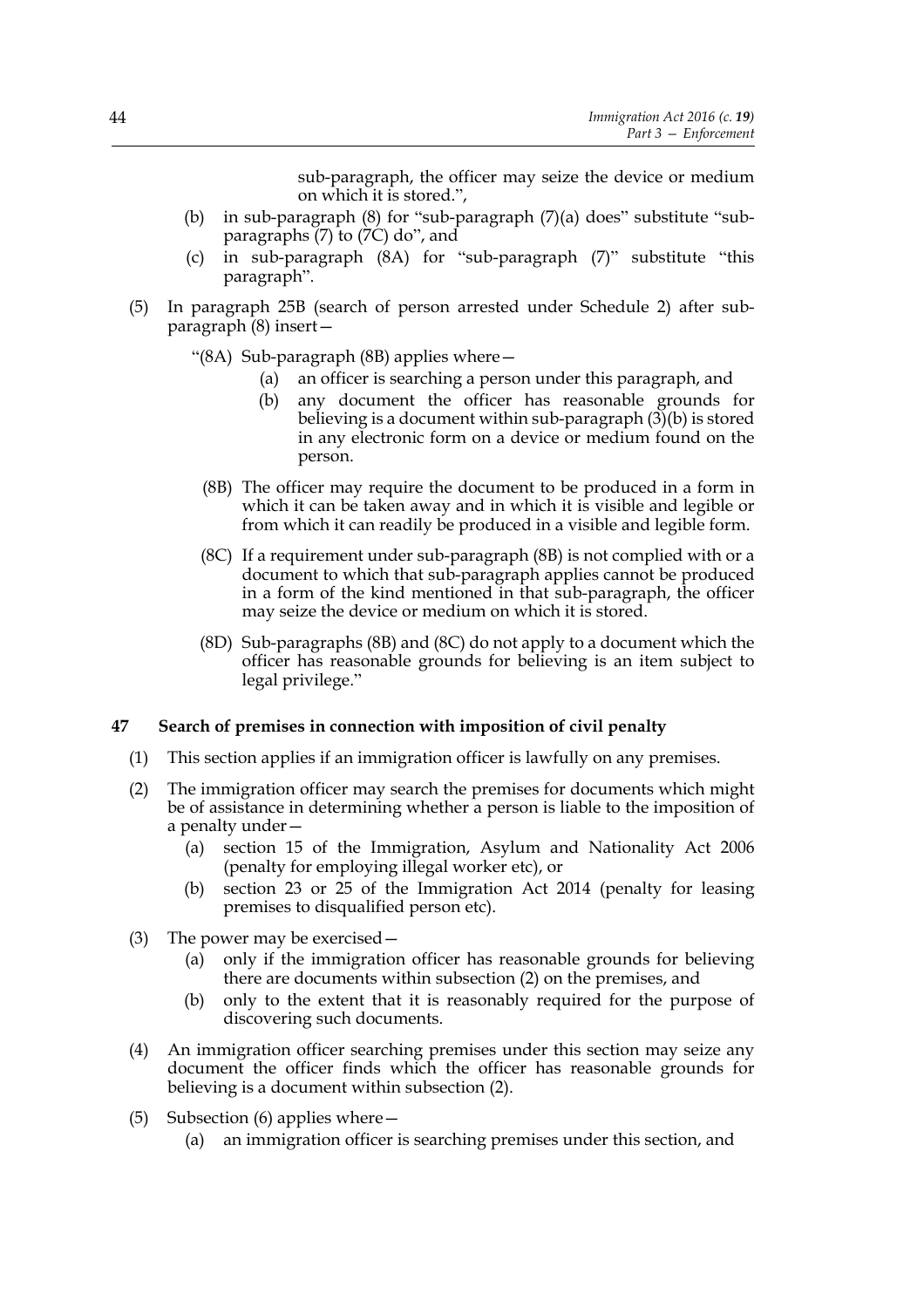- (b) any document the officer has reasonable grounds for believing is a document within subsection (2) is stored in any electronic form and is accessible from the premises.
- (6) The immigration officer may require the document to be produced in a form in which it can be taken away and in which it is visible and legible or from which it can readily be produced in a visible and legible form.
- (7) If a requirement under subsection (6) is not complied with or a document to which that subsection applies cannot be produced in a form of the kind mentioned in that subsection, the immigration officer may seize the device or medium on which it is stored.
- (8) But subsections (4) to (7) do not apply to a document or item which the immigration officer has reasonable grounds for believing is an item subject to legal privilege.
- (9) An immigration officer may retain a document or item seized under this section while the officer has reasonable grounds for believing that the document may be required—
	- (a) for the purposes of determining whether a person is liable to the imposition of a penalty under a provision mentioned in subsection (2),
	- (b) for the purposes of any objection relating to the imposition of such a penalty, or
	- (c) for the purposes of any appeal or other legal proceedings relating to the imposition of such a penalty.
- (10) But a document or item may not be retained for a purpose mentioned in subsection (9) if a photograph or copy would be sufficient for that purpose.
- (11) Section 28I of the Immigration Act 1971 (seized material: access and copying) applies to a document seized and retained under this section as it applies to anything seized and retained under Part 3 of that Act.

### **48 Seizure and retention in relation to offences**

- (1) This section applies if an immigration officer is lawfully on any premises.
- (2) The immigration officer may seize anything which the officer finds in the course of exercising a function under the Immigration Acts if the officer has reasonable grounds for believing—
	- (a) that it has been obtained in consequence of the commission of an offence, and
	- (b) that it is necessary to seize it in order to prevent it being concealed, lost, damaged, altered or destroyed.
- (3) The immigration officer may seize anything which the officer finds in the course of exercising a function under the Immigration Acts if the officer has reasonable grounds for believing—
	- (a) that it is evidence in relation to an offence, and
	- (b) that it is necessary to seize it in order to prevent the evidence being concealed, lost, altered or destroyed.
- (4) The immigration officer may require any information which is stored in any electronic form and is accessible from the premises to be produced if the officer has reasonable grounds for believing—
	- (a) that—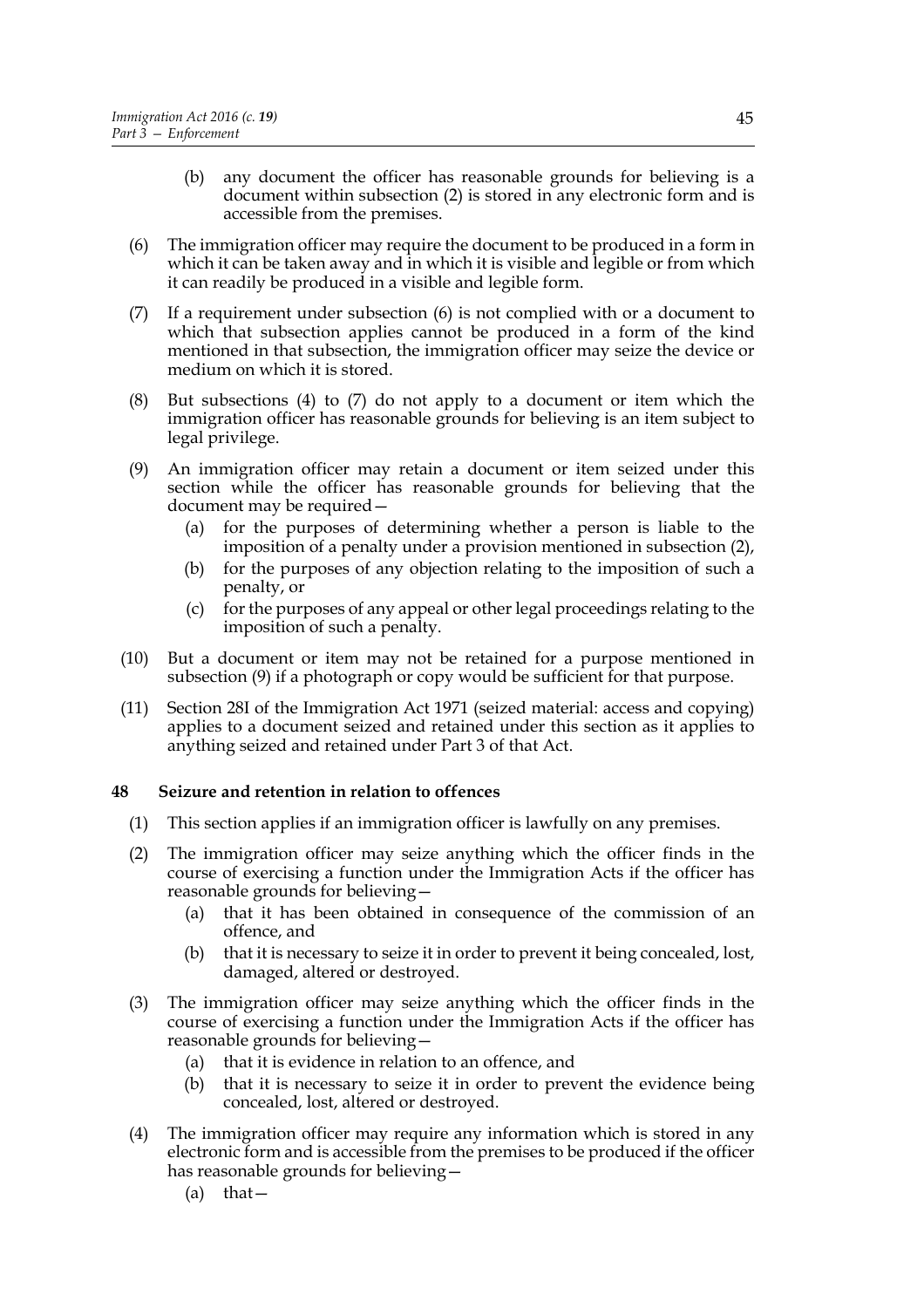- (i) it is evidence in relation to an offence, or
- (ii) it has been obtained in consequence of the commission of an offence, and
- (b) that it is necessary to seize it in order to prevent it being concealed, lost, tampered with or destroyed.
- (5) The reference in subsection (4) to information which is stored in any electronic form being produced is to such information being produced in a form—
	- (a) in which it can be taken away, and
	- (b) in which it is visible and legible or from which it can readily be produced in a visible and legible form.
- (6) This section does not authorise an immigration officer to seize an item which the officer has reasonable grounds for believing is an item subject to legal privilege.
- (7) Anything seized by an immigration officer under this section which relates to an immigration offence may be retained so long as is necessary in all the circumstances and in particular—
	- (a) may be retained, except as provided for by subsection  $(8)$  -
		- (i) for use as evidence at a trial for an offence, or
		- (ii) for forensic examination or for investigation in connection with an offence, and
	- (b) may be retained in order to establish its lawful owner, where there are reasonable grounds for believing that it has been obtained in consequence of the commission of an offence.
- (8) Nothing may be retained for a purpose mentioned in subsection  $(7)(a)$  if a photograph or copy would be sufficient for that purpose.
- (9) Section 28I of the Immigration Act 1971 (seized material: access and copying) applies to anything seized and retained under this section which relates to an immigration offence as it applies to anything seized and retained by an immigration officer under Part 3 of that Act.
- (10) This section does not apply in relation to anything which may be seized by an immigration officer under—
	- (a) section 19 of the Police and Criminal Evidence Act 1984 as applied by an order under section 23 of the Borders, Citizenship and Immigration Act 2009, or
	- (b) Article 21 of the Police and Criminal Evidence (Northern Ireland) Order 1989 (SI 1989/1341 (NI 12) as applied by that section.
- (11) In this section and section 49 "immigration offence" means an offence which relates to an immigration or nationality matter.

## **49 Duty to pass on items seized under section 48**

- (1) This section applies if an immigration officer exercises—
	- (a) the power under section 48 to seize or take away an item on the basis that the item or information contained in it has been obtained in consequence of the commission of, or is evidence in relation to, an offence other than an immigration offence (a "relevant offence"), or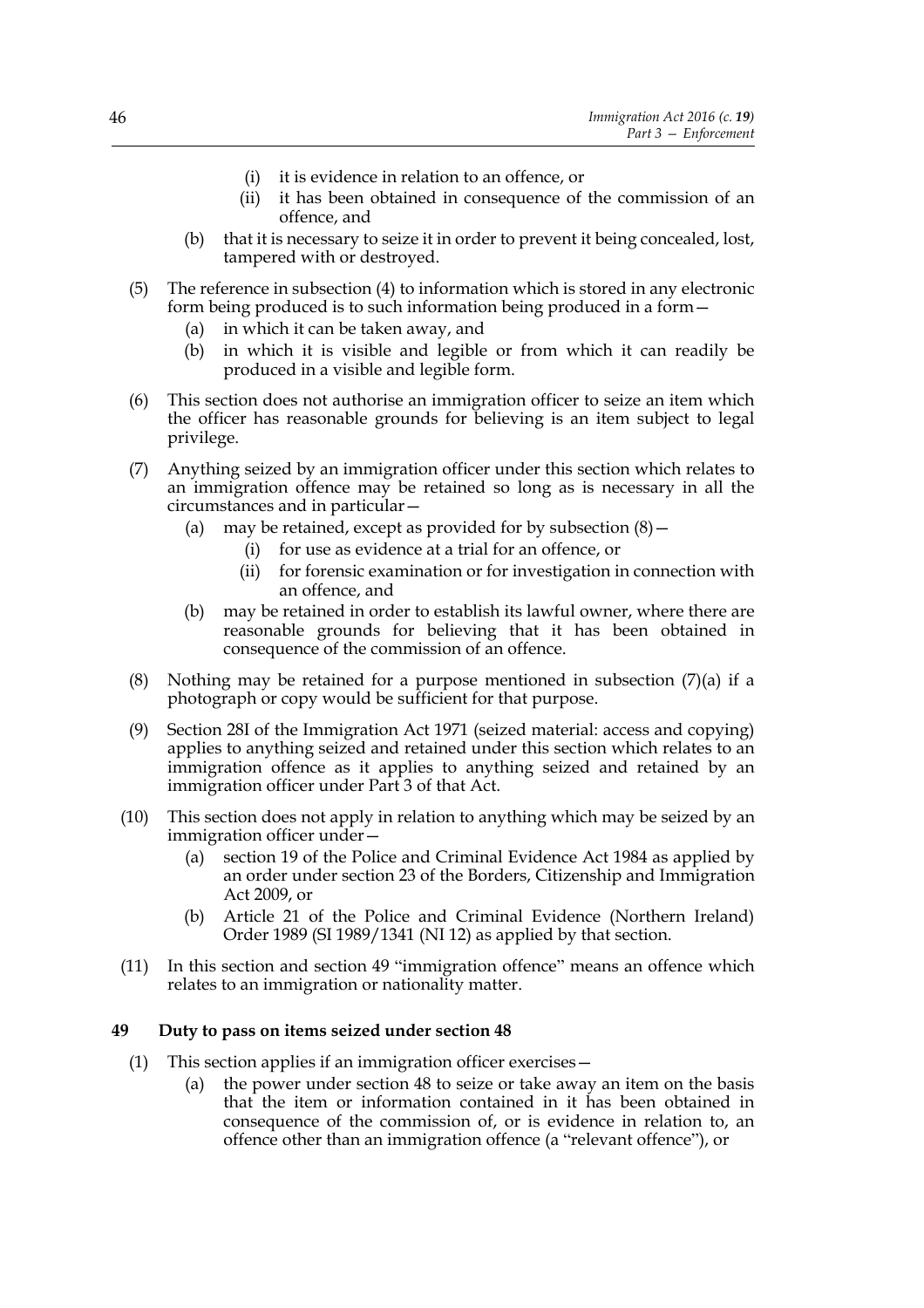- (b) a power to that effect in Part 3 of the Immigration Act 1971 as applied by section 14(3) of the Asylum and Immigration (Treatment of Claimants etc) Act 2004.
- (2) Subject to subsection (3), the immigration officer must, as soon as is reasonably practicable after the power is exercised, notify a person who the immigration officer thinks has functions in relation to the investigation of the relevant offence.
- (3) If the immigration officer has reasonable grounds for believing that the item referred to in subsection (1) has also been obtained in consequence of the commission of, or is evidence in relation to, an immigration offence, the immigration officer may notify a person who the immigration officer thinks has functions in relation to the investigation of the relevant offence.
- (4) A person notified under this section of the exercise of a power mentioned in subsection (1) in relation to an item must, as soon as is reasonably practicable after being so notified, inform the immigration officer whether the person will accept the item.
- (5) The person may inform the immigration officer that the person will not accept the item only if  $-$ 
	- (a) the person does not think the item or information contained in it has been obtained in consequence of the commission of, or is evidence in relation to, an offence,
	- (b) the person does not have functions in relation to the investigation of the relevant offence, or
	- (c) the person thinks that it would be more appropriate for the relevant offence to be investigated by another person with such functions.
- (6) If the person informs the immigration officer that the person will accept the item, the immigration officer must give it to the person as soon as is reasonably practicable.
- (7) Once the item has been given as mentioned in subsection (6), any provision of an enactment which applies to items seized or taken away by the person applies to the item as if it had been seized or taken away by the person for the purposes of the investigation of the relevant offence.
- (8) If the person informs the immigration officer that the person will not accept the item because subsection (5)(a) applies, the immigration officer must, as soon as is reasonably practicable, return the item in accordance with subsection (10).
- (9) If the person informs the immigration officer that the person will not accept the item because subsection  $(5)(b)$  or  $(c)$  applies, the immigration officer must, as soon as is reasonably practicable—
	- (a) notify the exercise of a power mentioned in subsection (1) in relation to the item to another person (if any) who the immigration officer thinks has functions in relation to the investigation of the relevant offence, or
	- (b) if there is no such person, return the item in accordance with subsection  $(10).$
- (10) An item which must be returned in accordance with this subsection must be returned—
	- (a) to the person from whom it was seized, or
	- (b) if there is no such person, to the place from which it was seized or taken away.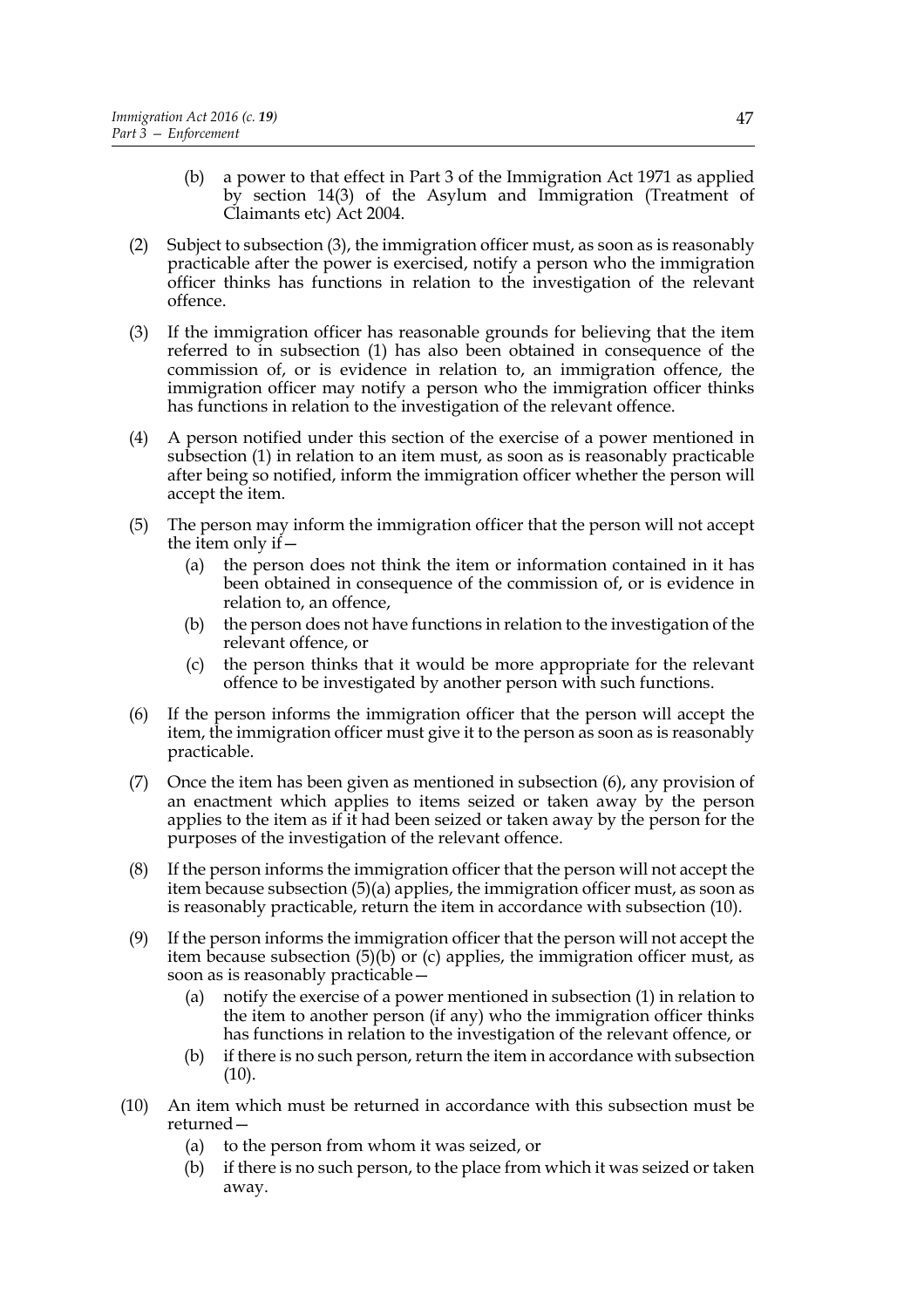- (11) Where an item to which this section applies or information contained in such an item has been obtained in consequence of the commission of, or is evidence in relation to, more than one offence, references in this section to the relevant offence are to any of those offences.
- (12) A function conferred or imposed by this section on an immigration officer may be exercised by any other immigration officer.
- (13) In this section "enactment" includes—
	- (a) an enactment contained in subordinate legislation within the meaning of the Interpretation Act 1978,
	- (b) an enactment contained in, or in an instrument made under, an Act of the Scottish Parliament,
	- (c) an enactment contained in, or in an instrument made under, a Measure or Act of the National Assembly for Wales, and
	- (d) an enactment contained in, or in an instrument made under, Northern Ireland legislation.

# **50 Retention of things seized under Part 3 of the Immigration Act 1971**

After section 28H of the Immigration Act 1971 insert—

# **"28ZI Retention of seized material**

- (1) This section applies to anything seized by an immigration officer under this Part for the purposes of the investigation of an offence or on the basis that it may be evidence relating to an offence.
- (2) Anything seized as mentioned in subsection (1) may be retained so long as is necessary in all the circumstances and in particular—
	- (a) may be retained, except as provided for by subsection  $(3)$  -
		- (i) for use as evidence at a trial for an offence, or
		- (ii) for forensic examination or for investigation in connection with an offence, and
	- (b) may be retained in order to establish its lawful owner, where there are reasonable grounds for believing that it has been obtained in consequence of the commission of an offence.
- (3) Nothing may be retained for a purpose mentioned in subsection  $(2)(a)$ if a photograph or copy would be sufficient for that purpose."

### **51 Search for nationality documents by detainee custody officers etc**

- (1) The Secretary of State may direct a detainee custody officer, prison officer or prisoner custody officer to exercise any of the powers in subsection (6) in relation to—
	- (a) a detained person who is detained in a removal centre, prison or young offender institution, or
	- (b) a person who is detained in a short-term holding facility.
- (2) The Secretary of State may direct a prison officer or prisoner custody officer to exercise any of the powers in subsection (6) in relation to a person detained in a prison or young offender institution—
	- (a) who has been recommended for deportation by a court under section 3(6) of the Immigration Act 1971,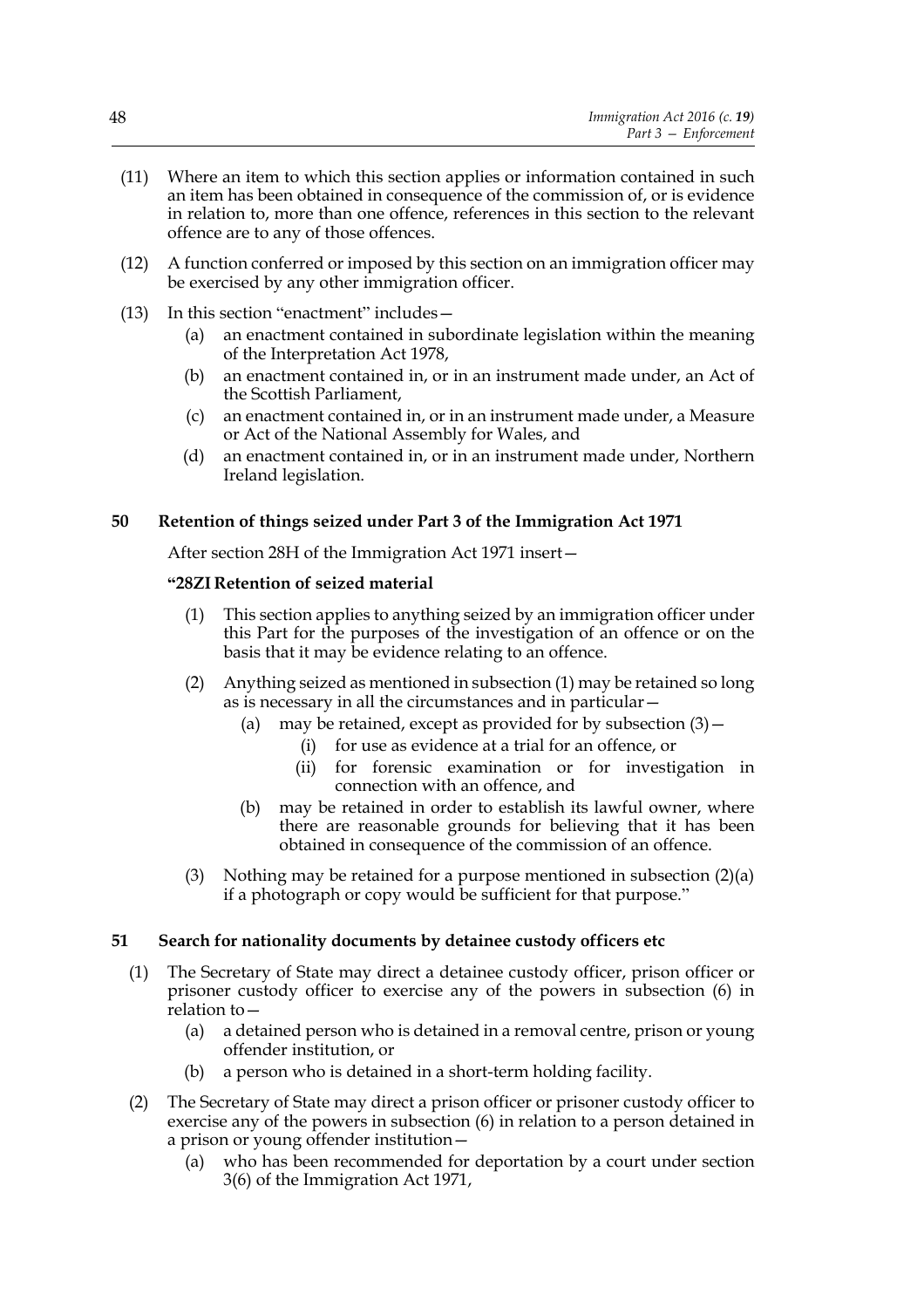- (b) in respect of whom the Secretary of State has made a deportation order under section 5(1) of that Act,
- (c) to whom a notice has been given in accordance with regulations under section 105 of the Nationality, Immigration and Asylum Act 2002 (notice of decision) of a decision to make a deportation order against that person, or
- (d) in respect of whom the Secretary of State must make, or has made, a deportation order under section 32(5) of the UK Borders Act 2007.
- (3) In this section and section 52 "relevant officer" means a detainee custody officer, prison officer or prisoner custody officer.
- (4) The Secretary of State may give a direction in relation to a person detained as mentioned in subsection (1) or (2) only if the Secretary of State has reasonable grounds to believe a relevant nationality document will be found if a power in subsection (6) is exercised in relation to the person.
- (5) A relevant officer to whom a direction is given under subsection (1) or (2) must (if able to do so) comply with it.
- (6) The powers referred to in subsections  $(1)$ ,  $(2)$  and  $(4)$  are  $-$ 
	- (a) to require the person to hand over to the relevant officer all relevant nationality documents in his or her possession,
	- (b) to search for such documents and to take possession of any that the relevant officer finds,
	- (c) to inspect any relevant nationality documents obtained in the course of the exercise of a power in paragraph (a) or (b), and
	- (d) to seize and retain any such documents so obtained.
- (7) The power in subsection (6)(b) is a power to search any of the following
	- (a) the person;
	- (b) anything the person has with him or her;
	- (c) the person's accommodation in the removal centre, short-term holding facility, prison or young offender institution;
	- (d) any item of the person's property in the removal centre, short-term holding facility, prison or young offender institution.
- (8) A full search may be carried out under subsection  $(7)(a)$ ; but such a search may not be carried out in the presence of—
	- (a) another person detained as mentioned in subsection (1) or (2), or
	- (b) a person of the opposite sex.
- (9) An intimate search may not be carried out under subsection (7)(a).
- (10) A relevant officer may if necessary use reasonable force for the purposes of exercising a power in subsection  $(6)(a)$  or  $(b)$ .
- (11) A relevant officer must pass a relevant nationality document seized and retained under subsection  $(6)(d)$  to the Secretary of State as soon as is reasonably practicable.
- (12) The Secretary of State may retain a relevant nationality document which comes into the Secretary of State's possession under subsection (11) while the Secretary of State suspects that—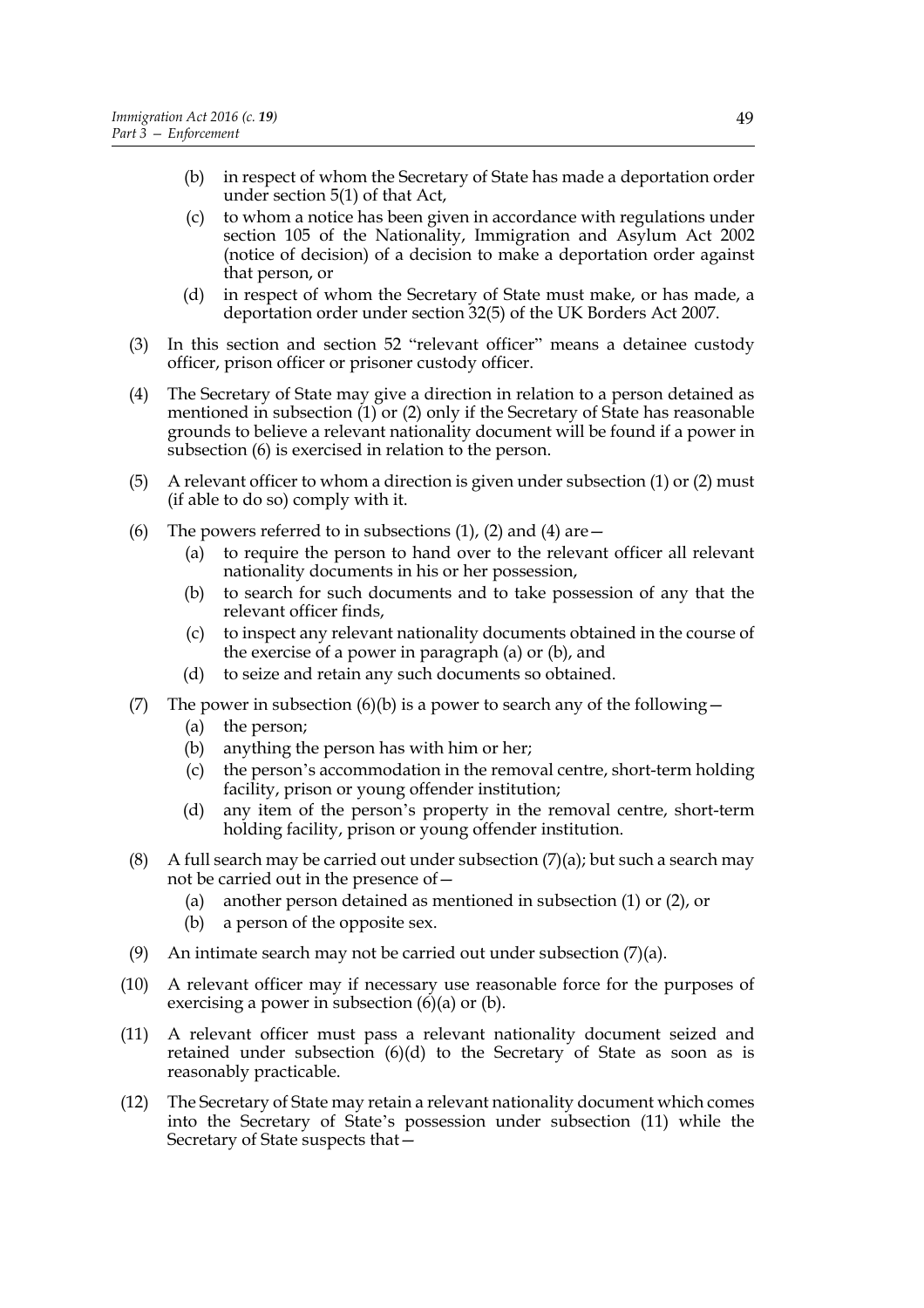- (a) a person to whom the document relates may be liable to removal from the United Kingdom in accordance with a provision of the Immigration Acts, and
- (b) retention of the document may facilitate the removal.
- (13) If subsection (12) does not apply to a document which comes into the Secretary of State's possession under this section, the Secretary of State may—
	- (a) arrange for the document to be returned in accordance with subsection (14), or
	- (b) if the Secretary of State thinks that it would not be appropriate to return the document, dispose of the document in such manner as the Secretary of State thinks appropriate.
- (14) A document which is required to be returned in accordance with this subsection must be returned to—
	- (a) the person who was previously in possession of it, or
	- (b) if it was not found in the possession of a person, the location in which it was found.
- (15) In this section and section 52—
	- "full search" means a search which involves the removal of an item of clothing which—
		- (a) is being worn wholly or partly on the trunk, and
		- (b) is being so worn either next to the skin or next to an article of underwear;

"intimate search" means a search which consists of a physical examination of a person's body orifices other than the mouth;

"nationality document" means a document which might—

- (a) establish a person's identity, nationality or citizenship, or
- (b) indicate the place from which a person has travelled to the United Kingdom or to which a person is proposing to go.
- (16) For the purposes of this section and section 52 a nationality document is "relevant" if it relates to a person who is liable to removal from the United Kingdom in accordance with a provision of the Immigration Acts.
- (17) In this section the following expressions have the same meaning as in Part 8 of the Immigration and Asylum Act 1999 (see section 147)—

"detained person"; "detainee custody officer"; "prisoner custody officer"; "removal centre"; "short-term holding facility".

# **52 Seizure of nationality documents by detainee custody officers etc**

- (1) A relevant officer may seize a nationality document which the relevant officer finds in the course of the exercise of a power to search other than one conferred by section 51.
- (2) Where a relevant officer seizes a nationality document under subsection (1), the relevant officer—
	- (a) must seek the consent of the Secretary of State to retain the document, and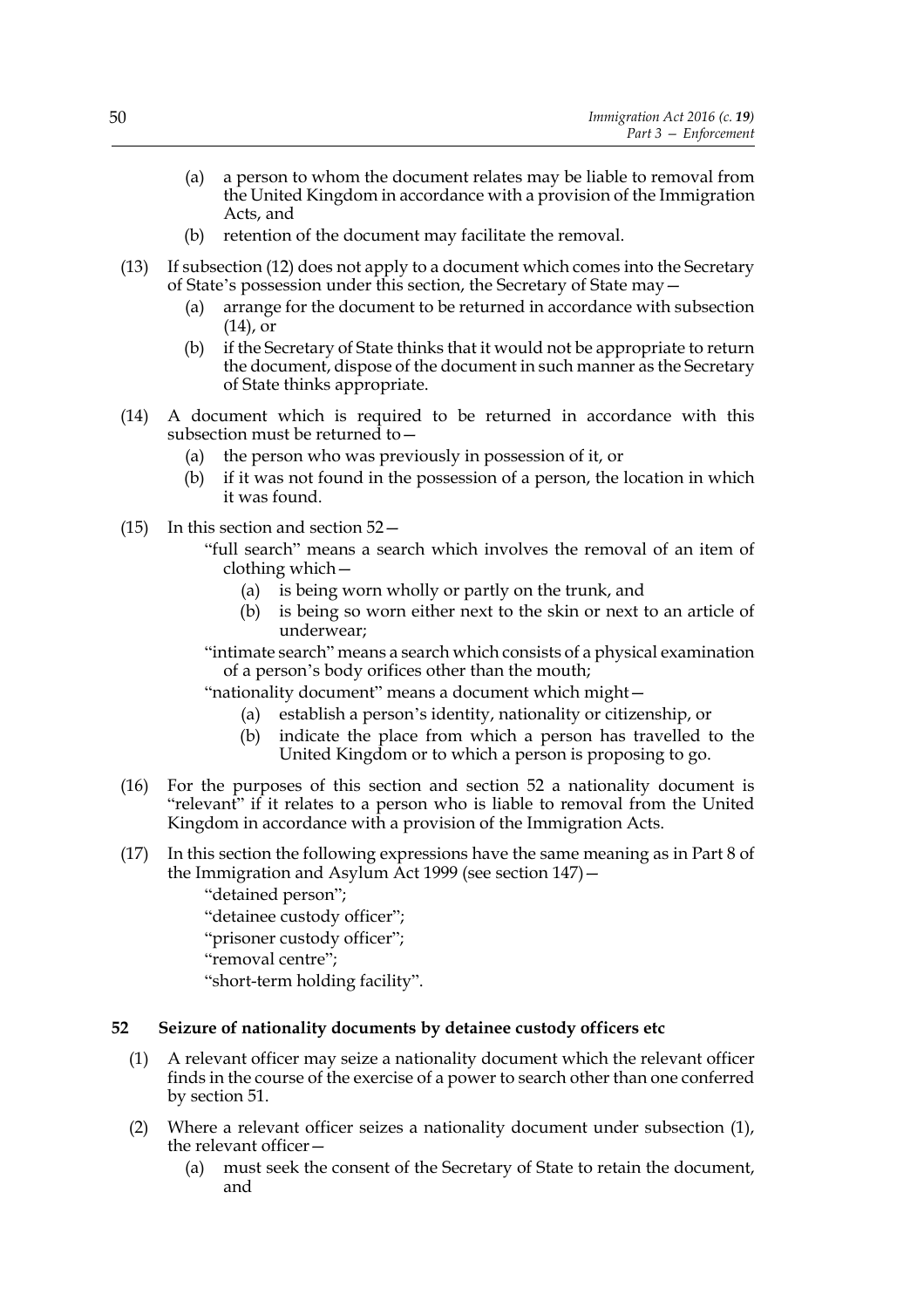- (b) if the relevant officer obtains the Secretary of State's consent, must pass the document to the Secretary of State as soon as is practicable.
- (3) The Secretary of State may give consent under subsection (2) only if the Secretary of State has reasonable grounds to believe that—
	- (a) the document is a relevant nationality document, and
	- (b) the document may facilitate the removal of the person to whom it relates from the United Kingdom in accordance with a provision of the Immigration Acts.
- (4) If the Secretary of State does not give consent under subsection (2), the Secretary of State must—
	- (a) direct the relevant officer to return the document as mentioned in subsection (5), or
	- (b) if the Secretary of State thinks that it would not be appropriate to return the document, direct the relevant officer to dispose of the document in such manner as the Secretary of State may direct.
- (5) A document which is required to be returned in accordance with this subsection must be returned to  $-$ 
	- (a) the person who was previously in possession of it, or
	- (b) if it was not found in the possession of a person, the location in which it was found.
- (6) The Secretary of State may retain a relevant nationality document which comes into the Secretary of State's possession under this section while the Secretary of State suspects that—
	- (a) a person to whom the document relates may be liable to removal from the United Kingdom in accordance with a provision of the Immigration Acts, and
	- (b) retention of the document may facilitate the removal.
- (7) If subsection (6) does not apply to a document which comes into the Secretary of State's possession under this section, the Secretary of State may—
	- (a) arrange for the document to be returned in accordance with subsection (5), or
	- (b) if the Secretary of State thinks that it would not be appropriate to return the document, dispose of the document in such manner as the Secretary of State thinks appropriate.

### **53 Amendments relating to sections 51 and 52**

- (1) Schedule 11 to the Immigration and Asylum Act 1999 (detainee custody officers) is amended as follows.
- (2) In paragraph 4 (offence of assaulting detainee custody officer)—
	- (a) omit the "or" at the end of paragraph (b), and
	- (b) at the end of paragraph (c) insert "or
		- (d) performing functions under section 51 of the Immigration Act 2016 (search for nationality documents),".
- (3) In paragraph 5 (offence of obstructing detainee custody officer)—
	- (a) omit the "or" at the end of paragraph (b), and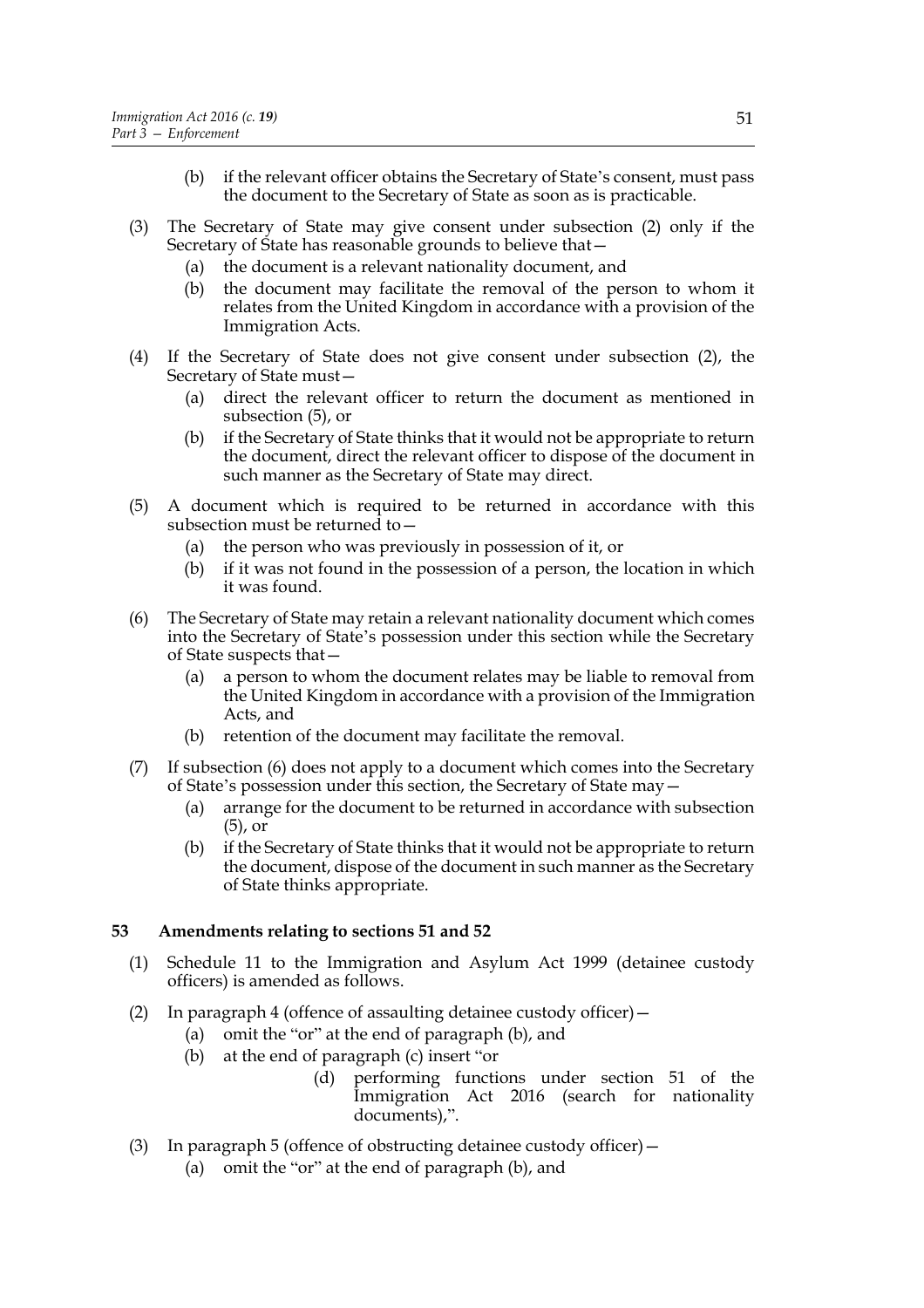- (b) at the end of paragraph (c) insert "or
	- (d) performing functions under section 51 of the Immigration Act 2016 (search for nationality documents),".
- (4) After paragraph 8 insert—
	- "9 A reference in paragraph 4(d) or 5(d) to a detainee custody officer performing functions under section 51 of the Immigration Act 2016 includes a reference to a prison officer or prisoner custody officer performing such functions."

### **54 Amendments to search warrant provisions**

Schedule 8 (amendments to search warrant provisions) has effect.

# **55 Supply of information to Secretary of State**

- (1) Section 20 of the Immigration and Asylum Act 1999 (supply of information to Secretary of State) is amended in accordance with subsections (2) to (10).
- (2) For the heading substitute "Power to supply information etc to Secretary of State".
- (3) In subsection (1) for paragraphs (a) to (f) substitute  $-$ 
	- "(a) a public authority, or
	- (b) any specified person, for purposes specified in relation to that person."
- (4) In subsection (1A) in each of paragraphs (a) and (b) for "a person listed in subsection (1) or someone acting on his behalf" substitute "a public authority or someone acting on behalf of a public authority".
- (5) After subsection (1A) insert—
	- "(1B) This section does not apply to  $-$ 
		- (a) information which is held by the Crown Prosecution Service, or
		- (b) a document or article which comes into the possession of, or is discovered by, the Crown Prosecution Service, or someone acting on behalf of the Crown Prosecution Service,

if section 40 of the UK Borders Act 2007 applies to the information, document or article."

- (6) After subsection (2A) insert—
	- "(2B) Subsection  $(2A)(a)$  does not affect any other power of the Secretary of State to retain a document or article."
- (7) In subsection (3) after paragraph (d) insert—
	- "(da) anything else that is done in connection with the exercise of a function under any of the Immigration Acts;".
- (8) After subsection (3) insert—
	- "(3A) "Public authority" means a person with functions of a public nature but does not include—
		- (a) Her Majesty's Revenue and Customs,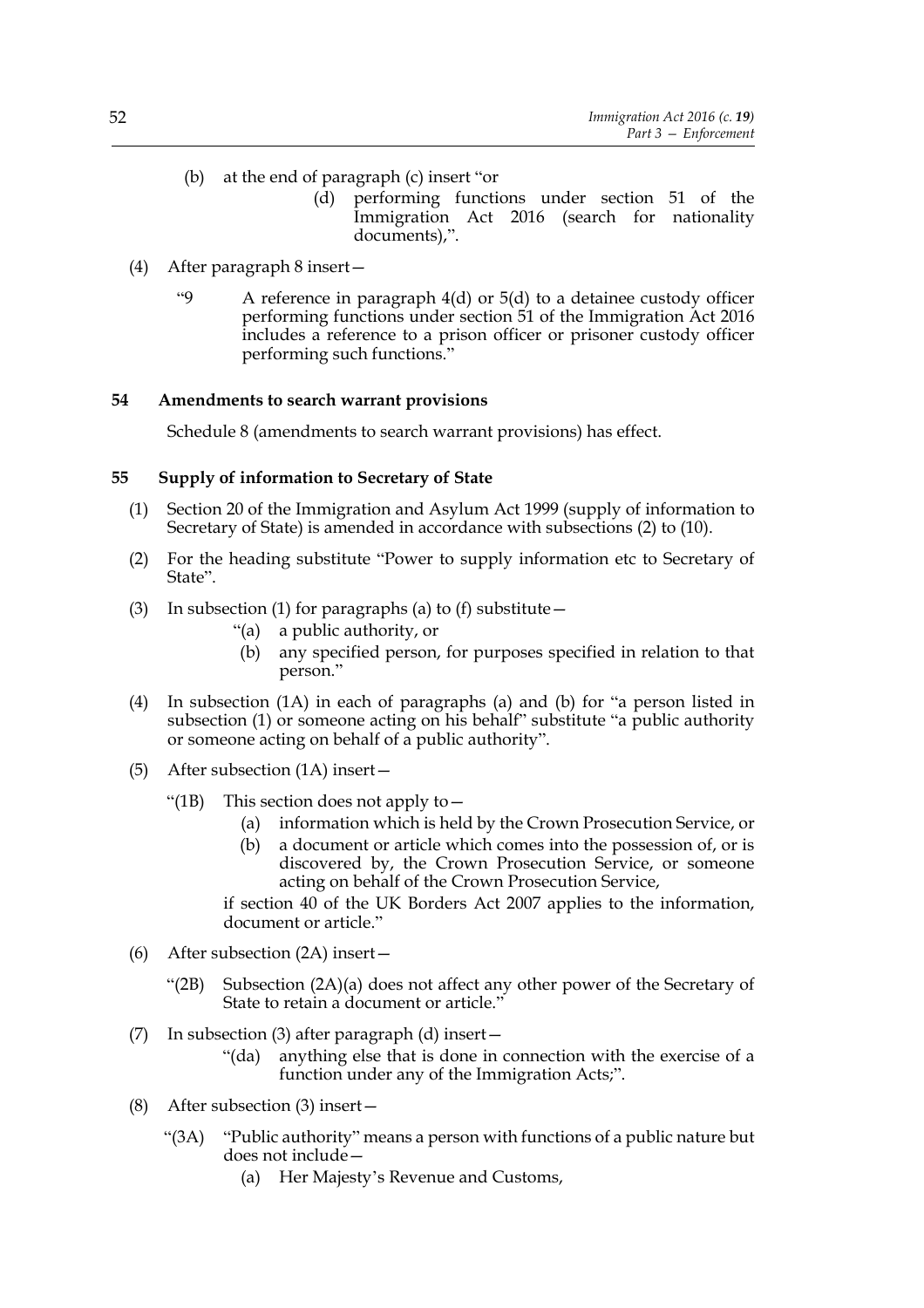- (b) either House of Parliament or a person exercising functions in connection with proceedings in Parliament,
- (c) the Scottish Parliament or a person exercising functions in connection with proceedings in the Scottish Parliament,
- (d) the National Assembly for Wales or a person exercising functions in connection with proceedings in that Assembly, or
- (e) the Northern Ireland Assembly or a person exercising functions in connection with proceedings in that Assembly."
- (9) Omit subsection (4).
- (10) After subsection (6) insert—
	- "(7) Nothing in this section authorises information, a document or an article to be supplied if to do so would contravene a restriction on the disclosure of information (however imposed)."
- (11) After section 20 of the Immigration and Asylum Act 1999 insert—

#### **"20A Duty to supply nationality documents to Secretary of State**

- (1) This section applies to a nationality document which the Secretary of State has reasonable grounds for believing is lawfully in the possession of a person listed in Schedule A1.
- (2) The Secretary of State may direct the person to supply the document to the Secretary of State if the Secretary of State suspects that—
	- (a) a person to whom the document relates may be liable to removal from the United Kingdom in accordance with a provision of the Immigration Acts, and
	- (b) the document may facilitate the removal.
- (3) A person to whom a direction is given must, as soon as is practicable, supply the document to the Secretary of State.
- (4) If the document was originally created in hard copy form and the person possesses the original document, it must be supplied to the Secretary of State unless it is required by the person for the performance of any of the person's functions.
- (5) If the original document is required by the person for the performance of any of the person's functions—
	- (a) the person must, as soon as is practicable, supply a copy of the document to the Secretary of State, and
	- (b) if subsequently the person no longer requires the original document, the person must supply it to the Secretary of State as soon as is practicable after it is no longer required.
- (6) Subsection (5)(b) does not apply if the Secretary of State notifies the person that the original document is no longer required.
- (7) If subsection (5) applies the person may make a copy of the original document before supplying it to the Secretary of State.
- (8) The Secretary of State may retain a nationality document supplied under this section while the Secretary of State suspects that—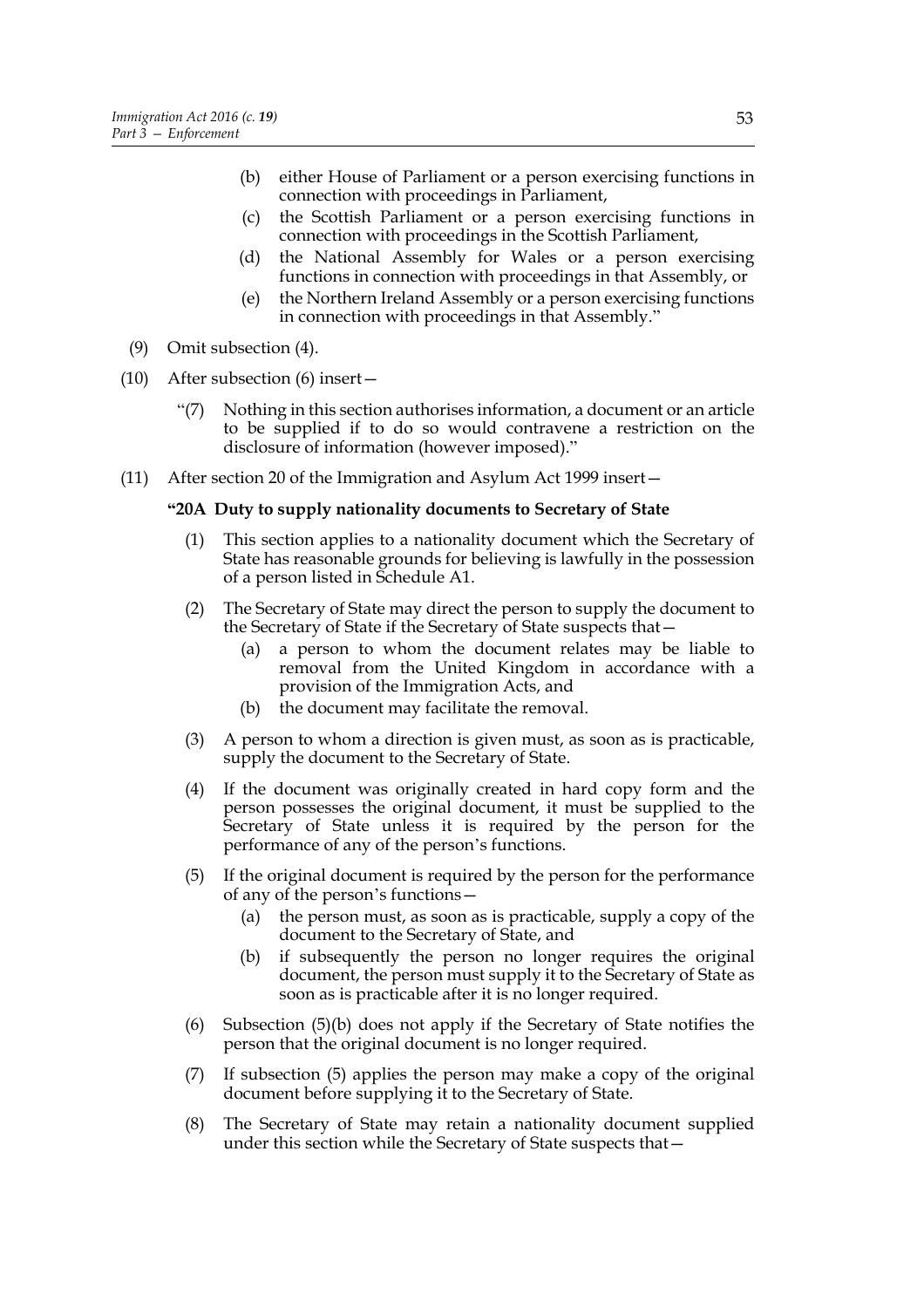- (a) a person to whom the document relates may be liable to removal from the United Kingdom in accordance with a provision of the Immigration Acts, and
- (b) retention of the document may facilitate the removal.
- (9) Subsection (8) does not affect any other power of the Secretary of State to retain a document.
- (10) The Secretary of State may dispose of a nationality document supplied under this section in such manner as the Secretary of State thinks appropriate.
- (11) Nothing in this section authorises or requires a document to be supplied if to do so would contravene a restriction on the disclosure of information (however imposed).
- (12) The Secretary of State may by regulations amend Schedule A1 so as to add, modify or remove a reference to a person or description of person.
- (13) Regulations under subsection (12) may not amend Schedule A1 so as to apply this section to—
	- (a) either House of Parliament or a person exercising functions in connection with proceedings in Parliament,
	- (b) the Scottish Parliament or a person exercising functions in connection with proceedings in the Scottish Parliament,
	- (c) the National Assembly for Wales or a person exercising functions in connection with proceedings in that Assembly, or
	- (d) the Northern Ireland Assembly or a person exercising functions in connection with proceedings in that Assembly.
- (14) In this section "nationality document" means a document which might—
	- (a) establish a person's identity, nationality or citizenship, or
	- (b) indicate the place from which a person has travelled to the United Kingdom or to which a person is proposing to go."
- (12) In section 166 of the Immigration and Asylum Act 1999 (regulations and orders)—
	- (a) after subsection (5) insert—
		- "(5A) No regulations under section 20A(12) which amend Schedule A1 so as to  $-$ 
			- (a) add a reference to a person or description of person, or
			- (b) modify a reference to a person or description of person otherwise than in consequence of a change of name or transfer of functions,

are to be made unless a draft of the regulations has been laid before Parliament and approved by a resolution of each House.", and

- (b) in subsection (6), before the "or" at the end of paragraph (a) insert—
	- "(ab) under section 20A(12) and which falls within subsection  $(5A)$ ,".
- (13) Before Schedule 1 to the Immigration and Asylum Act 1999 insert the Schedule A1 set out in Schedule 9.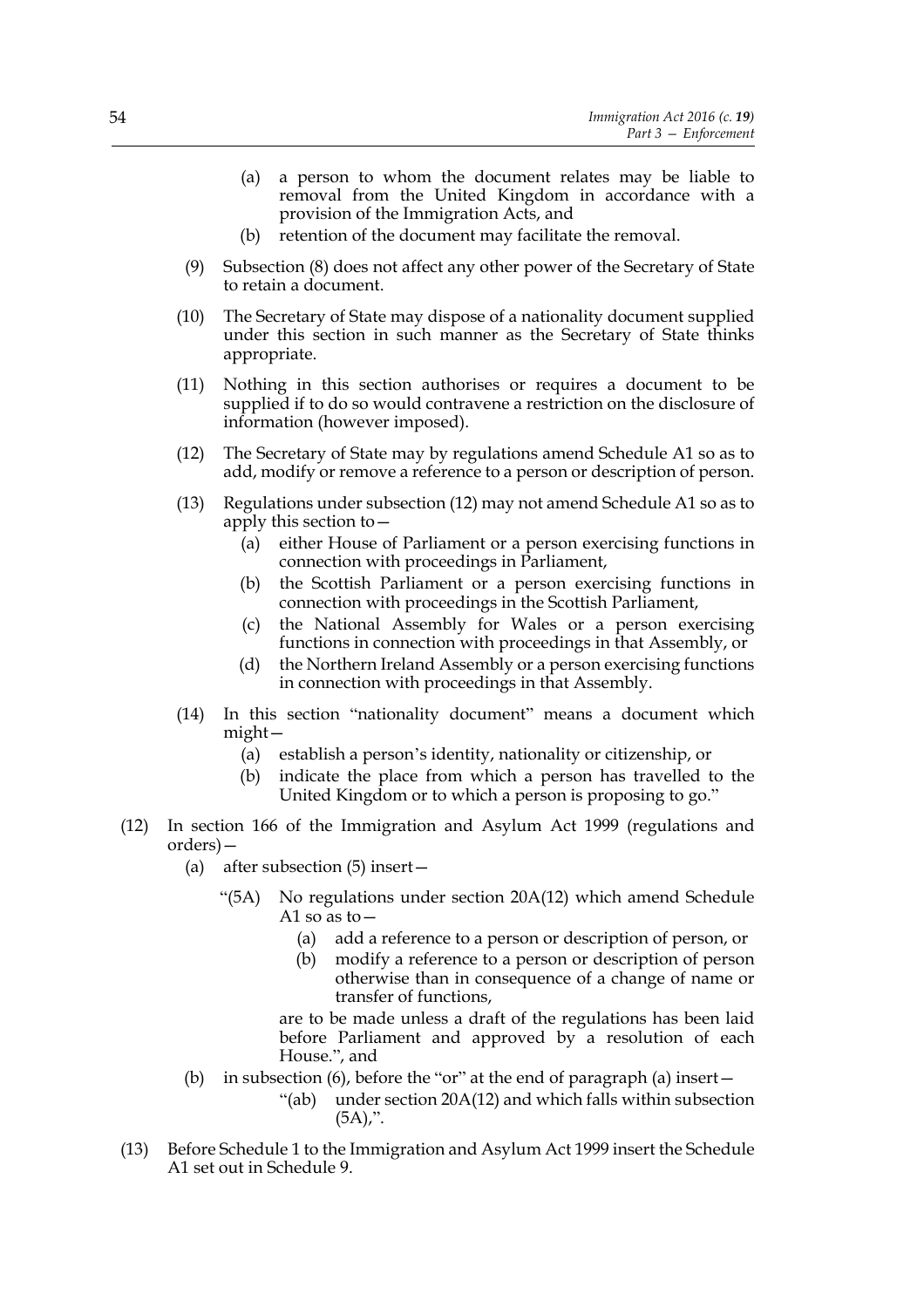#### **56 Detention etc. by immigration officers in Scotland**

- (1) The Criminal Law (Consolidation) (Scotland) Act 1995 is amended as follows.
- (2) In section 24A (extension of period of detention under section 24) for subsection (7) substitute—
	- "(7) In this section and section 24B, "custody review officer" means—
		- (a) an officer who—
			- (i) is of a rank at least equivalent to that of police inspector, and
			- (ii) has not been involved in the investigation in connection with which the person is detained, or
		- (b) in relation to the detention of a person under section 24 by an immigration officer, a constable—
			- (i) of the rank of inspector or above, and
			- (ii) who has not been involved in the investigation in connection with which the person is detained."
- (3) In section 26A(2) (power of arrest of authorised immigration officers) omit "or immigration enforcement offence".
- (4) Section 26B(1) (interpretation of Part 3) is amended as follows.
- (5) In the definition of "immigration offence"—
	- (a) after "means" insert " $-$  (a)", and
	- (b) at the end of paragraph (a) insert ", or
		- (b) (insofar as it is not an offence within paragraph (a)) an offence under the Immigration Acts or in relation to which a power of arrest is conferred on an immigration officer by the Immigration Acts;".
- (6) Omit the definition of "immigration enforcement offence".

#### **57 Powers to take fingerprints etc. from dependants**

- (1) Section 141 of the Immigration and Asylum Act 1999 (powers to take fingerprints from certain persons and their dependants) is amended as follows.
- (2) In subsection (7) for paragraph (f) substitute—
	- "(f) any person ("F") who is  $-$ 
		- (i) a member of the family of a person within any of paragraphs (a), (b) or (ca) to (e), or
		- (ii) a dependant of a person within paragraph  $(c)(i)$ ."
- (3) In subsection (8)(f) after "person" insert "of whose family he is a member or".
- (4) In subsection (9)(f) after "person" insert "of whose family he is a member or".
- (5) After subsection (13) insert—
	- "(13A) For the purposes of subsection  $(7)(f)(i)$ , a person is a member of the family of another person ("P") if  $-$ 
		- (a) the person is  $-$ 
			- (i) P's partner,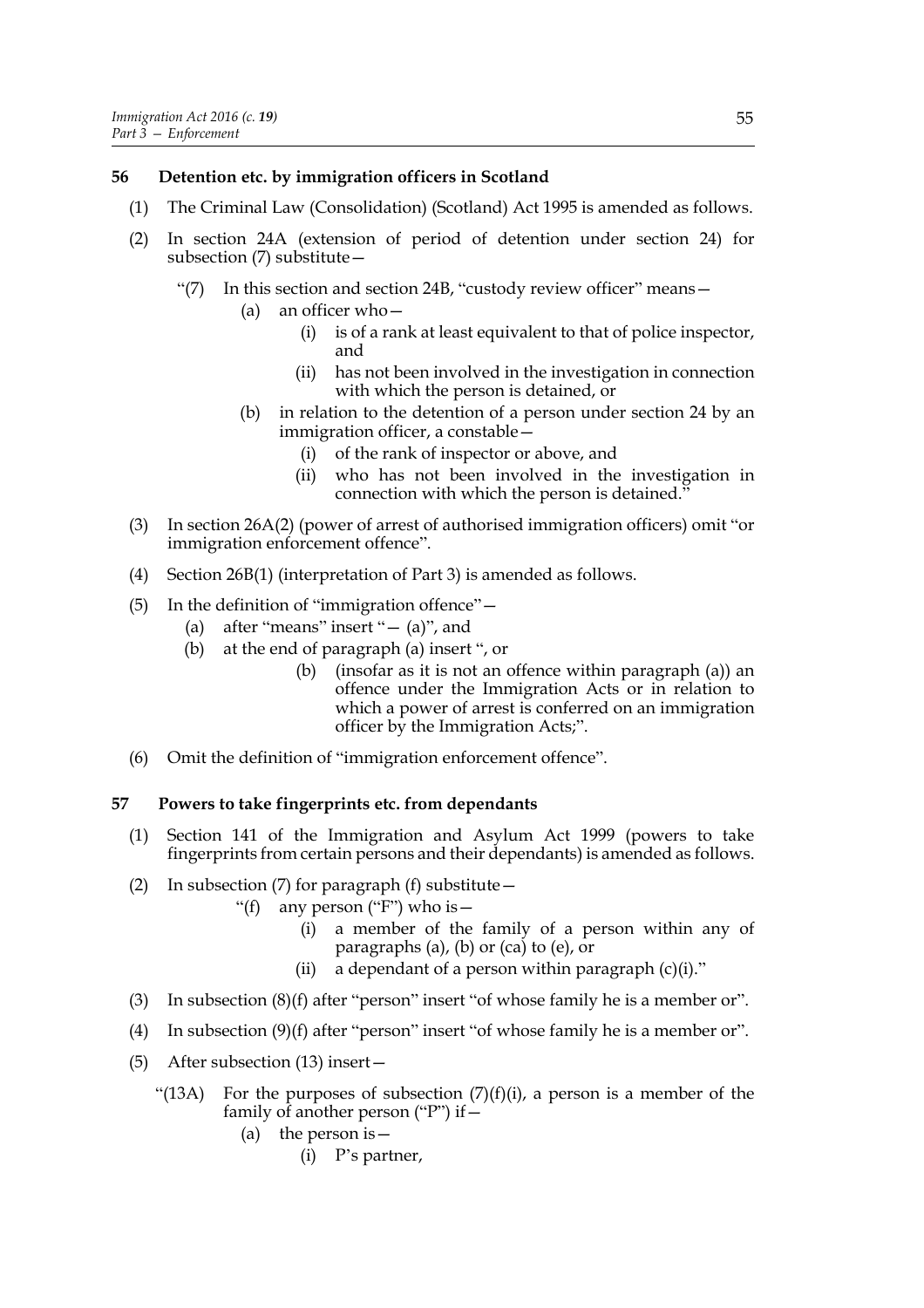- (ii) P's child, or a child living in the same household as P in circumstances where P has care of the child,
- (iii) in a case where P is a child, P's parent, or
- (iv) an adult dependant relative of P, and
- (b) the person does not have a right of abode in the United Kingdom or indefinite leave to enter or remain in the United Kingdom.
- (13B) In subsection (13A) "child" means a person who is under the age of 18."
- (6) In subsection (14) for " $(7)(f)$ " substitute " $(7)(f)(ii)$ ".
- (7) Section 142 of the Immigration and Asylum Act 1999 (attendance for fingerprinting) is amended as follows.
- (8) In subsection (2) for "a dependant of" substitute "a member of the family of, or a dependant of,".
- (9) In subsection (2A) for "a dependant of" substitute "a member of the family of".
- (10) Until the commencement of the repeal of section 143 of the Immigration and Asylum Act 1999 (destruction of fingerprints) by paragraph 17(2) of Schedule 9 to the Immigration Act 2014, subsection (9) of that section has effect as if after "the person" there were inserted "of whose family he is a member or".
- (11) In section 144A(2) of the Immigration and Asylum Act 1999 (application of regulations about use and retention of fingerprints etc to dependants) after "the person" insert "of whose family F is a member or".

### **58 Interpretation of Part**

- (1) In this Part "immigration officer" means a person appointed by the Secretary of State as an immigration officer under paragraph 1 of Schedule 2 to the Immigration Act 1971.
- (2) In this Part "premises" and "item subject to legal privilege" have the same meaning—
	- (a) in relation to England and Wales, as in the Police and Criminal Evidence Act 1984;
	- (b) in relation to Northern Ireland, as in the Police and Criminal Evidence (Northern Ireland) Order 1989 (SI 1989/1341 (NI 12));
	- (c) in relation to Scotland, as in section 412 of the Proceeds of Crime Act 2002.

### *Detention and bail*

### **59 Guidance on detention of vulnerable persons**

- (1) The Secretary of State must issue guidance specifying matters to be taken into account by a person to whom the guidance is addressed in determining—
	- (a) whether a person ("P") would be particularly vulnerable to harm if P were to be detained or to remain in detention, and
	- (b) if P is identified as being particularly vulnerable to harm in those circumstances, whether P should be detained or remain in detention.
- (2) In subsection (1) "detained" means detained under—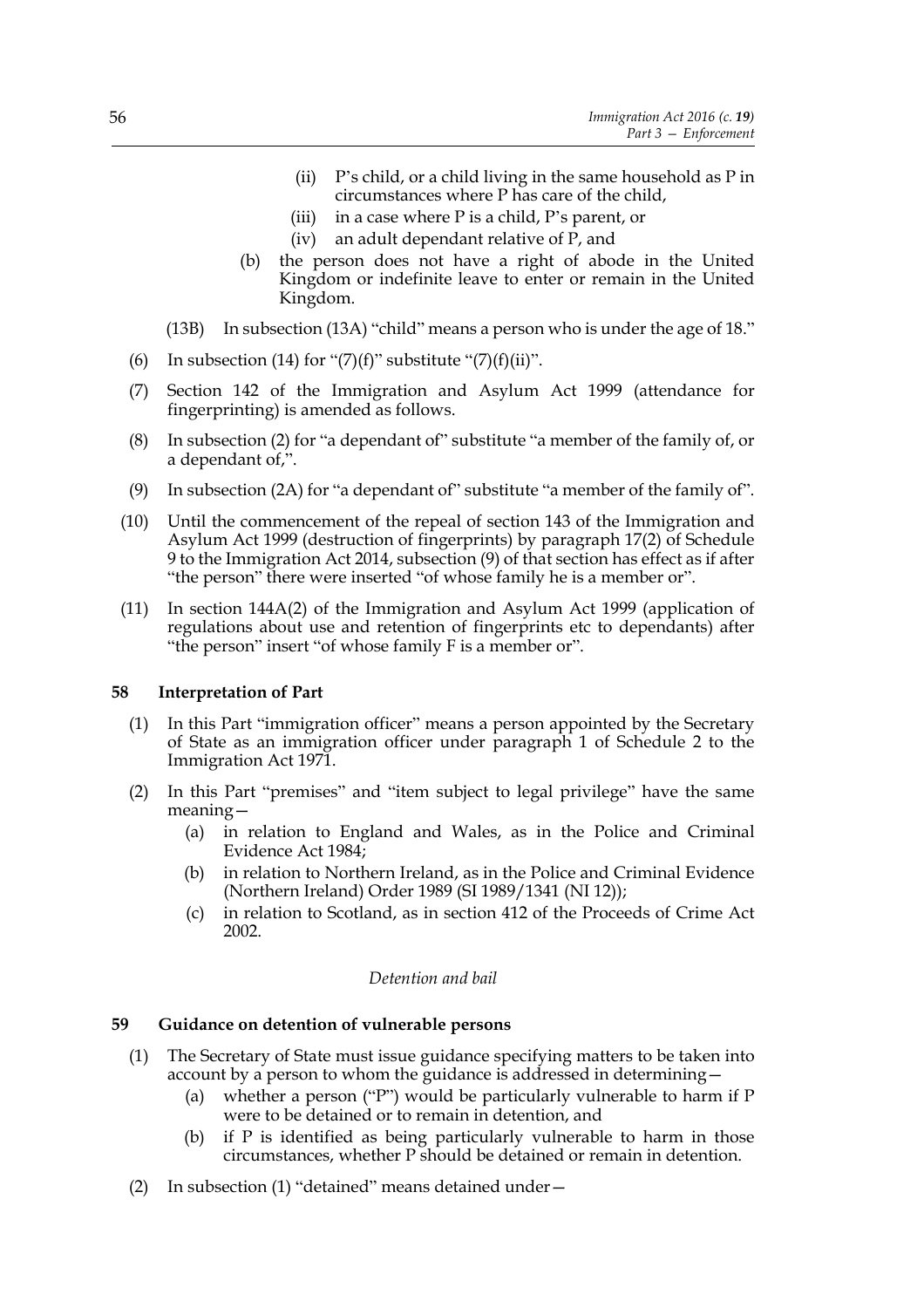- (a) the Immigration Act 1971,
- (b) section 62 of the Nationality, Immigration and Asylum Act 2002, or
- (c) section 36 of the UK Borders Act 2007,

and "detention" is to be construed accordingly.

- (3) A person to whom guidance under this section is addressed must take the guidance into account.
- (4) Before issuing guidance under this section the Secretary of State must lay a draft of the guidance before Parliament.
- (5) Guidance under this section comes into force in accordance with regulations made by the Secretary of State.
- (6) The Secretary of State may from time to time review guidance under this section and may revise and re-issue it.
- (7) References in this section to guidance under this section include revised guidance.

### **60 Limitation on detention of pregnant women**

- (1) This section applies to a woman if the Secretary of State is satisfied that the woman is pregnant.
- (2) A woman to whom this section applies may not be detained under a relevant detention power unless the Secretary of State is satisfied that—
	- (a) the woman will shortly be removed from the United Kingdom, or
	- (b) there are exceptional circumstances which justify the detention.
- (3) In determining whether to authorise the detention under a relevant detention power of a woman to whom this section applies, a person who, apart from this section, has power to authorise the detention must have regard to the woman's welfare.
- (4) A woman to whom this section applies may not be detained under a relevant detention power for a period of—
	- (a) more than 72 hours from the relevant time, or
	- (b) more than seven days from the relevant time, in a case where the longer period of detention is authorised personally by a Minister of the Crown (within the meaning of the Ministers of the Crown Act 1975).
- (5) In subsection (4) "the relevant time" means the later of  $-$ 
	- (a) the time at which the Secretary of State is first satisfied that the woman is pregnant, and
	- (b) the time at which the detention begins.
- (6) A woman to whom this section applies who has been released following detention under a relevant detention power may be detained again under such a power in accordance with this section.
- (7) This section does not apply to the detention under paragraph 16(2) of Schedule 2 to the Immigration Act 1971 of an unaccompanied child to whom paragraph 18B of that Schedule applies.
- (8) In this section—

"relevant detention power" means a power to detain under—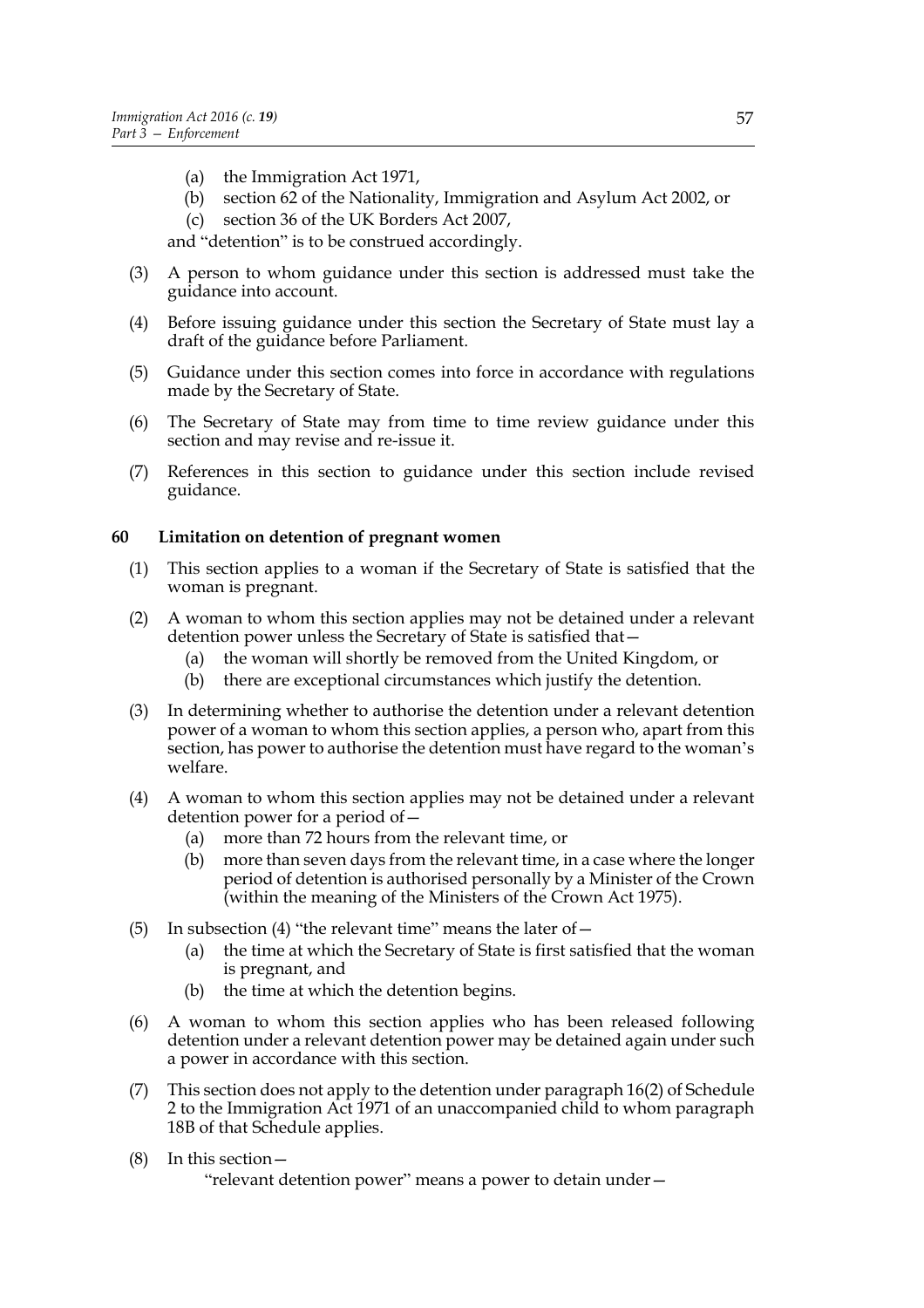- (a) paragraph 16(2) of Schedule 2 to the Immigration Act 1971 (detention of persons liable to examination or removal),
- (b) paragraph 2(1), (2) or (3) of Schedule 3 to that Act (detention pending deportation),
- (c) section 62 of the Nationality, Immigration and Asylum Act 2002 (detention of persons liable to examination or removal), or
- (d) section 36(1) of the UK Borders Act 2007 (detention pending deportation);

"woman" means a female of any age.

- (9) The Immigration Act 1971 is amended in accordance with subsections (10) and (11).
- (10) In paragraph 16 of Schedule 2 (detention of persons liable to examination or removal) after sub-paragraph (2A) insert—
	- "(2B) The detention under sub-paragraph (2) of a person to whom section 60 (limitation on detention of pregnant women) of the Immigration Act 2016 applies is subject to that section."
- (11) In paragraph 2 of Schedule 3 (detention or control pending deportation) after sub-paragraph (4) insert—
	- "(4ZA) The detention under sub-paragraph (1), (2) or (3) of a person to whom section 60 (limitation on detention of pregnant women) of the Immigration Act 2016 applies is subject to that section."
- (12) In section 62 of the Nationality, Immigration and Asylum Act 2002 (detention by Secretary of State) after subsection (7) insert—
	- "(7A) The detention under this section of a person to whom section 60 (limitation on detention of pregnant women) of the Immigration Act 2016 applies is subject to that section."
- (13) In section 36 of the UK Borders Act 2007 (detention) after subsection (2) insert—
	- "(2A) The detention under subsection (1) of a person to whom section 60 (limitation on detention of pregnant women) of the Immigration Act 2016 applies is subject to that section."

#### **61 Immigration bail**

- (1) Schedule 10 (immigration bail) has effect.
- (2) In that Schedule—
	- (a) Part 1 contains the main provisions about immigration bail, and
	- (b) Part 2 contains amendments to other Acts.
- (3) A person may be released and remain on bail under paragraph 22 or 29 of Schedule 2 to the Immigration Act 1971 even if the person can no longer be detained under a provision of the Immigration Acts to which that paragraph applies, if the person is liable to detention under such a provision.
- (4) The reference in subsection (3) to paragraph 22 or 29 of Schedule 2 to the Immigration Act 1971 includes that paragraph as applied by any other provision of the Immigration Acts.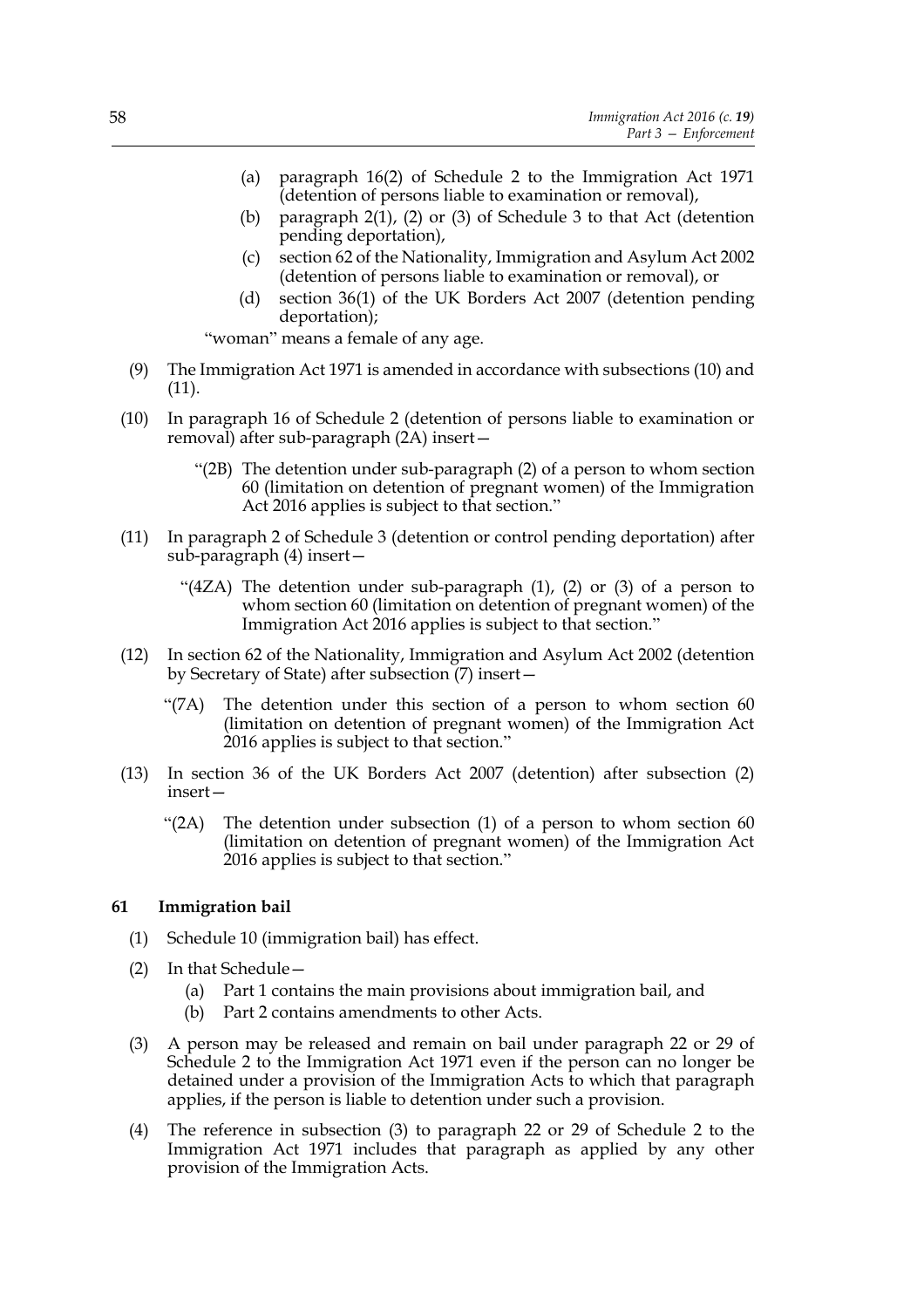- (5) Subsections (3) and (4) are to be treated as always having had effect.
- (6) Subsections (3) to (5) are repealed on the coming into force of the repeal of paragraphs 22 and 29 of Schedule 2 to the Immigration Act 1971 by paragraph 20 of Schedule 10.

### *Power to cancel leave*

# **62 Power to cancel leave extended under section 3C of the Immigration Act 1971**

- (1) In section 3C of the Immigration Act 1971 (continuation of leave pending variation decision) after subsection (3) insert—
	- "(3A) Leave extended by virtue of this section may be cancelled if the applicant—
		- (a) has failed to comply with a condition attached to the leave, or
		- (b) has used or uses deception in seeking leave to remain (whether successfully or not)."
- (2) In section 4(1) of that Act (persons by whom and means by which powers are to be exercised) after "conditions)" insert "or to cancel any leave under section 3C(3A)".

#### **PART 4**

### APPEALS

### **63 Appeals within the United Kingdom: certification of human rights claims**

- (1) Section 94B of the Nationality, Immigration and Asylum Act 2002 (appeals from within the United Kingdom: certification of human rights claims made by persons liable to deportation) is amended in accordance with subsections (2) to (5).
- (2) In the heading omit "made by persons liable to deportation".
- (3) In subsection (1) omit the words from "who is liable" to the end of paragraph (b).
- (4) In subsection (2) for the words from "removal" to "removed" substitute "refusing P entry to, removing P from or requiring P to leave the United Kingdom".
- (5) In subsection (3) for the words from "removed" in the first place it appears to "removed" in the second place it appears substitute "refused entry to, removed from or required to leave the United Kingdom".
- (6) In section 92(3)(a) of that Act (cases where human rights claim appeal must be brought from outside the United Kingdom) omit "made by persons liable to deportation".

### **64 Continuation of leave: repeals**

(1) In the Immigration Act 1971 omit section 3D (continuation of leave following revocation).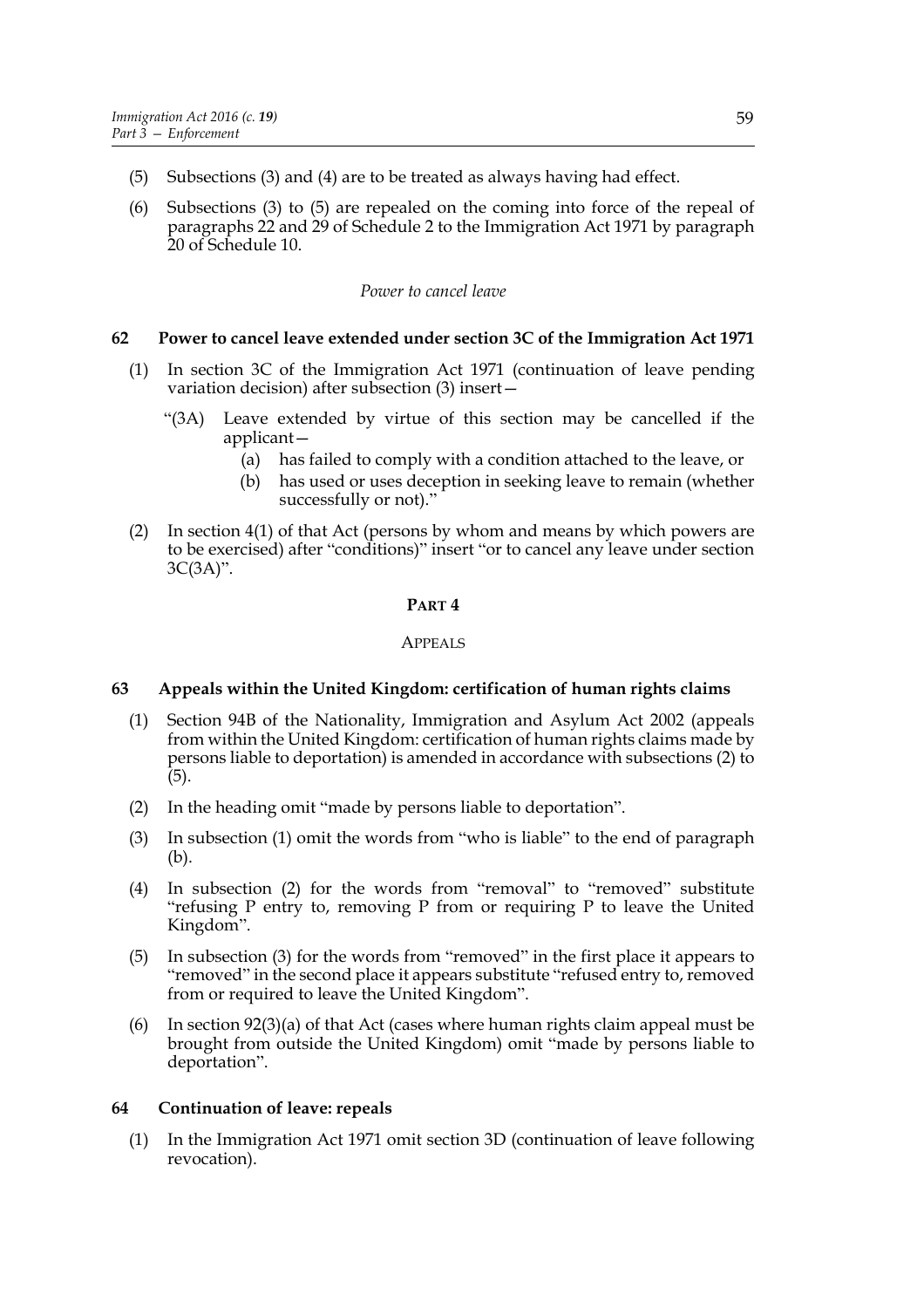- (2) In section 2(2)(a) of the Special Immigration Appeals Commission Act 1997 (jurisdiction: appeals) omit "or 3D".
- (3) In section 120(4)(b) of the Nationality, Immigration and Asylum Act 2002 (requirement to state additional grounds for application etc) omit "or 3D".
- (4) In consequence of the repeals made by this section, the following are repealed—
	- (a) paragraph  $14(b)(i)$  of Schedule 1 to the Immigration, Asylum and Nationality Act 2006, and
	- (b) paragraph 22 of Schedule 9 to the Immigration Act 2014.
- (5) The repeals made by this section do not apply in relation to a person ("P") where—
	- (a) P's leave was extended by virtue of section 3D of the Immigration Act 1971 immediately before 6 April 2015, and
	- (b) immediately before the coming into force of this section an appeal by P against the variation or revocation of P's leave to enter or remain in the United Kingdom was pending within the meaning of section 104 of the Nationality, Immigration and Asylum Act 2002.

#### **65 Deemed refusal of leave to enter: repeals**

- (1) In the Immigration Act 1971 omit paragraph 2A(9) of Schedule 2 (deemed refusal of leave to enter).
- (2) In consequence of the repeal made by this section, paragraph 23 of Schedule 9 to the Immigration Act 2014 is repealed.
- (3) The repeals made by this section do not apply in relation to a person if, immediately before the coming into force of this section, the person's appeal by virtue of paragraph 2A(9) of Schedule 2 to the Immigration Act 1971 against the cancellation of the person's leave to enter under paragraph 2A(8) of that Schedule was pending within the meaning of section 104 of the Nationality, Immigration and Asylum Act 2002.

#### **PART 5**

#### SUPPORT ETC FOR CERTAIN CATEGORIES OF MIGRANT

*Support*

#### **66 Support for certain categories of migrant**

Schedule 11 (support for certain categories of migrant) has effect.

#### **67 Unaccompanied refugee children: relocation and support**

- (1) The Secretary of State must, as soon as possible after the passing of this Act, make arrangements to relocate to the United Kingdom and support a specified number of unaccompanied refugee children from other countries in Europe.
- (2) The number of children to be resettled under subsection (1) shall be determined by the Government in consultation with local authorities.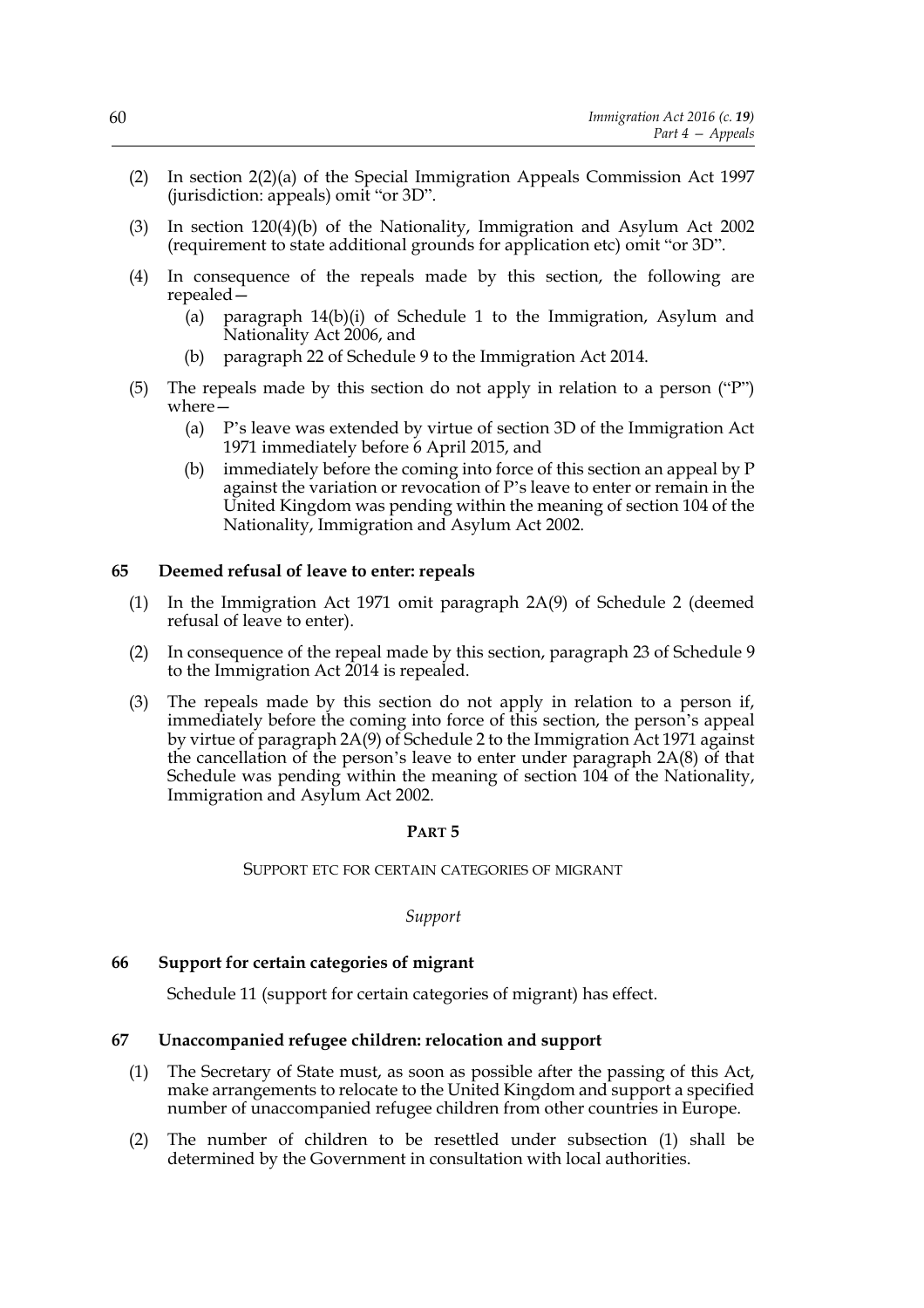(3) The relocation of children under subsection (1) shall be in addition to the resettlement of children under the Vulnerable Persons Relocation Scheme.

# **68 Availability of local authority support**

Schedule 12 (availability of local authority support) has effect.

### *Transfer of responsibility for relevant children*

# **69 Transfer of responsibility for relevant children**

- (1) This section applies in relation to a local authority in England ("the first authority") if—
	- (a) the authority has functions under any of the provisions of or made under Part 3, 4 or 5 of the Children Act 1989 (support for children and families and care, supervision and protection of children) ("the relevant provisions") in relation to a relevant child, or
	- (b) functions under any of the relevant provisions may be conferred on the authority in relation to a relevant child.
- (2) The first authority may make arrangements with another local authority in England ("the second authority") under which—
	- (a) if this section applies to the authority by virtue of paragraph (a) of subsection (1), the functions mentioned in that paragraph become functions of the second authority in relation to the relevant child, and
	- (b) if this section applies to the authority by virtue of paragraph (b) of subsection (1), the functions mentioned in that paragraph become functions that may be conferred on the second authority in relation to the relevant child.
- (3) The effect of arrangements under this section is that, from the time at which the arrangements have effect in accordance with their terms—
	- (a) functions under the relevant provisions cease to be functions of, and may not be conferred on, the first authority in relation to the relevant child  $("C$ "),
	- (b) any of the relevant provisions which immediately before that time applied in relation to C as a result of C's connection with the first authority or the area of the first authority have effect as if C had that connection with the second authority or the area of the second authority (if that would not otherwise be the case), and
	- (c) C is to be treated for the purposes of the relevant provisions as if C were not and had never been ordinarily resident in the area of the first authority (if that would otherwise be the case).
- (4) Subsection (3)(b) is subject to any change in C's circumstances after the time at which the arrangements have effect.
- (5) Nothing in subsection (3) affects any liability of the first authority in relation to C for any act or omission of the first authority before the time at which the arrangements have effect.
- (6) The Secretary of State may by regulations make further provision about the effect of arrangements under this section.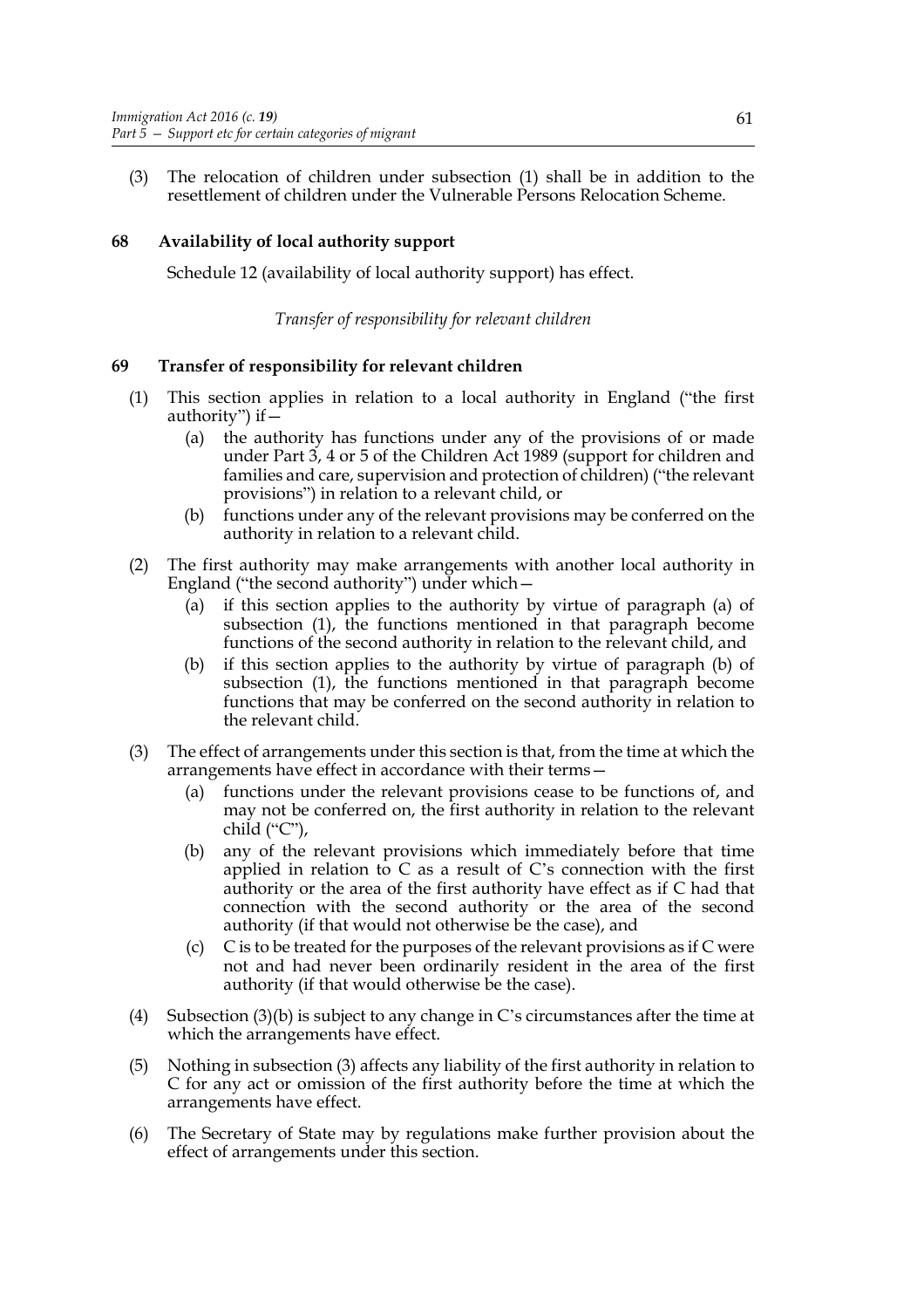- (7) Arrangements under this section may not be brought to an end by the first or second authority once they have come into effect.
- (8) In this section "local authority" means a local authority within the meaning of the Children Act 1989 (see section 105(1) of that Act).
- (9) In this section "relevant child" means—
	- (a) a person under the age of 18 who is unaccompanied and has made a protection claim which has not been determined,
	- (b) a person under the age of 18 who is unaccompanied and who  $-$ 
		- (i) requires leave to enter or remain in the United Kingdom but does not have it, and
		- (ii) is a person of a kind specified in regulations made by the Secretary of State, or
	- (c) a person under the age of 18 who is unaccompanied and who  $-$ 
		- (i) has leave to enter or remain in the United Kingdom, and
		- (ii) is a person of a kind specified in regulations made by the Secretary of State.
- (10) The Secretary of State may by regulations make provision about the meaning of "unaccompanied" for the purposes of subsection (9).
- (11) In subsection  $(9)$ 
	- (a) "protection claim" has the meaning given by section 82(2) of the Nationality, Immigration and Asylum Act 2002, and
	- (b) the reference to a protection claim having been determined is to be construed in accordance with section 94(3) of the Immigration and Asylum Act 1999.

### **70 Duty to provide information for the purposes of transfers of responsibility**

- (1) The Secretary of State may direct a local authority in England to provide information of the kind specified in subsection (2) to the Secretary of State for the purposes of enabling—
	- (a) arrangements to be made under section 69, or
	- (b) the Secretary of State to exercise functions under section 72.
- (2) The information mentioned in subsection  $(1)$  is  $-$ 
	- (a) information about the support or accommodation provided to children who are looked after by the local authority within the meaning of the Children Act 1989;
	- (b) such other information as may be specified in regulations made by the Secretary of State.
- (3) A local authority which is directed to provide information under this section must provide it—
	- (a) in such form and manner as the Secretary of State may direct, and
	- (b) before such time or before the end of such period as the Secretary of State may direct.
- (4) In this section "local authority" has the same meaning as in section 69.

### **71 Request for transfer of responsibility for relevant children**

(1) Subsection (2) applies if  $-$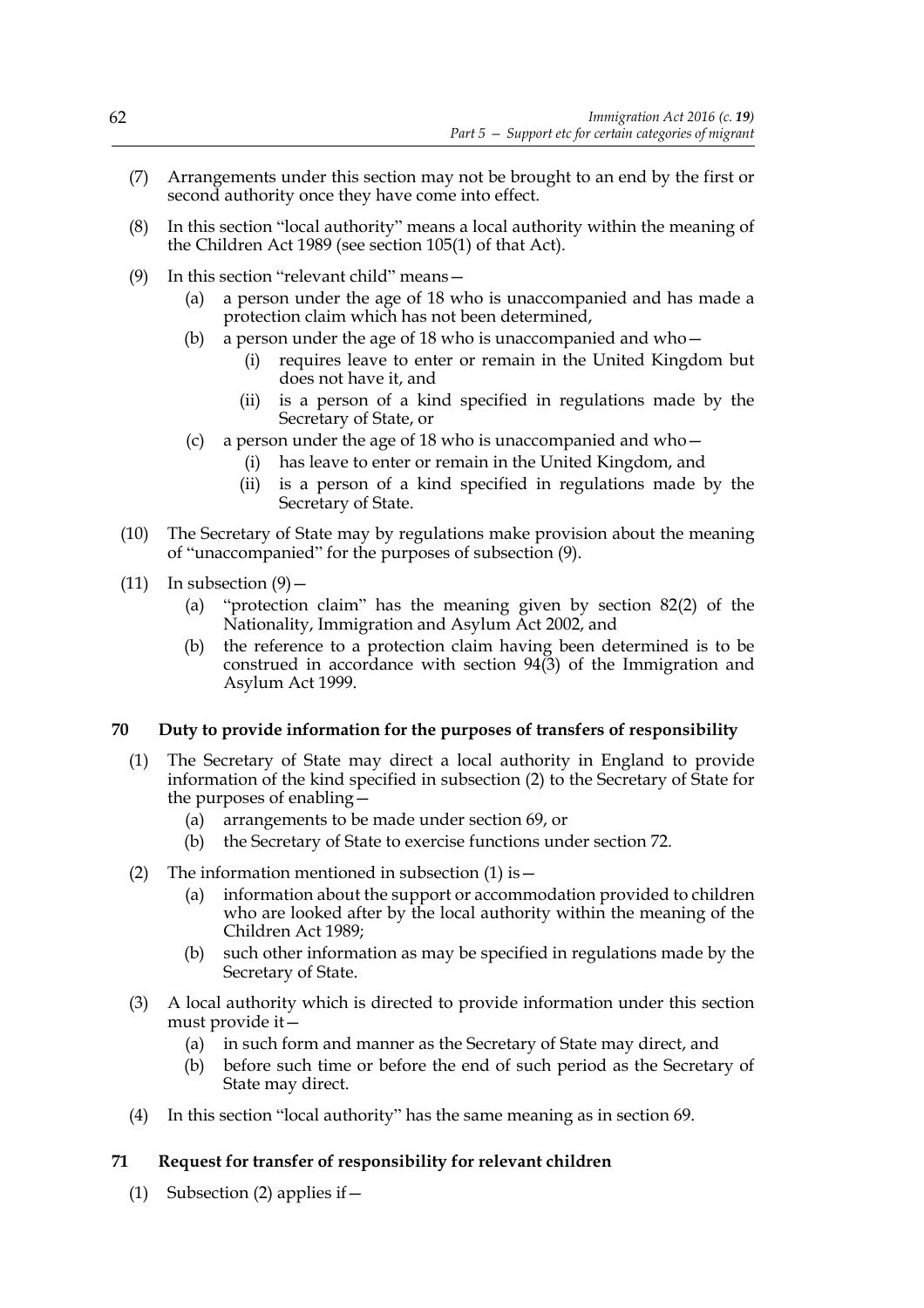- (a) a local authority in England ("the first authority") requests another local authority in England ("the second authority") to enter into arrangements under section 69, and
- (b) the second authority does not comply with the first authority's request.
- (2) The Secretary of State may direct the second authority to provide the first authority and the Secretary of State with written reasons for its failure to comply with the request.
- (3) In this section "local authority" has the same meaning as in section 69.

# **72 Scheme for transfer of responsibility for relevant children**

- (1) The Secretary of State may prepare a scheme for functions of, or which may be conferred on, a local authority in England ("the transferring authority") to become functions of, or functions which may be conferred on, one or more other local authorities in England (a "receiving authority") in accordance with arrangements under section 69.
- (2) A scheme under this section—
	- (a) must specify the local authorities to which it relates, and
	- (b) unless it relates to all relevant children who may be the subject of arrangements under section 69 between the transferring authority and each receiving authority, must specify the relevant child or children, or descriptions of relevant children, to which it relates.
- (3) The Secretary of State may direct the transferring authority and each receiving authority under a scheme under this section to comply with the scheme.
- (4) A direction may not be given under subsection (3) unless the Secretary of State is satisfied that compliance with the direction will not unduly prejudice the discharge by each receiving authority of any of its functions.
- (5) Before giving a direction under subsection (3) to a local authority, the Secretary of State must give the authority notice in writing of the proposed direction.
- (6) The Secretary of State may not give a direction to a local authority before the end of the period of 14 days beginning with the day on which notice under subsection (5) was given to it.
- (7) The local authority may make written representations to the Secretary of State about the proposed direction within that period.
- (8) The Secretary of State may modify or withdraw a direction under subsection (3) by notice in writing to the local authorities to which it was given.
- (9) A modification or withdrawal of a direction does not affect any arrangements made under section 69 pursuant to the direction before it was modified or withdrawn.
- (10) Subsections (5) to (7) apply to the modification or withdrawal of a direction as they apply to the giving of a direction, but as if—
	- (a) the reference to the proposed direction were to the proposed modification or proposal to withdraw the direction, and
	- (b) subsection (6) permitted the Secretary of State to withdraw the direction before the end of the 14 day period with the agreement of the local authorities to which it applies.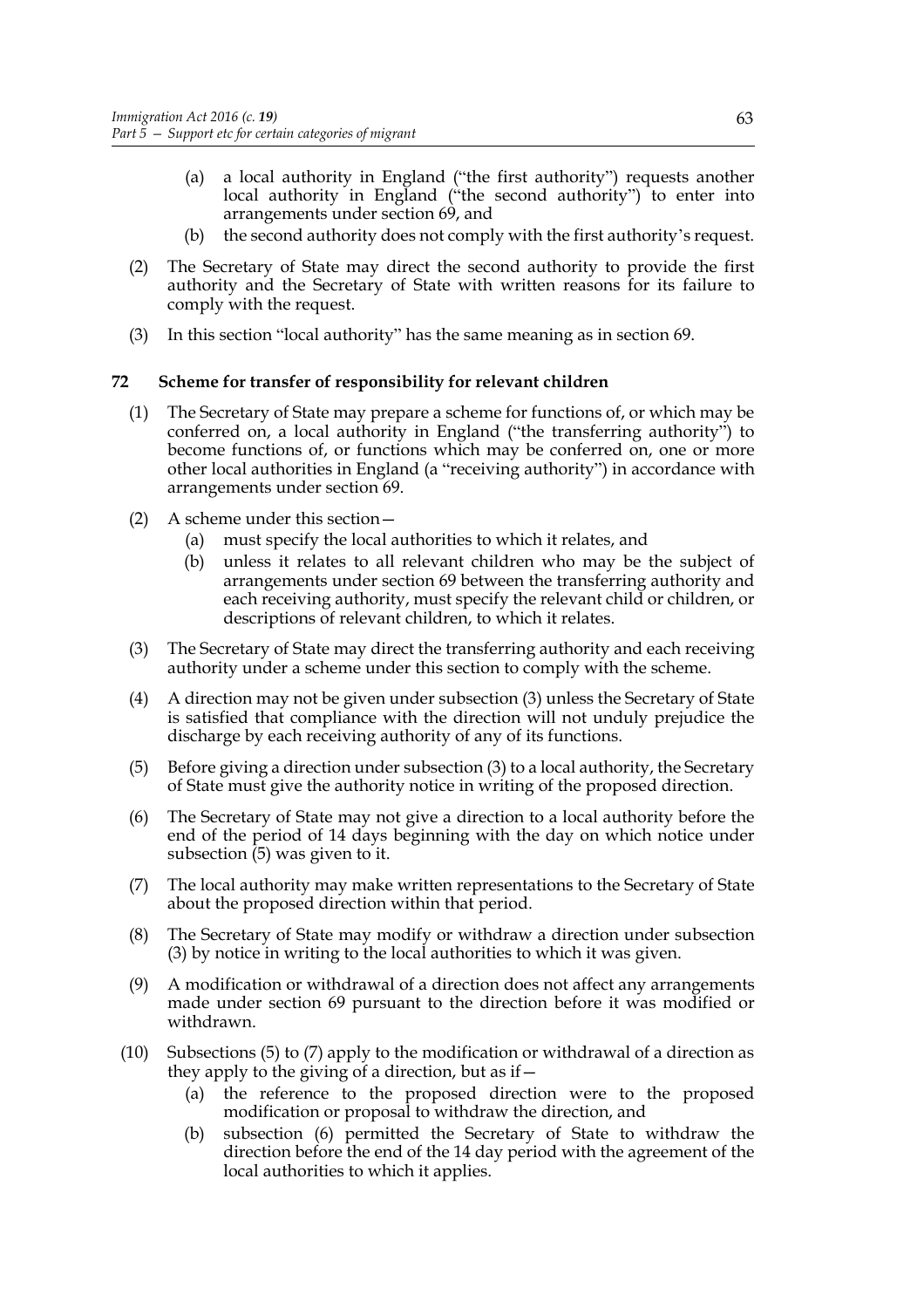(11) In this section "local authority" and "relevant child" have the same meanings as in section 69.

# **73 Extension to Wales, Scotland and Northern Ireland**

- (1) The Secretary of State may by regulations make such provision as the Secretary of State considers appropriate for enabling any of the provisions of sections 69 to 72 to apply in relation to Wales, Scotland or Northern Ireland.
- (2) The Secretary of State may by regulations make provision which—
	- (a) has a similar effect to—
		- (i) any of the provisions mentioned in subsection (1), or
		- (ii) provision which may be made under section 69(6) or (10), and
	- (b) applies in relation to Wales, Scotland or Northern Ireland.
- (3) Regulations under subsection (1) may amend, repeal or revoke any enactment (including an enactment contained in this Act).
- (4) Regulations under subsection (1) or (2) may not confer functions on  $-$ 
	- (a) the Welsh Ministers,
	- (b) the Scottish Ministers,
	- (c) the First Minister and deputy First Minister in Northern Ireland,
	- (d) a Northern Ireland Minister, or
	- (e) a Northern Ireland department.
- (5) In this section "enactment" includes—
	- (a) an enactment contained in subordinate legislation within the meaning of the Interpretation Act 1978;
	- (b) an enactment contained in, or in an instrument made under, an Act or Measure of the National Assembly for Wales;
	- (c) an enactment contained in, or in an instrument made under, an Act of the Scottish Parliament;
	- (d) an enactment contained in, or in an instrument made under, Northern Ireland legislation.

### **PART 6**

#### BORDER SECURITY

### **74 Penalties relating to airport control areas**

- (1) In paragraph 26 of Schedule 2 to the Immigration Act 1971 (supplementary duties of those connected with ships or aircraft or with ports) after subparagraph (3A) insert—
	- "(4) Part 1A of this Schedule makes provision for and in connection with the imposition of a penalty for certain breaches of sub-paragraph (2) or (3)."
- (2) In that Schedule after Part 1 insert the Part 1A set out in Schedule 13.

### **75 Maritime enforcement**

Schedule 14 (maritime enforcement) has effect.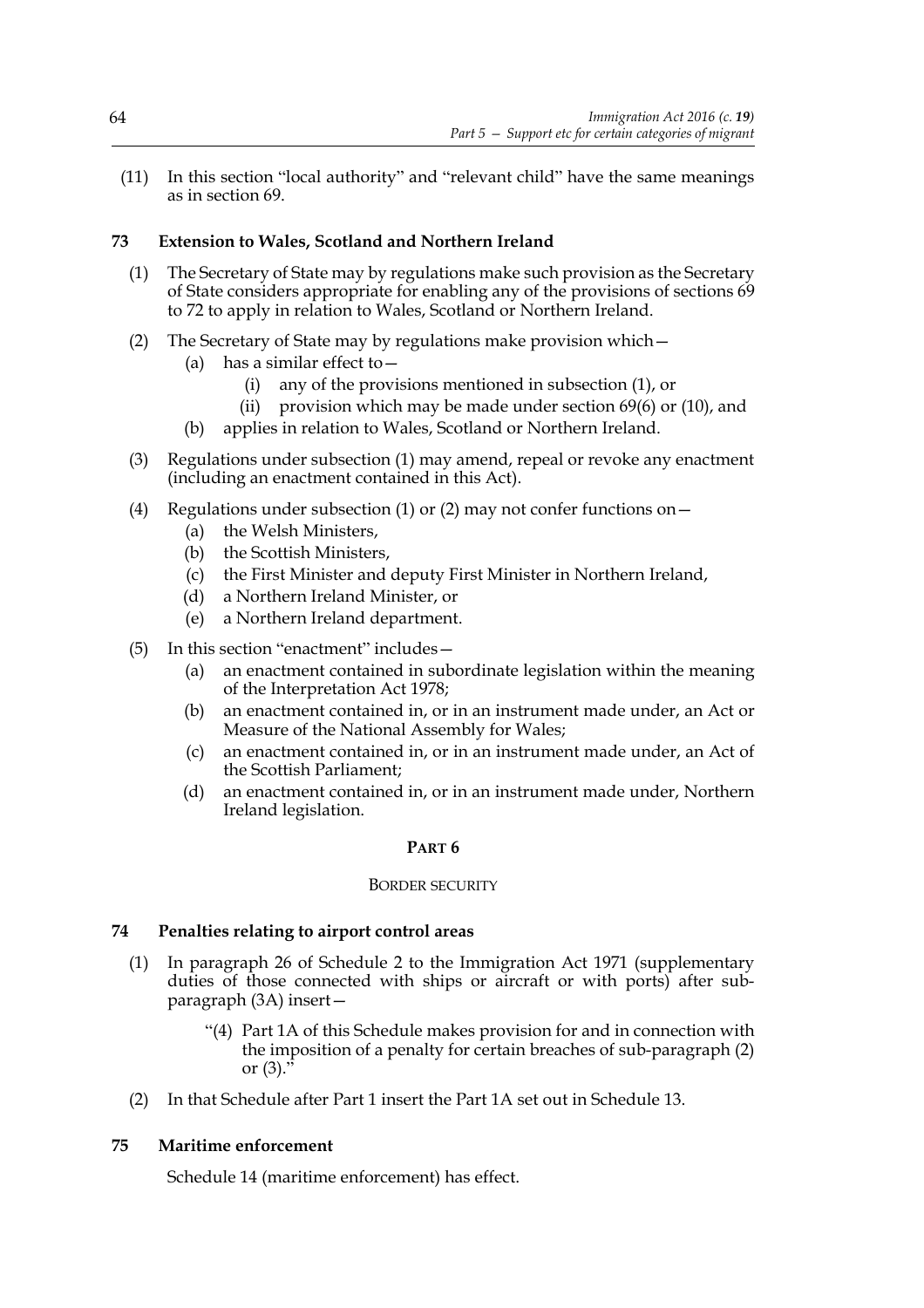### **76 Persons excluded from the United Kingdom under international obligations**

- (1) In section 8 of the Immigration Act 1971 (exceptions for seamen, aircrews and other special cases) in subsection (5) after "expired" insert "or otherwise ceased to be in force".
- (2) In section 8A of that Act (persons ceasing to be exempt) after subsection (3) insert—
	- "(4) References in this section to a person who ceases to be exempt do not include a person who ceases to be exempt by virtue of section 8B(3)."
- (3) Section 8B of that Act (persons excluded from the United Kingdom under international obligations) is amended as follows.
- (4) In subsection (1) after paragraph (b) insert— "(and any leave given to a person who is an excluded person is invalid)".
- (5) For subsection (3) substitute—
	- "(3) Any exemption of a person from the provisions of this Act under section  $8(1)$ ,  $(2)$  or  $(3)$  does not apply while the person is an excluded person."
- (6) In subsection (4) for "a designated instrument" substitute "an instrument falling within subsection (5)".
- (7) In subsection (5) for "The Secretary of State may by order designate an instrument" substitute "An instrument falls within this subsection".
- (8) After subsection (5) insert—
	- "(5A) Subsection (1), (2) or (3) does not apply to a person if  $$ 
		- the application of that subsection to that person would be contrary to the United Kingdom's obligations under—
			- (i) the Human Rights Convention (within the meaning given by section 167(1) of the Immigration and Asylum Act 1999), or
			- (ii) the Refugee Convention (within the meaning given by that provision), or
		- (b) the person has been exempted from the application of that subsection under a process applying by virtue of the instrument falling within subsection  $(5)$ .
- (9) Omit subsections (6) to (8).

### **PART 7**

#### LANGUAGE REQUIREMENTS FOR PUBLIC SECTOR WORKERS

### **77 English language requirements for public sector workers**

(1) A public authority must ensure that each person who works for the public authority in a customer-facing role speaks fluent English.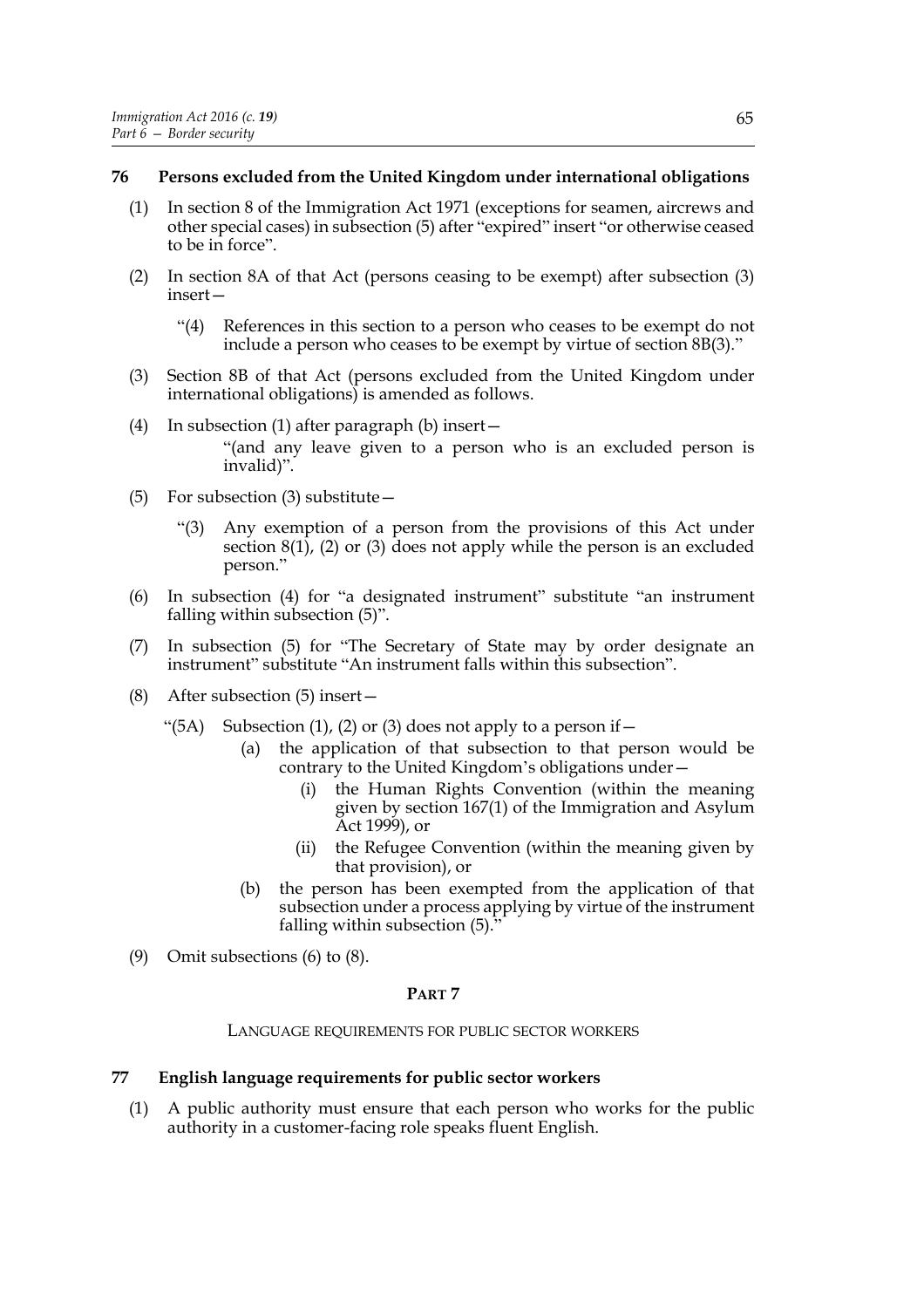- (2) In determining how to comply with subsection (1), a public authority must have regard to the code of practice under section 80 that is for the time being applicable to that authority.
- (3) A public authority must operate an adequate procedure for enabling complaints to be made to the authority about breaches by the authority of subsection (1) and for the consideration of such complaints.
- (4) In determining whether a procedure is adequate for the purposes of subsection (3), a public authority must have regard to the code of practice under section 80 that is for the time being applicable to that authority.
- (5) For the purposes of this Part a person works for a public authority if the person works—
	- (a) under a contract of employment with the public authority,
	- (b) under a contract of apprenticeship with the public authority,
	- (c) under a contract to do work personally with the public authority,
	- (d) in England and Wales or Scotland, as an agency worker within the meaning of the Agency Workers Regulations 2010 (SI 2010/93) in respect of whom the public authority is the hirer within the meaning of those regulations,
	- (e) in Northern Ireland, as an agency worker within the meaning of the Agency Workers Regulations (Northern Ireland) 2011 (SR 2011/350) in respect of whom the public authority is the hirer within the meaning of those regulations,
	- (f) for the public authority as a constable, or
	- (g) for the public authority in the course of Crown employment.
- (6) In subsection (5) "Crown employment"—
	- (a) in relation to England and Wales and Scotland, has the meaning given by section 191(3) of the Employment Rights Act 1996,
	- (b) in relation to Northern Ireland, has the meaning given by Article 236(3) of the Employment Rights (Northern Ireland) Order 1996 (SI 1996/1919 (NI 16)), and
	- (c) includes service as a member of the armed forces of the Crown and employment by an association established for the purposes of Part 11 of the Reserve Forces Act 1996.
- (7) References in this Part to a person who works in a customer-facing role are to a person who, as a regular and intrinsic part of the person's role, is required to speak to members of the public in English.
- (8) For the purposes of this Part a person speaks fluent English if the person has a command of spoken English which is sufficient to enable the effective performance of the person's role.
- (9) This section applies in relation to a person who is working in a customer-facing role for a public authority when this section comes into force as well as to a person who begins to work in such a role after that time.
- (10) This section does not apply in relation to a person whose work is carried out wholly or mainly outside the United Kingdom.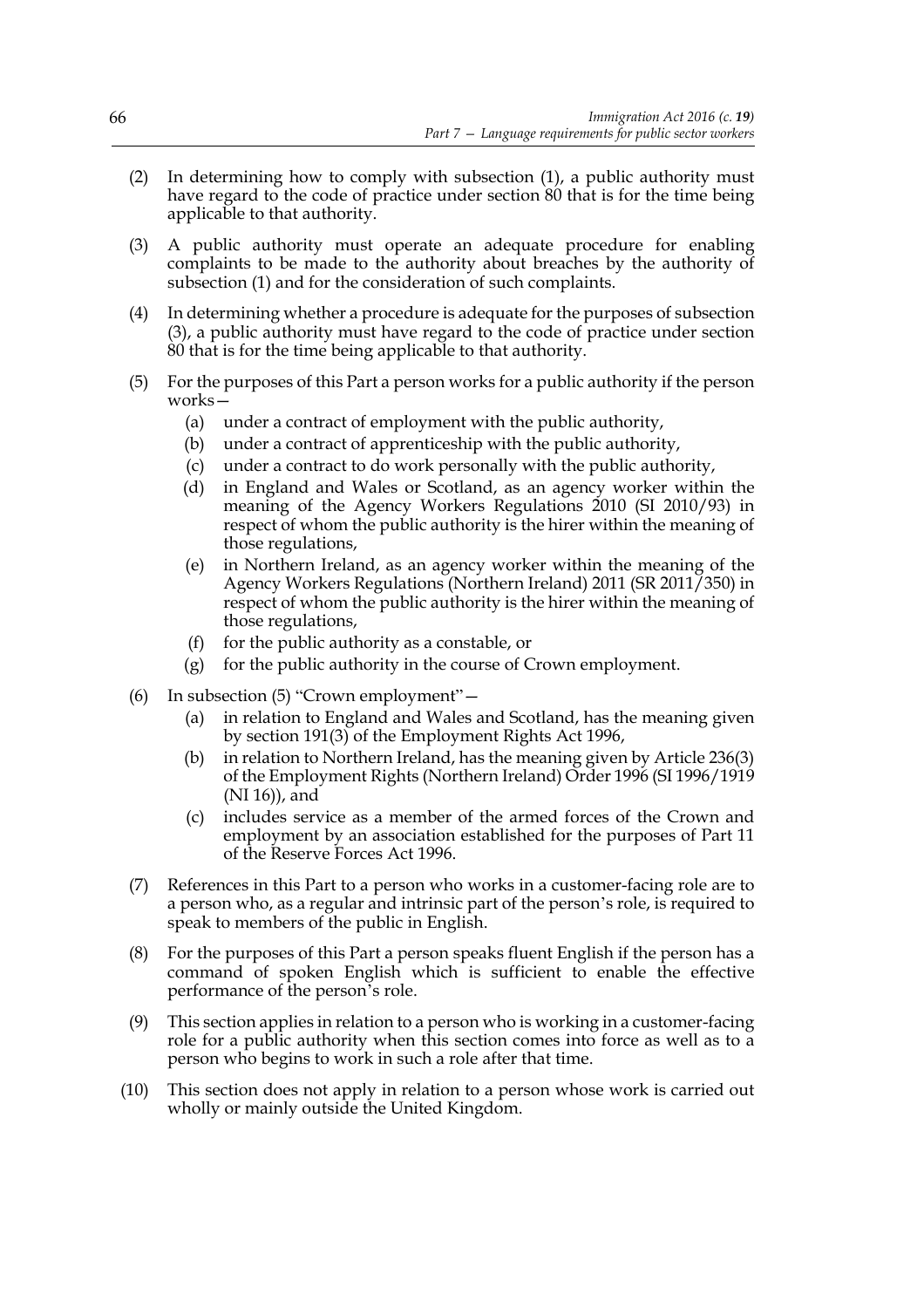# **78 Meaning of "public authority"**

- (1) Subject as follows, in this Part "public authority" means a person with functions of a public nature.
- (2) A person is not a public authority for the purposes of this Part if, apart from this subsection, the person would be a public authority for those purposes merely because the person exercises functions on behalf of another public authority.
- (3) A person who exercises functions in relation to Scotland is a public authority for the purposes of this Part in relation to those functions only if and to the extent that those functions relate to a reserved matter.
- (4) In subsection (3) "Scotland" and "reserved matter" have the same meanings as in the Scotland Act 1998.
- (5) A person who exercises functions in relation to Wales is a public authority for the purposes of this Part in relation to those functions only if and to the extent that those functions relate to a matter which is outside the legislative competence of the National Assembly for Wales.
- (6) A person who exercises functions in relation to Northern Ireland is a public authority for the purposes of this Part in relation to those functions only if and to the extent that those functions relate to an excepted matter.
- (7) In subsection (6) "Northern Ireland" and "excepted matter" have the same meanings as in the Northern Ireland Act 1998.
- (8) The following are not public authorities for the purposes of this Part—
	- (a) the Security Service;
	- (b) the Secret Intelligence Service;
	- (c) the Government Communications Headquarters.
- (9) The relevant Minister may by regulations amend subsection (8) so as to add, modify or remove a reference to a person or description of person with functions of a public nature.

# **79 Power to expand meaning of person working for public authority**

- (1) The relevant Minister may by regulations amend section 77 with the effect that a person who works for a contractor of a public authority is a person who works for the authority for the purposes of this Part.
- (2) In subsection (1) "contractor", in relation to a public authority, means a person who—
	- (a) provides a service to members of the public as a result of an arrangement made with a public authority (whether or not by that person), but
	- (b) is not a public authority.
- (3) For the purposes of subsection (1) a person works for a contractor if the person works—
	- (a) under a contract of employment with the contractor,
	- (b) under a contract of apprenticeship with the contractor,
	- (c) under a contract to do work personally with the contractor,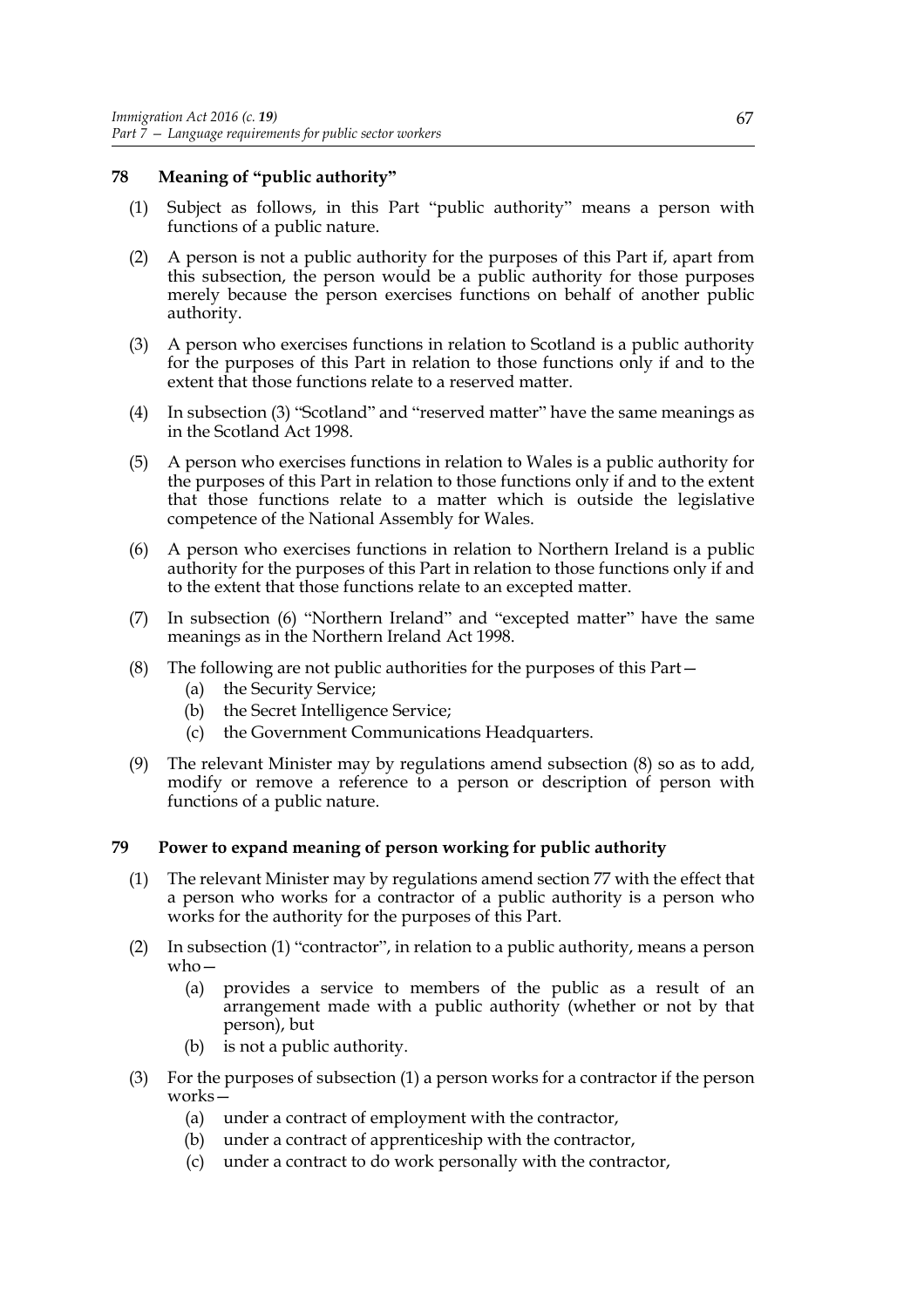- (d) in England and Wales or Scotland, as an agency worker within the meaning of the Agency Workers Regulations 2010 (SI 2010/93) in respect of whom the contractor is the hirer within the meaning of those regulations, or
- (e) in Northern Ireland, as an agency worker within the meaning of the Agency Workers Regulations (Northern Ireland) 2011 (SR 2011/350) in respect of whom the contractor is the hirer within the meaning of those regulations.

# **80 Duty to issue codes of practice**

- (1) The relevant Minister must issue a code or codes of practice for the purposes of section 77.
- (2) A code of practice must include provision about the following matters—
	- (a) the standard of spoken English to be met by a person working for a public authority to which the code applies in a customer-facing role;
	- (b) the action available to such a public authority where such a person does not meet that standard;
	- (c) the procedure to be operated by such a public authority for enabling complaints to be made to the authority about breaches by the authority of section 77(1) and for the consideration of such complaints;
	- (d) how the public authority is to comply with its other legal obligations as well as complying with the duty in section 77(1).
- (3) A code of practice may make such other provision as the relevant Minister considers appropriate for securing that a person who works for a public authority to which the code applies in a customer-facing role speaks fluent English.
- (4) A code of practice may make provision in relation to—
	- (a) all public authorities,
	- (b) particular descriptions of public authority, or
	- (c) particular public authorities.
- (5) But the relevant Minister must ensure that there is at all times a code of practice in force which applies to each public authority.
- (6) A code of practice may make different provision for different purposes, including different provision for different public authorities or descriptions of public authority.

# **81 Procedure for codes of practice**

- (1) In preparing a code of practice the relevant Minister must consult such persons as the relevant Minister thinks appropriate.
- (2) Before issuing a code of practice the relevant Minister must lay a draft of the code before Parliament.
- (3) A code of practice comes into force in accordance with provision made by regulations made by the relevant Minister.
- (4) After a code of practice has come into force the relevant Minister must publish it in such manner as the relevant Minister thinks appropriate.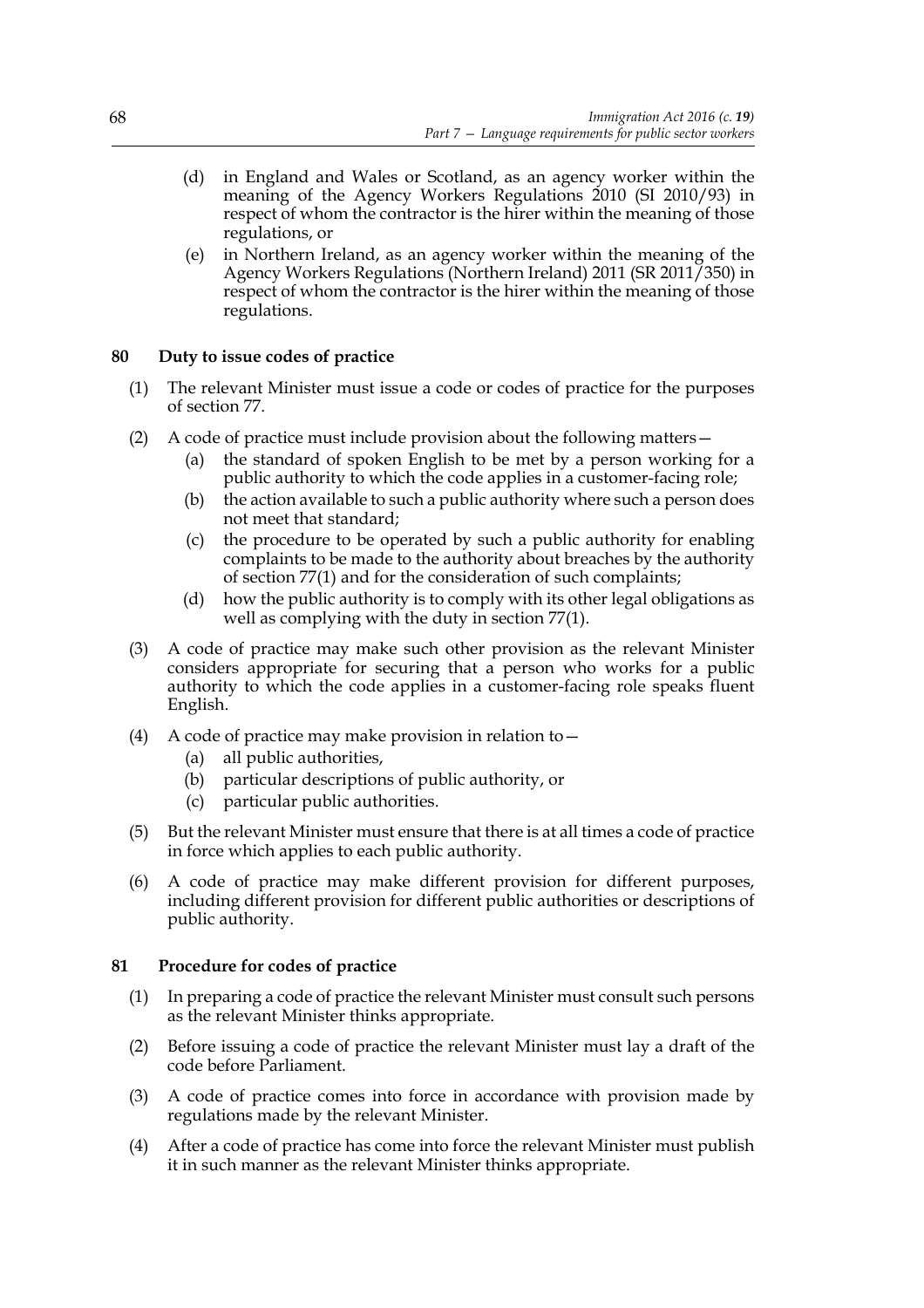- (5) The relevant Minister may from time to time review a code of practice and may revise and re-issue it following a review.
- (6) References in subsections (1) to (4) to a code of practice include a revised code.

# **82 Application of Part to Wales**

- (1) Subsection (2) makes provision about the application of this Part in relation  $to-$ 
	- (a) a public authority that exercises functions only in Wales, and
	- (b) a public authority that exercises functions outside Wales and in Wales, to the extent that it exercises functions in Wales.
- (2) In the provisions of this Part listed in subsection (3) references to English are to be read as references to English or Welsh.
- (3) Those provisions are—
	- (a) section 77(1), (7) and (8), and
	- (b) section  $80(2)(a)$  and  $(3)$ .

# **83 Interpretation of Part**

# In this Part—

"contract" means a contract whether express or implied and, if express, whether oral or in writing;

"public authority" has the meaning given by section 78;

"relevant Minister" means the Secretary of State or the Chancellor of the Duchy of Lancaster;

"Wales" has the same meaning as in the Government of Wales Act 2006.

# **84 Crown application**

This Part binds the Crown.

# **PART 8**

# FEES AND CHARGES

*Immigration*

# **85 Immigration skills charge**

- (1) The Immigration Act 2014 is amended as follows.
- (2) After section 70 insert—

# **"70A Immigration skills charge**

- (1) The Secretary of State may by regulations provide for a charge to be imposed on—
	- (a) persons who make immigration skills arrangements, or
	- (b) any description of such persons.
- (2) "Immigration skills arrangements" are arrangements made by a person ("the sponsor") with the Secretary of State with a view to securing that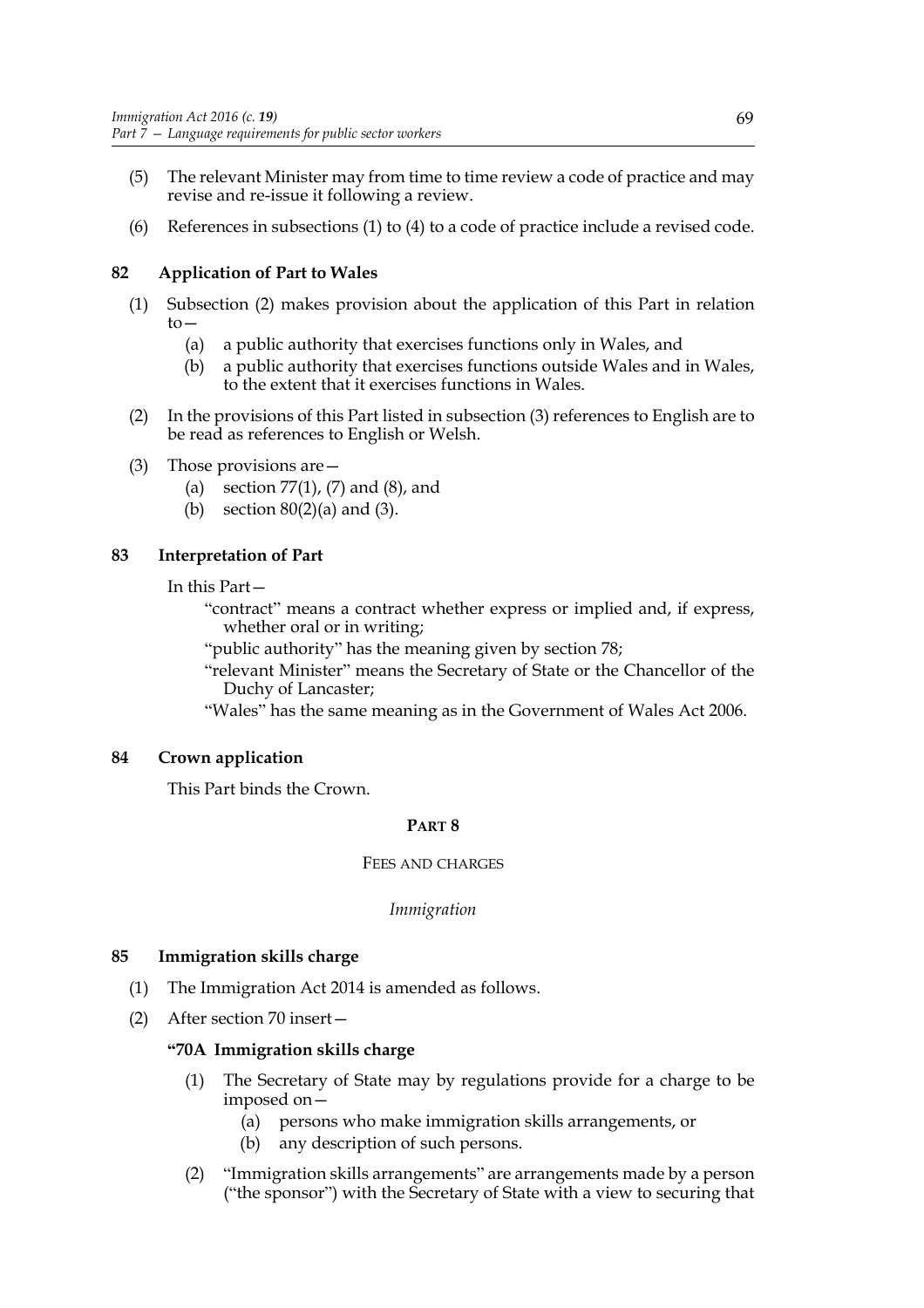an individual who is not exempt for the purposes of this section is granted entry clearance or leave to remain in the United Kingdom to enable the individual to work for the sponsor in the United Kingdom.

- (3) Regulations under this section may in particular—
	- (a) impose a separate charge on a sponsor in respect of each individual in relation to whom the sponsor makes immigration skills arrangements;
	- (b) specify the amount of any charge (and different amounts may be specified for different purposes);
	- (c) make provision about when or how a charge may or must be paid to the Secretary of State;
	- (d) make provision about the consequences of a sponsor failing to pay a charge;
	- (e) provide for exemptions from a charge;
	- (f) provide for the reduction, waiver or refund of part or all of a charge (whether by conferring a discretion or otherwise).
- (4) Sums paid by virtue of regulations under this section must—
	- (a) be paid into the Consolidated Fund, or
	- (b) be applied in such other way as the regulations may specify.
- (5) Regulations under this section may be made only with the consent of the Treasury.
- (6) An individual is exempt for the purposes of this section if he or she is  $-$ 
	- (a) a British citizen;
	- (b) a national of an EEA State other than the United Kingdom;
	- (c) a national of Switzerland;
	- (d) otherwise entitled to enter or remain in the United Kingdom by virtue of an enforceable EU right or of any provision made under section 2(2) of the European Communities Act 1972.
- (7) In this section "entry clearance" has the meaning given by section 33(1) of the Immigration Act 1971."
- (3) In section 74(2) (orders and regulations which are subject to affirmative resolution procedure) after paragraph (j) insert—
	- "(ja) regulations under section 70A;".

### *Passports and civil registration*

### **86 Power to make passport fees regulations**

- (1) The Secretary of State may by regulations provide for fees to be charged in respect of the exercise by the Secretary of State of such functions in connection with applications for the issue of a passport or other travel document as may be specified.
- (2) Regulations under subsection (1) are referred to in this section and section 87 as "passport fees regulations".
- (3) Passport fees regulations must provide for the fee in respect of the exercise of each specified function to comprise one or more amounts each of which is—
	- (a) a specified fixed amount, or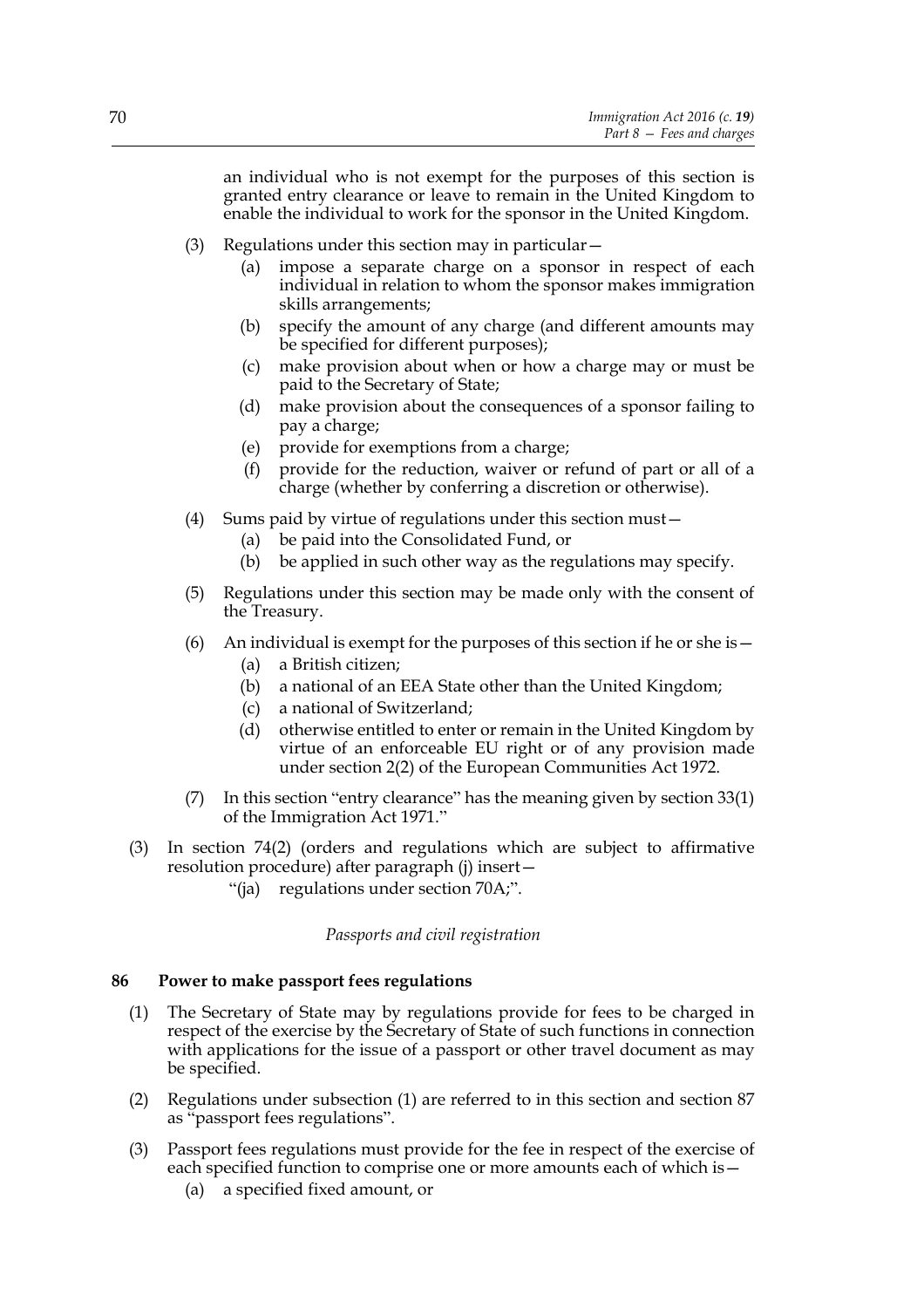- (b) an amount calculated by reference to a specified hourly rate or other specified factor.
- (4) Provision made under subsection (3) may be intended to result in a fee in respect of a specified function which exceeds the costs of exercising the function.
- (5) In specifying the amount of any fee, or hourly rate or other factor, the Secretary of State may have regard only to the costs of exercising—
	- (a) the function;
	- (b) any other function of the Secretary of State in connection with United Kingdom passports or other UK travel documents;
	- (c) any consular function.

This is subject to section 87(5).

- (6) In respect of any fee provided for under this section, passport fees regulations may—
	- (a) provide for exceptions;
	- (b) provide for the reduction, waiver or refund of part or all of a fee (whether by conferring a discretion or otherwise);
	- (c) make provision about—
		- (i) the consequences of failure to pay a fee;
		- (ii) enforcement;
		- (iii) when a fee may or must be paid.
- (7) In this section—

"consular function" means—

- (a) any of the functions described in Article 5 of the Vienna Convention on Consular Relations set out in Schedule 1 to the Consular Relations Act 1968;
- (b) any function in the United Kingdom which corresponds to a function mentioned in paragraph (a);

in each case regardless of whether the function is exercised by a consular officer or by another person authorised by the Secretary of State;

"costs" includes—

- (a) the costs of the Secretary of State, and
- (b) the costs of any other person (whether or not funded from public money);

"function" includes a power or a duty;

"specified" means specified in passport fees regulations;

- "travel document" means a document which enables or facilitates travel from one state to another and a "UK travel document" means such a document issued by the Secretary of State;
- "United Kingdom passport" has the same meaning as in the Immigration Act 1971 (see section 33 of that Act).
- (8) Any reference in this section to the exercise of a function includes a reference to its exercise in particular circumstances, including its exercise—
	- (a) at particular times or in a particular place;
	- (b) under particular arrangements;
	- (c) otherwise in particular ways,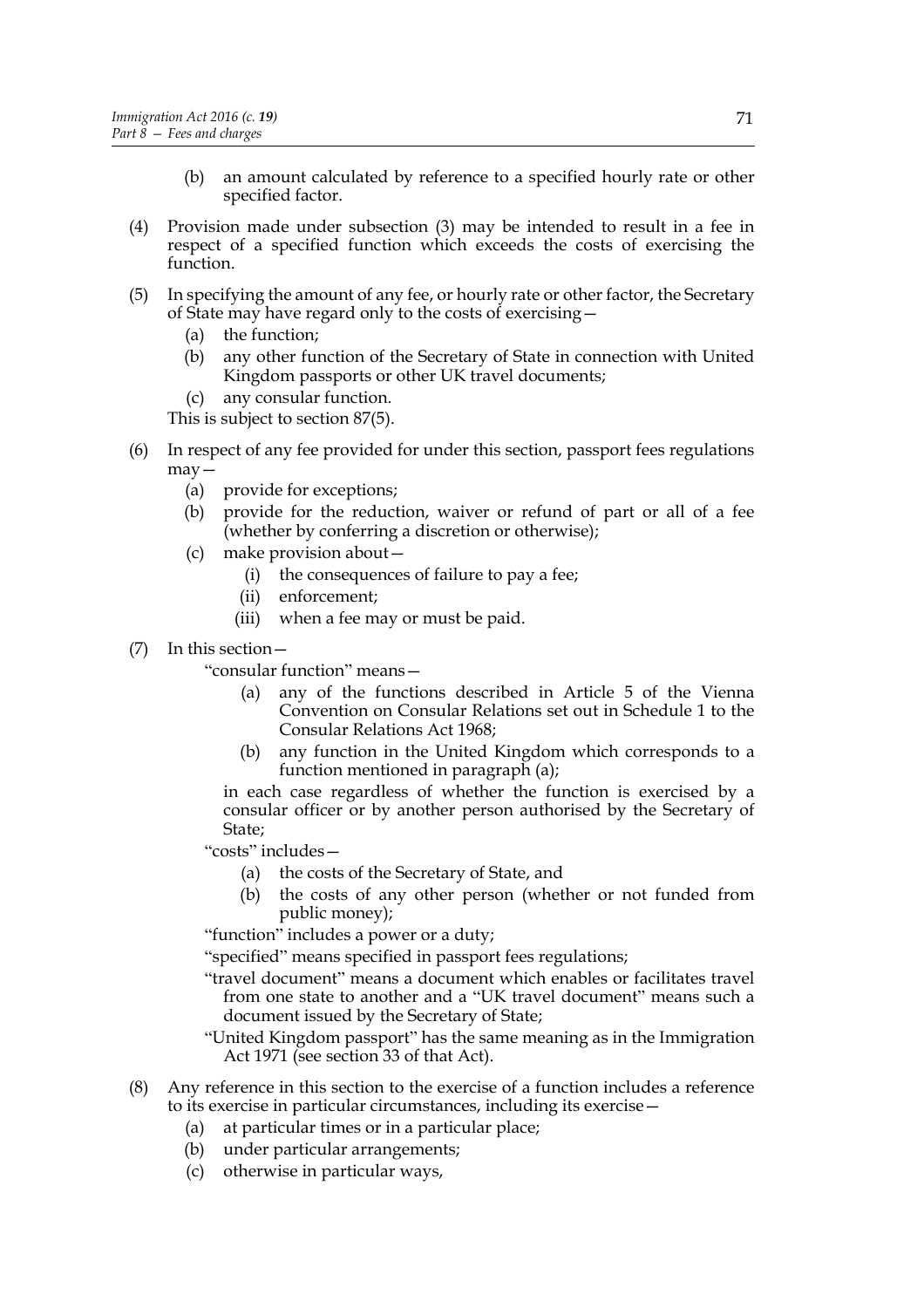and, for this purpose, "arrangements" includes arrangements for the convenience of applicants or persons making requests for the exercise of a function.

# **87 Passport fees regulations: supplemental**

- (1) Passport fees regulations may be made only with the consent of the Treasury.
- (2) A fee under section 86 may relate to something done outside the United Kingdom.
- (3) Fees payable by virtue of section 86 may be recovered as a debt due to the Secretary of State.
- (4) Fees paid to the Secretary of State by virtue of section 86 must be—
	- (a) paid into the Consolidated Fund, or
	- (b) applied in such other way as passport fees regulations may specify.
- (5) Section 86 is without prejudice to—
	- (a) section 1 of the Consular Fees Act 1980 (fees for consular acts etc),
	- (b) section 102 of the Finance (No 2) Act 1987 (government fees and charges), or
	- (c) any other power to charge a fee.

### **88 Power to charge for passport validation services**

- (1) The Secretary of State may charge a fee in respect of the provision of passport validation services to persons on request.
- (2) "Passport validation services" are services in connection with confirming the validity of United Kingdom passports or the accuracy of the information contained in them which are provided for the purpose of preventing or detecting crime.
- (3) In this section "United Kingdom passport" has the same meaning as in the Immigration Act 1971 (see section 33 of that Act).
- (4) A fee payable under this section may be recovered as a debt due to the Secretary of State.
- (5) Fees paid to the Secretary of State under this section must be—
	- (a) paid into the Consolidated Fund, or
	- (b) applied in such other way as the Secretary of State may by regulations specify.
- (6) Regulations under subsection (5) may be made only with the consent of the Treasury.
- (7) This section is without prejudice to  $-$ 
	- (a) section 1 of the Consular Fees Act 1980 (fees for consular acts etc),
	- (b) section 102 of the Finance (No 2) Act 1987 (government fees and charges), or
	- (c) any other power to charge a fee.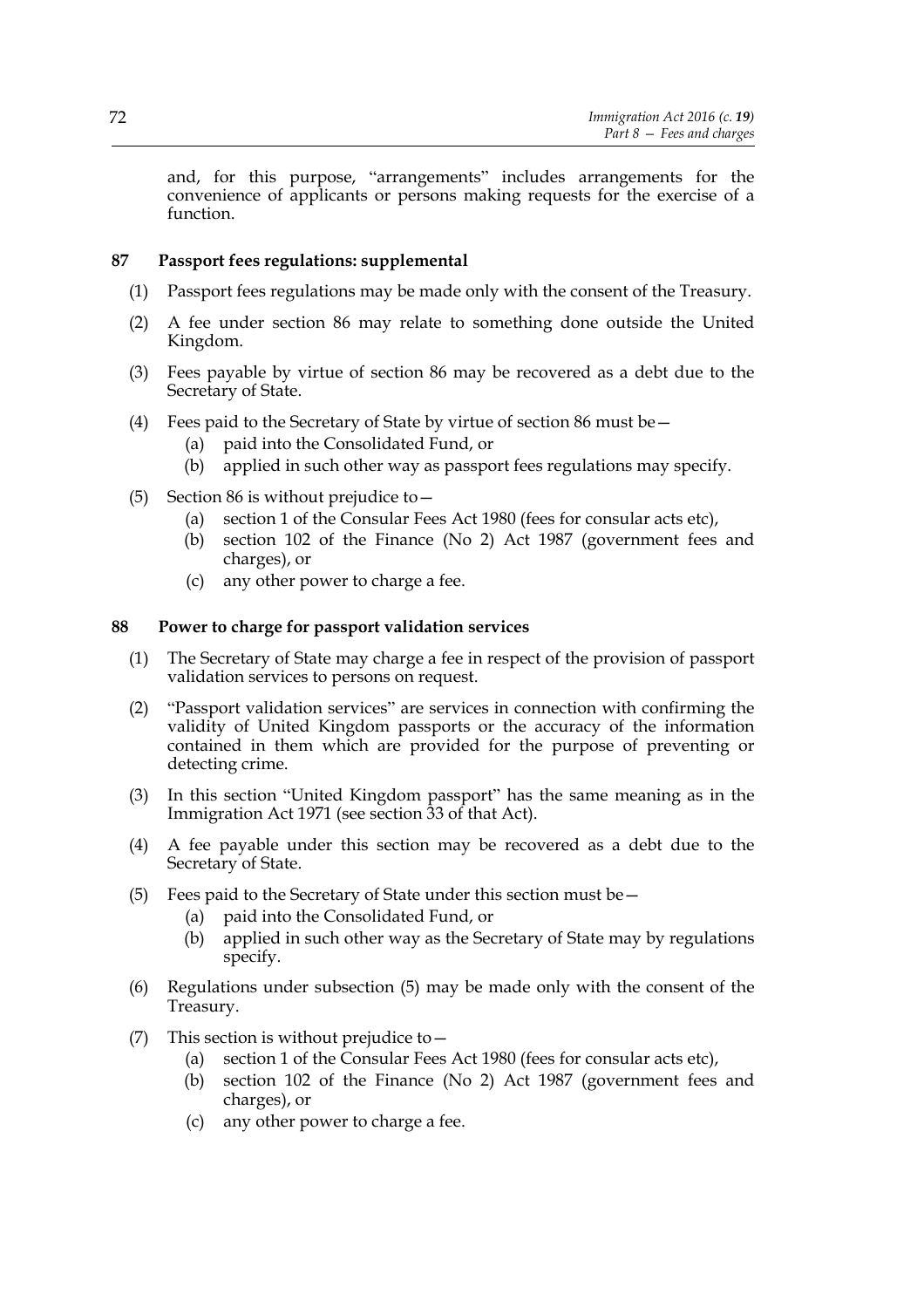# **89 Civil registration fees**

- (1) Schedule 15 (civil registration fees) has effect.
- (2) In that Schedule—
	- (a) Part 1 amends enactments about civil registration in connection with powers to make regulations for the charging of fees, and
	- (b) Part 2 makes consequential and related amendments.

# **PART 9**

### MISCELLANEOUS AND GENERAL

# *Welfare of children*

# **90 Duty regarding the welfare of children**

For the avoidance of doubt, this Act does not limit any duty imposed on the Secretary of State or any person by section 55 of the Borders, Citizenship and Immigration Act 2009 (duty regarding welfare of children).

# *Final provisions*

# **91 Financial provisions**

The following are to be paid out of money provided by Parliament—

- (a) any expenditure incurred under or by virtue of this Act by a Minister of the Crown, a person holding office under Her Majesty or a government department, and
- (b) any increase attributable to the Act in the sums payable under any other Act out of money so provided.

# **92 Transitional and consequential provision**

- (1) The Secretary of State may by regulations make such transitional, transitory or saving provision as the Secretary of State considers appropriate in connection with the coming into force of any provision of this Act.
- (2) The Secretary of State may by regulations make such provision as the Secretary of State considers appropriate in consequence of this Act.
- (3) The provision that may be made by regulations under subsection (2) includes provision amending, repealing or revoking any enactment.
- (4) "Enactment" includes—
	- (a) an enactment contained in subordinate legislation within the meaning of the Interpretation Act 1978;
	- (b) an enactment contained in, or in an instrument made under, an Act of the Scottish Parliament;
	- (c) an enactment contained in, or in an instrument made under, a Measure or Act of the National Assembly for Wales;
	- (d) an enactment contained in, or in an instrument made under, Northern Ireland legislation.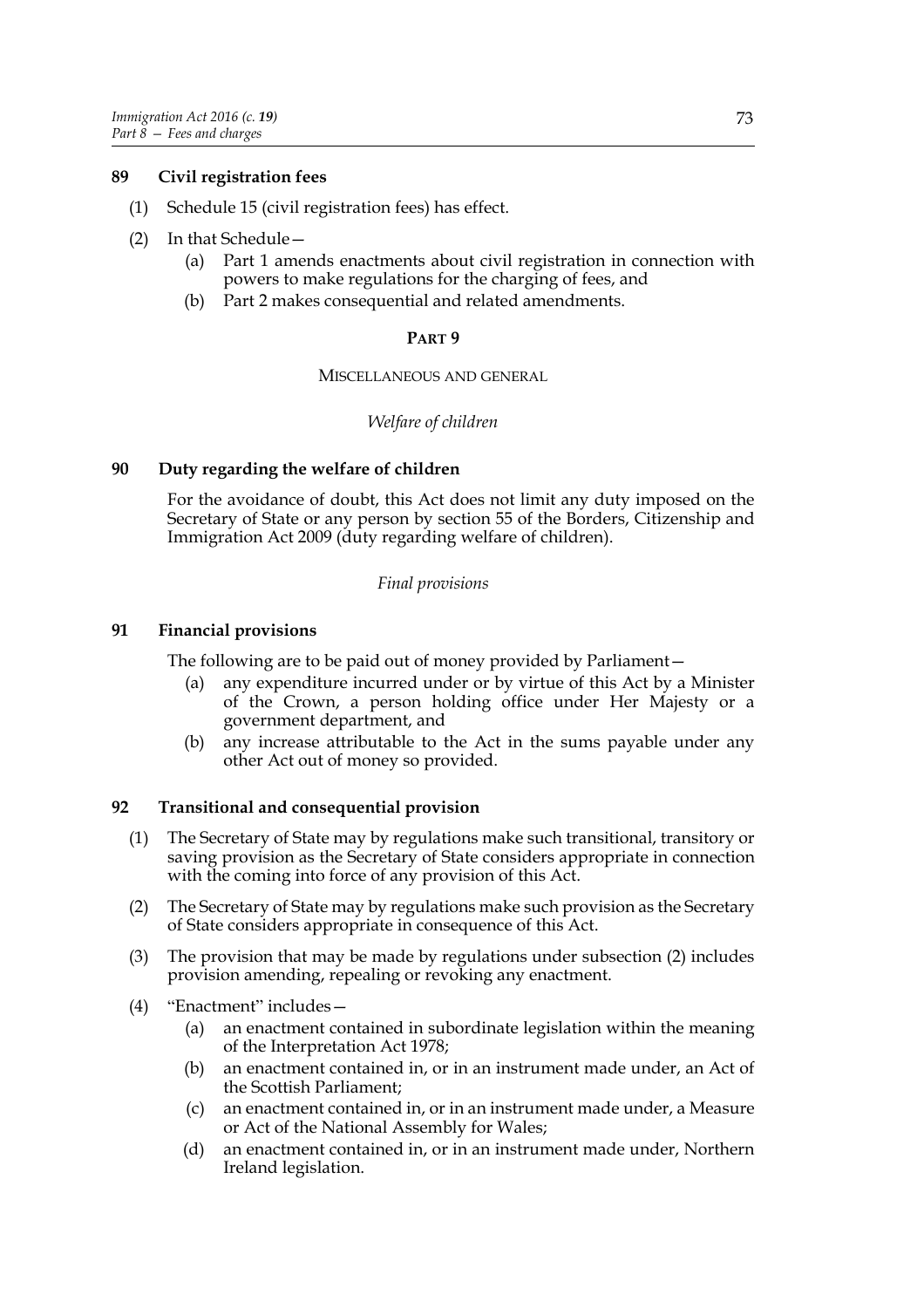- (5) In section 61(2) of the UK Borders Act 2007 (meaning of "the Immigration  $Acts$ ") —
	- (a) omit the "and" at the end of paragraph (i), and
	- (b) at the end of paragraph (j) insert ", and
		- (k) the Immigration Act 2016."

# **93 Regulations**

- (1) Regulations made by the Secretary of State or the Chancellor of the Duchy of Lancaster under this Act are to be made by statutory instrument.
- (2) A statutory instrument containing (whether alone or with other provision) any of the following regulations may not be made unless a draft of the instrument has been laid before, and approved by a resolution of, each House of Parliament—
	- (a) regulations under section 3 which amend or repeal primary legislation,
	- (b) regulations under section 6,
	- (c) regulations under section 11 which amend or repeal primary legislation,
	- (d) regulations under section 14, 15 or 21,
	- (e) regulations under section 36(2),
	- (f) regulations under section 42(1) or (2),
	- (g) regulations under section 73(1) or (2),
	- (h) regulations under section 78(9),
	- (i) regulations under section 79(1),
	- (j) passport fees regulations within the meaning of section 86 which include provision specifying functions as mentioned in subsection (1) of that section,
	- (k) regulations under section 92(2) which amend or repeal primary legislation,
	- (l) regulations under paragraph 1(13) of Schedule 6, and
	- (m) regulations under paragraph 2(7) of that Schedule.
- (3) Primary legislation means any of the following—
	- (a) an Act of Parliament;
	- (b) an Act of the Scottish Parliament;
	- (c) a Measure or Act of the National Assembly for Wales;
	- (d) Northern Ireland legislation.
- (4) A statutory instrument—
	- (a) containing any other regulations made by the Secretary of State or the Chancellor of the Duchy of Lancaster under this Act, and
	- to which subsection (2) does not apply,

is subject to annulment in pursuance of a resolution of either House of Parliament.

- (5) Subsection (4) does not apply to regulations under section 92(1) or 94(1).
- (6) Regulations made by the Secretary of State or the Chancellor of the Duchy of Lancaster under this Act—
	- (a) may make different provision for different purposes or areas,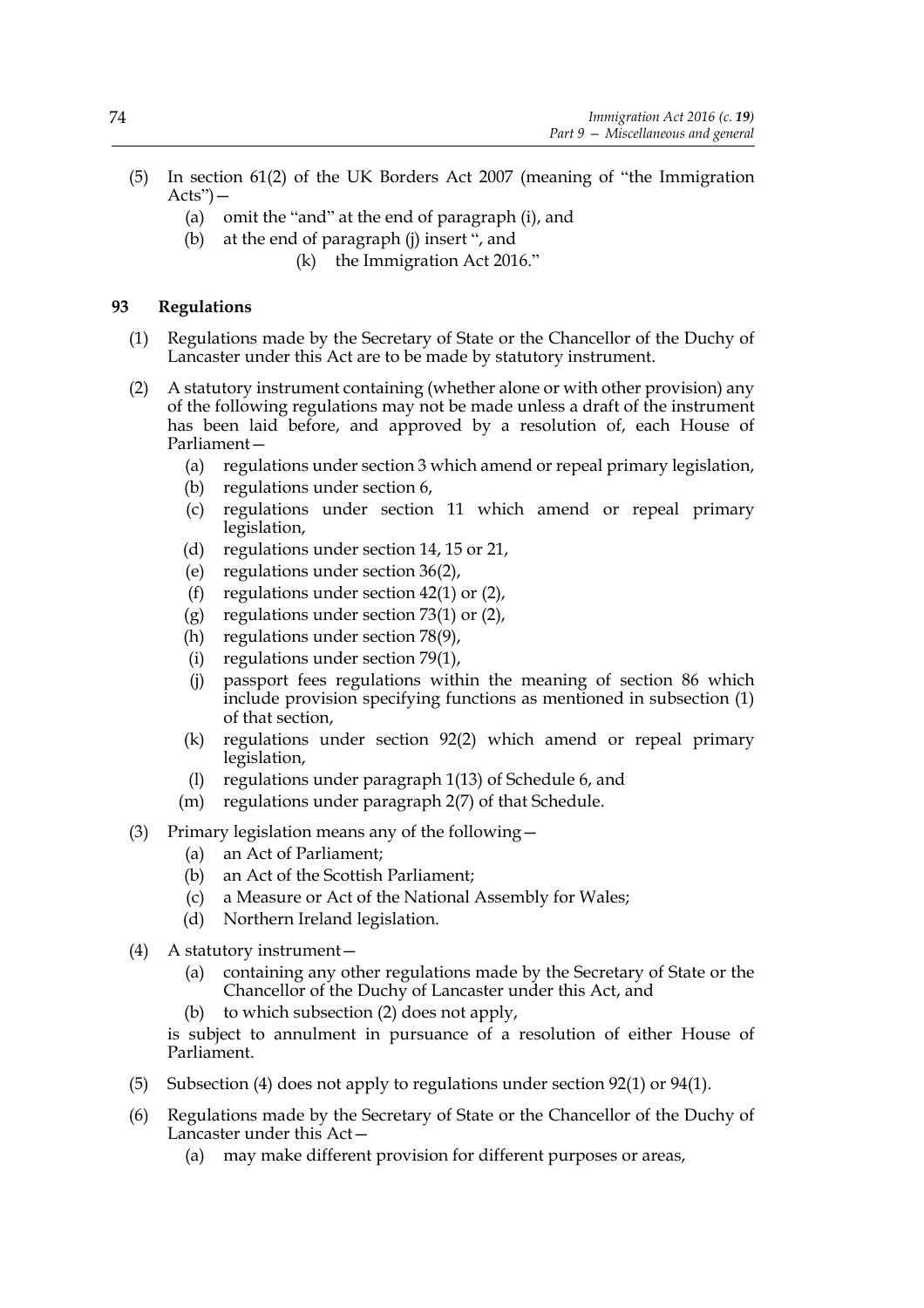- (b) may make provision which applies generally or for particular purposes or areas,
- (c) may make transitional, transitory or saving provision, or
- (d) may make incidental, supplementary or consequential provision.

# **94 Commencement**

- (1) Subject to subsections (3) to (5) this Act comes into force on such day as the Secretary of State appoints by regulations.
- (2) Regulations under subsection (1) may appoint different days for different purposes or areas.
- (3) Subsections (3) to (5) of section 61 come into force on the day on which this Act is passed.
- (4) Section 85 comes into force at the end of the period of two months beginning with the day on which this Act is passed.
- (5) This Part comes into force on the day on which this Act is passed.

# **95 Extent**

- (1) This Act extends to England and Wales, Scotland and Northern Ireland, subject as follows.
- (2) Sections 69 to 72 extend to England and Wales only.
- (3) Any amendment, repeal or revocation made by this Act has the same extent within the United Kingdom as the provision to which it relates.
- (4) But subsection (3) does not apply to the amendments made to the Modern Slavery Act 2015 by paragraphs 30 and 35 of Schedule 3 (for the extent of which, see the amendments to section 60 of that Act made by paragraph 33 of that Schedule).
- (5) Her Majesty may by Order in Council provide for any of the provisions of this Act to extend, with or without modifications, to any of the Channel Islands or the Isle of Man.
- (6) A power under any provision listed in subsection (7) may be exercised so as to extend (with or without modifications) to any of the Channel Islands or the Isle of Man any amendment or repeal made by or under this Act of any part of an Act to which the provision listed in subsection (7) relates.
- (7) Those provisions are—
	- (a) section 36 of the Immigration Act 1971,
	- (b) section 52(2) of the Civil Jurisdiction and Judgments Act 1982,
	- (c) section 9(3) of the Special Immigration Appeals Commission Act 1997,
	- (d) section 170(7) of the Immigration and Asylum Act 1999,
	- (e) section 163(4) of the Nationality, Immigration and Asylum Act 2002,
	- (f) section 49(3) of the Asylum and Immigration (Treatment of Claimants, etc) Act 2004,
	- (g) section 63(3) of the Immigration, Asylum and Nationality Act 2006,
	- (h) section 60(4) of the UK Borders Act 2007,
	- (i) section 76(6) of the Immigration Act 2014, and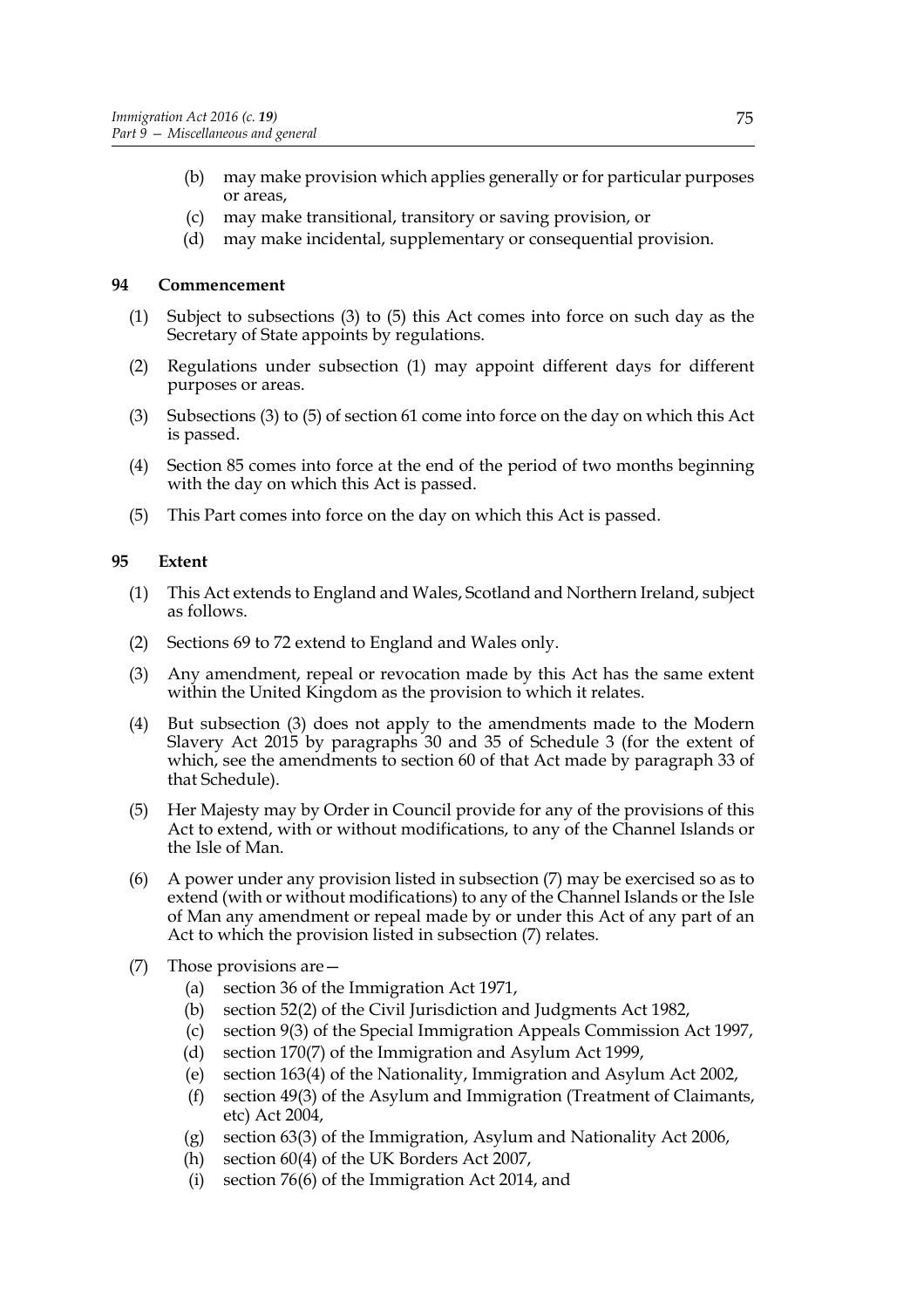(j) section 60(6) of the Modern Slavery Act 2015.

# **96 Short title**

This Act may be cited as the Immigration Act 2016.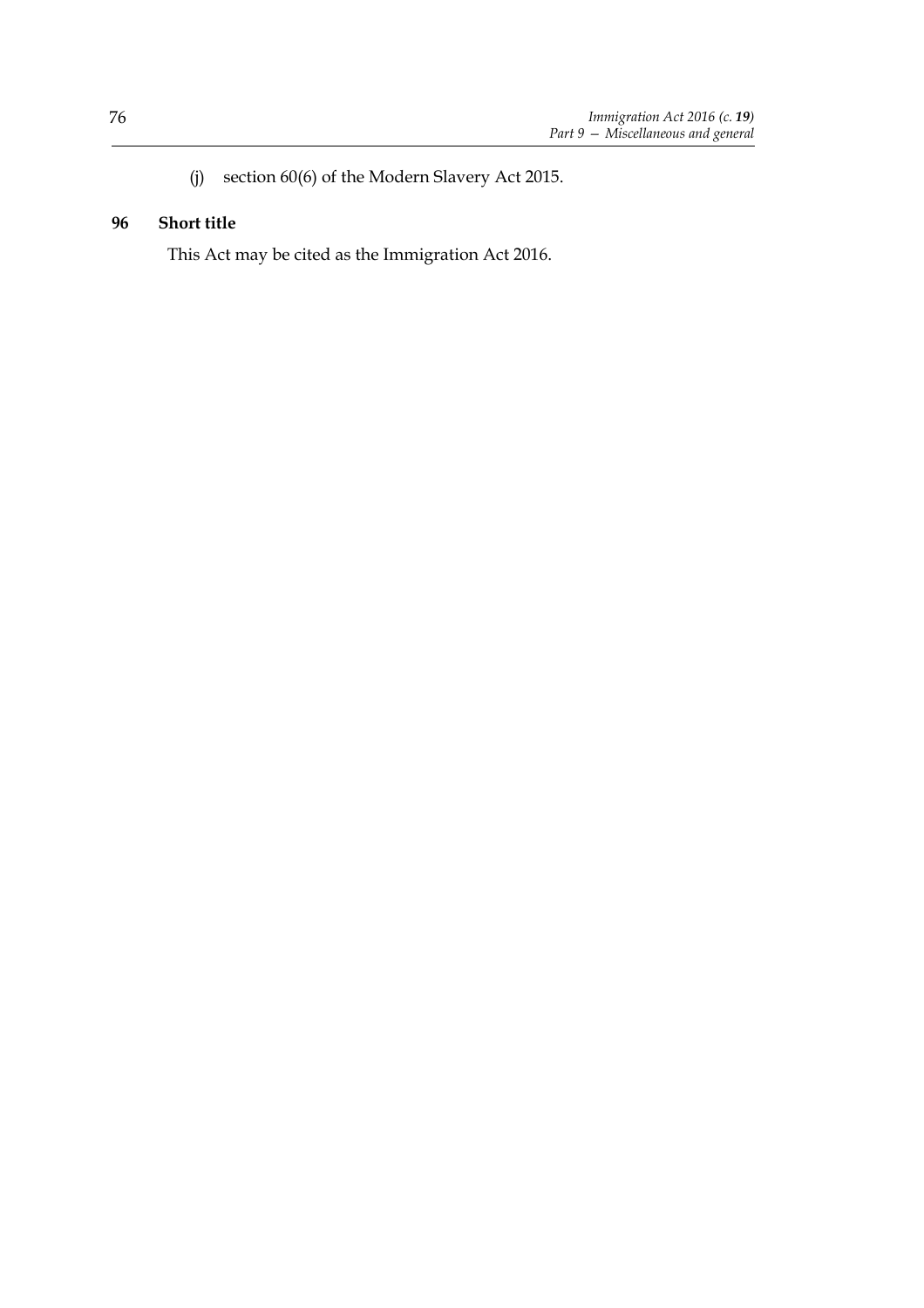# SCHEDULES

# SCHEDULE 1 Section 6

### PERSONS TO WHOM DIRECTOR ETC MAY DISCLOSE INFORMATION

*Authorities with functions in connection with the labour market or the work place etc*

The Secretary of State.

HMRC Commissioners.

A person by whom, or by whose officers, labour market enforcement functions are exercisable.

The Health and Safety Executive.

- An enforcing authority within the meaning of Part 1 of the Health and Safety at Work etc. Act 1974 (see section 18(7) of that Act).
- An inspector appointed by such an enforcing authority (see section 19 of that Act).
- An enforcement authority within the meaning of regulation 28 of the Working Time Regulations 1998 (S.I. 1998/1833).
- An inspector appointed by such an enforcement authority (see Schedule 3 to those Regulations).
- The Low Pay Commission.

The Pensions Regulator.

# *Law enforcement and border security*

- A chief officer of police for a police area in England and Wales.
- A local policing body within the meaning given by section 101(1) of the Police Act 1996.
- The chief constable of the British Transport Police Force.
- The chief constable of the Police Service of Scotland.
- The Chief Constable of the Police Service of Northern Ireland.
- A person appointed as an immigration officer under paragraph 1 of Schedule 2 to the Immigration Act 1971.

### *Local government*

A county or district council in England. A London borough council. The Greater London Authority. The Common Council of the City of London. The Council of the Isles of Scilly. A county or county borough council in Wales.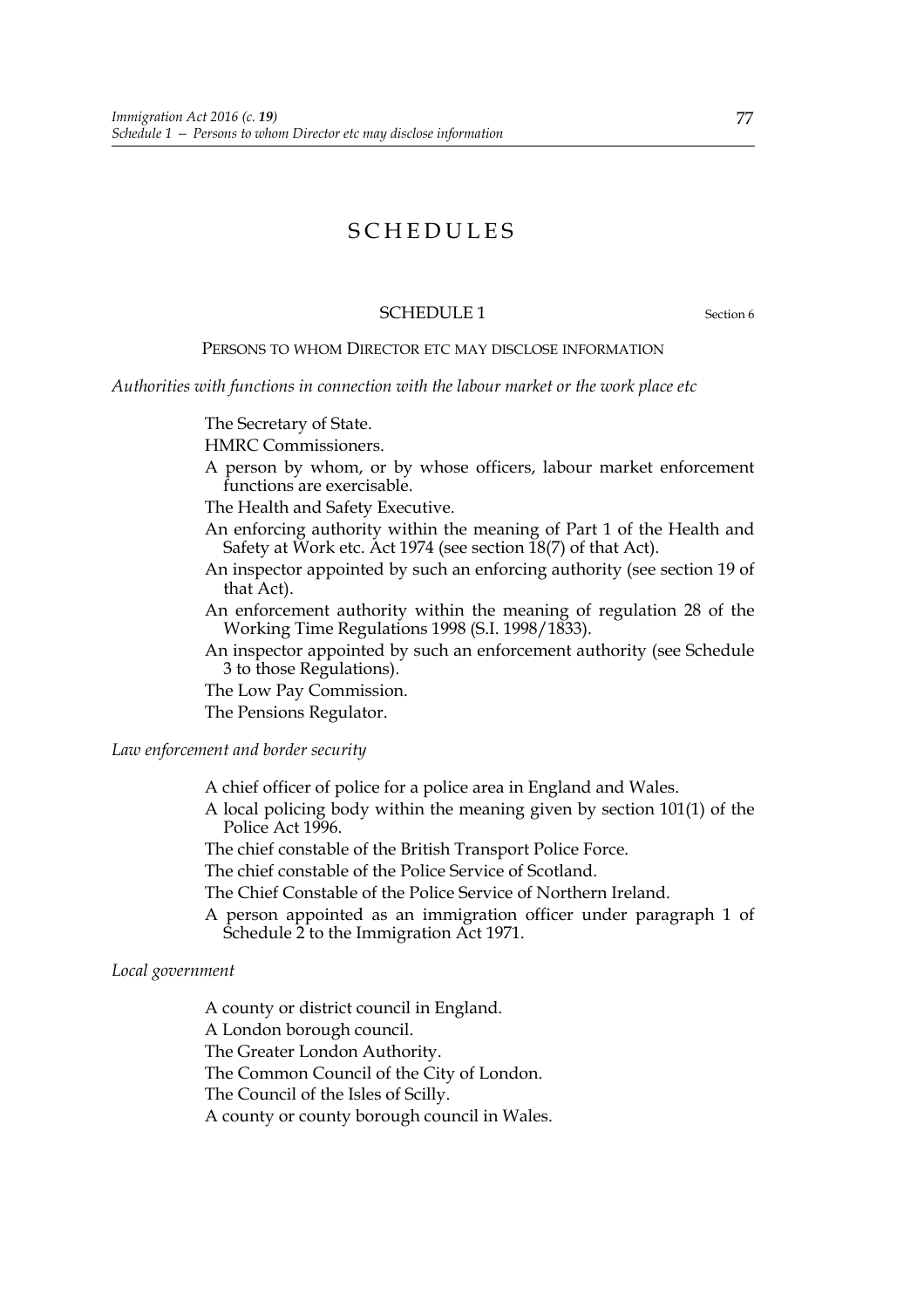- A council constituted under section 2 of the Local Government etc. (Scotland) Act 1994.
- A district council in Northern Ireland.

# *Health bodies*

The Care Quality Commission.

- A National Health Service trust established under section 25 of the National Health Service Act 2006 or section 18 of the National Health Service (Wales) Act 2006.
- An NHS foundation trust within the meaning given by section 30 of the National Health Service Act 2006.
- A Local Health Board established under section 11 of the National Health Service (Wales) Act 2006.

# *Other*

The Independent Anti-slavery Commissioner. A Northern Ireland department.

# SCHEDULE 2 Section 11

### FUNCTIONS IN RELATION TO LABOUR MARKET

*Employment Agencies Act 1973 (c. 35)*

- 1 The Employment Agencies Act 1973 is amended as follows.
- 2 Before section 9 insert—

# **"8A Appointment of officers**

- (1) The Secretary of State may—
	- (a) appoint officers to act for the purposes of this Act, and
	- (b) instead of or in addition to appointing any officers under this section, arrange with any relevant authority for officers of that authority to act for those purposes.
- (2) The following are relevant authorities—
	- (a) any Minister of the Crown or government department;
	- (b) any body performing functions on behalf of the Crown;
	- (c) the Gangmasters and Labour Abuse Authority."
- 3 (1) Section 9 (inspection) is amended as follows.
	- (2) Before subsection (1) insert—
		- "(A1) This section does not apply to an officer acting for the purposes of this Act in relation to England and Wales if the officer is a labour abuse prevention officer within the meaning of section 114B of the Police and Criminal Evidence Act 1984 (PACE powers for labour abuse prevention officers)."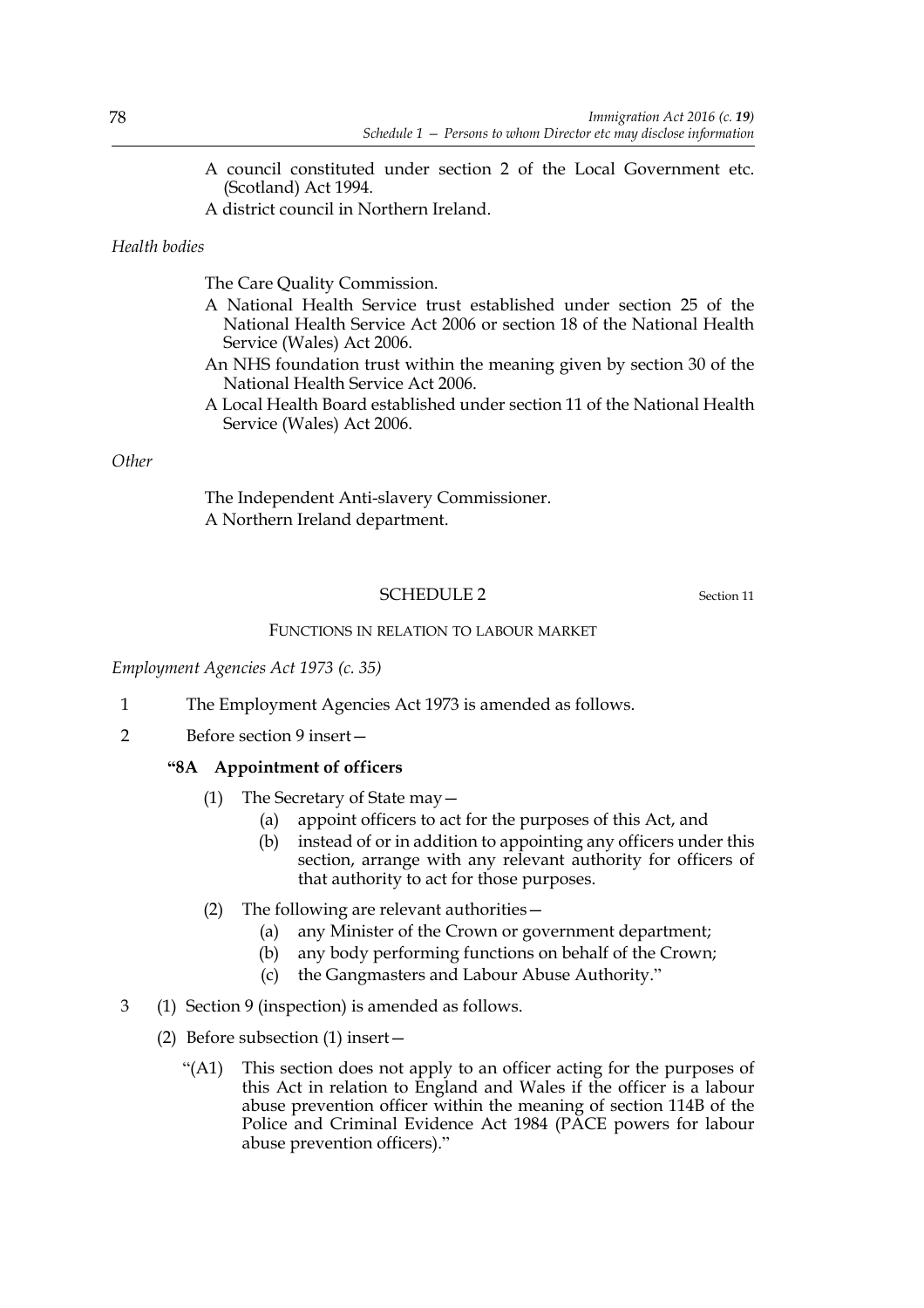- (3) In subsection (1), for "duly authorised in that behalf by the Secretary of State" substitute "acting for the purposes of this Act".
- (4) In subsection (4)(a), in each of sub-paragraphs (ii) and (iii), for "or servant appointed by, or person exercising functions on behalf of, the Secretary of State" substitute "acting for the purposes of this Act,".

*National Minimum Wage Act 1998 (c. 39)*

- 4 The National Minimum Wage Act 1998 is amended as follows.
- 5 In section 13 (appointment of officers for enforcement)—
	- (a) in subsection (1)(b), for the words from "Minister of the Crown" to "body shall" substitute "relevant authority for officers of that authority to";
	- (b) after subsection (1) insert—
		- "(1A) The following are relevant authorities—
			- (a) any Minister of the Crown or government department;
			- (b) any body performing functions on behalf of the Crown;
			- (c) the Gangmasters and Labour Abuse Authority."
- 6 In section 14 (powers of officers) before subsection (1) insert—
	- "(A1) This section does not apply to an officer acting for the purposes of this Act in relation to England and Wales if the officer is a labour abuse prevention officer within the meaning of section 114B of the Police and Criminal Evidence Act 1984 (PACE powers for labour abuse prevention officers)."
- 7 In section 15 (information obtained by officers)—
	- (a) in subsection (3)(b), after "any" insert "eligible";
	- (b) in subsection (4)(a), after "to any" insert "eligible";
	- (c) in subsection (8), for the words from ""relevant" to "body which," substitute ""eligible relevant authority" means any relevant authority within the meaning given by section 13(1A) which".

*Modern Slavery Act 2015 (c.30)*

- 8 The Modern Slavery Act 2015 is amended as follows.
- 9 Before section 12 (but after the italic heading before it) insert—

# **"11A Enforcement by Gangmasters and Labour Abuse Authority**

- (1) The Secretary of State may make arrangements with the Gangmasters and Labour Abuse Authority for officers of the Authority to act for the purposes of this Part in taking action in circumstances in which it appears that an offence under this Part which is a labour market offence (within the meaning of section 3 of the Immigration Act 2016) has been, is being or may be committed.
- (2) For provision about the powers of such an officer who is acting for the purposes of this Part, see section 114B of the Police and Criminal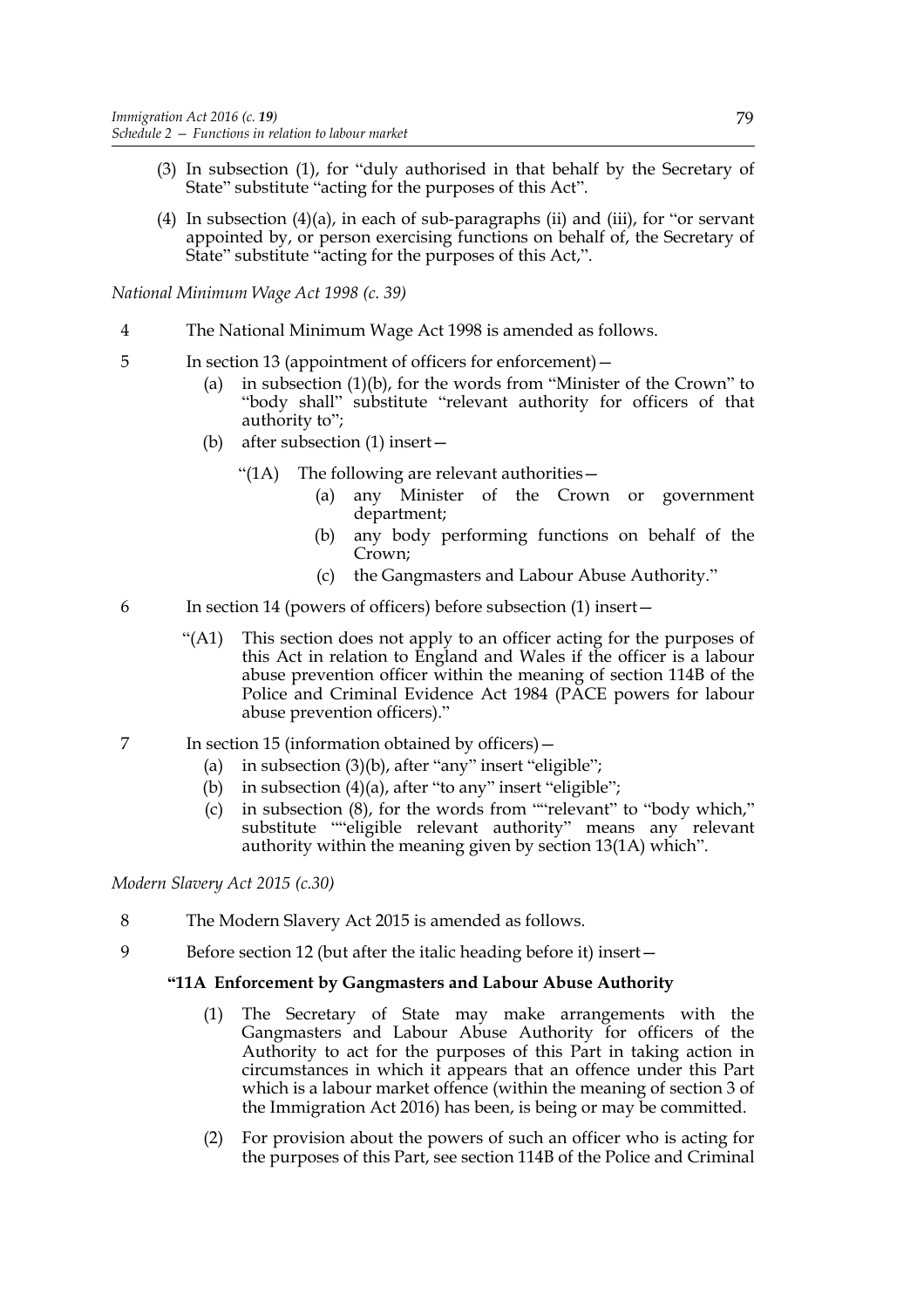Evidence Act 1984 (PACE powers for labour abuse prevention officers)."

- 10 (1) Section 15 (slavery and trafficking prevention orders on application) is amended as follows.
	- (2) In subsection  $(1)$  -
		- (a) omit the "or" after paragraph (b);
		- (b) after paragraph (c) insert ", or
			- (d) the Gangmasters and Labour Abuse Authority."
	- (3) In subsection  $(7)$  -
		- (a) for "or the Director General", in the first place it occurs, substitute ", the Director General or the Gangmasters and Labour Abuse Authority";
		- (b) for "or the Director General", in the second place it occurs, substitute ", the Director General or the Authority".
	- (4) In subsection  $(8)(b)$ 
		- (a) for "or the Director General", in the first place it occurs, substitute ", the Director General or the Gangmasters and Labour Abuse Authority";
		- (b) for "or the Director General", in the second place it occurs, substitute ", the Director General or the Authority".
- 11 In section 19(7) (requirement to provide name and address)
	- (a) for "or an immigration officer" substitute ", an immigration officer or the Gangmasters and Labour Abuse Authority";
	- (b) for "or the officer" substitute ", the officer or the Authority".
- 12 (1) Section 20 (variation, renewal and discharge) is amended as follows.
	- (2) In subsection (2), after paragraph (f) insert—
		- $\lq$ "(g) where the order was made on an application under section 15 by the Gangmasters and Labour Abuse Authority, the Authority."
	- (3) In subsection  $(9)$  -
		- (a) for "or the Director General", in the first place it occurs, substitute ", the Director General or the Gangmasters and Labour Abuse Authority";
		- (b) for "or the Director General", in the second and third places it occurs, substitute ", the Director General or the Authority".
- 13 (1) Section 23 (slavery and trafficking risk orders) is amended as follows.
	- (2) In subsection  $(1)$  -
		- (a) omit the "or" after paragraph (b);
		- (b) after paragraph (c) insert ", or
			- (d) the Gangmasters and Labour Abuse Authority."
	- (3) In subsection  $(6)$  -
		- (a) for "or the Director General", in the first place it occurs, substitute ", the Director General or the Gangmasters and Labour Abuse Authority";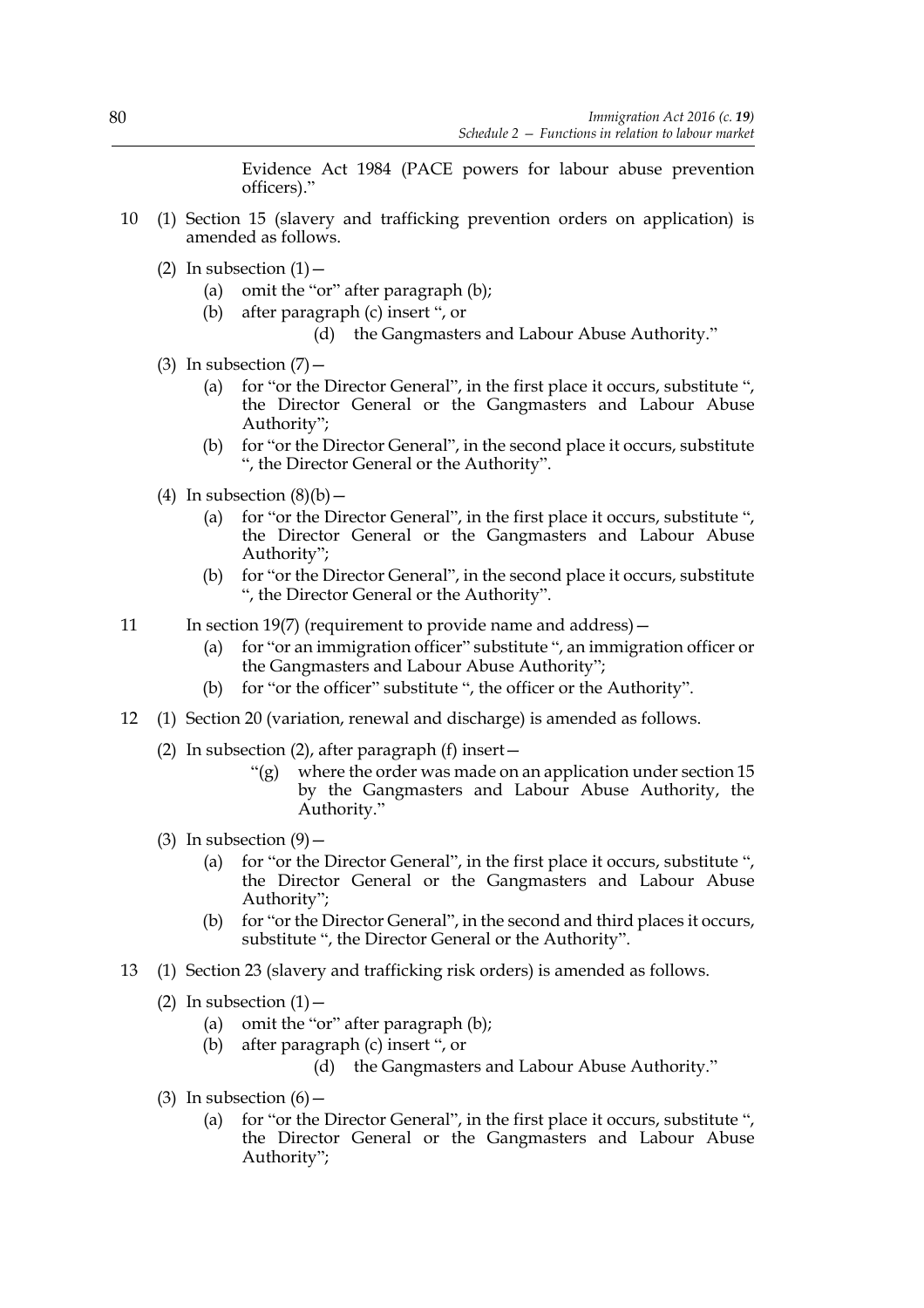- (b) for "or the Director General", in the second place it occurs, substitute ", the Director General or the Authority".
- (4) In subsection  $(7)(b)$ 
	- (a) for "or the Director General" substitute ", the Director General or the Gangmasters and Labour Abuse Authority";
	- (b) for "or Director General" substitute ", the Director General or the Authority".
- 14 In section 26(7) (requirement to provide name and address)—
	- (a) for "or an immigration officer" substitute ", an immigration officer or the Gangmasters and Labour Abuse Authority";
	- (b) for "or the officer" substitute ", the officer or the Authority".
- 15 (1) Section 27 (variation, renewal and discharge) is amended as follows.
	- (2) In subsection (2), after paragraph (f) insert  $-$ 
		- "(g) where the order was made on an application by the Gangmasters and Labour Abuse Authority, the Authority."
	- (3) In subsection  $(7)$ 
		- (a) for "or the Director General" in the first place it occurs, substitute ", the Director General or the Gangmasters and Labour Abuse Authority";
		- (b) for "or the Director General" in the second and third places it occurs, substitute ", the Director General or the Authority".
- 16 After section 30 (offences) insert—

### **"30A Enforcement by Gangmasters and Labour Abuse Authority**

- (1) The Secretary of State may make arrangements with the Gangmasters and Labour Abuse Authority for officers of the Authority to act for the purposes of this Part in taking action in circumstances in which it appears that an offence under this Part which is a labour market offence (within the meaning of section 3 of the Immigration Act 2016) has been, is being or may be committed.
- (2) For provision about the powers of such an officer who is acting for the purposes of this Part, see section 114B of the Police and Criminal Evidence Act 1984 (PACE powers for labour abuse prevention officers)."
- 17 In section 33 (guidance), in subsection (1) for "and the Director General of the National Crime Agency" substitute ", the Director General of the National Crime Agency and the Gangmasters and Labour Abuse Authority".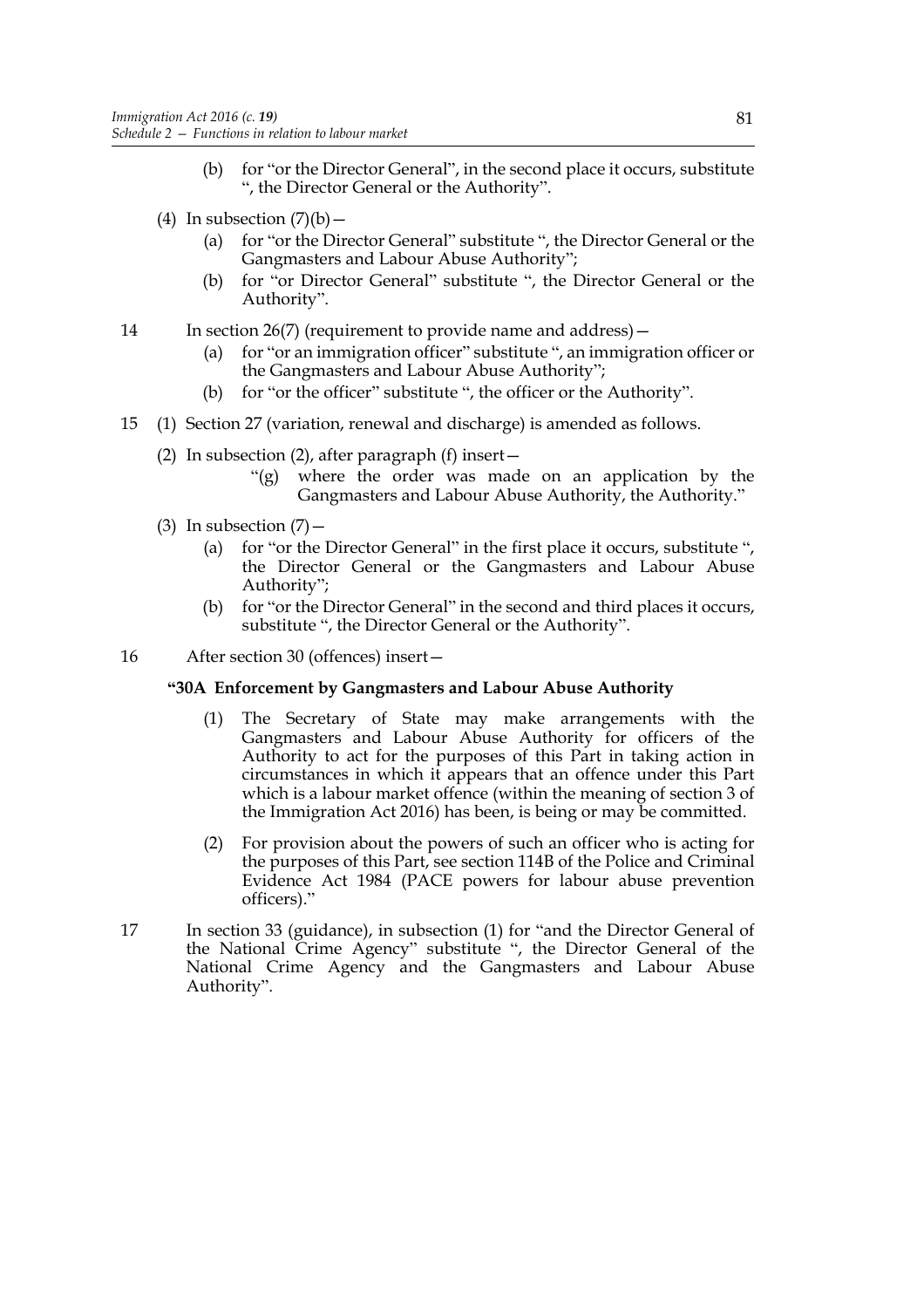### SCHEDULE 3 Section 31

#### CONSEQUENTIAL AND RELATED AMENDMENTS

*Public Records Act 1958 (c. 51)*

1 In the Public Records Act 1958, in Schedule 1 (definition of public records), in Part 2 of the Table at the end of paragraph 3 (other establishments and organisations), for "Gangmasters Licensing Authority" substitute "Gangmasters and Labour Abuse Authority".

*Parliamentary Commissioner Act 1967 (c. 13)*

- 2 In the Parliamentary Commissioner Act 1967, in Schedule 2 (departments etc subject to investigation)—
	- (a) at the appropriate place insert "Director of Labour Market Enforcement";
	- (b) for "Gangmasters Licensing Authority" substitute "Gangmasters and Labour Abuse Authority".

*Superannuation Act 1972 (c. 11)*

- 3 In the Superannuation Act 1972, in Schedule 1 (kinds of employment to which that Act applies) –
	- (a) under the heading "Other bodies", for "Gangmasters Licensing Authority" substitute "Gangmasters and Labour Abuse Authority";
	- (b) under the heading "Offices", at the appropriate place insert "Director of Labour Market Enforcement".

*Employment Agencies Act 1973 (c. 35)*

- 4 (1) Section 9 of the Employment Agencies Act 1973 (inspection) is amended as follows.
	- (2) In subsection  $(4)$ 
		- (a) in paragraph (a), for the words before sub-paragraph (i) substitute "No information to which this subsection applies shall be disclosed except—";
		- (b) at the end of paragraph (a) insert "; or
			- "(vii) to an officer acting by virtue of section 26 of the Immigration Act 2016 (investigative functions in connection with labour market enforcement undertakings and orders); or
			- (viii) to an officer acting for the purposes of Part 2 of the Employment (Miscellaneous Provisions) (Northern Ireland) Order 1981 for any purpose relating to that Part; or
				- (ix) to the Pensions Regulator for the purposes of the exercise of any function of the Regulator; or
				- (x) to the Care Quality Commission for the purposes of the exercise of any function of the Commission."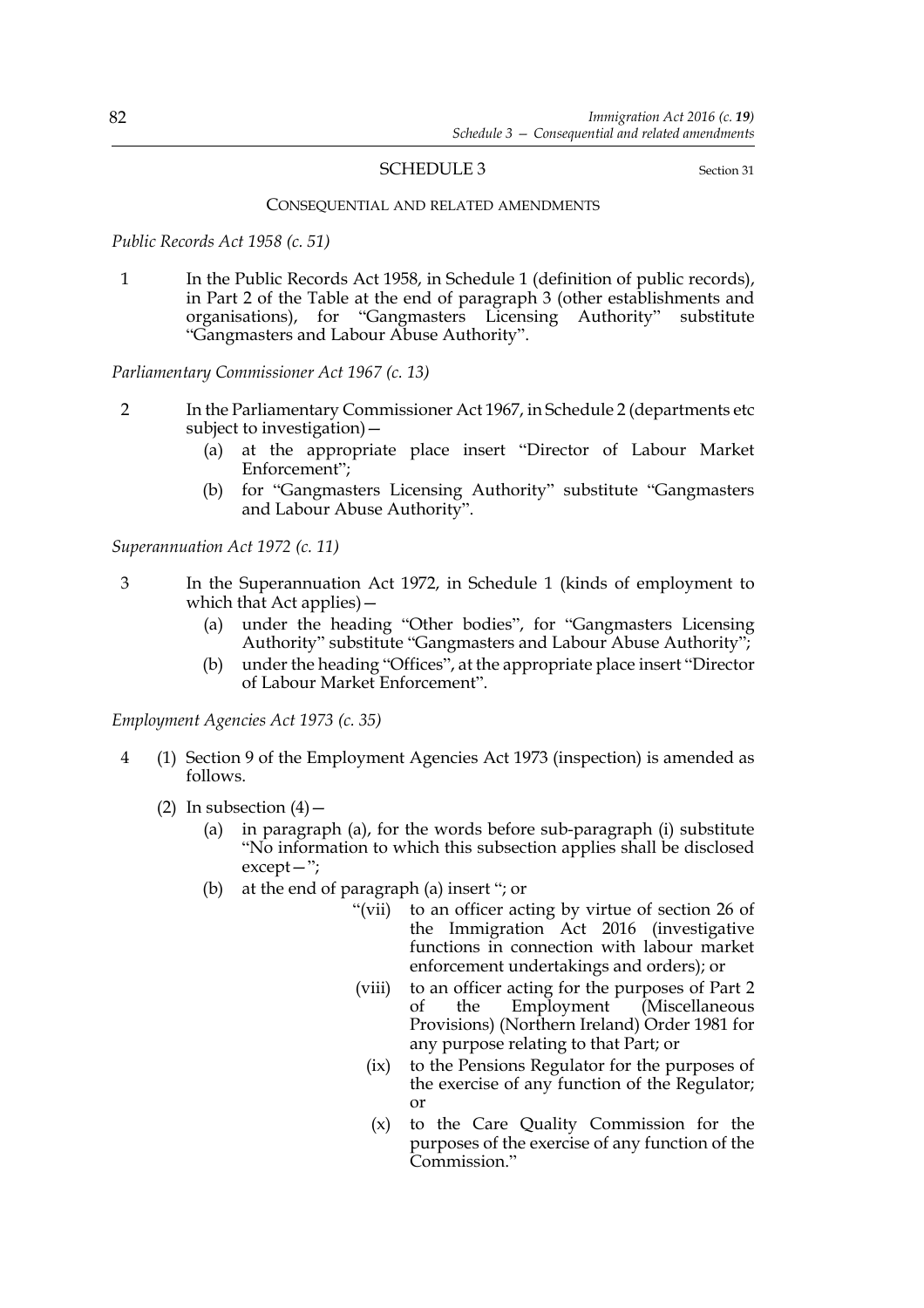- (3) After subsection (4) insert—
	- "(5) Subsection (4) applies to  $-$ 
		- (a) information obtained in the course of exercising the powers conferred by this section,
		- (b) information obtained pursuant to section 15(5A) of the National Minimum Wage Act 1998, and
		- (c) information obtained in the course of exercising powers by virtue of section 26(1) of the Immigration Act 2016 (investigative functions in connection with labour market enforcement undertakings and orders)."

*House of Commons Disqualification Act 1975 (c. 24)*

- 5 In the House of Commons Disqualification Act 1975, in Schedule 1 (offices disqualifying for membership)—
	- (a) in Part 2 (bodies of which all members are disqualified), for "Gangmasters Licensing Authority" substitute "Gangmasters and Labour Abuse Authority";
	- (b) in Part 3 (other disqualifying offices), at the appropriate place insert "Director of Labour Market Enforcement".

*Northern Ireland Assembly Disqualification Act 1975 (c. 25)*

- 6 In the Northern Ireland Assembly Disqualification Act 1975, in Schedule 1 (offices disqualifying for membership)—
	- (a) in Part 2 (bodies of which all members are disqualified), for "Gangmasters Licensing Authority" substitute "Gangmasters and Labour Abuse Authority";
	- (b) in Part 3 (other disqualifying offices), at the appropriate place insert "Director of Labour Market Enforcement".

*National Minimum Wage Act 1998 (c. 39)*

- 7 (1) Section 15 of the National Minimum Wage Act 1998 (information obtained by officers) is amended as follows.
	- (2) In subsection  $(1)$  -
		- (a) after "to" insert "—
			- $(a)$  ":
		- (b) at the end insert ", and
			- (b) any information obtained by an officer acting by virtue of section 26(2) of the Immigration Act 2016 (investigative functions in connection with labour market enforcement undertakings and orders)."
	- (3) After subsection (5B) insert—
		- "(5C) Information to which this section applies—
			- (a) may be supplied by, or with the authorisation of, the Secretary of State to an officer acting by virtue of section 26 of the Immigration Act 2016 (investigative functions in connection with labour market enforcement undertakings and orders); and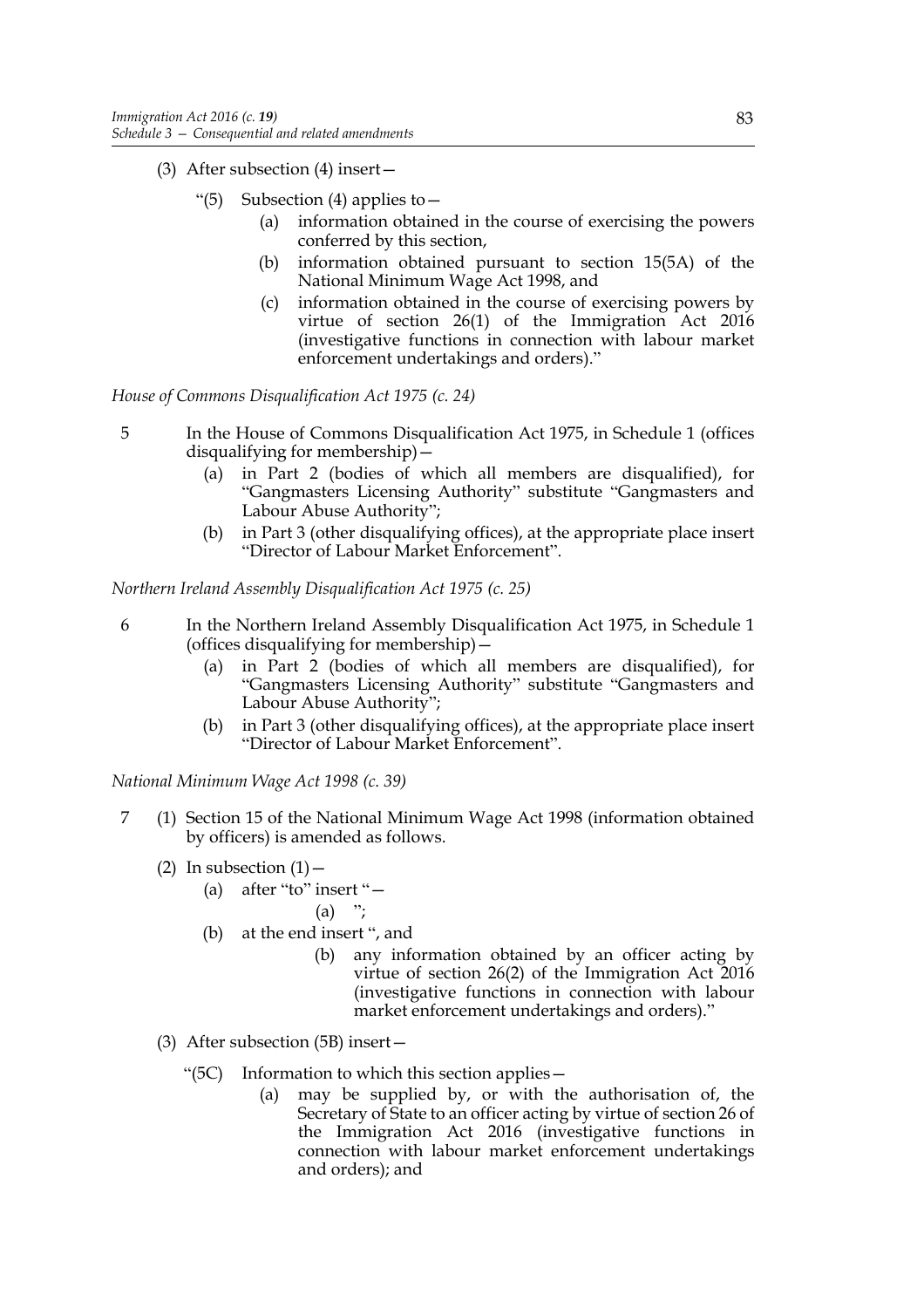(b) may be used by an officer so acting for any purpose for which the officer is so acting."

*Regulation of Investigatory Powers Act 2000 (c. 23)*

8 In the Regulation of Investigatory Powers Act 2000, in Schedule 1 (relevant public authorities), in Part  $1$  (relevant authorities for purposes of sections 28 and 29 of that Act) in paragraph 20E for "Gangmasters Licensing Authority" substitute "Gangmasters and Labour Abuse Authority".

*Freedom of Information Act 2000 (c. 36)*

- 9 In the Freedom of Information Act 2000, in Schedule 1 (public authorities), in Part 6 (other public bodies and offices: general)—
	- (a) at the appropriate place insert "Director of Labour Market Enforcement";
	- (b) for "Gangmasters Licensing Authority" substitute "Gangmasters and Labour Abuse Authority".

*Police Reform Act 2002 (c. 30)*

- 10 The Police Reform Act 2002 is amended as follows.
- 11 In section 10 (general functions of the Independent Police Complaints Commission)—
	- (a) in subsection (1), after paragraph (g) insert  $-$ 
		- "(ga) to carry out such corresponding functions in relation to officers of the Gangmasters and Labour Abuse Authority in their capacity as labour abuse prevention officers (see section 114B of the Police and Criminal Evidence Act 1984 (PACE powers for labour abuse prevention officers)).";
	- (b) in subsection (3), after paragraph (bc) insert—
		- "(bd) any regulations under section 26D of this Act (labour abuse prevention officers);".
- 12 After section 26C insert—

# **"26D Labour abuse prevention officers**

- (1) The Secretary of State may make regulations conferring functions on the Commission in relation to the exercise of functions by officers of the Gangmasters and Labour Abuse Authority (the "Authority") in their capacity as labour abuse prevention officers (see section 114B of the Police and Criminal Evidence Act 1984 (PACE powers for labour abuse prevention officers)).
- (2) Regulations under this section may, in particular—
	- (a) apply (with or without modifications), or make provision similar to, any provision of or made under this Part;
	- (b) make provision for payment by the Authority to, or in respect of, the Commission.
- (3) The Commission and the Parliamentary Commissioner for Administration may jointly investigate a matter in relation to which—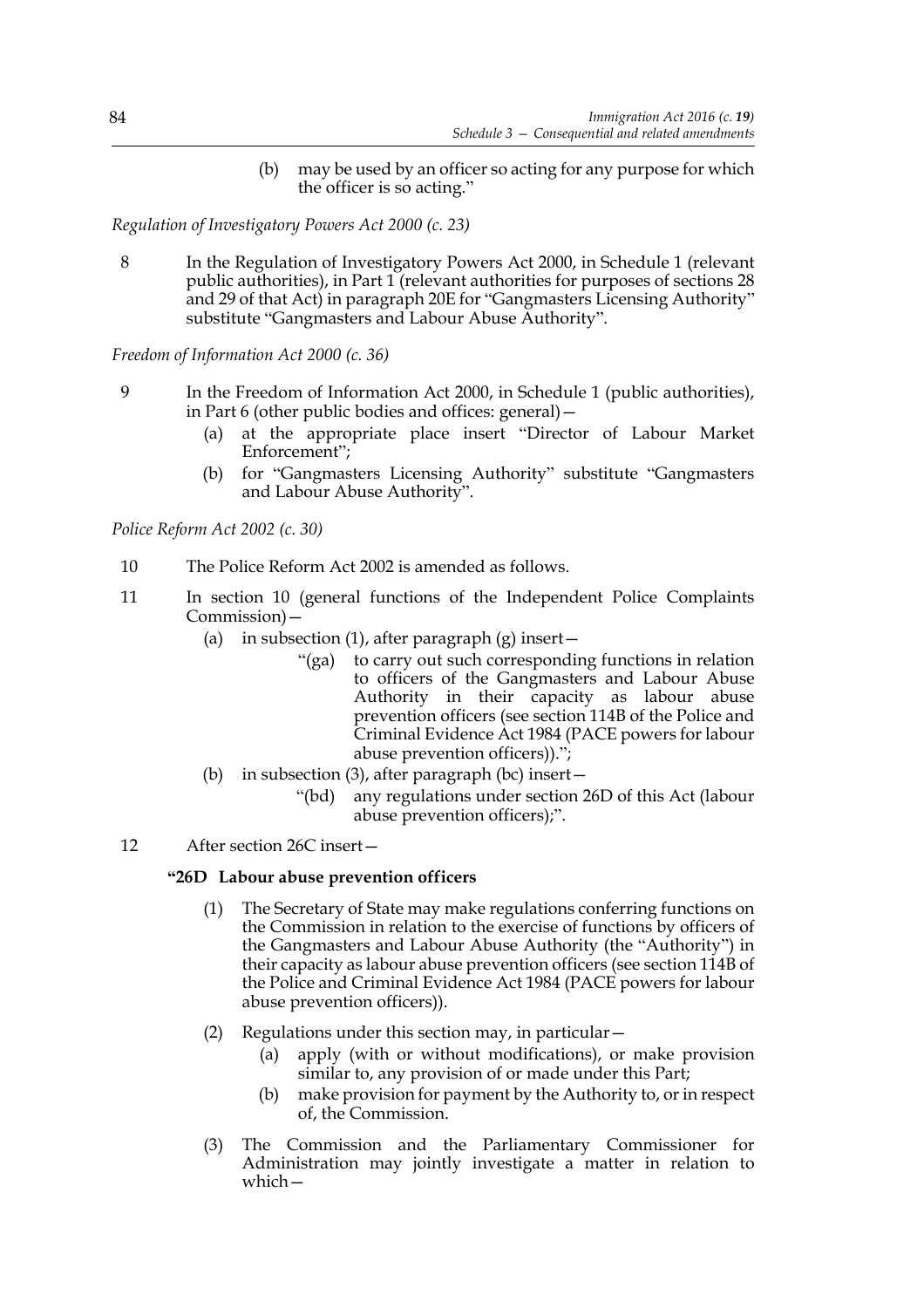- (a) the Commission has functions by virtue of this section, and
- (b) the Parliamentary Commissioner for Administration has functions by virtue of the Parliamentary Commissioner Act 1967.
- (4) An officer of the Authority may disclose information to the Commission, or to a person acting on the Commission's behalf, for the purposes of the exercise by the Commission, or by any person acting on the Commission's behalf, of an Authority complaints function.
- (5) The Commission and the Parliamentary Commissioner for Administration may disclose information to each other for the purposes of the exercise of a function—
	- (a) by virtue of this section, or
	- (b) under the Parliamentary Commissioner Act 1967.
- (6) Regulations under this section may, in particular, make—
	- (a) further provision about the disclosure of information under subsection (4) or (5);
	- (b) provision about the further disclosure of information that has been so disclosed.
- (7) In this section "Authority complaints function" means a function in relation to the exercise of functions by officers of the Authority."

*Gangmasters (Licensing) Act 2004 (c. 11)*

- 13 The Gangmasters (Licensing) Act 2004 is amended as follows.
- 14 In the italic heading before section 1, for "Gangmasters Licensing Authority" substitute "Gangmasters and Labour Abuse Authority".
- 15 In section 1 (Gangmasters Licensing Authority)—
	- (a) in the heading, for "Gangmasters Licensing Authority" substitute "Gangmasters and Labour Abuse Authority";
	- (b) for subsection (1) substitute—
		- "(1) The body known as the Gangmasters Licensing Authority is to continue to exist and is to be known as the Gangmasters and Labour Abuse Authority (in this Act referred to as "the Authority").";
	- (c) after subsection (3) insert—
		- "(3A) When carrying out functions during a year to which a labour market enforcement strategy approved under section 2 of the Immigration Act 2016 relates, the Authority and its officers must carry out those functions in accordance with the strategy."
- 16 In section 2 (directions etc by the Secretary of State), in subsection (2) after "the Authority" insert "and the Director of Labour Market Enforcement".
- 17 In section 3 (work to which Act applies)
	- (a) in subsection (5)(b), for the words from "the following nature" to the end substitute "a prescribed description as being work to which this Act applies";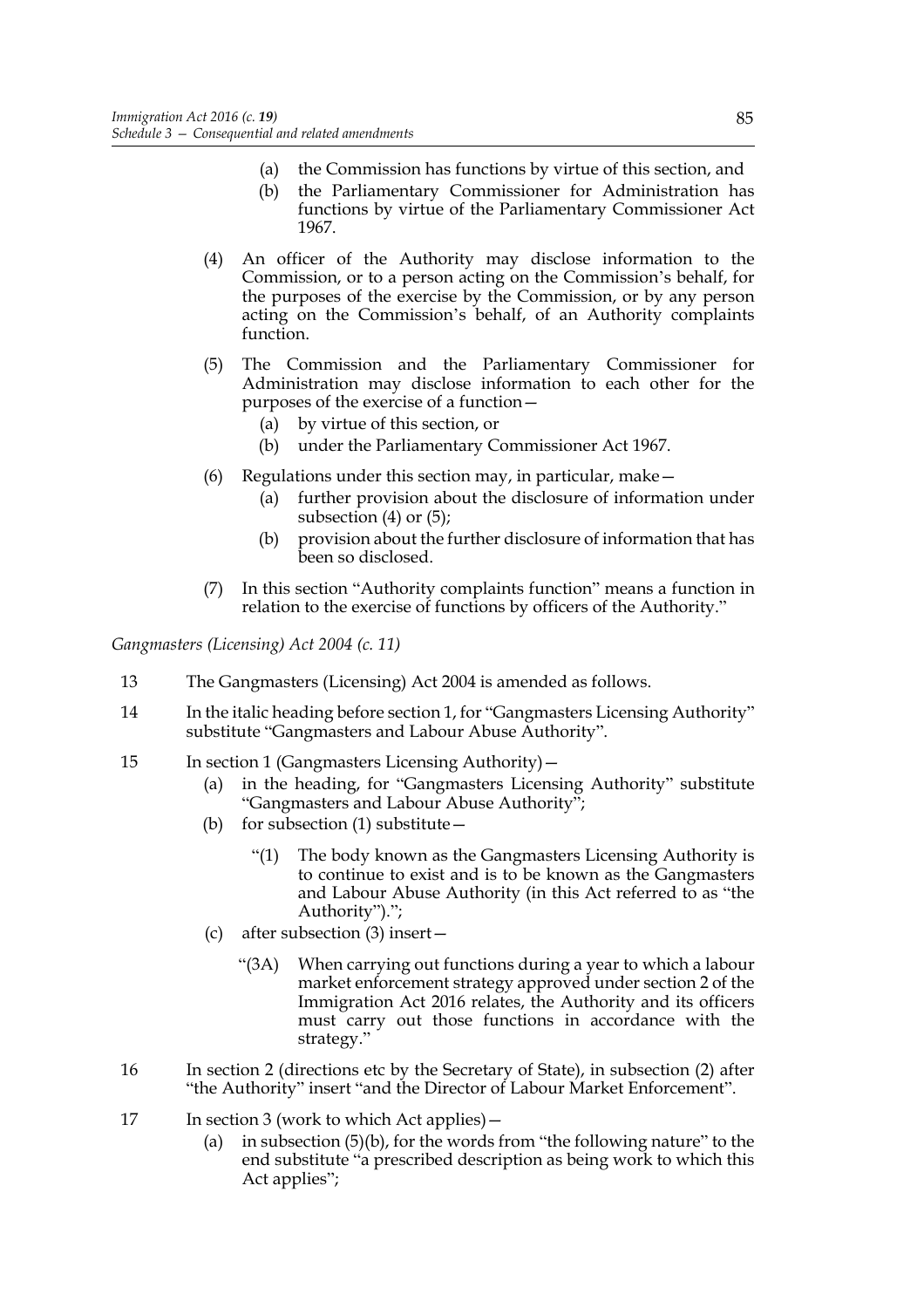- (b) after subsection (5) insert—
	- "(6) The Secretary of State must consult the Authority and the Director of Labour Market Enforcement before making regulations under subsection (5)."
- 18 In section 8 (general power of Authority to make rules)—
	- (a) in subsection (1), after "may" insert "with the approval of the Secretary of State";
	- (b) omit subsection (3).
- 19 In section 14 (offences: supplementary provisions) after subsection (2) insert—
	- "(2A) Subsections (1) and (2) do not apply to an enforcement officer who is acting for the purposes of this Act in relation to England and Wales if the officer is a labour abuse prevention officer within the meaning of section 114B of the Police and Criminal Evidence Act 1984 (PACE powers for labour abuse prevention officers)."
- 20 In section 15 (enforcement and compliance officers) after subsection (6) insert—
	- "(6A) Subsections (5) and (6) do not apply to an enforcement officer who is acting for the purposes of this Act in relation to England and Wales if the officer is a labour abuse prevention officer within the meaning of section 114B of the Police and Criminal Evidence Act 1984 (PACE powers for labour abuse prevention officers)."
- 21 In section 16 (powers of officers) before subsection (1) insert—
	- "(A1) This section does not apply to an enforcement officer who is acting for the purposes of this Act in relation to England and Wales if the officer is a labour abuse prevention officer within the meaning of section 114B of the Police and Criminal Evidence Act 1984 (PACE powers for labour abuse prevention officers)."
- 22 In section 17 (entry by warrant) before subsection (1) insert—
	- "(A1) This section does not apply to an enforcement officer who is acting for the purposes of this Act in relation to England and Wales if the officer is a labour abuse prevention officer within the meaning of section 114B of the Police and Criminal Evidence Act 1984 (PACE powers for labour abuse prevention officers)."
- 23 (1) Section 19 (information relating to gangmasters) is amended as follows.
	- (2) In subsection  $(1)$  -
		- (a) for the words before paragraph (a) substitute "Information to which this subsection applies—";
		- (b) for paragraph (a) substitute—
			- "(a) may be supplied to any person for use for the purposes of, or for any purpose connected with, the exercise of functions under this Act,
			- (aa) may be supplied to any person by whom, or by whose officers, labour market enforcement functions are exercisable for the purposes of, or for any purpose connected with, the exercise of such functions, and".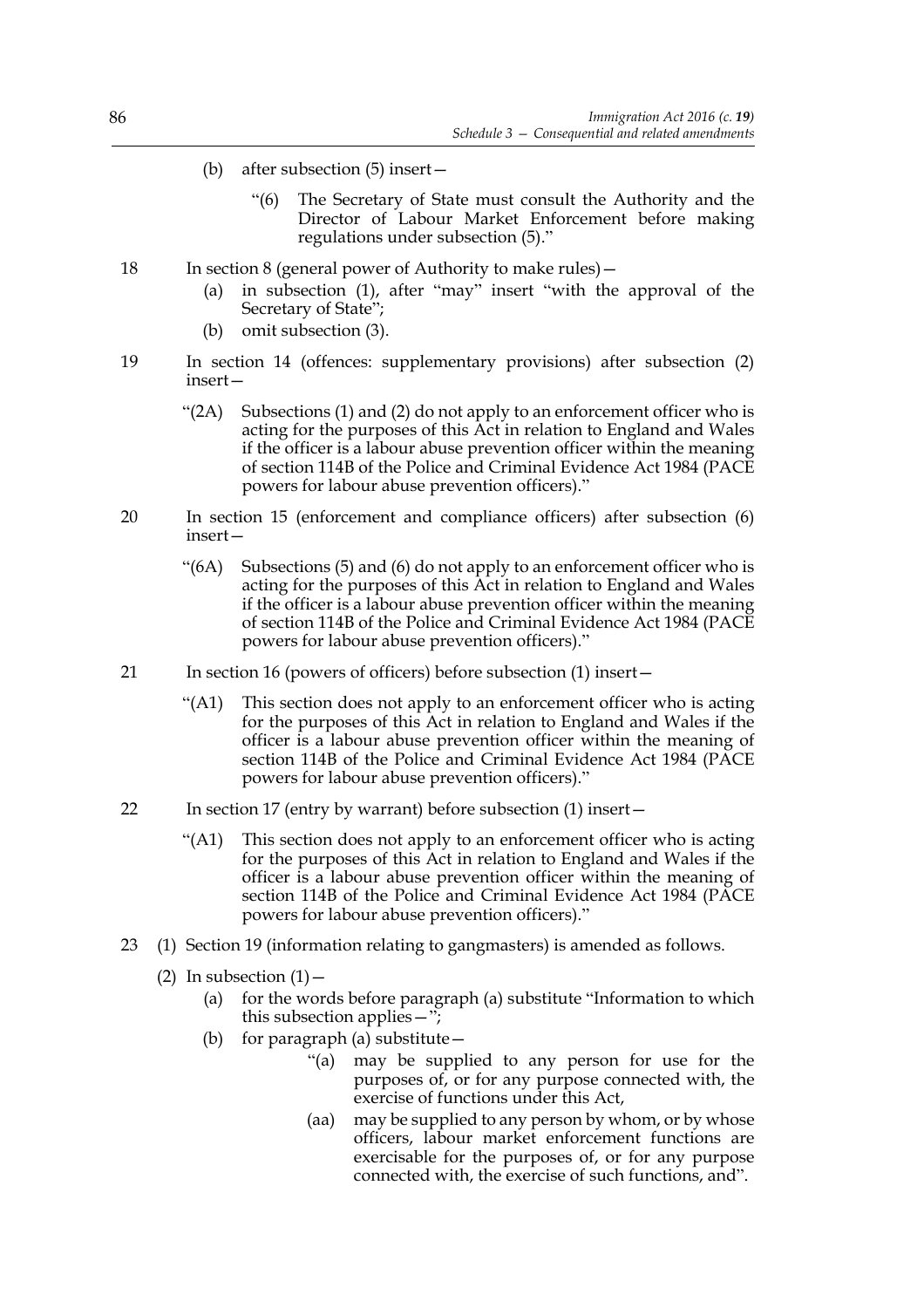- (3) After subsection (1) insert—
	- "(1A) Subsection (1) applies to  $$ 
		- information held by any person for the purposes of, or for any purpose connected with, the exercise of functions under this Act, and
		- (b) information held by any officer acting by virtue of section 26(3) of the Immigration Act 2016 (investigative functions in connection with labour market enforcement undertakings and orders).
		- (1B) In subsection (1) "labour market enforcement functions" has the same meaning as in Chapter 1 of Part 1 of the Immigration Act 2016 (see section 3 of that Act)."
- (4) In subsection  $(2)$  -
	- (a) omit "relating to the operations of a person acting as a gangmaster";
	- (b) for " $(1)(b)$ " substitute " $(1)(aa)$  or  $(b)$ ".
- 24 (1) Schedule 2 (application of Act to Northern Ireland) is amended as follows.
	- (2) In the italic heading before paragraph 3, for "Gangmasters Licensing Authority" substitute "Gangmasters and Labour Abuse Authority".
	- (3) In paragraph 6—
		- (a) after "work in Northern Ireland," insert "—
			- $(a)$  ";
		- (b) at the end insert ", and
			- (b) the requirement under subsection (2) of that section to consult the Director of Labour Market Enforcement is to be ignored."
	- (4) In paragraph 7, for paragraph (b) substitute—
		- "(b) paragraph (b) is to be read as if for "work of a prescribed description as being work to which this Act applies" there were substituted "work of the following nature as being work to which this Act applies—
			- (i) the gathering (by any manner) of wild creatures, or wild plants, of a prescribed description and the processing and packaging of anything so gathered, and
			- (ii) the harvesting of fish from a fish farm (within the meaning of the Fisheries Act (NI) 1966 (c 17 (NI))."
	- (5) In paragraph 10, for sub-paragraph (2) substitute—
		- "(2) Section 8(1) as it applies in relation to Northern Ireland licences is to be read as if the words "with the approval of the Secretary of State" were omitted.
		- (3) The Authority must consult the relevant Northern Ireland department before making any Northern Ireland rules about fees."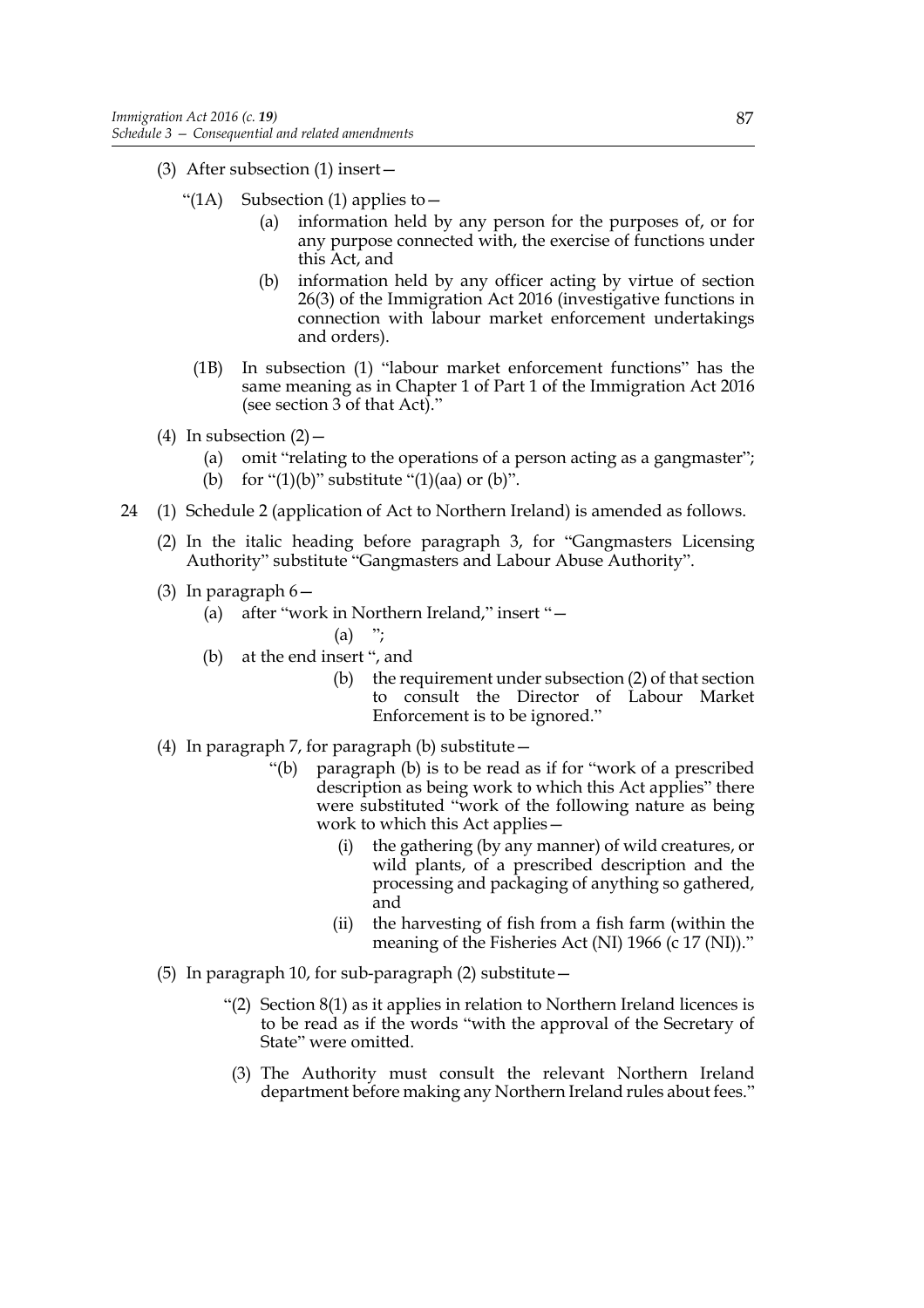(6) After paragraph 16 insert—

*"Section 19: Information relating to gangmasters*

- 16A (1) Section 19 as it applies in relation to Northern Ireland functions is to be read as if—
	- (a) paragraph (aa) of subsection (1) (and the reference to it in subsection (2)) were omitted,
	- (b) subsections (1A)(b) and (1B) were omitted, and
	- (c) in subsection (2), after "Information" there were inserted the words "relating to the operations of a person acting as a gangmaster".
	- (2) In this paragraph "Northern Ireland functions" means functions under this Act in connection with persons acting as gangmasters in Northern Ireland or persons acting as gangmasters in relation to work in Northern Ireland.

### *Section 22A: Relationship with other agencies: requests for assistance*

16B Section 22A does not apply in relation to the Authority's functions in connection with persons acting as gangmasters in Northern Ireland or persons acting as gangmasters in relation to work in Northern Ireland."

*Pensions Act 2004 (c. 35)*

25 In the Pensions Act 2004, in Schedule 3 (certain permitted disclosures of restricted information held by the Pensions Regulator), at the end of the table insert—

| "Director of Labour Market   Any of the Director's<br>Enforcement or a member of   functions." |  |  |
|------------------------------------------------------------------------------------------------|--|--|
| staff provided to the<br>Director under section $1(4)$<br>of the Immigration Act 2016.         |  |  |

*Natural Environment and Rural Communities Act 2006 (c. 16)*

26 In the Natural Environment and Rural Communities Act 2006, in Schedule 7 (designated bodies), in paragraph 13, for "Gangmasters' Licensing Authority" substitute "Gangmasters and Labour Abuse Authority".

*Regulatory Enforcement and Sanctions Act 2008 (c. 13)*

27 In the Regulatory Enforcement and Sanctions Act 2008, in Schedule 5 (designated regulators), for "Gangmasters Licensing Authority" substitute "Gangmasters and Labour Abuse Authority".

*Modern Slavery Act 2015 (c. 30)*

- 28 The Modern Slavery Act 2015 is amended as follows.
- 29 In section 52 (duty to notify Secretary of State about suspected victims of slavery or human trafficking), in subsection  $(5)(k)$ , for "Gangmasters"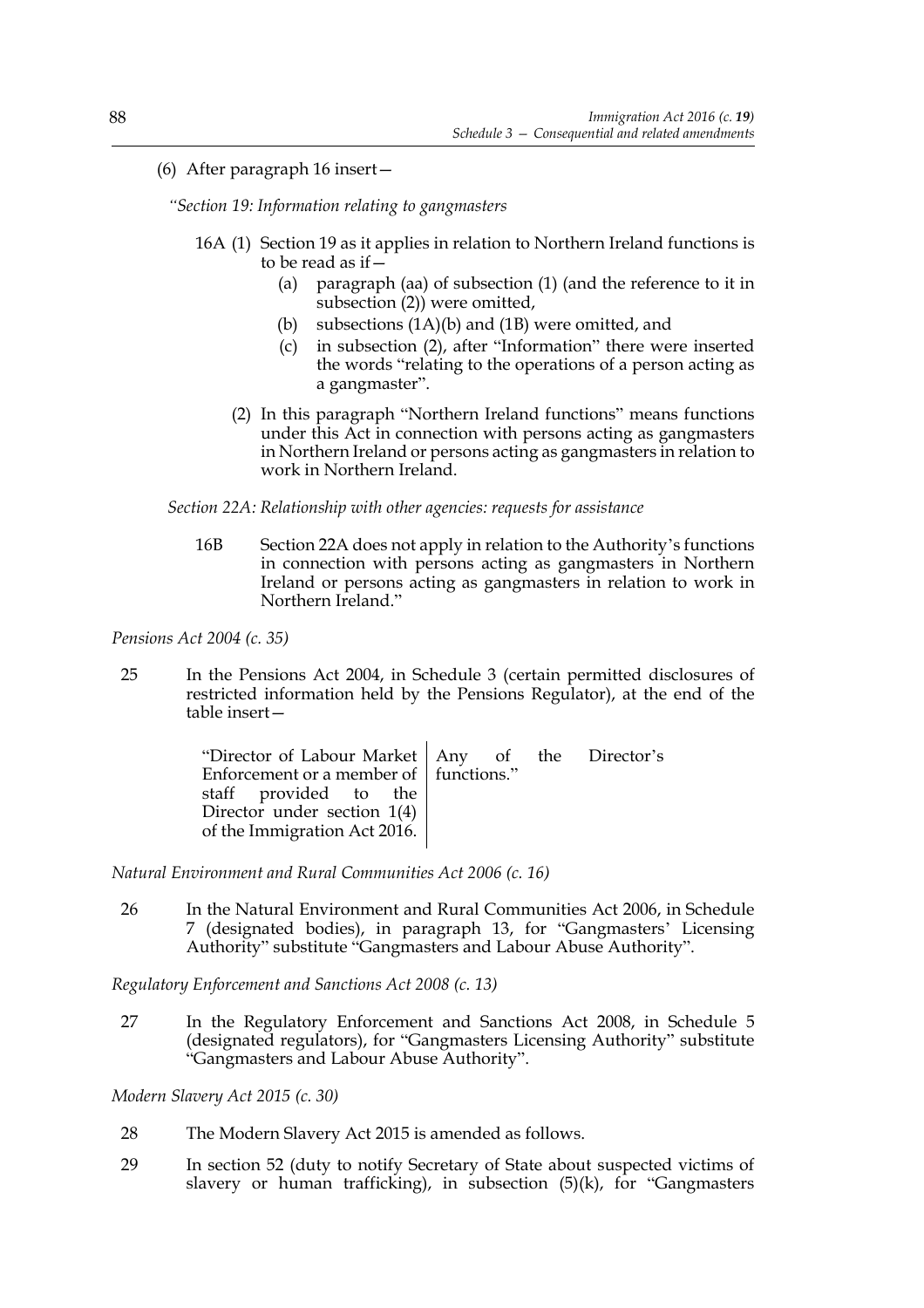Licensing Authority" substitute "Gangmasters and Labour Abuse Authority".

30 At the beginning of Part 7, after the italic heading "Miscellaneous" insert—

# **"54A Gangmasters and Labour Abuse Authority: information gateways**

- (1) A specified person may disclose information to the Gangmasters and Labour Abuse Authority (the "Authority") or a relevant officer if the disclosure is made for the purposes of the exercise of any function of the Authority or the officer under this Act.
- (2) Information obtained by the Authority or a relevant officer in connection with the exercise of any function of the Authority or the officer under this Act may be used by the Authority or the officer in connection with the exercise of any other such function of the Authority or the officer.
- (3) The Authority or a relevant officer may disclose to a specified person information obtained in connection with the exercise of any function of the Authority or the officer under this Act if the disclosure is made for the purposes of the exercise of any function of the specified person.
- (4) A disclosure of information which is authorised by this section does not breach—
	- (a) an obligation of confidence owed by the person making the disclosure, or
	- (b) any other restriction on the disclosure of information (however imposed).
- (5) But nothing in this section authorises the making of a disclosure which—
	- (a) contravenes the Data Protection Act 1998, or
	- (b) is prohibited by Part 1 of the Regulation of Investigatory Powers Act 2000.
- (6) This section does not limit the circumstances in which information may be disclosed apart from this section.
- (7) "Specified person" means a person specified in Schedule 4A (information gateways: specified persons).
- (8) The Secretary of State may by regulations amend Schedule 4A.
- (9) In this section, "relevant officer" means an officer of the Authority who is acting for the purposes of Part 1 or 2 of this Act (see sections 11A and 30A)."
- 31 Omit section 55 (review of Gangmasters Licensing Authority).
- 32 In section 58 (regulations), in subsection (4), after paragraph (j) insert—
	- "(ja) regulations under section 54A(8) (power to amend Schedule  $4A$ );".
- 33 In section 60 (extent)—
	- (a) in subsection (1), after "section 53)" insert "and section 54A, and Schedule 4A, in Part 7";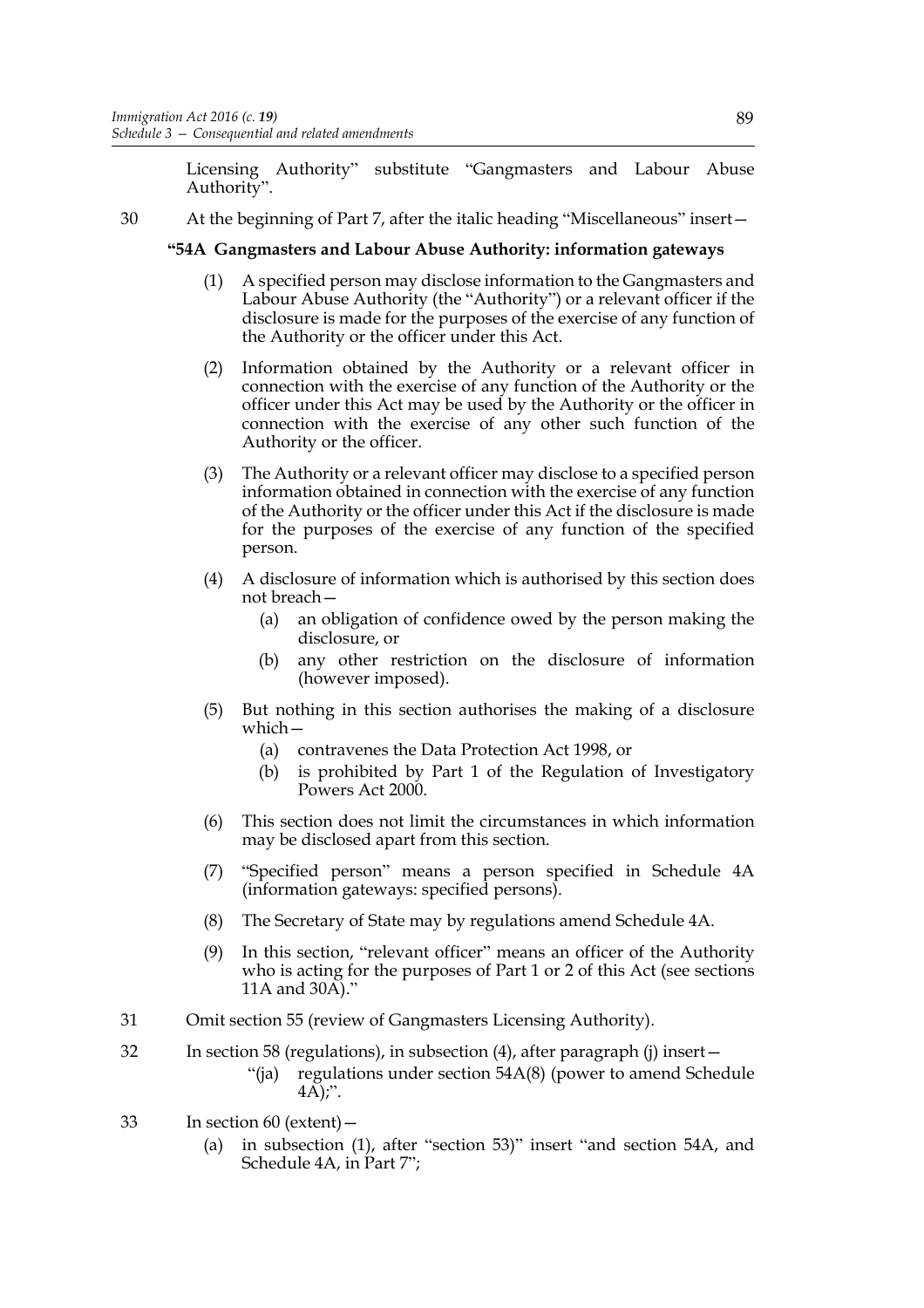- (b) in subsection (3), after "and 7" insert "(except for section 54A and Schedule 4A)".
- 34 In Schedule 3 (public authorities under duty to co-operate with the Independent Anti-slavery Commissioner), for "Gangmasters Licensing Authority" substitute "Gangmasters and Labour Abuse Authority".
- 35 After Schedule 4 insert—

### "SCHEDULE 4A Section 54A

### INFORMATION GATEWAYS: SPECIFIED PERSONS

*Authorities with functions in connection with the labour market etc*

The Secretary of State.

A person by whom, or by whose officers, labour market enforcement functions (within the meaning given by section 3 of the Immigration Act 2016) are exercisable.

### *Law enforcement and border security*

A chief officer of police for a police area in England and Wales. The chief constable of the British Transport Police Force. An immigration officer.

### *Local government*

A county council in England or Wales. A county borough council in Wales. A district council in England. A London borough council. The Greater London Authority. The Common Council of the City of London. The Council of the Isles of Scilly.

### *Health bodies*

- A National Health Service trust established under section 25 of the National Health Service Act 2006 or section 18 of the National Health Service (Wales) Act 2006.
- An NHS foundation trust within the meaning given by section 30 of the National Health Service Act 2006.
- A Local Health Board established under section 11 of the National Health Service (Wales) Act 2006.

#### *Other*

The Independent Anti-slavery Commissioner."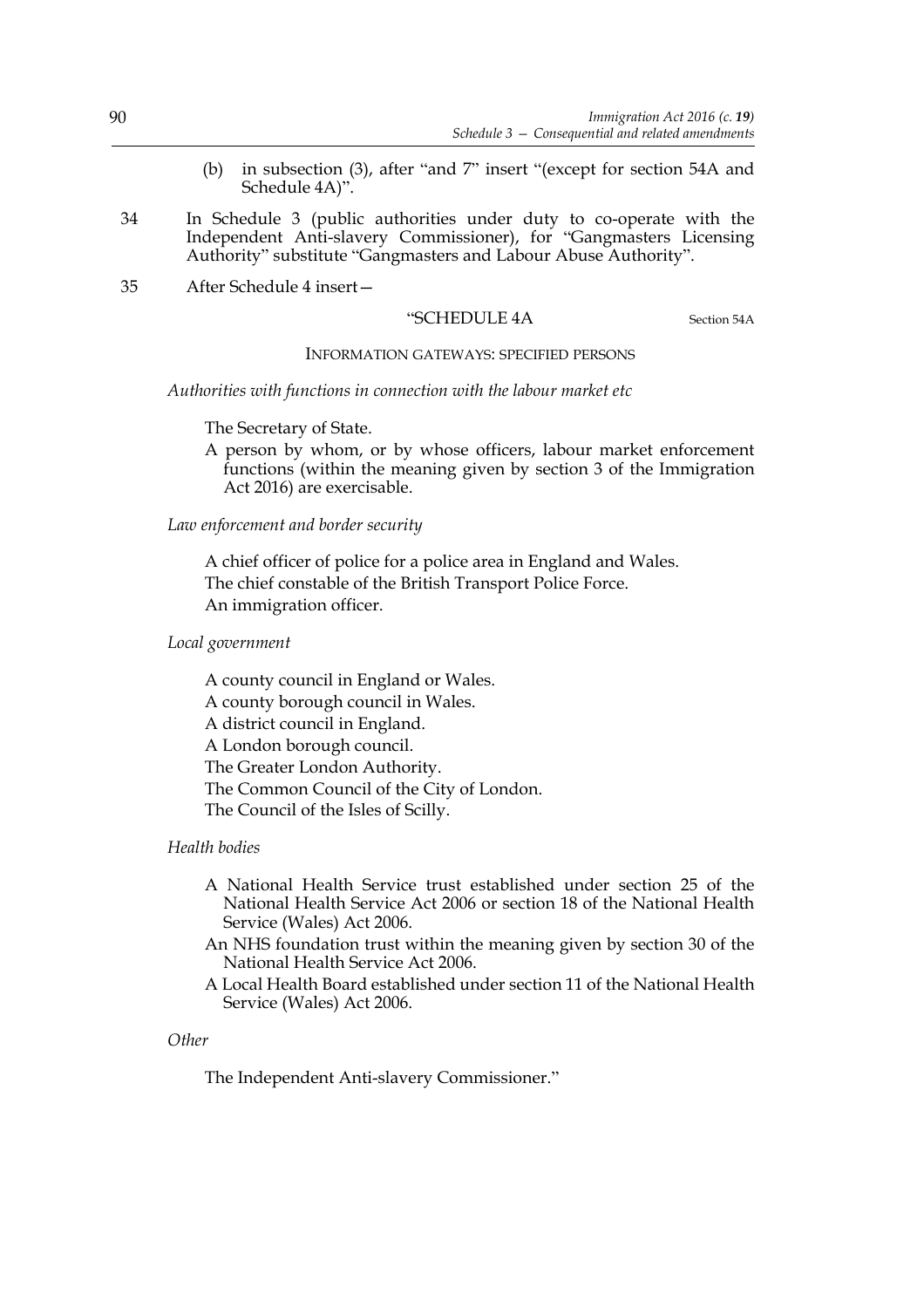*Human Trafficking and Exploitation (Criminal Justice and Support for Victims) Act (Northern Ireland) 2015 (c. 2) (N.I.)*

36 In the Human Trafficking and Exploitation (Criminal Justice and Support for Victims) Act (Northern Ireland) 2015, in Schedule 3 (slavery and trafficking prevention orders), in Part 3 (supplementary) in paragraph 18(7)(e), for "Gangmasters Licensing Authority" substitute "Gangmasters and Labour Abuse Authority".

### SCHEDULE 4 Section 36

LICENSING ACT 2003: AMENDMENTS RELATING TO ILLEGAL WORKING

### PART 1

### ENTITLEMENT TO WORK IN THE UNITED KINGDOM

1 After section 192 of the Licensing Act 2003 insert—

### **"192A Entitlement to work in the United Kingdom**

- (1) For the purposes of this Act an individual is entitled to work in the United Kingdom if—
	- (a) the individual does not under the Immigration Act 1971 require leave to enter or remain in the United Kingdom, or
	- (b) the individual has been granted such leave and the leave  $-$ 
		- (i) is not invalid,
		- (ii) has not ceased to have effect (whether by reason of curtailment, revocation, cancellation, passage of time or otherwise), and
		- (iii) is not subject to a condition preventing the individual from doing work relating to the carrying on of a licensable activity within section  $1(1)(a)$  or  $\ddot{d}$ ).
- (2) Where an individual is on immigration bail within the meaning of Part 1 of Schedule 10 to the Immigration Act 2016—
	- (a) the individual is to be treated for the purposes of subsection (1) as if the individual had been granted leave to enter the United Kingdom, but
	- (b) any condition as to the individual's work in the United Kingdom to which the individual's immigration bail is subject is to be treated for those purposes as a condition of leave."

### PART 2

#### PREMISES LICENCES

- 2 Part 3 of the Licensing Act 2003 (premises licences) is amended as follows.
- 3 In section 13(4) (meaning of "responsible authority"), after paragraph (h)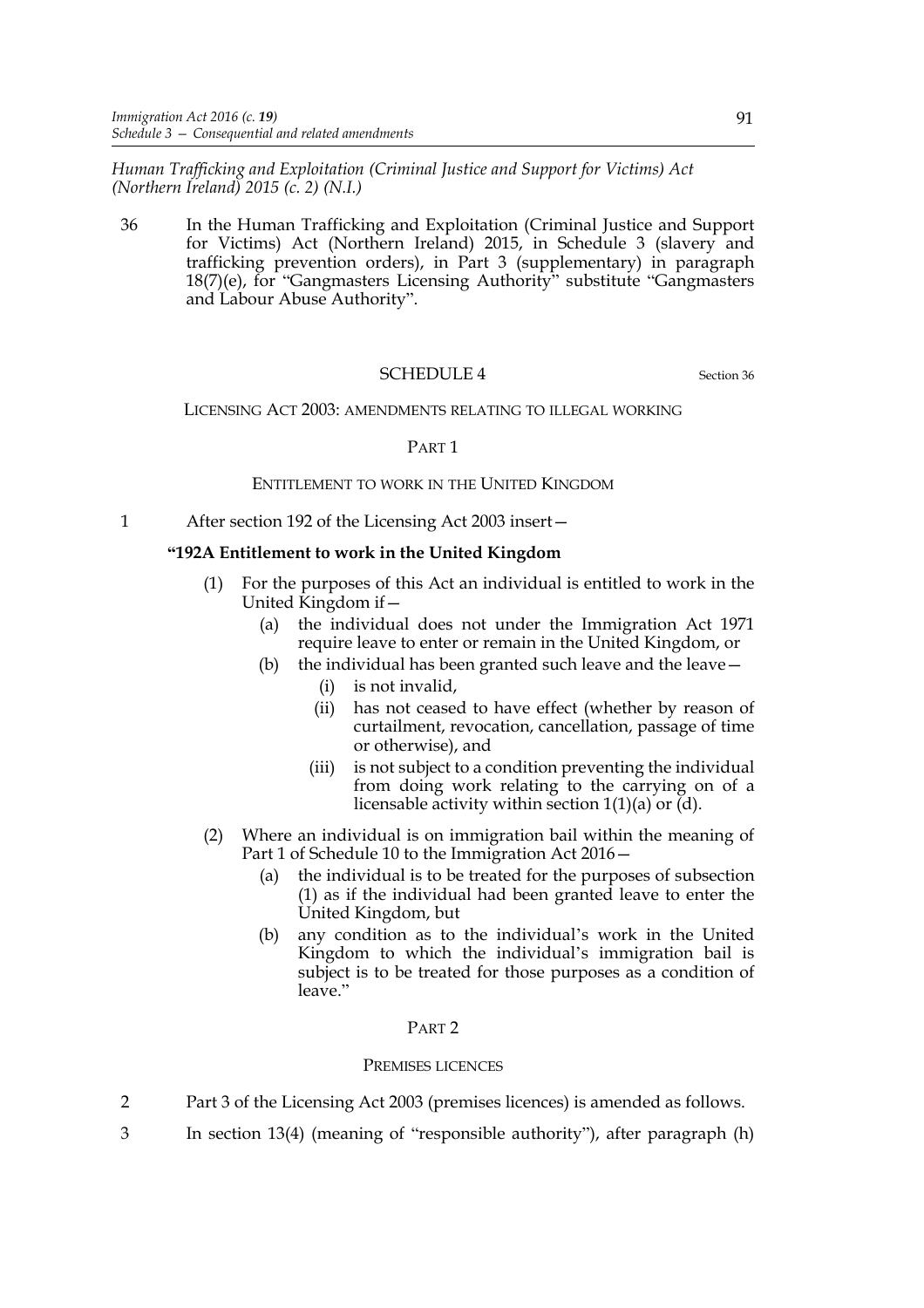insert—

- "(ha) where the premises (not being a vessel) are being, or are proposed to be, used for a licensable activity within section  $\overline{1}(1)\overline{)}(a)$  or (d), the Secretary of State,".
- 4 (1) Section 16 (applicant for premises licence) is amended as follows.
	- (2) In subsection (1), at the beginning insert "Subject to subsections (2) and  $(2A)$ ,".
	- (3) In subsection (2), omit "But".
	- (4) After subsection (2) insert—
		- "(2A) An individual who is resident in the United Kingdom may not apply for a premises licence authorising premises to be used for a licensable activity within section 1(1)(a) or (d) unless the individual is entitled to work in the United Kingdom."
- 5 In section 27 (death, incapacity, insolvency etc of licence holder), after subsection (1) insert—
	- "(1A) A premises licence that authorises premises to be used for a licensable activity within section  $1(1)(a)$  or (d) also lapses if the holder of the licence ceases to be entitled to work in the United Kingdom at a time when the holder of the licence is resident in the United Kingdom (or becomes so resident without being entitled to work in the United Kingdom)."
- 6 (1) Section 42 (application for transfer of premises licence) is amended as follows.
	- (2) After subsection (2) insert—
		- "(2A) Where the applicant is an individual who is resident in the United Kingdom and the premises licence authorises premises to be used for a licensable activity within section  $1(1)(a)$  or  $(d)$  he must also be entitled to work in the United Kingdom."
	- (3) After subsection (5) insert—
		- "(5ZA) Where the premises licence authorises premises to be used for a licensable activity within section 1(1)(a) or (d), the relevant person must also give notice of the application to the Secretary of State."
	- (4) In subsection (5A), for "subsection (5)" substitute "subsections (5) and (5ZA)".
	- (5) After subsection (7) insert—
		- "(8) Where the Secretary of State is given notice under subsection (5ZA) and is satisfied that the exceptional circumstances of the case are such that granting the application would be prejudicial to the prevention of illegal working in licensed premises, the Secretary of State must give the relevant licensing authority a notice stating the reasons for being so satisfied.
		- (9) The Secretary of State must give that notice within the period of 14 days beginning with the day on which the Secretary of State is notified of the application under subsection (5ZA)."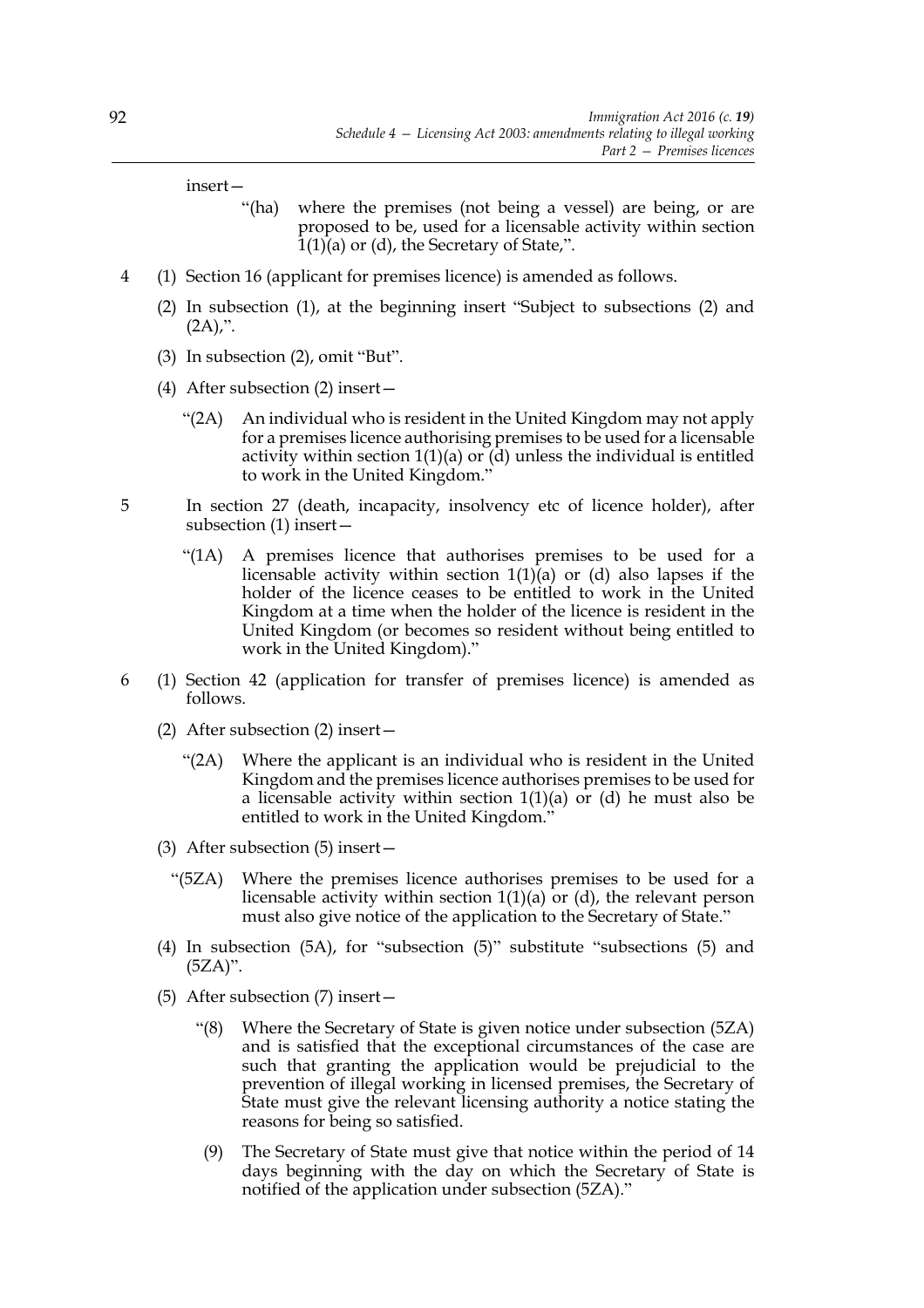- 7 (1) Section 44(5) (determination of transfer application) is amended as follows.
	- (2) In the words before paragraph (a), after "section  $42(6)$ " insert "or  $(8)$ ".
	- (3) In paragraph (a), for "chief officer of police" substitute "person".
	- (4) For paragraph (b) substitute—
		- "(b) having regard to the notice
			- where the notice is given under section  $42(6)$ , reject the application if it considers it appropriate for the promotion of the crime prevention objective to do so, or
			- (ii) where the notice is given under section 42(8), reject the application if it considers it appropriate for the prevention of illegal working in licensed premises to do so."
- 8 (1) Section 45 (notification of determination under section 44) is amended as follows.
	- (2) In subsection  $(2)$ 
		- (a) after "that section" insert "or the Secretary of State gave a notice under subsection (8) of that section";
		- (b) for "(and it" substitute "(which, in either case,".
	- (3) After subsection (2) insert—
		- "(2A) Where the Secretary of State gave a notice under subsection (8) of section 42 (which was not withdrawn), the notice under subsection (1) of this section must also be given to the Secretary of State."
- 9 (1) Section 47 (interim authority notice following death etc of licence holder) is amended as follows.
	- (2) In subsection  $(1)$ 
		- (a) after "or  $(c)$ " insert "or  $(1A)$ ";
		- (b) after "holder" insert "or change of immigration status".
	- (3) In subsection (3), after "subject to" insert "subsection (3A) and".
	- (4) After subsection (3) insert—
		- "(3A) Where the premises licence authorises premises to be used for a licensable activity within section  $1(1)(a)$  or (d), a person falling within subsection (2)(a) or (b) who is an individual who is resident in the United Kingdom may give an interim authority notice only if the person is entitled to work in the United Kingdom."
	- (5) In subsection (7), after paragraph (a) insert—
		- "(aa) where the premises licence authorises premises to be used for a licensable activity within section  $1(1)(a)$  or  $(d)$ , at the end of the initial 28 day period unless before that time the person who gave the interim authority notice has given a copy of the notice to the Secretary of State;".
	- (6) In subsection  $(7A)$  -
		- (a) in paragraph (a), for "subsection (7)(a) does" substitute "paragraphs (a) and (aa) of subsection  $(7)$  do";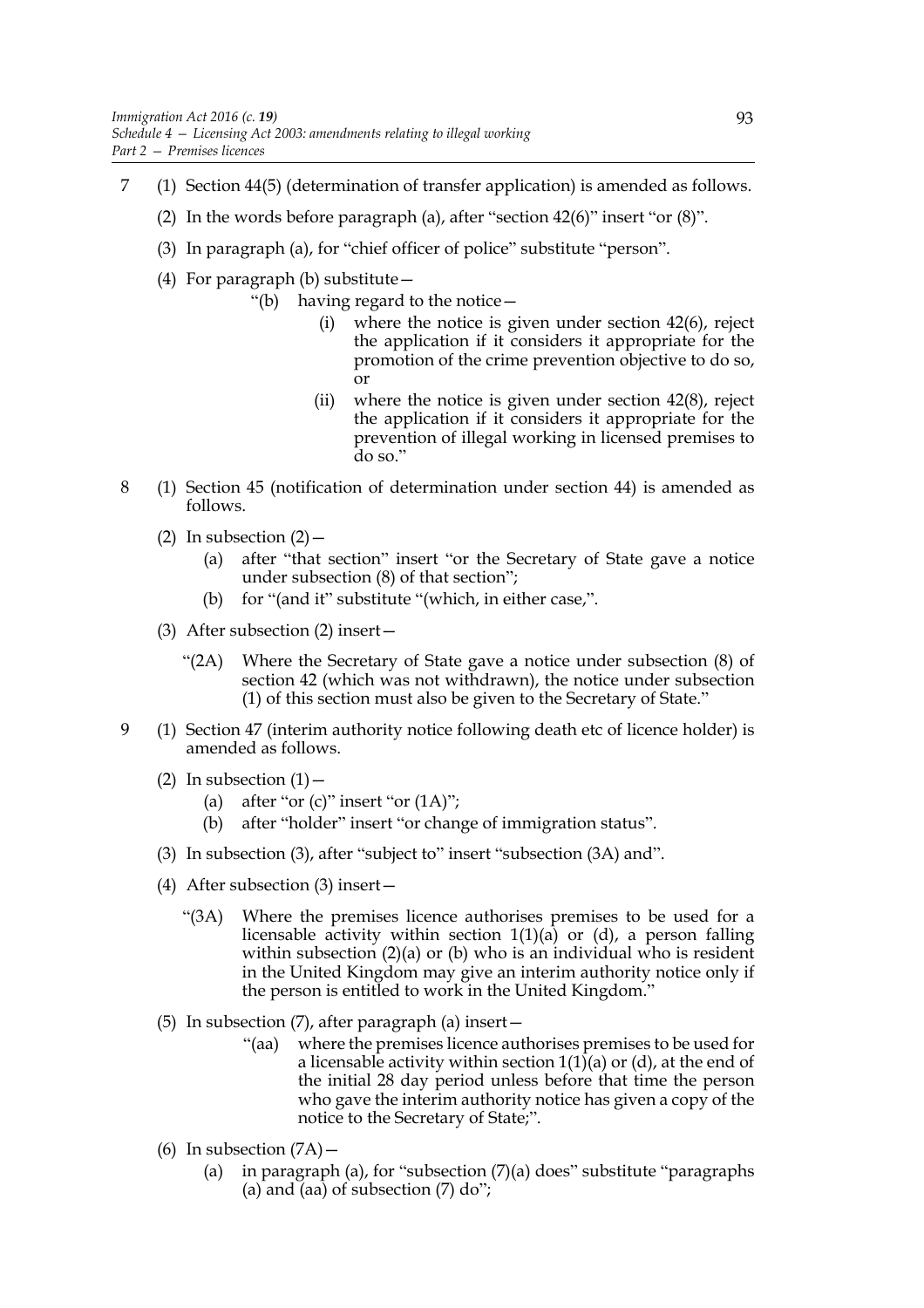- (b) in paragraph (b), at the end insert "and, where the premises licence authorises premises to be used for a licensable activity within section 1(1)(a) or (d), to the Secretary of State."
- 10 (1) Section 48 (cancellation of interim authority notice following police objections) is amended as follows.
	- (2) In the heading, omit "police".
	- (3) In subsection (1), for "This section" substitute "Subsection (2)".
	- (4) After subsection (2) insert—
		- "(2A) Subsection (2B) applies where  $-$ 
			- (a) an interim authority notice by a person ("the relevant person") is given in accordance with section 47,
			- (b) the Secretary of State is given a copy of the interim authority notice before the end of the initial 28 day period (within the meaning of that section), and
			- (c) the Secretary of State is satisfied that the exceptional circumstances of the case are such that a failure to cancel the interim authority notice would be prejudicial to the prevention of illegal working in licensed premises.
			- (2B) The Secretary of State must before the end of the second working day following receipt of the copy of the interim authority notice give the relevant licensing authority a notice stating why the Secretary of State is so satisfied."
	- $(5)$  In subsection  $(3)$  -
		- (a) in the words before paragraph (a), for "by the chief officer of police" substitute "under subsection (2) or (2B)";
		- (b) in paragraph (a), for "chief officer of police" substitute "person who gave the notice";
		- (c) for paragraph (b) substitute  $-$ 
			- "(b) having regard to the notice—
				- (i) where the notice is given under subsection (2), cancel the interim authority notice if it considers it appropriate for the promotion of the crime prevention objective to do so, or
				- (ii) where the notice is given under subsection (2B), cancel the interim authority notice if it considers it appropriate for the prevention of illegal working in licensed premises to do so."
	- (6) After subsection (5) insert—
		- "(5A) Where an interim authority notice is cancelled under subsection  $(3)(b)(ii)$ , the licensing authority must also give a copy of the notice under subsection (4) to the Secretary of State."
- 11 In section 50 (reinstatement of licence on transfer following death etc of holder), in subsection (3), for "(who, in the case of an individual, is aged 18 or over)" substitute "(and who would, where applicable, satisfy subsections  $(2)$  and  $(2A)$  of section 42)".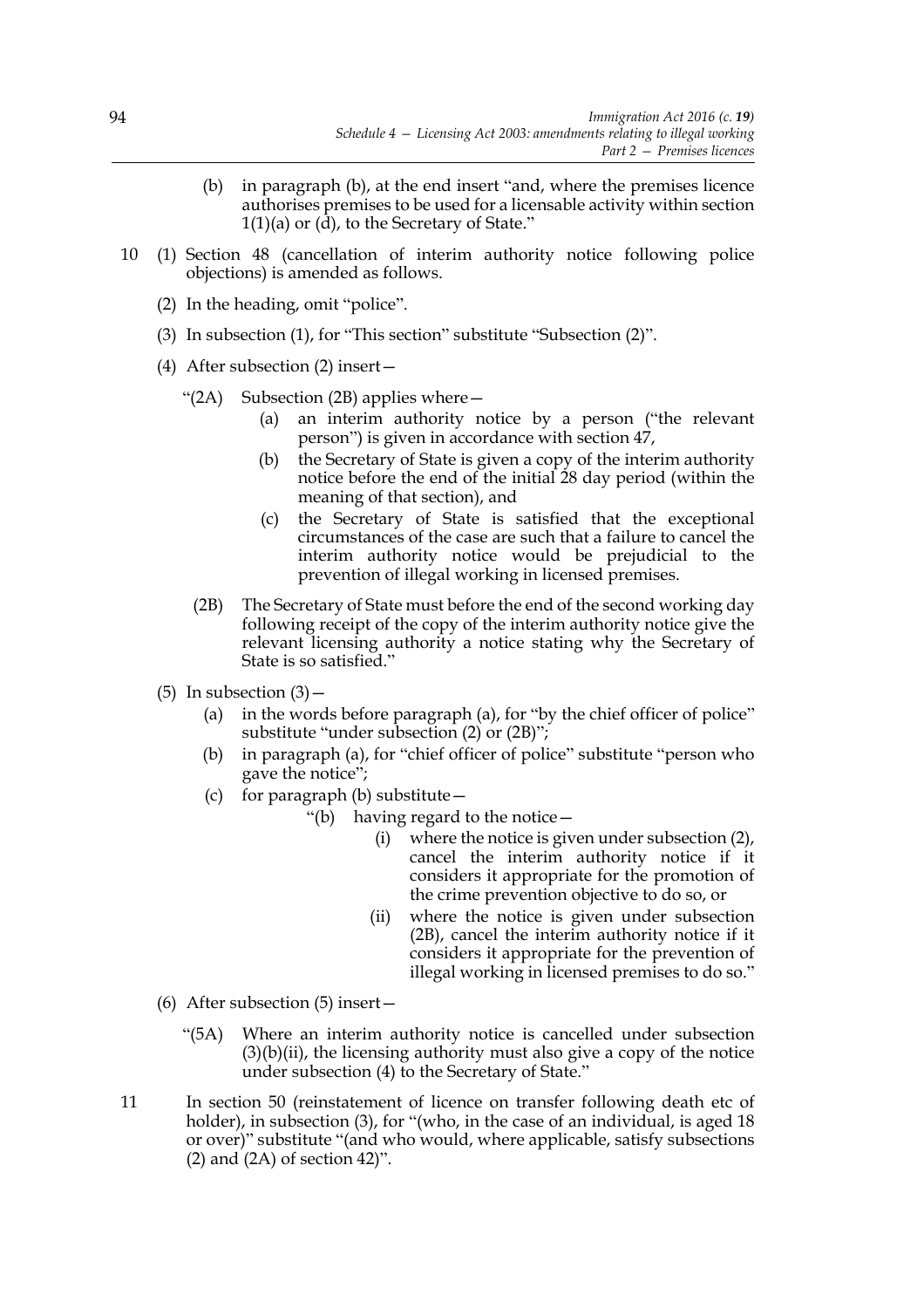#### PART 3

#### PERSONAL LICENCES

- 12 Part 6 of the Licensing Act 2003 (personal licences) is amended as follows.
- 13 (1) Section 113 (meaning of "relevant offence" and "foreign offence") is amended as follows.
	- (2) In the heading, for "and "foreign offence"" substitute ", "immigration offence", "foreign offence" and "immigration penalty"".
	- (3) After subsection (2) insert—
		- "(2A) In this Part "immigration offence" means—
			- (a) an offence referred to in paragraph 7A of Schedule 4, or
			- (b) an offence listed in paragraph 24 or 25 of Schedule 4 that is committed in relation to an offence referred to in paragraph 7A of that Schedule."
	- (4) At the end insert—
		- "(4) In this Part "immigration penalty" means a penalty under—
			- (a) section 15 of the Immigration, Asylum and Nationality Act 2006 ("the 2006 Act"), or
			- (b) section 23 of the Immigration Act 2014 ("the 2014 Act").
		- (5) For the purposes of this Part a person to whom a penalty notice under section 15 of the 2006 Act has been given is not to be treated as having been required to pay an immigration penalty if  $-$ 
			- (a) the person is excused payment by virtue of section 15(3) of that Act, or
			- (b) the penalty is cancelled by virtue of section 16 or 17 of that Act.
		- (6) For the purposes of this Part a person to whom a penalty notice under section 15 of the 2006 Act has been given is not to be treated as having been required to pay an immigration penalty until such time as—
			- (a) the period for giving a notice of objection under section 16 of that Act has expired and the Secretary of State has considered any notice given within that period, and
			- (b) if a notice of objection was given within that period, the period for appealing under section 17 of that Act has expired and any appeal brought within that period has been finally determined, abandoned or withdrawn.
		- (7) For the purposes of this Part a person to whom a penalty notice under section 23 of the 2014 Act has been given is not to be treated as having been required to pay an immigration penalty if—
			- (a) the person is excused payment by virtue of section 24 of that Act, or
			- (b) the penalty is cancelled by virtue of section 29 or 30 of that Act.
		- (8) For the purposes of this Part a person to whom a penalty notice under section 23 of the 2014 Act has been given is not to be treated as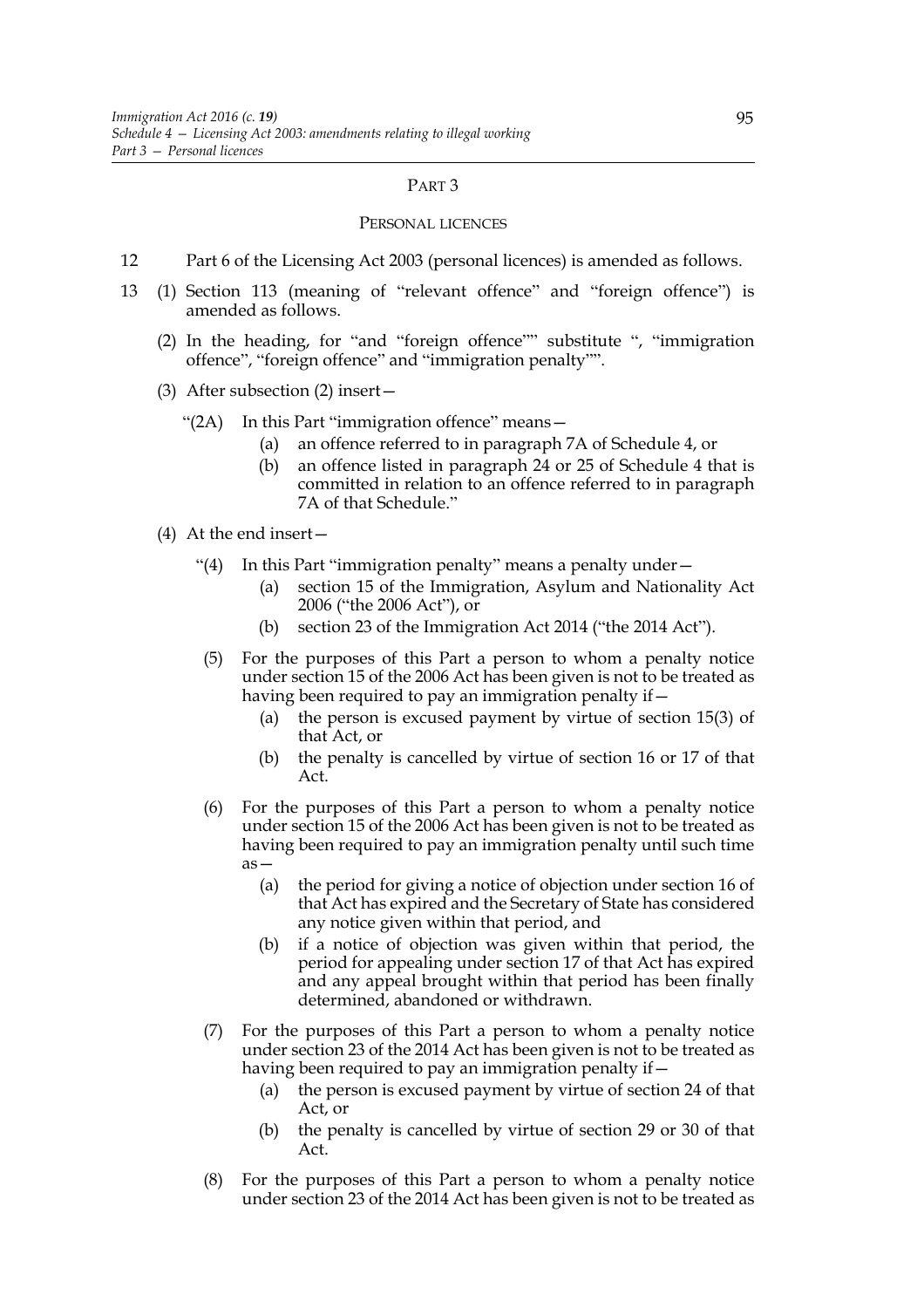having been required to pay an immigration penalty until such time as—

- (a) the period for giving a notice of objection under section 29 of that Act has expired and the Secretary of State has considered any notice given within that period, and
- (b) if a notice of objection was given within that period, the period for appealing under section 30 of that Act has expired and any appeal brought within that period has been finally determined, abandoned or withdrawn."
- 14 (1) Section 115 (period of validity of personal licence) is amended as follows.
	- (2) In subsection (2), after "subsections" insert "(2A),".
	- (3) After subsection (2) insert—
		- "(2A) A personal licence ceases to have effect if the holder of the licence ceases to be entitled to work in the United Kingdom."
- 15 (1) Section 120 (determination of application for grant) is amended as follows.
	- (2) In subsection  $(2)$ 
		- (a) after paragraph (a) insert—
			- "(aa) he is entitled to work in the United Kingdom,";
		- (b) in paragraph (d), at the end insert "or required to pay an immigration penalty".
	- (3) In subsection (3), for "paragraph (a), (b) or (c)" substitute "any of paragraphs (a) to  $(c)$ ".
	- (4) In subsection (4), for "(a), (b) and (c)" substitute "(a) to (c)".
	- (5) In subsection  $(5)$ 
		- (a) omit the "and" at the end of paragraph (a);
		- (b) at the end of paragraph (b) insert "and
			- (c) the applicant having been required to pay any immigration penalty,".
	- (6) After subsection (5) insert—
		- "(5A) If it appears to the authority that the applicant meets the conditions in paragraphs (a) to (c) of subsection (2) but fails to meet the condition in paragraph (d) of that subsection by virtue of having been—
			- (a) convicted of an immigration offence,
			- (b) convicted of a foreign offence that the authority considers to be comparable to an immigration offence, or
			- (c) required to pay an immigration penalty,

the authority must give the Secretary of State a notice to that effect.

- (5B) Where, having regard to—
	- (a) any conviction of the applicant for an immigration offence,
	- (b) any conviction of the applicant for a foreign offence which the Secretary of State considers to be comparable to an immigration offence, and
	- (c) the applicant having been required to pay any immigration penalty,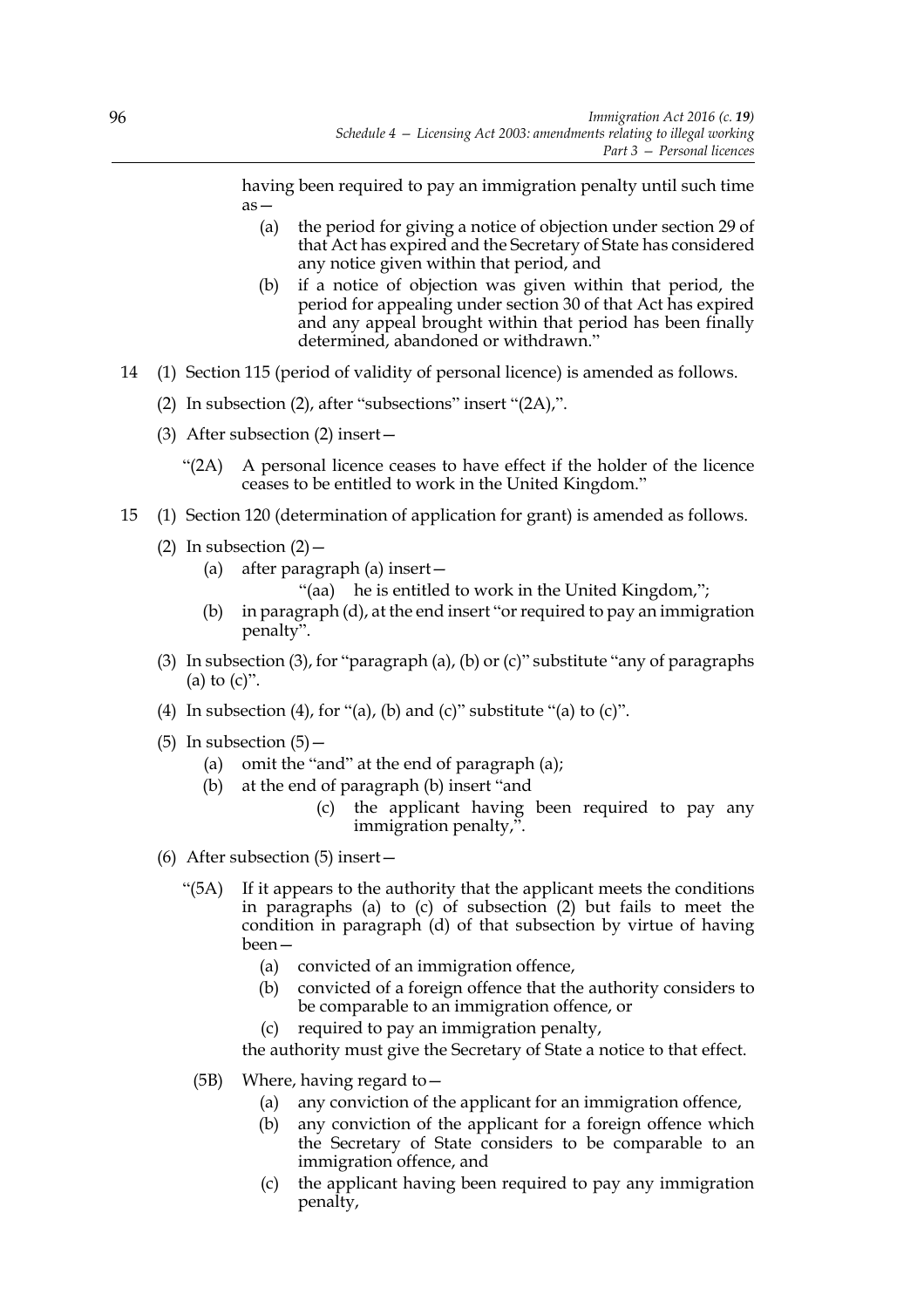the Secretary of State is satisfied that granting the licence would be prejudicial to the prevention of illegal working in licensed premises, the Secretary of State must, within the period of 14 days beginning with the day the Secretary of State received the notice under subsection (5A), give the authority a notice stating the reasons for being so satisfied (an "immigration objection notice")."

- (7) In subsection (6), for "is given within that period (or the notice is withdrawn)" substitute "or immigration objection notice is given within the period of 14 days referred to in subsection (5) or (5B) (as the case may be), or any such notice given is withdrawn,".
- (8) In subsection  $(7)$  -
	- (a) in the words before paragraph (a), for "In any other case," substitute "Where an objection notice or an immigration objection notice is given within the period of 14 days referred to in subsection (5) or (5B) (as the case may be), and not withdrawn,";
	- (b) in paragraph (a)—
		- (i) omit "objection";
		- (ii) for "chief officer of police" substitute "person who gave the notice";
	- (c) for paragraph (b) substitute  $-$ 
		- "(b) having regard to the notice, must—
			- (i) where the notice is an objection notice, reject the application if it considers it appropriate for the promotion of the crime prevention objective to do so, or
			- (ii) where the notice is an immigration objection notice, reject the application if it considers it appropriate for the prevention of illegal working in licensed premises to do so."
- (9) After subsection (7) insert—
	- "(7A) An application that is not rejected by the authority under subsection (7)(b) must be granted by it."
- 16 (1) Section 122 (notification of determinations) is amended as follows.
	- (2) In subsection  $(1)$ 
		- (a) after "objection notice" insert "or the Secretary of State gave an immigration objection notice";
		- (b) after "(which" insert ", in either case,".
	- (3) After subsection (2) insert—
		- "(2A) Where the Secretary of State gave an immigration objection notice (which was not withdrawn) the notice under subsection (1)(a) or (2), as the case may be, must also be given to the Secretary of State."
	- (4) In subsection (3), in the definition of "objection notice", for "has" substitute "and "immigration objection notice" have".
- 17 (1) Section 123 (duty to notify licensing authority of convictions during application period) is amended as follows.
	- (2) In the heading, after "convictions" insert "etc".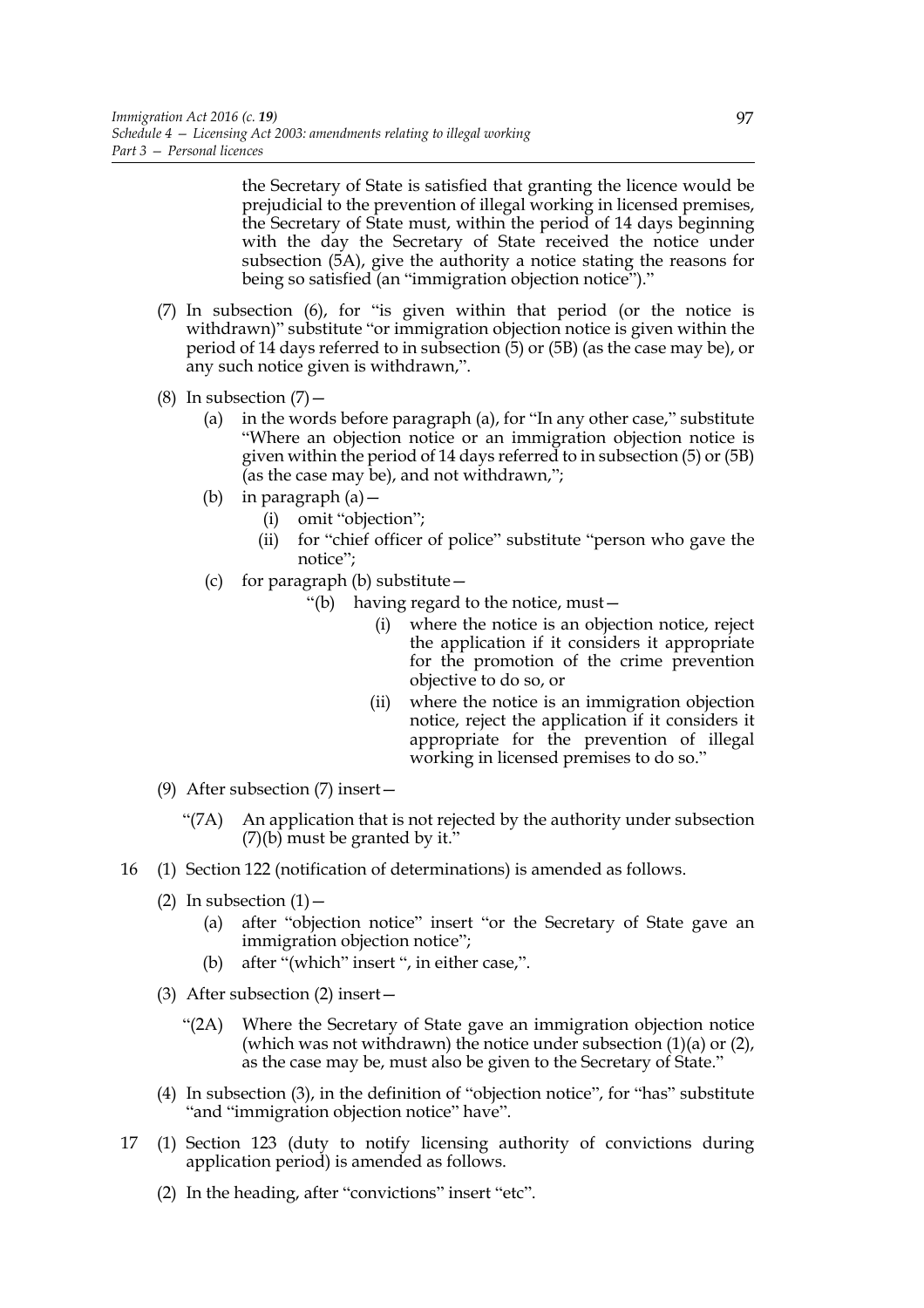- (3) In subsection  $(1)$ 
	- (a) after "application period" insert ", or is required to pay an immigration penalty during that period";
	- (b) after "conviction" insert "or the requirement to pay (as the case may be)".
- 18 (1) Section 124 (convictions coming to light after grant) is amended as follows.
	- (2) In subsection  $(1)$ 
		- (a) for "("the offender")" substitute "("the licence holder")";
		- (b) at the end insert "or was required during that period to pay an immigration penalty".
	- (3) In subsection  $(3)$ 
		- (a) in paragraph  $(a)$  -
			- (i) for "applicant" substitute "licence holder";
			- (ii) for ", and" substitute "which occurred before the end of the application period,";
		- (b) in paragraph (b), after "relevant offence" insert "and which occurred before the end of the application period";
		- (c) at the end of paragraph (b) insert "and
			- (c) the licence holder having been required before the end of the application period to pay any immigration penalty,";
		- (d) in the words after paragraph (b), omit "which occurred before the end of the application period,".
	- (4) After subsection (3) insert—
		- "(3A) Where the licence holder was (during the application period)—
			- (a) convicted of an immigration offence,
			- (b) convicted of a foreign offence that the licensing authority considers to be comparable to an immigration offence, or
			- required to pay an immigration penalty,

the authority must give the Secretary of State a notice to that effect.

- (3B) Where, having regard to—
	- (a) any conviction of the licence holder for an immigration offence which occurred before the end of the application period,
	- (b) any conviction of the licence holder for a foreign offence which the Secretary of State considers to be comparable to an immigration offence and which occurred before the end of the application period, and
	- (c) the licence holder having been required before the end of the application period to pay any immigration penalty,

the Secretary of State is satisfied that continuation of the licence would be prejudicial to the prevention of illegal working in licensed premises, the Secretary of State must, within the period of 14 days beginning with the day the Secretary of State received the notice under subsection (3A), give the authority a notice stating the reasons for being so satisfied (an "immigration objection notice")."

(5) In subsection  $(4)$  –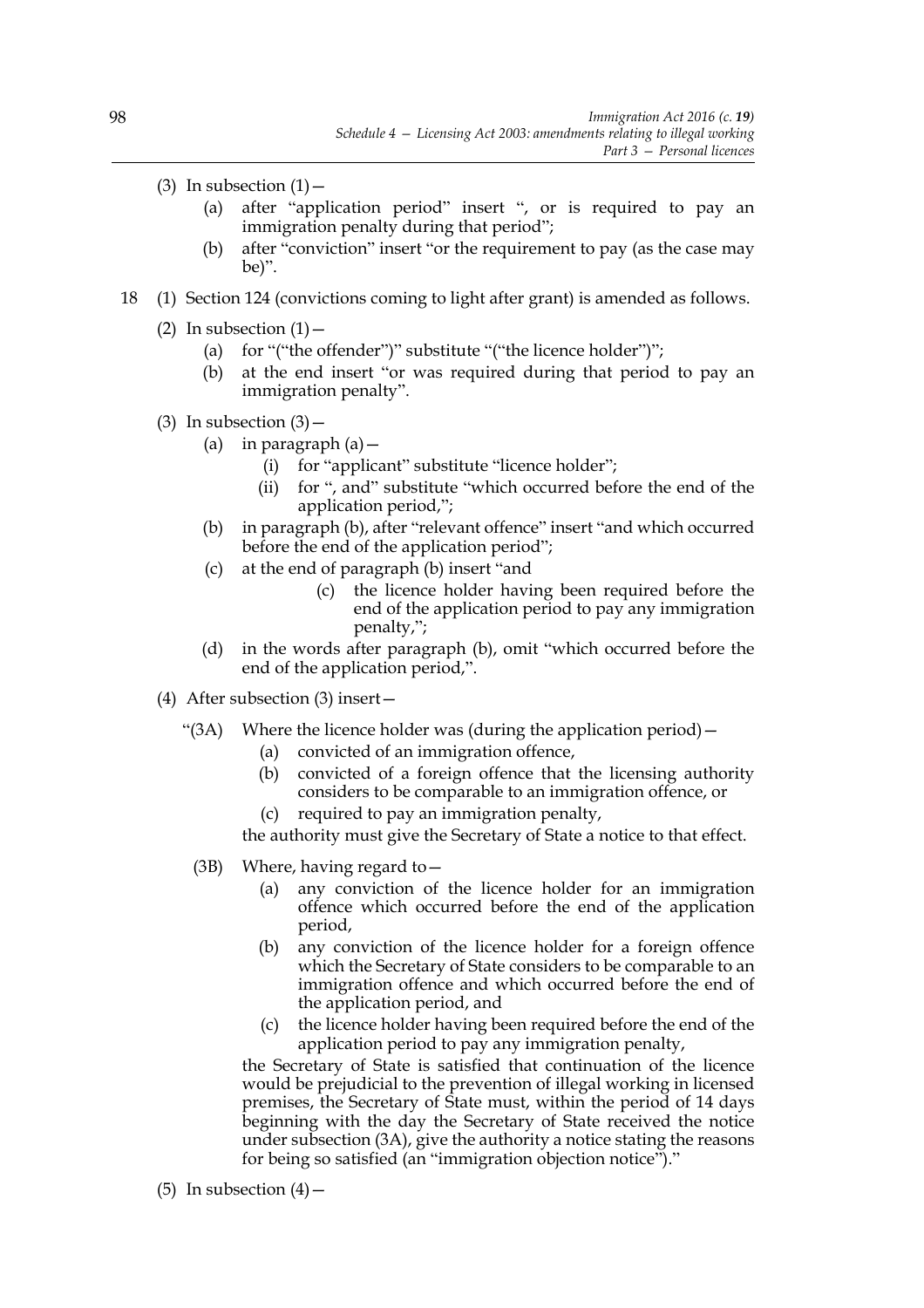- (a) in the words before paragraph (a), for "is given within that period" substitute "or an immigration objection notice is given within the period of 14 days referred to in subsection (3) or (3B), as the case may be,";
- (b) in paragraph (a)—
	- (i) omit "objection";
	- (ii) for "holder of the licence, the chief officer of police" substitute "licence holder, the person who gave the notice";
- (c) in paragraph (b), for the words from "revoke" to the end of the paragraph substitute "—
	- (i) where the notice is an objection notice, revoke the licence if it considers it appropriate for the promotion of the crime prevention objective to do so, or
	- (ii) where the notice is an immigration objection notice, revoke the licence if it considers it appropriate for the prevention of illegal working in licensed premises to do so."
- (6) After subsection (5) insert—
	- "(5A) Where the authority revokes or decides not to revoke a licence under subsection  $(4)(b)(ii)$  it must also notify the Secretary of State of the decision and its reasons for making it."
- 19 (1) Section 125(3) (form of personal licence) is amended as follows.
	- (2) For "of each" substitute "of— (a) each".
	- (3) At the end insert—
		- "(b) each immigration penalty that the holder has been required to pay and the date of each notice by which such a penalty was imposed."
- 20 (1) Section 132 (licence holder's duty to notify licensing authority of convictions) is amended as follows.
	- (2) In the heading, after "convictions" insert "etc".
	- (3) After subsection (2) insert—
		- "(2A) Subsection (2B) applies where the holder of a personal licence is required to pay an immigration penalty.
			- (2B) The holder must, as soon as reasonably practicable after being required to pay the penalty, give the relevant licensing authority a notice containing details of the penalty, including the date of the notice by which the penalty was imposed."
	- (4) In subsection  $(3)$ , after " $(2)$ " insert "or  $(2B)$ ".
- 21 In Schedule 4 (personal licence: relevant offences), after paragraph 7 insert—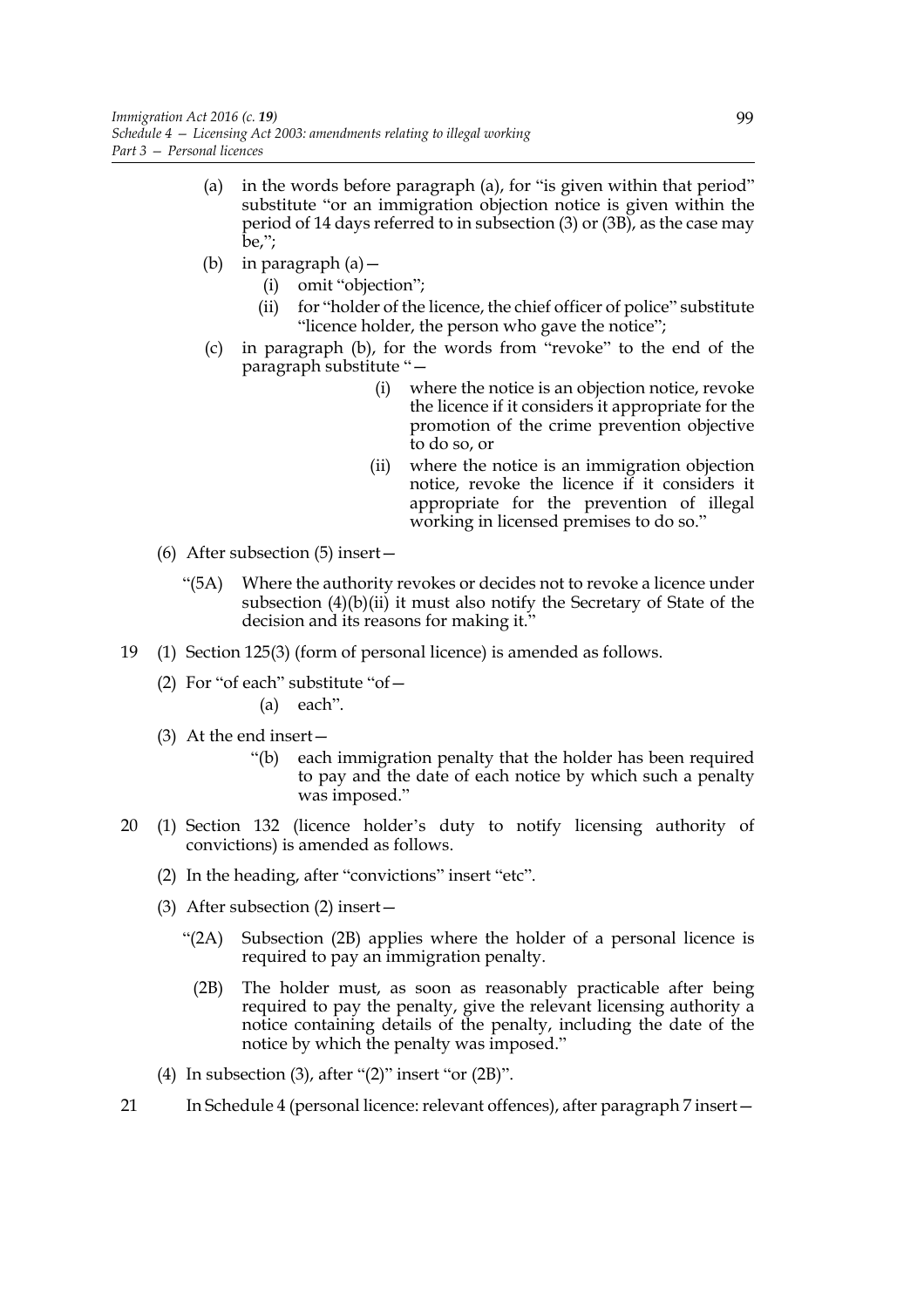# "7A An offence under any of the Immigration Acts."

# PART 4

### RIGHTS OF ENTRY

- 22 (1) Section 179 of the Licensing Act 2003 (rights of entry to investigate licensable activities) is amended as follows.
	- (2) After subsection (1) insert—
		- "(1A) Where an immigration officer has reason to believe that any premises are being used for a licensable activity within section  $1(1)(a)$  or (d), the officer may enter the premises with a view to seeing whether an offence under any of the Immigration Acts is being committed in connection with the carrying on of the activity."
	- (3) In subsection  $(2)$ 
		- (a) after "authorised person" insert "or an immigration officer";
		- (b) for "the power", in the first place it occurs, substitute "a power".
	- (4) In subsection (3), for "the power" substitute "a power".
	- (5) In subsection (4), after "authorised person" insert "or an immigration officer".
	- (6) In subsection  $(6)$  -
		- (a) omit "and" at the end of the definition of "authorisation";
		- (b) at the end of the subsection insert—
			- ""immigration officer" means a person appointed as an immigration officer under paragraph 1 of Schedule 2 to the Immigration Act 1971."

### PART 5

### APPEALS

- 23 Schedule 5 to the Licensing Act 2003 (appeals) is amended as follows.
- 24 (1) Paragraph 6 (transfer of licence) is amended as follows.
	- (2) In sub-paragraph  $(1)$  -
		- (a) after "42(6)" insert "or the Secretary of State gave a notice under section  $42(8)$ ";
		- (b) after "(which" insert ", in either case,".
	- (3) In sub-paragraph (2), after "police" insert "or the Secretary of State, as the case may be,".
- 25 (1) Paragraph 7 (interim authority notice) is amended as follows.
	- (2) In sub-paragraph  $(1)(b)$  -
		- (a) after "48(2)" insert "or the Secretary of State gives a notice under section  $48(2B)$ ";
		- (b) after "(which" insert ", in either case,".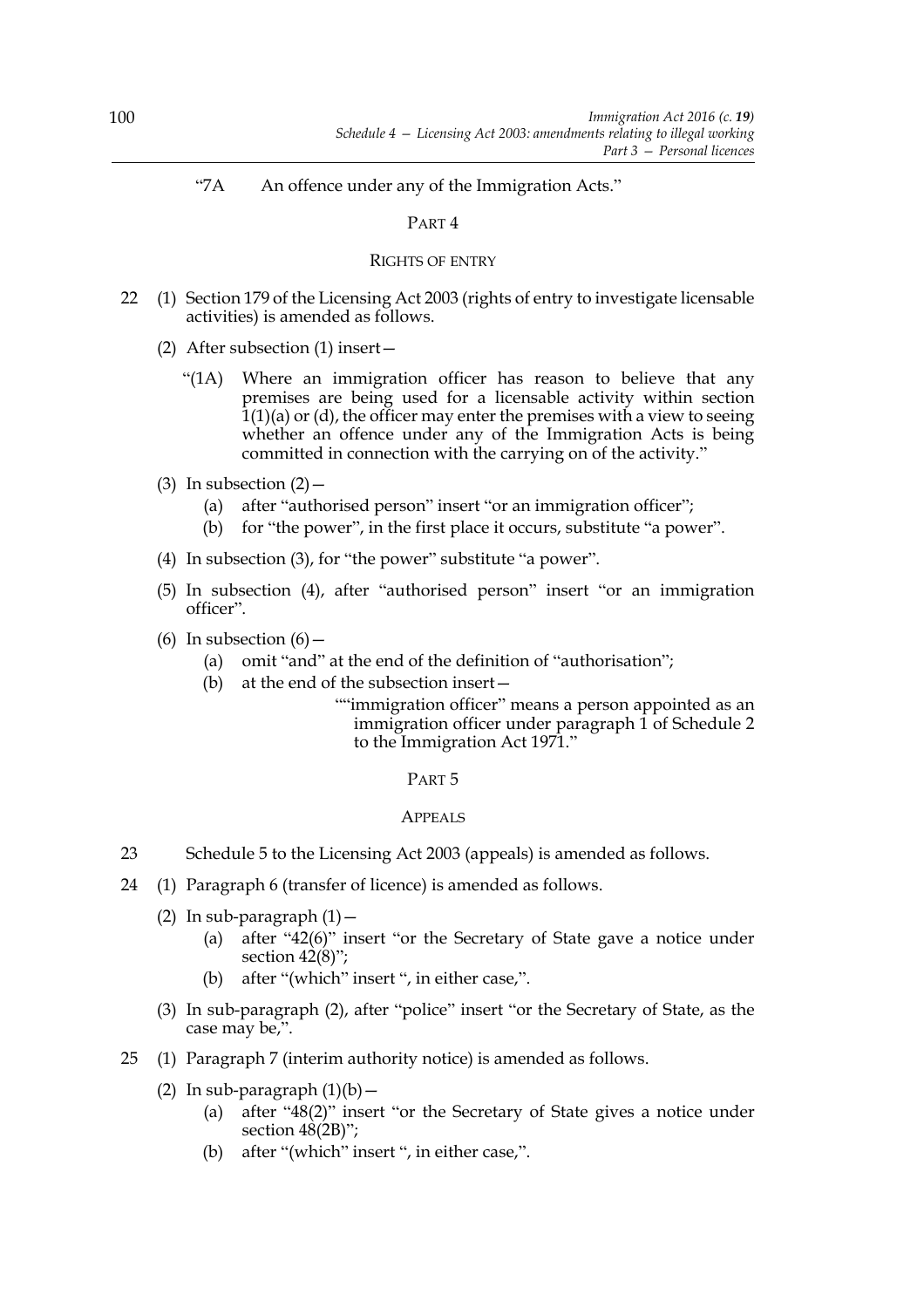- (3) In sub-paragraph (3), for "the notice under that subsection," substitute "the interim authority notice under section 48(3) after the giving of a notice by a chief officer of police under section 48(2),".
- (4) After sub-paragraph (3) insert—
	- "(3A) Where the relevant licensing authority decides not to cancel the interim authority notice under section 48(3) after the giving of a notice by the Secretary of State under section 48(2B), the Secretary of State may appeal against that decision."
- 26 In paragraph 9 (general provision about appeals under Part 1 of Schedule 5), in sub-paragraph (4), after "paragraph 7(3)" insert "or (3A)".
- 27 (1) Paragraph 17 (personal licences) is amended as follows.
	- (2) In sub-paragraph  $(2)$  -
		- (a) for "section 120(7)" substitute "120(7A) after the giving of a notice under section 120(5)";
		- (b) for "objection notice (within the meaning of section 120(5))" substitute "notice".
	- (3) After sub-paragraph (2) insert—
		- "(2A) Where a licensing authority grants an application for a personal licence under section 120(7A) after the giving of a notice under section 120(5B), the Secretary of State may appeal against that decision."
	- (4) After sub-paragraph (5) insert—
		- "(5A) Where in a case to which section 124 applies—
			- (a) the Secretary of State gives a notice under subsection (3B) of that section (and does not later withdraw it), and
			- (b) the licensing authority decides not to revoke the licence, the Secretary of State may appeal against the decision."
	- (5) In sub-paragraph (8), for "(2), (3) or (5)" substitute "(2), (2A), (5) or (5A)".
- 28 At the end insert—

## "PART 4

## QUESTIONS ABOUT LEAVE TO ENTER OR REMAIN IN THE UK

- 19 On an appeal under this Schedule, a magistrates' court is not entitled to entertain any question as to whether—
	- (a) an individual should be, or should have been, granted leave to enter or remain in the United Kingdom, or
	- (b) an individual has, after the date of the decision being appealed against, been granted leave to enter or remain in the United Kingdom."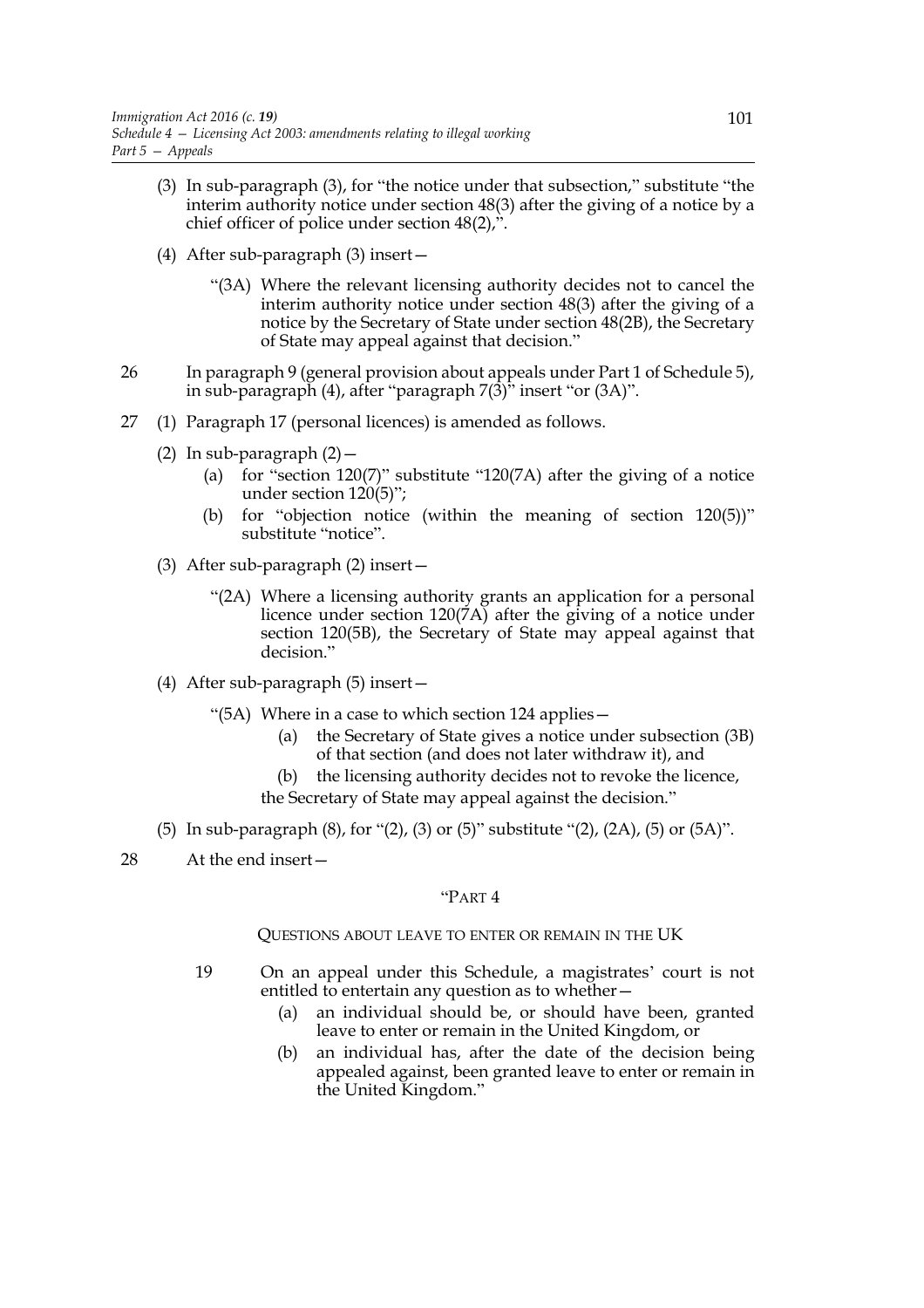#### PART 6

### **GENERAL**

- 29 In section 10 of the Licensing Act 2003, (sub-delegation of functions by licensing committee etc), in subsection (4)(a), in sub-paragraphs (v), (vi) and  $(x)$ , omit "police".
- 30 (1) Section 193 of the Licensing Act 2003 (other definitions) is amended as follows.
	- (2) The existing text becomes subsection (1).
	- (3) After that subsection insert—
		- "(2) For the purposes of references in this Act to the prevention of illegal working in licensed premises, a person is working illegally if by doing that work at that time the person is committing an offence under section 24B of the Immigration Act 1971."
- 31 In section 194 of the Licensing Act 2003 (index of defined expressions), insert the following entries at the appropriate places—

| "entitled<br>to<br>the<br>work in<br>United<br>Kingdom                                                               | section 192A" |
|----------------------------------------------------------------------------------------------------------------------|---------------|
| "immigration<br>offence                                                                                              | section 113"  |
| "immigration<br>penalty (and<br>required<br>to<br>in<br>pay,<br>relation to an<br>immigration<br>penalty)            | section 113"  |
| "working<br>illegally,<br>in<br>relation to the<br>prevention of<br>illegal<br>working<br>in<br>licensed<br>premises | section 193"  |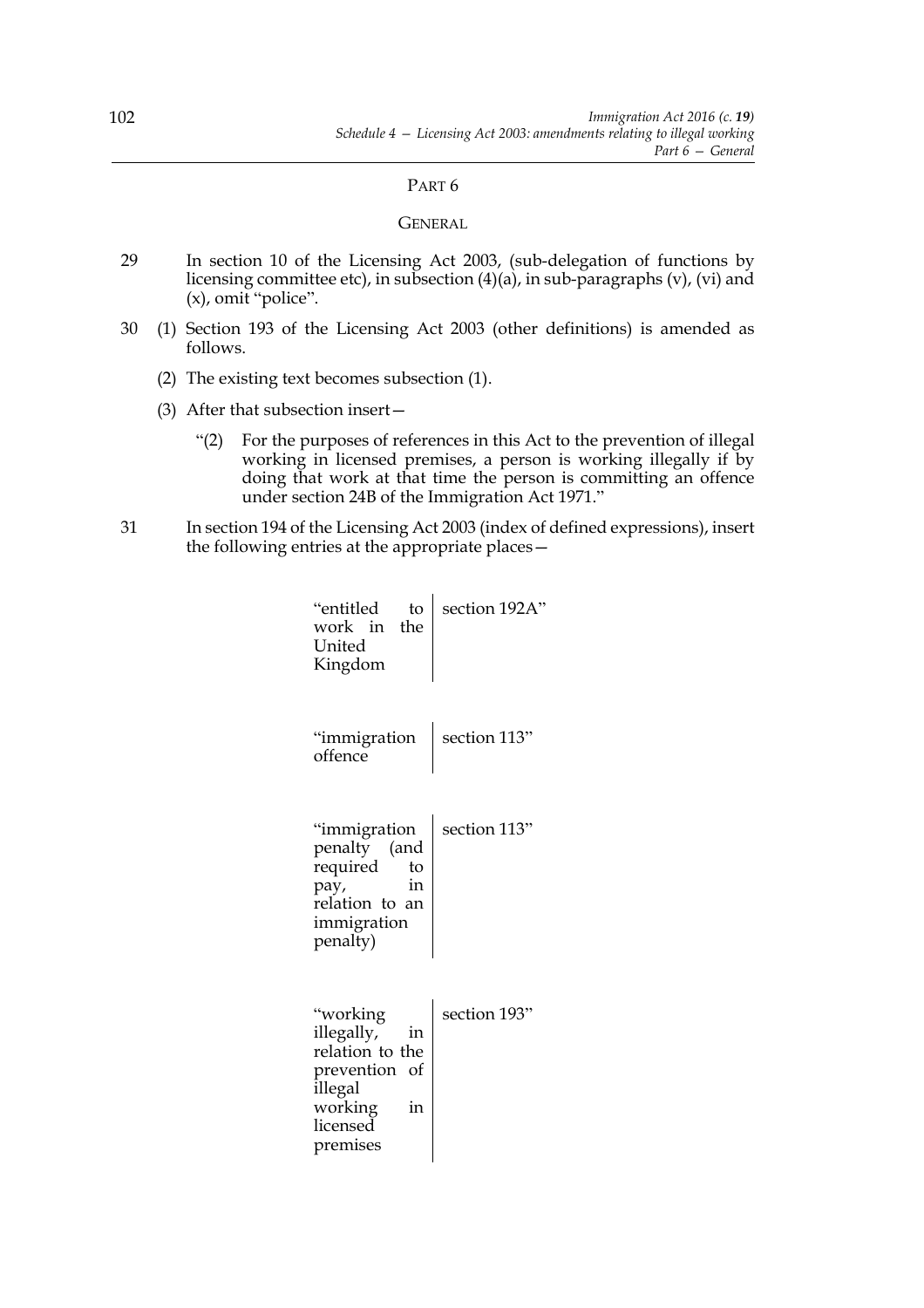32 In the Police Reform and Social Responsibility Act 2011, omit sections 109(9) and (10) and 111(3) and (5).

### PART 7

#### TRANSITIONAL PROVISION

- 33 The amendments of sections 13, 16, 42, 47 and 120 of the Licensing Act 2003 made by paragraphs 3, 4, 6, 9 and 15 respectively of this Schedule do not apply in relation to applications made, or interim authority notices given, before the coming into force of the respective paragraph.
- 34 The amendment of section 27 of the Licensing Act 2003 made by paragraph 5 of this Schedule does not apply in relation to a premises licence granted pursuant to an application made before the coming into force of that paragraph.
- 35 The amendments of section 115 of the Licensing Act 2003 made by paragraph 14 of this Schedule do not apply in relation to a personal licence granted pursuant to an application made before the coming into force of that paragraph.
- 36 The amendment of Schedule 4 to the Licensing Act 2003 made by paragraph 21 of this Schedule applies on and after the coming into force of that paragraph in relation to—
	- (a) personal licences granted before, on or after the coming into force of that paragraph, and
	- (b) offences committed before, on or after the coming into force of that paragraph.

#### SCHEDULE 5 Section 37

### PRIVATE HIRE VEHICLES ETC

*London Hackney Carriages Act 1843 (c. 86)*

- 1 (1) Section 18 of the London Hackney Carriages Act 1843 (licences and badges to be delivered up on the discontinuance of licences) is amended as follows.
	- (2) At the beginning insert "(1)".
	- (3) At the end of subsection (1) insert—
		- "(2) Subsection (1) does not require the delivery of a licence and badge on the expiry of the licence if the licence was granted in accordance with section 8A(2) or (4) of the Metropolitan Public Carriage Act 1869 (but see section  $8A(6)$  of that Act)."

*Metropolitan Public Carriage Act 1869 (c. 115)*

- 2 The Metropolitan Public Carriage Act 1869 is amended as follows.
- 3 In section 8(7) (driver's licence to be in force for three years unless suspended or revoked) for "A" substitute "Subject to section 8A, a".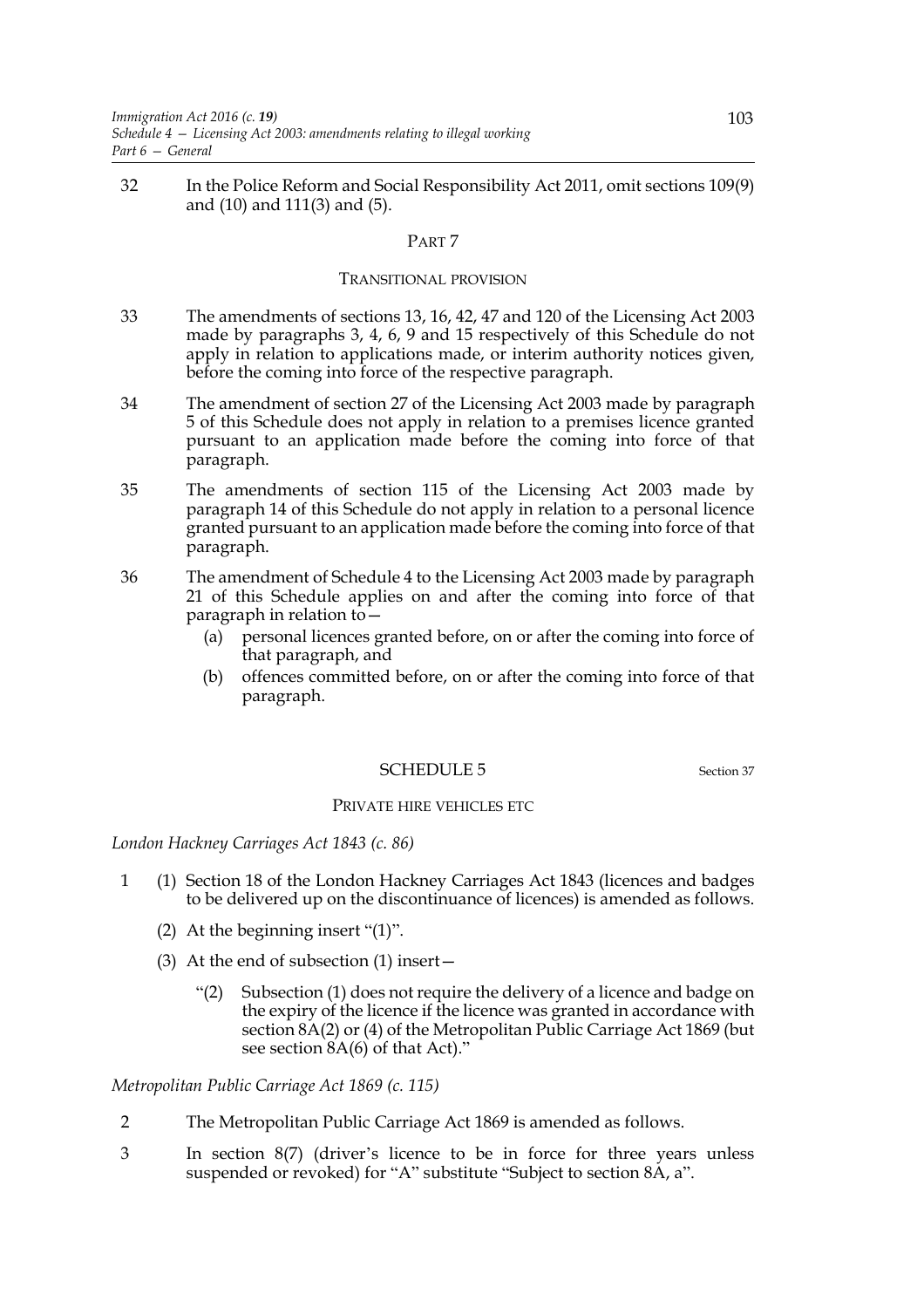## 4 After section 8 insert—

## **"8A Drivers' licences for persons subject to immigration control**

- (1) Subsection (2) applies if  $-$ 
	- (a) a licence under section 8 is to be granted to a person who has been granted leave to enter or remain in the United Kingdom for a limited period ("the leave period"),
	- (b) the person's leave has not been extended by virtue of section 3C of the Immigration Act 1971 (continuation of leave pending variation decision), and
	- (c) apart from subsection (2), the period for which the licence would have been in force would have ended after the end of the leave period.
- (2) Transport for London must grant the licence for a period which ends at or before the end of the leave period.
- (3) Subsection (4) applies if  $-$ 
	- (a) a licence under section 8 is to be granted to a person who has been granted leave to enter or remain in the United Kingdom for a limited period, and
	- (b) the person's leave has been extended by virtue of section 3C of the Immigration Act 1971 (continuation of leave pending variation decision).
- (4) Transport for London must grant the licence for a period that does not exceed six months.
- (5) A licence under section 8 ceases to be in force if the person to whom it was granted becomes disqualified by reason of the person's immigration status from driving a hackney carriage.
- (6) If a licence granted in accordance with subsection (2) or (4) expires, the person to whom it was granted must, within the period of 7 days beginning with the day after that on which it expired, return to Transport for London—
	- (a) the licence,
	- (b) the person's copy of the licence (if any), and
	- (c) the person's driver's badge.
- (7) If subsection (5) applies to a licence, the person to whom it was granted must, within the period of 7 days beginning with the day after the day on which the person first became disqualified, return to Transport for London—
	- (a) the licence,
	- (b) the person's copy of the licence (if any), and
	- (c) the person's driver's badge.
- (8) A person who, without reasonable excuse, contravenes subsection (6) or (7) is guilty of an offence and liable on summary conviction  $-$ 
	- (a) to a fine not exceeding level 3 on the standard scale, and
	- (b) in the case of a continuing offence, to a fine not exceeding ten pounds for each day during which an offence continues after conviction.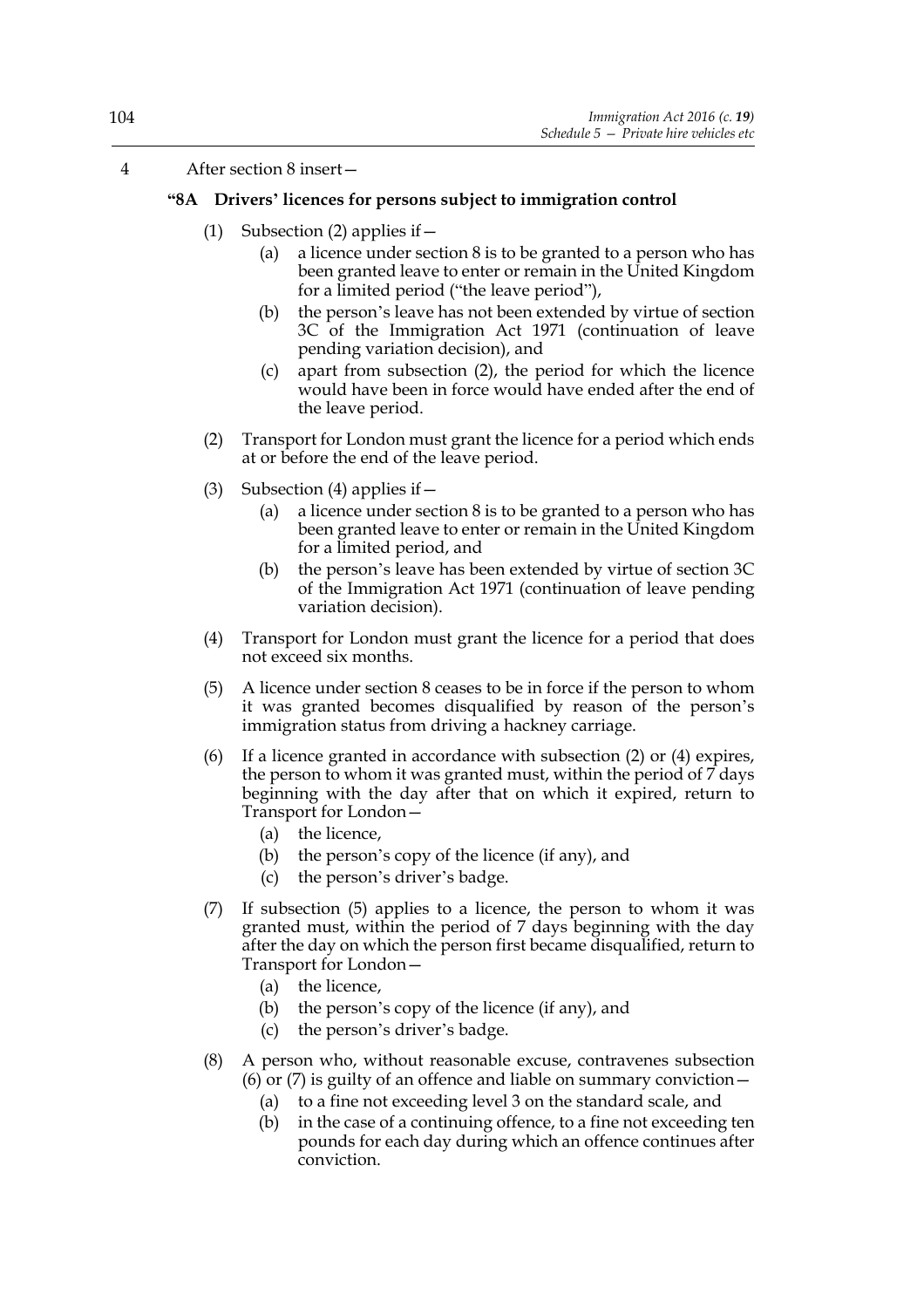- (9) The Secretary of State may by regulations made by statutory instrument amend the amount for the time being specified in subsection (8)(b).
- (10) Regulations under subsection (9) may make transitional, transitory or saving provision.
- (11) A statutory instrument containing regulations under subsection (9) may not be made unless a draft of the instrument has been laid before, and approved by a resolution of, each House of Parliament.
- (12) For the purposes of this section a person is disqualified by reason of the person's immigration status from driving a hackney carriage if the person is subject to immigration control and—
	- (a) the person has not been granted leave to enter or remain in the United Kingdom, or
	- (b) the person's leave to enter or remain in the United Kingdom—
		- (i) is invalid,
		- (ii) has ceased to have effect (whether by reason of curtailment, revocation, cancellation, passage of time or otherwise), or
		- (iii) is subject to a condition preventing the person from driving a hackney carriage.
- (13) Where a person is on immigration bail within the meaning of Part 1 of Schedule 10 to the Immigration Act 2016—
	- (a) the person is to be treated for the purposes of this section as if the person had been granted leave to enter the United Kingdom, but
	- (b) any condition as to the person's work in the United Kingdom to which the person's immigration bail is subject is to be treated for those purposes as a condition of leave.
- (14) For the purposes of this section a person is subject to immigration control if under the Immigration Act 1971 the person requires leave to enter or remain in the United Kingdom."

*Plymouth City Council Act 1975 (c. xx)*

- 5 The Plymouth City Council Act 1975 is amended as follows.
- 6 After section 2 insert—

## **"2A Persons disqualified by reason of immigration status**

- (1) For the purposes of this Act a person is disqualified by reason of the person's immigration status from carrying on a licensable activity if the person is subject to immigration control and—
	- (a) the person has not been granted leave to enter or remain in the United Kingdom, or
	- (b) the person's leave to enter or remain in the United Kingdom—
		- (i) is invalid,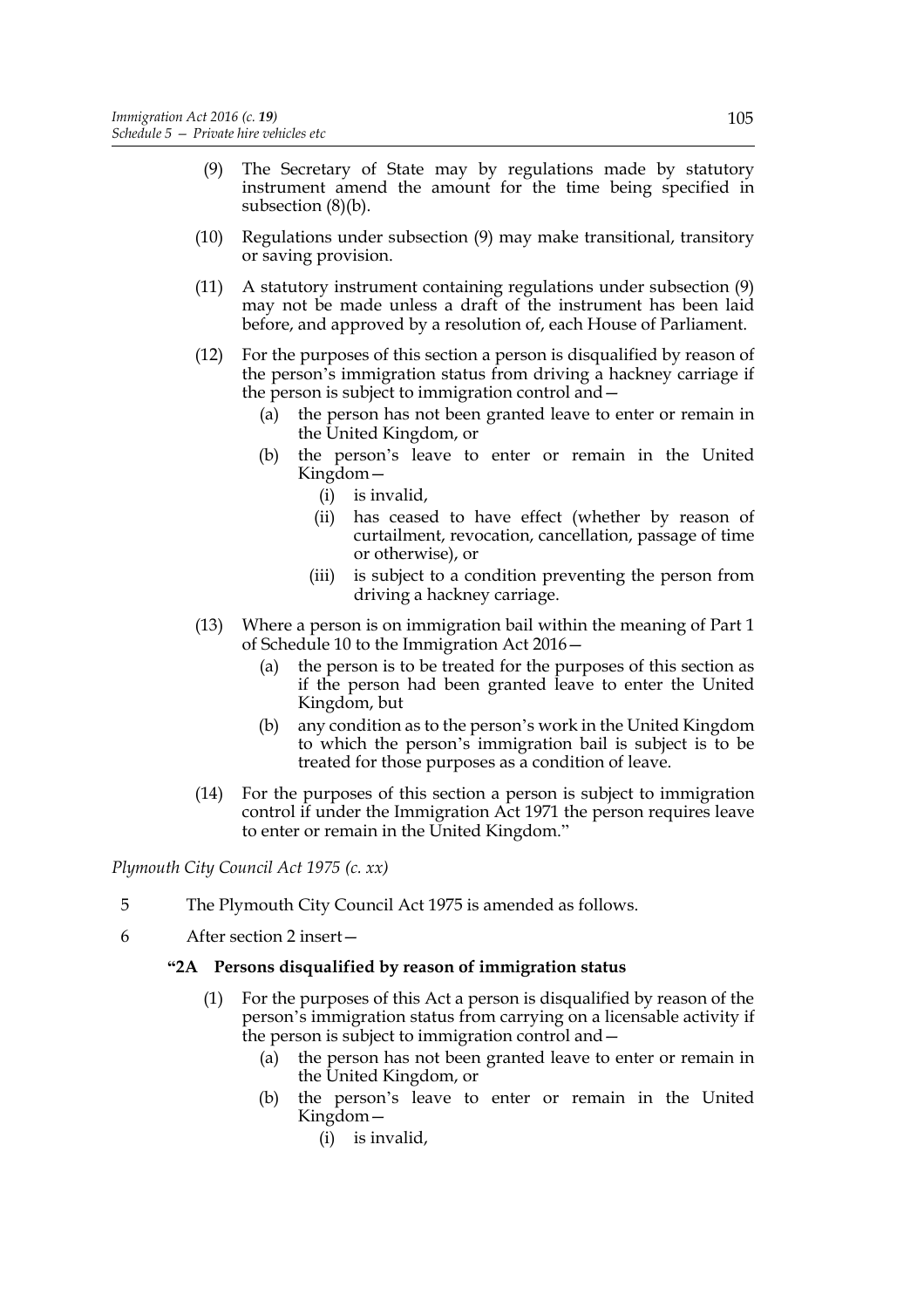- (ii) has ceased to have effect (whether by reason of curtailment, revocation, cancellation, passage of time or otherwise), or
- (iii) is subject to a condition preventing the person from carrying on the licensable activity.
- (2) Where a person is on immigration bail within the meaning of Part 1 of Schedule 10 to the Immigration Act 2016—
	- (a) the person is to be treated for the purposes of this Act as if the person had been granted leave to enter the United Kingdom, but
	- (b) any condition as to the person's work in the United Kingdom to which the person's immigration bail is subject is to be treated for those purposes as a condition of leave.
- (3) For the purposes of this section a person is subject to immigration control if under the Immigration Act 1971 the person requires leave to enter or remain in the United Kingdom.
- (4) For the purposes of this section a person carries on a licensable activity if the person—
	- (a) drives a private hire vehicle,
	- (b) operates a private hire vehicle, or
	- (c) drives a hackney carriage.

## **2B Immigration offences and immigration penalties**

- (1) In this Act "immigration offence" means—
	- (a) an offence under any of the Immigration Acts,
	- (b) an offence under section 1 of the Criminal Attempts Act 1981 of attempting to commit an offence within paragraph (a), or
	- (c) an offence under section 1 of the Criminal Law Act 1977 of conspiracy to commit an offence within paragraph (a).
- (2) In this Act "immigration penalty" means a penalty under—
	- (a) section 15 of the Immigration, Asylum and Nationality Act 2006 ("the 2006 Act"), or
	- (b) section 23 of the Immigration Act 2014 ("the 2014 Act").
- (3) For the purposes of this Act a person to whom a penalty notice under section 15 of the 2006 Act has been given is not to be treated as having been required to pay an immigration penalty if—
	- (a) the person is excused payment by virtue of section 15(3) of that Act, or
	- (b) the penalty is cancelled by virtue of section 16 or 17 of that Act.
- (4) For the purposes of this Act a person to whom a penalty notice under section 15 of the 2006 Act has been given is not to be treated as having been required to pay an immigration penalty until such time as—
	- (a) the period for giving a notice of objection under section 16 of that Act has expired and the Secretary of State has considered any notice given within that period, and
	- (b) if a notice of objection was given within that period, the period for appealing under section 17 of that Act has expired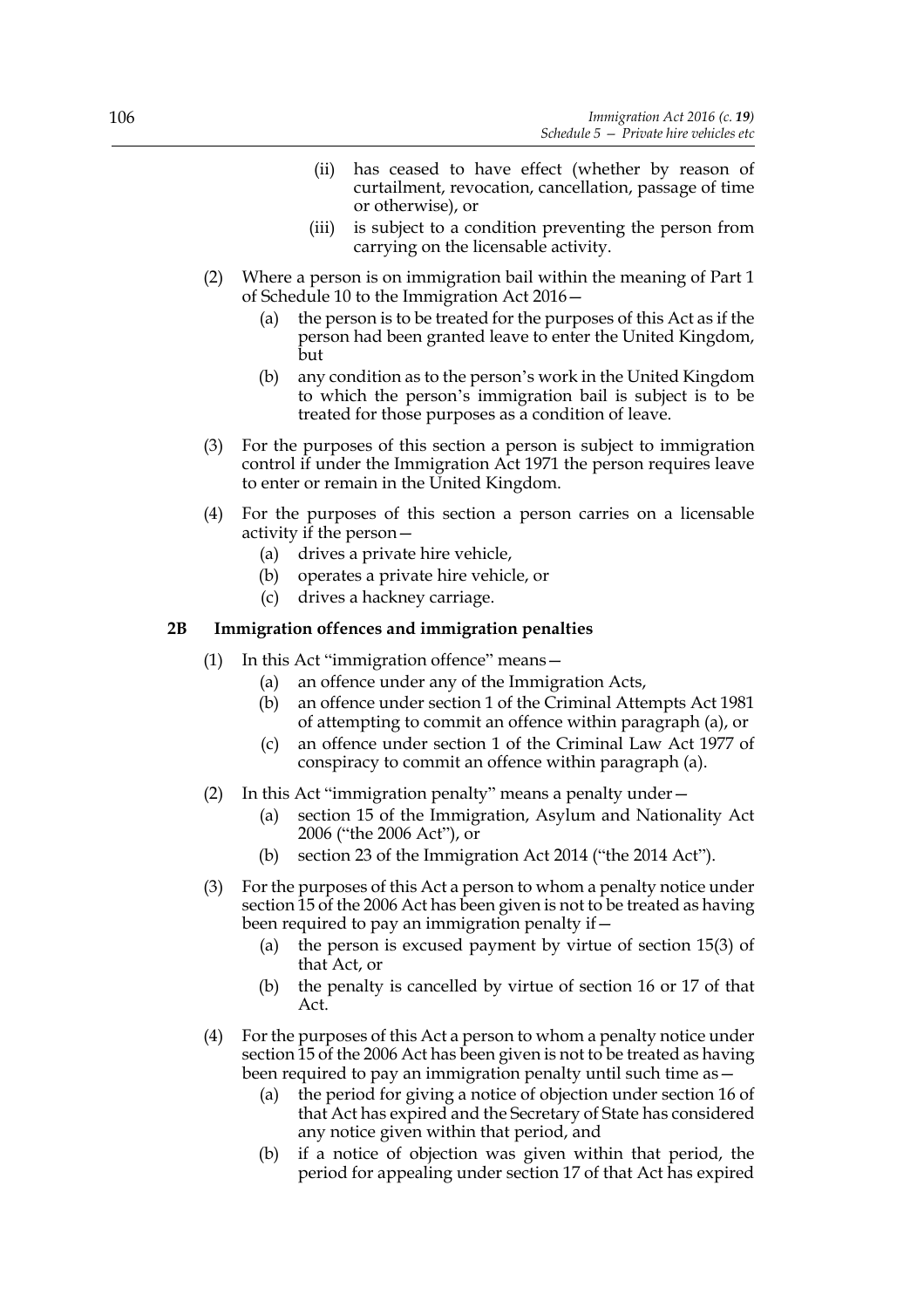and any appeal brought within that period has been finally determined, abandoned or withdrawn.

- (5) For the purposes of this Act a person to whom a penalty notice under section 23 of the 2014 Act has been given is not to be treated as having been required to pay an immigration penalty if—
	- (a) the person is excused payment by virtue of section 24 of that Act, or
	- (b) the penalty is cancelled by virtue of section 29 or 30 of that Act.
- (6) For the purposes of this Act a person to whom a penalty notice under section 23 of the 2014 Act has been given is not to be treated as having been required to pay an immigration penalty until such time as—
	- (a) the period for giving a notice of objection under section 29 of that Act has expired and the Secretary of State has considered any notice given within that period, and
	- (b) if a notice of objection was given within that period, the period for appealing under section 30 of that Act has expired and any appeal brought within that period has been finally determined, abandoned or withdrawn."
- 7 (1) Section 9 (licensing of drivers of private hire vehicles) is amended as follows.
	- (2) In subsection  $(1)$  -
		- (a) in paragraph (a) after "satisfied" insert " $-(i)$ ", and
		- (b) for the "or" at the end of paragraph (a) substitute "and
			- (ii) that the applicant is not disqualified by reason of the applicant's immigration status from driving a private hire vehicle; or".
	- (3) After subsection (1) insert—
		- "(1A) In determining for the purposes of subsection (1) whether an applicant is disqualified by reason of the applicant's immigration status from driving a private hire vehicle, the Council must have regard to any guidance issued by the Secretary of State."
- 8 In section 11(1) (drivers' licences for hackney carriages and private hire vehicles)—
	- (a) in paragraph (a) for "Every" substitute "Subject to section 11A, every", and
	- (b) in paragraph (b) after "1889," insert "but subject to section 11A,".
- 9 After section 11 insert—

## **"11A Drivers' licences for persons subject to immigration control**

- (1) Subsection (2) applies if  $-$ 
	- (a) a licence within section  $11(1)(a)$  or (b) is to be granted to a person who has been granted leave to enter or remain in the United Kingdom for a limited period ("the leave period"),
	- (b) the person's leave has not been extended by virtue of section 3C of the Immigration Act 1971 (continuation of leave pending variation decision), and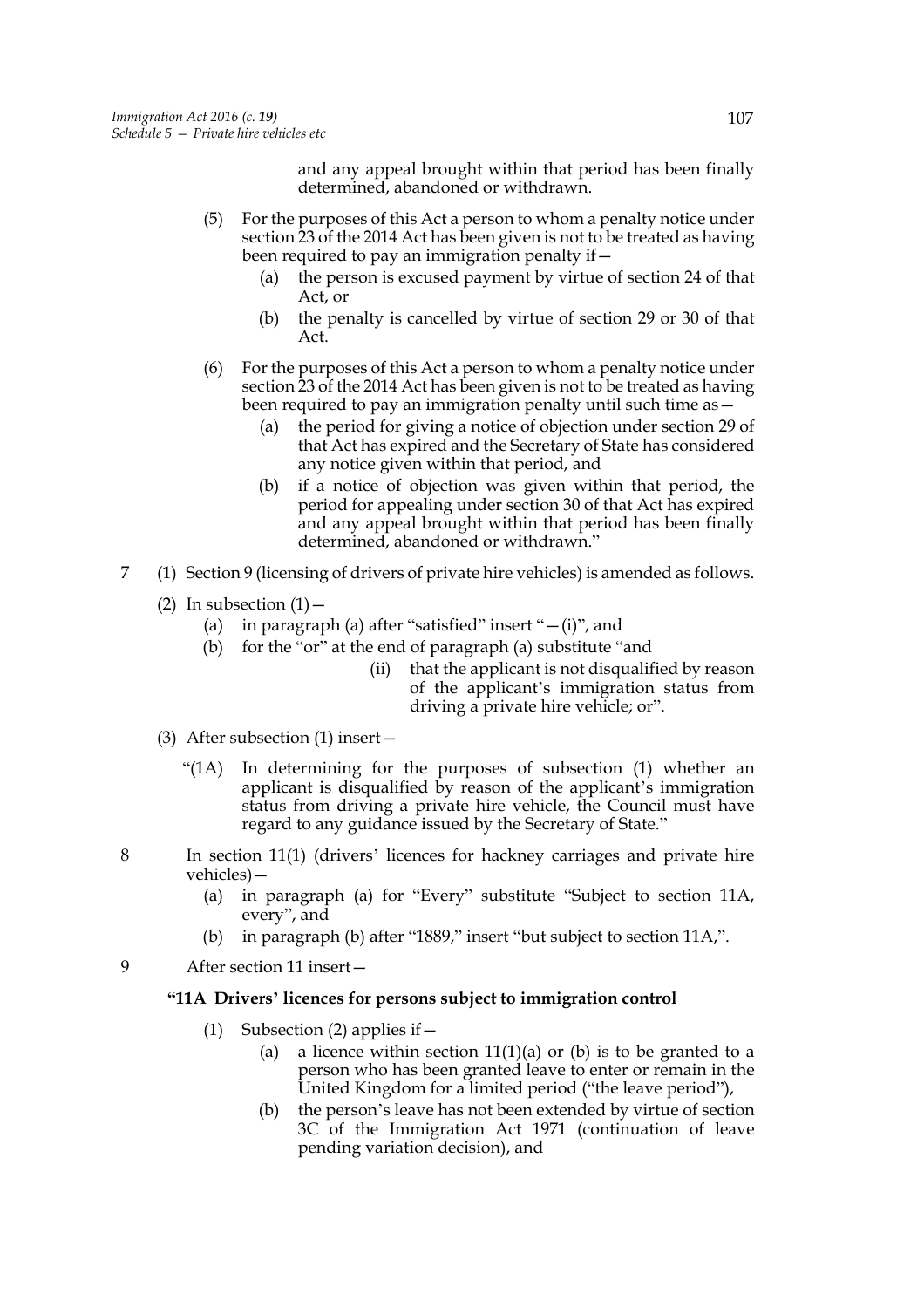- (c) apart from subsection (2), the period for which the licence would have been in force would have ended after the end of the leave period.
- (2) The Council must specify a period in the licence as the period for which it remains in force; and that period must end at or before the end of the leave period.
- (3) Subsection (4) applies if  $-$ 
	- (a) a licence within section  $11(1)(a)$  or (b) is to be granted to a person who has been granted leave to enter or remain in the United Kingdom for a limited period, and
	- (b) the person's leave has been extended by virtue of section 3C of the Immigration Act 1971 (continuation of leave pending variation decision).
- (4) The Council must specify a period in the licence as the period for which it remains in force; and that period must not exceed six months.
- (5) A licence within section  $11(1)(a)$  ceases to be in force if the person to whom it was granted becomes disqualified by reason of the person's immigration status from driving a private hire vehicle.
- (6) A licence within section  $11(1)(b)$  ceases to be in force if the person to whom it was granted becomes disqualified by reason of the person's immigration status from driving a hackney carriage.
- (7) If a licence granted in accordance with subsection (2) or (4) expires, the person to whom it was granted must, within the period of 7 days beginning with the day after that on which it expired, return the licence and the person's driver's badge to the Council.
- (8) If subsection (5) or (6) applies to a licence, the person to whom it was granted must, within the period of 7 days beginning with the day after the day on which the person first became disqualified, return the licence and the person's driver's badge to the Council.
- (9) A person who, without reasonable excuse, contravenes subsection (7) or (8) is guilty of an offence and liable on summary conviction—
	- (a) to a fine not exceeding level 3 on the standard scale, and
	- (b) in the case of a continuing offence, to a fine not exceeding ten pounds for each day during which an offence continues after conviction.
- (10) The Secretary of State may by regulations made by statutory instrument amend the amount for the time being specified in subsection  $(9)(b)$ .
- (11) Regulations under subsection (10) may make transitional, transitory or saving provision.
- (12) A statutory instrument containing regulations under subsection (10) may not be made unless a draft of the instrument has been laid before, and approved by a resolution of, each House of Parliament."
- 10 (1) Section 13 (licensing of operators of private hire vehicles) is amended as follows.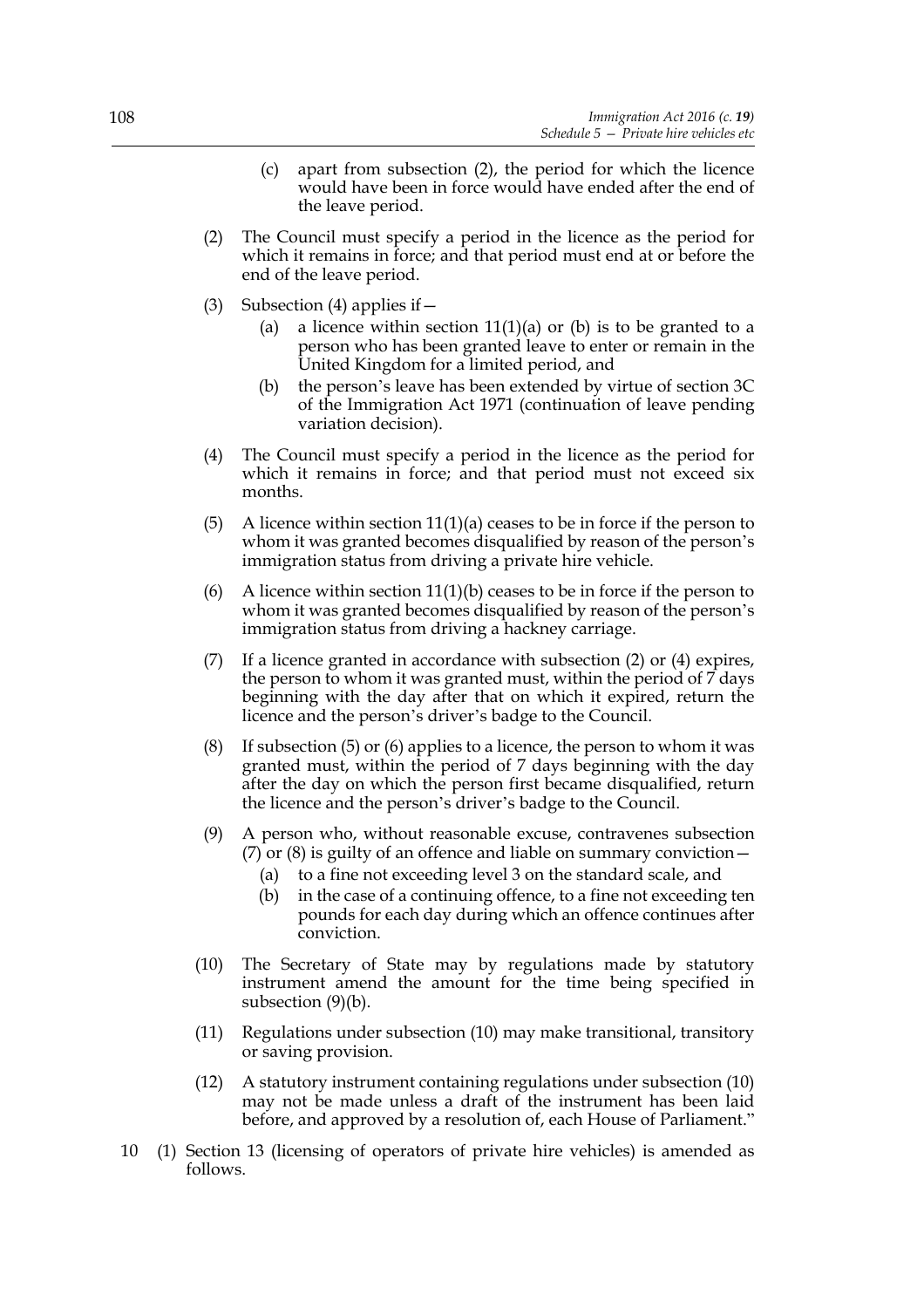- (2) In subsection  $(1)$  -
	- (a) after "satisfied" insert " $-(a)$ ", and
	- (b) at the end of paragraph (a) insert "; and
		- (b) if the applicant is an individual, that the applicant is not disqualified by reason of the applicant's immigration status from operating a private hire vehicle."
- (3) After subsection (1) insert—
	- "(1A) In determining for the purposes of subsection (1) whether an applicant is disqualified by reason of the applicant's immigration status from operating a private hire vehicle, the Council must have regard to any guidance issued by the Secretary of State."
- (4) In subsection (2) for "Every" substitute "Subject to section 13A, every".
- 11 After section 13 insert—

## **"13A Operators' licences for persons subject to immigration control**

- (1) Subsection (2) applies if—
	- (a) a licence under section 13 is to be granted to a person who has been granted leave to enter or remain in the United Kingdom for a limited period ("the leave period"),
	- (b) the person's leave has not been extended by virtue of section 3C of the Immigration Act 1971 (continuation of leave pending variation decision), and
	- (c) apart from subsection (2), the period for which the licence would have been in force would have ended after the end of the leave period.
- (2) The Council must specify a period in the licence as the period for which it remains in force; and that period must end at or before the end of the leave period.
- (3) Subsection (4) applies if  $-$ 
	- (a) a licence under section 13 is to be granted to a person who has been granted leave to enter or remain in the United Kingdom for a limited period, and
	- (b) the person's leave has been extended by virtue of section 3C of the Immigration Act 1971 (continuation of leave pending variation decision).
- (4) The Council must specify a period in the licence as the period for which it remains in force; and that period must not exceed six months.
- (5) A licence under section 13 ceases to be in force if the person to whom it was granted becomes disqualified by reason of the person's immigration status from operating a private hire vehicle.
- (6) If a licence granted in accordance with subsection (2) or (4) expires, the person to whom it was granted must, within the period of  $\overline{7}$  days beginning with the day after that on which it expired, return the licence to the Council.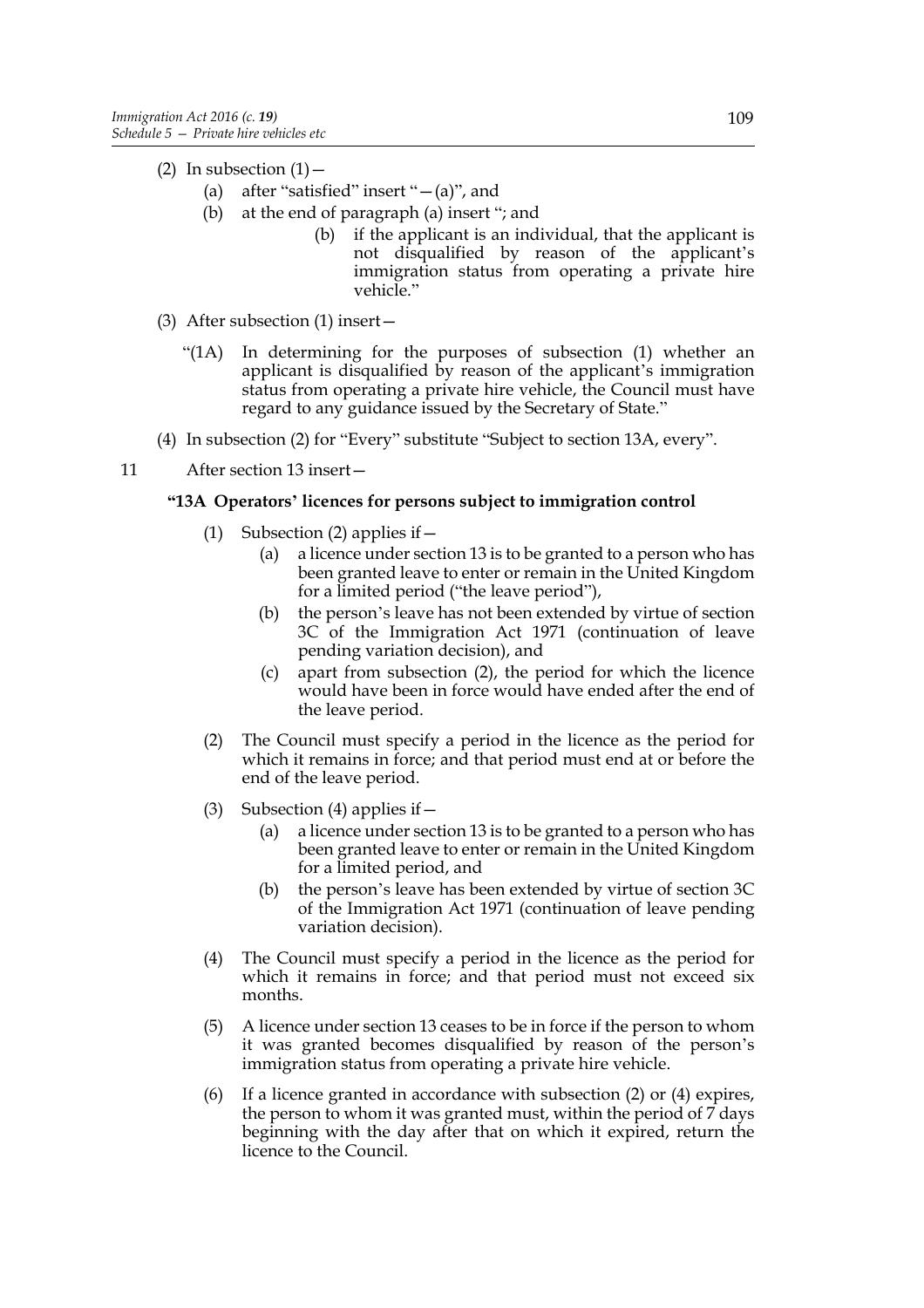- (7) If subsection (5) applies to a licence, the person to whom it was granted must, within the period of 7 days beginning with the day after the day on which the person first became disqualified, return it to the Council.
- (8) A person who, without reasonable excuse, contravenes subsection (6) or (7) is guilty of an offence and liable on summary conviction—
	- (a) to a fine not exceeding level 3 on the standard scale, and
	- (b) in the case of a continuing offence, to a fine not exceeding ten pounds for each day during which an offence continues after conviction.
- (9) The Secretary of State may by regulations made by statutory instrument amend the amount for the time being specified in subsection (8)(b).
- (10) Regulations under subsection (9) may make transitional, transitory or saving provision.
- (11) A statutory instrument containing regulations under subsection (9) may not be made unless a draft of the instrument has been laid before, and approved by a resolution of, each House of Parliament."
- 12 (1) Section 17 (qualification for drivers of hackney carriages) is amended as follows.
	- (2) In subsection  $(1)$  -
		- (a) in paragraph (a) after "satisfied" insert " $-(i)$ ", and
		- (b) for the "or" at the end of paragraph (a) substitute "and
			- (ii) that the applicant is not disqualified by reason of the applicant's immigration status from driving a hackney carriage; or".
	- (3) After subsection (1) insert—
		- "(1A) In determining for the purposes of subsection (1) whether an applicant is disqualified by reason of the applicant's immigration status from driving a hackney carriage, the Council must have regard to any guidance issued by the Secretary of State."
- 13 (1) Section 19 (suspension and revocation of drivers' licences) is amended as follows.
	- (2) In subsection (1) before the "or" at the end of paragraph (a) insert—
		- "(aa) that he has since the grant of the licence been convicted of an immigration offence or required to pay an immigration penalty;".
	- (3) After subsection (1) insert—
		- "(1A) Subsection (1)(aa) does not apply if  $$ 
			- in a case where the driver has been convicted of an immigration offence, the conviction is a spent conviction within the meaning of the Rehabilitation of Offenders Act 1974, or
			- (b) in a case where the driver has been required to pay an immigration penalty—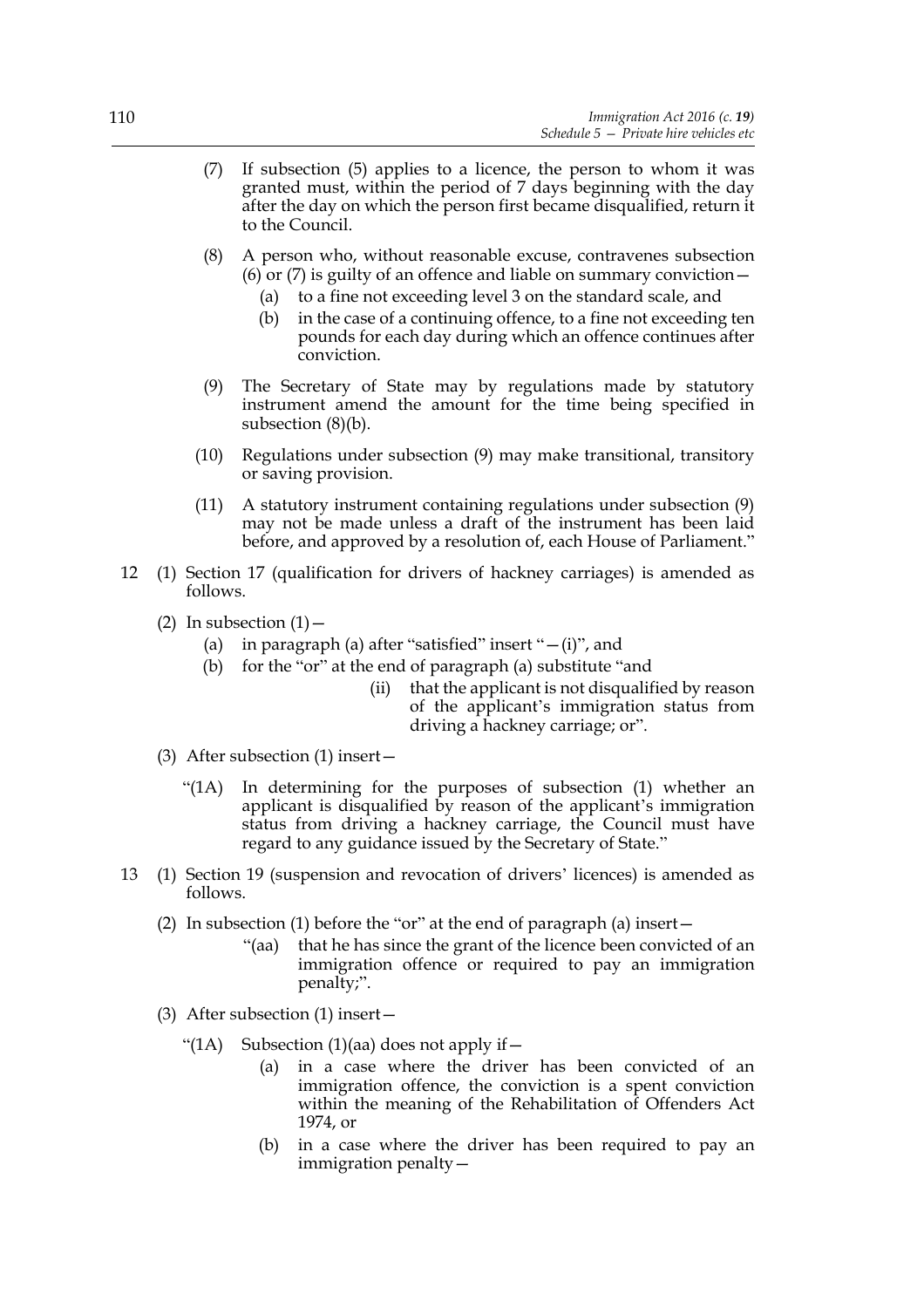- (i) more than three years have elapsed since the date on which the penalty was imposed, and
- (ii) the amount of the penalty has been paid in full."
- (4) After subsection (2) insert—
	- " $(2A)$  The requirement in subsection  $(2)(a)$  to return a driver's badge does not apply in a case where section 20A applies (but see subsection (2) of that section)."
- 14 (1) Section 20 (suspension and revocation of operators' licences) is amended as follows.
	- (2) In subsection (1) before the "or" at the end of paragraph (c) insert—
		- "(ca) that the operator has since the grant of the licence been convicted of an immigration offence or required to pay an immigration penalty;".
	- (3) After subsection (1) insert—
		- "(1A) Subsection  $(1)(ca)$  does not apply if  $-$ 
			- (a) in a case where the operator has been convicted of an immigration offence, the conviction is a spent conviction within the meaning of the Rehabilitation of Offenders Act 1974, or
			- (b) in a case where the operator has been required to pay an immigration penalty—
				- (i) more than three years have elapsed since the date on which the penalty was imposed, and
				- (ii) the amount of the penalty has been paid in full."
- 15 After section 20 insert—

## **"20A Return of licences suspended or revoked on immigration grounds**

- (1) Subsection (2) applies if—
	- (a) under section 19 the Council suspend, revoke or refuse to renew the licence of a driver of a hackney carriage or a private hire vehicle on the ground mentioned in subsection (1)(aa) of that section, or
	- (b) under section 20 the Council suspend, revoke or refuse to renew an operator's licence on the ground mentioned in subsection (1)(ca) of that section.
- (2) The person to whom the licence was granted must, within the period of 7 days beginning with the relevant day, return to the Council—
	- (a) the licence, and
	- (b) in the case of a licence of a driver of a hackney carriage or a private hire vehicle, the person's driver's badge.
- (3) In subsection (2) "the relevant day" means—
	- (a) where the licence is suspended or revoked, the day on which the suspension or revocation takes effect;
	- (b) where the Council refuse to renew the licence, the day on which the licence expires as a result of the failure to renew it.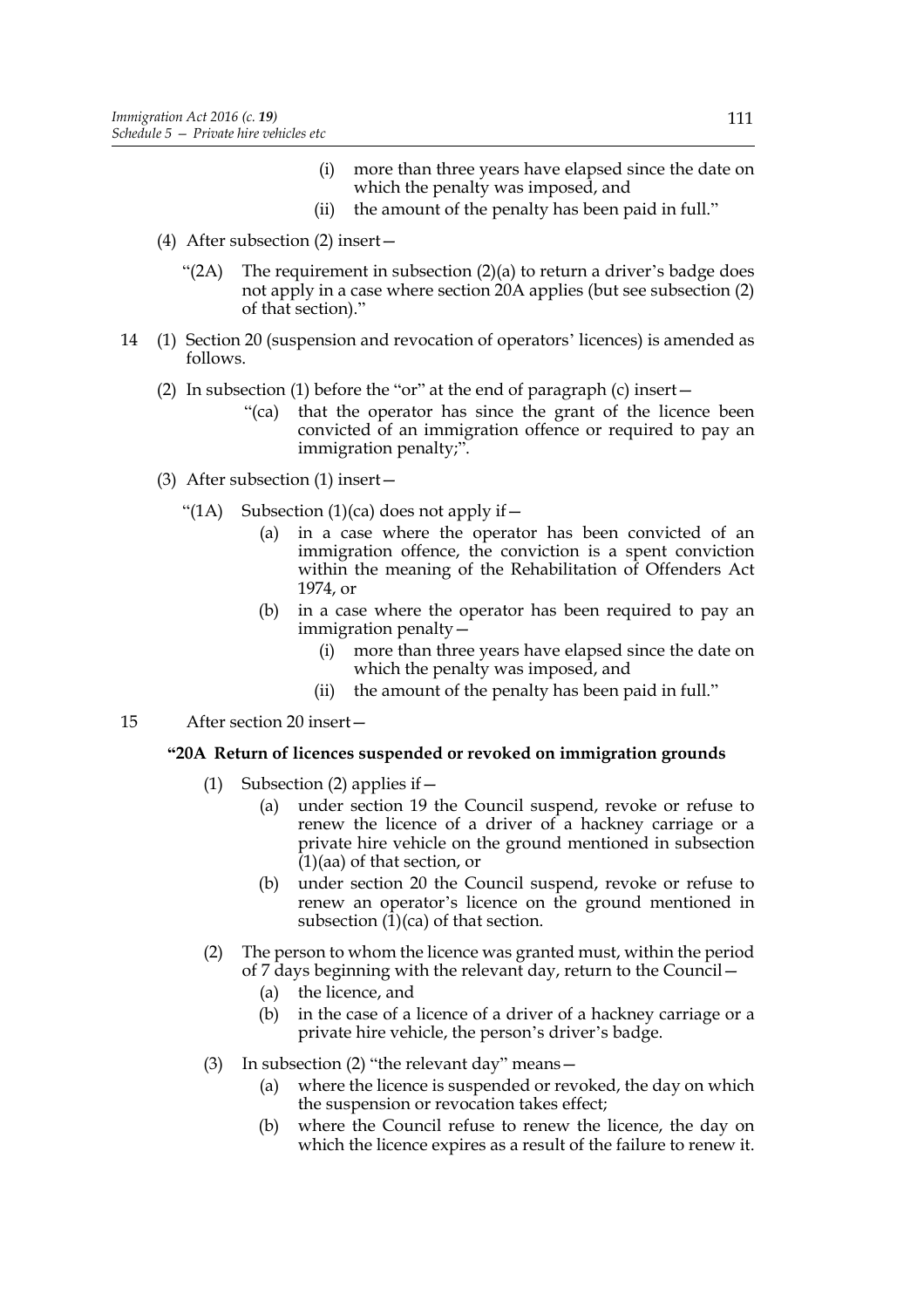- (4) A person who, without reasonable excuse, contravenes subsection  $(2)$  is guilty of an offence and liable on summary conviction  $-$ 
	- (a) to a fine not exceeding level 3 on the standard scale, and
	- (b) in the case of a continuing offence, to a fine not exceeding ten pounds for each day during which an offence continues after conviction.
- (5) The Secretary of State may by regulations made by statutory instrument amend the amount for the time being specified in subsection (4)(b).
- (6) Regulations under subsection (5) may make transitional, transitory or saving provision.
- (7) A statutory instrument containing regulations under subsection (5) may not be made unless a draft of the instrument has been laid before, and approved by a resolution of, each House of Parliament."
- 16 In section 37 (appeals) after subsection (2) insert—
	- "(3) On an appeal under this Act or an appeal under section 302 of the Act of 1936 as applied by this section, the court is not entitled to entertain any question as to whether—
		- (a) a person should be, or should have been, granted leave to enter or remain in the United Kingdom, or
		- (b) a person has, after the date of the decision being appealed against, been granted leave to enter or remain in the United Kingdom."

*Local Government (Miscellaneous Provisions) Act 1976 (c. 57)*

- 17 The Local Government (Miscellaneous Provisions) Act 1976 is amended as follows.
- 18 (1) Section 51 (licensing of drivers of private hire vehicles) is amended as follows.
	- (2) In subsection  $(1)$  -
		- (a) in paragraph (a) after "satisfied" insert " $-(i)$ ", and
		- (b) for the "or" at the end of paragraph (a) substitute "and
			- (ii) that the applicant is not disqualified by reason of the applicant's immigration status from driving a private hire vehicle; or".
	- (3) After subsection (1) insert—
		- "(1ZA) In determining for the purposes of subsection (1) whether an applicant is disqualified by reason of the applicant's immigration status from driving a private hire vehicle, a district council must have regard to any guidance issued by the Secretary of State."
- 19 In section 53(1) (drivers' licences for hackney carriages and private hire vehicles)—
	- (a) in paragraph (a) for "Every" substitute "Subject to section 53A, every", and
	- (b) in paragraph (b) after "1889," insert "but subject to section 53A,".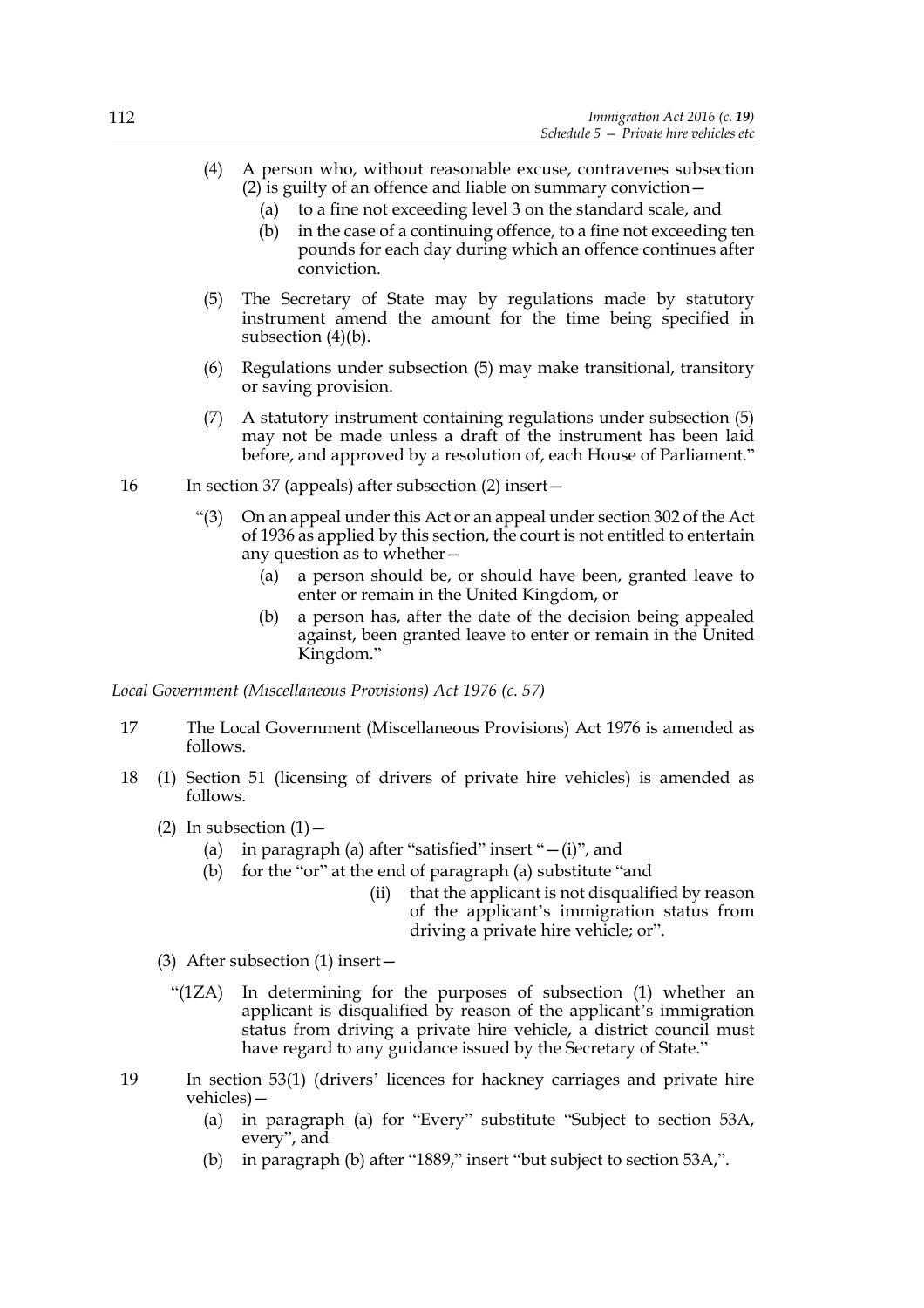20 After section 53 insert—

## **"53A Drivers' licences for persons subject to immigration control**

- (1) Subsection (2) applies if  $-$ 
	- (a) a licence within section  $53(1)(a)$  or (b) is to be granted to a person who has been granted leave to enter or remain in the United Kingdom for a limited period ("the leave period");
	- (b) the person's leave has not been extended by virtue of section 3C of the Immigration Act 1971 (continuation of leave pending variation decision); and
	- (c) apart from subsection (2), the period for which the licence would have been in force would have ended after the end of the leave period.
- (2) The district council which grants the licence must specify a period in the licence as the period for which it remains in force; and that period must end at or before the end of the leave period.
- (3) Subsection (4) applies if  $-$ 
	- (a) a licence within section  $53(1)(a)$  or (b) is to be granted to a person who has been granted leave to enter or remain in the United Kingdom for a limited period; and
	- (b) the person's leave has been extended by virtue of section 3C of the Immigration Act 1971 (continuation of leave pending variation decision).
- (4) The district council which grants the licence must specify a period in the licence as the period for which it remains in force; and that period must not exceed six months.
- (5) A licence within section 53(1)(a) ceases to be in force if the person to whom it was granted becomes disqualified by reason of the person's immigration status from driving a private hire vehicle.
- (6) A licence within section  $53(1)(b)$  ceases to be in force if the person to whom it was granted becomes disqualified by reason of the person's immigration status from driving a hackney carriage.
- (7) If a licence granted in accordance with subsection (2) or (4) expires, the person to whom it was granted must, within the period of 7 days beginning with the day after that on which it expired, return the licence and the person's driver's badge to the district council which granted the licence.
- (8) If subsection (5) or (6) applies to a licence, the person to whom it was granted must, within the period of 7 days beginning with the day after the day on which the person first became disqualified, return the licence and the person's driver's badge to the district council which granted the licence.
- (9) A person who, without reasonable excuse, contravenes subsection (7) or (8) is guilty of an offence and liable on summary conviction—
	- (a) to a fine not exceeding level 3 on the standard scale; and
	- (b) in the case of a continuing offence, to a fine not exceeding ten pounds for each day during which an offence continues after conviction.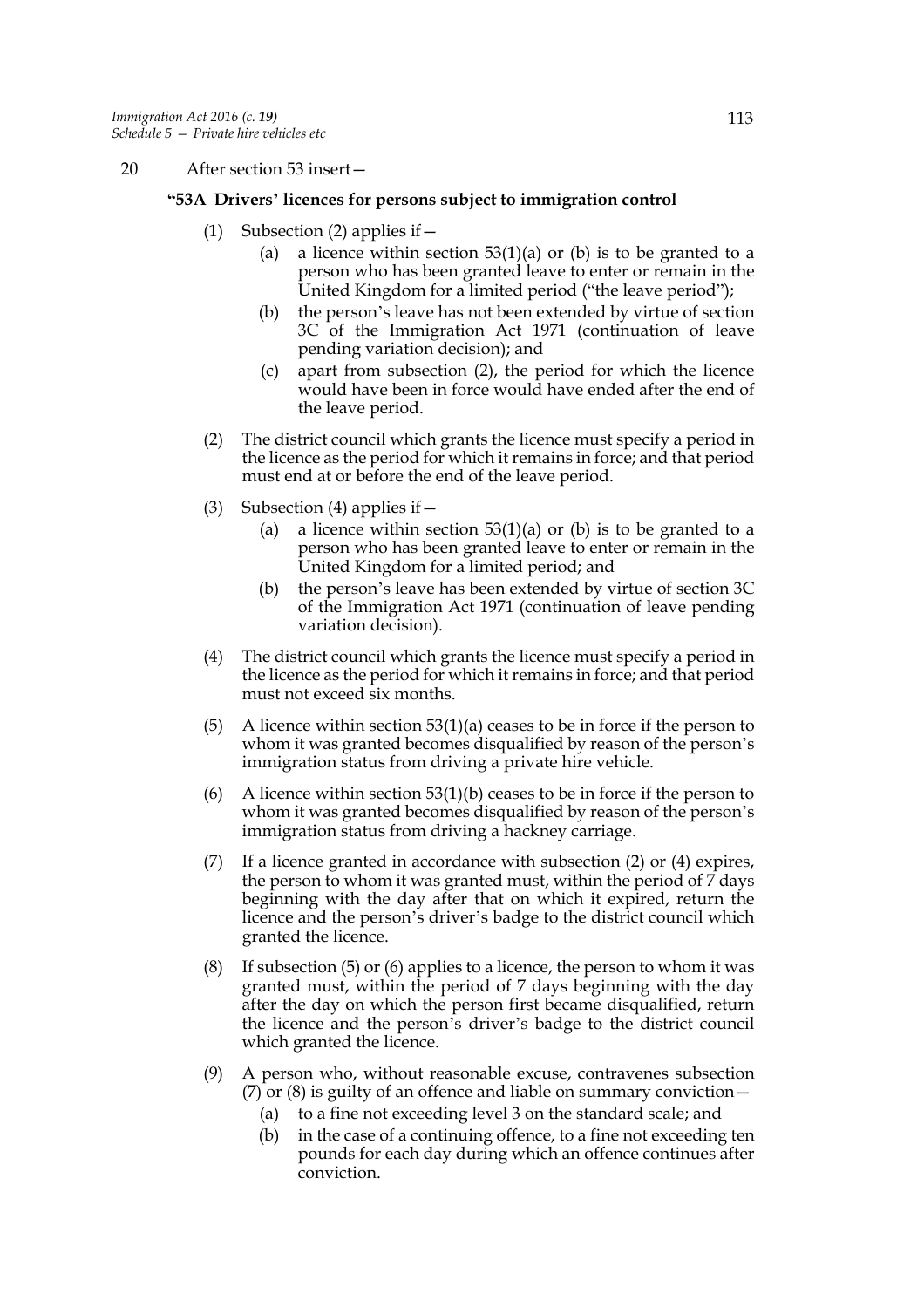- (10) The Secretary of State may by regulations made by statutory instrument amend the amount for the time being specified in subsection (9)(b).
- (11) Regulations under subsection (10) may make transitional, transitory or saving provision.
- (12) A statutory instrument containing regulations under subsection (10) may not be made unless a draft of the instrument has been laid before, and approved by a resolution of, each House of Parliament."
- 21 (1) Section 55 (licensing of operators of private hire vehicles) is amended as follows.
	- (2) In subsection  $(1)$  -
		- (a) after "satisfied" insert " $-(a)$ ", and
		- (b) at the end of paragraph (a) insert "; and
			- (b) if the applicant is an individual, that the applicant is not disqualified by reason of the applicant's immigration status from operating a private hire vehicle."
	- (3) After subsection (1) insert—
		- "(1A) In determining for the purposes of subsection (1) whether an applicant is disqualified by reason of the applicant's immigration status from operating a private hire vehicle, a district council must have regard to any guidance issued by the Secretary of State."
	- (4) In subsection (2) for "Every" substitute "Subject to section 55ZA, every".
- 22 After section 55 insert—

## **"55ZA Operators' licences for persons subject to immigration control**

- (1) Subsection (2) applies if—
	- (a) a licence under section 55 is to be granted to a person who has been granted leave to enter or remain in the United Kingdom for a limited period ("the leave period");
	- (b) the person's leave has not been extended by virtue of section 3C of the Immigration Act 1971 (continuation of leave pending variation decision); and
	- (c) apart from subsection (2), the period for which the licence would have been in force would have ended after the end of the leave period.
- (2) The district council which grants the licence must specify a period in the licence as the period for which it remains in force; and that period must end at or before the end of the leave period.
- (3) Subsection (4) applies if  $-$ 
	- (a) a licence under section 55 is to be granted to a person who has been granted leave to enter or remain in the United Kingdom for a limited period; and
	- (b) the person's leave has been extended by virtue of section 3C of the Immigration Act 1971 (continuation of leave pending variation decision).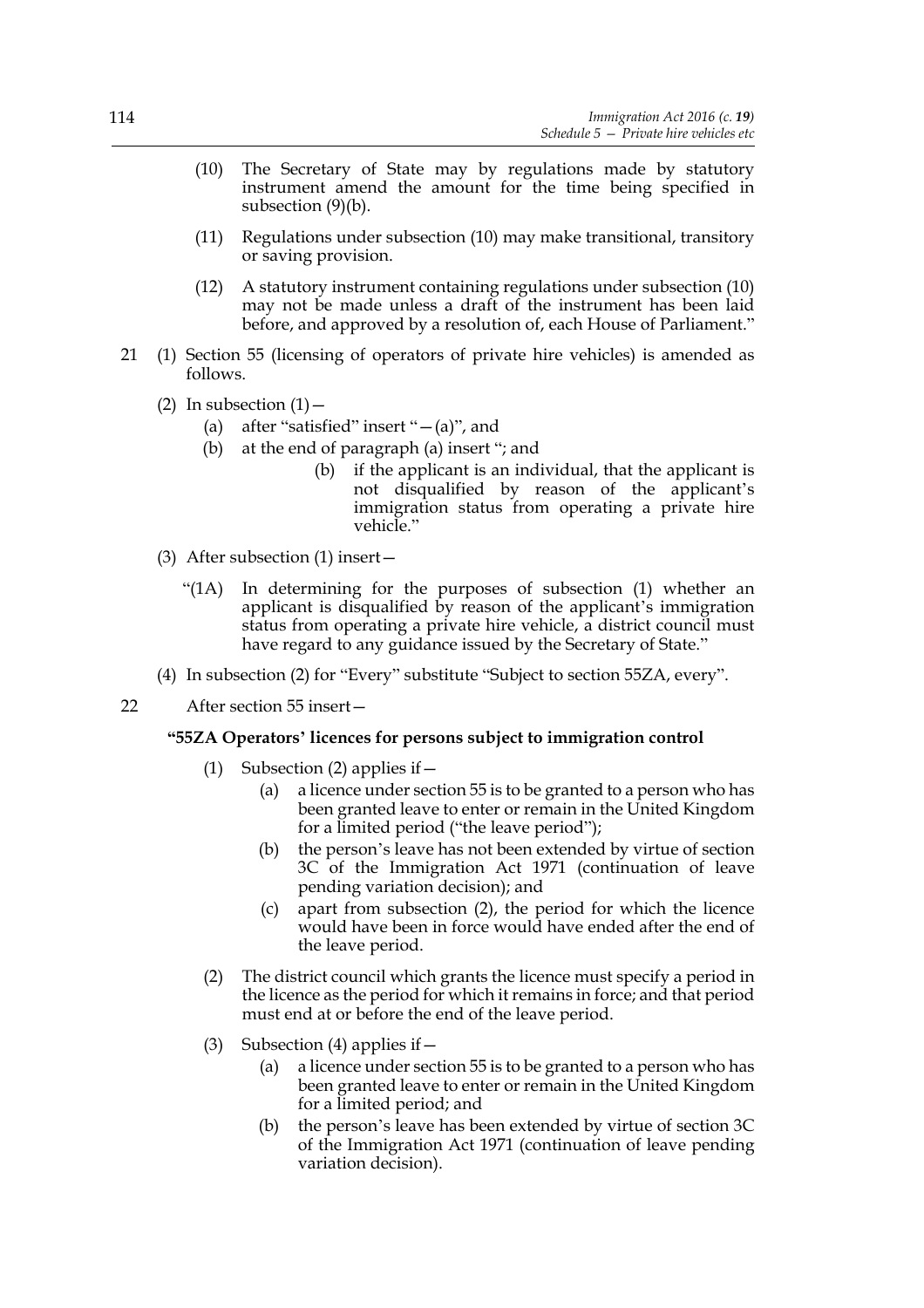- (4) The district council which grants the licence must specify a period in the licence as the period for which it remains in force; and that period must not exceed six months.
- (5) A licence under section 55 ceases to be in force if the person to whom it was granted becomes disqualified by reason of the person's immigration status from operating a private hire vehicle.
- (6) If a licence granted in accordance with subsection (2) or (4) expires, the person to whom it was granted must, within the period of 7 days beginning with the day after that on which it expired, return the licence to the district council which granted the licence.
- (7) If subsection (5) applies to a licence, the person to whom it was granted must, within the period of 7 days beginning with the day after the day on which the person first became disqualified, return it to the district council which granted the licence.
- (8) A person who, without reasonable excuse, contravenes subsection (6) or (7) is guilty of an offence and liable on summary conviction—
	- (a) to a fine not exceeding level 3 on the standard scale; and
	- (b) in the case of a continuing offence, to a fine not exceeding ten pounds for each day during which an offence continues after conviction.
- (9) The Secretary of State may by regulations made by statutory instrument amend the amount for the time being specified in subsection (8)(b).
- (10) Regulations under subsection (9) may make transitional, transitory or saving provision.
- (11) A statutory instrument containing regulations under subsection (9) may not be made unless a draft of the instrument has been laid before, and approved by a resolution of, each House of Parliament."
- 23 (1) Section 59 (qualification for drivers of hackney carriages) is amended as follows.
	- (2) In subsection  $(1)$  -
		- (a) in paragraph (a) after "satisfied" insert " $-(i)$ ", and
		- (b) for the "or" at the end of paragraph (a) substitute "and
			- (ii) that the applicant is not disqualified by reason of the applicant's immigration status from driving a hackney carriage; or".
	- (3) After subsection (1) insert—
		- "(1ZA) In determining for the purposes of subsection (1) whether an applicant is disqualified by reason of the applicant's immigration status from driving a hackney carriage, a district council must have regard to any guidance issued by the Secretary of State."
- 24 (1) Section 61 (suspension and revocation of drivers' licences) is amended as follows.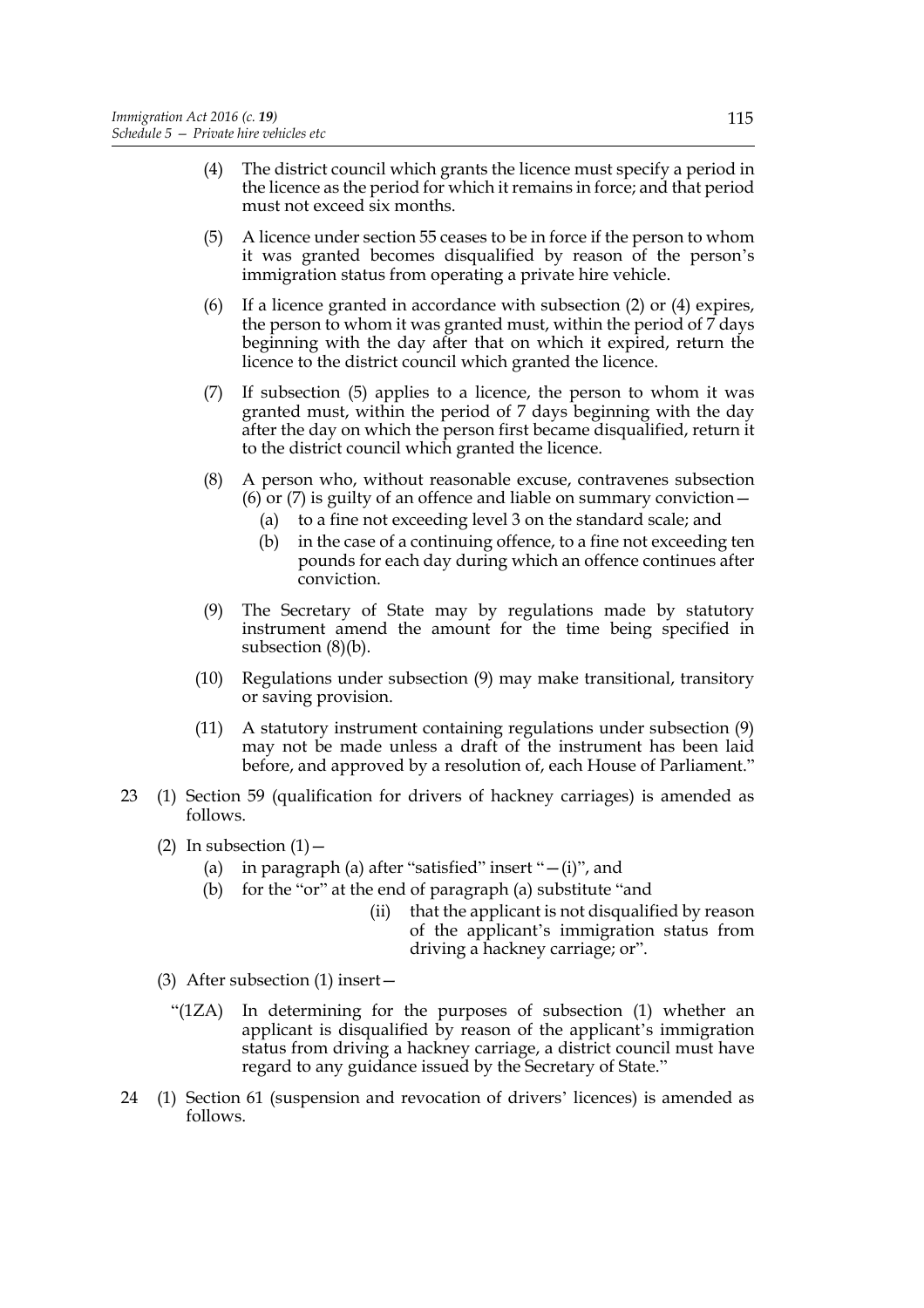- (2) In subsection (1) before the "or" at the end of paragraph (a) insert—
	- "(aa) that he has since the grant of the licence been convicted of an immigration offence or required to pay an immigration penalty;".
- (3) After subsection (1) insert—
	- "(1A) Subsection (1)(aa) does not apply if  $-$ 
		- (a) in a case where the driver has been convicted of an immigration offence, the conviction is a spent conviction within the meaning of the Rehabilitation of Offenders Act 1974, or
		- (b) in a case where the driver has been required to pay an immigration penalty—
			- (i) more than three years have elapsed since the date on which the penalty was imposed, and
			- (ii) the amount of the penalty has been paid in full."
- (4) After subsection (2) insert—
	- "(2ZA) The requirement in subsection (2)(a) to return a driver's badge does not apply in a case where section 62A applies (but see subsection (2) of that section)."
- 25 (1) Section 62 (suspension and revocation of operators' licences) is amended as follows.
	- (2) In subsection (1) before the "or" at the end of paragraph (c) insert—
		- "(ca) that the operator has since the grant of the licence been convicted of an immigration offence or required to pay an immigration penalty;".
	- (3) After subsection (1) insert—
		- "(1A) Subsection  $(1)(ca)$  does not apply if  $-$ 
			- (a) in a case where the operator has been convicted of an immigration offence, the conviction is a spent conviction within the meaning of the Rehabilitation of Offenders Act 1974, or
			- (b) in a case where the operator has been required to pay an immigration penalty—
				- (i) more than three years have elapsed since the date on which the penalty was imposed, and
				- (ii) the amount of the penalty has been paid in full."
- 26 After section 62 insert—

## **"62A Return of licences suspended or revoked on immigration grounds**

- (1) Subsection (2) applies if  $-$ 
	- (a) under section 61 a district council suspend, revoke or refuse to renew the licence of a driver of a hackney carriage or a private hire vehicle on the ground mentioned in subsection  $(1)(aa)$  of that section, or
	- (b) under section 62 a district council suspend, revoke or refuse to renew an operator's licence on the ground mentioned in subsection  $(1)(ca)$  of that section.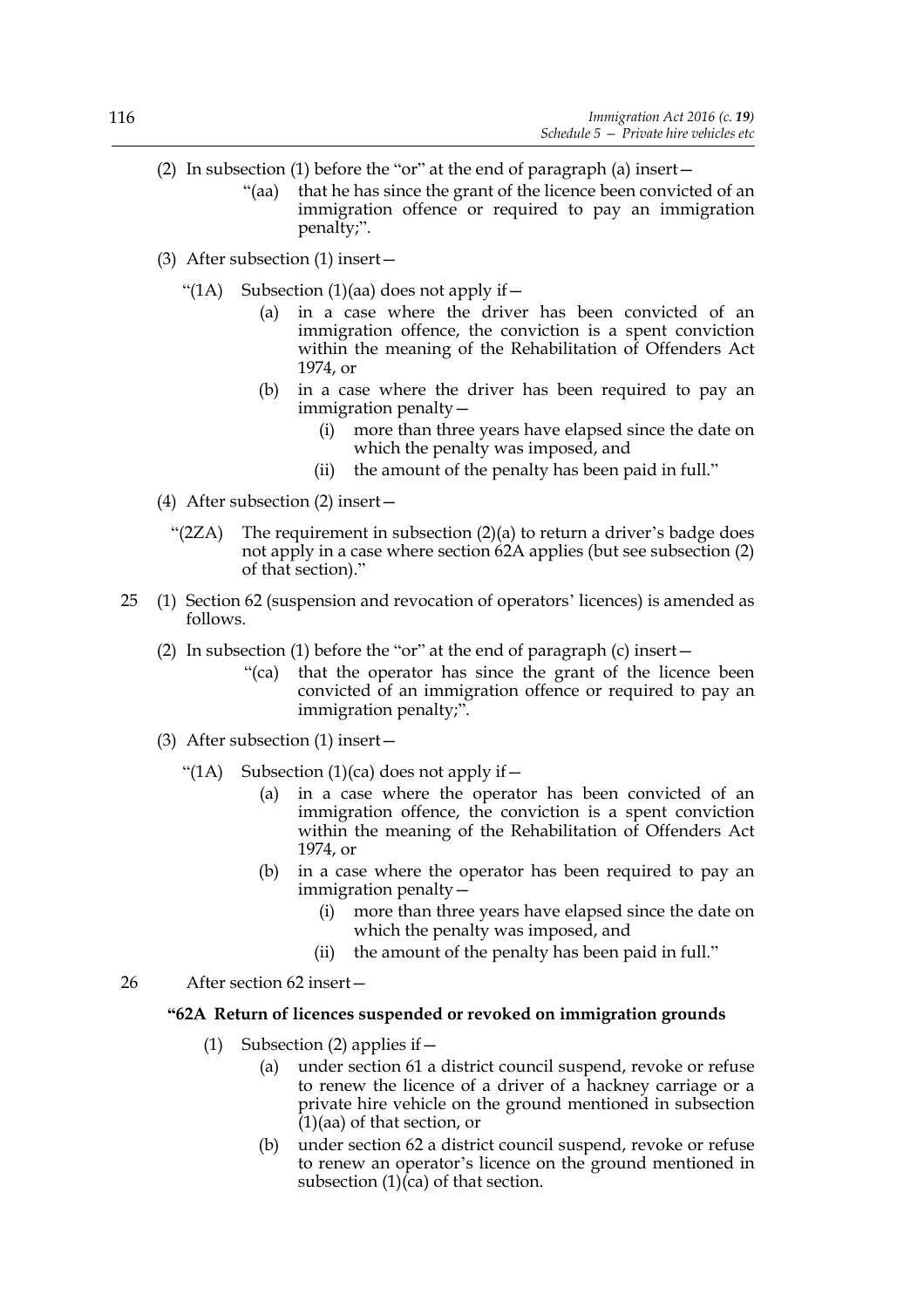- (2) The person to whom the licence was granted must, within the period of 7 days beginning with the relevant day, return to the district council—
	- (a) the licence, and
	- (b) in the case of a licence of a driver of a hackney carriage or a private hire vehicle, the person's driver's badge.
- (3) In subsection (2) "the relevant day" means—
	- (a) where the licence is suspended or revoked, the day on which the suspension or revocation takes effect;
	- (b) where the district council refuse to renew the licence, the day on which the licence expires as a result of the failure to renew it.
- (4) A person who, without reasonable excuse, contravenes subsection  $(2)$  is guilty of an offence and liable on summary conviction  $-$ 
	- (a) to a fine not exceeding level 3 on the standard scale, and
	- (b) in the case of a continuing offence, to a fine not exceeding ten pounds for each day during which an offence continues after conviction.
- (5) The Secretary of State may by regulations made by statutory instrument amend the amount for the time being specified in subsection (4)(b).
- (6) Regulations under subsection (5) may make transitional, transitory or saving provision.
- (7) A statutory instrument containing regulations under subsection (5) may not be made unless a draft of the instrument has been laid before, and approved by a resolution of, each House of Parliament."
- 27 In section 77 (appeals) after subsection (3) insert—
	- "(4) On an appeal under this Part of this Act or an appeal under section 302 of the Act of 1936 as applied by this section, the court is not entitled to entertain any question as to whether—
		- (a) a person should be, or should have been, granted leave to enter or remain in the United Kingdom; or
		- (b) a person has, after the date of the decision being appealed against, been granted leave to enter or remain in the United Kingdom."
- 28 After section 79 insert—

## **"79A Persons disqualified by reason of immigration status**

- (1) For the purposes of this Part of this Act a person is disqualified by reason of the person's immigration status from carrying on a licensable activity if the person is subject to immigration control and—
	- (a) the person has not been granted leave to enter or remain in the United Kingdom; or
	- (b) the person's leave to enter or remain in the United Kingdom—
		- (i) is invalid;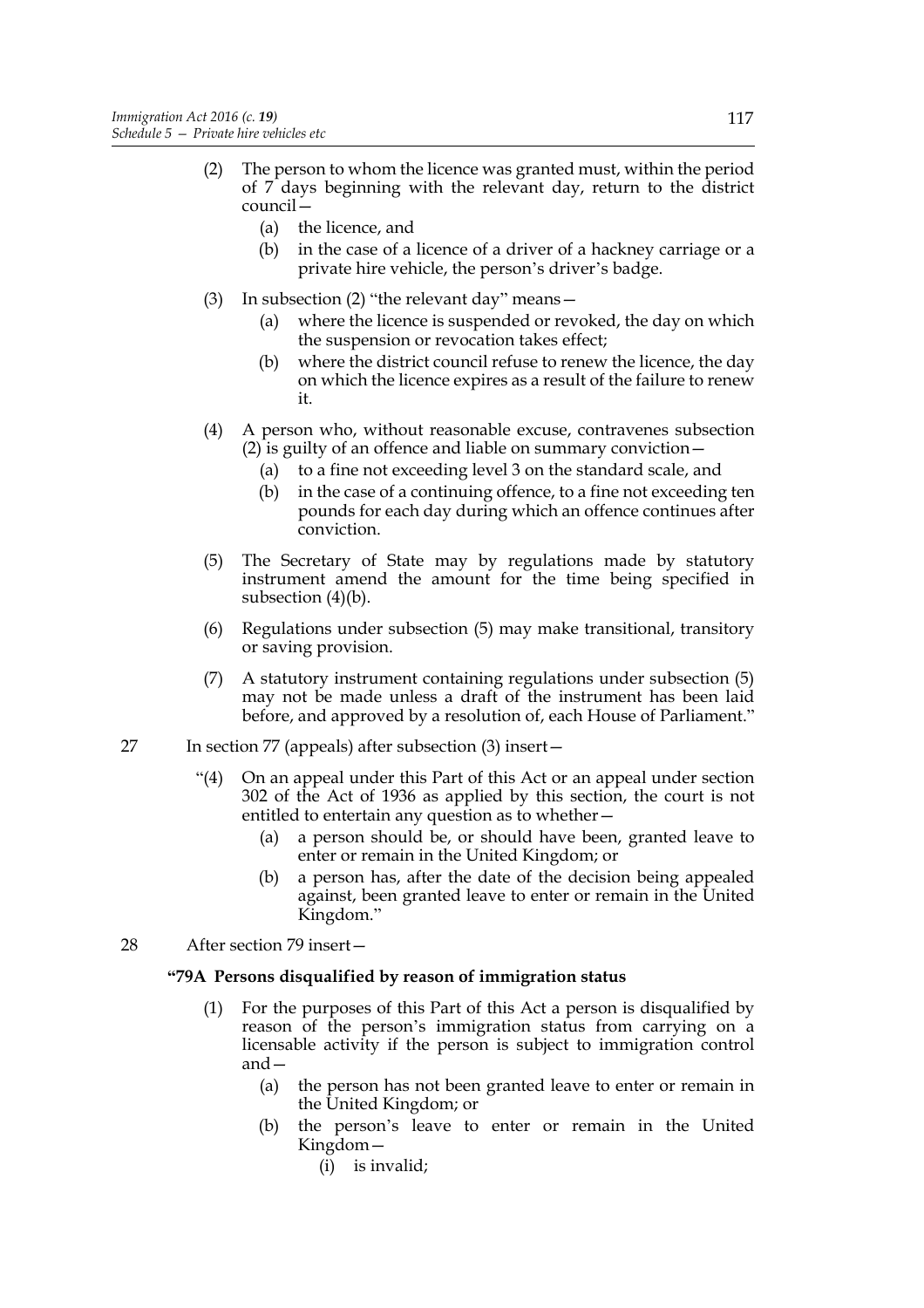- (ii) has ceased to have effect (whether by reason of curtailment, revocation, cancellation, passage of time or otherwise); or
- (iii) is subject to a condition preventing the person from carrying on the licensable activity.
- (2) Where a person is on immigration bail within the meaning of Part 1 of Schedule 10 to the Immigration Act 2016—
	- (a) the person is to be treated for the purposes of this Part of this Act as if the person had been granted leave to enter the United Kingdom; but
	- (b) any condition as to the person's work in the United Kingdom to which the person's immigration bail is subject is to be treated for those purposes as a condition of leave.
- (3) For the purposes of this section a person is subject to immigration control if under the Immigration Act 1971 the person requires leave to enter or remain in the United Kingdom.
- (4) For the purposes of this section a person carries on a licensable activity if the person—
	- (a) drives a private hire vehicle;
	- (b) operates a private hire vehicle; or
	- (c) drives a hackney carriage.

### **79B Immigration offences and immigration penalties**

- (1) In this Part of this Act "immigration offence" means—
	- (a) an offence under any of the Immigration Acts;
	- (b) an offence under section 1 of the Criminal Attempts Act 1981 of attempting to commit an offence within paragraph (a); or
	- (c) an offence under section 1 of the Criminal Law Act 1977 of conspiracy to commit an offence within paragraph (a).
- (2) In this Part of this Act "immigration penalty" means a penalty under—
	- (a) section 15 of the Immigration, Asylum and Nationality Act 2006 ("the 2006 Act"); or
	- (b) section 23 of the Immigration Act 2014 ("the 2014 Act").
- (3) For the purposes of this Part of this Act a person to whom a penalty notice under section 15 of the 2006 Act has been given is not to be treated as having been required to pay an immigration penalty if—
	- (a) the person is excused payment by virtue of section 15(3) of that Act; or
	- (b) the penalty is cancelled by virtue of section 16 or 17 of that Act.
- (4) For the purposes of this Part of this Act a person to whom a penalty notice under section 15 of the 2006 Act has been given is not to be treated as having been required to pay an immigration penalty until such time as—
	- (a) the period for giving a notice of objection under section 16 of that Act has expired and the Secretary of State has considered any notice given within that period; and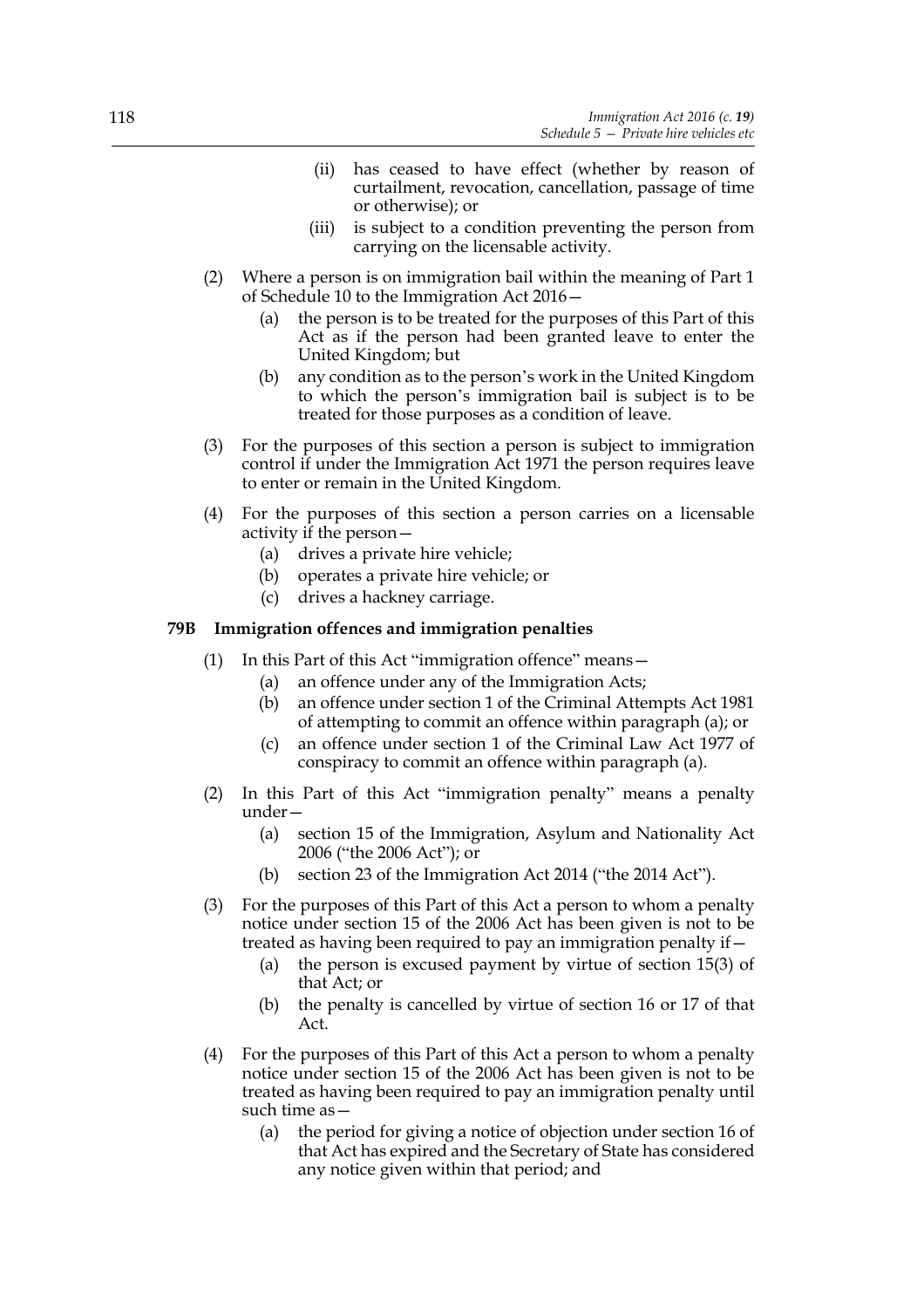- (b) if a notice of objection was given within that period, the period for appealing under section 17 of that Act has expired and any appeal brought within that period has been finally determined, abandoned or withdrawn.
- (5) For the purposes of this Part of this Act a person to whom a penalty notice under section 23 of the 2014 Act has been given is not to be treated as having been required to pay an immigration penalty if—
	- (a) the person is excused payment by virtue of section 24 of that Act; or
	- (b) the penalty is cancelled by virtue of section 29 or 30 of that Act.
- (6) For the purposes of this Part of this Act a person to whom a penalty notice under section 23 of the 2014 Act has been given is not to be treated as having been required to pay an immigration penalty until such time as—
	- (a) the period for giving a notice of objection under section 29 of that Act has expired and the Secretary of State has considered any notice given within that period; and
	- (b) if a notice of objection was given within that period, the period for appealing under section 30 of that Act has expired and any appeal brought within that period has been finally determined, abandoned or withdrawn."

*Civic Government (Scotland) Act 1982 (c. 45)*

- 29 The Civic Government (Scotland) Act 1982 is amended as follows.
- 30 In section 13 (taxi and private hire car driving licences) after subsection (3) insert—
	- "(3A) A licensing authority shall not grant a licence to any person under this section unless the authority is satisfied that the person is not disqualified by reason of the person's immigration status from driving a taxi or private hire car.
	- (3B) Section 13A makes provision for the purposes of subsection (3A) about the circumstances in which a person is disqualified by reason of the person's immigration status from driving a taxi or private hire car.
	- (3C) In determining for the purposes of subsection (3A) whether a person is disqualified by reason of the person's immigration status from driving a taxi or private hire car, a licensing authority must have regard to any guidance issued by the Secretary of State."
- 31 After section 13 insert—

## **"13A Persons disqualified by reason of immigration status**

- (1) For the purposes of section 13(3A) a person is disqualified by reason of the person's immigration status from driving a taxi or private hire car if the person is subject to immigration control and—
	- (a) the person has not been granted leave to enter or remain in the United Kingdom, or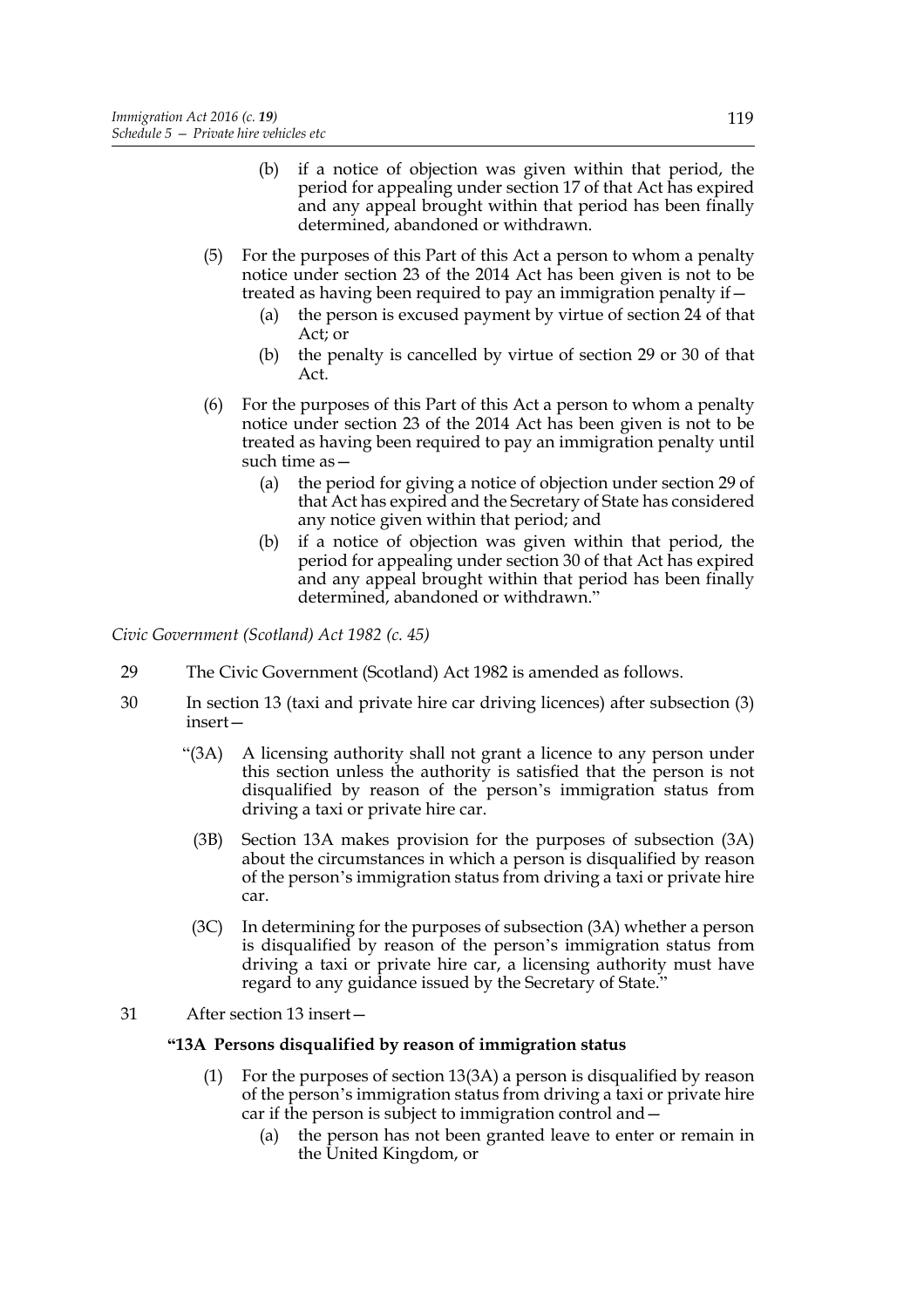- (b) the person's leave to enter or remain in the United Kingdom—
	- (i) is invalid,
	- (ii) has ceased to have effect (whether by reason of curtailment, revocation, cancellation, passage of time or otherwise), or
	- (iii) is subject to a condition preventing the person from driving a taxi or private hire car.
- (2) Where a person is on immigration bail within the meaning of Part 1 of Schedule 10 to the Immigration Act 2016—
	- (a) the person is to be treated for the purposes of this section as if the person had been granted leave to enter the United Kingdom, but
	- (b) any condition as to the person's work in the United Kingdom to which the person's immigration bail is subject is to be treated for those purposes as a condition of leave.
- (3) For the purposes of this section a person is subject to immigration control if under the Immigration Act 1971 the person requires leave to enter or remain in the United Kingdom."
- 32 (1) Schedule 1 (licensing further provisions as to the general system) is amended as follows.
	- (2) In paragraph 8 (duration of licences) in sub-paragraph (8) after "paragraphs" insert "8A and".
	- (3) After paragraph 8 insert—

*"Taxi etc driving licences for persons subject to immigration control*

- 8A (1) Sub-paragraph (2) applies if—
	- (a) a taxi driver's licence or private hire car driver's licence is to be granted to a person who has been granted leave to enter or remain in the United Kingdom for a limited period ("the leave period"),
	- (b) the person's leave has not been extended by virtue of section 3C of the Immigration Act 1971 (continuation of leave pending variation decision), and
	- (c) apart from sub-paragraph (2), the period for which the licence would have had effect would have ended after the end of the leave period.
	- (2) The licensing authority which grants the licence must specify a period in the licence as the period for which it has effect; and that period must end at or before the end of the leave period.
	- (3) Sub-paragraph (4) applies if  $-$ 
		- (a) a taxi driver's licence or private hire car driver's licence is to be granted to a person who has been granted leave to enter or remain in the United Kingdom for a limited period, and
		- (b) the person's leave has been extended by virtue of section 3C of the Immigration Act 1971 (continuation of leave pending variation decision).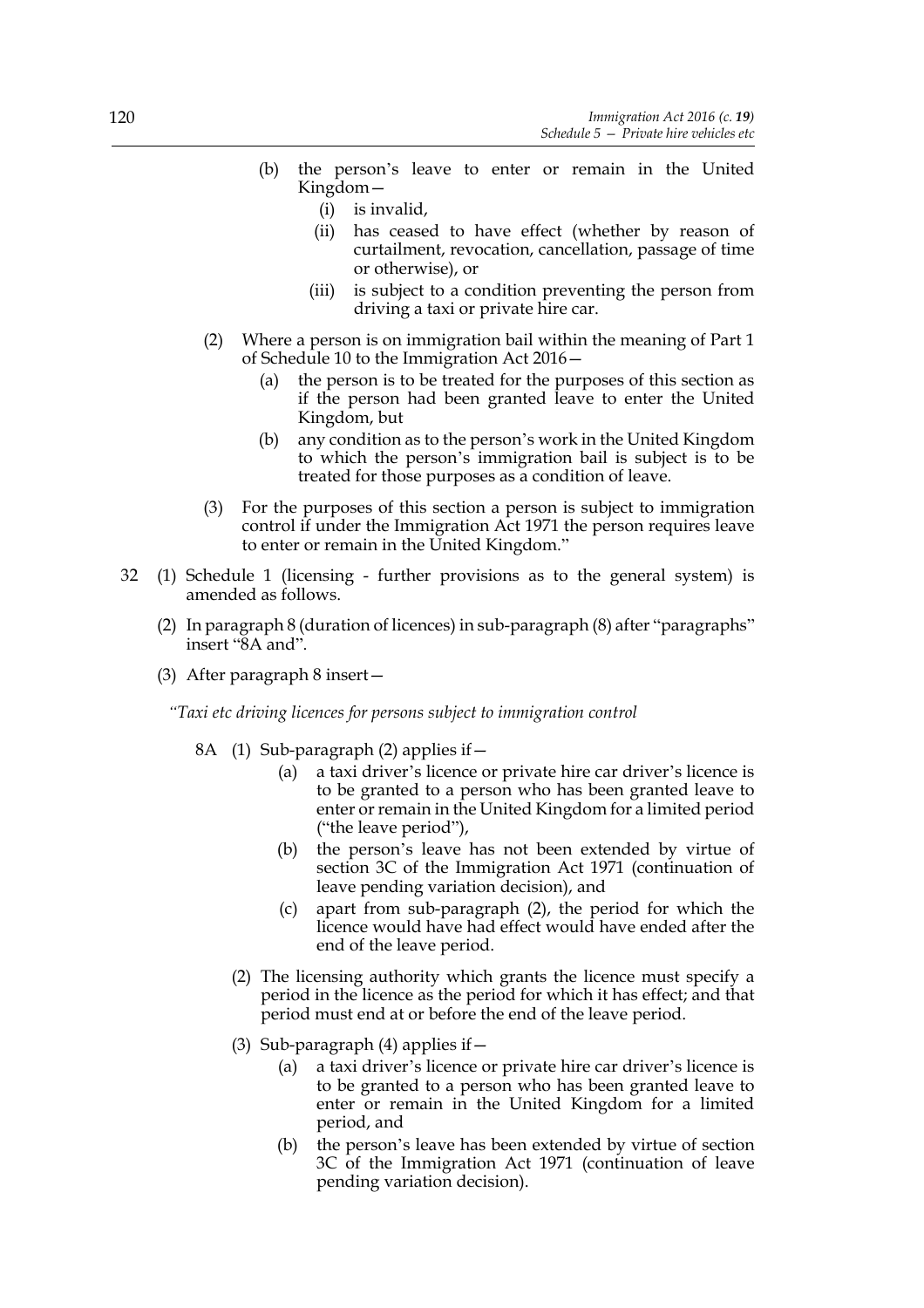- (4) The licensing authority which grants the licence must specify a period in the licence as the period for which it has effect; and that period must not exceed six months.
- (5) A taxi driver's licence or private hire car driver's licence ceases to have effect if the person to whom it was granted becomes disqualified by reason of the person's immigration status from driving a taxi or private hire car.
- (6) Section 13A (persons disqualified by reason of immigration status) applies for the purposes of sub-paragraph (5) as it applies for the purposes of section 13(3A).
- (7) If a licence granted in accordance with sub-paragraph (2) or (4) expires, the person to whom it was granted must, within the period of 7 days beginning with the day after that on which it expired, return the licence to the licensing authority.
- (8) If sub-paragraph (5) applies to a licence, the person to whom it was granted must, within the period of 7 days beginning with the day after the day on which the person first became disqualified, return the licence to the licensing authority which granted the licence.
- (9) A person who, without reasonable excuse, contravenes subparagraph (7) or (8) is guilty of an offence and liable on summary conviction to a fine not exceeding level 3 on the standard scale.
- (10) This paragraph applies in relation to the renewal of a licence as it applies in relation to the grant of a licence."
- (4) In paragraph 11 (suspension and revocation of licences) after sub-paragraph (2) insert—
	- "(2A) A licensing authority may order the suspension or revocation of a taxi driver's licence or a private hire car driver's licence if the holder of the licence has, since its grant, been convicted of an immigration offence or required to pay an immigration penalty (see paragraph 20).
		- (2B) Sub-paragraph (2A) does not apply if  $-$ 
			- (a) in a case where the holder of the licence has been convicted of an immigration offence, the conviction is a spent conviction within the meaning of the Rehabilitation of Offenders Act 1974, or
			- (b) in a case where the holder of the licence has been required to pay an immigration penalty—
				- (i) more than three years have elapsed since the date on which the penalty was imposed, and
				- (ii) the amount of the penalty has been paid in full."
- (5) In paragraph 18 (appeals) after sub-paragraph (8) insert—
	- "(8A) On an appeal under this paragraph relating to a taxi driver's licence or a private hire car driver's licence, the sheriff is not entitled to entertain any question as to whether—
		- (a) a person should be, or should have been, granted leave to enter or remain in the United Kingdom, or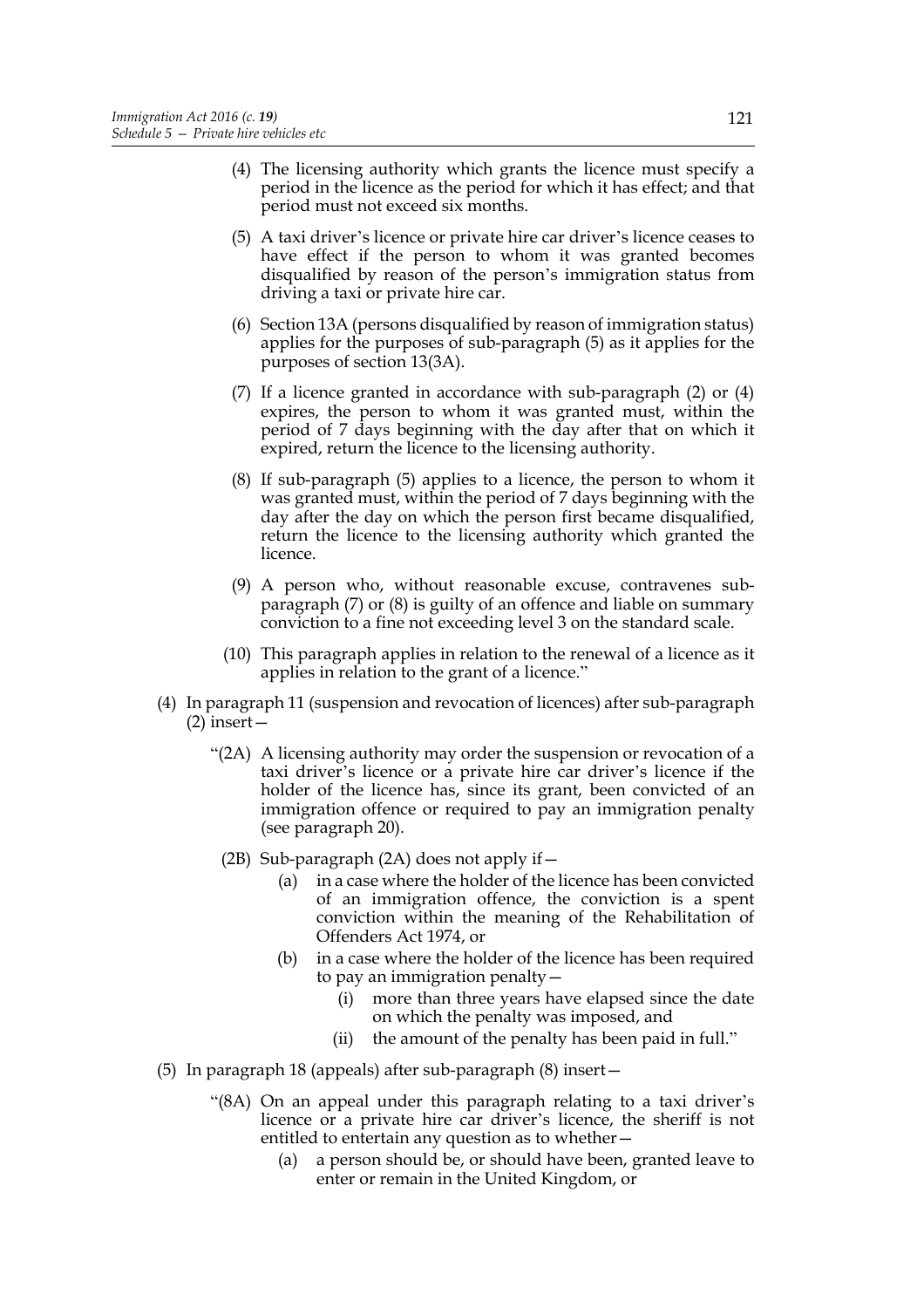- (b) a person has, after the date of the decision being appealed against, been granted leave to enter or remain in the United Kingdom."
- (6) After paragraph 19 insert—
	- "20 (1) In this Schedule "immigration offence" means an offence under any of the Immigration Acts.
		- (2) In this Schedule "immigration penalty" means a penalty under—
			- (a) section 15 of the Immigration, Asylum and Nationality Act 2006 ("the 2006 Act"), or
			- (b) section 23 of the Immigration Act 2014 ("the 2014 Act").
		- (3) For the purposes of this Schedule a person to whom a penalty notice under section 15 of the 2006 Act has been given is not to be treated as having been required to pay an immigration penalty  $if -$ 
			- (a) the person is excused payment by virtue of section 15(3) of that Act, or
			- (b) the penalty is cancelled by virtue of section 16 or 17 of that Act.
		- (4) For the purposes of this Schedule a person to whom a penalty notice under section 15 of the 2006 Act has been given is not to be treated as having been required to pay an immigration penalty until such time as—
			- (a) the period for giving a notice of objection under section 16 of that Act has expired and the Secretary of State has considered any notice given within that period, and
			- (b) if a notice of objection was given within that period, the period for appealing under section 17 of that Act has expired and any appeal brought within that period has been finally determined, abandoned or withdrawn.
		- (5) For the purposes of this Schedule a person to whom a penalty notice under section 23 of the 2014 Act has been given is not to be treated as having been required to pay an immigration penalty  $if -$ 
			- (a) the person is excused payment by virtue of section 24 of that Act, or
			- (b) the penalty is cancelled by virtue of section 29 or 30 of that Act.
		- (6) For the purposes of this Schedule a person to whom a penalty notice under section 23 of the 2014 Act has been given is not to be treated as having been required to pay an immigration penalty until such time as—
			- (a) the period for giving a notice of objection under section 29 of that Act has expired and the Secretary of State has considered any notice given within that period, and
			- (b) if a notice of objection was given within that period, the period for appealing under section 30 of that Act has expired and any appeal brought within that period has been finally determined, abandoned or withdrawn."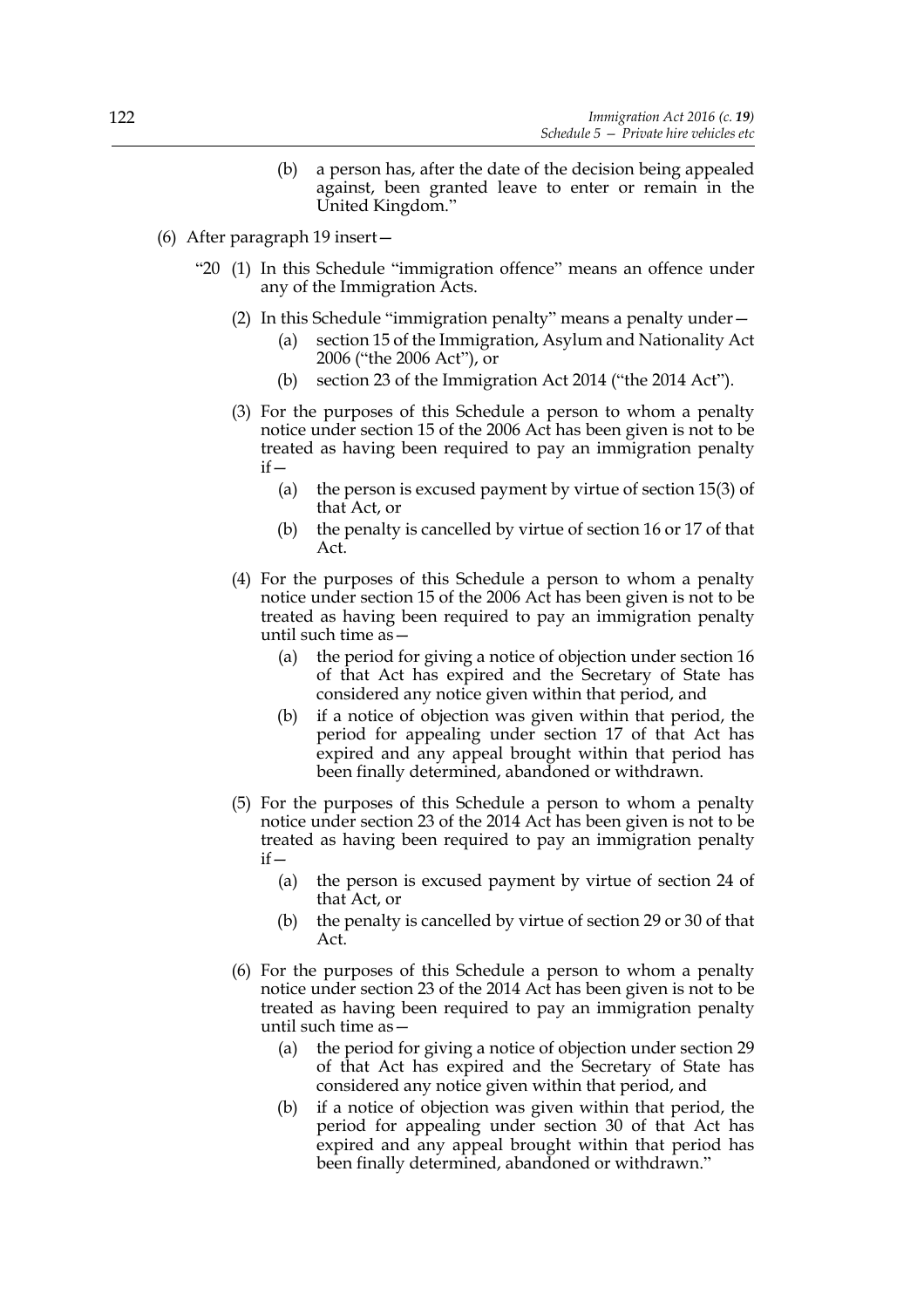*Road Traffic Offenders (Northern Ireland) Order 1996 (SI 1996/1320 (NI 10))*

- 33 (1) Part 1 of Schedule 1 to the Road Traffic Offenders (Northern Ireland) Order 1996 (SI 1996/1320 (NI 10)) is amended as follows.
	- (2) After the entry relating to section 1(3) of the Taxis Act (Northern Ireland) 2008 insert—

| "Section 2A(8)   Failing to return   Summarily   Level 3 on the<br>an operator's | standard scale". |
|----------------------------------------------------------------------------------|------------------|
| licence                                                                          |                  |

(3) After the entry relating to section 22(6) of the Taxis Act (Northern Ireland) 2008 insert—

| "Section<br>23A(8) | Failing to return   Summarily   Level 3 on the<br>operator's<br>l an<br>licence |  | standard scale". |
|--------------------|---------------------------------------------------------------------------------|--|------------------|
|--------------------|---------------------------------------------------------------------------------|--|------------------|

*Private Hire Vehicles (London) Act 1998 (c. 34)*

- 34 The Private Hire Vehicles (London) Act 1998 is amended as follows.
- 35 In section 1(1) (meaning of "private hire vehicle" etc)—
	- (a) omit the "and" at the end of paragraph (a), and
	- (b) at the end of paragraph (b) insert "; and
		- (c) "operate", in relation to a private hire vehicle, means to make provision for the invitation or acceptance of, or to accept, private hire bookings in relation to the vehicle."
- 36 (1) Section 3 (London operator's licences) is amended as follows.
	- (2) In subsection (3) for the "and" at the end of paragraph (a) substitute  $-$ 
		- "(aa) if the applicant is an individual, the applicant is not disqualified by reason of the applicant's immigration status from operating a private hire vehicle; and".
	- (3) After subsection (3) insert—
		- "(3A) In determining for the purposes of subsection (3) whether an applicant is disqualified by reason of the applicant's immigration status from operating a private hire vehicle, the licensing authority must have regard to any guidance issued by the Secretary of State."
	- (4) In subsection (5) for "A" substitute "Subject to section 3A, a".

37 After section 3 insert—

### **"3A London PHV operator's licences for persons subject to immigration control**

(1) Subsection (2) applies if—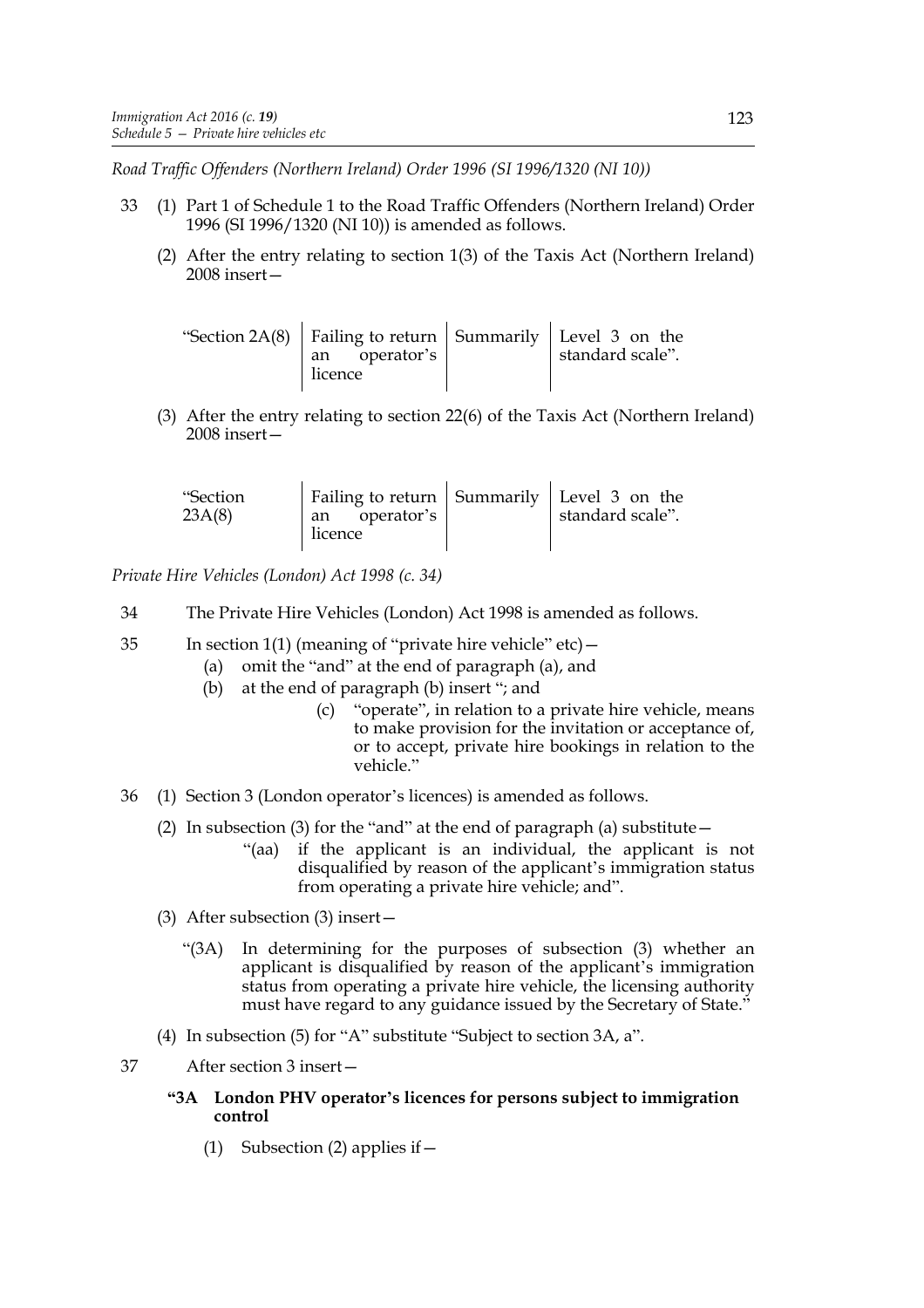- (a) a London PHV operator's licence is to be granted to a person who has been granted leave to enter or remain in the United Kingdom for a limited period ("the leave period");
- (b) the person's leave has not been extended by virtue of section 3C of the Immigration Act 1971 (continuation of leave pending variation decision); and
- (c) apart from subsection (2), the period for which the licence would have been granted would have ended after the end of the leave period.
- (2) The licence must be granted for a period which ends at or before the end of the leave period.
- (3) Subsection (4) applies if  $-$ 
	- (a) a London PHV operator's licence is to be granted to a person who has been granted leave to enter or remain in the United Kingdom for a limited period; and
	- (b) the person's leave has been extended by virtue of section 3C of the Immigration Act 1971 (continuation of leave pending variation decision).
- (4) The licence must be granted for a period which does not exceed six months.
- (5) A London PHV operator's licence ceases to be in force if the person to whom it was granted becomes disqualified by reason of the person's immigration status from operating a private hire vehicle.
- (6) If subsection (5) applies to a licence, the person to whom it was granted must, within the period of 7 days beginning with the day after the day on which the person first became disqualified, return it to the licensing authority.
- (7) A person who, without reasonable excuse, contravenes subsection (6) is guilty of an offence and liable on summary conviction—
	- (a) to a fine not exceeding level 3 on the standard scale; and
	- (b) in the case of a continuing offence, to a fine not exceeding ten pounds for each day during which an offence continues after conviction.
- (8) The Secretary of State may by regulations amend the amount for the time being specified in subsection (7)(b)."
- 38 (1) Section 13 (London PHV driver's licences) is amended as follows.
	- (2) In subsection (2) for the "and" at the end of paragraph (a) substitute  $-$ 
		- "(aa) the applicant is not disqualified by reason of the applicant's immigration status from driving a private hire vehicle; and".
	- (3) After subsection (2) insert—
		- "(2A) In determining for the purposes of subsection (2) whether an applicant is disqualified by reason of the applicant's immigration status from driving a private hire vehicle, the licensing authority must have regard to any guidance issued by the Secretary of State."
	- (4) In subsection (5) at the beginning of paragraph (c) insert "subject to section 13A,".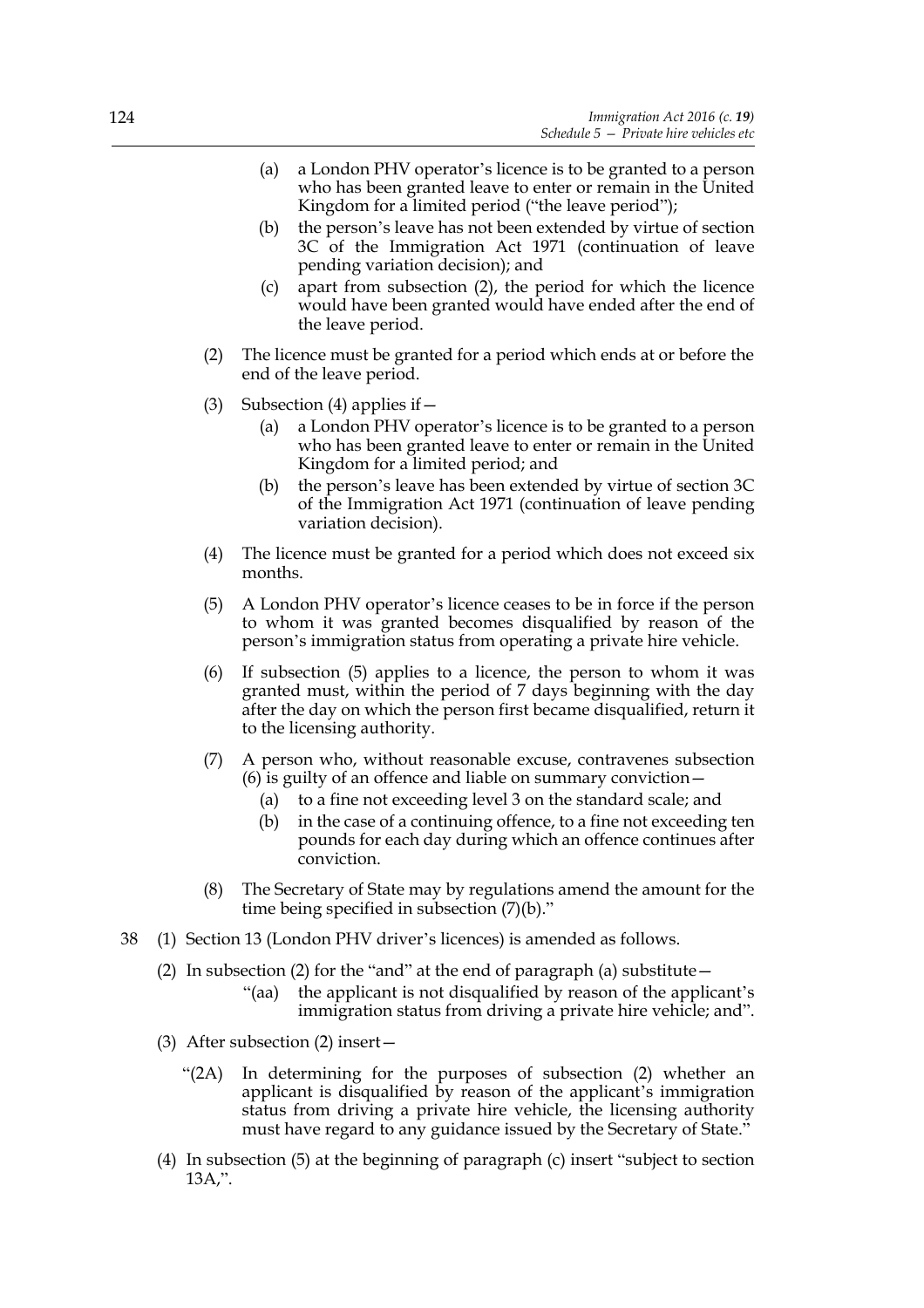39 After section 13 insert—

## **"13A London PHV driver's licences for persons subject to immigration control**

- (1) Subsection (2) applies if  $-$ 
	- (a) a London PHV driver's licence is to be granted to a person who has been granted leave to enter or remain in the United Kingdom for a limited period ("the leave period");
	- (b) the person's leave has not been extended by virtue of section 3C of the Immigration Act 1971 (continuation of leave pending variation decision); and
	- (c) apart from subsection (2), the period for which the licence would have been granted would have ended after the end of the leave period.
- (2) The licence must be granted for a period which ends at or before the end of the leave period.
- (3) Subsection (4) applies if  $-$ 
	- (a) a London PHV driver's licence is to be granted to a person who has been granted leave to enter or remain in the United Kingdom for a limited period; and
	- (b) the person's leave has been extended by virtue of section 3C of the Immigration Act 1971 (continuation of leave pending variation decision).
- (4) The licence must be granted for a period which does not exceed six months.
- (5) A London PHV driver's licence ceases to be in force if the person to whom it was granted becomes disqualified by reason of the person's immigration status from driving a private hire vehicle.
- (6) If subsection (5) applies to a licence, the person to whom it was granted must, within the period of 7 days beginning with the day after the day on which the person first became disqualified, return the licence and the person's driver's badge to the licensing authority.
- (7) A person who, without reasonable excuse, contravenes subsection (6) is guilty of an offence and liable on summary conviction—
	- (a) to a fine not exceeding level 3 on the standard scale; and
	- (b) in the case of a continuing offence, to a fine not exceeding ten pounds for each day during which an offence continues after conviction.
- (8) The Secretary of State may by regulations amend the amount for the time being specified in subsection (7)(b)."
- 40 (1) Section 16 (power to suspend or revoke licences) is amended as follows.
	- (2) In subsection (2) before the "or" at the end of paragraph (a) insert—
		- "(aa) the licence holder has, since the grant of the licence, been convicted of an immigration offence or required to pay an immigration penalty;".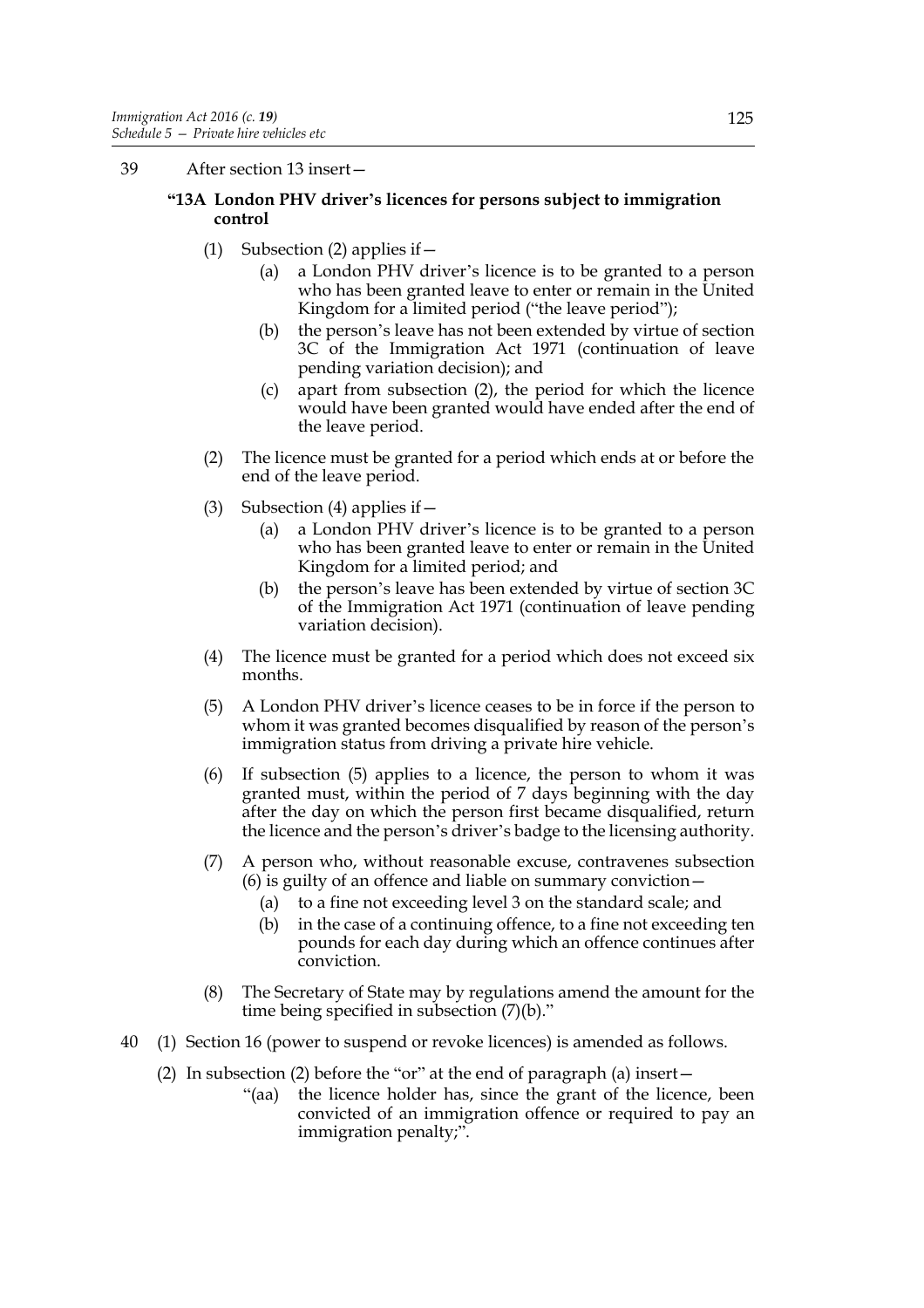- (3) After subsection (2) insert—
	- "(2A) Subsection (2)(aa) does not apply if  $$ 
		- in a case where the licence holder has been convicted of an immigration offence, the conviction is a spent conviction within the meaning of the Rehabilitation of Offenders Act 1974, or
		- (b) in a case where the licence holder has been required to pay an immigration penalty—
			- (i) more than three years have elapsed since the date on which the penalty was imposed, and
			- (ii) the amount of the penalty has been paid in full."
- (4) In subsection (4) at the end of paragraph (a) insert—
	- "(aa) the licence holder has, since the grant of the licence, been convicted of an immigration offence or required to pay an immigration penalty;".
- (5) After subsection (4) insert—
	- "(5) Subsection (4)(aa) does not apply if  $-$ 
		- (a) in a case where the licence holder has been convicted of an immigration offence, the conviction is a spent conviction within the meaning of the Rehabilitation of Offenders Act 1974, or
		- (b) in a case where the licence holder has been required to pay an immigration penalty—
			- (i) more than three years have elapsed since the date on which the penalty was imposed, and
			- (ii) the amount of the penalty has been paid in full."
- 41 In section 25 (appeals) after subsection (7) insert—
	- "(8) On an appeal under this Act to the magistrates' court or the Crown Court, the court is not entitled to entertain any question as to whether—
		- (a) a person should be, or should have been, granted leave to enter or remain in the United Kingdom; or
		- (b) a person has, after the date of the decision being appealed against, been granted leave to enter or remain in the United Kingdom."
- 42 (1) Section 32 (regulations) is amended as follows.
	- (2) In subsection (1) after "other than section" in the first place those words appear insert "3A(8), 13A(8) or".
	- (3) After subsection (2) insert—
		- "(2A) The power to make regulations conferred on the Secretary of State by section  $3A(8)$  or  $13A(8)$  is exercisable by statutory instrument.
			- (2B) A statutory instrument containing regulations under either of those sections may not be made unless a draft of the instrument has been laid before, and approved by a resolution of, each House of Parliament."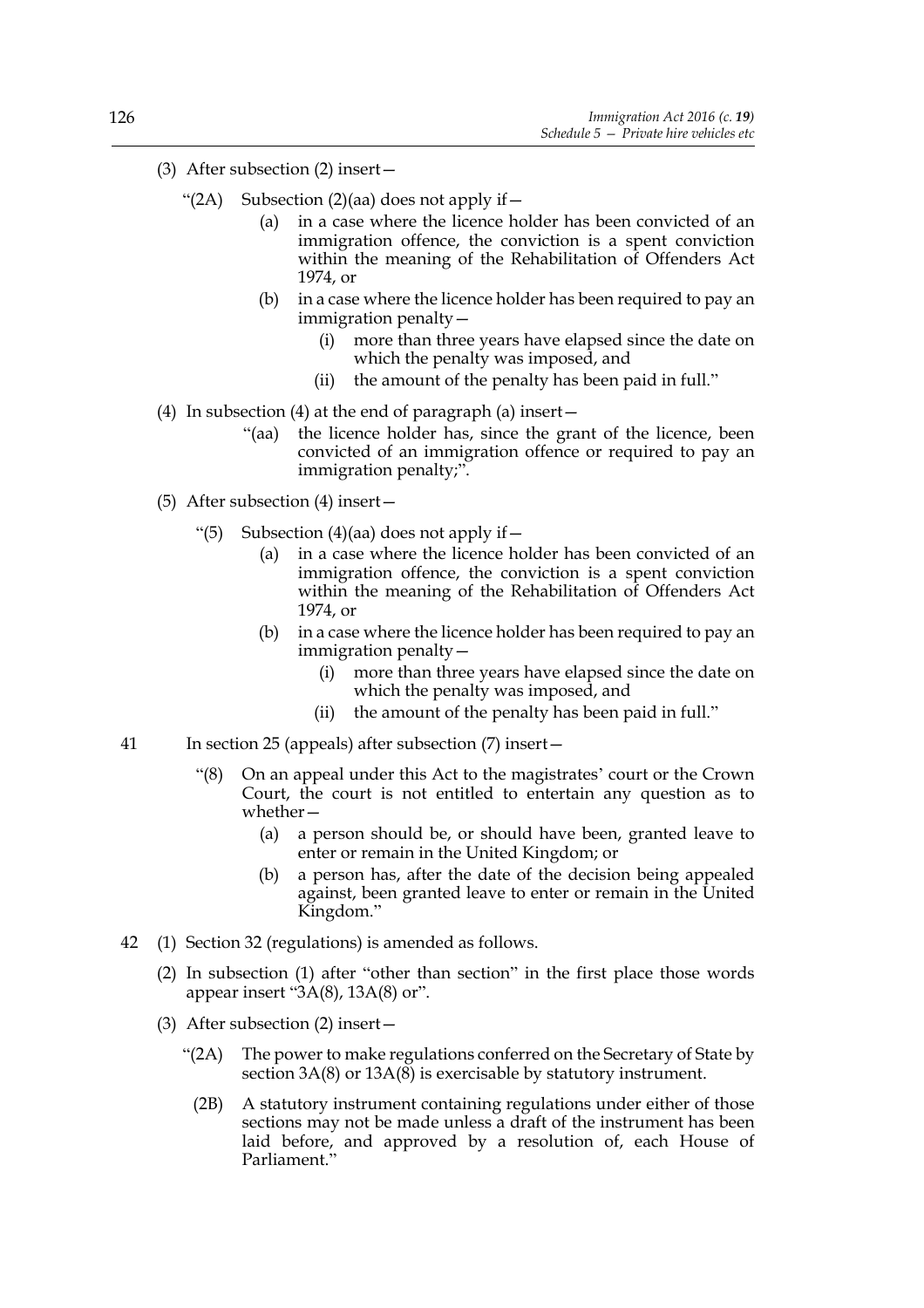(4) In subsection (4) after "made under section" insert "3A(8), 13A(8) or".

# 43 After section 35 insert—

# **"35A Persons disqualified by reason of immigration status**

- (1) For the purposes of this Act a person is disqualified by reason of the person's immigration status from carrying on a licensable activity if the person is subject to immigration control and—
	- (a) the person has not been granted leave to enter or remain in the United Kingdom; or
	- (b) the person's leave to enter or remain in the United Kingdom—
		- (i) is invalid;
		- (ii) has ceased to have effect (whether by reason of curtailment, revocation, cancellation, passage of time or otherwise); or
		- (iii) is subject to a condition preventing the person from carrying on the licensable activity.
- (2) Where a person is on immigration bail within the meaning of Part 1 of Schedule 10 to the Immigration Act 2016—
	- (a) the person is to be treated for the purposes of this Act as if the person had been granted leave to enter the United Kingdom; but
	- (b) any condition as to the person's work in the United Kingdom to which the person's immigration bail is subject is to be treated for those purposes as a condition of leave.
- (3) For the purposes of this section a person is subject to immigration control if under the Immigration Act 1971 the person requires leave to enter or remain in the United Kingdom.
- (4) For the purposes of this section a person carries on a licensable activity if the person—
	- (a) operates a private hire vehicle; or
	- (b) drives a private hire vehicle.

# **35B Immigration offences and immigration penalties**

- (1) In this Act "immigration offence" means—
	- (a) an offence under any of the Immigration Acts;
	- (b) an offence under section 1 of the Criminal Attempts Act 1981 of attempting to commit an offence within paragraph (a); or
	- (c) an offence under section 1 of the Criminal Law Act 1977 of conspiracy to commit an offence within paragraph (a).
- (2) In this Act "immigration penalty" means a penalty under—
	- (a) section 15 of the Immigration, Asylum and Nationality Act 2006 ("the 2006 Act"), or
	- (b) section 23 of the Immigration Act 2014 ("the 2014 Act").
- (3) For the purposes of this Act a person to whom a penalty notice under section 15 of the 2006 Act has been given is not to be treated as having been required to pay an immigration penalty if—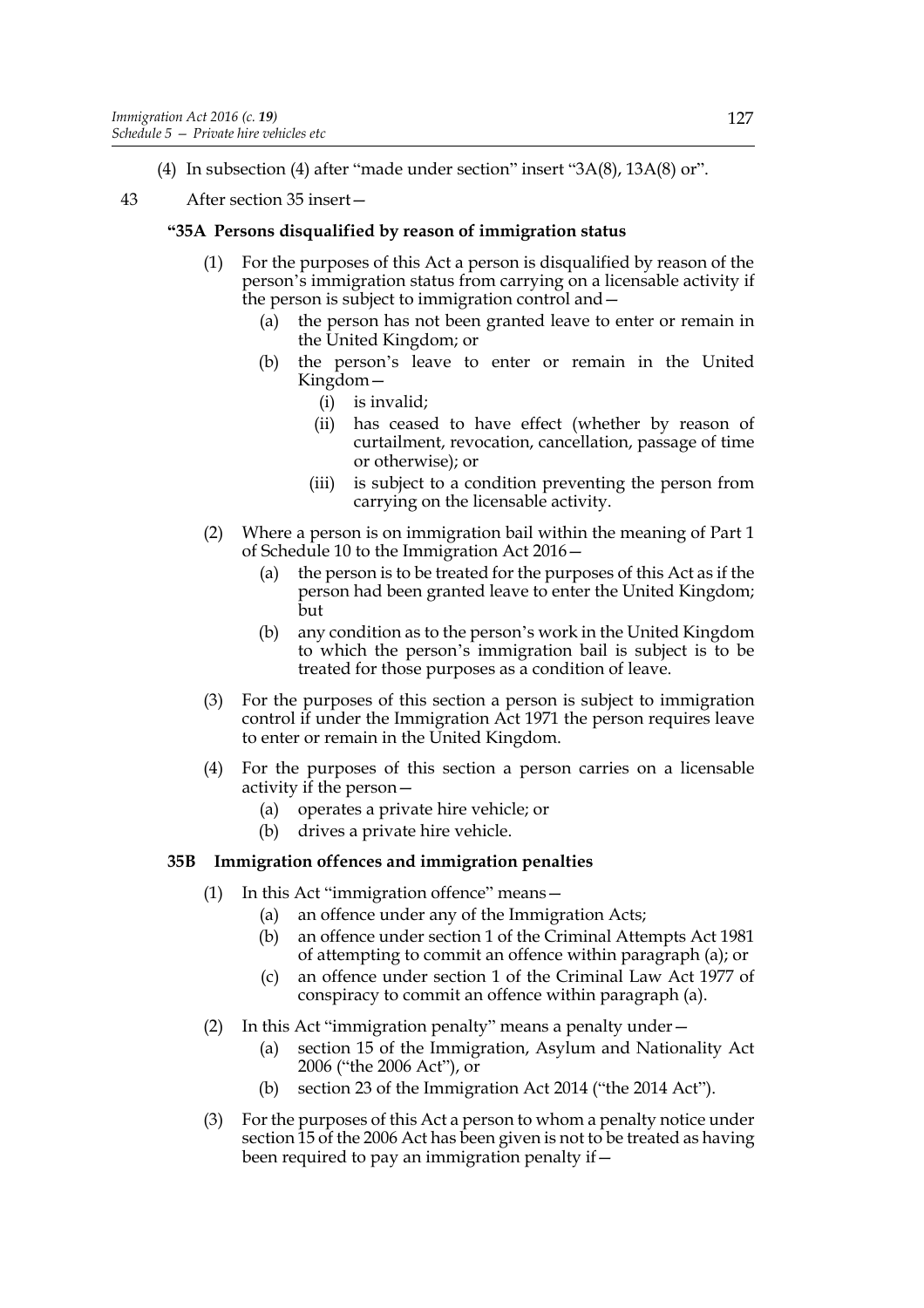- (a) the person is excused payment by virtue of section 15(3) of that Act; or
- (b) the penalty is cancelled by virtue of section 16 or 17 of that Act.
- (4) For the purposes of this Act a person to whom a penalty notice under section 15 of the 2006 Act has been given is not to be treated as having been required to pay an immigration penalty until such time as -
	- (a) the period for giving a notice of objection under section 16 of that Act has expired and the Secretary of State has considered any notice given within that period; and
	- (b) if a notice of objection was given within that period, the period for appealing under section 17 of that Act has expired and any appeal brought within that period has been finally determined, abandoned or withdrawn.
- (5) For the purposes of this Act a person to whom a penalty notice under section 23 of the 2014 Act has been given is not to be treated as having been required to pay an immigration penalty if—
	- (a) the person is excused payment by virtue of section 24 of that Act; or
	- (b) the penalty is cancelled by virtue of section 29 or 30 of that Act.
- (6) For the purposes of this Act a person to whom a penalty notice under section 23 of the 2014 Act has been given is not to be treated as having been required to pay an immigration penalty until such time as -
	- (a) the period for giving a notice of objection under section 29 of that Act has expired and the Secretary of State has considered any notice given within that period; and
	- (b) if a notice of objection was given within that period, the period for appealing under section 30 of that Act has expired and any appeal brought within that period has been finally determined, abandoned or withdrawn."
- 44 In section 36 (interpretation) at the appropriate place insert— ""operate" has the meaning given in section 1(1);".

*Taxis Act (Northern Ireland) 2008 (c. 4)*

- 45 The Taxis Act (Northern Ireland) 2008 is amended as follows.
- 46 (1) Section 2 (operator's licences) is amended as follows.
	- (2) In subsection (4) for the "and" at the end of paragraph (a) substitute  $-$ 
		- "(aa) if the applicant is an individual, the applicant is not disqualified by reason of the applicant's immigration status from operating a taxi service; and".
	- (3) After subsection (4) insert—
		- "(4A) In determining for the purposes of subsection (4) whether an applicant is disqualified by reason of the applicant's immigration status from operating a taxi service, the Department must have regard to any guidance issued by the Secretary of State."
	- (4) In subsection (7) for "An" substitute "Subject to section 2A, an".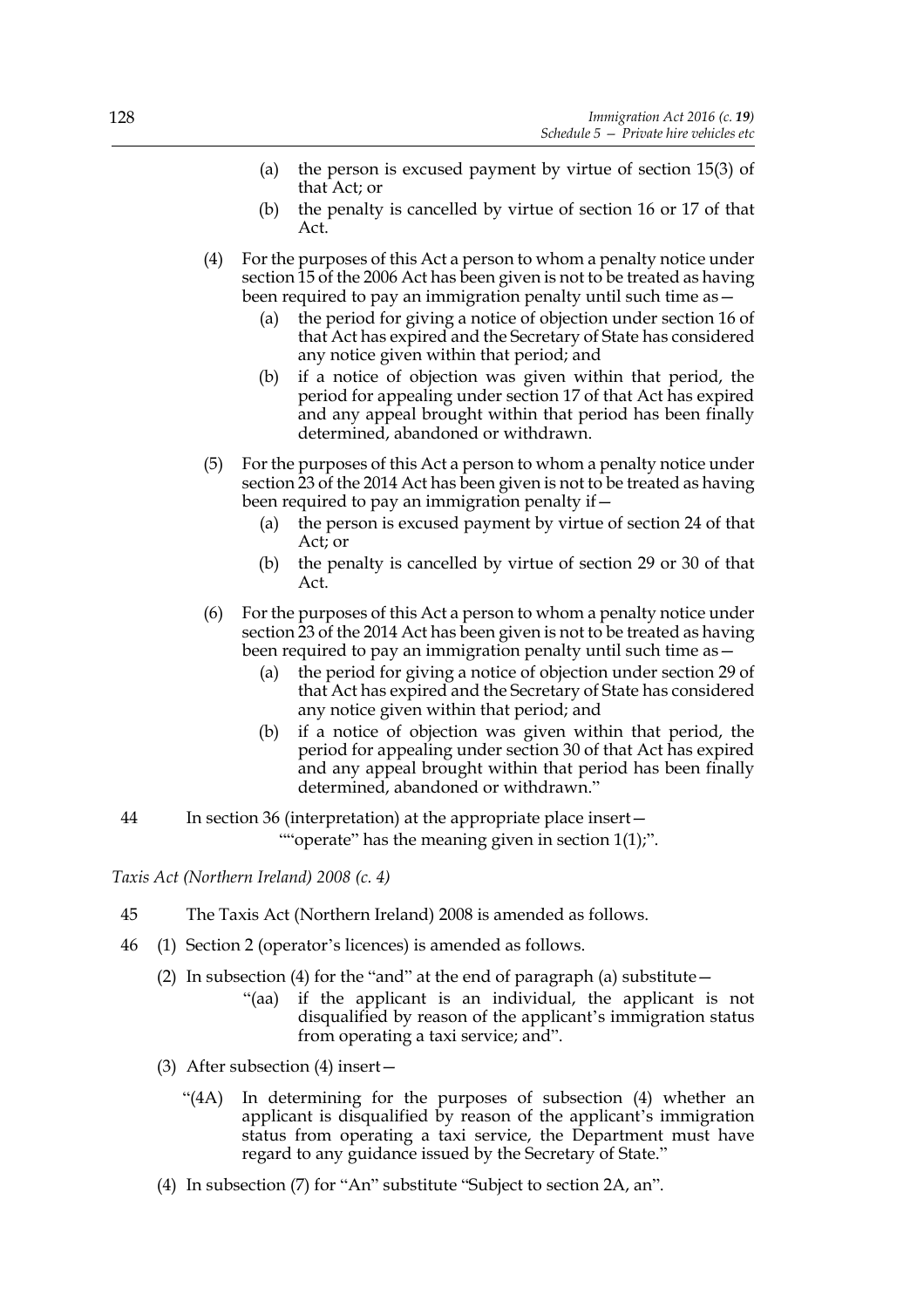47 After section 2 insert—

# **"2A Operator's licences for persons subject to immigration control**

- (1) Subsection (2) applies if  $-$ 
	- (a) an operator's licence is to be granted to a person who has been granted leave to enter or remain in the United Kingdom for a limited period ("the leave period"),
	- (b) the person's leave has not been extended by virtue of section 3C of the Immigration Act 1971 (continuation of leave pending variation decision), and
	- (c) apart from subsection (2), the period for which the licence would have been granted would have ended after the end of the leave period.
- (2) The licence must be granted for a period which ends at or before the end of the leave period.
- (3) Subsection (4) applies if  $-$ 
	- (a) an operator's licence is to be granted to a person who has been granted leave to enter or remain in the United Kingdom for a limited period, and
	- (b) the person's leave has been extended by virtue of section 3C of the Immigration Act 1971 (continuation of leave pending variation decision).
- (4) The licence must be granted for a period which does not exceed six months.
- (5) An operator's licence ceases to be in force if the person to whom it was granted becomes disqualified by reason of the person's immigration status from operating a taxi service.
- (6) If a licence granted in accordance with subsection (2) or (4) expires, the person to whom it was granted must, within the period of  $\overline{7}$  days beginning with the day after that on which it expired, return it to the Department.
- (7) If subsection (5) applies to a licence, the person to whom it was granted must, within the period of 7 days beginning with the day after the day on which the person first became disqualified, return it to the Department.
- (8) A person who, without reasonable excuse, contravenes subsection  $(6)$  or  $(7)$  is guilty of an offence."
- 48 (1) Section 23 (taxi driver's licences) is amended as follows.
	- (2) In subsection (2) after paragraph (a) insert—
		- "(aa) the applicant is not disqualified by reason of the applicant's immigration status from driving a taxi;".
	- (3) After subsection (2) insert—
		- "(2A) In determining for the purposes of subsection (2) whether an applicant is disqualified by reason of the applicant's immigration status from driving a taxi, the Department must have regard to any guidance issued by the Secretary of State."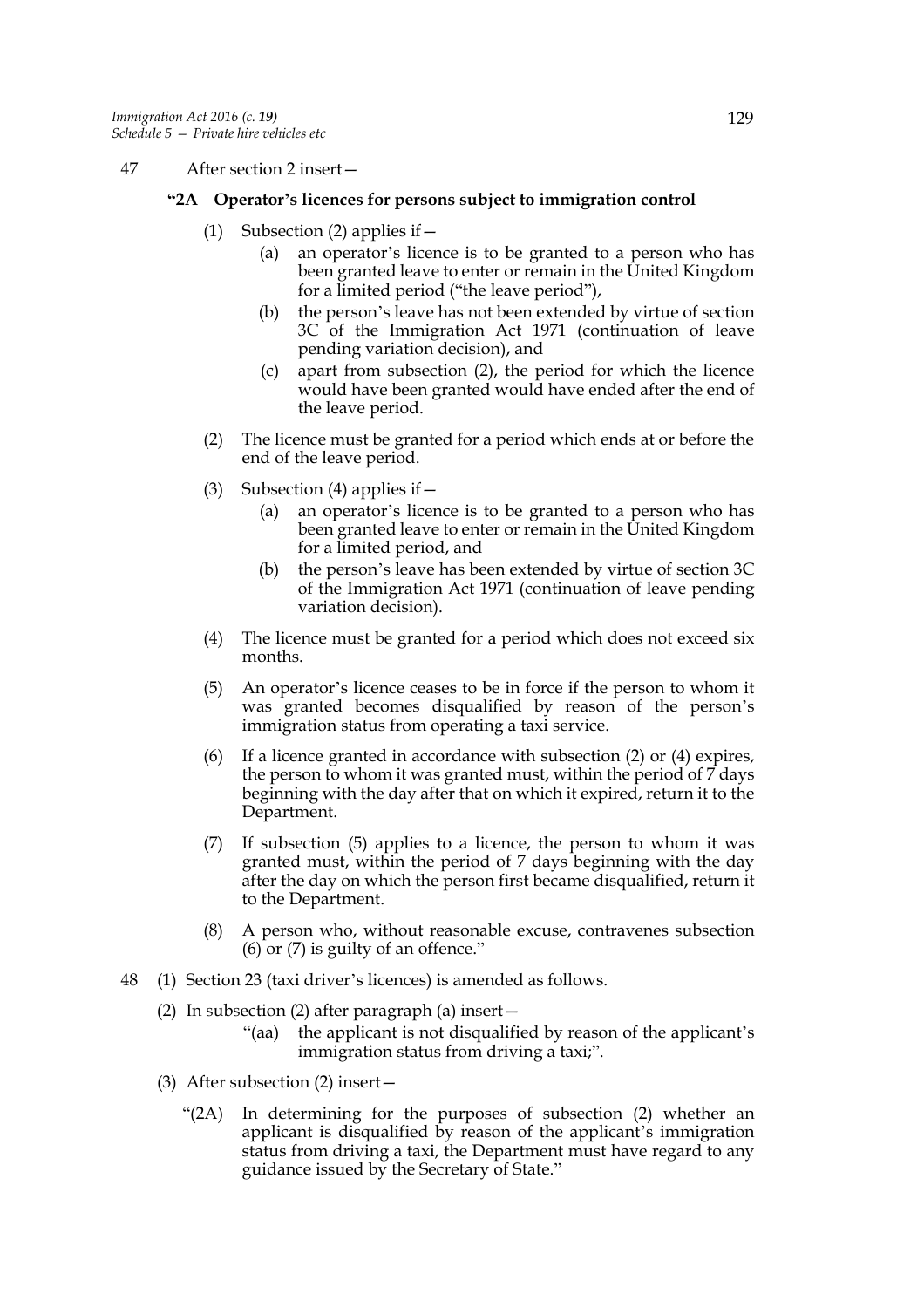- (4) In subsection (8) for "A" substitute "Subject to section 23A, a".
- 49 After section 23 insert—

# **"23A Taxi driver's licences for persons subject to immigration control**

- (1) Subsection (2) applies if—
	- (a) a taxi driver's licence is to be granted to a person who has been granted leave to enter or remain in the United Kingdom for a limited period ("the leave period"),
	- (b) the person's leave has not been extended by virtue of section 3C of the Immigration Act 1971 (continuation of leave pending variation decision), and
	- (c) apart from subsection (2), the period for which the licence would have been granted would have ended after the end of the leave period.
- (2) The licence must be granted for a period which ends at or before the end of the leave period.
- (3) Subsection (4) applies if  $-$ 
	- (a) a taxi driver's licence is to be granted to a person who has been granted leave to enter or remain in the United Kingdom for a limited period, and
	- (b) the person's leave has been extended by virtue of section 3C of the Immigration Act 1971 (continuation of leave pending variation decision).
- (4) The licence must be granted for a period which does not exceed six months.
- (5) A taxi driver's licence ceases to be in force if the person to whom it was granted becomes disqualified by reason of the person's immigration status from driving a taxi.
- (6) If a licence granted in accordance with subsection (2) or (4) expires, the person to whom it was granted must, within the period of 7 days beginning with the day after that on which it expired, return to the Department—
	- (a) the licence,
	- (b) the person's driver's badge, and
	- (c) any other evidence of identification which the Department has issued under section 24.
- (7) If subsection (5) applies to a licence, the person to whom it was granted must, within the period of 7 days beginning with the day after the day on which the person first became disqualified, return to the Department—
	- (a) the licence,
	- (b) the person's driver's badge, and
	- (c) any other evidence of identification which the Department has issued under section 24.
- (8) A person who, without reasonable excuse, contravenes subsection  $(6)$  or  $(7)$  is guilty of an offence."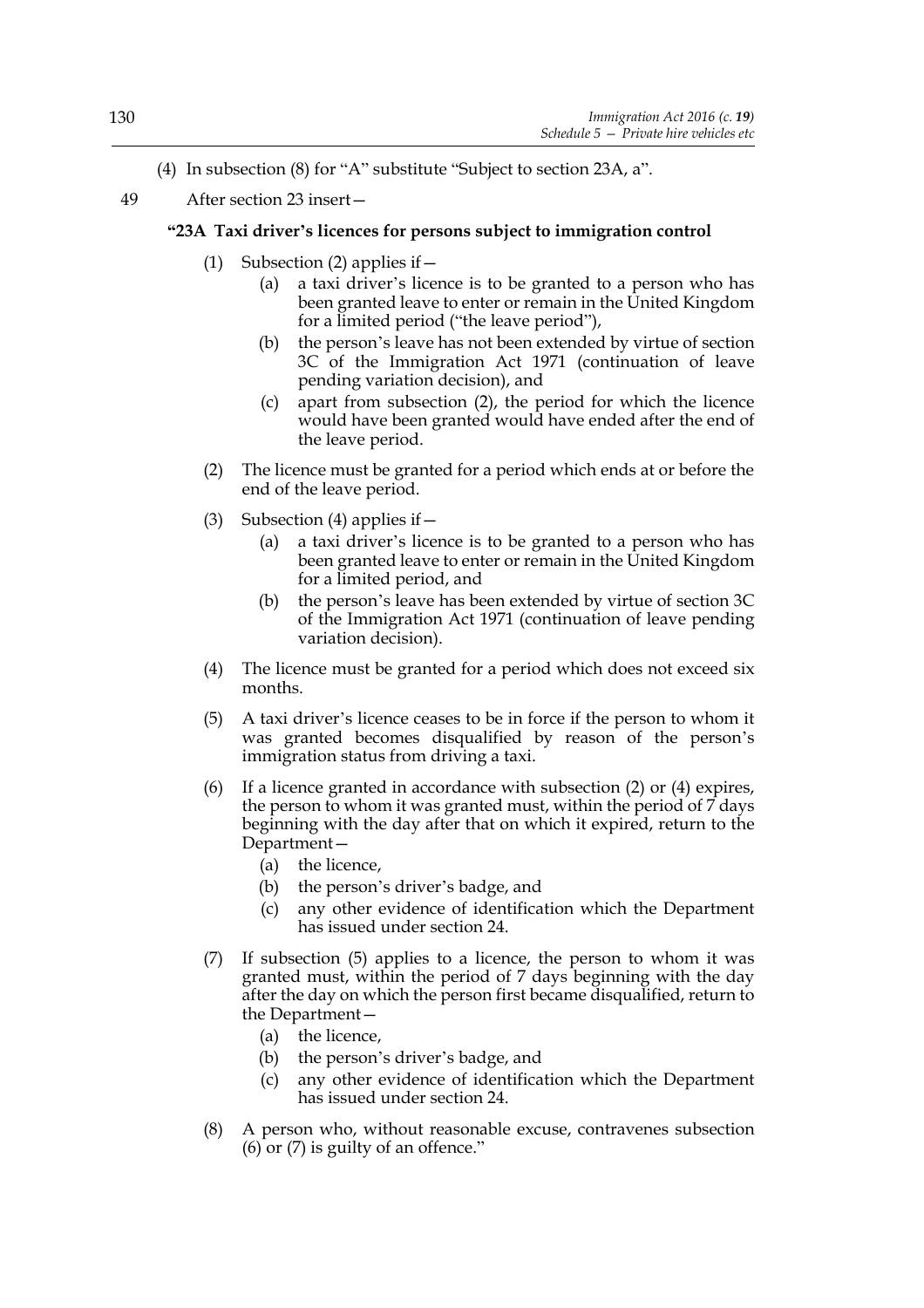- 50 (1) Section 26 (power to suspend, revoke or curtail licences) is amended as follows.
	- (2) In subsection (2) before the "or" at the end of paragraph (a) insert—
		- "(aa) the licence holder has, since the grant of the licence, been convicted of an immigration offence or required to pay an immigration penalty;".
	- (3) After subsection (2) insert—
		- "(2A) Subsection (2)(aa) does not apply if  $$ 
			- in a case where the licence holder has been convicted of an immigration offence, the conviction is a spent conviction within the meaning of the Rehabilitation of Offenders (Northern Ireland) Order 1978 (SI 1978/1908 (NI 27)), or
			- (b) in a case where the licence holder has been required to pay an immigration penalty—
				- (i) more than three years have elapsed since the date on which the penalty was imposed, and
				- (ii) the amount of the penalty has been paid in full."
	- (4) In subsection (6) before the "or" at the end of paragraph (a) insert—
		- "(aa) the licence holder has, since the grant of the licence, been convicted of an immigration offence or required to pay an immigration penalty;".
	- (5) After subsection (6) insert—
		- "(7) Subsection  $(6)(aa)$  does not apply if  $-$ 
			- (a) in a case where the licence holder has been convicted of an immigration offence, the conviction is a spent conviction within the meaning of the Rehabilitation of Offenders (Northern Ireland) Order 1978 (SI 1978/1908 (NI 27)), or
			- (b) in a case where the licence holder has been required to pay an immigration penalty—
				- (i) more than three years have elapsed since the date on which the penalty was imposed, and
				- (ii) the amount of the penalty has been paid in full."
- 51 In section 32 (return of licences etc) after subsection (5) insert—
	- "(5A) Subsection (4) does not apply if the licence was granted in accordance with section  $2A(2)$  or  $(4)$  or  $23A(2)$  or  $(4)$  (but see sections 2A(6) and 23A(6))."
- 52 In section 34 (appeals) after subsection (5) insert—
	- "(6) On any appeal, the court is not entitled to entertain any question as to whether—
		- (a) a person should be, or should have been, granted leave to enter or remain in the United Kingdom, or
		- (b) a person has, after the date of the decision being appealed against, been granted leave to enter or remain in the United Kingdom."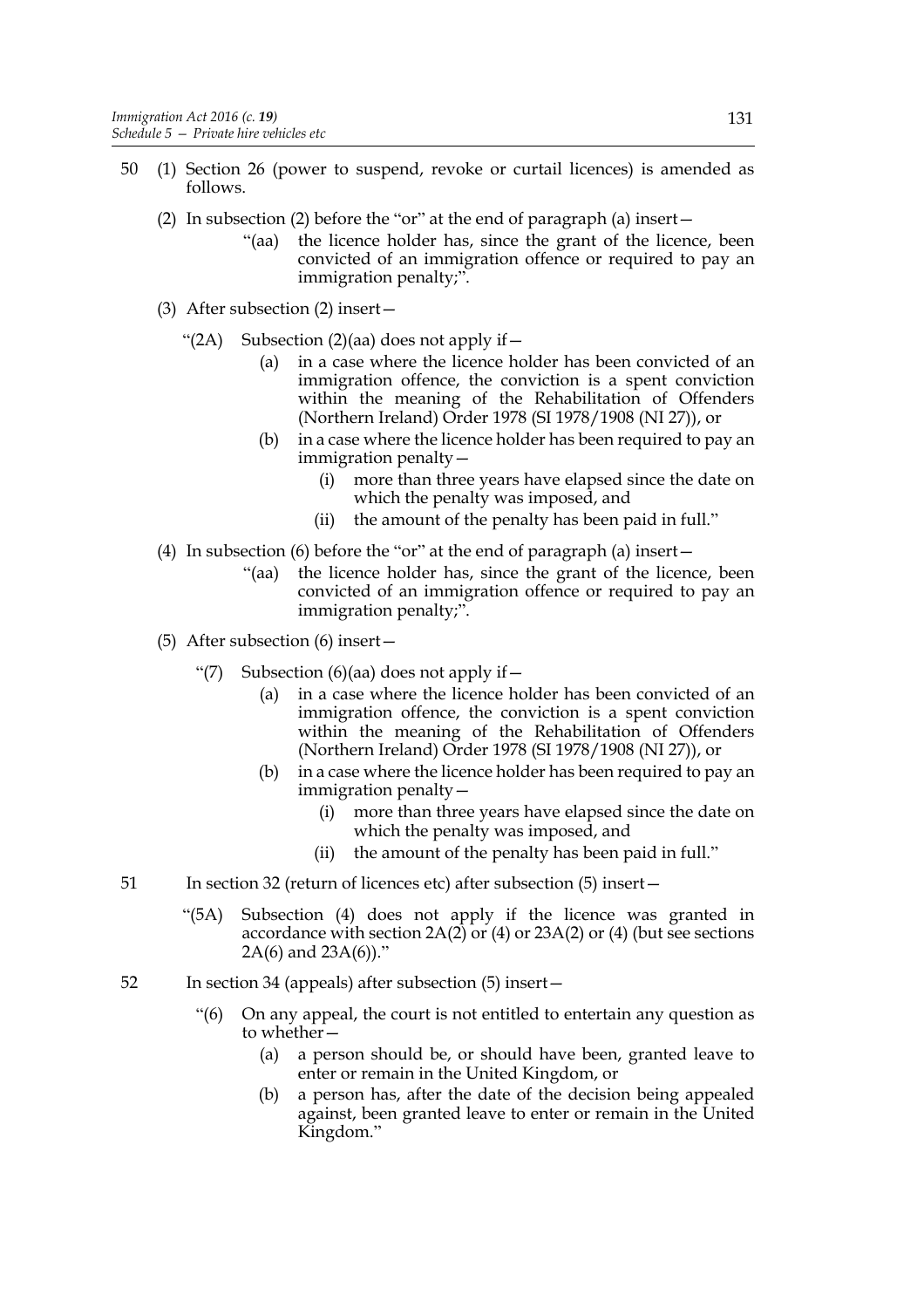## 53 After section 56 insert—

## **"56A Persons disqualified by reason of immigration status**

- (1) For the purposes of this Act a person is disqualified by reason of the person's immigration status from carrying on a licensable activity if the person is subject to immigration control and—
	- (a) the person has not been granted leave to enter or remain in the United Kingdom, or
	- (b) the person's leave to enter or remain in the United Kingdom—
		- (i) is invalid,
		- (ii) has ceased to have effect (whether by reason of curtailment, revocation, cancellation, passage of time or otherwise), or
		- (iii) is subject to a condition preventing the person from carrying on the licensable activity.
- (2) Where a person is on immigration bail within the meaning of Part 1 of Schedule 10 to the Immigration Act 2016—
	- (a) the person is to be treated for the purposes of this Part as if the person had been granted leave to enter the United Kingdom, but
	- (b) any condition as to the person's work in the United Kingdom to which the person's immigration bail is subject is to be treated for those purposes as a condition of leave.
- (3) For the purposes of this section a person is subject to immigration control if under the Immigration Act 1971 the person requires leave to enter or remain in the United Kingdom.
- (4) For the purposes of this section a person carries on a licensable activity if the person—
	- (a) operates a taxi service, or
	- (b) drives a taxi.

## **56B Immigration offences and immigration penalties**

- (1) In this Act "immigration offence" means—
	- (a) an offence under any of the Immigration Acts,
	- (b) an offence under Article 3 of the Criminal Attempts and Conspiracy (Northern Ireland) Order 1983 (SI 1983/1120 (NI 13)) of attempting to commit an offence within paragraph (a), or
	- (c) an offence under Article 9 of that Order of conspiracy to commit an offence within paragraph (a).
- (2) In subsection  $(1)(a)$ 
	- (a) "the Immigration Acts" has the meaning given by section 61(2) of the UK Borders Act 2007, and
	- (b) the reference to an offence under any of the Immigration Acts includes an offence under section 133(5) of the Criminal Justice and Immigration Act 2008 (breach of condition imposed on designated person).
- (3) In this Act "immigration penalty" means a penalty under—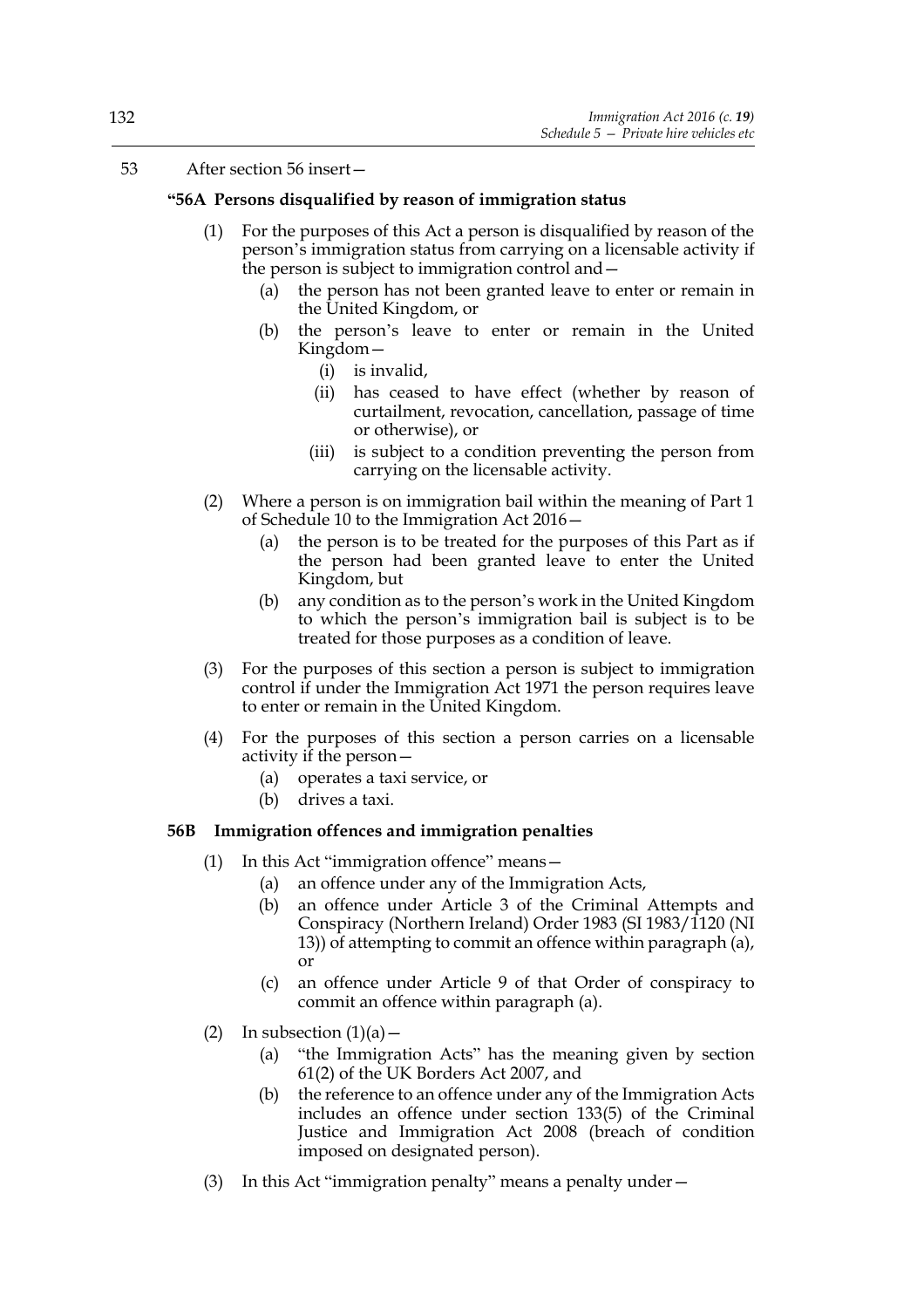- (a) section 15 of the Immigration, Asylum and Nationality Act 2006 ("the 2006 Act"), or
- (b) section 23 of the Immigration Act 2014 ("the 2014 Act").
- (4) For the purposes of this Act a person to whom a penalty notice under section 15 of the 2006 Act has been given is not to be treated as having been required to pay an immigration penalty if—
	- (a) the person is excused payment by virtue of section 15(3) of that Act, or
	- (b) the penalty is cancelled by virtue of section 16 or 17 of that Act.
- (5) For the purposes of this Act a person to whom a penalty notice under section 15 of the 2006 Act has been given is not to be treated as having been required to pay an immigration penalty until such time as—
	- (a) the period for giving a notice of objection under section 16 of that Act has expired and the Secretary of State has considered any notice given within that period, and
	- (b) if a notice of objection was given within that period, the period for appealing under section 17 of that Act has expired and any appeal brought within that period has been finally determined, abandoned or withdrawn.
- (6) For the purposes of this Act a person to whom a penalty notice under section 23 of the 2014 Act has been given is not to be treated as having been required to pay an immigration penalty if—
	- (a) the person is excused payment by virtue of section 24 of that Act, or
	- (b) the penalty is cancelled by virtue of section 29 or 30 of that Act.
- (7) For the purposes of this Act a person to whom a penalty notice under section 23 of the 2014 Act has been given is not to be treated as having been required to pay an immigration penalty until such time as -
	- (a) the period for giving a notice of objection under section 29 of that Act has expired and the Secretary of State has considered any notice given within that period, and
	- (b) if a notice of objection was given within that period, the period for appealing under section 30 of that Act has expired and any appeal brought within that period has been finally determined, abandoned or withdrawn."

## *Transitional provision*

- 54 (1) Subject to sub-paragraph (2), an amendment made by any of paragraphs 3, 4, 7 to 12, 18 to 23, 30, 32(2) and (3), 36 to 39 and 46 to 49 does not apply in relation to an application for a licence made before the coming into force of that paragraph or a licence granted in response to such an application.
	- (2) Sub-paragraph (1) does not prevent an amendment made by any of those paragraphs from applying in relation to—
		- (a) an application for the renewal of a licence where that licence was granted before the coming into force of that paragraph, or
		- (b) a licence renewed in response to such an application.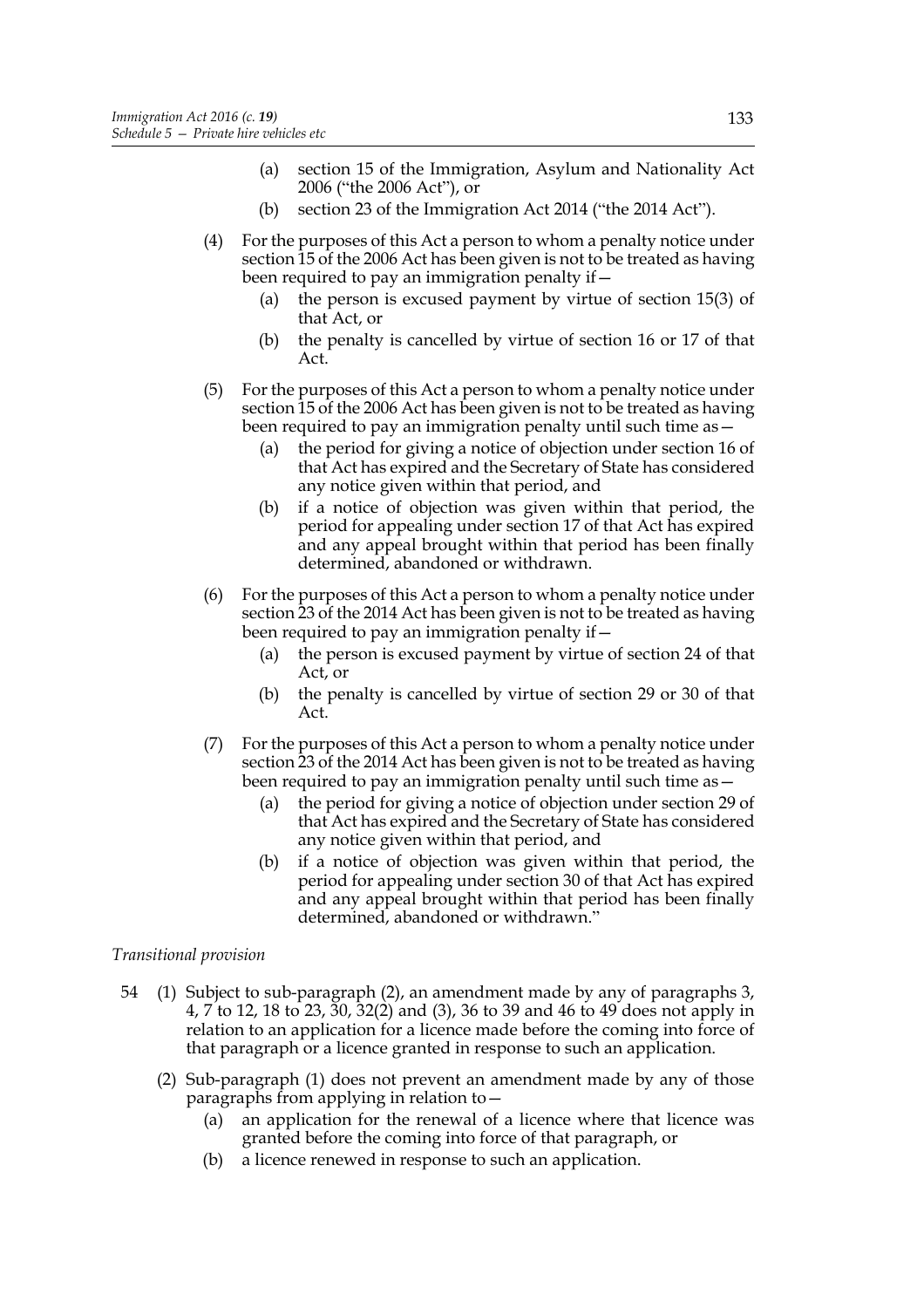- 55 (1) Subject to sub-paragraphs (2) and (3), an amendment made by any of paragraphs 13, 14, 24, 25, 32(4), 40 and 50 applies in relation to a licence granted before or after the coming into force of that paragraph.
	- (2) An amendment made by any of those paragraphs applies in relation to a conviction for an immigration offence only if the person in question has been convicted of that offence after the coming into force of that paragraph in respect of the person's conduct after that time.
	- (3) An amendment made by any of those paragraphs applies in relation to a requirement to pay an immigration penalty only if the person in question has been required to pay the penalty after the coming into force of that paragraph in respect of the person's conduct after that time.
- 56 (1) Section 19(1) of the Plymouth City Council Act 1975 has effect in relation to the licence of a driver of a hackney carriage or private hire vehicle granted before the coming into force of paragraph 13 as if before the "or" at the end of paragraph (a) there were inserted—
	- "(ab) in the case of a refusal to renew a licence, that he is disqualified by reason of his immigration status from driving a hackney carriage or a private hire vehicle;".
	- (2) Section  $20A(1)(a)$  of that Act has effect in relation to such a licence as if after "subsection  $(1)(aa)$ " there were inserted "or  $(ab)$ ".
	- (3) Section 20(1) of that Act has effect in relation to an operator's licence granted before the coming into force of paragraph 14 as if before the "or" at the end of paragraph (c) there were inserted—
		- "(cb) in the case of a refusal to renew a licence, that the operator is disqualified by reason of the operator's immigration status from operating a private hire vehicle;".
	- (4) Section 20A(1)(b) of that Act has effect in relation to such a licence as if after "subsection (1)(ca)" there were inserted "or (cb)".
	- (5) Section 61(1) of the Local Government (Miscellaneous Provisions) Act 1976 has effect in relation to the licence of a driver of a hackney carriage or private hire vehicle granted before the coming into force of paragraph 24 as if before the "or" at the end of paragraph (a) there were inserted—
		- "(ab) in the case of a refusal to renew a licence, that he is disqualified by reason of his immigration status from driving a hackney carriage or a private hire vehicle;".
	- (6) Section 62A(1)(a) of that Act has effect in relation to such a licence as if after "subsection  $(1)(aa)$ " there were inserted "or  $(ab)$ ".
	- (7) Section 62(1) of that Act has effect in relation to an operator's licence granted before the coming into force of paragraph 25 as if before the "or" at the end of paragraph (c) there were inserted—
		- "(cb) in the case of a refusal to renew a licence, that the operator is disqualified by reason of the operator's immigration status from operating a private hire vehicle;".
	- (8) Section  $62A(1)(b)$  of that Act has effect in relation to such a licence as if after "subsection  $(1)(ca)$ " there were inserted "or  $(cb)$ ".
	- (9) Subsections (3A) to (3C) of section 13 of the Civic Government (Scotland) Act 1982 apply in relation to an application for the renewal of a taxi driver's or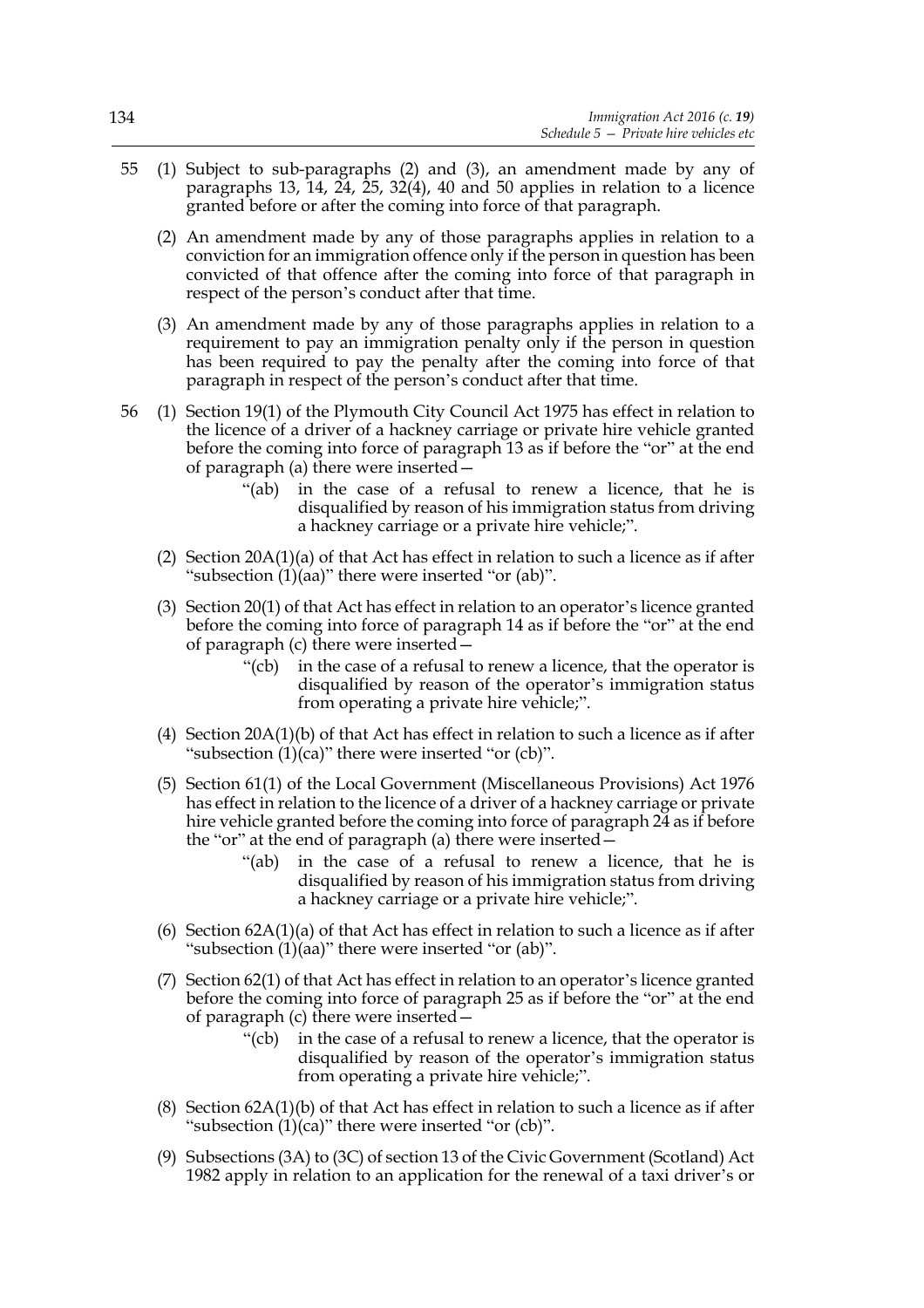private hire car driver's licence granted before the coming into force of paragraph 30 as they apply in relation to an application for the grant of such a licence made after that time.

## SCHEDULE 6 Section 38

#### ILLEGAL WORKING CLOSURE NOTICES AND ILLEGAL WORKING COMPLIANCE ORDERS

#### *Illegal working closure notices*

- 1 (1) An immigration officer of at least the rank of chief immigration officer may issue an illegal working closure notice in respect of premises if satisfied on reasonable grounds that the conditions in sub-paragraphs (3) and (6) are met.
	- (2) An illegal working closure notice is a notice which prohibits, for a period specified in the notice—
		- (a) access to the premises other than by a person who habitually lives on the premises, except where authorised in writing by an immigration officer;
		- (b) paid or voluntary work being performed on the premises, except where so authorised.
	- (3) The condition in this sub-paragraph is that an employer operating at the premises is employing a person over the age of 16 and subject to immigration control—
		- (a) who has not been granted leave to enter or remain in the United Kingdom, or
		- (b) whose leave to enter or remain in the United Kingdom—
			- (i) is invalid,
			- (ii) has ceased to have effect (whether by reason of curtailment, revocation, cancellation, passage of time or otherwise), or
			- (iii) is subject to a condition preventing the person from accepting the employment.
	- (4) Where a person is on immigration bail within the meaning of Part 1 of Schedule 10—
		- (a) the person is to be treated for the purposes of sub-paragraph (3) as if the person had been granted leave to enter the United Kingdom, but
		- (b) any condition as to the person's work in the United Kingdom to which the person's immigration bail is subject is to be treated for those purposes as a condition of leave.
	- (5) A person falling within sub-paragraph (3) is referred to in this Schedule as an "illegal worker".
	- (6) The condition in this sub-paragraph is that the employer, or a connected person in relation to the employer—
		- (a) has been convicted of an offence under section 21 of the Immigration, Asylum and Nationality Act 2006 ("the 2006 Act"),
		- (b) has, during the period of three years ending with the date on which the illegal working closure notice is issued, been required to pay a penalty under section 15 of the 2006 Act, or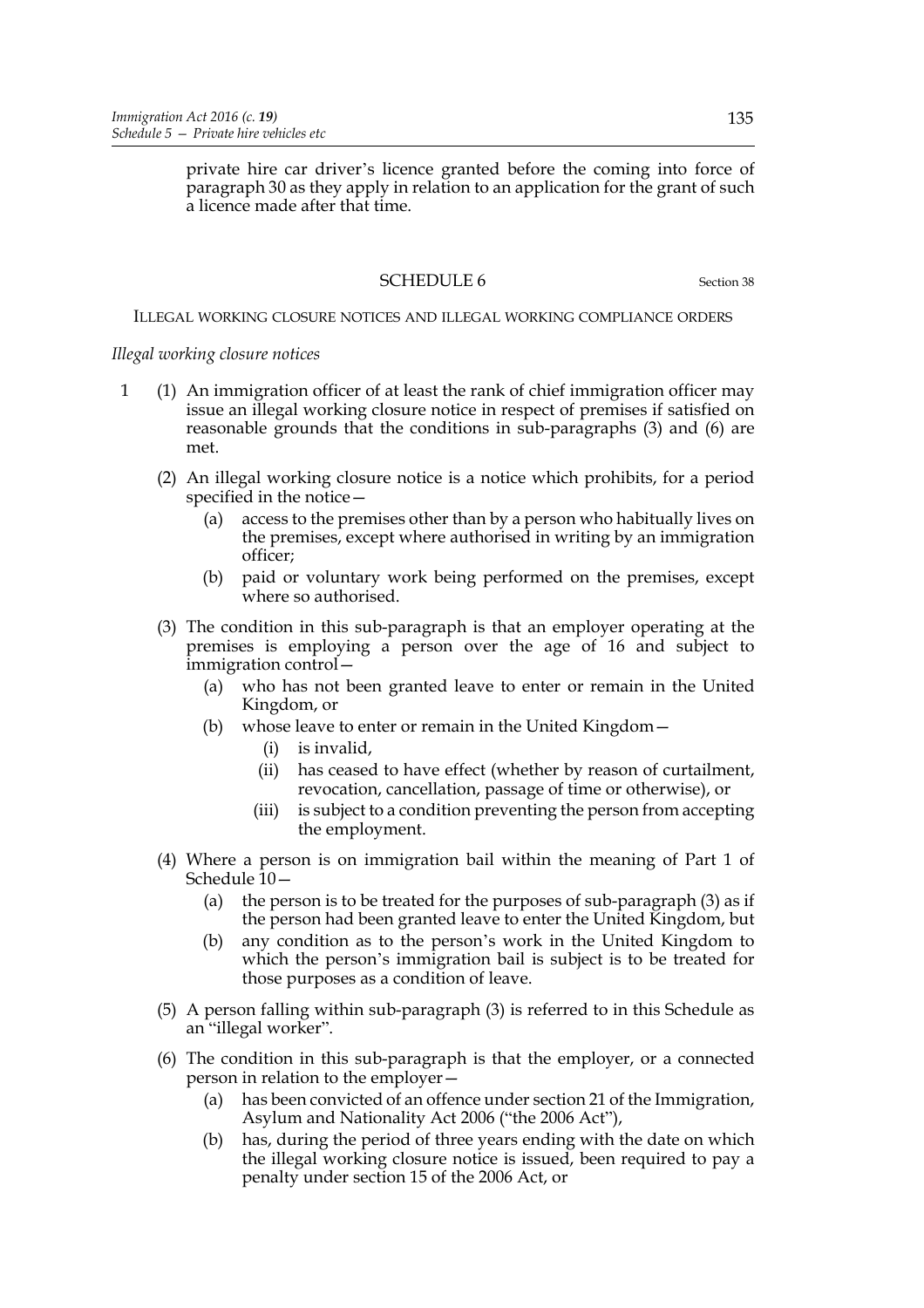- (c) has at any time been required to pay such a penalty and failed to pay it.
- (7) Sub-paragraph (6)(a) does not apply in relation to a conviction which is a spent conviction for the purposes of the Rehabilitation of Offenders Act 1974 or the Rehabilitation of Offenders (Northern Ireland) Order 1978 (S.I. 1978/ 1908 (N.I. 27)).
- (8) For the purposes of sub-paragraph  $(6)(b)$  and  $(c)$  -
	- (a) a person to whom a penalty notice under section 15 of the 2006 Act has been given is not to be treated as having been required to pay the penalty if—
		- (i) the person is excused payment by virtue of section 15(3) of that Act, or
		- (ii) the penalty is cancelled by virtue of section 16 or 17 of that Act;
	- (b) a person to whom such a notice has been given is not to be treated as having been required to pay the penalty until such time as -
		- (i) the period for giving a notice of objection under section 16 of the 2006 Act has expired and the Secretary of State has considered any notice given within that period, and
		- (ii) if a notice of objection was given within that period, the period for appealing under section 17 of that Act has expired and any appeal brought within that period has been finally determined, abandoned or withdrawn.
- (9) For the purposes of sub-paragraph (6), a person is a connected person in relation to an employer if—
	- (a) where the employer is a body corporate, the person is  $-$ 
		- (i) a director, manager or secretary of the body corporate,
		- (ii) purporting to act as a director, manager or secretary of the body corporate, or
		- (iii) if the affairs of the body corporate are managed by its members, a member of the body corporate;
	- (b) where the employer is a partnership (whether or not a limited partnership), the person is a partner or purporting to act as a partner;
	- (c) where the employer is an individual, the person is  $-$ 
		- (i) a body corporate of which the individual has at any time been a director, manager or secretary,
		- (ii) a body corporate in relation to which the individual has at any time purported to act as a director, manager or secretary,
		- (iii) a body corporate whose affairs are managed by its members and the individual has at any time been a member of the body corporate,
		- (iv) a partnership (whether or not a limited partnership) in which the individual has at any time been a partner or in relation to which the individual has at any time purported to act as a partner.
- (10) An illegal working closure notice may not be issued if the employer shows in relation to the employment of each illegal worker that if a penalty notice were given under section 15 of the 2006 Act the employer would be excused under subsection (3) of that section from paying the penalty.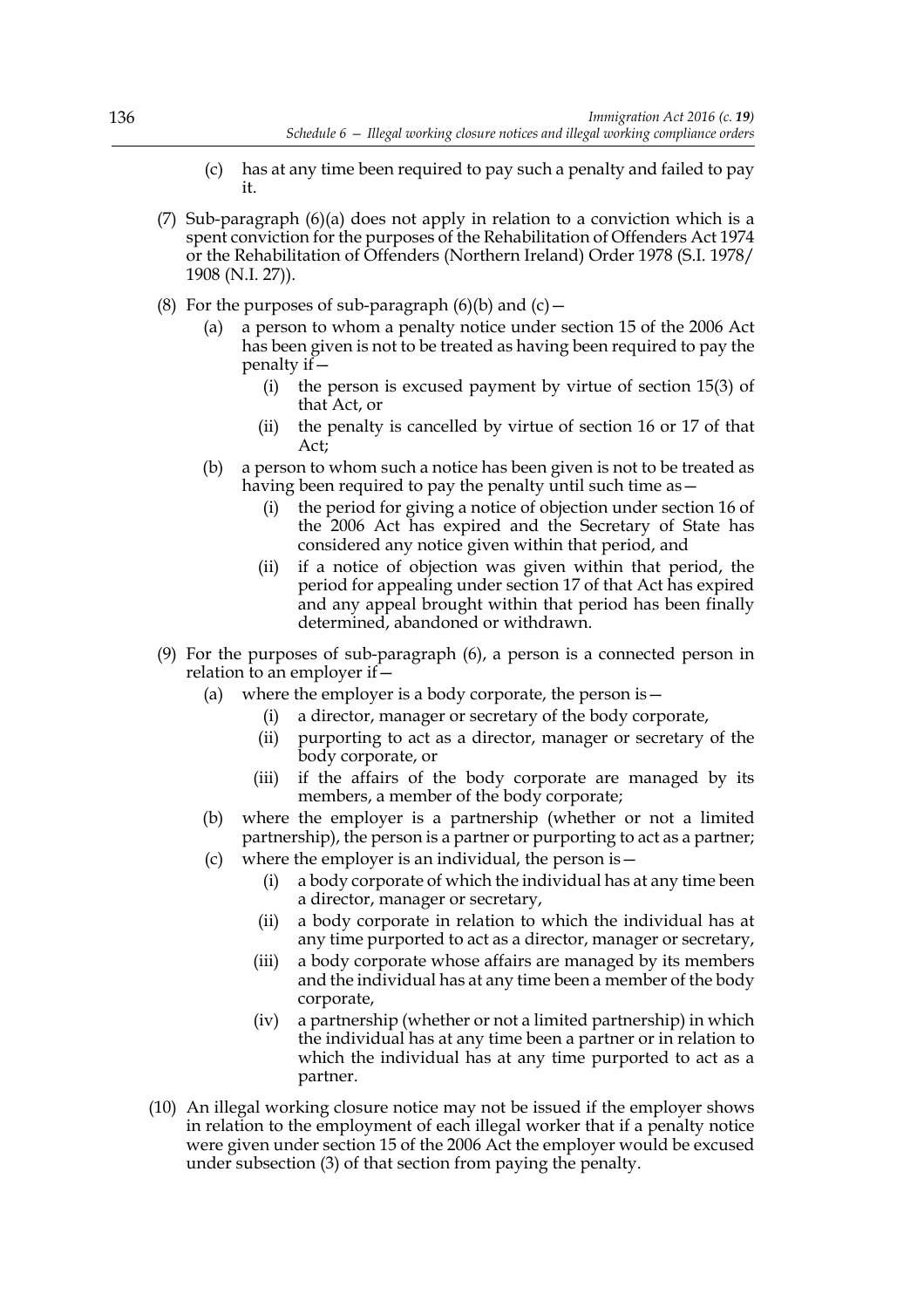- (11) An illegal working closure notice may be issued only if reasonable efforts have been made to inform—
	- (a) people who live on the premises (whether habitually or not), and
	- (b) any person who has an interest in the premises,

that the notice is going to be issued.

- (12) Before issuing an illegal working closure notice the immigration officer must ensure that any person the officer thinks appropriate has been consulted.
- (13) The Secretary of State may by regulations amend sub-paragraph (1) to change the rank specified in that sub-paragraph.
- 2 (1) An illegal working closure notice must—
	- (a) identify the premises;
	- (b) explain the effect of the notice;
	- (c) state that failure to comply with the notice is an offence;
	- (d) state that an application will be made under paragraph 5 for an illegal working compliance order;
	- (e) specify when and where the application will be heard;
	- (f) explain the effect of an illegal working compliance order.
	- (2) The maximum period that may be specified in an illegal working closure notice is 24 hours unless sub-paragraph (3) applies.
	- (3) The maximum period is 48 hours if the notice is issued by an immigration officer of at least the rank of immigration inspector.
	- (4) In calculating when the period of 48 hours ends, Christmas Day is to be disregarded.
	- (5) The period specified in an illegal working closure notice to which subparagraph (3) does not apply may be extended by up to 24 hours if an extension notice is issued by an officer of at least the rank of immigration inspector.
	- (6) An extension notice is a notice which  $-$ 
		- (a) identifies the illegal working closure notice to which it relates, and
		- (b) specifies the period of the extension.
	- (7) The Secretary of State may by regulations amend sub-paragraph (3) or subparagraph (5) to change the rank specified in that sub-paragraph.

# *Cancellation of illegal working closure notices*

- 3 (1) An immigration officer may by the issue of a cancellation notice cancel an illegal working closure notice if—
	- (a) the immigration officer considers that the condition in paragraph  $1(3)$  or  $(6)$  is not met, or
	- (b) the employer shows in relation to the employment of each illegal worker that if a penalty notice were given under section 15 of the 2006 Act the employer would be excused under subsection (3) of that section from paying the penalty.
	- (2) A cancellation notice may be issued only  $-$ 
		- (a) by an immigration officer of at least the rank of the immigration officer who issued the illegal working closure notice, or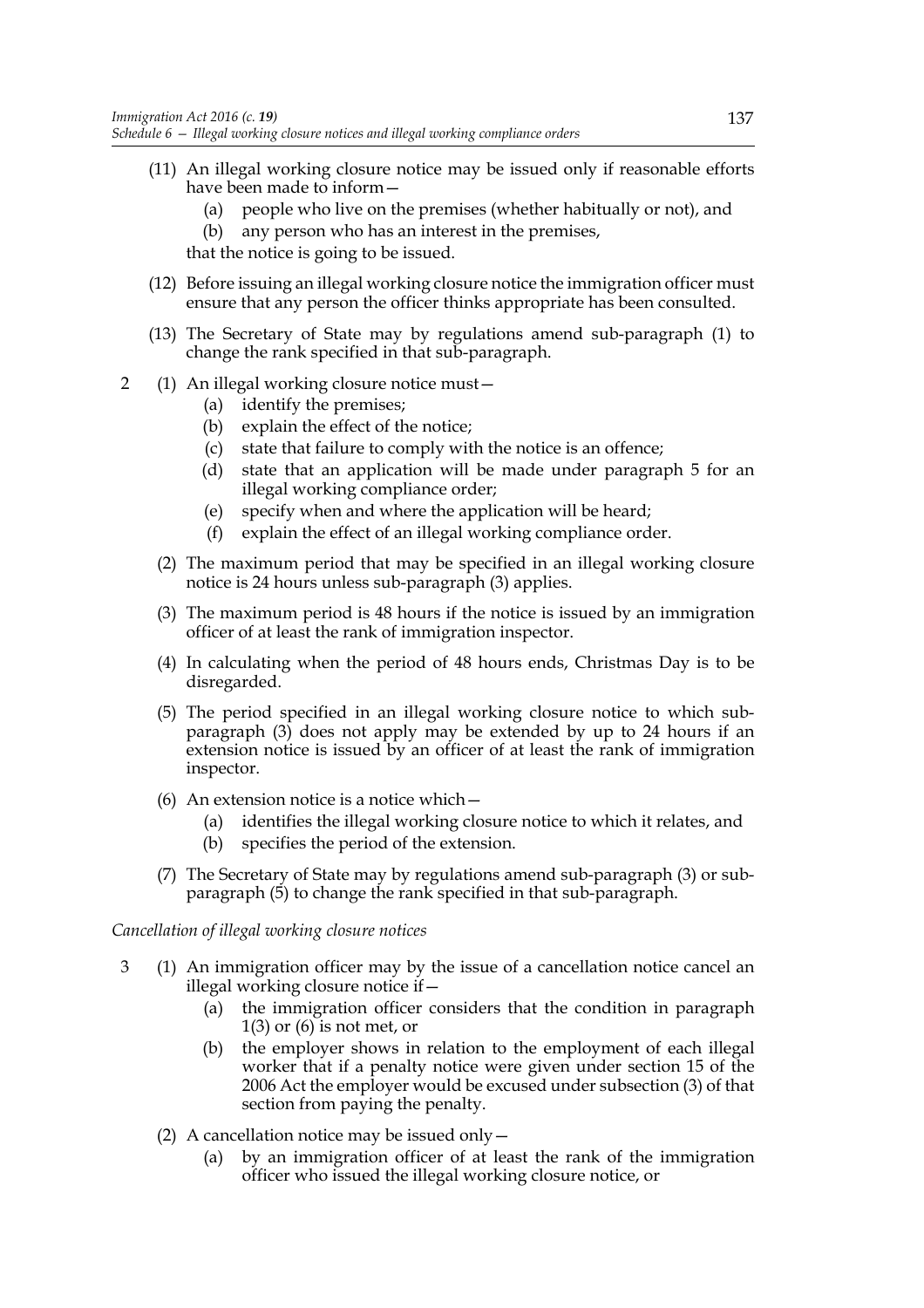(b) where the illegal working closure notice has been extended by an extension notice, by an immigration officer of at least the rank of the immigration officer who issued the extension notice.

## *Service of notices*

- 4 (1) A notice under paragraph 1, 2 or 3 must be served by an immigration officer.
	- (2) The immigration officer must if possible—
		- (a) fix a copy of the notice to at least one prominent place on the premises,
		- (b) fix a copy of the notice to each normal means of access to the premises,
		- (c) fix a copy of the notice to any outbuildings that appear to the immigration officer to be used with or as part of the premises,
		- (d) give a copy of the notice to at least one person who appears to the immigration officer to have control of or responsibility for the premises,
		- (e) give a copy of the notice to the people who live on the premises and to any person who does not live there but was informed (under paragraph 1(11)) that the notice was going to be issued.
		- (3) If the immigration officer reasonably believes, at the time of serving the notice, that there are persons occupying another part of the building or other structure in which the premises are situated whose access to that part will be impeded if an illegal working compliance order is made under paragraph 5, the immigration officer must also if possible serve the notice on those persons.
		- (4) The immigration officer may enter any premises, using reasonable force if necessary, for the purposes of complying with sub-paragraph (2)(a).

### *Illegal working compliance orders*

- 5 (1) Whenever an illegal working closure notice is issued an application must be made to the court for an illegal working compliance order (unless the notice has been cancelled under paragraph 3).
	- (2) An application for an illegal working compliance order must be made by an immigration officer.
	- (3) The application must be heard by the court not later than 48 hours after service of the illegal working closure notice.
	- (4) In calculating when the period of 48 hours ends, Christmas Day is to be disregarded.
	- (5) The court may make an illegal working compliance order in respect of premises if it is satisfied, on the balance of probabilities—
		- (a) that the conditions in paragraph 1(3) and (6) are met, and
		- (b) that it is necessary to make the illegal working compliance order to prevent an employer operating at the premises from employing an illegal worker.
	- (6) An illegal working compliance order may—
		- (a) prohibit or restrict access to the premises;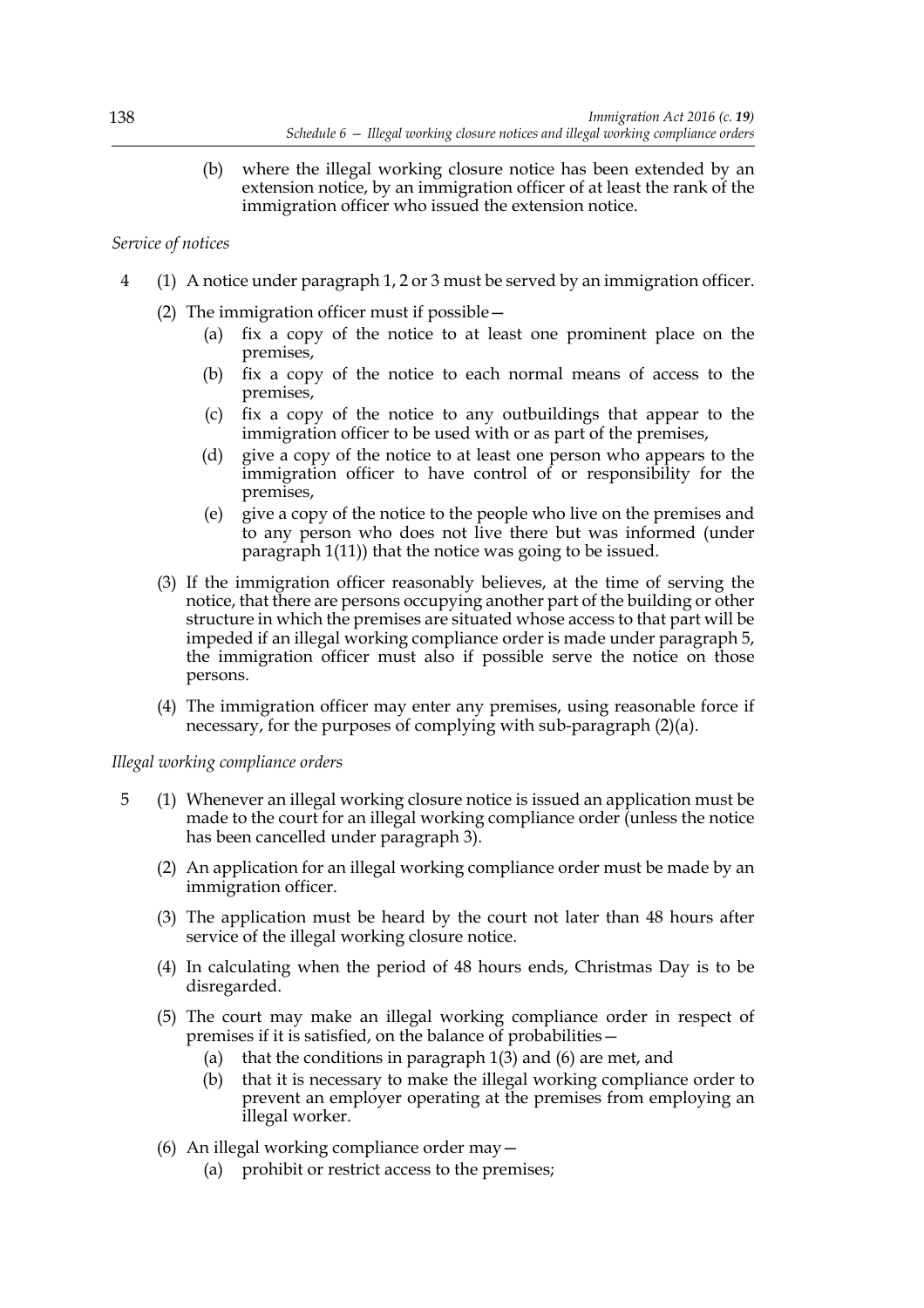- (b) require a person specified in the order to carry out, at such times as may be so specified, such checks relating to the right to work as may be prescribed by the Secretary of State in regulations;
- (c) require a person specified in the order to produce to an immigration officer, at such times and such places as may be so specified, such documents relating to the right to work as may be prescribed by the Secretary of State in regulations;
- (d) specify the times at which and the circumstances in which an immigration officer may enter the premises to carry out such investigations or inspections as may be specified in the order;
- (e) make such other provision as the court considers appropriate.
- (7) Different provisions in an illegal working compliance order may have effect for different periods.
- (8) The maximum period for which an illegal working compliance order or any provision in it may have effect is 12 months.
- (9) Provision included in an illegal working compliance order which prohibits or restricts access may make such provision—
	- (a) in relation to all persons, all persons except those specified, or all persons except those of a specified description;
	- (b) having effect at all times, or at all times except those specified;
	- (c) having effect in all circumstances, or in all circumstances except those specified.
- (10) An illegal working compliance order, or any provision of it, may  $-$ 
	- (a) be made in respect of the whole or any part of the premises;
	- (b) include provision about access to a part of the building or structure of which the premises form part.
- (11) The court must notify the relevant licensing authority if it makes an illegal working compliance order in relation to premises in England and Wales in respect of which a premises licence is in force.

*Illegal working compliance orders: adjournment of hearing*

- 6 (1) This paragraph applies where an application has been made under paragraph 5 for an illegal working compliance order.
	- (2) The court may adjourn the hearing of the application for a period of not more than 14 days to enable any person who has an interest in the premises to show why an illegal working compliance order should not be made.
	- (3) If the court adjourns the hearing it may order that the illegal working closure notice continues in force until the end of the period of adjournment.

### *Extension of illegal working compliance orders*

- 7 (1) An immigration officer may apply to the court for an extension (or further extension) of the period for which any provision of an illegal working compliance order is in force.
	- (2) The court may grant an application under this paragraph only if it is satisfied, on the balance of probabilities, that it is necessary to grant it to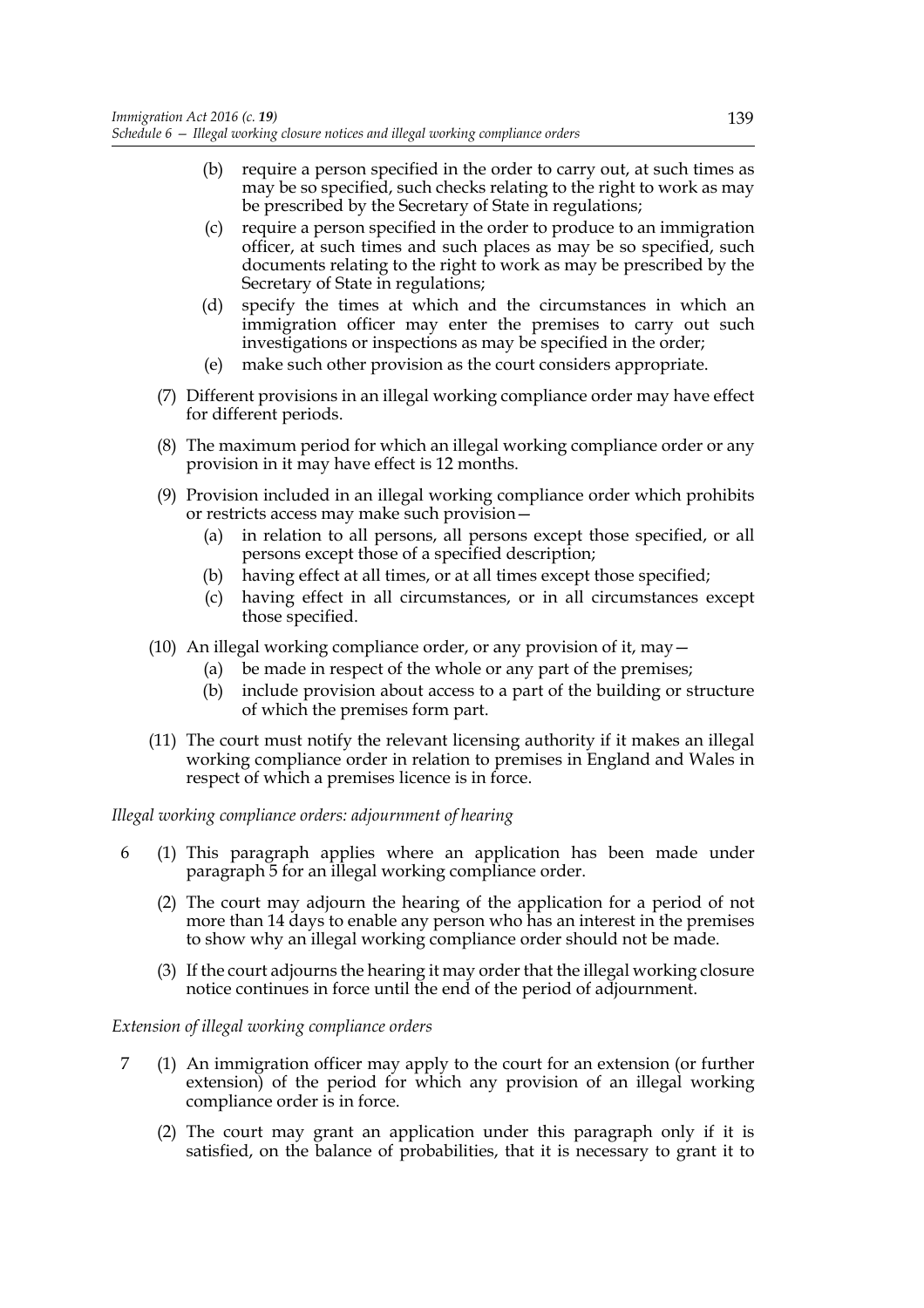prevent an employer operating at the premises from employing an illegal worker.

- (3) Where an application is made under this section, the court may issue a summons directed to—
	- (a) any person on whom the illegal working closure notice was served under paragraph 4, or
	- (b) any other person who appears to the court to have an interest in the premises,

requiring the person to appear before the court to respond to the application.

- (4) If a summons is issued, a notice stating the date, time and place of the hearing of the application must be served on the persons to whom the summons is directed.
- (5) No application may be granted under this paragraph such that an illegal working compliance order, or any provision in it—
	- (a) is extended for a period exceeding 6 months, or
	- (b) is in force for a period exceeding 24 months in total.

#### *Variation or discharge of illegal working compliance orders*

- 8 (1) An application may be made to the court under this paragraph—
	- (a) by an immigration officer for an illegal working compliance order to be varied or discharged,
	- (b) by a person on whom the illegal working closure notice was served under paragraph 4, or by any other person who has an interest in the premises, for an illegal working compliance order to be varied or discharged.
	- (2) Where an application is made under this paragraph, the court may issue a summons directed to—
		- (a) an immigration officer,
		- (b) any person on whom the illegal working closure notice was served under paragraph 4, or
		- (c) any other person who appears to the court to have an interest in the premises,

requiring the person to appear before the court to respond to the application.

- (3) If a summons is issued, a notice stating the date, time and place of the hearing of the application must be served on the persons to whom the summons is directed.
- (4) The court may not discharge an illegal working compliance order unless it is satisfied, on the balance of probabilities, that it is no longer necessary to prevent an employer operating at the premises from employing an illegal worker.

#### *Notice and orders: appeals*

- 9 (1) An appeal against a decision—
	- (a) to make, extend or vary an illegal working compliance order;
	- (b) not to discharge an illegal working compliance order;
	- (c) to order that an illegal working closure notice continues in force,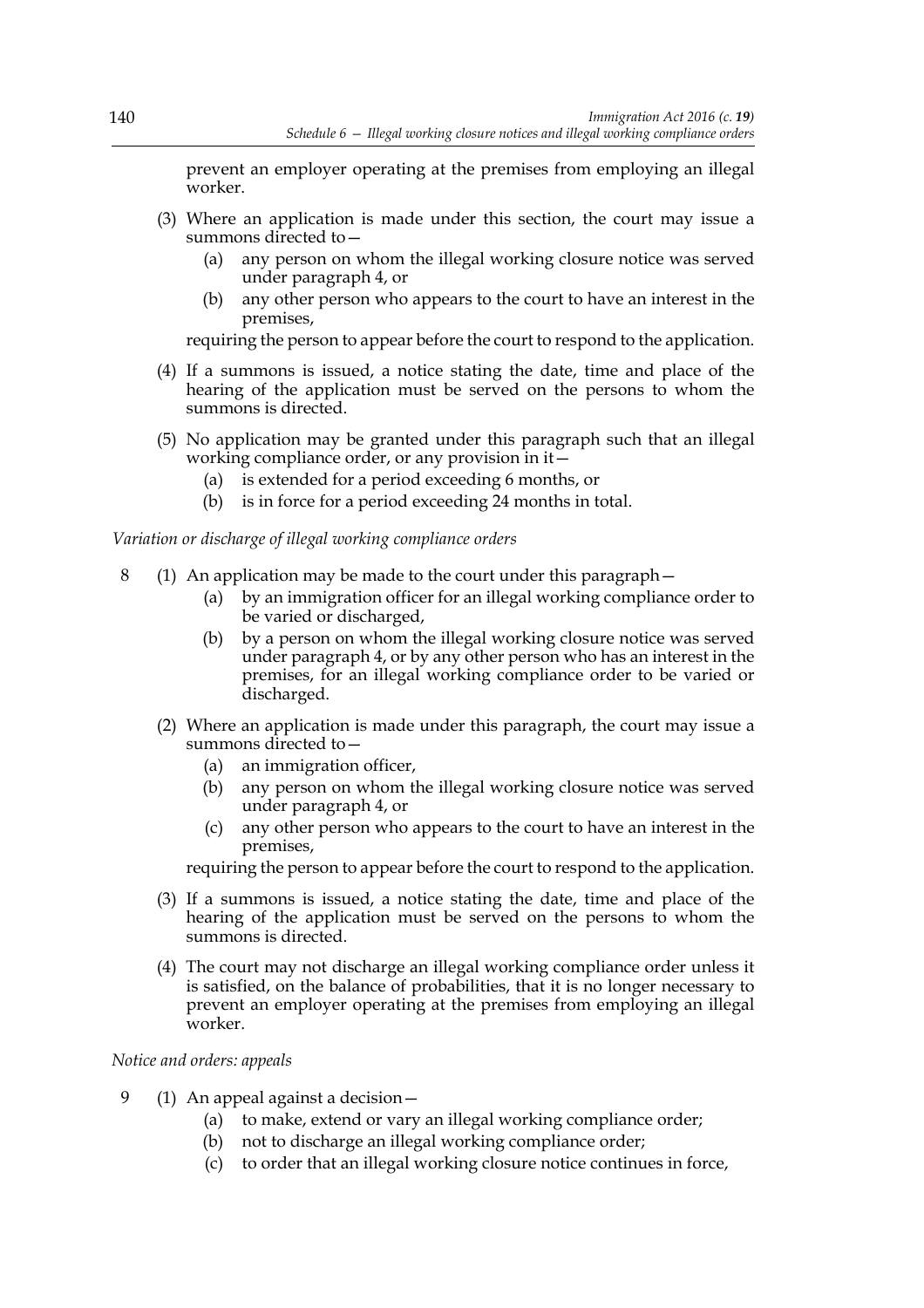may be made by a person on whom the illegal working closure notice was served under paragraph 4, or any other person who has an interest in the premises.

- (2) An appeal against a decision—
	- (a) not to make an illegal working compliance order;
	- (b) not to extend a provision of an illegal working compliance order, or not to vary such an order, made on the application of an immigration officer;
	- (c) to vary or discharge an illegal working compliance order;
	- (d) not to order that an illegal working closure notice continues in force, may be made by an immigration officer.
- (3) An appeal under this paragraph—
	- (a) if it is in relation to premises in England and Wales or Northern Ireland, is to the Crown Court,
	- (b) if it is in relation to premises in Scotland, is to the sheriff appeal court.
- (4) An appeal under this paragraph must be made within the period of 21 days beginning with the date of the decision to which it relates.
- (5) On an appeal under this paragraph the court may make whatever order it thinks appropriate.
- (6) The court must notify the relevant licensing authority if it makes an illegal working compliance order in relation to premises in England and Wales in respect of which a premises licence is in force.

### *Notices and orders: enforcement*

- 10 (1) Where access to premises is prohibited or restricted by virtue of an illegal working closure notice or an illegal working compliance order an immigration officer or a constable may enter the premises and do anything necessary to secure the premises against entry.
	- (2) A person acting under sub-paragraph (1) may use reasonable force.
	- (3) An immigration officer or a constable, together with any person acting under that person's supervision, may also enter such premises to carry out essential maintenance or repairs.

### *Notices and orders: offences*

- 11 (1) A person who without reasonable excuse remains on or enters premises in contravention of an illegal working closure notice commits an offence.
	- (2) A person who without reasonable excuse contravenes an illegal working compliance order commits an offence.
	- (3) A person who without reasonable excuse obstructs a person acting under paragraph 4 or paragraph 10 commits an offence.
	- (4) A person guilty of an offence under this paragraph is liable on summary conviction—
		- (a) in England and Wales, to imprisonment for a term not exceeding 51 weeks, to a fine or to both;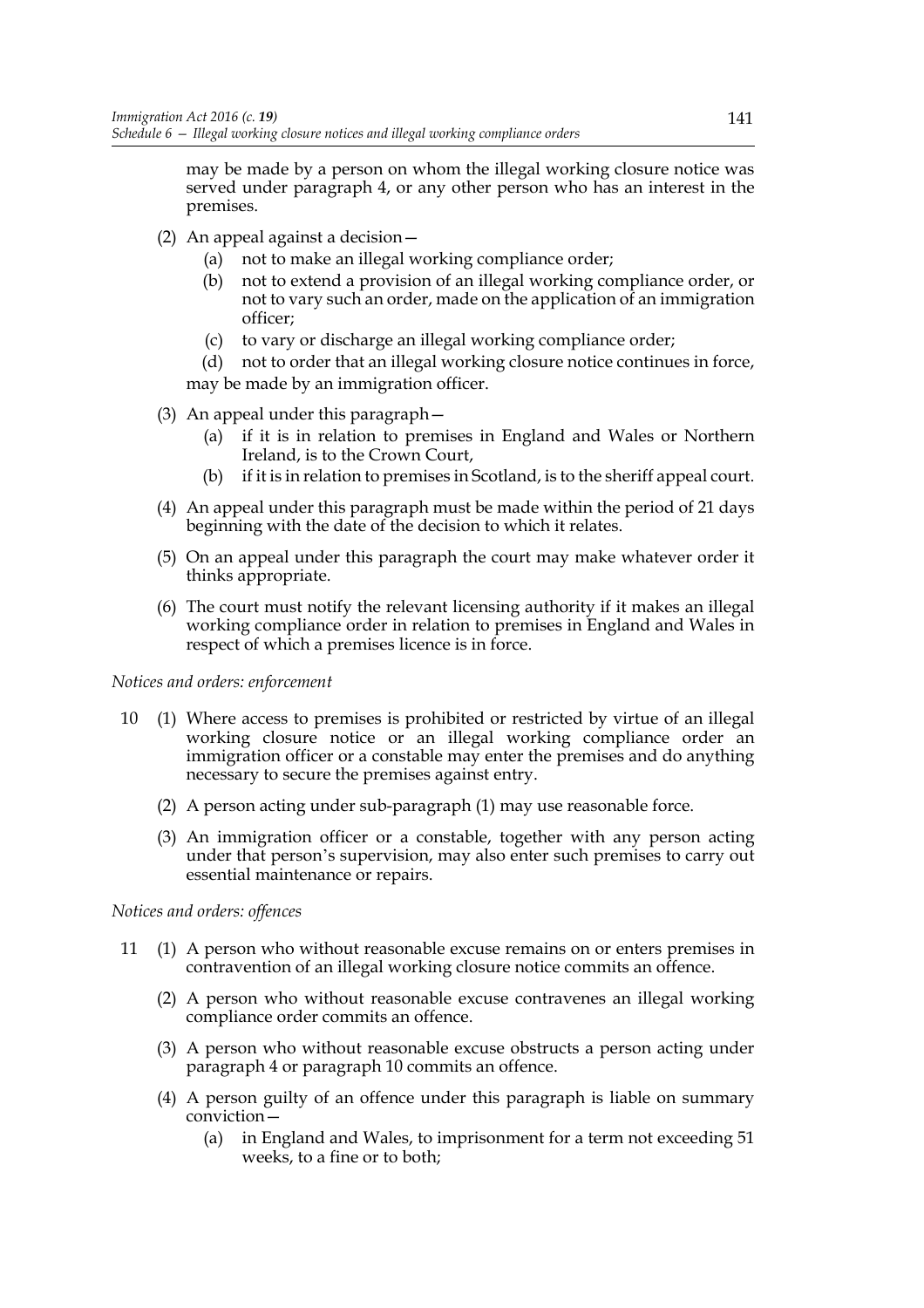- (b) in Scotland, to imprisonment for a term not exceeding 12 months, to a fine not exceeding level 5 on the standard scale or to both;
- (c) in Northern Ireland, to imprisonment for a term not exceeding 6 months, to a fine not exceeding level 5 on the standard scale or to both.
- (5) In relation to an offence committed before section 281(5) of the Criminal Justice Act 2003 comes into force, the reference in sub-paragraph (4)(a) to 51 weeks is to be read as a reference to 6 months.

*Access to other premises*

- 12 (1) Where—
	- (a) access to premises is prohibited or restricted by a provision of an illegal working compliance order,
	- (b) those premises are part of a building or structure, and
	- (c) there is another part of that building or structure that is not subject to the prohibition or restriction,

an occupier or owner of that other part may apply to the court for an order under this paragraph.

- (2) Notice of an application under this paragraph must be given to—
	- (a) whatever immigration officer the court thinks appropriate;
	- (b) each person on whom the illegal working closure notice was served under paragraph 4,
	- (c) any other person who has an interest in the premises.
- (3) On an application under this paragraph the court may make whatever order it thinks appropriate in relation to access to any part of the building or structure mentioned in sub-paragraph (1).
- (4) For the purposes of sub-paragraph (3), it does not matter whether provision has been made under paragraph 5(10)(b).

### *Reimbursement of costs*

- 13 (1) Where the Secretary of State incurs expenditure for the purpose of clearing, securing or maintaining premises in respect of which an illegal working compliance order is in force, the Secretary of State may apply to the court for an order under this paragraph.
	- (2) On an application under this paragraph the court may make whatever order it thinks appropriate for the reimbursement (in full or in part) by the owner or occupier of the premises of the expenditure mentioned in sub-paragraph (1).
	- (3) An application for an order under this paragraph may not be heard unless it is made before the end of the period of 3 months starting with the day on which the illegal working compliance order ceases to have effect.
	- (4) An order under this paragraph may be made only against a person who has been served with the application for the order.

# *Exemption from liability*

14 (1) Each of the following—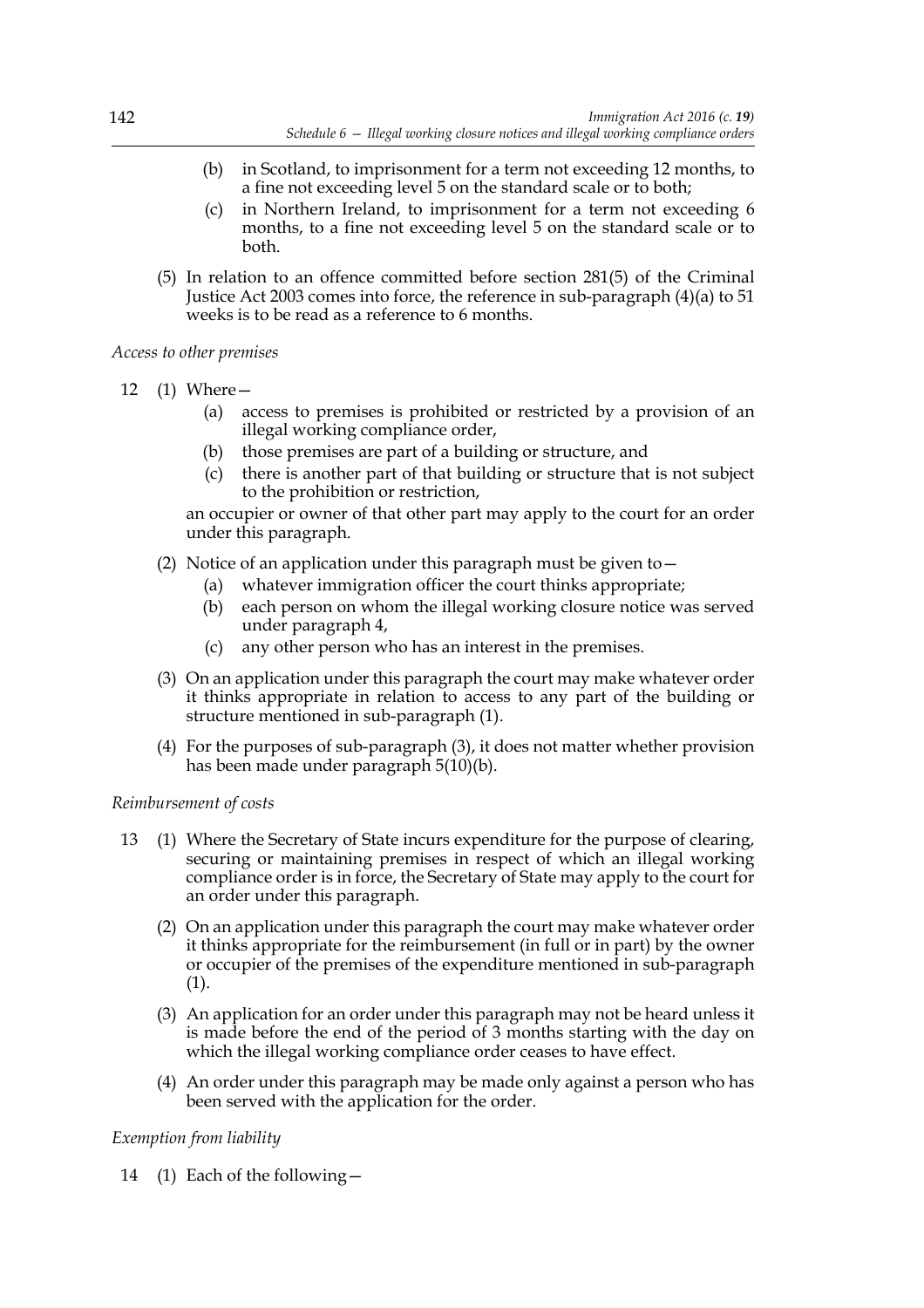- (a) the Secretary of State,
- (b) an immigration officer,
- (c) a police officer,
- (d) the chief officer of police under whose direction or control a police officer acts,

is not liable for damages in proceedings for judicial review or the tort of negligence or misfeasance in public office, arising out of anything done or omitted to be done by the person in the exercise or purposed exercise of a power under this Schedule.

- (2) Sub-paragraph (1) does not apply to an act or omission shown to have been in bad faith.
- (3) Sub-paragraph (1) does not apply so as to prevent an award of damages made in respect of an act or omission on the ground that the act or omission was unlawful by virtue of section 6(1) of the Human Rights Act 1998.
- (4) This paragraph does not affect any other exemption from liability (whether at common law or otherwise).

### *Compensation*

- 15 (1) A person who claims to have incurred financial loss in consequence of an illegal working closure notice, other than one cancelled under paragraph 3(1)(b), may apply to the court for compensation.
	- (2) An application under this paragraph may not be heard unless it is made before the end of the period of 3 months starting with the day on which the notice ceases to have effect.
	- (3) On an application under this paragraph the court may order the payment of compensation out of money provided by Parliament if it is satisfied—
		- (a) that at the time the notice was issued, the condition in paragraph  $1(3)$ or (6) was not met;
		- (b) that the applicant has incurred financial loss in consequence of the notice; and
		- (c) that having regard to all the circumstances it is appropriate to order payment of compensation in respect of that loss.

#### *Guidance*

- 16 (1) The Secretary of State may issue guidance about the exercise of functions under this Schedule.
	- (2) The Secretary of State may revise any guidance issued under this paragraph.
	- (3) Before issuing or revising guidance under this paragraph the Secretary of State must consult—
		- (a) persons whom the Secretary of State considers to represent the views of immigration officers and of chief officers of police, and
		- (b) such other persons as the Secretary of State considers appropriate.
	- (4) The Secretary of State must arrange for any guidance issued or revised under this paragraph to be published.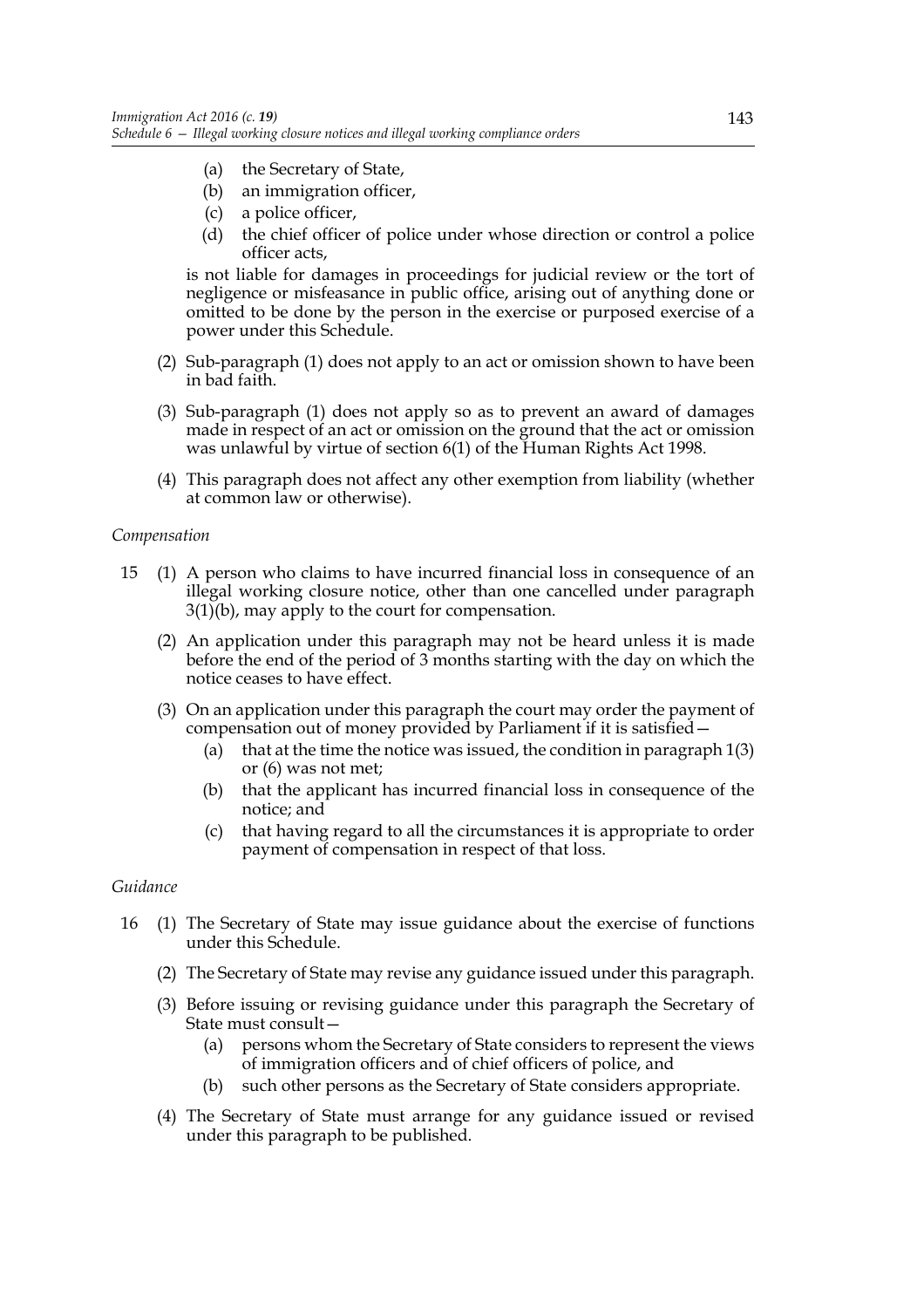*Interpretation*

17 (1) In this Schedule—

"court", except where the context otherwise requires, means—

- (a) in relation to premises in England and Wales or Northern Ireland, the magistrates' court;
- (b) in relation to premises in Scotland, the sheriff court;

"owner" in relation to premises, means—

- (a) a person (other than a mortgagee not in possession) entitled to dispose of the fee simple of the premises, whether in possession or in reversion;
- (b) a person who holds or is entitled to the rents and profits of the premises under a lease that (when granted) was for a term of not less than 3 years;

"person who has an interest", in relation to premises, includes—

- (a) the owner;
- (b) any person with control of or responsibility for the premises;
- (c) any person who otherwise occupies the premises;
- "premises" includes—
	- (a) any land, vehicle, vessel or other place (whether enclosed or not);
	- (b) any outbuildings that are, or are used as, part of premises;
- "premises licence" has the meaning given by section 11 of the Licensing Act 2003;
- "relevant licensing authority" has the meaning given by section 12 of that Act.
- (2) In this Schedule—
	- (a) a reference to employment is to employment under a contract of service or apprenticeship, whether express or implied and whether oral or written;
	- (b) a person is subject to immigration control if under the Immigration Act 1971 the person requires leave to enter or remain in the United Kingdom.

*Amendment of Licensing Act 2003*

- 18 After section 167(1) of the Licensing Act 2003 insert—
	- "(1A) This section also applies where a court has made an illegal working compliance order under Schedule 6 to the Immigration Act 2016 and the relevant licensing authority has accordingly received a notice under that Schedule."

# SCHEDULE 7 Section 45

### BANK ACCOUNTS

- 1 The Immigration Act 2014 is amended as follows.
- 2 After section 40 (prohibition on opening current accounts for disqualified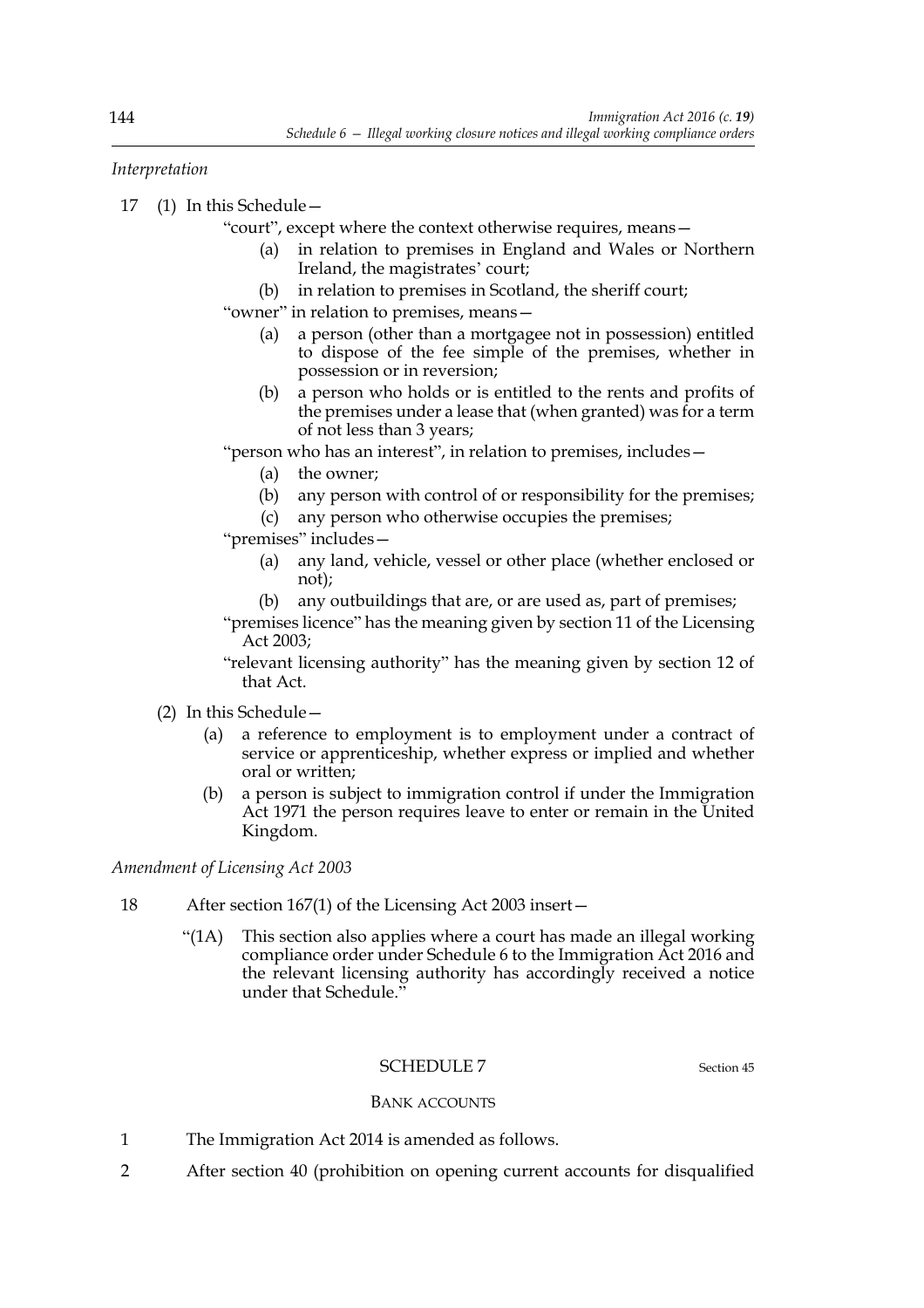persons) insert—

## **"40A Requirement to carry out immigration checks in relation to current accounts**

- (1) A bank or building society must, at such times or with such frequency as is specified in regulations made by the Treasury, carry out an immigration check in relation to each current account held with it that is not an excluded account.
- (2) For the purposes of this section carrying out an "immigration check" in relation to a current account means checking whether, according to information supplied by the Secretary of State to a specified antifraud organisation or a specified data-matching authority, the account is operated by or for a disqualified person.
- (3) A "disqualified person" is a person $-$ 
	- (a) who is in the United Kingdom,
	- (b) who requires leave to enter or remain in the United Kingdom but does not have it, and
	- (c) for whom the Secretary of State considers that a current account should not be provided by a bank or building society.
- (4) A current account is an excluded account for the purposes of subsection (1) if the account is operated by or for a person or body of a description specified in regulations made by the Treasury.
- (5) An account is operated by or for a person or body if the person or body is an account holder or a signatory or identified as a beneficiary in relation to the account.
- (6) A bank or building society must—
	- (a) make arrangements with a specified anti-fraud organisation or a specified data-matching authority for the purpose of enabling the bank or building society to carry out immigration checks in relation to current accounts, and
	- (b) pay any reasonable fee required to be paid under those arrangements.
- (7) In this section "specified anti-fraud organisation" and "specified data-matching authority" have the same meaning as in section 40(3)(a).

### **40B Requirement to notify existence of current accounts for disqualified persons**

- (1) This section applies where, as a result of an immigration check carried out under section 40A, a bank or building society identifies a current account that is operated by or for a person who the bank or building society believes to be a disqualified person.
- (2) Where this section applies, the bank or building society (as the case may be) must as soon as reasonably practicable—
	- (a) notify the Secretary of State that a current account held with it is operated by or for a person who it believes to be a disqualified person, and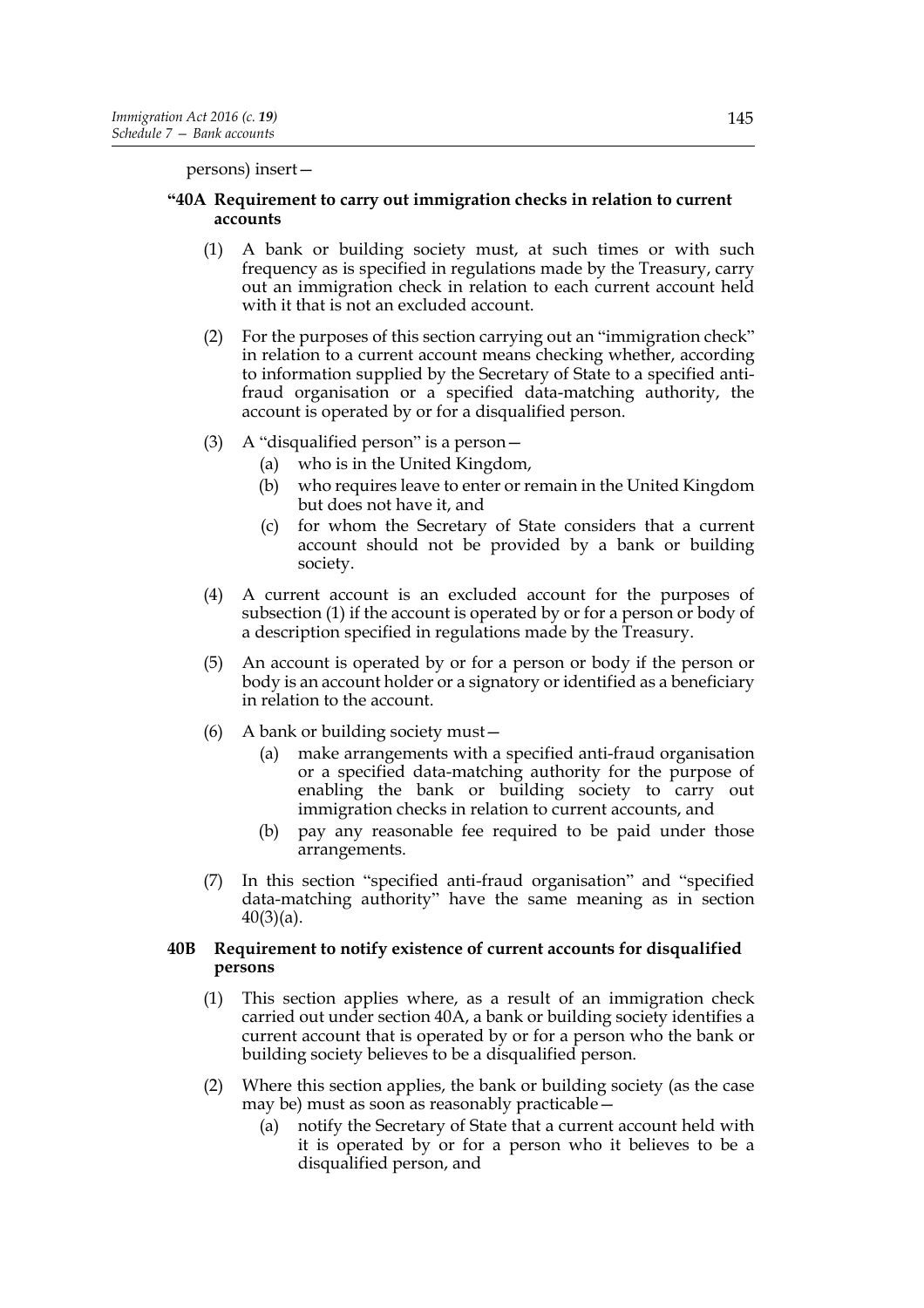- (b) provide the Secretary of State with such other information as may be prescribed.
- (3) A notification made, or information provided, under subsection (2) must be made or provided in the prescribed form and manner.
- (4) In subsections (2) and (3) "prescribed" means prescribed in regulations made by the Treasury.
- (5) Regulations under subsection (2) may (in particular) require the provision of information relating to any accounts held with the bank or building society that are operated by or for the person who is believed to be a disqualified person.

#### **40C Action to be taken by Secretary of State following section 40B notification**

- (1) Where the Secretary of State receives a notification from a bank or building society under section 40B(2) in relation to a person, the Secretary of State must check whether the person is a disqualified person.
- (2) If the Secretary of State determines that the person is a disqualified person, the Secretary of State may apply under section 40D for a freezing order in respect of one or more of the accounts held with the bank or building society that are operated by or for the disqualified person.
- (3) If the Secretary of State decides not to apply for a freezing order under subsection (2), or decides to apply for a freezing order in respect of one or more but not all of the accounts held with the bank or building society that are operated by or for the disqualified person, the Secretary of State must notify the bank or building society that it is subject to the duty in section 40G(2) in relation to the disqualified person.
- (4) A notification made under subsection (3) must contain the prescribed information and be made in the prescribed form and manner.
- (5) In subsection (4) "prescribed" means prescribed in regulations made by the Treasury.
- (6) If the Secretary of State determines that the person is not a disqualified person, the Secretary of State must notify the bank or building society accordingly.

### **40D Freezing orders**

- (1) On an application by the Secretary of State under section 40C(2), the court may make a freezing order in respect of any account specified in the application.
- (2) A freezing order in respect of an account is an order that prohibits each person and body by or for whom the account is operated from making withdrawals or payments from the account.
- (3) A freezing order may be made subject to exceptions.
- (4) An exception may (in particular)—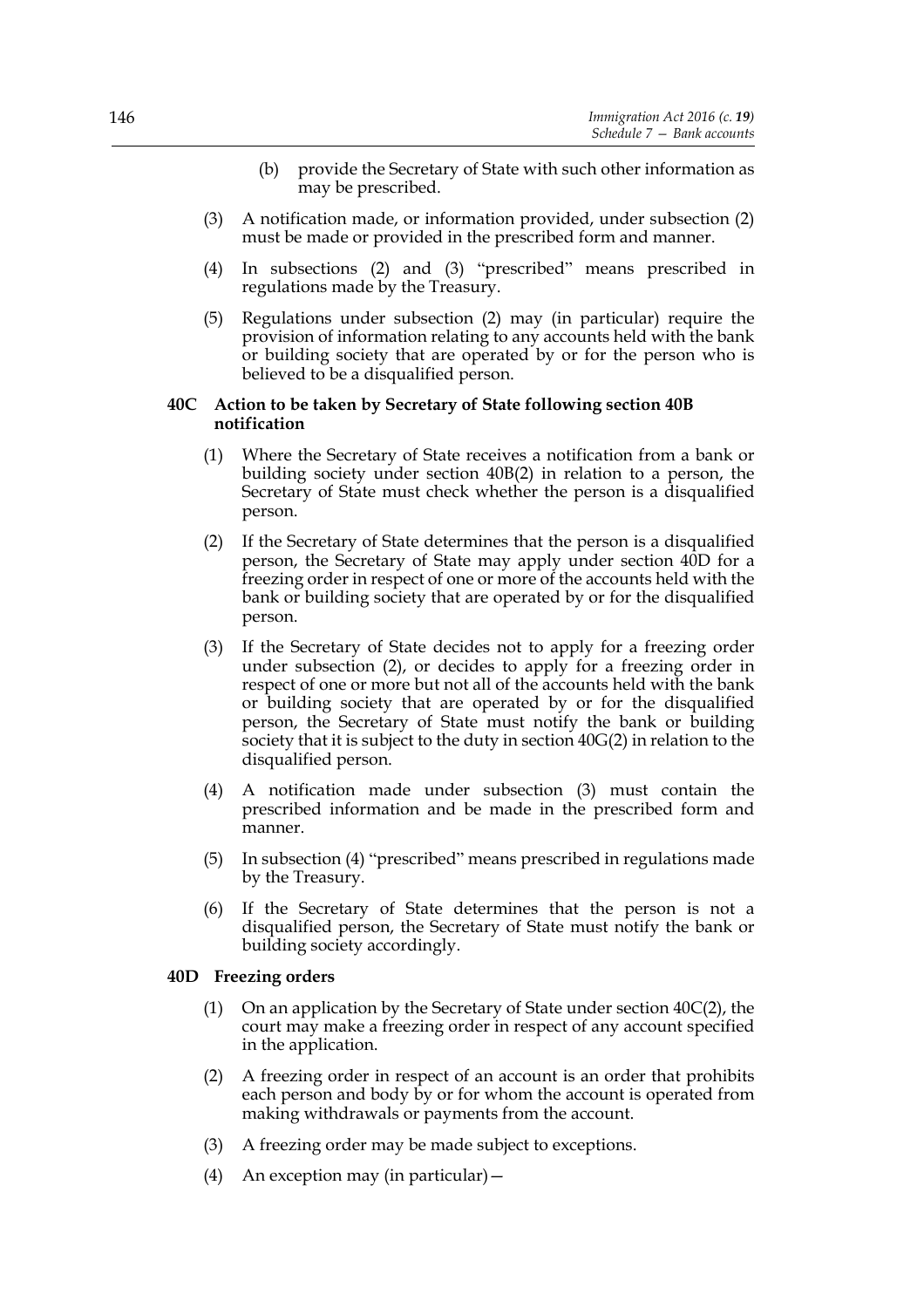- (a) make provision for the disqualified person to meet his or her reasonable living expenses and reasonable legal expenses;
- (b) allow another person or body by or for whom the account is operated to make withdrawals or payments from the account.
- (5) An application for a freezing order may be made without notice.
- (6) The court may vary or discharge a freezing order made in respect of an account (whether made under this section or on an appeal under section 40E) on an application made by  $-$ 
	- (a) the Secretary of State, or
	- (b) a person or body by or for whom the account is operated.
- (7) If the Secretary of State applies for a freezing order in respect of an account and the order is not made, or the order is made but subsequently discharged, the Secretary of State must notify the bank or building society that it is subject to the duty in section 40G(2) in relation to the disqualified person.
- (8) A notification made under subsection (7) must contain the information and be in the form and manner prescribed in regulations made under subsection (4) of section 40C for the purposes of subsection (3) of that section.
- (9) In this section—

"the court" means—

- (a) in England and Wales, a magistrates' court;
- (b) in Scotland, the sheriff;
- (c) in Northern Ireland, a court of summary jurisdiction;
- "the disqualified person" means the person who, following a check under section  $40C(1)$ , was determined to be a disqualified person, resulting in the application for the freezing order.

### **40E Freezing orders: appeals**

- (1) An appeal may be made to the relevant appeal court against a decision of a court under section 40D.
- (2) The right of appeal under subsection (1) is exercisable by  $-$ 
	- (a) the Secretary of State, and
	- (b) if the decision relates to a freezing order that is in force in respect of an account, a person or body by or for whom the account is operated.
- (3) On an appeal under this section the relevant appeal court may make—
	- (a) whatever orders are necessary to give effect to its determination of the appeal;
	- (b) whatever incidental or consequential orders appear to it to be just.
- (4) In this section "the relevant appeal court" means—
	- (a) the Crown Court, where the decision appealed against is a decision of a magistrates' court;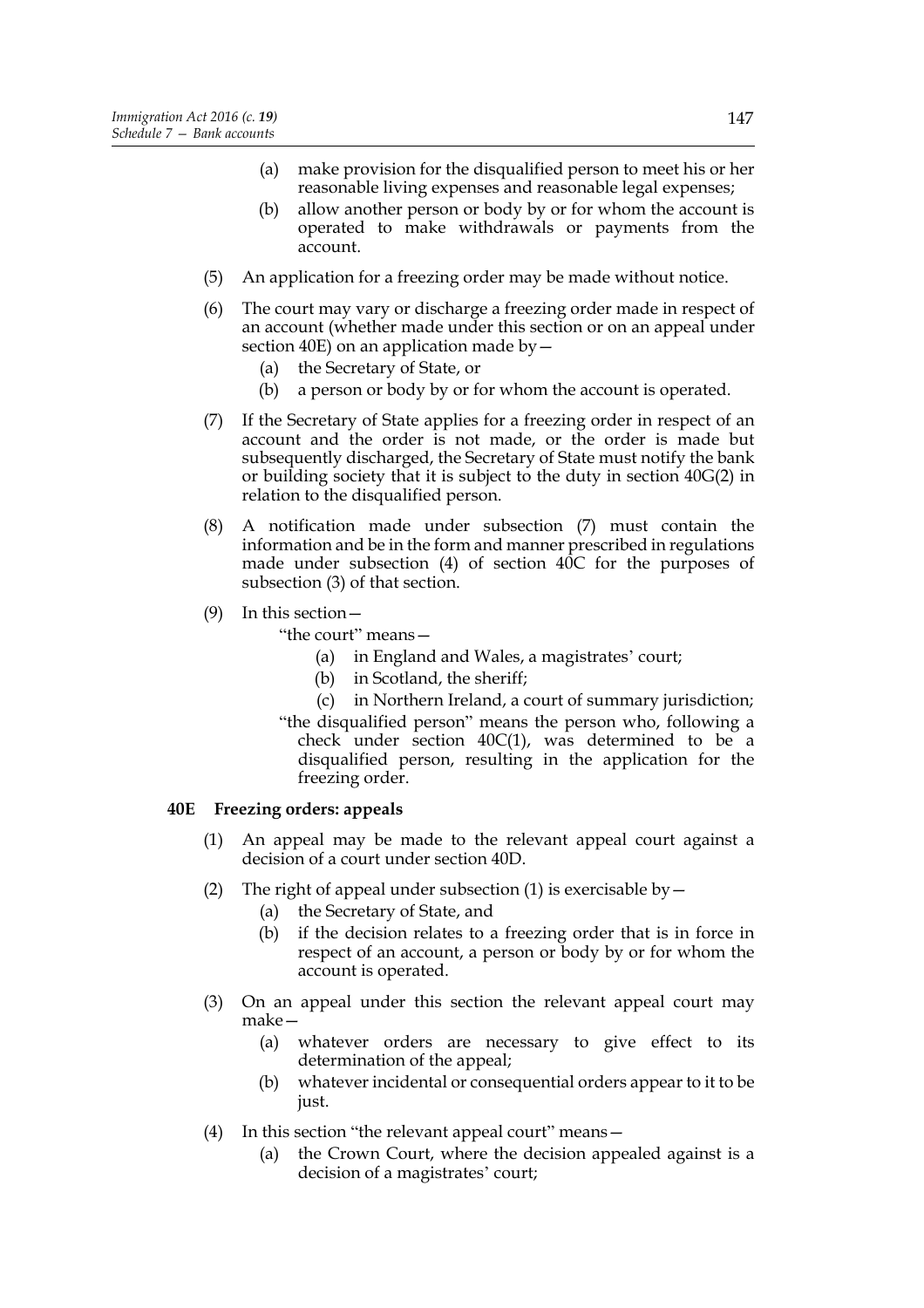- (b) the Sheriff Appeal Court, where the decision appealed against is a decision of the sheriff;
- (c) a county court, where the decision appealed against is a decision of a court of summary jurisdiction.

## **40F Freezing orders: code of practice**

- (1) The Secretary of State must issue a code of practice—
	- (a) specifying the factors that the Secretary of State will consider when deciding whether to apply for a freezing order under section 40C(2),
	- (b) outlining the arrangements for keeping a freezing order under review for the purpose of deciding whether to apply under section 40D(6) for its variation or discharge, and
	- (c) specifying the factors that the Secretary of State will consider when deciding whether to make such an application.
- (2) The Secretary of State must from time to time review the code and may revise and re-issue it following a review.
- (3) The code (or revised code)—
	- (a) may not be issued unless a draft has been laid before Parliament, and
	- (b) comes into force in accordance with provision contained in regulations made by the Secretary of State.

### **40G Closure of accounts not subject to freezing order**

- (1) This section applies where—
	- (a) a bank or building society makes a notification under section 40B(2) in relation to a person,
	- (b) the person is determined by the Secretary of State (following a check under section  $40C(1)$ ) to be a disqualified person, and
	- (c) the bank or building society receives a notification under section 40C(3) or 40D(7) in relation to the disqualified person.
- (2) Where this section applies the bank or building society must as soon as reasonably practicable close each account held with it that—
	- (a) in the case of a notification under section  $40C(3)$ , is operated by or for the disqualified person and is not the subject of an application for a freezing order;
	- (b) in the case of a notification under section 40D(7), is operated by or for the disqualified person and in respect of which a freezing order is not in force.
- (3) The bank or building society may delay closing an account which it would otherwise be required to close under subsection (2) if at the time at which it would otherwise be required to close it—
	- (a) the account is overdrawn, or
	- (b) where the account is operated by or for the disqualified person and one or more bodies or other persons, the bank or building society considers that closing the account would significantly adversely affect the interests of any of those other bodies or persons.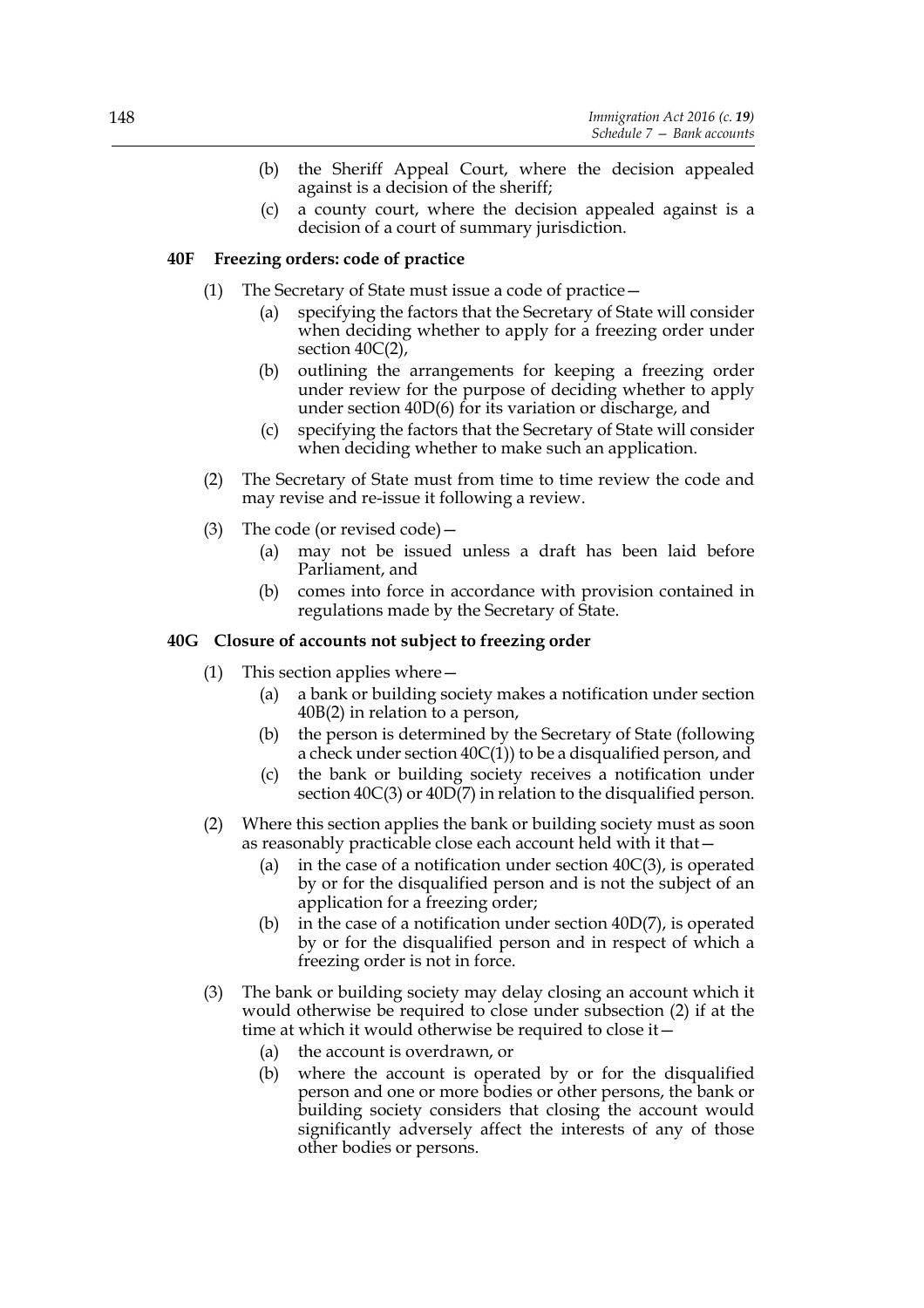- (4) Where subsection (3) applies, closure of the account may be delayed for such period as is reasonable (but not indefinitely).
- (5) If an account falling within subsection (2) is operated by or for the disqualified person and one or more bodies or other persons, the bank or building society is to be treated as having complied with that subsection in relation to that account if, as soon as reasonably practicable, it takes all such steps as are necessary to prevent the account from being operated by or for the disqualified person (instead of closing the account).
- (6) Where the bank or building society closes an account in compliance with this section, it must tell each person or body by or for whom the account is operated, if it may lawfully do so, why it has closed the account.
- (7) Where the bank or building society prevents an account from being operated by or for the disqualified person by virtue of subsection (5), it must tell each person or body by or for whom the account is operated, if it may lawfully do so, why it has prevented the account from being operated by or for the disqualified person.
- (8) The bank or building society must provide the Secretary of State with information about the steps that it has taken to comply with this section.
- (9) Information provided under subsection (8) must be provided in the prescribed form and manner and at the prescribed times or with the prescribed frequency.
- (10) In subsection (9) "prescribed" means prescribed in regulations made by the Treasury.

#### **40H Sections 40A to 40G: interpretation**

- (1) This section applies for the purposes of sections 40A to 40G.
- (2) "Account" includes a financial product by means of which a payment may be made.
- (3) "Freezing order" has the meaning given by section 40D(2).
- (4) "Disqualified person" has the meaning given by section 40A(3).
- (5) References to an account being operated by or for a person or body are to be read in accordance with section 40A(5)."
- 3 (1) Section 41 (regulation by Financial Conduct Authority) is amended as follows.
	- (2) In subsection (1), at the end insert "and the requirements imposed on them by sections 40A, 40B and 40G".
	- (3) In subsection  $(2)(a)$ , at the end insert "or immigration checks under section 40A".
- 4 In section 42 (meaning of "bank" and "building society"), in subsections (1) and (5), for "and 41" substitute "to 41".
- 5 (1) Section 43 (power to amend) is amended as follows.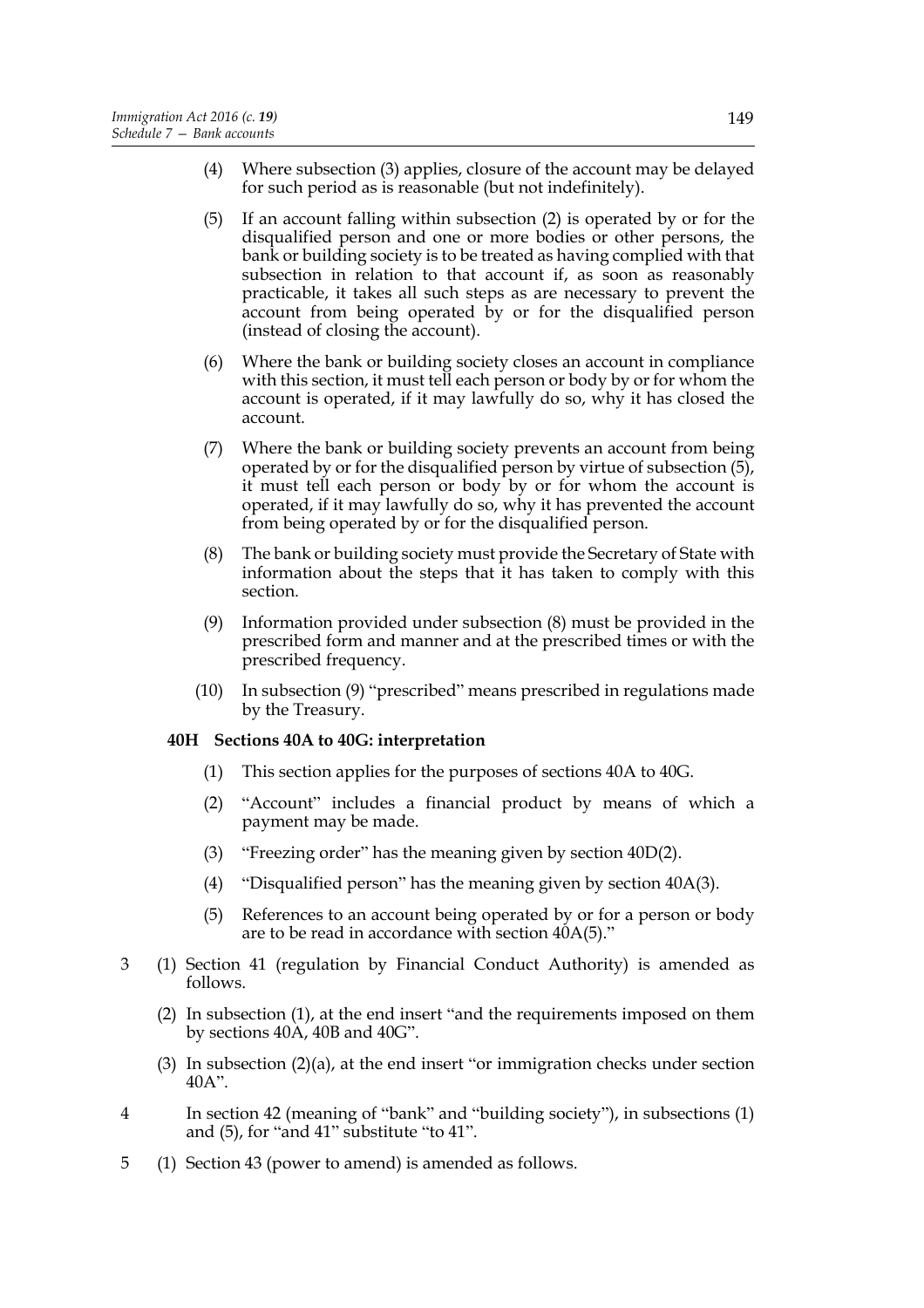- (2) In subsection  $(1)(b)$ , after "40(1)" insert "or the requirement in section 40A(1)".
- (3) In subsection  $(1)(c)$ , for "that section" substitute "section 40 or 40A".
- 6 In section 74 (orders and regulations), in subsection (2) (statutory instruments to which the affirmative resolution procedure applies), after paragraph (b) insert—
	- "(ba) regulations under section  $40A(4)$ ;
	- (bb) regulations under section 40B;".
- 7 (1) Section 18 of the Civil Jurisdiction and Judgments Act 1982 (enforcement of UK judgments in other parts of UK) is amended as follows.
	- (2) In subsection (3), for "subsection (4)" substitute "subsections (4) and  $(4ZA)$ ".
	- (3) After subsection (4) insert—
		- "(4ZA) This section applies to a freezing order made under section 40D of the Immigration Act 2014 by a magistrates' court in England and Wales or a court of summary jurisdiction in Northern Ireland."

### SCHEDULE 8 Section 54

#### AMENDMENTS TO SEARCH WARRANT PROVISIONS

*Immigration Act 1971 (c. 77)*

- 1 The Immigration Act 1971 is amended as follows.
- 2 (1) Section 28D (entry and search of premises) is amended as follows.
	- (2) In subsection  $(1)$  -
		- (a) in paragraph (b) for "specified in the application" substitute "mentioned in subsection  $(1A)$ ", and
		- (b) at the end of paragraph (e) insert "in relation to each set of premises specified in the application,".
	- (3) After subsection (1) insert—
		- "(1A) The premises referred to in subsection  $(1)(b)$  above are  $-$ 
			- (a) one or more sets of premises specified in the application, or
			- (b) subject to subsection (2A), any premises occupied or controlled by a person specified in the application, including such sets of premises as are so specified (in which case the application is for an "all premises warrant").
		- (1B) If the application is for an all premises warrant, the justice of the peace must also be satisfied—
			- (a) that because of the particulars of the offence referred to in paragraph (a) of subsection (1), there are reasonable grounds for believing that it is necessary to search premises occupied or controlled by the person in question which are not specified in the application in order to find the material referred to in paragraph (b) of that subsection, and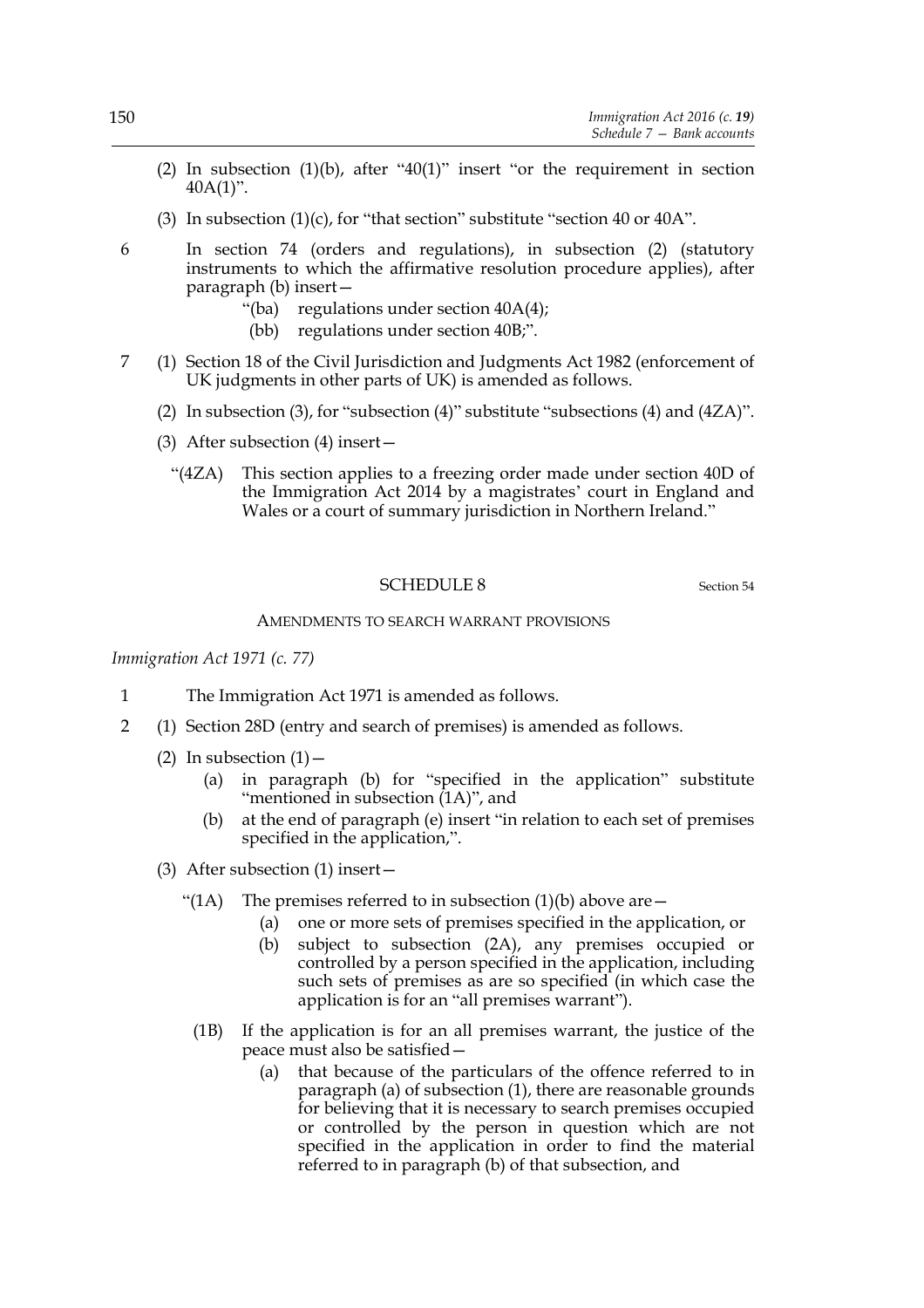- (b) that it is not reasonably practicable to specify in the application all the premises which the person occupies or controls and which might need to be searched.
- (1C) Subject to subsection (2A), the warrant may authorise entry to and search of premises on more than one occasion if, on the application, the justice of the peace is satisfied that it is necessary to authorise multiple entries in order to achieve the purpose for which the justice issues the warrant.
- (1D) If it authorises multiple entries, the number of entries authorised may be unlimited, or limited to a maximum."
- (4) In subsection (2) after "conditions" insert "referred to in subsection  $(1)(e)$ ".
- (5) After subsection (2) insert—
	- "(2A) A justice of the peace in Scotland may not issue  $-$ 
		- (a) an all premises warrant under this section, or
		- (b) a warrant under this section authorising multiple entries."
- (6) In subsection  $(7)$ 
	- (a) for "subsection (1)" substitute "this section",
	- (b) in paragraph (a) for "the reference" substitute "references" and for "a reference" substitute "references", and
	- (c) in paragraph (b) for "paragraph (d)" substitute "subsection  $(1)(d)$ ".
- 3 (1) Section 28FB (search for personnel records with warrant) is amended as follows.
	- (2) In subsection  $(1)$ 
		- (a) after "business premises" insert "mentioned in subsection (1A)", and
		- (b) at the end of paragraph (c) insert "in relation to each set of premises specified in the application."
	- (3) After subsection (1) insert—
		- "(1A) The premises referred to in subsection (1) above are  $-$ 
			- (a) one or more sets of premises specified in the application, or
			- (b) subject to subsection (3C), any premises occupied or controlled by a person specified in the application, including such sets of premises as are so specified (in which case the application is for an "all premises warrant").
		- (1B) If the application is for an all premises warrant, the justice of the peace must also be satisfied—
			- (a) that there are reasonable grounds for believing that it is necessary to search premises occupied or controlled by the person in question which are not specified in the application in order to find the records referred to in subsection (1)(b), and
			- (b) that it is not reasonably practicable to specify in the application all the premises which the person occupies or controls and which might need to be searched."
	- (4) In subsection (2) for "Those conditions are" substitute "The conditions referred to in subsection  $(1)(c)$  are".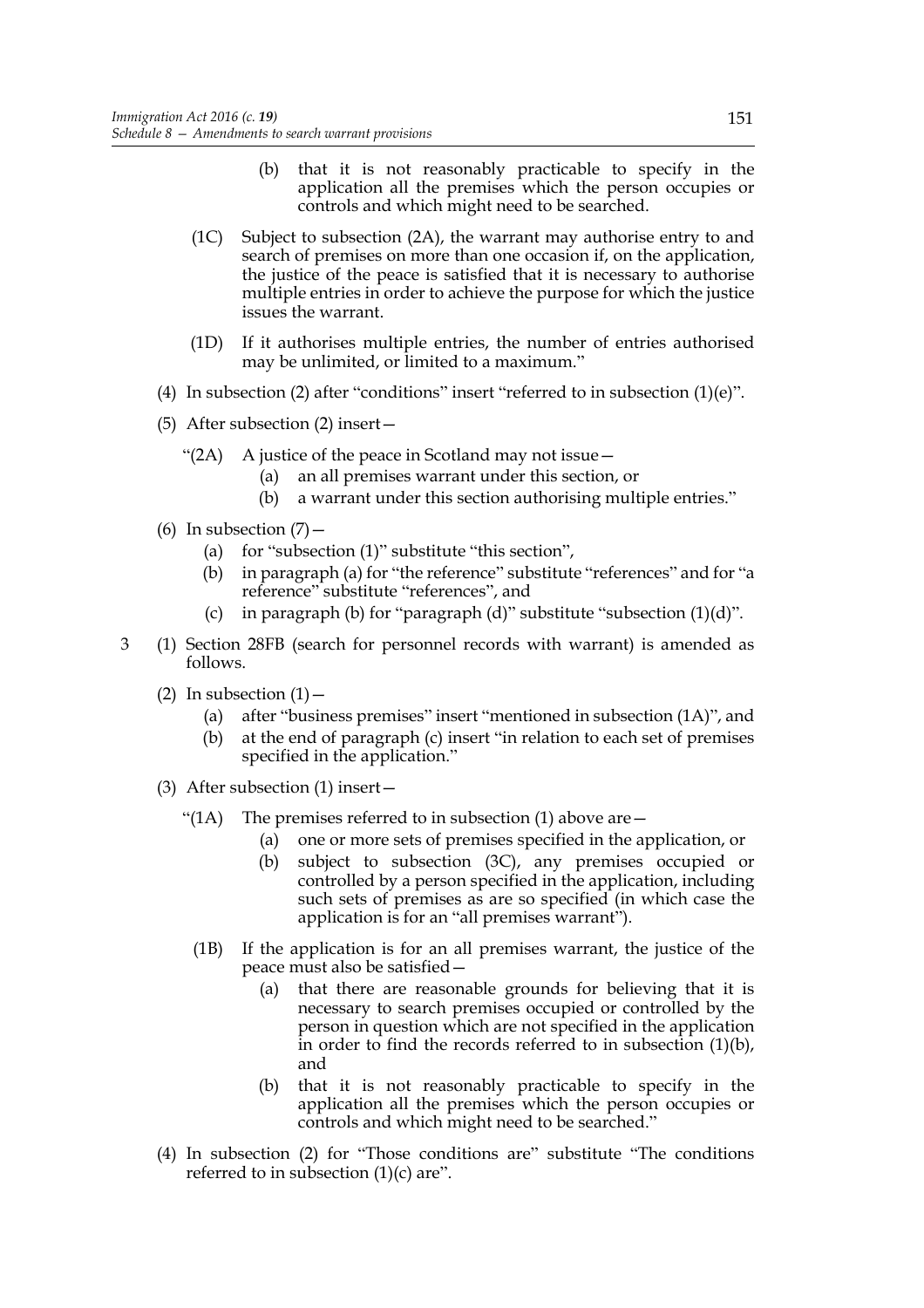- (5) After subsection (3) insert—
	- "(3A) Subject to subsection (3C), the warrant may authorise entry to and search of premises on more than one occasion if, on the application, the justice of the peace is satisfied that it is necessary to authorise multiple entries in order to achieve the purpose for which the justice issues the warrant.
		- (3B) If it authorises multiple entries, the number of entries authorised may be unlimited, or limited to a maximum.
	- (3C) A justice of the peace in Scotland may not issue—
		- (a) an all premises warrant under this section, or
		- (b) a warrant under this section authorising multiple entries."
- 4 (1) Section 28J (search warrants: safeguards) is amended as follows.
	- (2) In subsection  $(2)$ 
		- (a) after paragraph (a) insert—
			- "(aa) if the application is for a warrant authorising entry and search on more than one occasion, state the ground on which the officer applies for such a warrant, and whether the officer seeks a warrant authorising an unlimited number of entries, or (if not) the maximum number of entries desired;", and
		- (b) for paragraph (b) substitute—
			- "(b) specify the matters set out in subsection (2A) below; and".
	- (3) After subsection (2) insert—
		- " $(2A)$  The matters which must be specified pursuant to subsection  $(2)(b)$ above are—
			- (a) if the application relates to one or more sets of premises specified in the application, each set of premises which it is desired to enter and search;
			- (b) if the application relates to any premises occupied or controlled by a person specified in the application—
				- (i) as many sets of premises which it is desired to enter and search as it is reasonably practicable to specify;
				- (ii) the person who is in occupation or control of those premises and any others which it is desired to enter and search;
				- (iii) why it is necessary to search more premises than those specified under sub-paragraph (i);
				- (iv) why it is not reasonably practicable to specify all the premises which it is desired to enter and search."
	- (4) In subsection (6) at the end insert "unless it specifies that it authorises multiple entries".
	- (5) After subsection (6) insert—
		- "(6A) If it specifies that it authorises multiple entries, it must also specify whether the number of entries authorised is unlimited, or limited to a specified maximum."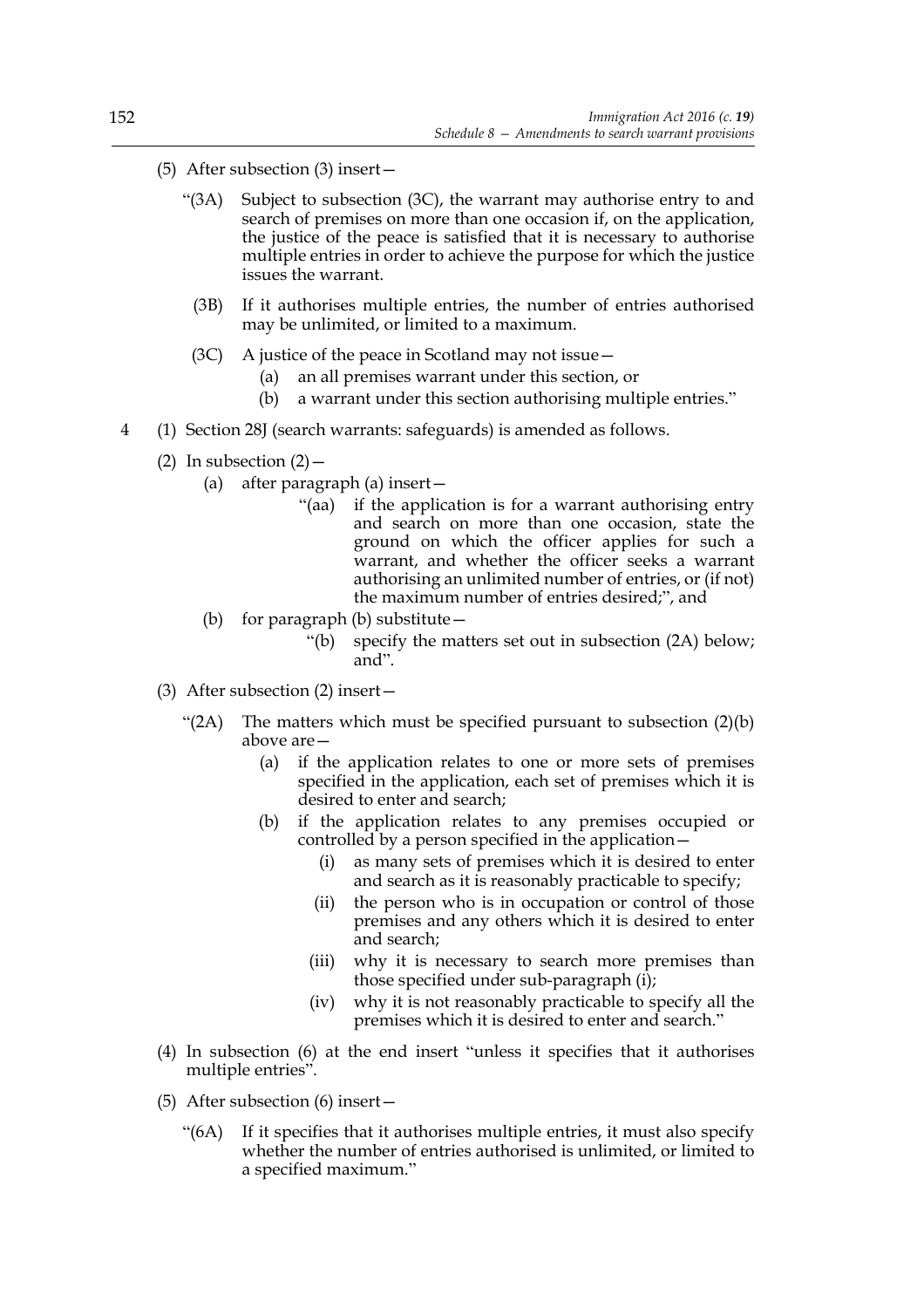- (6) In subsection (7) for paragraph (c) substitute  $-$ 
	- "(c) each set of premises to be searched, or (in the case of an all premises warrant) the person who is in occupation or control of premises to be searched, together with any premises under the person's occupation or control which can be specified and which are to be searched; and".
- (7) For subsection (9) substitute—
	- "(9) Two copies must be made of a warrant which specifies only one set of premises and does not authorise multiple entries; and as many copies as are reasonably required may be made of any other kind of warrant."
- (8) After subsection (10) insert—
	- "(10A) "All premises warrant" means a warrant issued in response to an application of the kind mentioned in section  $24E(6)(b)$ ,  $28D(1A)(b)$  or  $28FB(1A)(b)$  or paragraph  $25A(6AA)(b)$  of Schedule 2.
		- (10B) References in this section to a warrant authorising multiple entries is to a warrant of the kind mentioned in section 24E(8), 28D(1C) or 28FB(3A) or paragraph 25A(6AC) of Schedule 2."
- 5 (1) Section 28K (execution of warrants) is amended as follows.
	- (2) After subsection (2) insert—
		- "(2A) A person so authorised has the same powers as the officer whom the person accompanies in respect of—
			- (a) the execution of the warrant, and
			- (b) the seizure or detention of anything to which the warrant relates.
		- (2B) But the person may exercise those powers only in the company, and under the supervision, of an immigration officer."
	- (3) In subsection (3) for "one month" substitute "three months".
	- (4) After subsection (3) insert—
		- "(3A) If the warrant is an all premises warrant, no premises which are not specified in it may be entered or searched unless an immigration officer of at least the rank of chief immigration officer has in writing authorised them to be entered.
			- (3B) No premises may be entered or searched for the second or any subsequent time under a warrant which authorises multiple entries unless an immigration officer of at least the rank of chief immigration officer has in writing authorised that entry to those premises."
	- (5) In subsection  $(4)(a)$  after "and" insert ", if not in uniform,".
	- (6) After subsection (8) insert—
		- "(8A) Unless the warrant is a warrant specifying one set of premises only, the officer must comply with subsection  $(8)$  separately in respect of each set of premises entered and searched.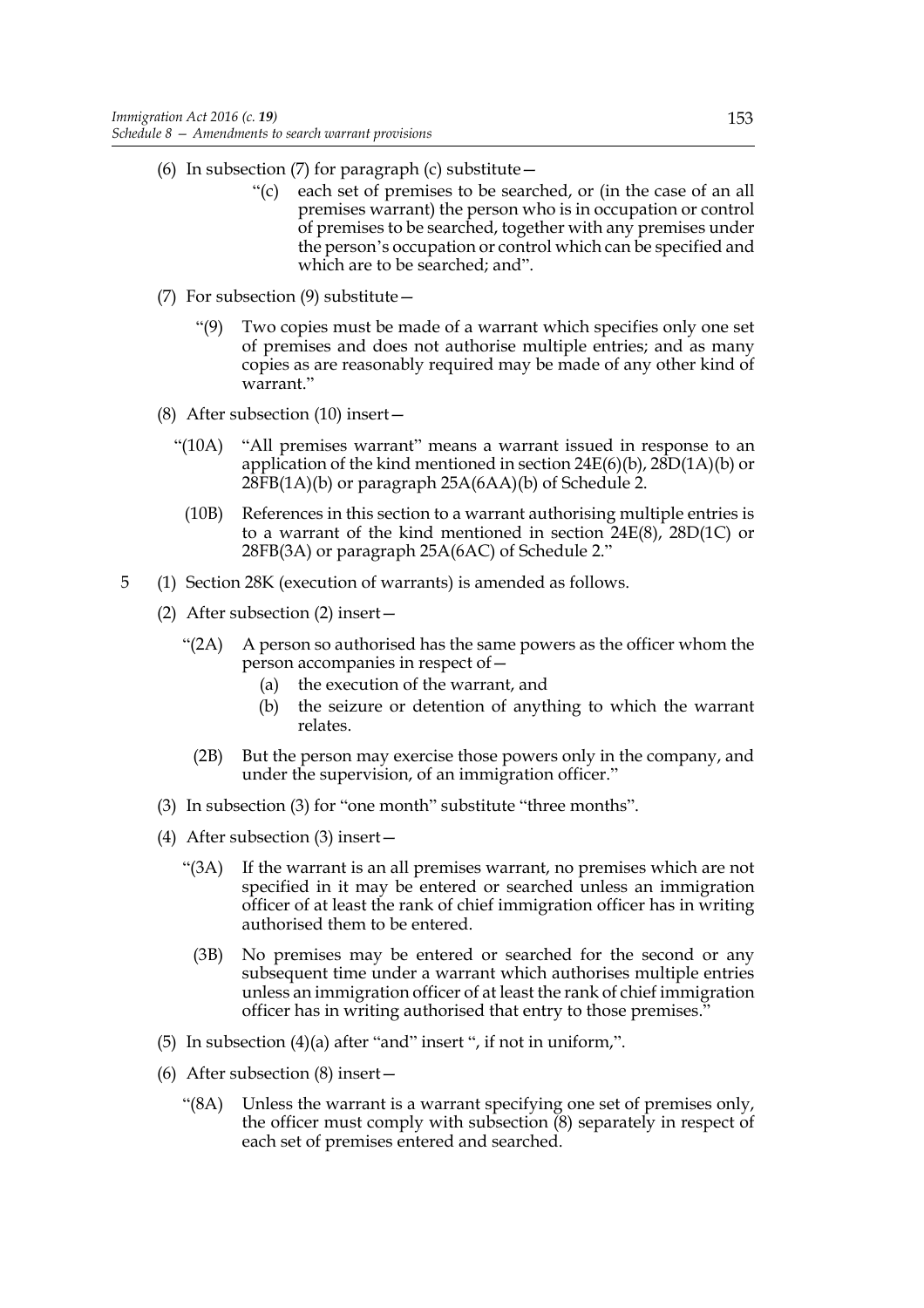- (8B) Subject to subsection (8C), a warrant must be returned in accordance with subsection  $(9)$  –
	- (a) when it has been executed, or
	- (b) in the case of a specific premises warrant which has not been executed, an all premises warrant or any warrant authorising multiple entries, on the expiry of the period of three months referred to in subsection (3) or sooner.
- (8C) Subsection (8B) does not apply to a warrant issued by a justice of the peace in Scotland or by the sheriff if the warrant has been executed."
- (7) In subsection (9) for the words from "A warrant" to "its execution," substitute "The warrant".
- (8) After subsection (13) insert—
	- " $(13A)$  In subsection  $(8B)$  -
		- "specific premises warrant" means a warrant which is not an all premises warrant;
		- "all premises warrant" means a warrant issued in response to an application of the kind mentioned in section  $24E(6)(b)$ ,  $28D(1A)(b)$  or  $28FB(1A)(b)$  or paragraph  $25A(6AA)(b)$  of Schedule 2.
		- (13B) The reference in subsection (8B) to a warrant authorising multiple entries is to a warrant of the kind mentioned in section 24E(8), 28D(1C) or 28FB(3A) or paragraph 25A(6AC) of Schedule 2."
- 6 (1) Paragraph 25A of Schedule 2 (search of premises for nationality documents) is amended as follows.
	- (2) In sub-paragraph  $(6A)$ 
		- (a) for "specified in the application" substitute "mentioned in subparagraph (6AA)", and
		- (b) at the end of paragraph (b) insert "in relation to each set of premises specified in the application,".
	- (3) After sub-paragraph (6A) insert—
		- "( $6AA$ ) The premises referred to in sub-paragraph  $(6A)$  above are  $-$ 
			- (a) one or more sets of premises specified in the application, or
			- (b) subject to sub-paragraph (6BA), any premises occupied or controlled by a person specified in the application, including such sets of premises as are so specified (in which case the application is for an "all premises warrant").
		- (6AB) If the application is for an all premises warrant, the justice of the peace must also be satisfied—
			- (a) that there are reasonable grounds for believing that it is necessary to search premises occupied or controlled by the person in question which are not specified in the application in order to find the relevant documents, and
			- (b) that it is not reasonably practicable to specify in the application all the premises which the person occupies or controls and which might need to be searched.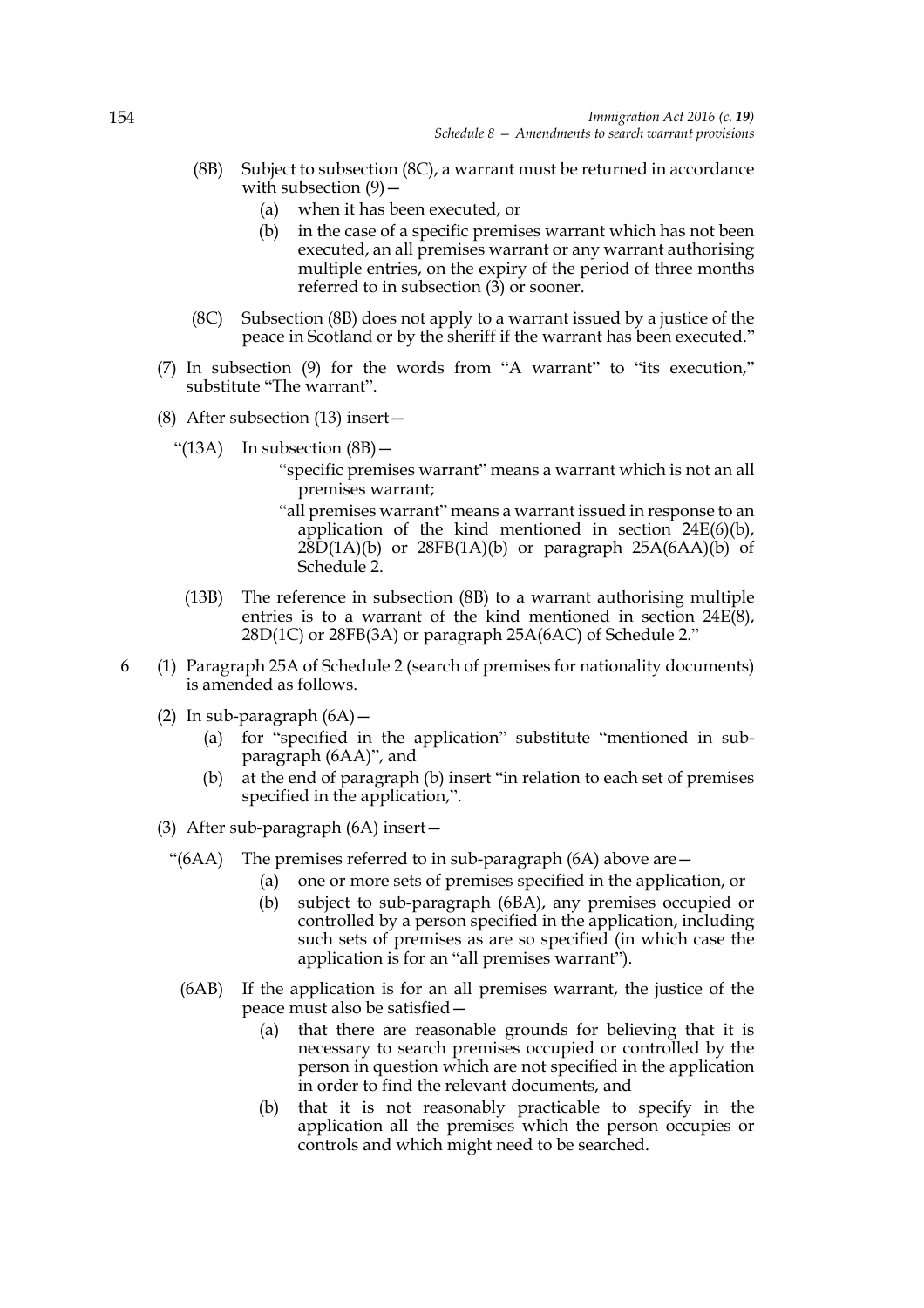- (6AC) Subject to sub-paragraph (6BA), the warrant may authorise entry to and search of premises on more than one occasion if, on the application, the justice of the peace is satisfied that it is necessary to authorise multiple entries in order to achieve the purpose for which the justice issues the warrant.
- (6AD) If it authorises multiple entries, the number of entries authorised may be unlimited, or limited to a maximum."
- (4) In sub-paragraph (6B) after "conditions" insert "mentioned in subparagraph (6A)(b)".
- (5) After sub-paragraph (6B) insert—
	- "(6BA) A justice of the peace in Scotland may not issue—
		- (a) an all premises warrant under this paragraph, or
		- (b) a warrant under this paragraph authorising multiple entries."
- (6) In sub-paragraph (6C) for "sub-paragraph (6A)" substitute "sub-paragraphs (6A) to (6BA)".

*UK Borders Act 2007 (c. 30)*

- 7 (1) Section 45 of the UK Borders Act 2007 (search of premises for nationality documents) is amended as follows.
	- (2) In subsection  $(2)$  -
		- (a) in paragraph (b) for "specified in the application" substitute "mentioned in subsection (2A)", and
		- (b) at the end of paragraph (d) insert "in relation to each set of premises specified in the application,".
	- (3) After subsection (2) insert—
		- "(2A) The premises referred to in subsection  $(2)(b)$  above are  $-$ 
			- (a) one or more sets of premises specified in the application, or
			- (b) subject to subsection (3A), any premises occupied or controlled by a person specified in the application, including such sets of premises as are so specified (in which case the application is for an "all premises warrant").
			- (2B) If the application is for an all premises warrant, the justice of the peace must also be satisfied—
				- (a) that there are reasonable grounds for believing that it is necessary to search premises occupied or controlled by the person in question which are not specified in the application in order to find the nationality documents, and
				- (b) that it is not reasonably practicable to specify in the application all the premises which the person occupies or controls and which might need to be searched.
		- (2C) Subject to subsection (3A), the warrant may authorise entry to and search of premises on more than one occasion if, on the application, the justice of the peace is satisfied that it is necessary to authorise multiple entries in order to achieve the purpose for which the justice issues the warrant.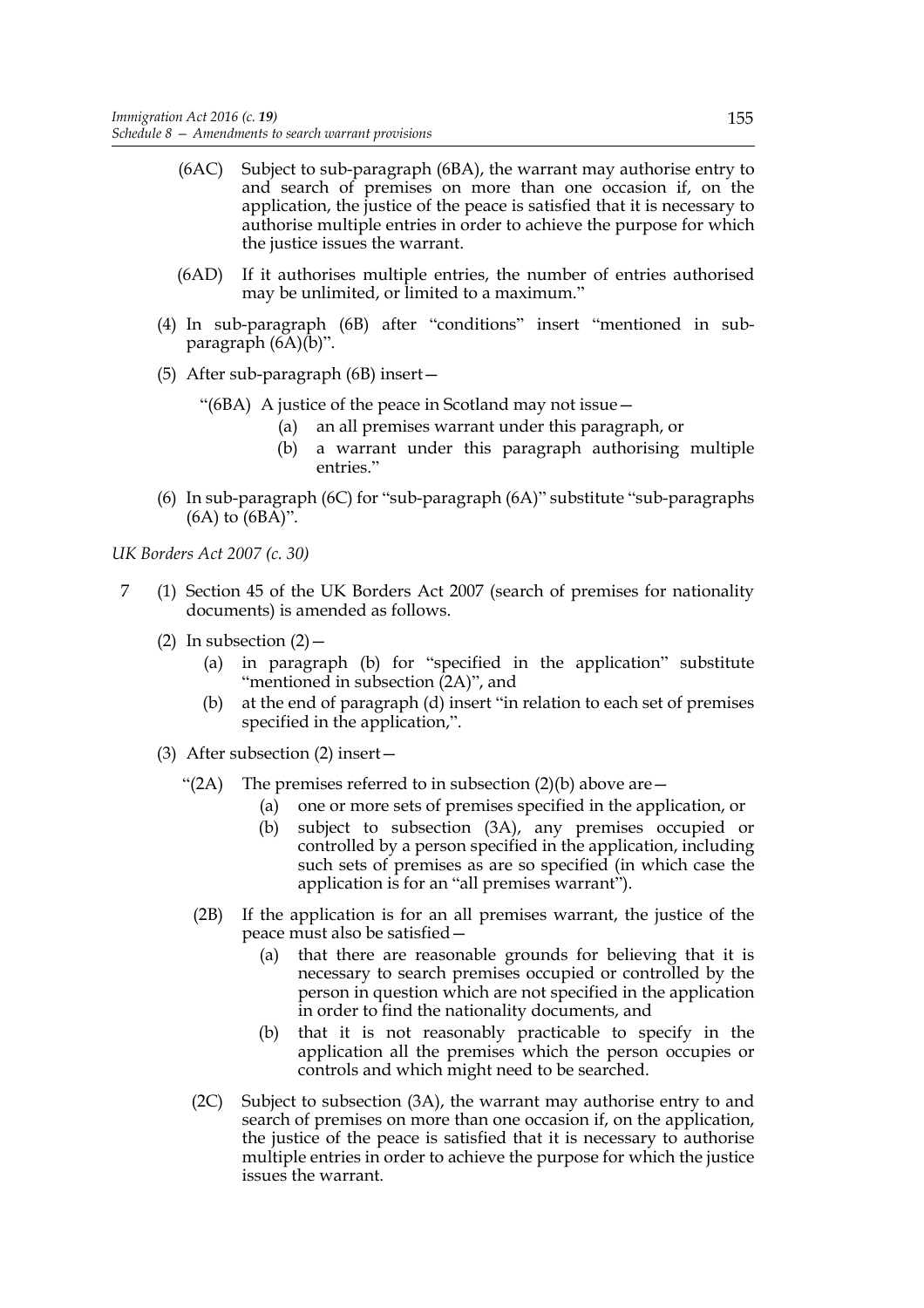- (2D) If it authorises multiple entries, the number of entries authorised may be unlimited, or limited to a maximum."
- (4) In subsection (3) after "conditions" insert "mentioned in subsection  $(2)(d)$ ".
- (5) After subsection (3) insert—
	- "(3A) A justice of the peace in Scotland may not issue—
		- (a) an all premises warrant under this section, or
		- (b) a warrant under this section authorising multiple entries."

#### SCHEDULE 9 Section 55

### DUTY TO SUPPLY NATIONALITY DOCUMENTS TO SECRETARY OF STATE: PERSONS TO WHOM DUTY APPLIES

This is the new Schedule A1 to the Immigration and Asylum Act 1999 referred to in section 55—

#### "SCHEDULE A1 Section 20A

#### PERSONS TO WHOM SECTION 20A APPLIES

*Law enforcement*

- 1 The chief officer of police for a police area in England and Wales.
- 2 The chief constable of the Police Service of Scotland.
- 3 The Chief Constable of the Police Service of Northern Ireland.
- 4 The Chief Constable of the British Transport Police Force.
- 5 A Port Police Force established under an order made under section 14 of the Harbours Act 1964.
- 6 The Port Police Force established under Part 10 of the Port of London Act 1968.
- 7 A Port Police Force established under section 79 of the Harbours, Docks and Piers Clauses Act 1847.
- 8 The National Crime Agency.

*Local government*

- 9 A county council or district council in England.
- 10 A London borough council.
- 11 The Greater London Authority.
- 12 The Common Council of the City of London in its capacity as a local authority.
- 13 The Council of the Isles of Scilly.
- 14 A county council or a county borough council in Wales.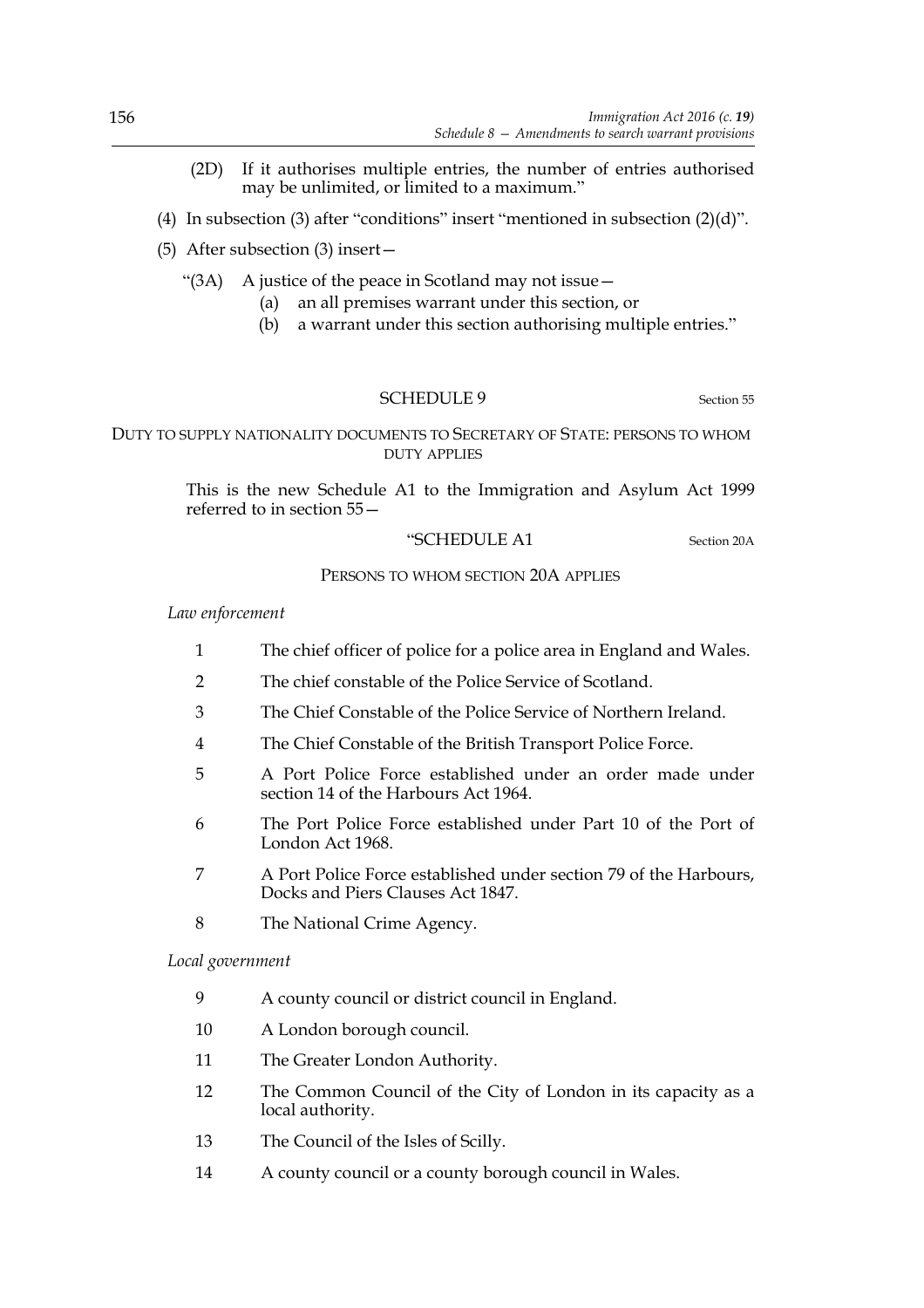- 15 A council constituted under section 2 of the Local Government etc (Scotland) Act 1994.
- 16 A district council in Northern Ireland.

### *Regulatory bodies*

- 17 The Gangmasters and Labour Abuse Authority.
- 18 The Security Industry Authority.

### *Health bodies*

- 19 An NHS trust established under section 25 of the National Health Service Act 2006 or under section 18 of the National Health Service (Wales) Act 2006.
- 20 An NHS foundation trust within the meaning given by section 30 of the National Health Service Act 2006.
- 21 A Local Health Board established under section 11 of the National Health Service (Wales) Act 2006.
- 22 A National Health Service Trust established under section 12A of the National Health Service (Scotland) Act 1978.
- 23 A Health and Social Care trust established under Article 10 of the Health and Personal Social Services (Northern Ireland) Order 1991 (SI 1991/194 (NI 1)).

### *Education bodies*

- 24 The proprietor of a school or 16 to 19 Academy within the meaning of the Education Act 1996 (see sections 4 and 579(1) of that Act).
- 25 The governing body of an institution within the further education sector within the meaning of the Further and Higher Education Act 1992 (see sections 90 and 91 of that Act).
- 26 The governing body of a qualifying institution within the meaning of Part 2 of the Higher Education Act 2004 (see sections 11 and 21 of that Act).
- 27 The proprietor or governing body of a school within the meaning of the Education (Scotland) Act 1980 (see section 135(1) of that Act).
- 28 The proprietor or governing body of a post-16 education body within the meaning of the Further and Higher Education (Scotland) Act 2005 (see section 35 of that Act).
- 29 The proprietor of a school within the meaning of the Education and Libraries (Northern Ireland) Order 1986 (SI 1986/594 (NI 3)) (see Article  $2(2)$ ) of that Order).
- 30 The governing body of an institution of further education within the meaning of the Further Education (Northern Ireland) Order 1997 (SI 1997/1772 (NI 15)) (see Article 2(2) of that Order).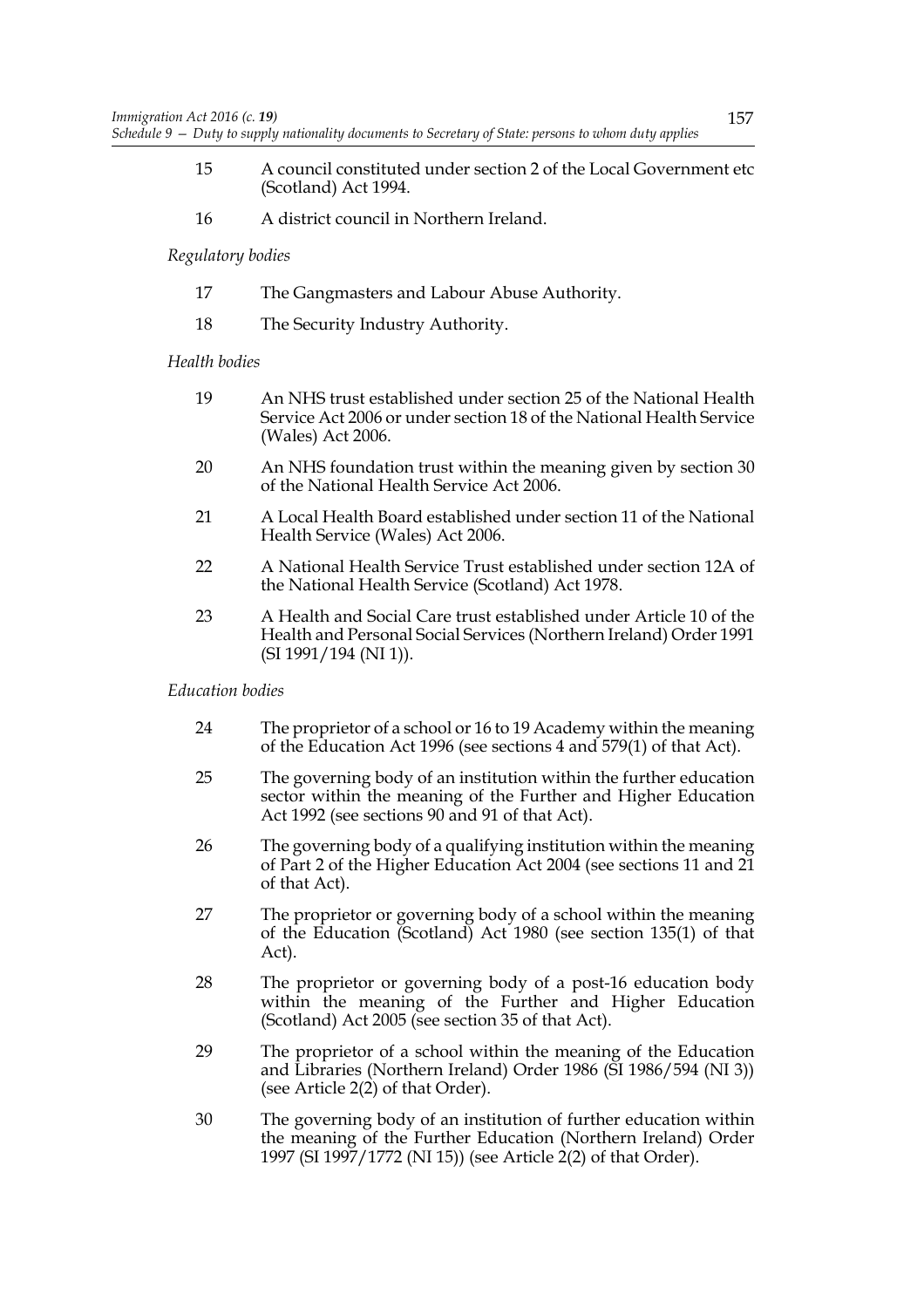31 The governing body of a higher education institution as defined by Article 30(3) of the Education and Libraries (Northern Ireland) Order 1993 (SI 1993/2810 (NI 12)).

*Registration officials*

- 32 The Registrar General for England and Wales.
- 33 A superintendent registrar of births, deaths and marriages.
- 34 A registrar of births, deaths and marriages.
- 35 A civil partnership registrar within the meaning of Chapter 1 of Part 2 of the Civil Partnership Act 2004 (see section 29 of that Act).
- 36 The Registrar General for Scotland.
- 37 A district registrar within the meaning of section 7 of the Registration of Births, Deaths and Marriages (Scotland) Act 1965.
- 38 A senior registrar within the meaning of that section.
- 39 An assistant registrar within the meaning of that section.
- 40 The Registrar General for Northern Ireland.
- 41 A person appointed under Article 31(1) or (3) of the Marriage (Northern Ireland) Order 2003 (SI 2003/413 (NI 3)).
- 42 A person appointed under section 152(1) or (3) of the Civil Partnership Act 2004.

*Other bodies: Northern Ireland*

43 The Northern Ireland Housing Executive."

# SCHEDULE 10 Section 61

### IMMIGRATION BAIL

### PART 1

### MAIN PROVISIONS

*Power to grant immigration bail*

- 1 (1) The Secretary of State may grant a person bail if—
	- (a) the person is being detained under paragraph 16(1), (1A) or (2) of Schedule 2 to the Immigration Act 1971 (detention of persons liable to examination or removal),
	- (b) the person is being detained under paragraph 2(1), (2) or (3) of Schedule 3 to that Act (detention pending deportation),
	- (c) the person is being detained under section 62 of the Nationality, Immigration and Asylum Act 2002 (detention of persons liable to examination or removal), or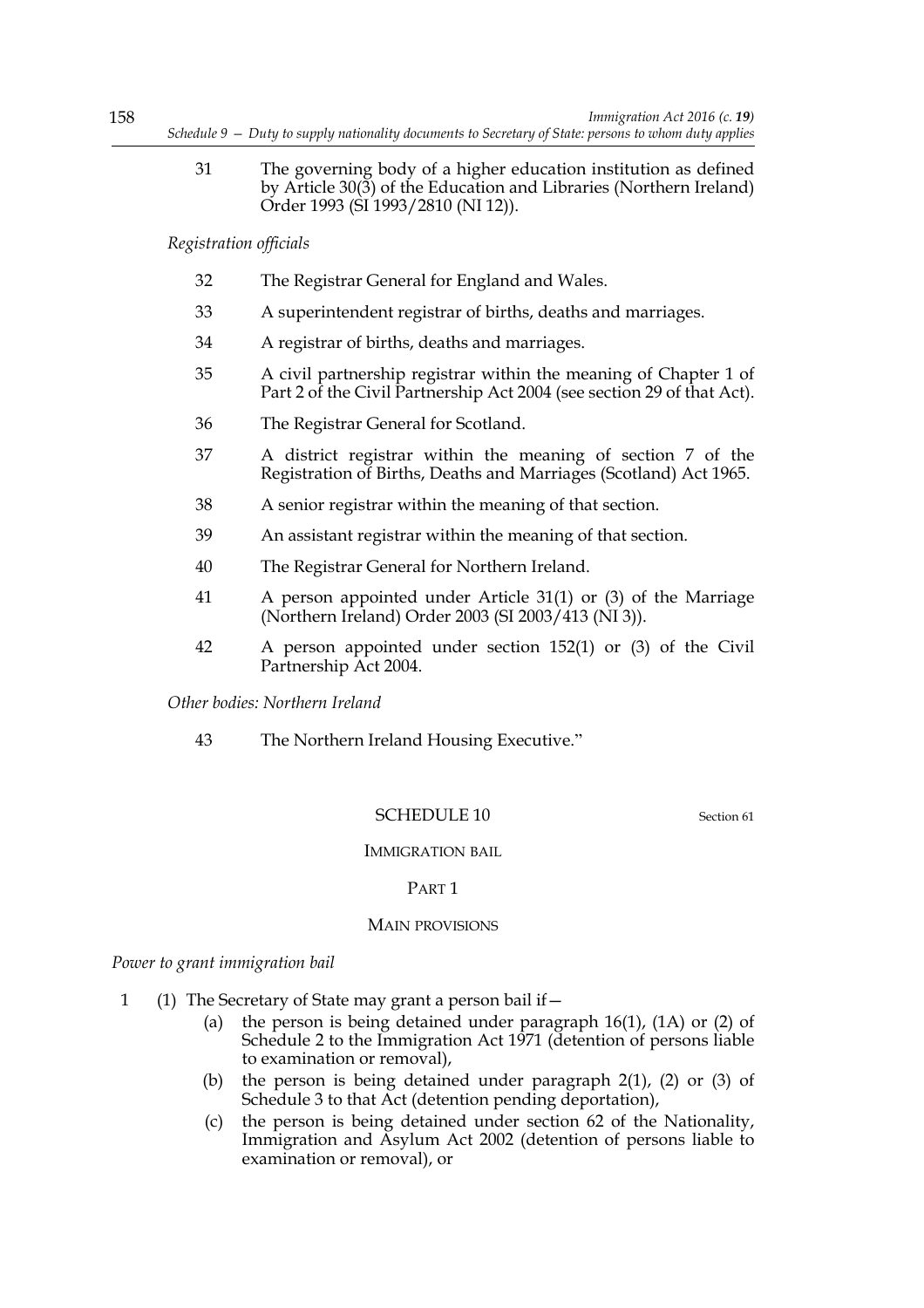- (d) the person is being detained under section 36(1) of the UK Borders Act 2007 (detention pending deportation).
- (2) The Secretary of State may grant a person bail if the person is liable to detention under a provision mentioned in sub-paragraph (1).
- (3) The First-tier Tribunal may, on an application made to the Tribunal for the grant of bail to a person, grant that person bail if—
	- (a) the person is being detained under paragraph 16(1), (1A) or (2) of Schedule 2 to the Immigration Act 1971,
	- (b) the person is being detained under paragraph 2(1), (2) or (3) of Schedule 3 to that Act.
	- (c) the person is being detained under section 62 of the Nationality, Immigration and Asylum Act 2002, or
	- (d) the person is being detained under section 36(1) of the UK Borders Act 2007.
- (4) In this Schedule references to the grant of immigration bail, in relation to a person, are to the grant of bail to that person under any of sub-paragraphs  $(1)$  to (3) or under paragraph 10(12) or (13) (release following arrest for breach of bail conditions).
- (5) A person may be granted and remain on immigration bail even if the person can no longer be detained, if—
	- (a) the person is liable to detention under a provision mentioned in subparagraph (1), or
	- (b) the Secretary of State is considering whether to make a deportation order against the person under section 5(1) of the Immigration Act 1971.
- (6) A grant of immigration bail to a person does not prevent the person's subsequent detention under a provision mentioned in sub-paragraph (1).
- (7) For the purposes of this Schedule a person is on immigration bail from when a grant of immigration bail to the person commences to when it ends.
- (8) A grant of immigration bail to a person ends when  $-$ 
	- (a) in a case where sub-paragraph (5) applied to the person, that subparagraph no longer applies to the person,
	- (b) the person is granted leave to enter or remain in the United Kingdom,
	- (c) the person is detained under a provision mentioned in subparagraph (1), or
	- (d) the person is removed from or otherwise leaves the United Kingdom.
- (9) This paragraph is subject to paragraph 3 (exercise of power to grant immigration bail).

#### *Conditions of immigration bail*

- 2 (1) Subject to sub-paragraph (2), if immigration bail is granted to a person, it must be granted subject to one or more of the following conditions—
	- (a) a condition requiring the person to appear before the Secretary of State or the First-tier Tribunal at a specified time and place;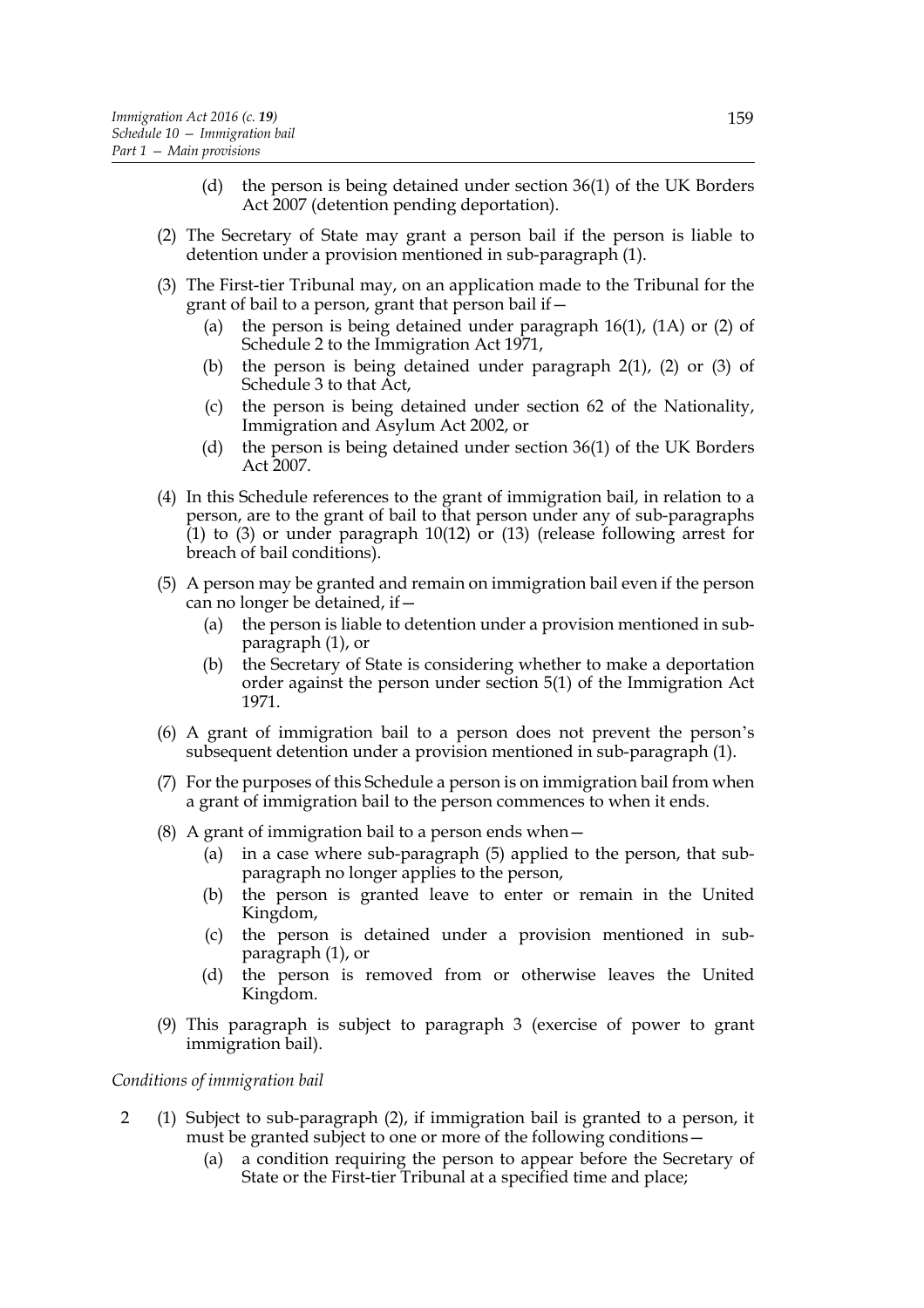- (b) a condition restricting the person's work, occupation or studies in the United Kingdom;
- (c) a condition about the person's residence;
- (d) a condition requiring the person to report to the Secretary of State or such other person as may be specified;
- (e) an electronic monitoring condition (see paragraph 4);
- (f) such other conditions as the person granting the immigration bail thinks fit.
- (2) Sub-paragraph (3) applies in place of sub-paragraph (1) in relation to a person who is being detained under a provision mentioned in paragraph 1(1)(b) or (d) or who is liable to detention under such a provision.
- (3) If immigration bail is granted to such a person—
	- (a) subject to sub-paragraphs (5) to (9), it must be granted subject to an electronic monitoring condition,
	- (b) if, by virtue of sub-paragraph (5) or (7), it is not granted subject to an electronic monitoring condition, it must be granted subject to one or more of the other conditions mentioned in sub-paragraph (1), and
	- (c) if it is granted subject to an electronic monitoring condition, it may be granted subject to one or more of those other conditions.
- (4) Immigration bail granted in accordance with sub-paragraph (1) or (3) may also be granted subject to a financial condition (see paragraph 5).
- (5) Sub-paragraph (3)(a) does not apply to a person who is granted immigration bail by the Secretary of State if the Secretary of State considers that to impose an electronic monitoring condition on the person would be—
	- (a) impractical, or
	- (b) contrary to the person's Convention rights.
- (6) Where sub-paragraph (5) applies, the Secretary of State must not grant immigration bail to the person subject to an electronic monitoring condition.
- (7) Sub-paragraph (3)(a) does not apply to a person who is granted immigration bail by the First-tier Tribunal if the Secretary of State informs the Tribunal that the Secretary of State considers that to impose an electronic monitoring condition on the person would be—
	- (a) impractical, or
	- (b) contrary to the person's Convention rights.
- (8) Where sub-paragraph (7) applies, the First-tier Tribunal must not grant immigration bail to the person subject to an electronic monitoring condition.
- (9) In considering for the purposes of this Schedule whether it would be impractical to impose an electronic monitoring condition on a person, or would be impractical for a person to continue to be subject to such a condition, the Secretary of State may in particular have regard to -
	- (a) any obstacles to making arrangements of the kind mentioned in paragraph 4 in relation to the person,
	- (b) the resources that are available for imposing electronic monitoring conditions on persons to whom sub-paragraph (2) applies and for managing the operation of such conditions in relation to such persons,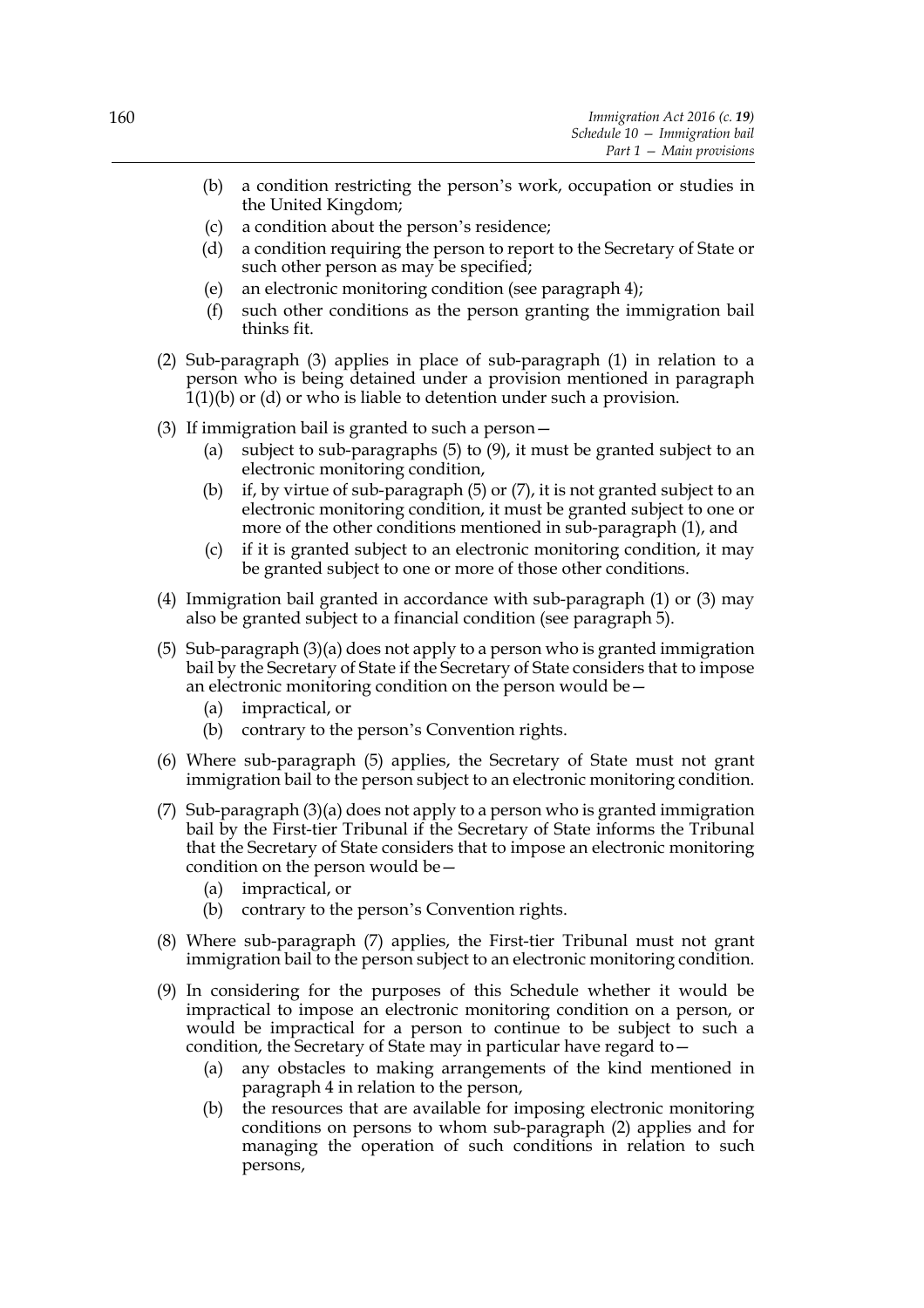- (c) the need to give priority to the use of those resources in relation to particular categories of persons to whom that sub-paragraph applies, and
- (d) the matters listed in paragraph 3(2) as they apply to the person.
- (10) In this Schedule "Convention rights" is to be construed in accordance with section 1 of the Human Rights Act 1998.
- (11) In this Schedule "bail condition", in relation to a person on immigration bail, means a condition to which the person's bail is subject.

*Exercise of power to grant immigration bail*

- 3 (1) The Secretary of State or the First-tier Tribunal must have regard to the matters listed in sub-paragraph (2) in determining—
	- (a) whether to grant immigration bail to a person, and
	- (b) the conditions to which a person's immigration bail is to be subject.
	- (2) Those matters are—
		- (a) the likelihood of the person failing to comply with a bail condition,
		- (b) whether the person has been convicted of an offence (whether in or outside the United Kingdom or before or after the coming into force of this paragraph),
		- (c) the likelihood of a person committing an offence while on immigration bail,
		- (d) the likelihood of the person's presence in the United Kingdom, while on immigration bail, causing a danger to public health or being a threat to the maintenance of public order,
		- (e) whether the person's detention is necessary in that person's interests or for the protection of any other person, and
		- (f) such other matters as the Secretary of State or the First-tier Tribunal thinks relevant.
	- (3) A person who is being detained under paragraph 16(1) of Schedule 2 to the Immigration Act 1971 must not be granted immigration bail by the First-tier Tribunal until after the end of the period of 8 days beginning with the date of the person's arrival in the United Kingdom.
	- (4) A person must not be granted immigration bail by the First-tier Tribunal without the consent of the Secretary of State if –
		- (a) directions for the removal of the person from the United Kingdom are for the time being in force, and
		- (b) the directions require the person to be removed from the United Kingdom within the period of 14 days beginning with the date of the decision on whether the person should be granted immigration bail.
	- (5) If the Secretary of State or the First-tier Tribunal decides to grant, or to refuse to grant, immigration bail to a person, the Secretary of State or the Tribunal must give the person notice of the decision.
	- (6) Where the First-tier Tribunal is required under sub-paragraph (5) to a give a person notice of a decision, it must also give the Secretary of State notice of the decision.
	- (7) Where the decision is to grant immigration bail, a notice under subparagraph (5) or (6) must state—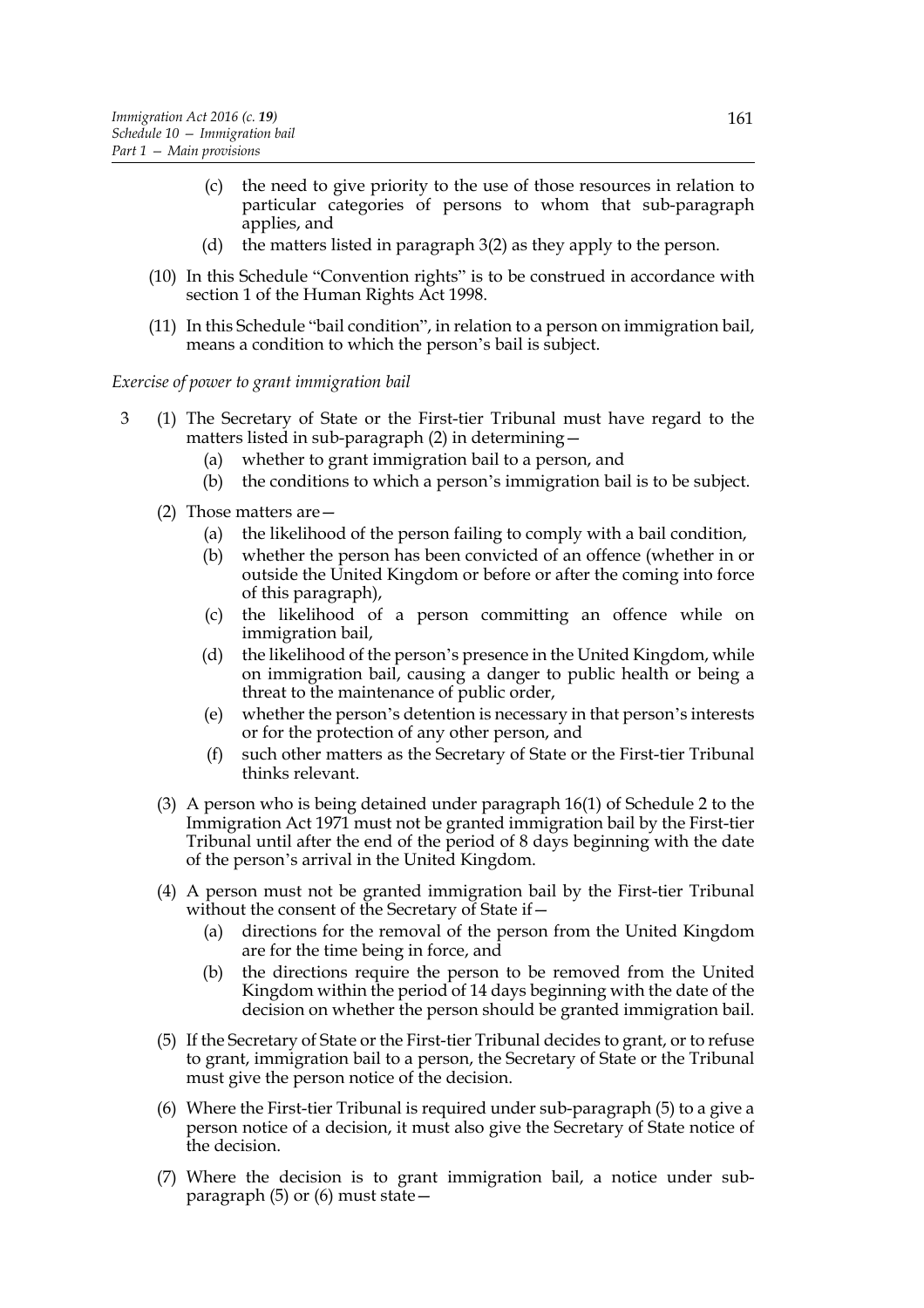- (a) when the grant of immigration bail commences, and
- (b) the bail conditions.
- (8) The commencement of a grant of immigration bail may be specified to be conditional on arrangements specified in the notice being in place to ensure that the person is able to comply with the bail conditions.

### *Electronic monitoring condition*

- 4 (1) In this Schedule an "electronic monitoring condition" means a condition requiring the person on whom it is imposed ("P") to co-operate with such arrangements as the Secretary of State may specify for detecting and recording by electronic means one or more of the following—
	- (a) P's location at specified times, during specified periods of time or while the arrangements are in place;
	- (b) P's presence in a location at specified times, during specified periods of time or while the arrangements are in place;
	- (c) P's absence from a location at specified times, during specified periods of time or while the arrangements are in place.
	- (2) The arrangements may in particular—
		- (a) require P to wear a device;
		- (b) require P to make specified use of a device;
		- (c) require P to communicate in a specified manner and at specified times or during specified periods;
		- (d) involve the exercise of functions by persons other than the Secretary of State or the First-tier Tribunal.
	- (3) If the arrangements require P to wear, or make specified use of, a device they must—
		- (a) prohibit P from causing or permitting damage to, or interference with the device, and
		- (b) prohibit P from taking or permitting action that would or might prevent the effective operation of the device.
	- (4) In this paragraph "specified" means specified in the arrangements.
	- (5) An electronic monitoring condition may not be imposed on a person unless the person is at least 18 years old.

### *Financial condition*

- 5 (1) In this Schedule a "financial condition" means a condition requiring the payment of a sum of money by the person to whom immigration bail is granted ("P") or another person, in a case where P fails to comply with another condition to which P's immigration bail is subject.
	- (2) A financial condition may be imposed on P only if the person imposing the condition thinks that it would be appropriate to do so with a view to ensuring that P complies with the other bail conditions.
	- (3) The financial condition must specify  $-$ 
		- (a) the sum of money required to be paid,
		- (b) when it is to be paid, and
		- (c) the form and manner in which it is to be paid.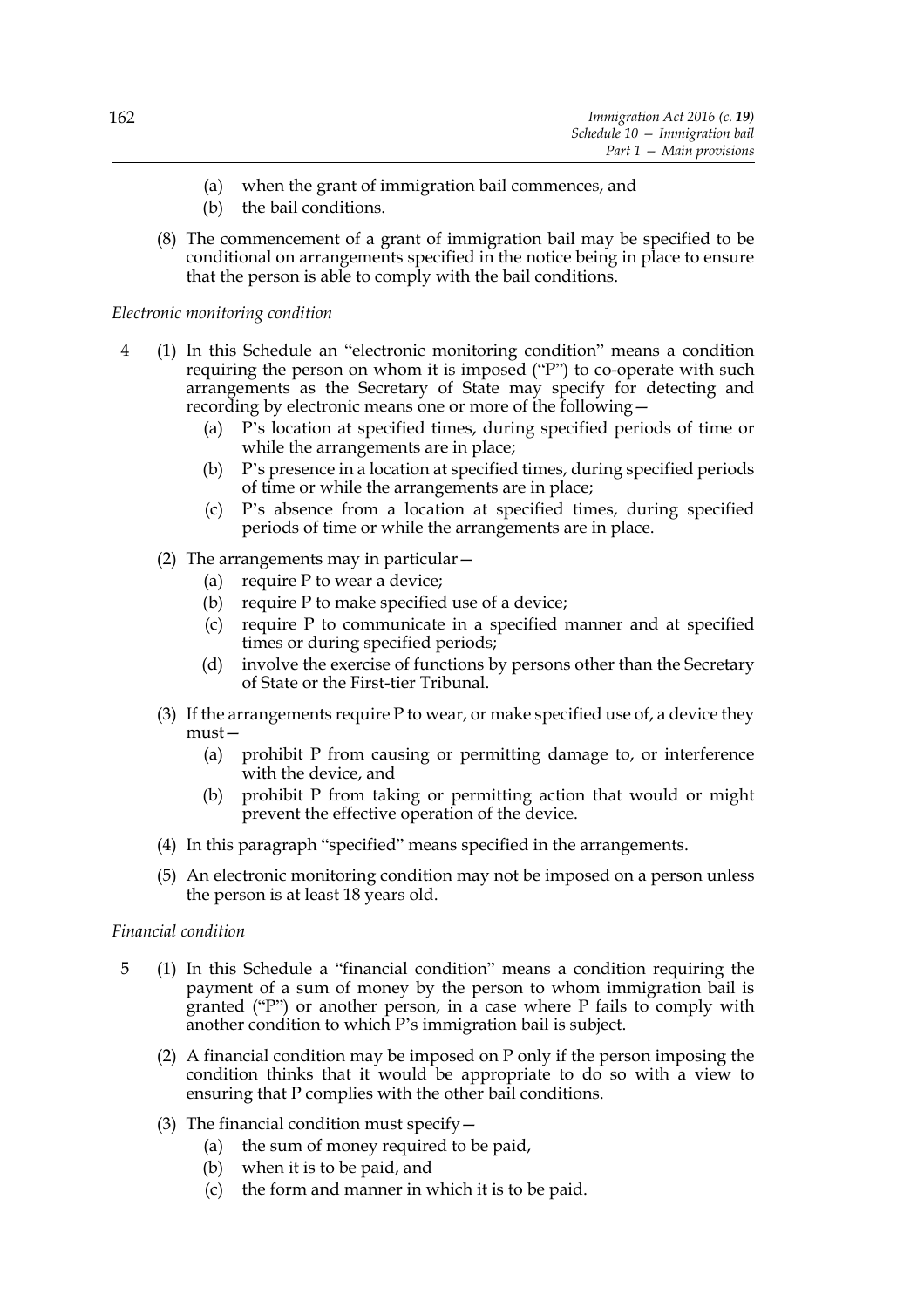- (4) A sum to be paid under a financial condition is to be paid to the person who granted the immigration bail, subject to sub-paragraph (5).
- (5) If the First-tier Tribunal has directed that the power in paragraph 6(1) (power to vary bail conditions) is to be exercisable by the Secretary of State in relation to P, the sum is to be paid to the Secretary of State.
- (6) No sum is required to be paid under a financial condition unless the person who is liable to make a payment under it has been given an opportunity to make representations to the person to whom it is to be paid.
- (7) In England and Wales a sum payable under a financial condition is recoverable as if it were payable under an order of the county court in England and Wales.
- (8) In Scotland a sum payable under a financial condition may be enforced in the same manner as an extract registered decree arbitral bearing a warrant for execution issued by the sheriff court of any sheriffdom in Scotland.
- (9) In Northern Ireland a sum payable under a financial condition is recoverable as if it were payable under an order of a county court in Northern Ireland.
- (10) Where action is taken under this paragraph for the recovery of a sum payable under a financial condition, the requirement to pay the sum is—
	- (a) in relation to England and Wales, to be treated for the purposes of section 98 of the Courts Act 2003 (register of judgments and orders etc) as if it were a judgment entered in the county court;
	- (b) in relation to Northern Ireland, to be treated for the purposes of Article 116 of the Judgments Enforcement (Northern Ireland) Order 1981 (S.I. 1981/226 (N.I. 6)) (register of judgments) as if it were a judgment in respect of which an application has been accepted under Article 22 or 23(1) of that Order.

*Power to vary bail conditions*

- 6 (1) Subject to this paragraph and to paragraphs 7 and 8, where a person is on immigration bail—
	- (a) any of the conditions to which it is subject may be amended or removed, or
	- (b) one or more new conditions of the kind mentioned in paragraph 2(1) or (4) may be imposed on the person.
	- (2) The power in sub-paragraph (1) is exercisable by the person who granted the immigration bail, subject to sub-paragraphs  $(3)$  and  $(4)$ .
	- (3) The Secretary of State may exercise the power in sub-paragraph (1) in relation to a person to whom immigration bail was granted by the First-tier Tribunal if the Tribunal so directs.
	- (4) If the First-tier Tribunal gives a direction under sub-paragraph (3), the Tribunal may not exercise the power in sub-paragraph  $(1)$  in relation to the person.
	- (5) The First-tier Tribunal may not exercise the power in sub-paragraph (1)(a) so as to amend an electronic monitoring condition.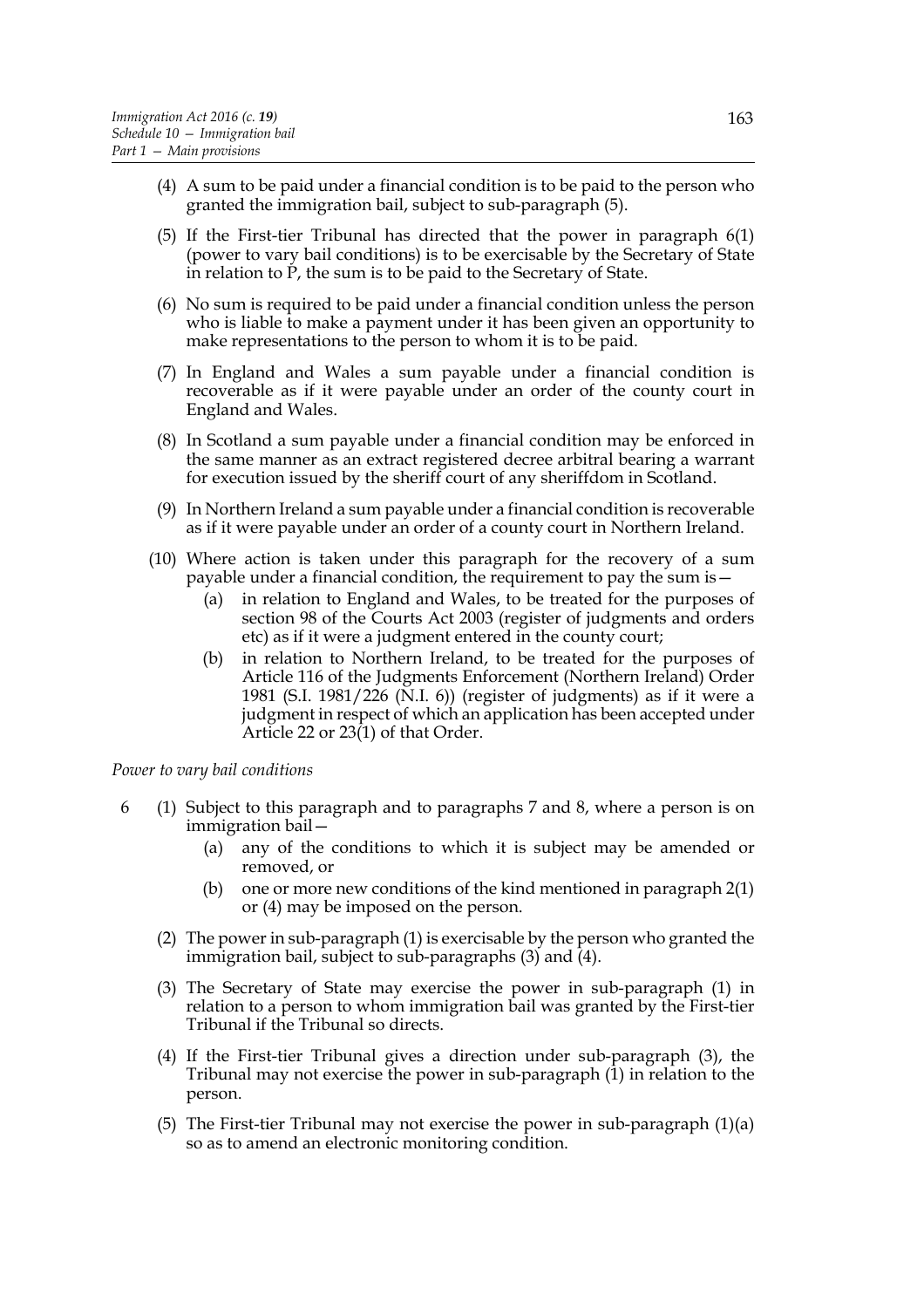- (6) If the Secretary of State or the First-tier Tribunal exercises, or refuses to exercise, the power in sub-paragraph (1), the Secretary of State or the Tribunal must give notice to the person who is on immigration bail.
- (7) Where the First-tier Tribunal is required under sub-paragraph (6) to give notice to a person, it must also give notice to the Secretary of State.

*Removal etc of electronic monitoring condition: bail managed by Secretary of State*

- 7 (1) This paragraph applies to a person who—
	- (a) is on immigration bail—
		- (i) pursuant to a grant by the Secretary of State, or
		- (ii) pursuant to a grant by the First-tier Tribunal in a case where the Tribunal has directed that the power in paragraph 6(1) is exercisable by the Secretary of State, and
	- (b) before the grant of immigration bail, was detained or liable to detention under a provision mentioned in paragraph 1(1)(b) or (d).
	- (2) Where the person is subject to an electronic monitoring condition, the Secretary of State—
		- (a) must not exercise the power in paragraph 6(1) so as to remove the condition unless sub-paragraph (3) applies, but
		- (b) if that sub-paragraph applies, must exercise that power so as to remove the condition.
	- (3) This sub-paragraph applies if the Secretary of State considers that—
		- (a) it would be impractical for the person to continue to be subject to the condition, or
		- (b) it would be contrary to that person's Convention rights for the person to continue to be subject to the condition.
	- (4) If, by virtue of paragraph 2(5) or (7) or this paragraph, the person is not subject to an electronic monitoring condition, the Secretary of State—
		- (a) must not exercise the power in paragraph 6(1) so as to impose such a condition on the person unless sub-paragraph (5) applies, but
		- (b) if that sub-paragraph applies, must exercise that power so as to impose such a condition on the person.
	- (5) This sub-paragraph applies if, having considered whether it would be impractical or contrary to the person's Convention rights to impose such a condition on the person, the Secretary of State—
		- (a) does not consider that it would be impractical to do so, and
		- (b) does not consider that it would be contrary to the person's Convention rights to do so.

*Amendment etc of electronic monitoring condition: bail managed by First-tier Tribunal*

- 8 (1) This paragraph applies to a person who—
	- (a) is on immigration bail pursuant to a grant by the First-tier Tribunal in a case where the Tribunal has not directed that the power in paragraph 6(1) is exercisable by the Secretary of State, and
	- (b) before the person was granted immigration bail, was detained or liable to detention under a provision mentioned in paragraph 1(1)(b) or (d).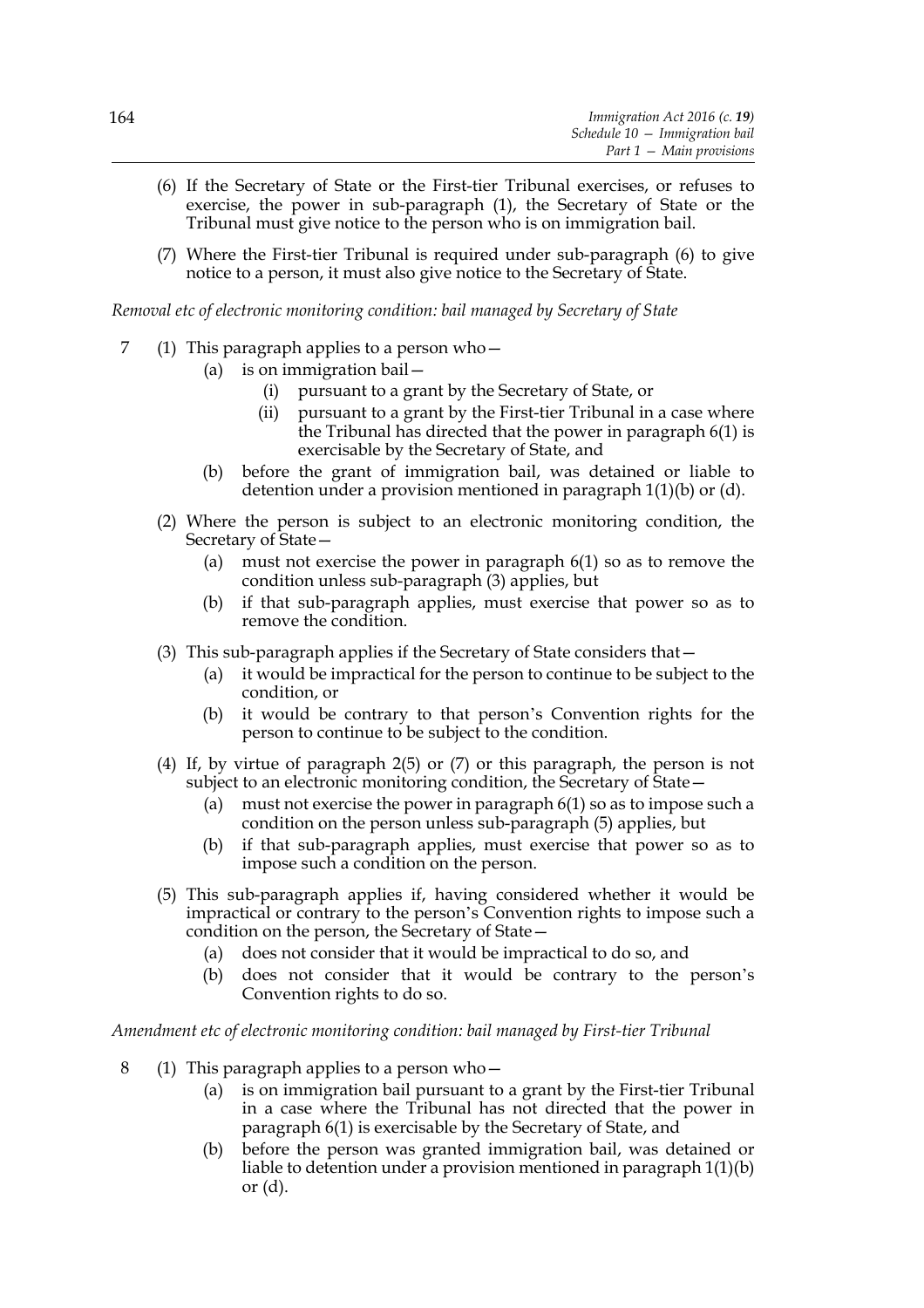- (2) Where the person is subject to an electronic monitoring condition, the Firsttier Tribunal—
	- (a) must not exercise the power in paragraph 6(1) so as to remove the condition unless sub-paragraph  $(3)$  applies, but
	- (b) if that sub-paragraph applies, must exercise that power so as to remove the condition.
- (3) This sub-paragraph applies if the Secretary of State notifies the First-tier Tribunal that the Secretary of State considers that—
	- (a) it would be impractical for the person to continue to be subject to the condition, or
	- (b) it would be contrary to that person's Convention rights for the person to continue to be subject to the condition.
- (4) If, by virtue of paragraph 2(7) or this paragraph, the person is not subject to an electronic monitoring condition, the First-tier Tribunal—
	- (a) must not exercise the power in paragraph 6(1) so as to impose such a condition on the person unless sub-paragraph (5) applies, but
	- (b) if that sub-paragraph applies, must exercise that power so as to impose such a condition on the person.
- (5) This sub-paragraph applies if the Secretary of State notifies the First-tier Tribunal that the Secretary of State—
	- (a) does not consider that it would be impractical to impose such a condition on the person, and
	- (b) does not consider that it would be contrary to the person's Convention rights to impose such a condition on the person.

*Powers of Secretary of State to enable person to meet bail conditions*

- 9 (1) Sub-paragraph (2) applies where—
	- (a) a person is on immigration bail subject to a condition requiring the person to reside at an address specified in the condition, and
	- (b) the person would not be able to support himself or herself at the address unless the power in sub-paragraph (2) were exercised.
	- (2) The Secretary of State may provide, or arrange for the provision of, facilities for the accommodation of that person at that address.
	- (3) But the power in sub-paragraph (2) applies only to the extent that the Secretary of State thinks that there are exceptional circumstances which justify the exercise of the power.
	- (4) The Secretary of State may make a payment to a person on immigration bail in respect of travelling expenses which the person has incurred or will incur for the purpose of complying with a bail condition.
	- (5) But the power in sub-paragraph (4) applies only to the extent that the Secretary of State thinks that there are exceptional circumstances which justify the making of the payment.

#### *Arrest for breach of immigration bail*

10 (1) An immigration officer or a constable may arrest without warrant a person on immigration bail if the immigration officer or constable—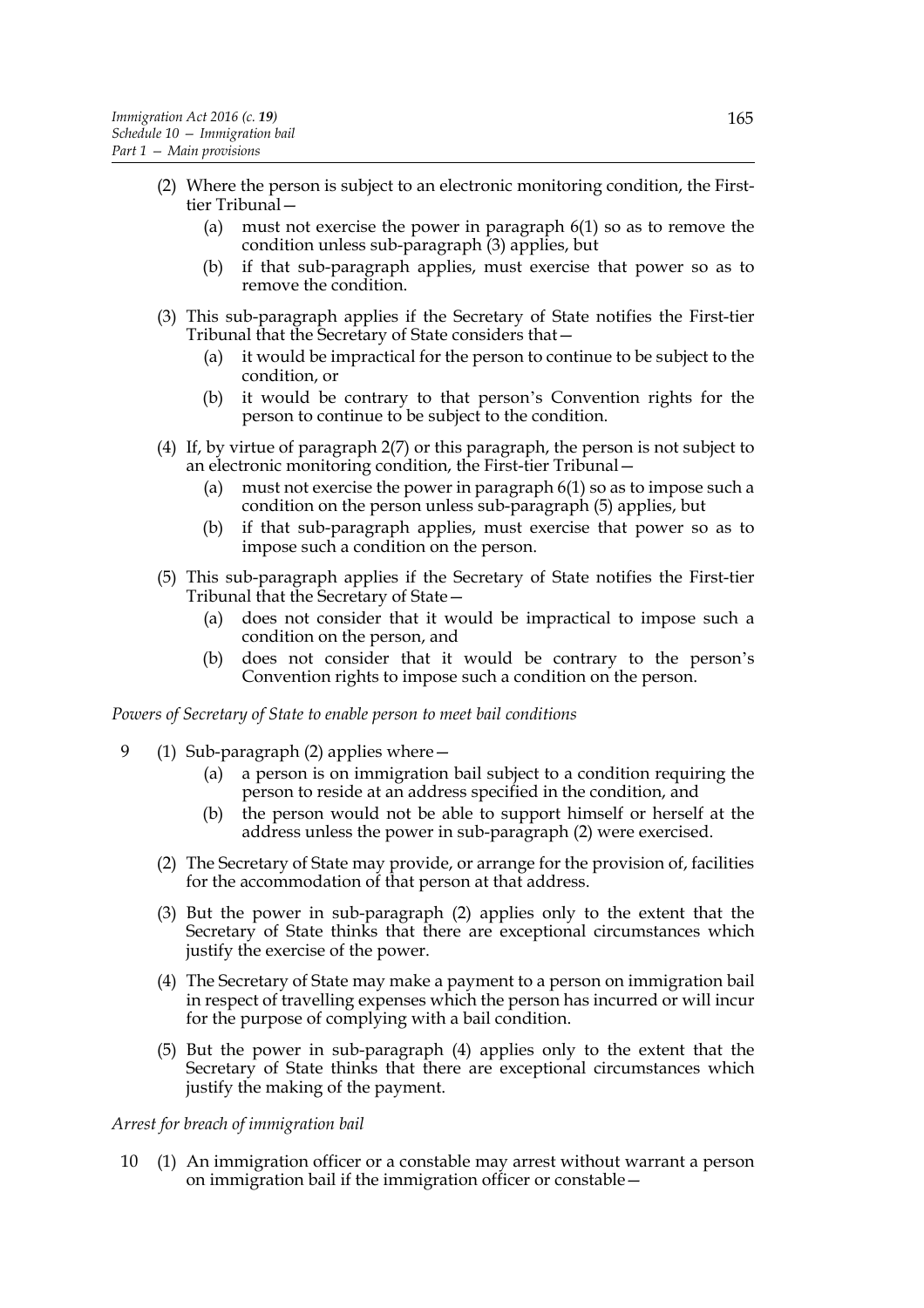- (a) has reasonable grounds for believing that the person is likely to fail to comply with a bail condition, or
- (b) has reasonable grounds for suspecting that the person is failing, or has failed, to comply with a bail condition.
- (2) Sub-paragraph (3) applies if an appropriate judicial officer is satisfied that there are reasonable grounds for believing that a person liable to be arrested under this paragraph is to be found on any premises.
- (3) The appropriate judicial officer may issue a warrant authorising any immigration officer or constable to enter, by reasonable force if necessary, the premises named in the warrant for the purposes of searching for and arresting that person.
- (4) Sections 28J and 28K of the Immigration Act 1971 (warrants: application and execution) apply, with any necessary modifications, to warrants under subparagraph (3).
- (5) Sub-paragraph (6) applies where—
	- (a) a warrant under this paragraph is issued for the purposes of the arrest of a person under this paragraph, and
	- (b) an immigration officer or a constable enters premises in reliance on the warrant and detains a person on the premises.
- (6) A detainee custody officer may enter the premises, if need be by reasonable force, for the purpose of carrying out a search.
- (7) In sub-paragraph  $(6)$ 
	- "detainee custody officer" means a person in respect of whom a certificate of authorisation is in force under section 154 of the Immigration and Asylum Act 1999 (detained persons: escort and custody), and
	- "search" means a search under paragraph 2(1)(a) of Schedule 13 to that Act (escort arrangements: power to search detained person).
- (8) Paragraphs 25A to 25C of Schedule 2 to the Immigration Act 1971 (entry and search of persons and premises) apply in relation to a person arrested under this paragraph as they apply in relation to a person arrested under that Schedule.
- (9) A person arrested under this paragraph—
	- (a) must, as soon as is practicable after the person's arrest, be brought before the relevant authority, and
	- (b) may be detained under the authority of the Secretary of State in the meantime.
- (10) The relevant authority is—
	- (a) the Secretary of State, if the Secretary of State granted immigration bail to the arrested person or the First-tier Tribunal has directed that the power in paragraph 6(1) is exercisable by the Secretary of State in relation to that person, or
	- (b) otherwise, the First-tier Tribunal.
- (11) Where an arrested person is brought before the relevant authority, the relevant authority must decide whether the arrested person has broken or is likely to break any of the bail conditions.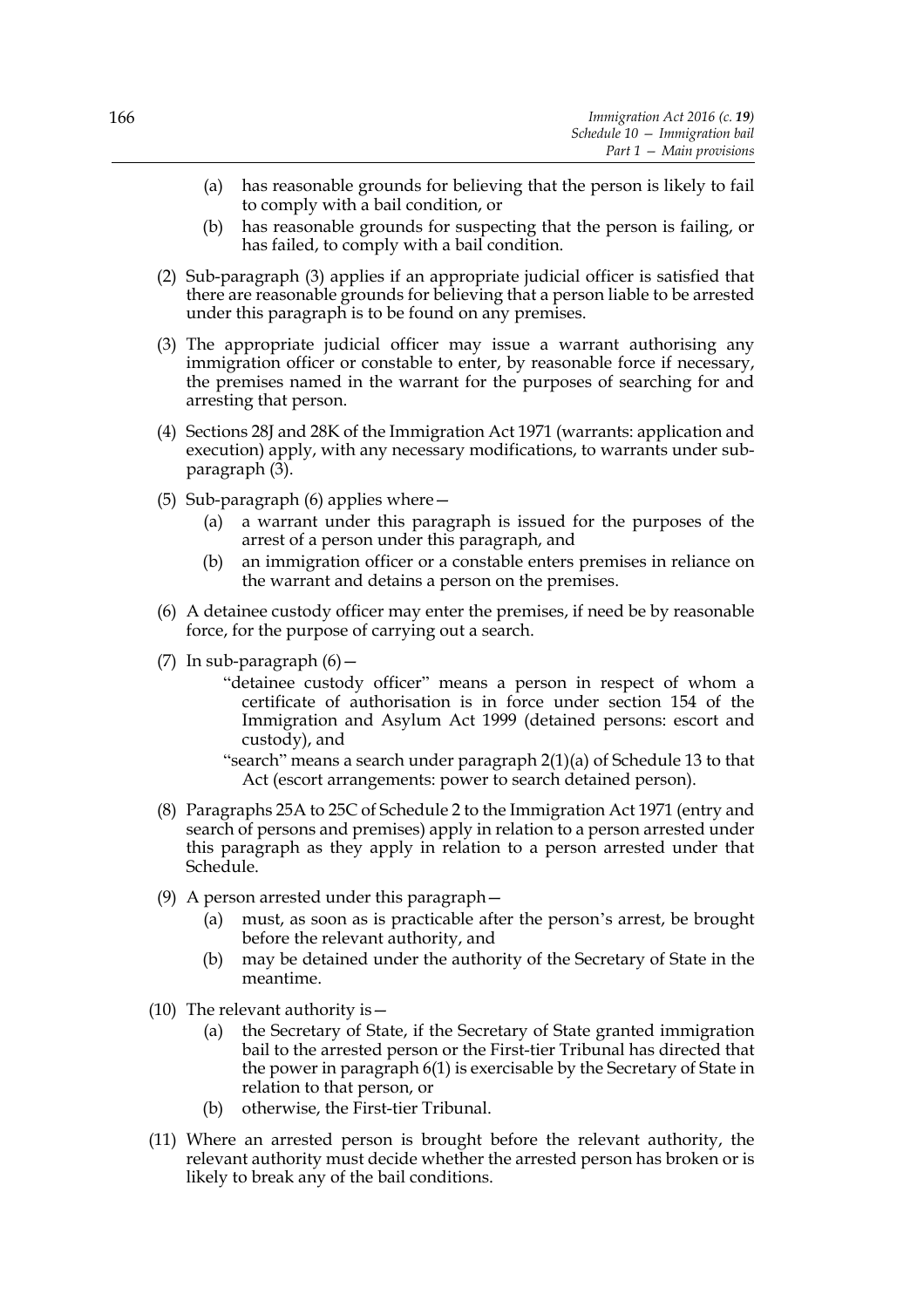- (12) If the relevant authority decides the arrested person has broken or is likely to break any of the bail conditions, the relevant authority must—
	- (a) direct that the person is to be detained under the provision mentioned in paragraph 1(1) under which the person is liable to be detained, or
	- (b) grant the person bail subject to the same or different conditions, subject to sub-paragraph  $(14)$ .
- (13) If the relevant authority decides the person has not broken and is not likely to break any of the bail conditions, the relevant authority must grant the person bail subject to the same conditions (but this is subject to subparagraph (14), and does not prevent the subsequent exercise of the powers in paragraph 6).
- (14) The power in sub-paragraph (12) to grant bail subject to the same conditions and the duty in sub-paragraph (13) to do so do not affect the requirement for the grant of bail to comply with paragraph 2.
- (15) In this paragraph—
	- "appropriate judicial officer" means—
		- (a) in relation to England and Wales, a justice of the peace;
		- (b) in relation to Scotland, the sheriff or a justice of the peace;
		- (c) in relation to Northern Ireland, a lay magistrate;

"premises"—

- (a) in relation to England and Wales, has the same meaning as in the Police and Criminal Evidence Act 1984;
- (b) in relation to Scotland, has the same meaning as in section 412 of the Proceeds of Crime Act 2002;
- (c) in relation to Northern Ireland, has the same meaning as in the Police and Criminal Evidence (Northern Ireland) Order 1989 (SI 1989/1341 (NI 12)).

*Duty to arrange consideration of bail*

- 11 (1) Subject as follows, the Secretary of State must arrange a reference to the First-tier Tribunal for the Tribunal to decide whether to grant bail to a person  $if$ 
	- (a) the person is being detained under a provision mentioned in paragraph  $1(1)(a)$  or  $(c)$ , and
	- (b) the period of four months beginning with the relevant date has elapsed.
	- (2) In sub-paragraph  $(1)(b)$  "the relevant date" means  $-$ 
		- (a) the date on which the person's detention began, or
		- (b) if a relevant event has occurred in relation to the person since that date, the last date on which such an event has occurred in relation to the person.
	- (3) The following are relevant events in relation to a person for the purposes of sub-paragraph  $(2)(b)$  –
		- (a) consideration by the First-tier Tribunal of whether to grant immigration bail to the person;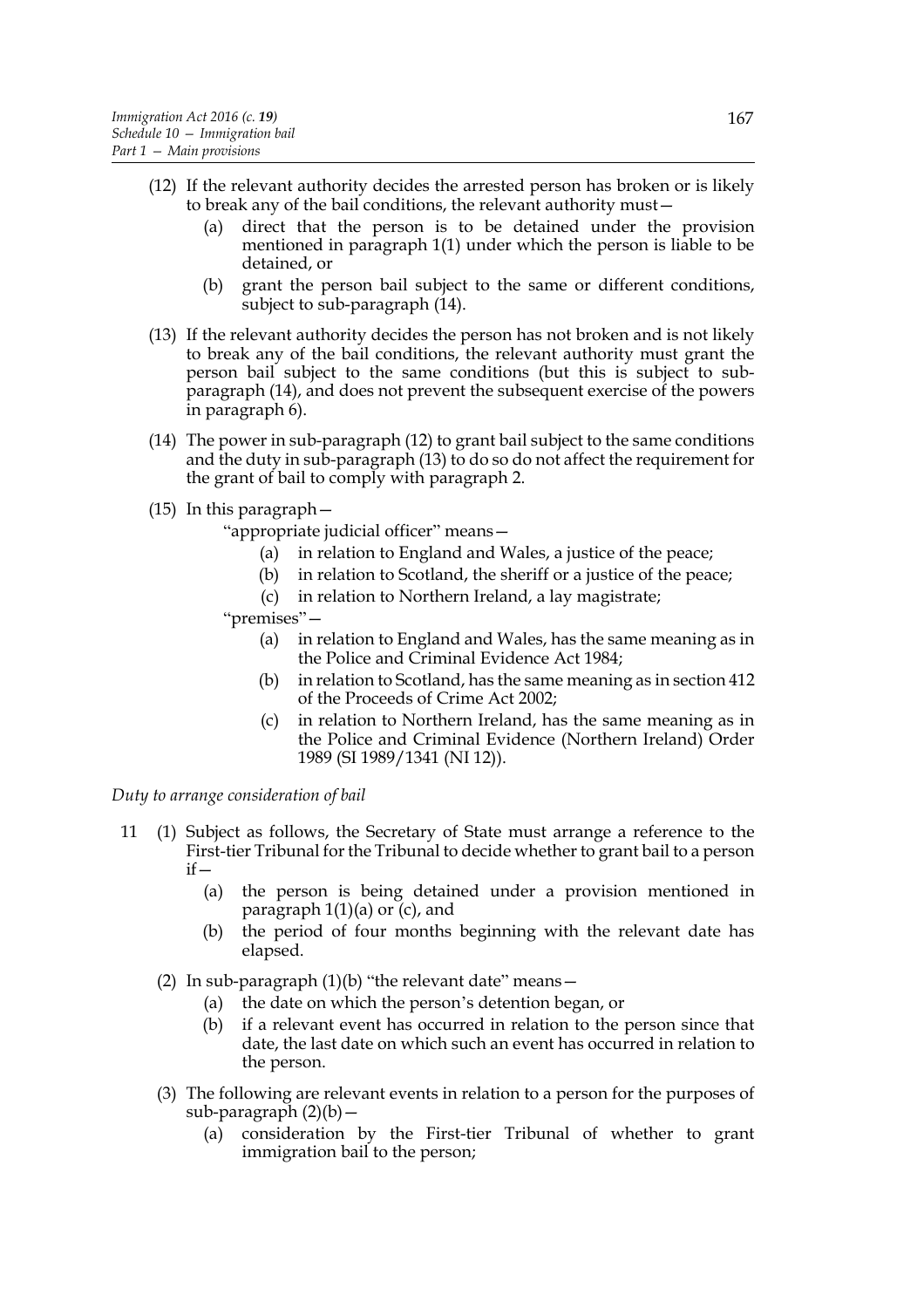- (b) withdrawal by the person of an application for immigration bail treated as made by the person as the result of a reference under this paragraph;
- (c) withdrawal by the person of a notice given under sub-paragraph  $(6)(b)$ .
- (4) The reference in sub-paragraph (3)(a) to consideration of whether to grant immigration bail to a person—
	- (a) includes such consideration regardless of whether there is a hearing or the First-tier Tribunal makes a determination in the case in question;
	- (b) includes the dismissal of an application by virtue of provision made under paragraph 12(2).
- (5) The reference in sub-paragraph (3)(a) to consideration of whether to grant immigration bail to a person does not include such consideration in a case where—
	- (a) the person has made an application for bail, other than one treated as made by the person as the result of a reference under this paragraph, and
	- (b) the First-tier Tribunal is prevented from granting bail to the person by paragraph 3(4) (requirement for Secretary of State's consent to bail).
- (6) The duty in sub-paragraph (1) to arrange a reference does not apply if  $-$ 
	- (a) section 3(2) of the Special Immigration Appeals Commission Act 1997 (persons detained in interests of national security etc) applies to the person, or
	- (b) the person has given to the Secretary of State, and has not withdrawn, written notice that the person does not wish the person's case to be referred to the First-tier Tribunal under this paragraph.
- (7) A reference to the First-tier Tribunal under this paragraph in relation to a person is to be treated for all purposes as an application by that person for the grant of bail under paragraph 1(3).

### *Tribunal Procedure Rules*

- 12 (1) Tribunal Procedure Rules must make provision with respect to applications to the First-tier Tribunal under this Schedule and matters arising out of such applications.
	- (2) Tribunal Procedure Rules must secure that, where the First-tier Tribunal has decided not to grant a person immigration bail, the Tribunal must dismiss without a hearing any further application for the person to be granted immigration bail which—
		- (a) is an application to which sub-paragraph (3) applies, but
		- (b) is not an application to which sub-paragraph (4) applies.
	- (3) This sub-paragraph applies to an application made during the period of 28 days beginning with the date of the decision mentioned in sub-paragraph  $(2).$
	- (4) This sub-paragraph applies to an application on which the person demonstrates there has been a material change in the person's circumstances.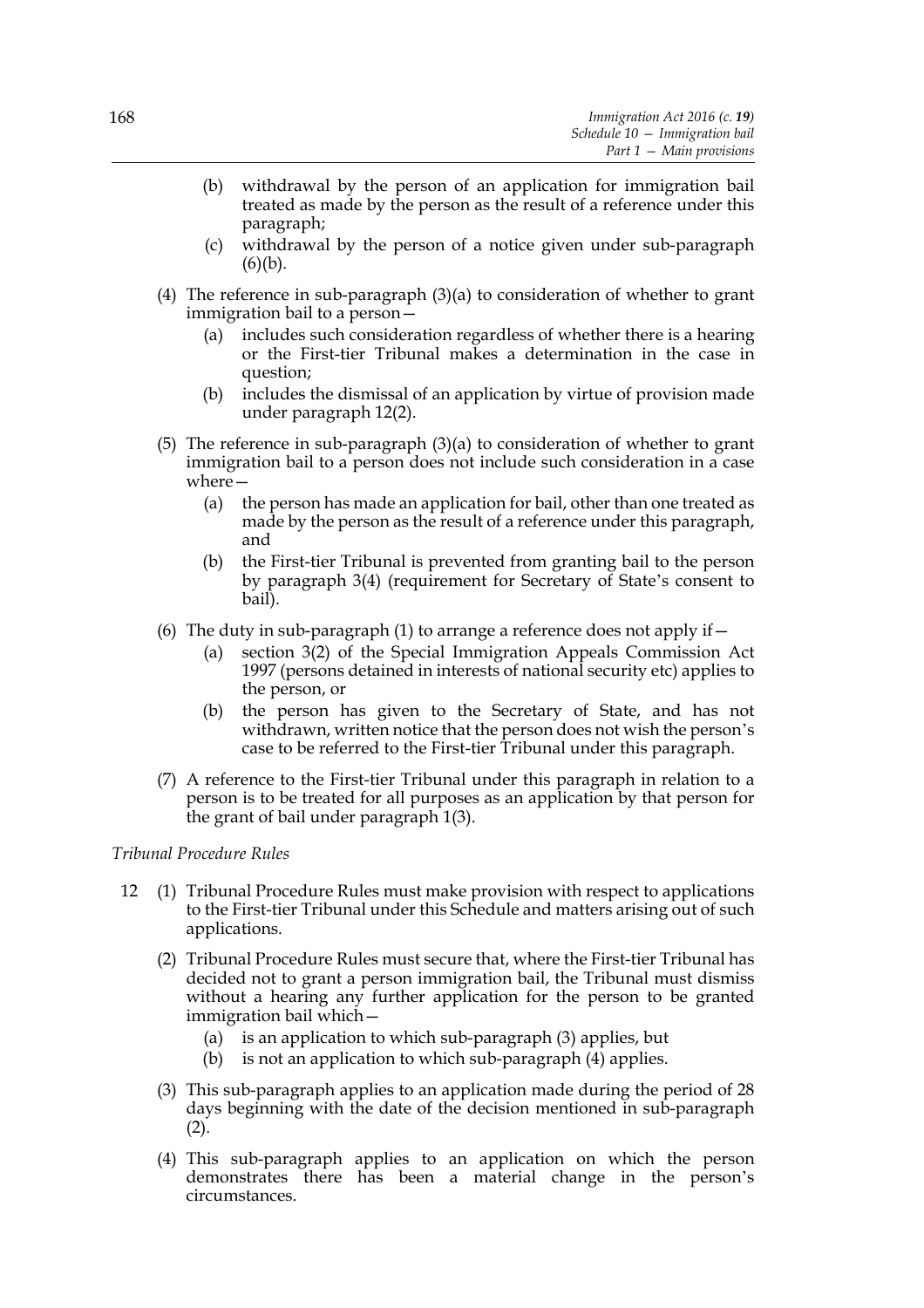#### *Transitional provision*

- 13 (1) Regulations under section 92(1) may, in particular, provide for a person to whom this sub-paragraph applies to be treated, for such purposes as may be specified, as having been granted immigration bail in such circumstances and subject to such conditions as may be specified.
	- (2) Sub-paragraph (1) applies to a person who, at the specified time, was not in detention on the basis that—
		- (a) the person had been temporarily admitted to the United Kingdom under paragraph 21 of Schedule 2 to the Immigration Act 1971,
		- (b) the person had been released from detention under that paragraph,
		- (c) the person was liable to be detained under paragraph 2(1) of Schedule 3 to the Immigration Act 1971 but, by virtue of a direction of the Secretary of State or the court, was not so detained,
		- (d) the person was liable to be detained under paragraph 2(2) or (3) of that Schedule but was not so detained,
		- (e) the person had been released from detention under section 36(3) of the UK Borders Act 2007, or
		- (f) the person had been released on bail from detention under any provision of the Immigration Acts.
	- (3) Regulations under section 92(1) may, in particular—
		- (a) make provision about the circumstances in which the power in paragraph 6(1) may or must be exercised so as to impose an electronic monitoring condition on a person to whom this subparagraph applies;
		- (b) enable the Secretary of State to exercise a discretion in determining whether an electronic monitoring condition should be imposed on such a person,

and may, in particular, do so by providing for paragraph 7 or 8 to have effect with modifications in relation to such a person.

- (4) Sub-paragraph (3) applies to a person who—
	- (a) by virtue of regulations under section 92(1) is treated as having been granted immigration bail as a result of falling within—
		- (i) sub-paragraph  $(2)(c)$ ,  $(d)$  or  $(e)$ , or
		- (ii) sub-paragraph  $(2)(f)$  on the basis that the person had been released on bail from detention under paragraph 2 of Schedule 3 to the Immigration Act 1971,
	- (b) is not treated as being subject to an electronic monitoring condition, and
	- (c) is not otherwise subject to an electronic monitoring condition.
- (5) Sub-paragraph (3) applies to a person who—
	- (a) is on immigration bail pursuant to a grant before the coming into force of paragraph  $2(2)$  and  $(3)$ , or the coming into force of those provisions in relation to grants of that kind,
	- (b) before the grant of immigration bail, was detained or liable to detention under a provision mentioned in paragraph 1(1)(b) or (d), and
	- (c) is not subject to an electronic monitoring condition.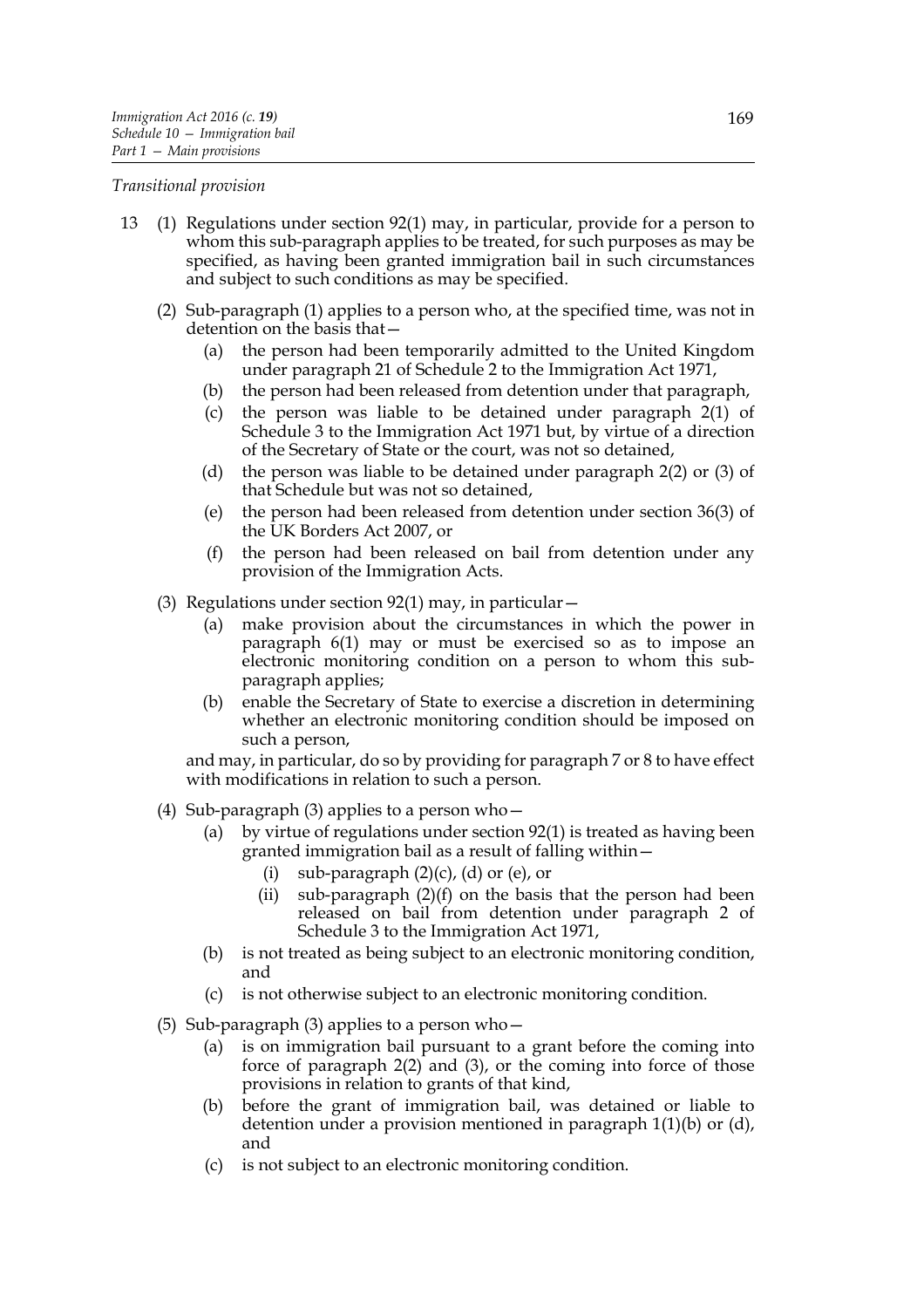(6) In this paragraph "specified" means specified in regulations under section 92(1).

#### PART 2

### AMENDMENTS TO OTHER ACTS

#### *Immigration Act 1971 (c. 77)*

- 14 The Immigration Act 1971 is amended as follows.
- 15 In section 11(1) (construction of references to entry)—
	- (a) omit ", or temporarily admitted or released while liable to detention,",
	- (b) omit "or by Part III of the Immigration and Asylum Act 1999", and
	- (c) for "or by section 68 of the Nationality, Immigration and Asylum Act 2002" substitute "or on immigration bail within the meaning of Schedule 10 to the Immigration Act 2016".
- 16 (1) Section 24 (illegal entry and other similar offences) is amended as follows.
	- (2) In subsection  $(1)$ 
		- (a) omit paragraph (e), and
		- (b) at the end of paragraph (g) insert ";
			- (h) if the person is on immigration bail within the meaning of Schedule 10 to the Immigration Act 2016 and, without reasonable excuse, the person breaches a bail condition within the meaning of that Schedule."
	- (3) In subsection (3) for "28" substitute "28(1)".
	- (4) After that subsection insert—
		- "(3A) The extended time limit for prosecutions which is provided for by section 28(1A) below shall apply to offences under subsection (1)(h) above."
- 17 (1) Section 28 (proceedings for offences) is amended as follows.
	- (2) In subsection (1) for "24" substitute "24(3)".
	- (3) After that subsection insert—
		- "(1A) Where the offence is one to which, under section 24(3A), an extended time limit for prosecutions is to apply, then—
			- (a) an information relating to the offence may in England and Wales be tried by a magistrates' court if it is laid—
				- (i) within the period of six months beginning with the date of the commission of the offence, or
				- (ii) within the period of three months beginning with the date when the person is first arrested for the offence or under paragraph 10 of Schedule 10 to the Immigration Act 2016 (arrest for breach of bail condition), if that period expires after the end of the period mentioned in sub-paragraph (i),
			- (b) summary proceedings for the offence may in Scotland be commenced—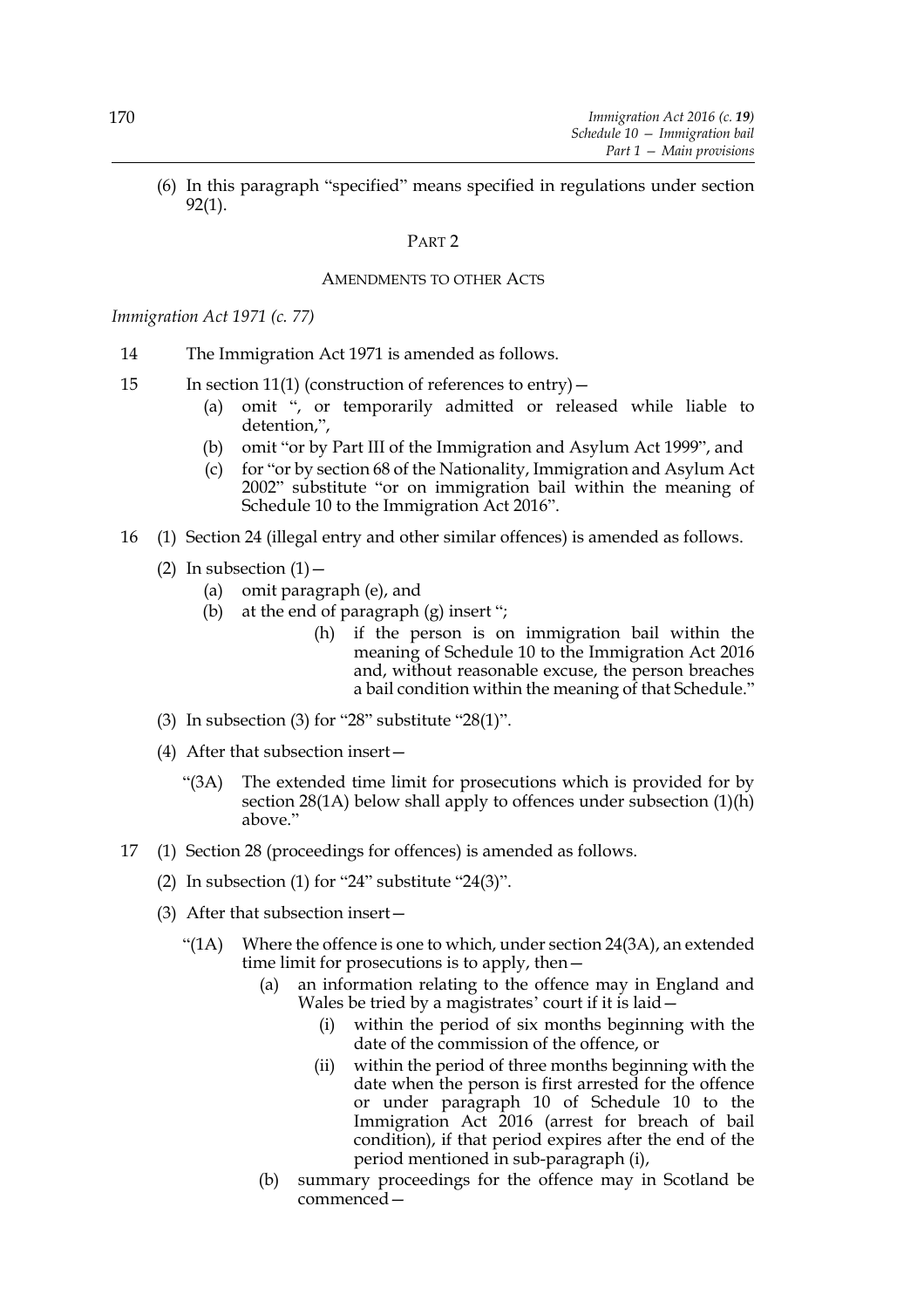- (i) within the period of six months beginning with the date of the commission of the offence, or
- (ii) within the period of three months beginning with the date when the person is first arrested for the offence or under paragraph 10 of Schedule 10 to the Immigration Act 2016 (arrest for breach of bail condition), if that period expires after the end of the period mentioned in sub-paragraph (i), and
- (c) a complaint charging the commission of an offence under this paragraph may in Northern Ireland be heard and determined by a magistrates' court if it is made—
	- (i) within the period of six months beginning with the date of the commission of the offence, or
	- (ii) within the period of three months beginning with the date when the person is first arrested for the offence or under paragraph 10 of Schedule 10 to the Immigration Act 2016 (arrest for breach of bail condition), if that period expires after the end of the period mentioned in sub-paragraph (i)."
- (4) In subsection (2) for "subsection  $(1)(b)$ " substitute "subsections  $(1)(b)$  and  $(1A)(b)$ ".
- 18 In section 28B(5) (meaning of "relevant offence") for "(e) or (f)" substitute "(f) or  $(h)$ ".
- 19 In section 28D(4) (meaning of "relevant offence") for "(e) or (f)" substitute "(f) or  $(h)$ ".
- 20 In Schedule 2 (administrative provisions as to control on entry etc) omit paragraphs 21 to 25 and 29 to 34.
- 21 (1) Schedule 3 (supplementary provisions as to deportation) is amended as follows.
	- (2) In paragraph 2—
		- (a) in sub-paragraph  $(1)$  -
			- (i) omit the words from ", unless" in the first place it appears to "below,", and
			- (ii) for the words from "unless" in the second place it appears to the end of the sub-paragraph substitute "unless—
				- (a) the court by which the recommendation is made grants bail to the person, or
				- (b) the person is released on immigration bail under Schedule 10 to the Immigration Act 2016.",
		- (b) in sub-paragraph (1A) for the words from "direct" to the end of the sub-paragraph substitute "release the person on bail without setting aside the recommendation.",
		- (c) in sub-paragraph (3) for the words from "unless" to the end of the sub-paragraph substitute "unless he is released on immigration bail under Schedule 10 to the Immigration Act 2016.", and
		- (d) for sub-paragraphs (4A) to (6) substitute  $-$ 
			- "(5) The provisions of Schedule 10 to the Immigration Act 2016 that apply in relation to the grant of immigration bail by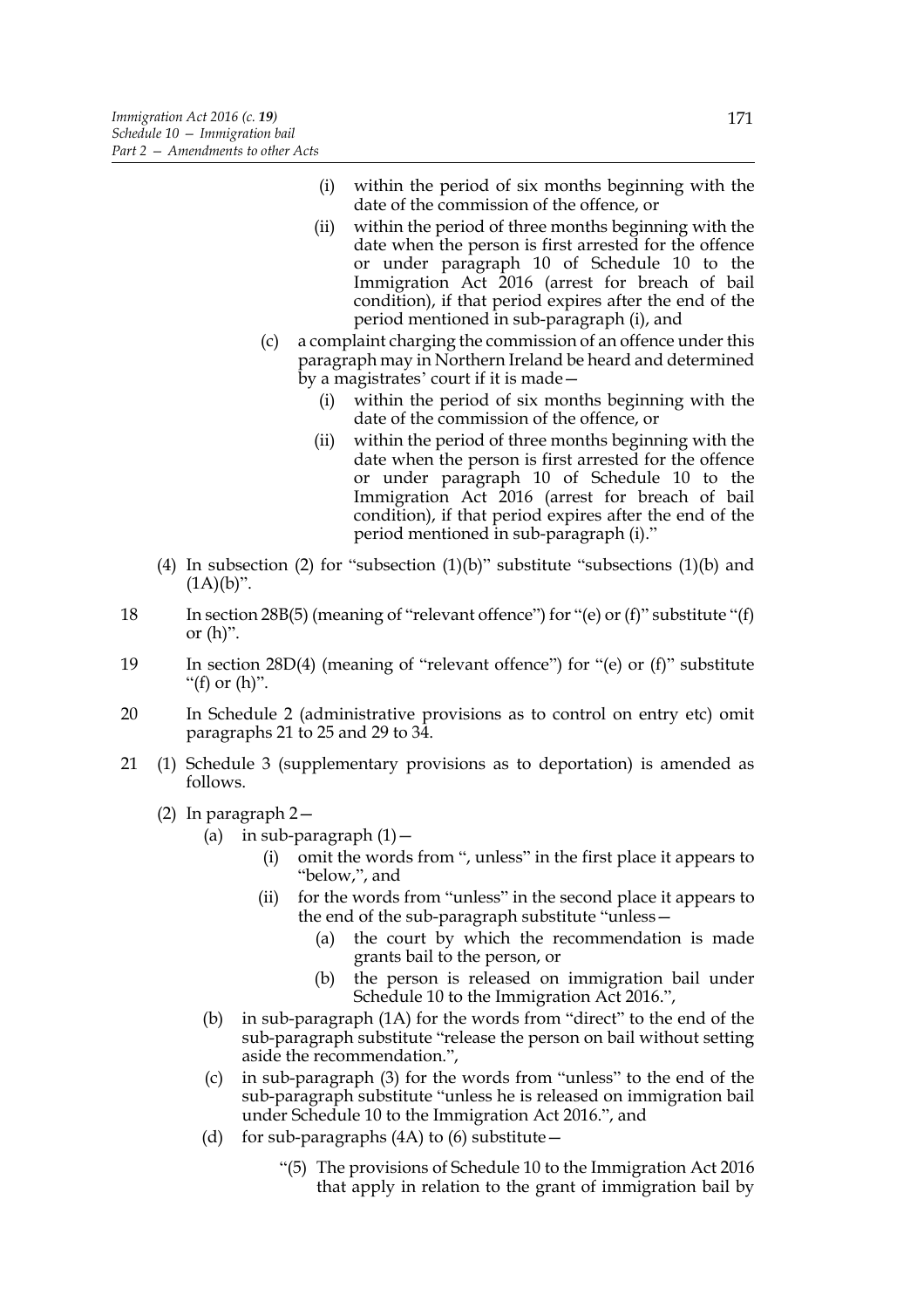the First-tier Tribunal apply in relation to the grant of bail by the court under sub-paragraph (1) or (1A).

- (6) If the court grants bail to a person under sub-paragraph (1) or (1A), Schedule 10 to the Immigration Act 2016 applies in relation to that person as if the person had been granted immigration bail by the First-tier Tribunal under that Schedule.
- (7) A reference in any provision of, or made under, an enactment other than this paragraph to immigration bail granted, or a condition imposed, under Schedule 10 to the Immigration Act 2016 includes bail granted by the court under sub-paragraph  $(1)$  or  $(1)$  or  $(as the case may be) a$ condition imposed by the court on the grant of such bail."
- (3) Omit paragraphs 3 to 10.

*Special Immigration Appeals Commission Act 1997 (c. 68)*

- 22 The Special Immigration Appeals Commission Act 1997 is amended as follows.
- 23 In section 3(1) (jurisdiction: bail) for "Schedule 2 to the Immigration Act 1971" substitute "Schedule 10 to the Immigration Act 2016".
- 24 (1) Section 5 (procedure in relation to jurisdiction under sections 2 and 3) is amended as follows.
	- (2) In subsection (4)(a) for "Part II of Schedule 2 to the Immigration Act 1971" substitute "Schedule 10 to the Immigration Act 2016".
	- (3) In subsection (5) for "paragraphs 22 to 24 of Schedule 2 to the Immigration Act 1971" substitute "Schedule 10 to the Immigration Act 2016".
	- (4) In subsection  $(5A)$ 
		- (a) for "bail under paragraph 22 or 29 of Schedule 2 to the Immigration Act 1971" substitute "immigration bail under Schedule 10 to the Immigration Act 2016", and
		- (b) for "bail" in the second place it appears substitute "immigration bail".
- 25 For Schedule 3 substitute—

#### "SCHEDULE 3 Section 3

BAIL: MODIFICATIONS OF SCHEDULE 10 TO THE IMMIGRATION ACT 2016

- 1 Paragraph 1(3) (power to grant bail) has effect as if—
	- (a) for "The First-tier Tribunal" there were substituted "The Special Immigration Appeals Commission", and
	- (b) for "the Tribunal" there were substituted "the Commission".
- 2 Paragraph 2 (conditions of immigration bail) has effect as if—
	- (a) in sub-paragraphs  $(1)(a)$ ,  $(7)$  and  $(8)$  for "the First-tier Tribunal" there were substituted "the Special Immigration Appeals Commission", and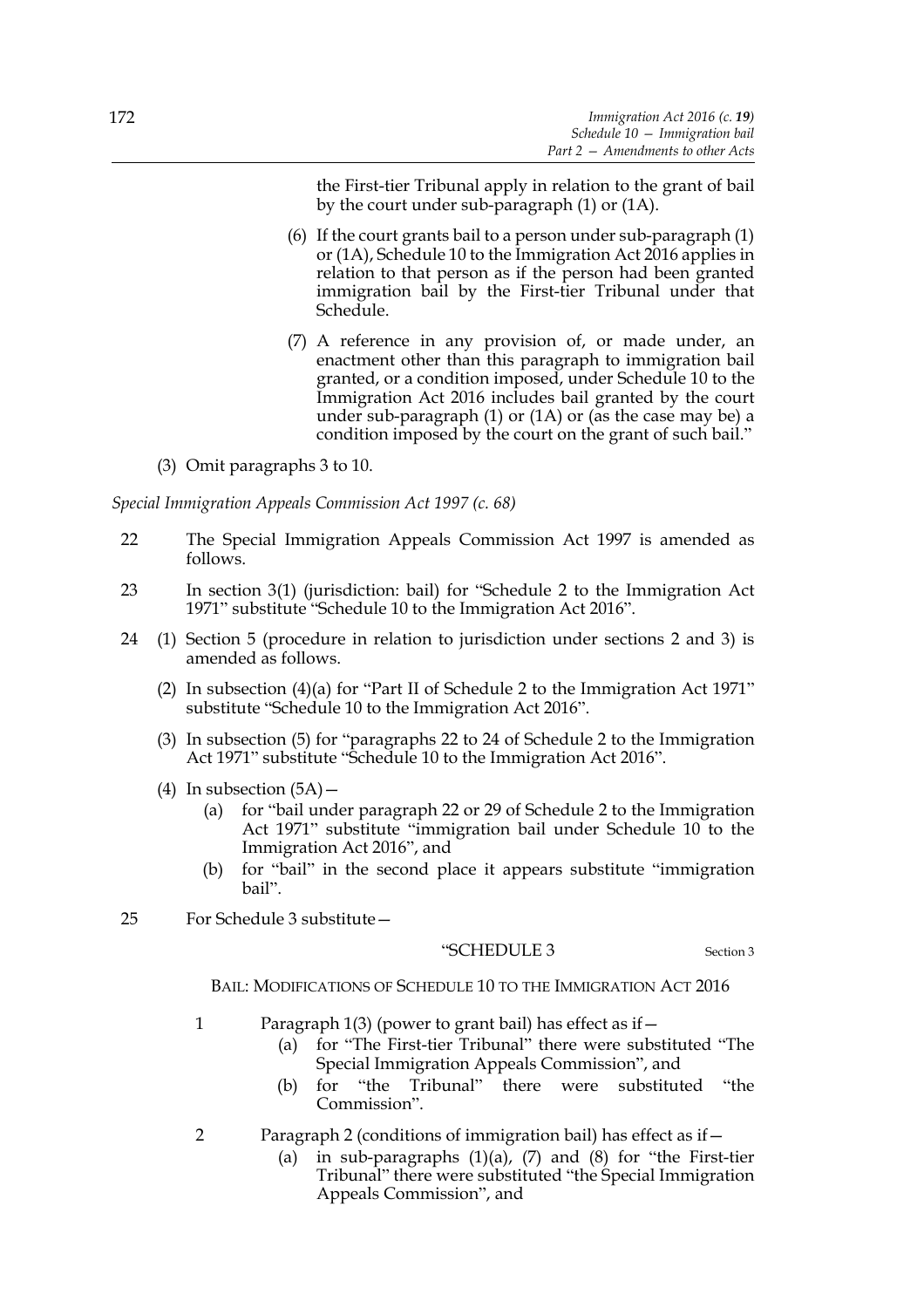- (b) in sub-paragraph (7) for "the Tribunal" there were substituted "the Commission".
- 3 Paragraph 3 (exercise of power to grant immigration bail) has effect as if—
	- (a) in sub-paragraphs  $(1)$ ,  $(2)(f)$ ,  $(3)$ ,  $(4)$ ,  $(5)$  and  $(6)$  for "the First-tier Tribunal" there were substituted "the Special Immigration Appeals Commission", and
	- (b) in sub-paragraph (5) for "the Tribunal" there were substituted "the Commission".
- 4 Paragraph 4(2)(d) (arrangements under electronic monitoring condition) has effect as if for "the First-tier Tribunal" there were substituted "the Special Immigration Appeals Commission".
- 5 Paragraph 5(5) (payment of sum under financial condition) has effect as if for "the First-tier Tribunal" there were substituted "the Special Immigration Appeals Commission".
- 6 Paragraph 6 (power to vary bail conditions) has effect as if—
	- (a) in sub-paragraphs  $(3)$ ,  $(4)$ ,  $(6)$  and  $(7)$  for "the First-tier" Tribunal" there were substituted "the Special Immigration Appeals Commission",
	- (b) in sub-paragraph (5) for "The First-tier Tribunal" there were substituted "The Special Immigration Appeals Commission,", and
	- (c) in sub-paragraphs (3), (4) and (6) for "the Tribunal" there were substituted "the Commission".
- 7 Paragraph 7(1)(a)(ii) (removal etc of electronic monitoring condition: bail managed by Secretary of State) has effect as if—
	- (a) for "the First-tier Tribunal" there were substituted "the Special Immigration Appeals Commission", and
	- (b) for "the Tribunal" there were substituted "the Commission".
- 8 Paragraph 8 (amendment etc of electronic monitoring condition: bail managed by First-tier Tribunal) has effect as if—
	- (a) in sub-paragraphs  $(1)(a)$ ,  $(2)$ ,  $(3)$ ,  $(4)$  and  $(5)$  for "the Firsttier Tribunal" there were substituted "the Special Immigration Appeals Commission", and
	- (b) in sub-paragraph (1)(a) for "the Tribunal" there were substituted "the Commission".
- 9 Paragraph 10(10) (meaning of "relevant authority") has effect as if for "the First-tier Tribunal" in both places there were substituted "the Special Immigration Appeals Commission"."

*Immigration and Asylum Act 1999 (c. 33)*

- 26 The Immigration and Asylum Act 1999 is amended as follows.
- 27 In section 10(9) (removal of persons unlawfully in the United Kingdom: application of Schedule 2 to the Immigration Act 1971) omit paragraphs (h) and (i).
- 28 In section 53 (applications for bail in immigration cases) omit subsection (4).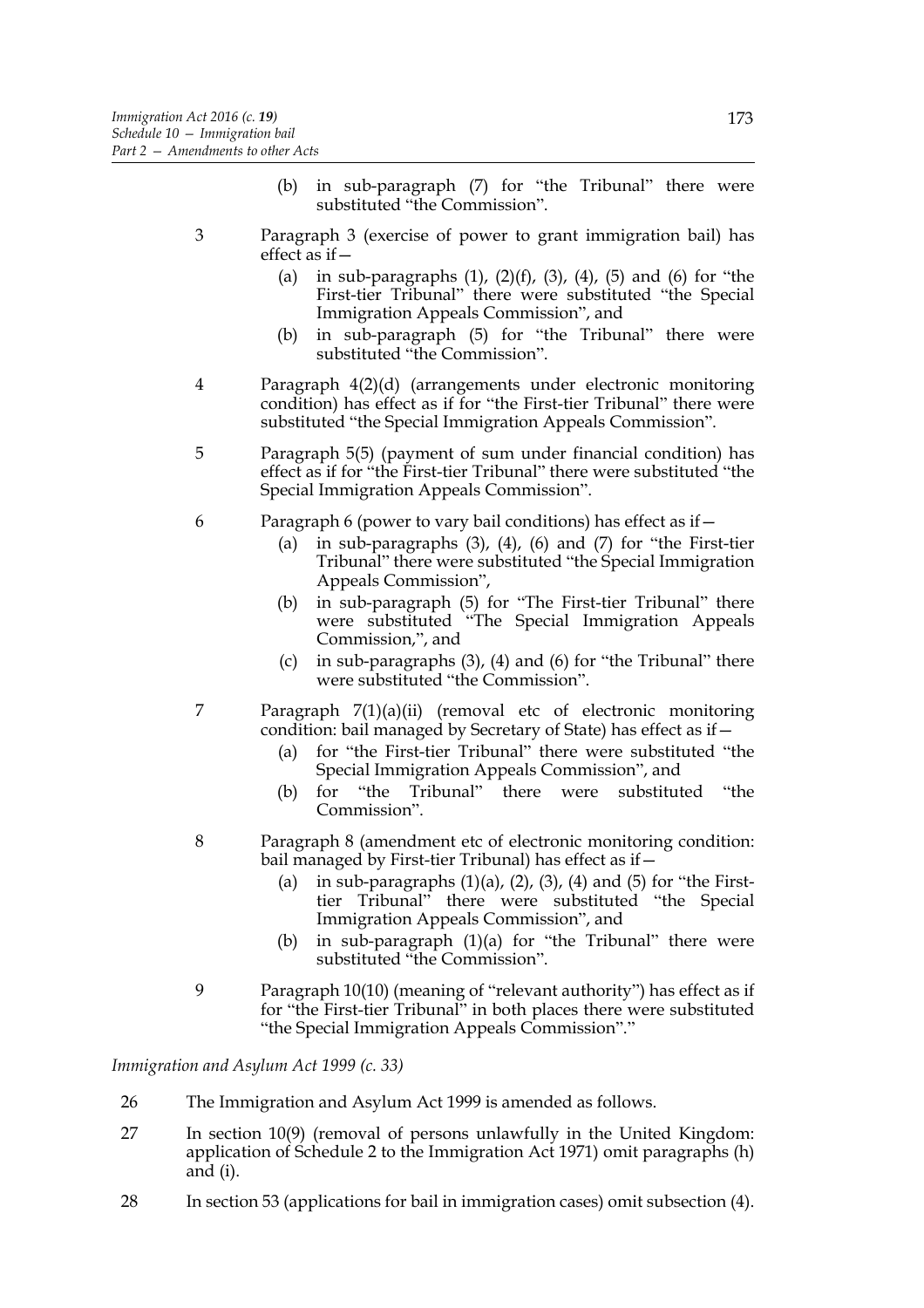- 29 In section 95(9A) (support for asylum seekers etc: matters to which conditions may relate) in paragraph (b) for the words from "restriction" to the end of the paragraph substitute "condition imposed under Schedule 10 to the Immigration Act 2016 (immigration bail)."
- 30 (1) Section 141 (fingerprinting: persons temporarily admitted to the United Kingdom) is amended as follows.
	- (2) In subsection (7)(b) for "temporarily admitted under paragraph 21 of Schedule 2 to the 1971 Act" substitute "granted immigration bail under Schedule 10 to the Immigration Act 2016".
	- (3) In subsection (8)(b) for "admit him temporarily" substitute "grant him bail".

*Nationality, Immigration and Asylum Act 2002 (c. 41)*

- 31 The Nationality, Immigration and Asylum Act 2002 is amended as follows.
- 32 (1) Section 23 (power for residence restriction to include requirement to reside at accommodation centre) is amended as follows.
	- (2) In subsection (1) for "restriction" substitute "condition".
	- (3) For subsection (2) substitute  $-$ 
		- "(2) In subsection (1) "residence condition" means a condition imposed under Schedule 10 to the Immigration Act 2016."
	- (4) In subsection (4) for "restriction" substitute "condition".
- 33 In section 30 (conditions of residence at accommodation centres) in subsection (7) for the words from "restriction" to the end of the subsection substitute "condition imposed under Schedule 10 to the Immigration Act 2016."
- 34 (1) Section 62 (detention by the Secretary of State) is amended as follows.
	- (2) In subsection (3) omit paragraph (b) (but not the "and" at the end of it).
	- (3) Omit subsection (4).
- 35 Omit sections 68 (bail) and 69 (reporting restriction: travel expenses).
- 36 (1) Section 70 (power for residence restriction to take account of induction programmes for asylum seekers) is amended as follows.
	- (2) In subsection (1) for "restriction" in both places substitute "condition".
	- (3) For subsection (2) substitute—
		- "(2) In subsection (1) "residence condition" means a condition imposed under Schedule 10 to the Immigration Act 2016."
	- (4) In subsection (5) for "restrictions" substitute "conditions".
- 37 (1) Section 71 (asylum seeker: residence etc restriction) is amended as follows.
	- (2) In subsection  $(2)$ 
		- (a) for the words from "restriction" to "restrictions)" substitute "condition which may be imposed under Schedule 10 to the Immigration Act 2016", and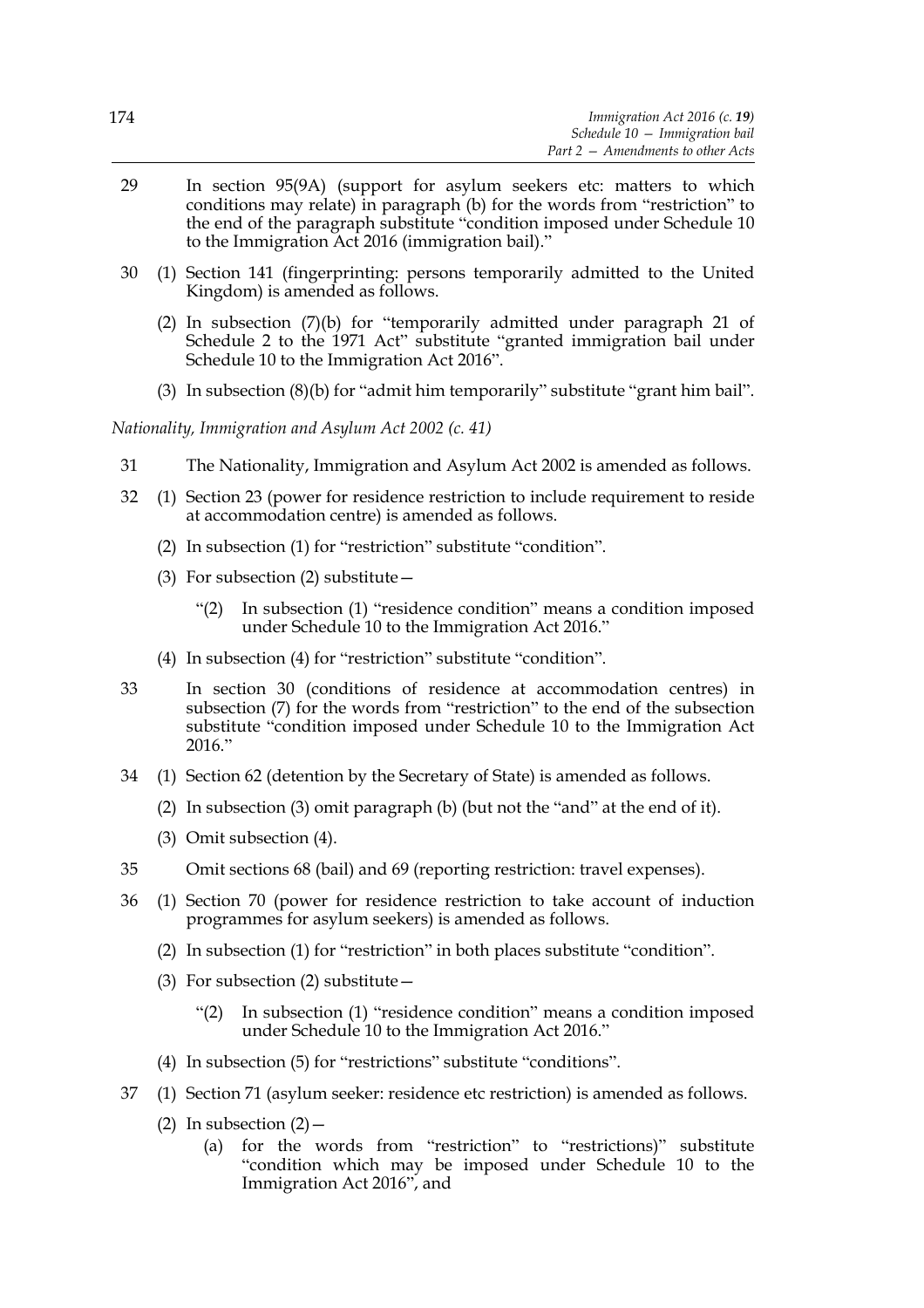- (b) for "that Schedule" substitute "Schedule 2 to the Immigration Act 1971".
- (3) In subsection  $(3)$ 
	- (a) for "restriction" in each place substitute "condition",
	- (b) for "paragraph 21 of that Schedule" substitute "Schedule 10 to the Immigration Act 2016", and
	- (c) for "that Schedule" substitute "Schedule 2 to the Immigration Act 1971".
- (4) In subsection (4) for "restriction" substitute "condition".

*Asylum and Immigration (Treatment of Claimants, etc) Act 2004 (c. 19)*

38 In the Asylum and Immigration (Treatment of Claimants, etc) Act 2004 omit section 36 (electronic monitoring).

*Immigration, Asylum and Nationality Act 2006 (c. 13)*

- 39 In section 24 of the Immigration, Asylum and Nationality Act 2006 (temporary admission)—
	- (a) in the heading, for "Temporary admission, &c" substitute "Immigration bail",
	- (b) for "paragraph 21(1) of Schedule 2 to the Immigration Act 1971 (c 77) (temporary admission or release from detention)" substitute "a grant of immigration bail to the person under Schedule 10 to the Immigration Act 2016", and
	- (c) in paragraph (b) for "paragraph 21(2)" substitute "that Schedule as a condition of that person's immigration bail".

*UK Borders Act 2007 (c. 30)*

- 40 (1) Section 36 of the UK Borders Act 2007 (detention) is amended as follows.
	- (2) In subsection (2) for the words from "unless" to the end of the subsection substitute "unless the person is granted immigration bail under Schedule 10 to the Immigration Act 2016."
	- (3) In subsection (3) for "direct release" substitute "release a person on bail".
	- (4) After subsection (3) insert—
		- "(3A) The provisions of Schedule 10 to the Immigration Act 2016 that apply in relation to the grant of immigration bail by the First-tier Tribunal apply in relation to the grant of bail by the court under subsection (3).
			- (3B) If the court grants bail to a person under subsection (3), Schedule 10 to the Immigration Act 2016 applies in relation to that person as if the person had been granted immigration bail by the First-tier Tribunal under that Schedule.
		- (3C) A reference in any provision of, or made under, an enactment other than this section to immigration bail granted, or a condition imposed, under Schedule 10 to the Immigration Act 2016 includes bail granted by the court under subsection (3) or (as the case may be) a condition imposed by the court on the grant of such bail."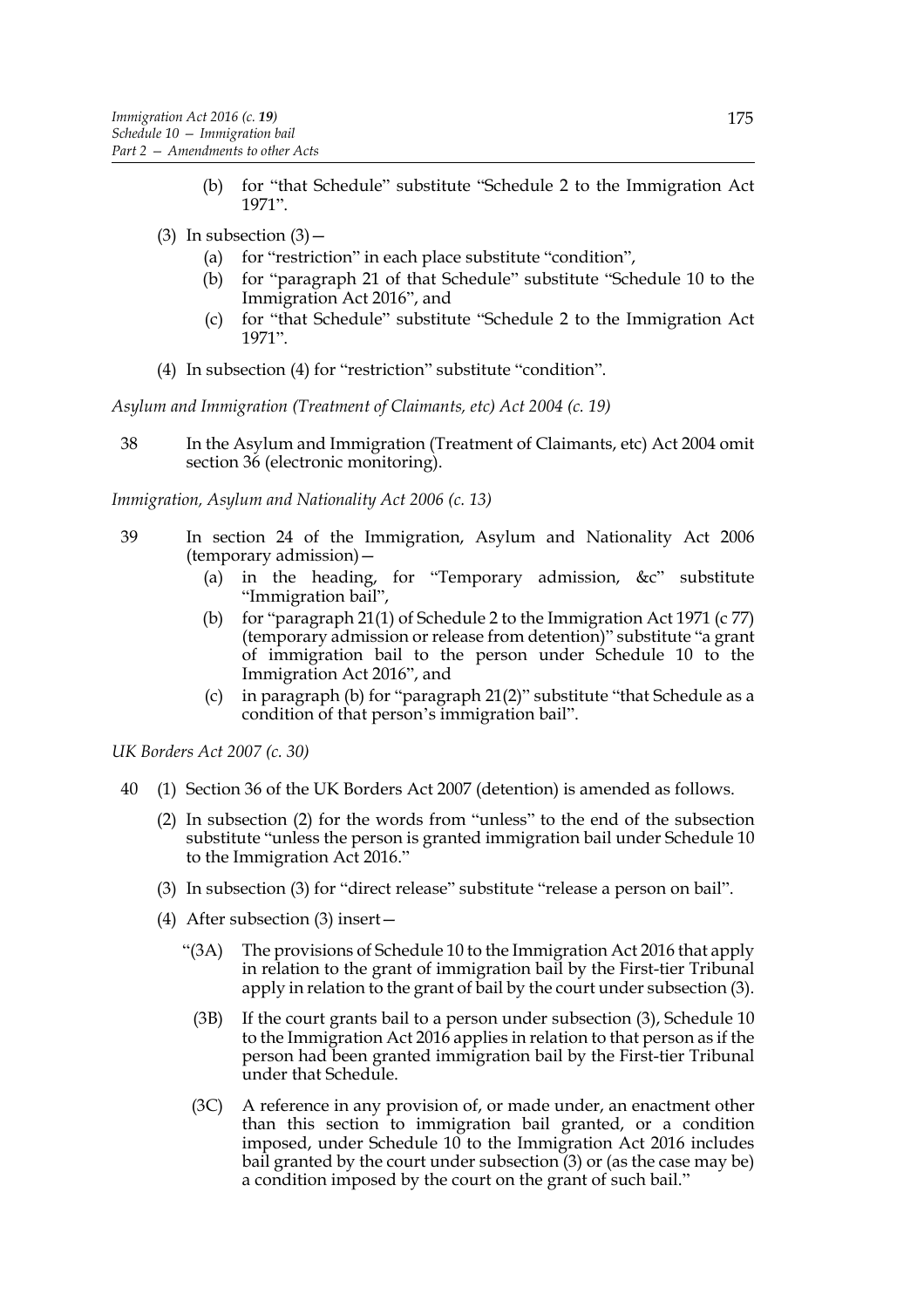- (5) In subsection (4) omit "(including provisions about bail)".
- (6) Omit subsection (5).

*Criminal Justice and Immigration Act 2008 (c. 4)*

- 41 The Criminal Justice and Immigration Act 2008 is amended as follows.
- 42 In section 132(4) (special immigration status: effect of designation) in paragraph (b) for the words from "temporary admission" to the end of the paragraph substitute "immigration bail under Schedule 10 to the Immigration Act 2016."
- 43 In section 133 (special immigration status: conditions) for subsections (3) and (4) substitute—
	- "(3) If a condition is imposed under this section on a designated person, the person imposing the condition may also impose an electronic monitoring condition within the meaning of Schedule 10 to the Immigration Act 2016 on the designated person.
	- (3A) Paragraph 4 (electronic monitoring conditions) of that Schedule applies in relation to a condition imposed under subsection (3) as it applies to an electronic monitoring condition imposed under that Schedule.
		- (4) Paragraph 9(4) and (5) (bail conditions: travelling expenses) of that Schedule applies in relation to conditions imposed under subsection (2)(c) as it applies to conditions imposed under that Schedule."

# SCHEDULE 11 Section 66

## SUPPORT FOR CERTAIN CATEGORIES OF MIGRANT

## PART 1

#### AMENDMENTS OF THE IMMIGRATION ACTS

*Abolition of power to support certain categories of migrant*

- 1 Section 4 of the Immigration and Asylum Act 1999 (provision of accommodation for failed asylum-seekers, etc) is repealed.
- 2 In consequence of the repeal made by paragraph 1—
	- (a) in section 26A of the Immigration Act 1971, omit subsection  $(1)(b)(ii)$ ;
	- (b) in the following provisions, omit "section  $4 \text{ or }$ "  $-$ 
		- (i) section 3A(7A) of the Protection from Eviction Act 1977;
		- (ii) paragraph 3A(1) of Schedule 2 to the Housing (Northern Ireland) Order 1983 (S.I. 1983/1118 (N.I. 15));
		- (iii) section 23A(5A) of the Rent (Scotland) Act 1984;
		- (iv) paragraph 4A(1) of Schedule 1 to the Housing Act 1985;
		- (v) paragraph 11B of Schedule 4 to the Housing (Scotland) Act 1988;
		- (vi) paragraph 12A(1) of Schedule 1 to the Housing Act 1988;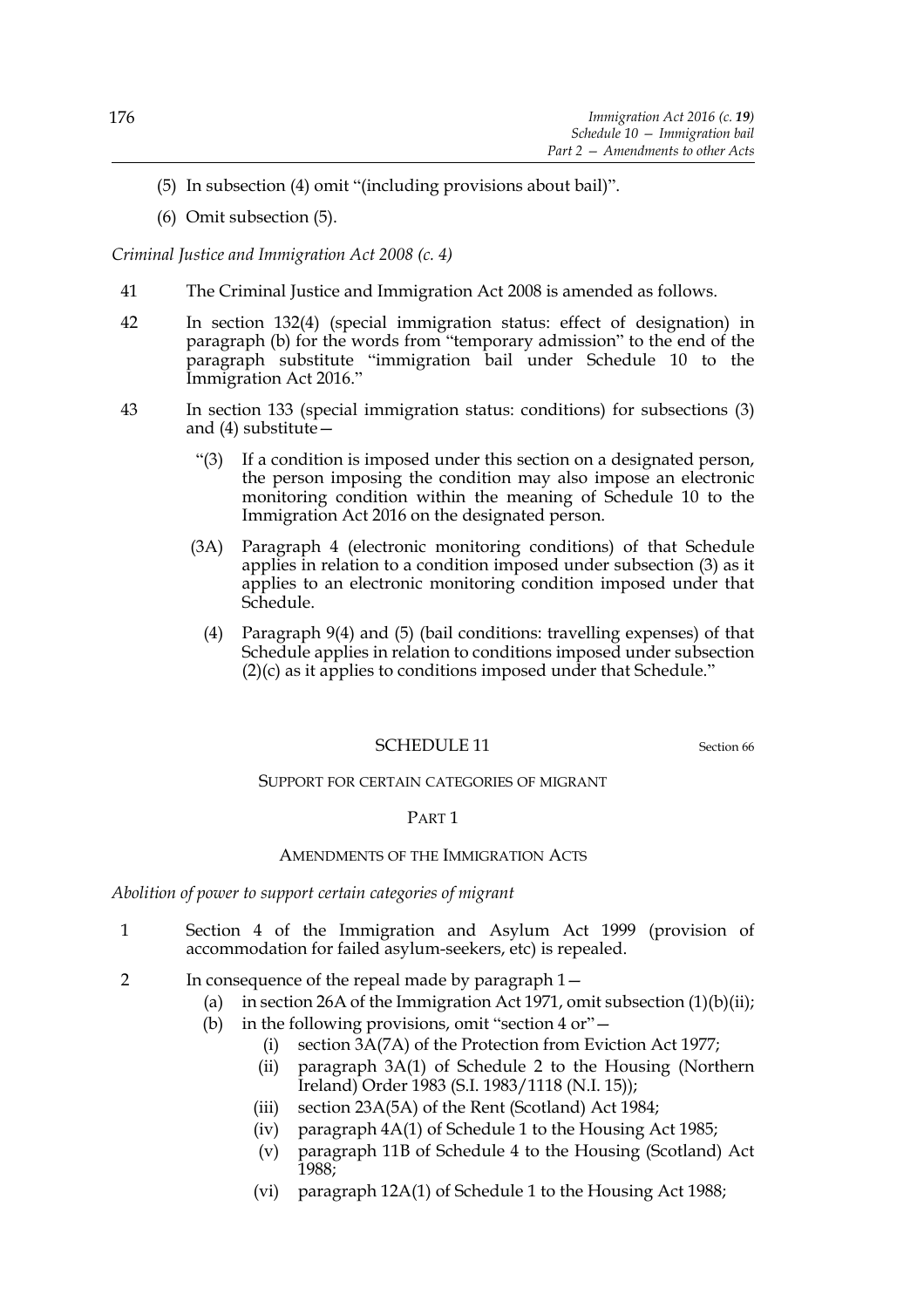- (c) in section 99 of the Immigration and Asylum Act 1999, in subsections (1) and (4), omit "4,";
- (d) in section 103 of that Act—
	- (i) omit subsection (2A), and
	- (ii) in subsections (6) and  $(7)$ , for "section 4 or 95" substitute "section 95";
- (e) in section  $118(1)(b)$  of that Act, omit "4,";
- (f) in section 166(5) of that Act, omit paragraph (za);
- (g) in the Nationality, Immigration and Asylum Act 2002—
	- (i) in section 23, omit subsection (5),
	- (ii) in section 26, in subsection (3), omit "4,",
	- (iii) omit section 49,
	- (iv) in section 51, in subsection (2), omit paragraph (b), and
	- (v) in section 55, in subsection  $(2)(a)$ , omit "4,";
- (h) in the Asylum and Immigration (Treatment of Claimants, etc.) Act 2004, omit section 10;
- (i) in the Immigration, Asylum and Nationality Act 2006, omit section  $43(1)(b)$ ,  $(2)$ ,  $(5)$ ,  $(6)$  and  $(7)$ ;
- (j) in the UK Borders Act 2007—
	- (i) in section 17, in subsection  $(1)(a)$ , omit "(and section 4)", and (ii) in section 40, in subsection  $(1)$ , omit paragraph  $(e)$ ;
- (k) in section 134 of the Criminal Justice and Immigration Act 2008, omit subsection (5);
- (l) in Schedule 1 to the Legal Aid, Sentencing and Punishment of Offenders Act 2012, in paragraph 31(1)(a), omit "4 or" and "persons temporarily admitted and";
- (m) in paragraph 8 of Schedule 3 to the Immigration Act 2014, omit paragraph (a).

*Power to support people making further submissions in relation to protection claims*

- 3 (1) Section 94 of the Immigration and Asylum Act 1999 (interpretation of Part 6) is amended as follows.
	- (2) In subsection  $(1)$  -
		- (a) for the definition of "asylum-seeker" substitute  $-$ 
			- ""asylum-seeker" means a person falling within subsection (2A) or (2B) (but see also subsection  $(3C))$ ;";
		- (b) omit the definition of "claim for asylum";
		- (c) before the definition of "housing accommodation" insert—

""further qualifying submissions" has the meaning given by subsection (2C);";

- (d) after the definition of "Northern Ireland authority" insert—
	- ""protection claim" has the meaning given by section 82(2) of the Nationality, Immigration and Asylum Act 2002;".
- (3) After subsection (2) insert—
	- "(2A) A person is an asylum-seeker for the purposes of this Part if  $-$ 
		- (a) the person is at least 18 years old,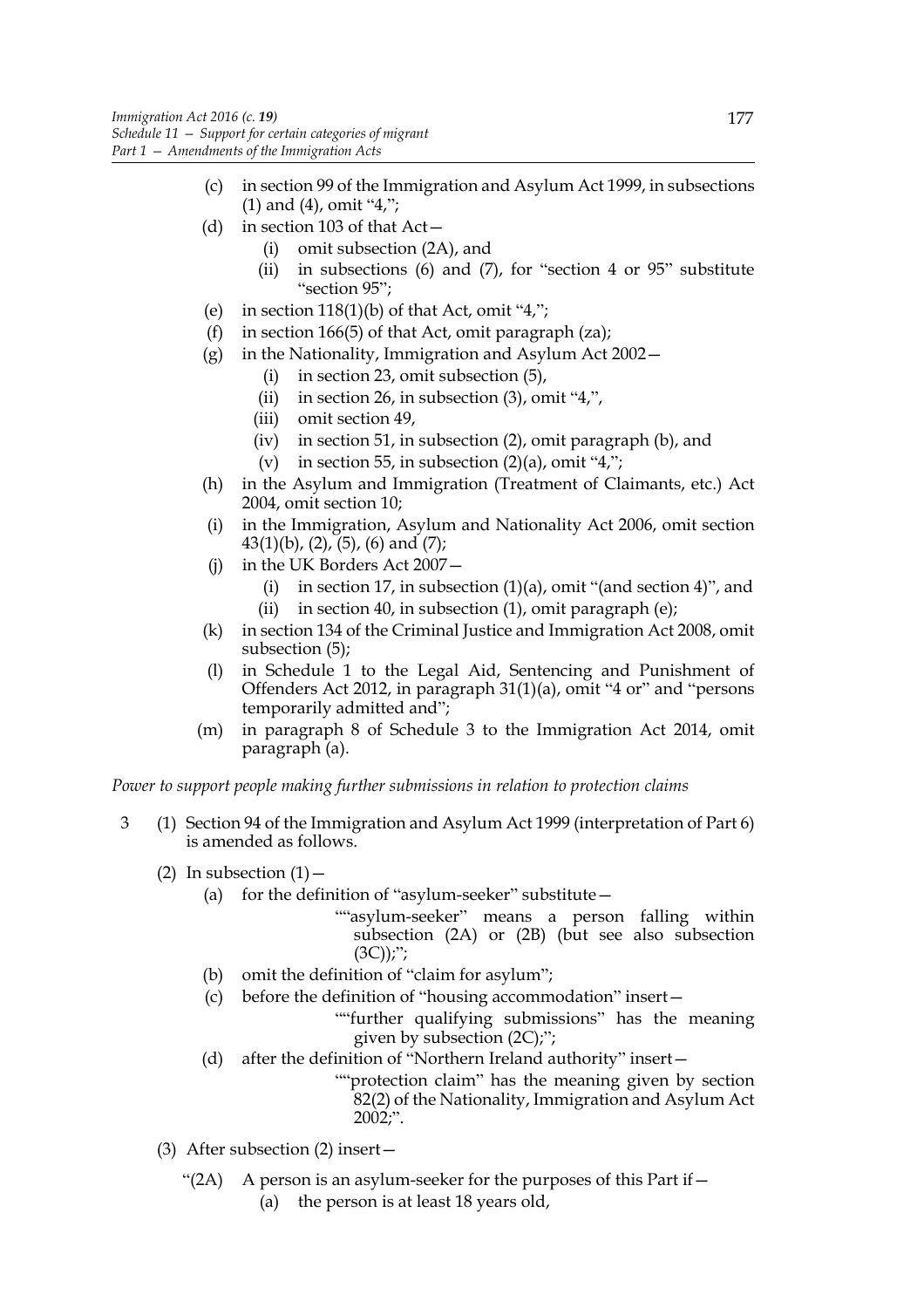- (b) the person has made a protection claim, and
- (c) the person's claim—
	- (i) has been recorded by the Secretary of State, but
	- (ii) has not been determined.
- (2B) A person is also an asylum-seeker for the purposes of this Part if  $-$ 
	- (a) the person is at least 18 years old,
	- (b) the person has made further qualifying submissions (see subsection (2C)), and
	- (c) the person's submissions—
		- (i) have been recorded by the Secretary of State, but
		- (ii) have not been determined before the end of such period as may be prescribed.
- (2C) A person makes "further qualifying submissions" if  $-$ 
	- (a) the person makes submissions to the Secretary of State that the person's removal from the United Kingdom would breach any of the obligations mentioned in section 82(2)(a)(i) or (ii) of the Nationality, Immigration and Asylum Act 2002 (protection claims), and
	- (b) the submissions fall to be considered by the Secretary of State under paragraph 353 of the immigration rules."
- (4) In subsection (3), for "claim for asylum" substitute "protection claim".
- (5) After subsection (3) insert—
	- "(3A) For the purposes of this Part, further qualifying submissions made by a person are determined—
		- (a) at the end of a prescribed period beginning with the relevant day (see subsection (3B)), or
		- (b) in a case where no period is prescribed for the purposes of paragraph (a), at the end of the relevant day.
		- (3B) In subsection (3A) "the relevant day" means the day on which the Secretary of State notifies the person that the submissions made by the person are to be—
			- (a) accepted,
			- (b) rejected without being treated as a fresh protection claim, or
			- (c) treated as a fresh protection claim.
		- $(3C)$  If  $-$ 
			- (a) further qualifying submissions made by a person are rejected without being treated as a fresh protection claim, and
			- (b) the person is granted permission to apply for judicial review of that rejection,

the person is to be treated as an asylum-seeker for the purposes of this Part during the review period (see subsection (3D)).

- (3D) In subsection (3C) "the review period" means the period  $-$ 
	- (a) beginning with the day on which permission to apply for judicial review is granted, and
	- (b) ending with—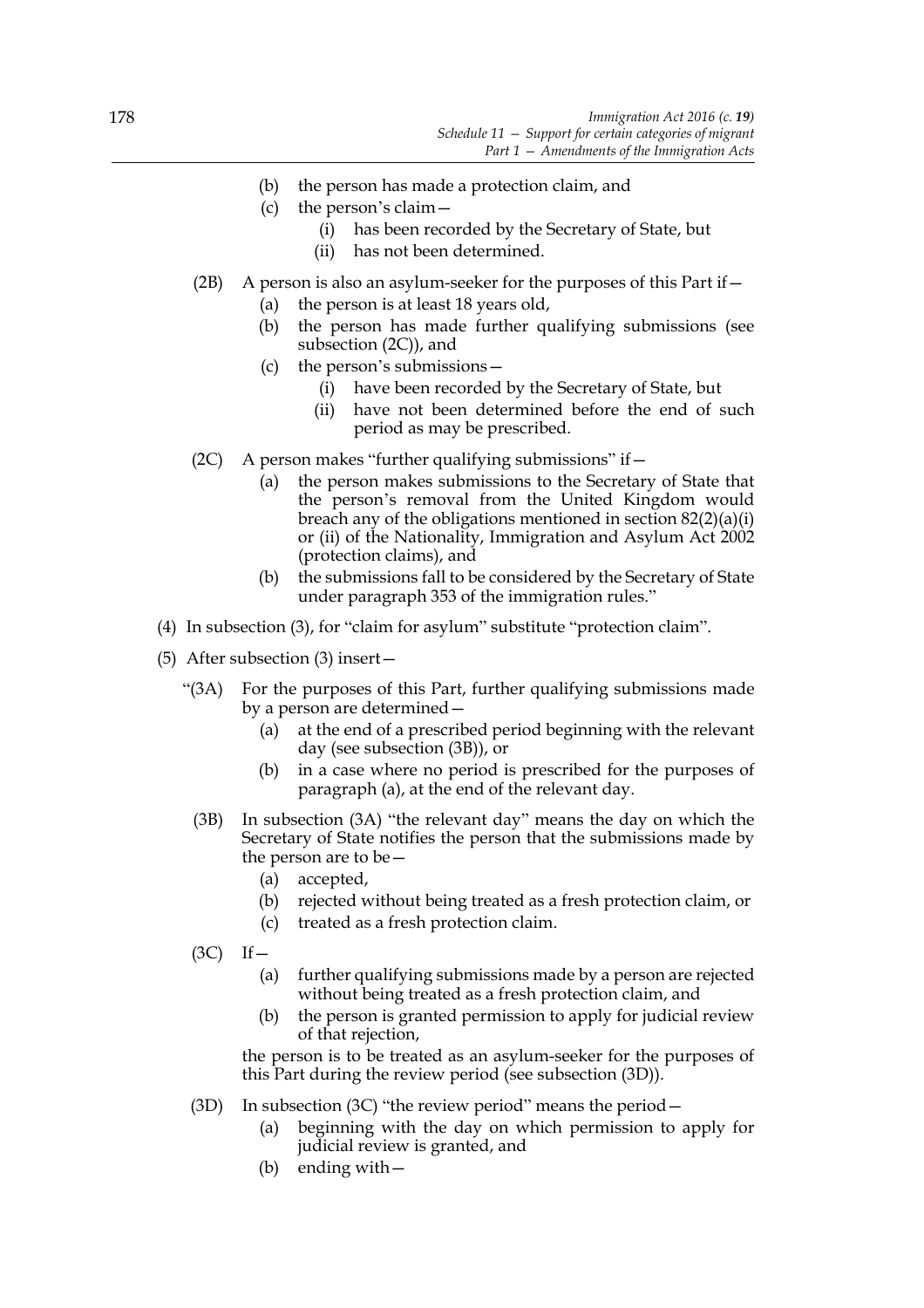- (i) a prescribed period beginning with the day on which the judicial review is disposed of, or
- (ii) in a case where no period is prescribed for the purposes of sub-paragraph (i), that day."
- (6) In subsection (8), after "subsection (3)" insert "or (3B)".
- 4 In consequence of the repeal made by paragraph  $3(2)(b)$ 
	- (a) in section 96 of the Immigration and Asylum Act 1999 (ways in which support may be provided), in subsection  $(1)(c)$ , for "claim for asylum" substitute "protection claim";
	- (b) in section 141 of that Act (fingerprinting)—
		- (i) in subsections  $(7)(e)$ ,  $(8)(e)$  and  $(9)(e)$ , for "claim for asylum" substitute "protection claim", and
		- (ii) in subsection (15), for ""Claim for asylum"" substitute ""Protection claim"":
	- (c) in section 167 of that Act (interpretation), in subsection (1), in the definition of "claim for asylum", for "Parts V and VI and section 141" substitute "Part 5";
	- (d) in Schedule 8 to that Act (provision of support: regulations), in paragraph 9(2)(b), for "claim for asylum" substitute "protection claim";
	- (e) in section 135 of the Criminal Justice and Immigration Act 2008 (support: supplemental), in subsection (5), for "claim for asylum" substitute "protection claim".

*Power to support failed asylum-seekers*

- 5 Part 6 of the Immigration and Asylum Act 1999 (support for asylum-seekers) is amended as follows.
- 6 The heading of the Part becomes "SUPPORT FOR ASYLUM-SEEKERS, ETC".
- 7 (1) Section 94 (interpretation of Part 6) is amended as follows.
	- (2) In subsection  $(1)$  -
		- (a) in the definition of "dependant", after "asylum-seeker" insert ", a failed asylum-seeker";
		- (b) after the definition of "the Executive" insert—

""failed asylum-seeker" has the meaning given by subsection (2D);";

(c) for the definition of "supported person" substitute—

""supported person" means—

- (a) in relation to support under section 95, an asylum-seeker, or a dependant of an asylumseeker, who has applied for support and for whom support is provided under that section, and
- (b) in relation to support under section 95A, a failed asylum-seeker, or a dependant of a failed asylum-seeker, who has applied for support and for whom support is provided under that section."
- (3) In subsection (2), after "section 95" insert "or 95A".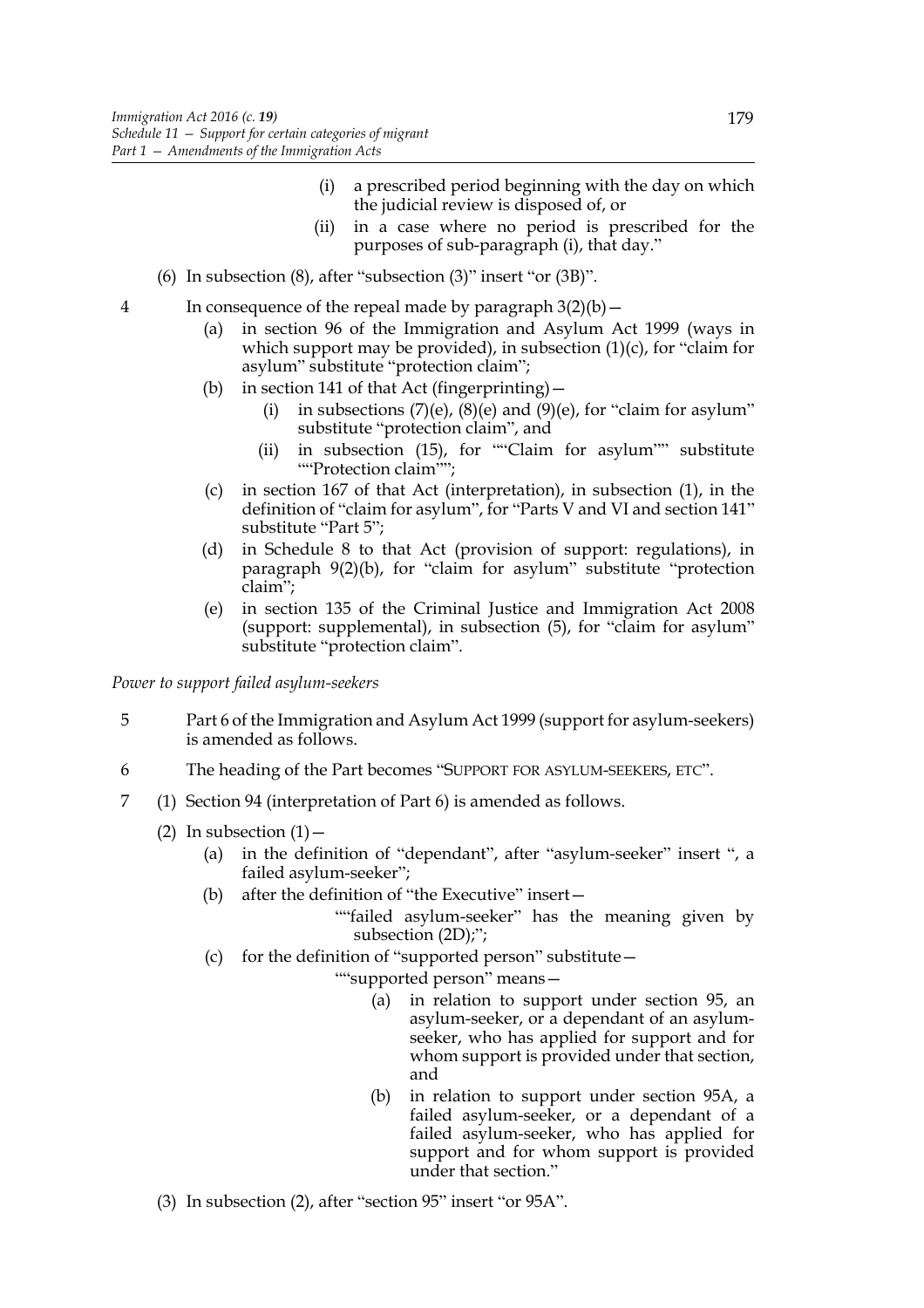- (4) After subsection (2C) (inserted by paragraph 3(3) above) insert—
	- "(2D) A person is a failed asylum-seeker for the purposes of this Part if  $-$ 
		- (a) the person is at least 18 years old,
			- (b) the person—
				- (i) was an asylum-seeker, or
				- (ii) would have been an asylum-seeker at any time if the person had been at least 18 years old at that time,
			- (c) the person's protection claim has been rejected, and
			- (d) the person is not an asylum-seeker."

(5) Omit subsections (5) and (6).

- 8 In section 95 (persons for whom support may be provided), the heading becomes "**Support for asylum-seekers, etc**".
- 9 After section 95 insert—

## **"95A Support for failed asylum-seekers, etc who are unable to leave UK**

- (1) The Secretary of State may provide, or arrange for the provision of, support for a person, for such period or periods as may be prescribed, if—
	- (a) the person is a failed asylum-seeker, or a dependant of a failed asylum-seeker,
	- (b) an application for support under this section is made in respect of the person which meets such requirements as may be prescribed,
	- (c) it appears to the Secretary of State that the person is destitute, or is likely to become destitute within such period as may be prescribed, and
	- (d) the person faces a genuine obstacle to leaving the United Kingdom.
- (2) Subsections (3) to (8) of section 95 (meaning of "destitute") apply for the purposes of this section as they apply for the purposes of that section.
- (3) Regulations made by the Secretary of State may make provision for determining what is, or is not, to be regarded as a genuine obstacle to leaving the United Kingdom for the purposes of this section.
- (4) The Secretary of State may make regulations prescribing other criteria to be used in determining—
	- (a) whether or not to provide support, or arrange for the provision of support, for a person under this section;
	- (b) whether or not to continue to provide support, or arrange for the provision of support, for a person under this section.
- (5) Regulations under subsection (4) may, in particular—
	- (a) provide for the provision of support (or the continuation of the provision of support) to be subject to conditions;
	- (b) provide for the provision of support (or the continuation of the provision of support) to be a matter for the Secretary of State's discretion to a prescribed extent or in cases of a prescribed description.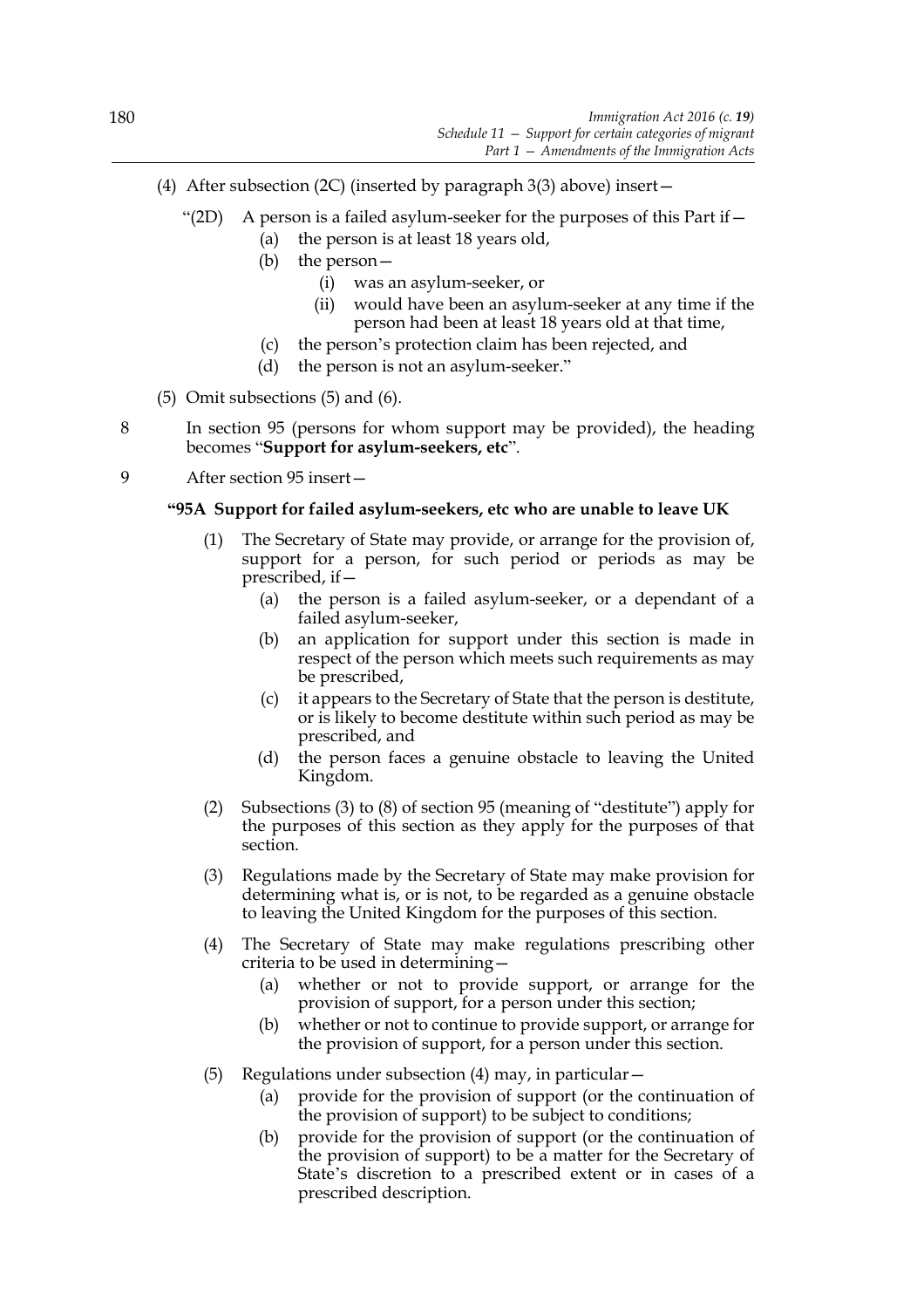- (6) A condition imposed by regulations under subsection  $(5)(a)$  may, in particular, relate to any of the following—
	- (a) any matter relating to the use of the support provided;
	- (b) compliance with a condition imposed under Schedule 10 to the Immigration Act 2016 (immigration bail);
	- (c) the person's performance of, or participation in, community activities in accordance with arrangements made by the Secretary of State.
- (7) A copy of any conditions imposed by regulations under subsection (5)(a) must be given to the supported person.
- (8) For the purposes of subsection  $(6)(c)$ 
	- (a) "community activities" means activities that appear to the Secretary of State to be beneficial to the public or a section of the public, and
	- (b) the Secretary of State may, in particular—
		- (i) appoint one person to supervise or manage the performance of, or participation in, activities by another person;
		- (ii) enter into a contract (with a local authority or any other person) for the provision of services by way of making arrangements for community activities in accordance with this section;
		- (iii) pay, or arrange for the payment of, allowances to a person performing or participating in community activities in accordance with arrangements under this section.
- (9) Regulations by virtue of subsection  $(6)(c)$  may, in particular, provide for a condition requiring the performance of, or participation in, community activities to apply to a person only if—
	- (a) accommodation is to be, or is being, provided for the person under this section, and
	- (b) the Secretary of State has made arrangements for community activities in an area that includes the place where the accommodation is to be, or is being, provided.
- (10) A local authority or other person may undertake to manage or participate in arrangements for community activities in accordance with this section.
- (11) The powers conferred by Schedule 8 (supplementary regulationmaking powers) are exercisable with respect to the powers conferred by this section as they are exercisable with respect to the powers conferred by section 95, but with the modification in subsection (12).
- (12) Paragraph 9 of Schedule 8 (notice to quit) has effect with respect to the powers conferred by this section as if sub-paragraph (2)(b) were omitted."
- 10 (1) Section 96 (ways in which support may be provided) is amended as follows.
	- (2) In subsection  $(1)$ 
		- (a) after "section 95" insert "or 95A";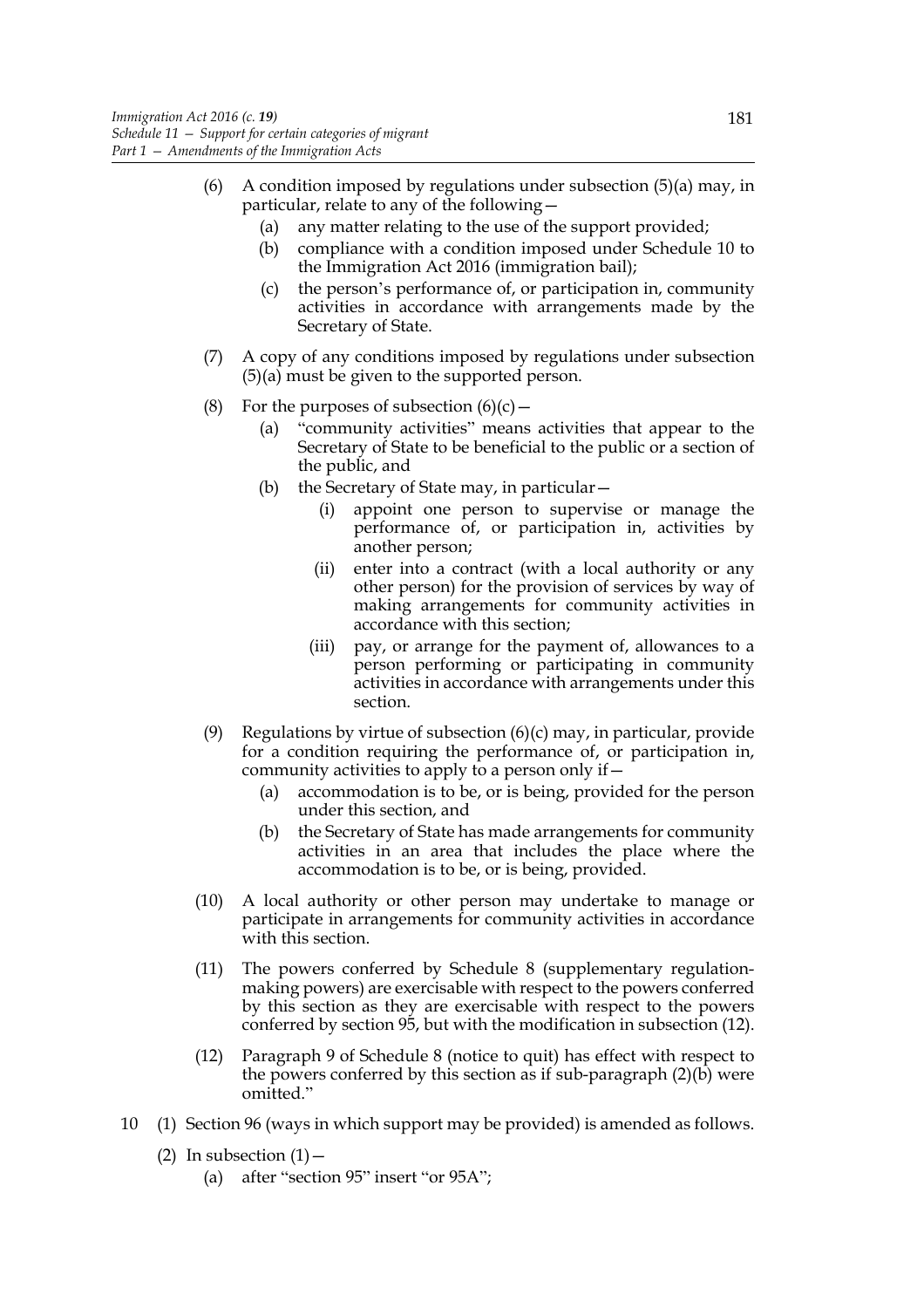- (b) in paragraph (c), for "the asylum-seeker" substitute "an asylumseeker";
- (c) in paragraph  $(d)$  -
	- (i) for "the asylum-seeker" substitute "an asylum-seeker", and
	- (ii) after "dependants" insert ", or a failed asylum-seeker and his dependants,";
- (d) in paragraph (e)—
	- (i) for "the asylum-seeker" substitute "an asylum-seeker", and
	- (ii) after "dependants" insert ", or a failed asylum-seeker and his dependants,".
- (3) After subsection (1) insert—
	- "(1A) Support under section 95A may, in particular, be provided in the form of vouchers which may be exchanged for goods or services (as well as in the form of cash)."
- (4) In subsection (2), after "section 95" insert "or 95A".
- 11 (1) Section 97 (supplemental) is amended as follows.
	- (2) In subsection  $(1)$ 
		- (a) after "section 95" insert "or 95A";
		- (b) after "regard to" insert "the following";
		- (c) in paragraph (a), at the beginning insert "in the case of the provision of accommodation under section 95,".
	- (3) In subsections (4), (5) and (7), after "section 95" insert "or 95A".
	- (4) After subsection (7) insert—
		- "(8) A tenancy is not a Scottish secure tenancy (within the meaning of the Housing (Scotland) Act 2001 (asp 10)) if it is granted in order to provide accommodation under section 95A.
		- (9) A tenancy which would be a Scottish secure tenancy but for subsection (8) becomes a Scottish secure tenancy if the landlord notifies the tenant that it is to be regarded as such.'
- 12 In section 98, the heading becomes "**Temporary support for asylumseekers, etc**".
- 13 After section 98 insert—

## **"98A Temporary support for failed asylum-seekers, etc**

- (1) The Secretary of State may provide, or arrange for the provision of, support for persons within subsection (2) who it appears to the Secretary of State—
	- (a) may be destitute, and
	- (b) may face a genuine obstacle to leaving the United Kingdom.
- (2) The persons referred to in subsection  $(1)$  are  $-$ 
	- (a) failed asylum-seekers, and
	- (b) dependants of failed asylum-seekers.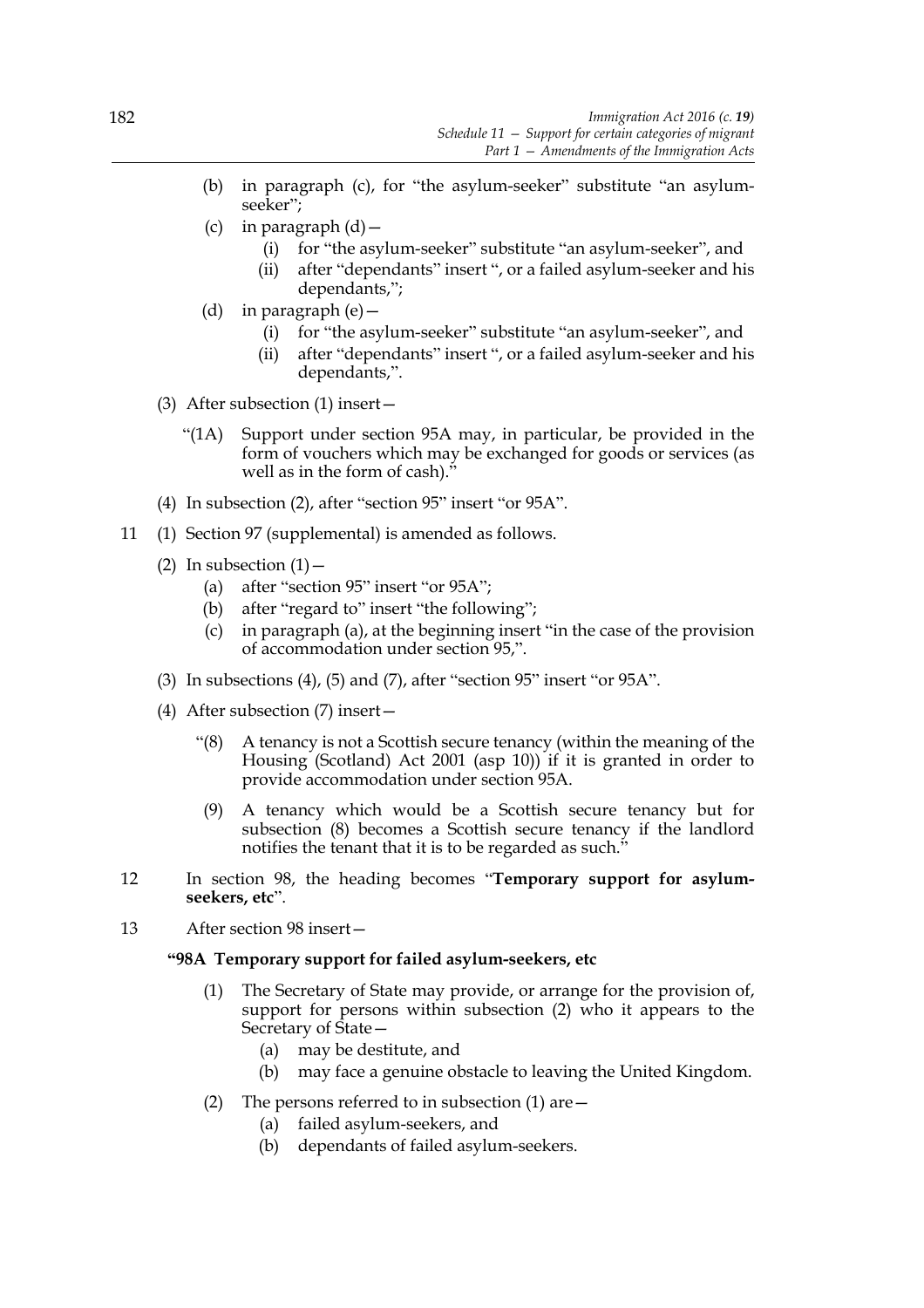- (3) Support may be provided under this section only until the Secretary of State is able to determine whether support may be provided under section 95A.
- (4) Subsections (3) to (12) of section 95A apply for the purposes of this section as they apply for the purposes of that section."
- 14 (1) Section 99 (provision of support by local authorities) is amended as follows.
	- (2) In subsection (1), for "or 98" substitute "95A, 98 or 98A".
	- (3) In subsection  $(3)$  -
		- (a) after "section 95" insert "or 95A";
		- (b) for "section 96(1) and (2)" substitute "section 96(1) to (2)".
	- (4) In subsection (4), for "or 98" substitute "95A, 98 or 98A".
- 15 In section 100 (local authority and other assistance for Secretary of State), in subsection (1), after "section 95" insert "or 95A".
- 16 In section 101 (reception zones), in subsection (3), after "section 95" (in both places where it occurs) insert "or 95A".
- 17 In section 112 (recovery of expenditure on support: misrepresentation etc), in subsections  $(1)(b)$  and  $(3)$ , for "section 95 or  $98$ " substitute "section 95, 95A, 98 or 98A".
- 18 In section 113 (recovery of expenditure on support from sponsor), in subsections  $(1)(b)$ ,  $(4)$  and  $(5)(a)$ , after "section 95" insert "or 95A".
- 19 (1) Section 114 (overpayments) is amended as follows.
	- (2) In subsection (1), for "section 95 or 98" substitute "section 95, 95A, 98 or 98A".
	- (3) In subsection (4), for "section 95" substitute "section 95, 95A or 98A".
- 20 In section 118 (housing authority accommodation), in subsection (1)(b), for "or 98" substitute "95A, 98 or 98A".
- 21 (1) Section 122 (support for children) is amended as follows.
	- (2) In subsection (1), after "section 95" insert "or 95A".
	- (3) In subsection (2), after "section 95" insert "or (as the case may be) 95A".
	- (4) In subsections (3) and (4), after "section 95" insert "or 95A".
	- (5) In subsection  $(5)$  -
		- (a) in paragraph (b)(i), after "section 95" insert "or 95A", and
		- (b) in paragraph (b)(ii), after "section 95" insert "or (as the case may be)  $95A"$ .
- 22 (1) Section 125 (entry of premises) is amended as follows.
	- (2) In subsection (1), for "section 95 or 98" substitute "section 95, 95A, 98 or 98A".
	- (3) In subsection  $(2)$ 
		- (a) in paragraph (b), at the beginning insert "in the case of accommodation provided under section 95 or 98,";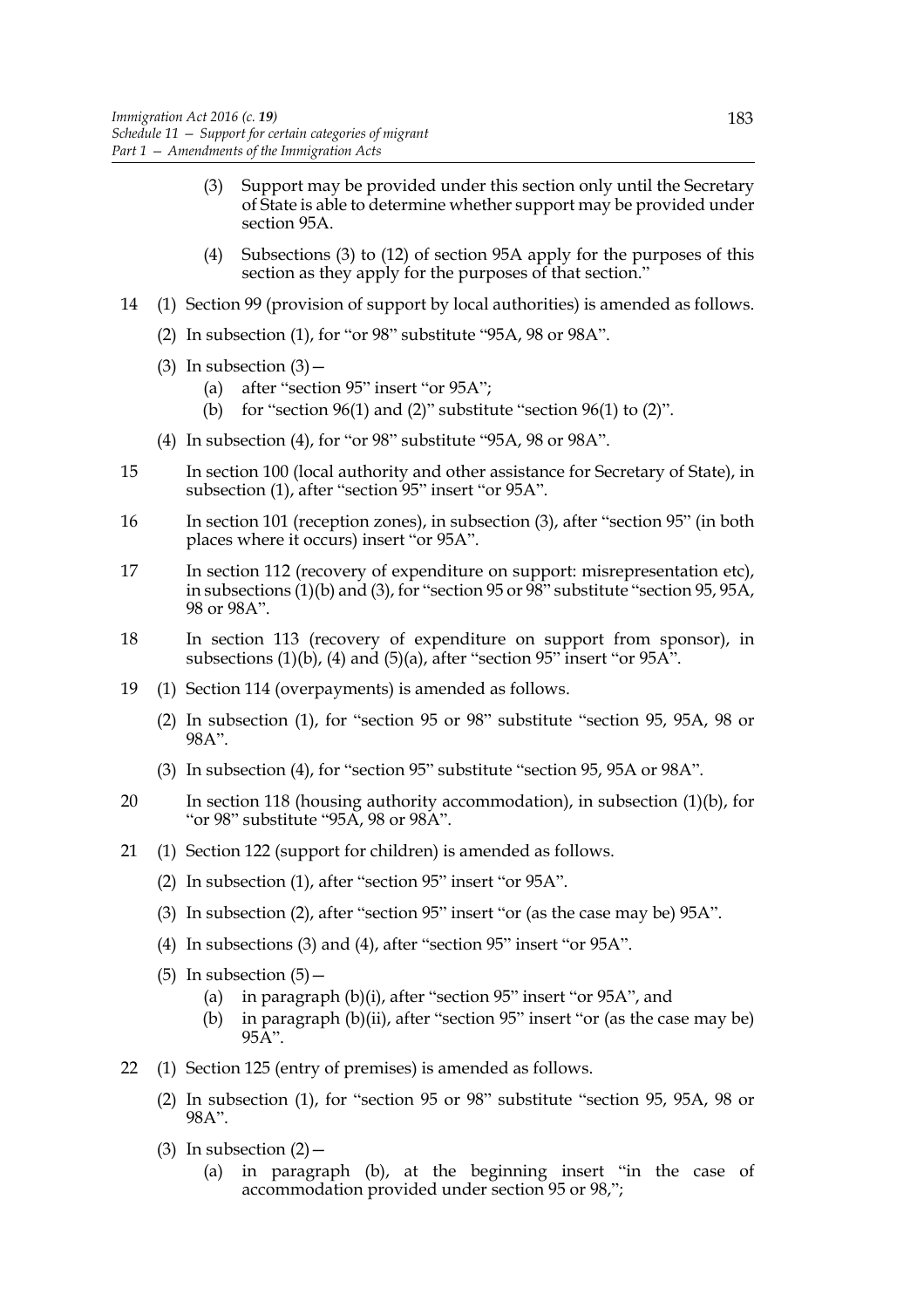- (b) after that paragraph insert—
	- "(ba) in the case of accommodation provided under section 95A or 98A, the accommodation is being used for any purpose other than the accommodation of the failed asylum-seeker or any dependant of his,".
- 23 In section 127 (requirement to supply information about redirection of post), in subsection (1)(c), after "asylum-seekers" insert "or failed asylum-seekers".
- 24 (1) Section 166 (regulations and orders) is amended as follows.
	- (2) In subsection (5) (regulations subject to the affirmative procedure) for the "or" at the end of paragraph (c) substitute—
		- "(ca) section 95A, or".
	- (3) After subsection (5) insert—
		- "(5A) No regulations under paragraph 1 of Schedule 8 which make provision with respect to the powers conferred by section 95A are to be made unless a draft of the regulations has been laid before Parliament and approved by a resolution of each House.
			- (5B) Subsection (5A) does not apply to regulations under paragraph 1 of that Schedule which make provision of the kind mentioned in paragraph 3(a) of that Schedule."
	- (4) In subsection (6) (regulations subject to the negative procedure) for the "or" at the end of paragraph (a) substitute—
		- "(aa) under the provision mentioned in subsection (5A) and containing regulations to which that subsection applies, or".
- 25 In section 26A of the Immigration Act 1971 (registration card), in subsection  $(1)(b)$ , after sub-paragraph  $(i)$  insert –
	- "(ia) a claim for support under section 95A of the Immigration and Asylum Act 1999 (whether or not made by that person)."
- 26 (1) The Nationality, Immigration and Asylum Act 2002 is amended as follows.
	- (2) In section 18 (definition of asylum-seeker for purposes of Part 2), omit subsection (2).
	- (3) In section 26 (withdrawal of support), in subsection  $(3)$  -
		- (a) for "95 or 98" substitute "95, 95A, 98 or 98A";
		- (b) omit "(asylum-seeker)".
	- (4) In section  $35-$ 
		- (a) in subsection (2), for "section 95 or 98" substitute "section 95, 95A, 98 or 98A";
		- (b) in subsection (3), after "section 95" insert "or 95A".
	- $(5)$  In section  $43-$ 
		- (a) in subsection (1), for "asylum-seeker" substitute "asylum-seekers and failed asylum-seekers, etc";
		- (b) the heading of that section becomes "**Form of support under Part 6 of the Immigration and Asylum Act 1999**".
	- (6) In section 51 (choice of form of support), in subsection (2), omit the "and"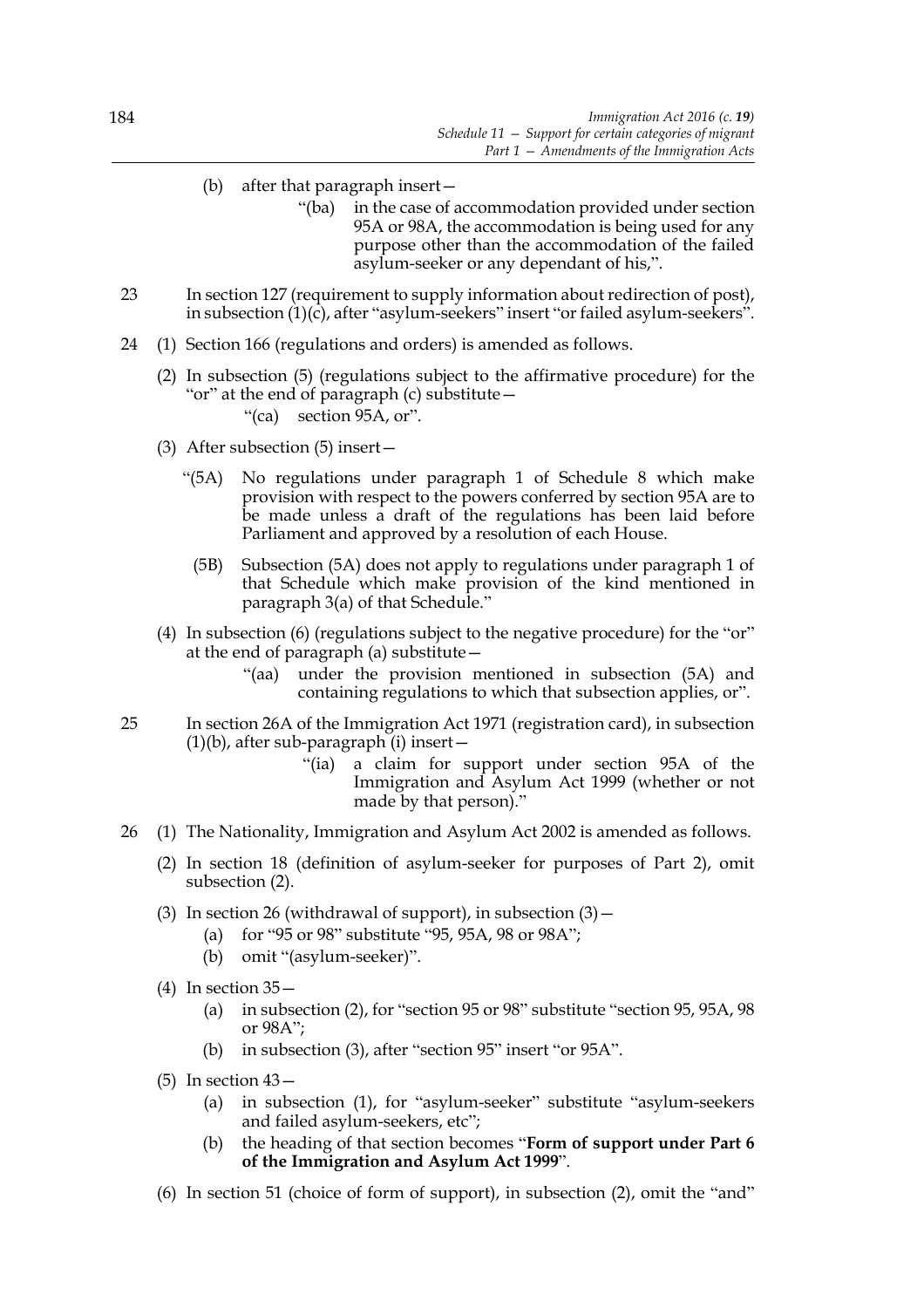- after paragraph (b) and after paragraph (c) insert ", and
	- (d) sections 95A and 98A of that Act (support for destitute failed asylum-seekers)."
- (7) In section 55 (late claim for asylum: refusal of support), in subsection (2), after paragraph (a) insert—
	- "(aa) sections 95A and 98A of that Act (support for failed asylumseeker, &c),".
- (8) In Schedule 3 (withholding and withdrawal of support)—
	- (a) omit paragraph 7A;
	- (b) in paragraph 14(1) and (2), for ", 7 or 7A" substitute "or 7".
- 27 In section 9 of the Asylum and Immigration (Treatment of Claimants, etc.) Act 2004 (failed asylum-seekers: withdrawal of support)—
	- (a) omit subsections  $(1)$  and  $(4)$ ;
	- (b) in subsection (3)(a) and (b), omit "other than paragraph 7A".
- 28 In the Immigration, Asylum and Nationality Act 2006, omit section 44 (power to repeal paragraph 7A of Schedule 3 to the Nationality, Immigration and Asylum Act 2002).
- 29 In section 40 of the UK Borders Act 2007 (supply of Revenue and Customs information), in subsection (1)(f), for "asylum-seekers and their dependants" substitute "persons".
- 30 In Schedule 3 to the Immigration Act 2014 (excluded residential tenancy agreements), in paragraph 8 (accommodation provided by virtue of immigration provisions)—
	- (a) in paragraph (b) after "95" insert "or 95A", and
	- (b) in paragraph (c) after "98" insert "or 98A".

*Accommodation centres: definition of "asylum-seeker" etc*

- 31 (1) Section 18 of the Nationality, Immigration and Asylum Act 2002 (definition of asylum-seeker for purposes of Part 2) is amended as follows.
	- (2) For subsection (1) substitute  $-$ 
		- "(1) For the purposes of this Part a person is an "asylum-seeker" if  $-$ 
			- (a) the person is at least 18 years old,
			- (b) the person has made a protection claim, and
			- (c) the person's claim—
				- (i) has been recorded by the Secretary of State, but
				- (ii) has not been determined.
		- (1A) A person is also an "asylum-seeker" for the purposes of this Part if the person is an asylum-seeker for the purposes of Part 6 of the Immigration and Asylum Act 1999 by virtue of section 94(2B) or (3C) of that Act."
	- (3) For subsection (3) substitute—
		- "(3) "Protection claim" has the meaning given by section 82(2)."
- 32 (1) In consequence of the amendment made by paragraph 31(3), section 26A of the Immigration Act 1971 (registration card) is amended as follows.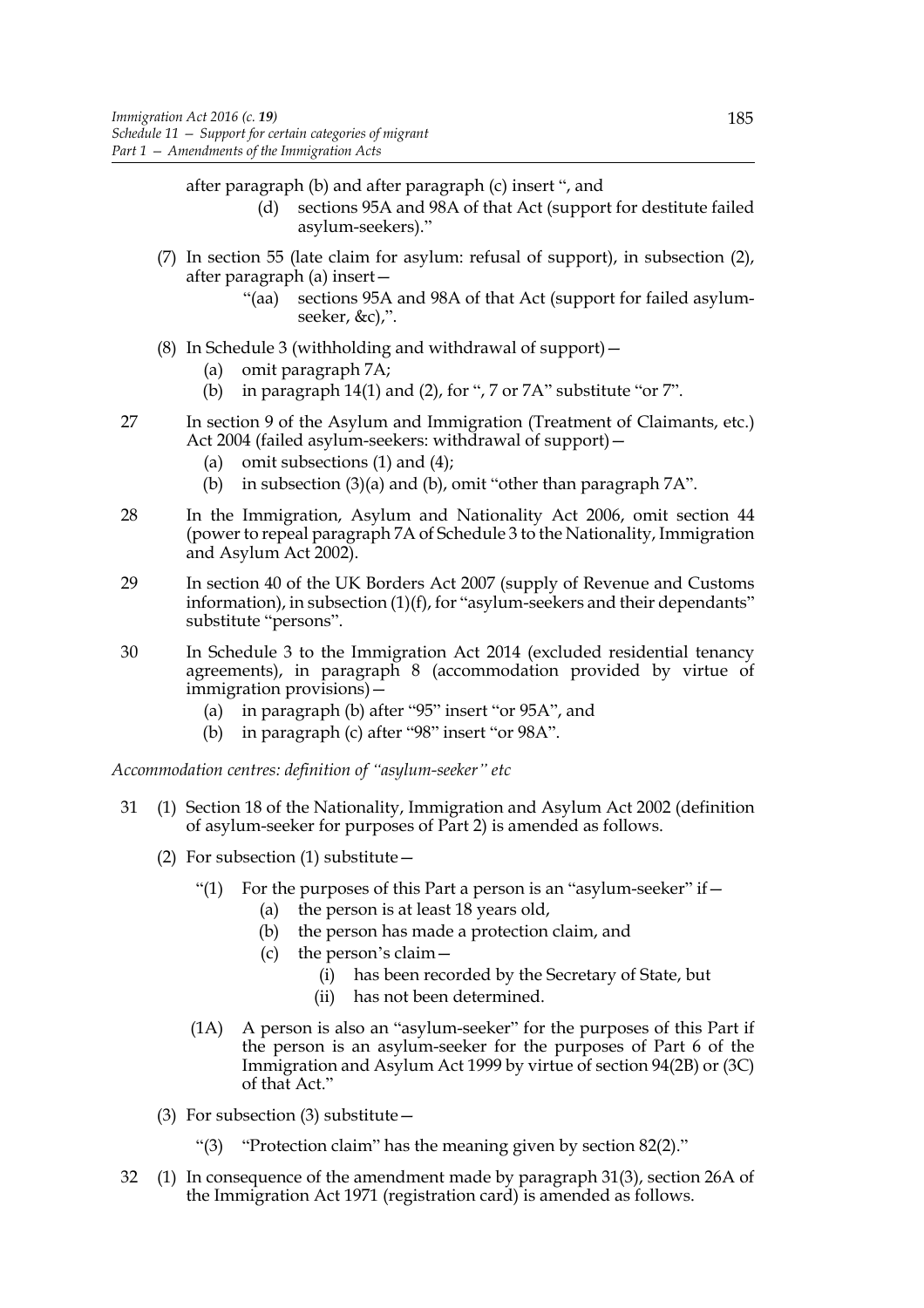- (2) In subsection  $(1)(b)(i)$ , for "claim for asylum" substitute "protection claim".
- (3) In subsection (2), for ""claim for asylum"" substitute ""protection claim"".
- 33 In consequence of the amendments made by paragraph 31, the Nationality, Immigration and Asylum Act 2002 is amended as follows.
- 34 In section 16 (establishment of accommodation centres), in subsection (3)(b), for "claims for asylum" substitute "protection claims".
- 35 In section 21(3), for "claim for asylum" substitute "protection claim".
- 36 In section 29 (facilities), in subsection (1)(c), for "claim for asylum" substitute "protection claim".
- 37 (1) Section 55 (late claim for asylum: refusal of support) is amended as follows.
	- (2) In subsections  $(1)(a)$ ,  $(3)(a)$  and  $(6)(a)$ , for "claim for asylum" substitute "protection claim".
	- (3) In subsection (9), for ""claim for asylum"" substitute ""protection claim"".
	- (4) The heading of the section becomes "**Late protection claim: refusal of support**".
- 38 In section 70 (induction), in the definition of "asylum-seeker" in subsection (3), after "section  $18(1)(a)$ " insert "of this Act and section  $94(2B)(a)$  of the Immigration and Asylum Act 1999".
- 39 (1) Section 71 (asylum-seeker: residence, etc restriction) is amended as follows.
	- (2) In subsection (1)(a), for "claim for asylum" substitute "protection claim".
	- (3) In subsection (5), for ""claim for asylum"" substitute ""protection claim"".
- 40 In Schedule 3 (withholding and withdrawal of support), in paragraph 17(1), for the definition of "asylum-seeker" substitute—

""asylum-seeker" has the meaning given by section 18,".

*Repeal of uncommenced provisions*

- 41 The following provisions of the Nationality, Immigration and Asylum Act 2002, which contain amendments that have never been brought into force, are repealed—
	- (a) section 44 (which amends sections 94 and 95 of the Immigration and Asylum Act 1999);
	- (b) sections 45 and 46;
	- (c) section 47 (which inserts a new section 122 into that Act);
	- (d) section 53 (which inserts new sections 103, 103A and 103B into that Act).
- 42 In Schedule 15 to the National Health Service (Wales) Act 2006, in paragraph 2, for sub-paragraph (7) substitute—
	- "(7) Subsections (3) and (5) to (8) of section 95 of the Immigration and Asylum Act 1999, and paragraph 2 of Schedule 8 to that Act, apply for the purposes of sub-paragraph (6) as they apply for the purposes of that section, but with references in section 95(5) and (7) and that paragraph to the Secretary of State being read as references to a local social services authority."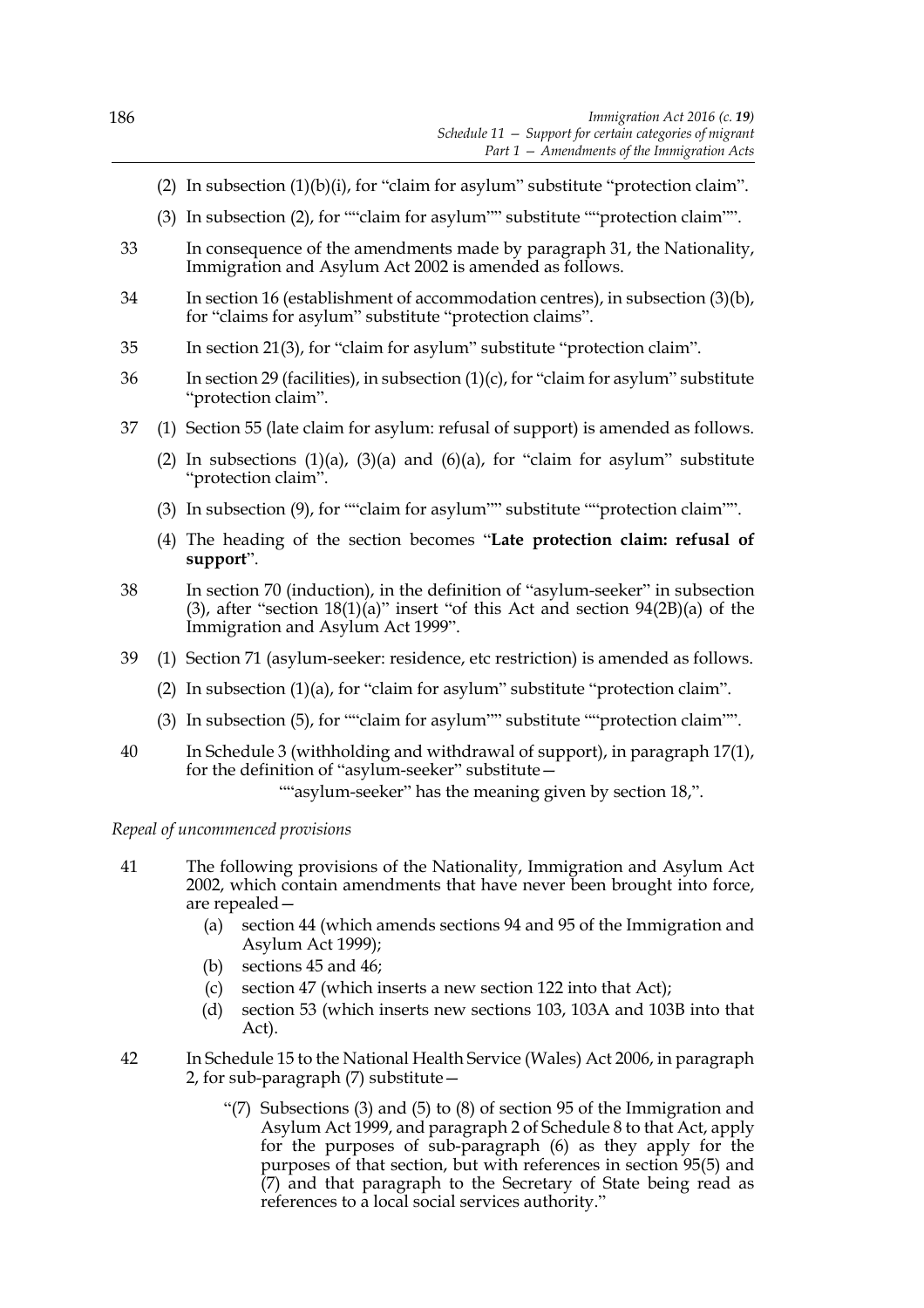- 43 In Schedule 3 to the National Health Service (Consequential Provisions) Act 2006, omit paragraph 9.
- 44 In section 21 of the Care Act 2014, for subsections (2) and (3) substitute—
	- For the purposes of subsection  $(1)$ , section 95 $(3)$  and  $(5)$  to  $(8)$  of, and paragraph 2 of Schedule 8 to, the 1999 Act apply but with references in section 95(5) and (7) and that paragraph to the Secretary of State being read as references to the local authority in question."
- 45 In section 46 of the Social Services and Well-being (Wales) Act 2014, for subsections  $(2)$  and  $(3)$  substitute  $-$ 
	- "(2) For the purposes of subsection  $(1)$ , section 95(3) and  $(5)$  to  $(8)$  of, and paragraph 2 of Schedule 8 to, the 1999 Act apply but with references in section 95(5) and (7) and that paragraph to the Secretary of State being read as references to the local authority in question."

#### PART 2

#### TRANSITIONAL AND SAVING PROVISION

- 46 (1) The repeals made by paragraphs 1 and 2 do not apply in relation to—
	- (a) any person for whom accommodation is being provided under section 4 of the Immigration and Asylum Act 1999 immediately before the day on which those paragraphs come into force,
	- (b) any person who has made an application before that day for accommodation to be provided under that section and whose application has not been determined or withdrawn before that day,
	- (c) any person who has appealed before that day against a decision not to provide accommodation for the person under that section, or a decision not to continue to provide accommodation for the person under that section, and whose appeal has not been determined or withdrawn before that day, and
	- (d) any dependant of a person within paragraph (a), (b) or (c).

This is subject to sub-paragraph (2).

- (2) The repeals made by paragraph 2(d) (which remove the right to appeal against a decision not to continue to provide accommodation for a person under section 4 of the Immigration and Asylum Act 1999) apply in relation to any decision not to continue to provide accommodation under that section for any person within sub-paragraph (1) which is made on or after the day on which paragraph 2(d) comes into force.
- (3) On and after the day on which paragraphs 1 and 2 come into force, section 4 of the Immigration and Asylum Act 1999 has effect in relation to persons within sub-paragraph  $(1)$  as if in subsection  $(11)(b)$  the word "not" were omitted.
- (4) In this paragraph "dependant" has the same meaning as in Part 6 of the Immigration and Asylum Act 1999 (see section 94 of that Act).
- 47 (1) The repeal made by paragraph 7(5) does not apply in relation to  $-$ 
	- (a) any person for whom support is being provided under section 95 of the Immigration and Asylum Act 1999 by virtue of section 94(5) of that Act immediately before the day on which paragraph 7(5) comes into force,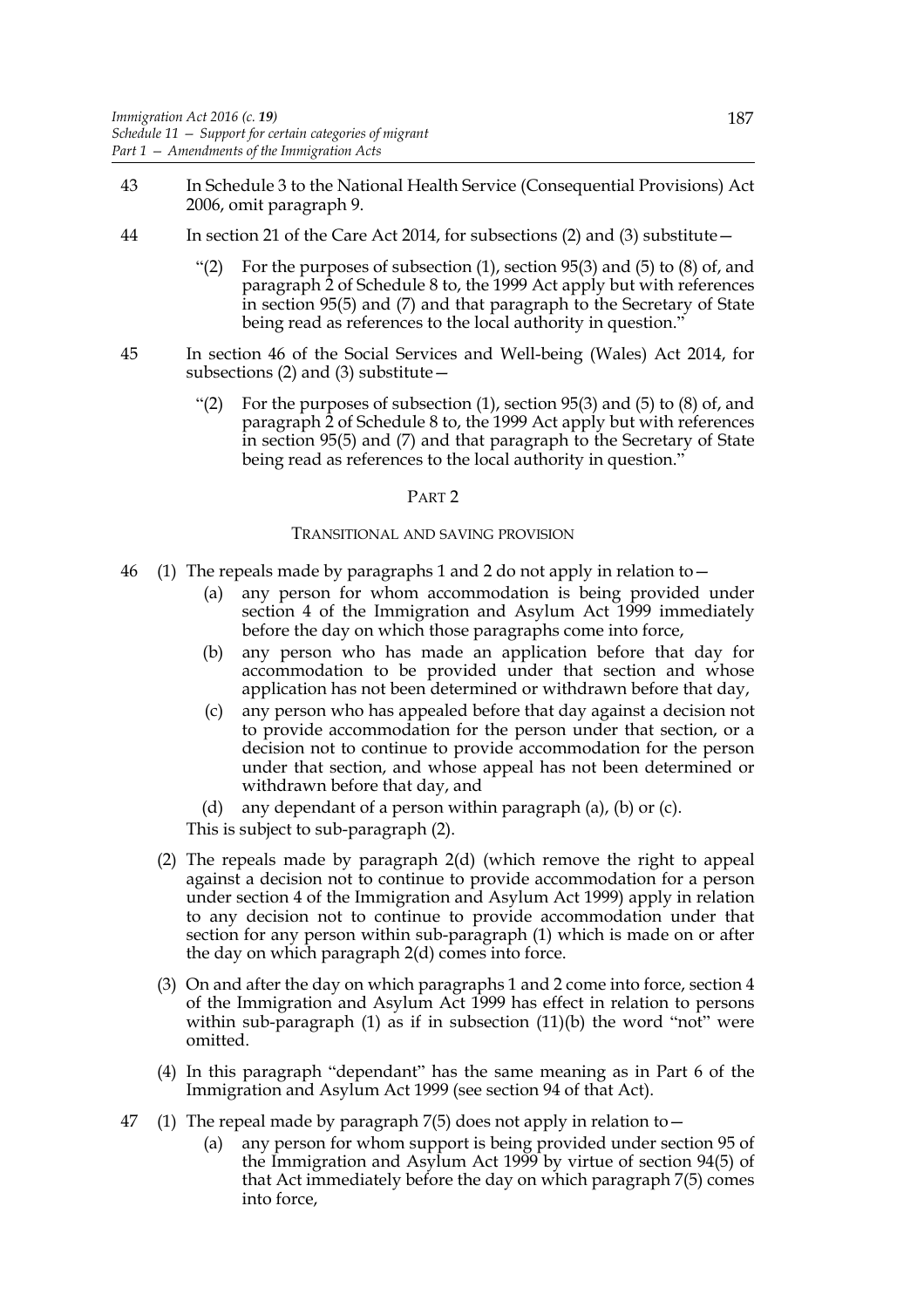- (b) any person who has made an application before that day for support to be provided under section 95 of that Act and whose application has not been determined or withdrawn before that day,
- (c) any person who has appealed before that day against a decision not to provide support for the person under that section, or a decision not to continue to provide support for the person under that section, and whose appeal has not been determined or withdrawn before that day, and
- (d) any dependant of a person within paragraph (a), (b) or (c).
- (2) Where by virtue of sub-paragraph (1) a person is provided with support under section 95 of the Immigration and Asylum Act 1999 by virtue of section 94(5) of that Act on or after the day on which paragraph 7(5) comes into force, section 103 of that Act (appeals) does not apply in relation to any decision not to continue to provide that support for that person which is made on or after that day.
- (3) In this paragraph "dependant" has the same meaning as in Part 6 of the Immigration and Asylum Act 1999 (see section 94 of that Act).
- 48 Schedule 3 to the Nationality, Immigration and Asylum Act 2002 (withholding and withdrawal of support) has effect as if  $-$ 
	- (a) after paragraph 7C there were inserted—
	- *"Eighth class of ineligible person: transitional cases*
		- 7D (1) Paragraph 1 applies to a person if—
			- (a) the person is a transitionally-supported person (see sub-paragraph (3)),
			- (b) the Secretary of State has certified that, in the Secretary of State's opinion, the person has failed without reasonable excuse to take reasonable steps—
				- (i) to leave the United Kingdom voluntarily, or
				- (ii) to place himself in a position in which he is able to leave the United Kingdom voluntarily,
			- (c) the person has received a copy of the Secretary of State's certificate, and
			- (d) the period of 14 days, beginning with the date on which the person receives the copy of the certificate, has elapsed.
			- (2) Paragraph 1 also applies to a dependant of a person to whom that paragraph applies by virtue of sub-paragraph (1).
			- (3) A person is a "transitionally-supported person" if  $-$ 
				- (a) accommodation is provided for the person by virtue of section 4 of the Immigration and Asylum Act 1999 as that section has effect by virtue of paragraph 46 of Schedule 11 to the Immigration Act 2016, or
				- (b) support is provided for the person under section 95 of the Immigration and Asylum Act 1999 by virtue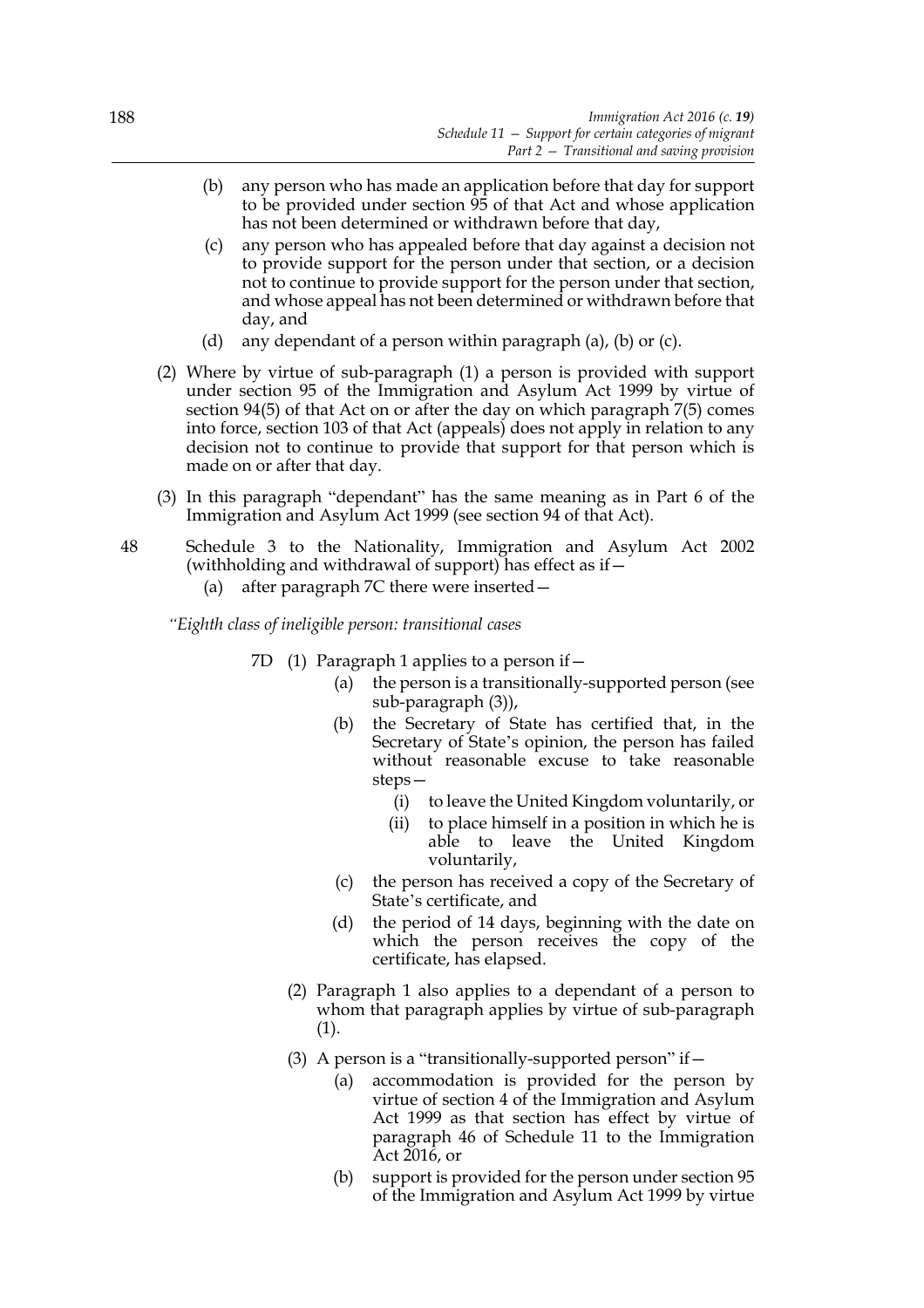of section 94(5) of that Act, as that provision has effect by virtue of paragraph 47 of that Schedule.

- (4) For the purpose of sub-paragraph  $(1)(d)$ , if the Secretary of State sends a copy of a certificate by first class post to a person's last known address, the person is treated as receiving the copy on the second day after the day on which it was posted.
- (5) The Secretary of State may by regulations vary the period specified in sub-paragraph  $(1)(d)$ .", and
- (b) in paragraph 14 (information), references to paragraph 7 included a reference to the paragraph 7D treated as inserted by this Schedule.

### SCHEDULE 12 Section 68

#### AVAILABILITY OF LOCAL AUTHORITY SUPPORT

- 1 Schedule 3 to the Nationality, Immigration and Asylum Act 2002 (withholding and withdrawal of support) is amended as follows.
- 2 (1) Paragraph 1 (ineligibility for support) is amended as follows.
	- (2) In sub-paragraph (1) (excluded support or assistance) after paragraph (g) insert—
		- "(ga) in relation only to a person in England to whom this paragraph applies by virtue of paragraph 4, 5 or 7B—
			- (i) section 23CZA of that Act (arrangements for certain former relevant children to continue to live with former foster parents), or
			- (ii) regulations under section 23D of that Act (personal advisers),".
	- (3) In that sub-paragraph, in paragraph (h) for "or 36" substitute ", 35A or 35B".
	- (4) After sub-paragraph (2) insert—
		- "(2A) In the case of the provisions referred to in sub-paragraph  $(1)(ga)$ , sub-paragraph (2) applies only in relation to a person in England to whom this paragraph applies by virtue of paragraph 4, 5 or 7B."
- 3 After paragraph 1 insert—
	- "1A (1) A person to whom this paragraph applies is not eligible for assistance under section  $23C(4)(b)$ ,  $23CA(4)$  or  $24B(2)(b)$  of the Children Act 1989 (grants to meet expenses connected with education or training) which consists of a grant to enable the person to meet all or part of the person's tuition fees.
		- (2) The duty in section  $23C(4)(b)$  or  $23CA(4)$  of that Act and the power in section 24B(2)(b) of that Act may not be exercised or performed in respect of a person to whom this paragraph applies so as to make a grant to enable the person to meet all or part of the person's tuition fees.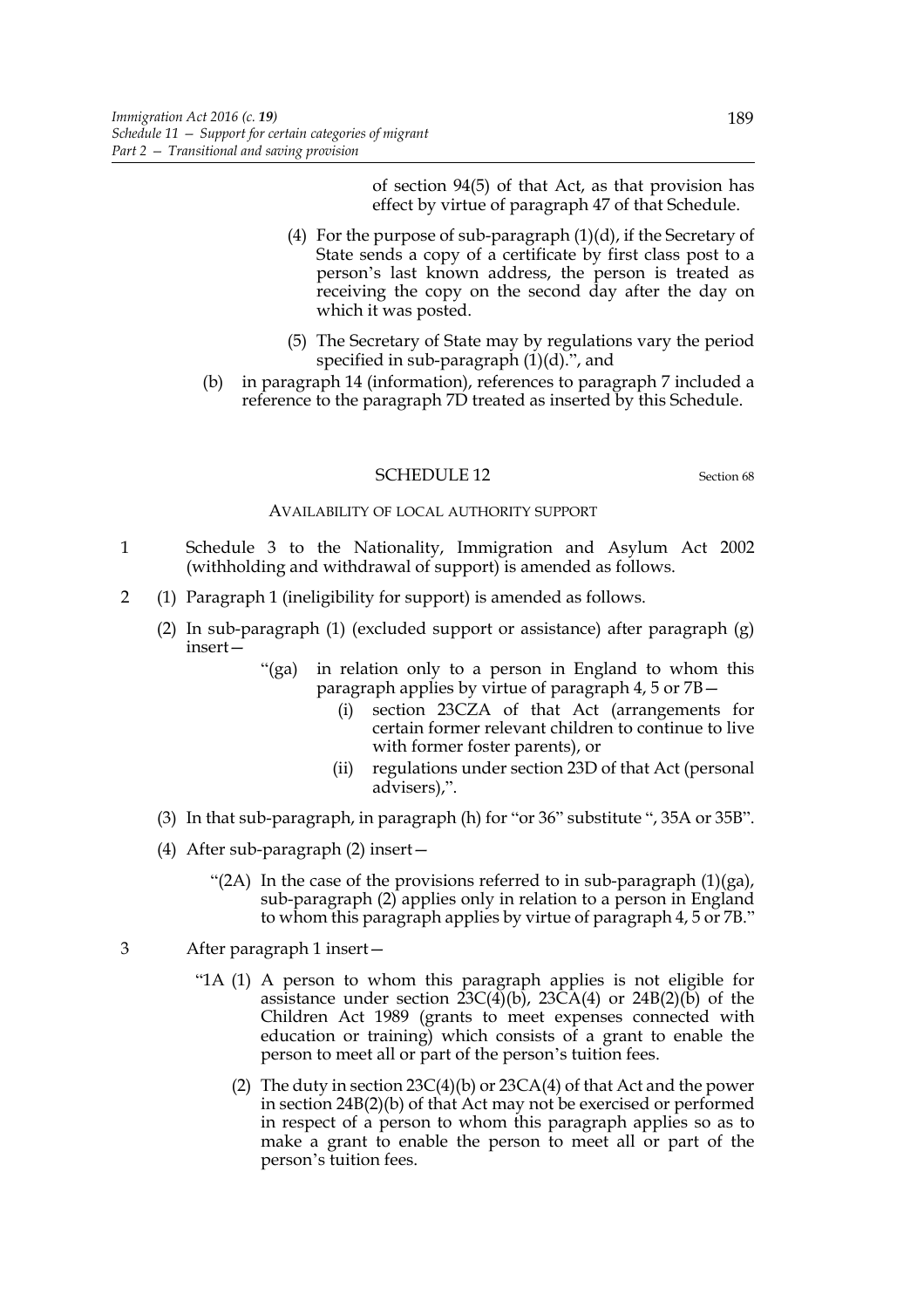- (3) This paragraph applies to a person in England who is aged 18 or over and who—
	- (a) has leave to enter or remain in the United Kingdom which has been granted for a limited period,
	- (b) is an asylum-seeker, or
	- (c) has made an application for leave to enter or remain in the United Kingdom which has not been withdrawn or determined.
- (4) In this paragraph "tuition fees" means fees payable for a course of a description mentioned in Schedule 6 to the Education Reform Act 1988."
- 4 (1) Paragraph 2(1) (exceptions) is amended as follows.
	- (2) In paragraph (c) for "or 10" substitute ", 10, 10A or 10B".
	- (3) After the "or" at the end of paragraph (c) insert—
		- "(ca) under section 95A or 98A of the Immigration and Asylum Act 1999 (support for failed asylum-seekers etc), or".
- 5 After paragraph 2 insert—
	- "2A (1) Paragraph  $1(1)(g)$  or (ga) does not prevent the provision of support or assistance under a relevant provision to a person to whom paragraph 1 would otherwise apply by virtue of paragraph  $7B$  if  $-$ 
		- (a) conditions A and B are satisfied in relation to that person, and
		- (b) condition  $C$ ,  $D$  or  $E$  is satisfied in relation to that person.
		- (2) In sub-paragraph (1) "relevant provision" means—
			- (a) section 23C, 23CZA or 23CA of the Children Act 1989,
			- (b) regulations under section 23D of that Act, or
			- (c) section 24A or 24B of that Act.
		- (3) Condition A is that—
			- (a) the person has made an application for leave to enter or remain in the United Kingdom, and
			- (b) where regulations made by the Secretary of State require that the application must be of a kind specified in the regulations for this condition to be satisfied, the application is of that kind.
		- (4) Condition B is that—
			- (a) the application is the first application for leave to enter or remain in the United Kingdom that the person has made, or
			- (b) where regulations under sub-paragraph (3)(b) require that the application must be of a kind specified in the regulations for condition A to be satisfied, the application is the first application of that kind that the person has made.
		- (5) Condition C is that the application has not been determined or withdrawn.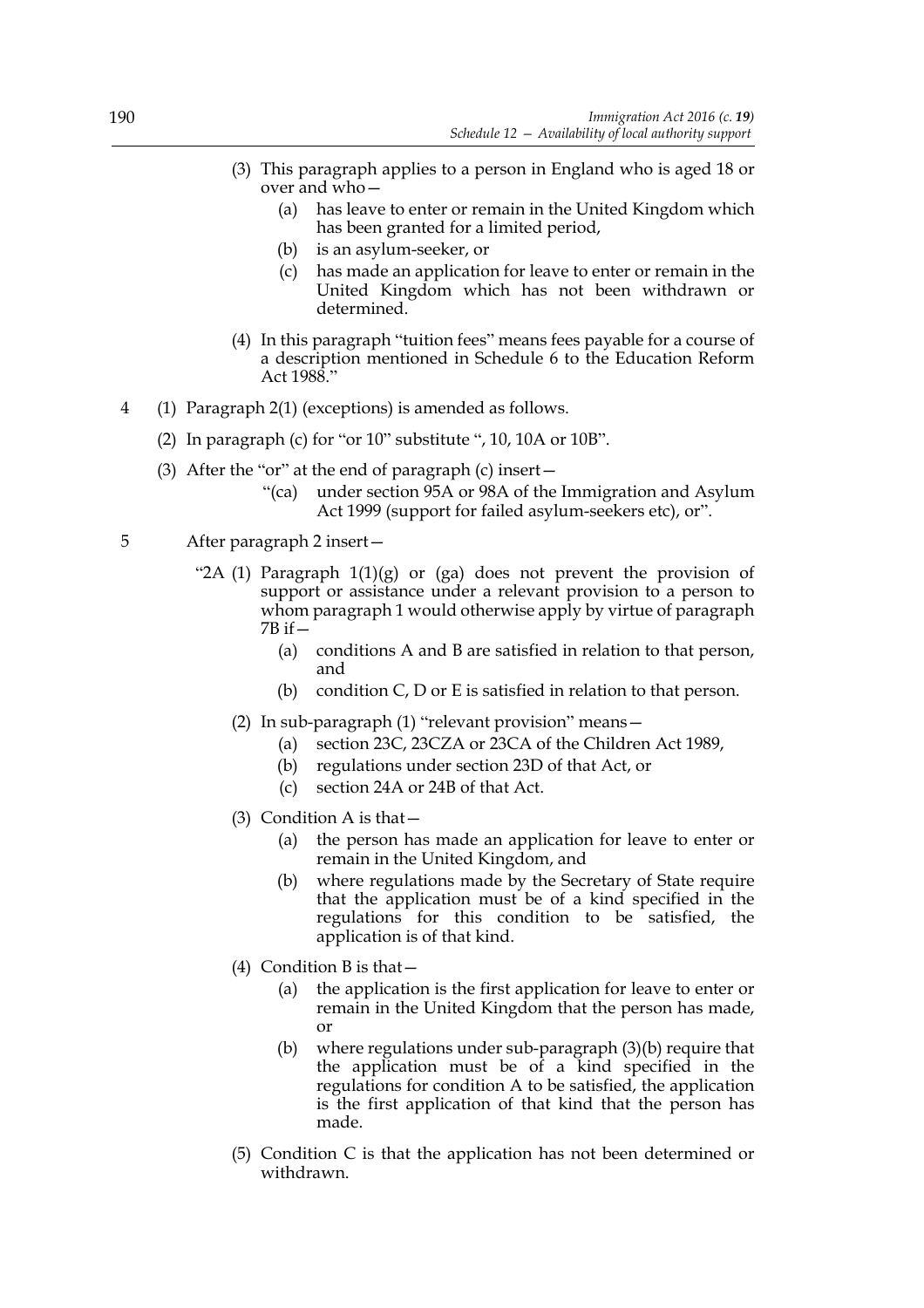- (6) Condition D is that  $-$ 
	- (a) the application has been refused,
	- (b) the person could bring an appeal under section 82(1) against the refusal (ignoring any possibility of an appeal out of time with permission), and
	- (c) if the person brought such an appeal, it would not be one that, by virtue of section 92(6), would have to be continued from outside the United Kingdom.
- (7) Condition E is that—
	- (a) the application has been refused,
	- (b) the person has appealed under section 82(1) against the refusal,
	- (c) the appeal is not one that, by virtue of section  $92(6)$ , must be continued from outside the United Kingdom, and
	- (d) the appeal is pending within the meaning of section 104.
- (8) For the purposes of sub-paragraph (3) the Secretary of State may by regulations provide for circumstances in which—
	- (a) a person is to be treated as having made an application for leave to enter or remain in the United Kingdom (despite not having made one), or
	- (b) a person is to be treated as not having made such an application where the Secretary of State is satisfied that the application made is vexatious or wholly without merit."
- 6 After paragraph 3 insert—
	- "3A Notwithstanding paragraph 3, paragraph  $1(1)(g)$  prevents a local authority in England from providing support or assistance under section 17 of the Children Act 1989 to a person in respect of a child  $if -$ 
		- (a) the support or assistance is of a type that could be provided to the person by virtue of paragraph 10A (see paragraph 10A(11)), and
		- (b) support is being provided to the person by virtue of paragraph 10A or there are reasonable grounds for believing that support will be provided to the person by virtue of that paragraph.
	- 3B Notwithstanding paragraph 3, paragraph 1(1)(g) prevents a local authority in England from providing support or assistance under section 23C, 23CA, 24A or 24B of the Children Act 1989 to a person if—
		- (a) support is being provided to the person by virtue of paragraph 10B or section 95A of the Immigration and Asylum Act 1999, or
		- (b) there are reasonable grounds for believing that support will be provided to the person by virtue of that paragraph or section.
	- 3C Notwithstanding paragraph 3, paragraph 1(1)(ga) prevents a local authority in England from providing support or assistance under a provision mentioned in paragraph (ga) to a person if—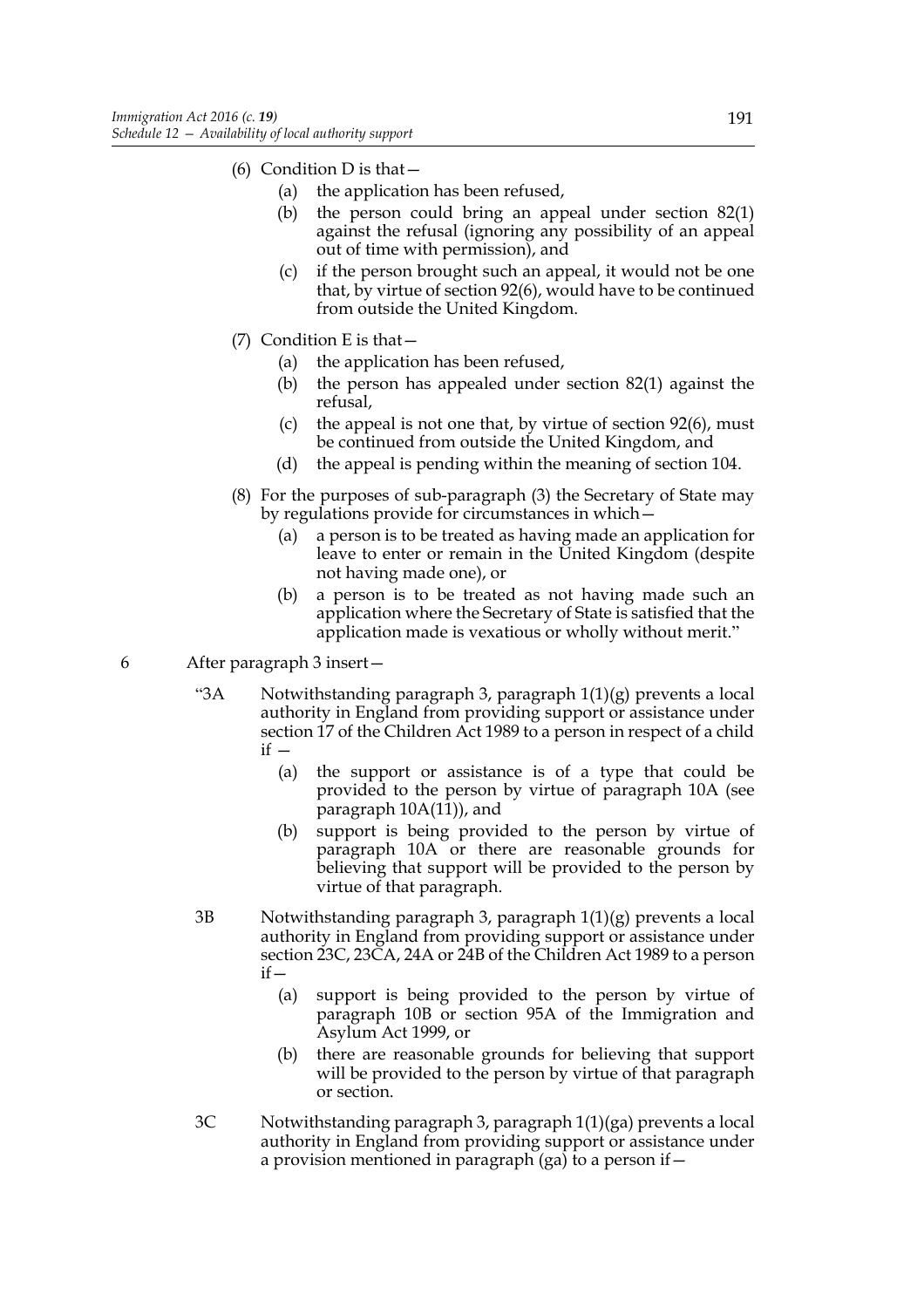- (a) support is being provided to the person by virtue of paragraph 10B or section 95A of the Immigration and Asylum Act 1999, or
- (b) there are reasonable grounds for believing that support will be provided to the person by virtue of that paragraph or section."
- 7 In paragraph 6 (third class of ineligible person: failed asylum-seeker), in subparagraph (1), in the words before sub-paragraph (a), after "person" insert "in Wales, Scotland or Northern Ireland".
- 8 In paragraph 7 (fourth class of ineligible person: person unlawfully in United Kingdom), in the words before sub-paragraph (a), after "person" insert "in Wales, Scotland or Northern Ireland".
- 9 Before paragraph 8 insert—

*"Sixth class of ineligible person: person in England without leave to enter or remain*

- 7B (1) Paragraph 1 applies to a person in England if  $-$ 
	- (a) under the Immigration Act 1971, he requires leave to enter or remain in the United Kingdom but does not have it, and
	- (b) he is not an asylum-seeker.
	- (2) Paragraph 1 also applies to a dependant of a person to whom that paragraph applies by virtue of sub-paragraph (1).

*Seventh class of ineligible person: primary carer without leave to enter or remain*

- 7C (1) Paragraph 1 applies to a person in England ("P") if  $-$ 
	- (a) P is the primary carer of a British citizen ("the relevant British citizen"),
	- (b) the relevant British citizen is residing in the United Kingdom,
	- (c) the relevant British citizen would be unable to reside in the United Kingdom or in another EEA State if P were required to leave the United Kingdom,
	- (d) if circumstances were not as mentioned in paragraphs (a) to (c), under the Immigration Act 1971 P would require leave to enter or remain in the United Kingdom but would not have such leave, and
	- (e) P is not an asylum-seeker.
	- (2) Paragraph 1 also applies to the dependant of a person to whom that paragraph applies by virtue of sub-paragraph (1).
	- (3) In making for the purposes of this Schedule or regulations made under it a determination as to whether sub-paragraph  $(1)(c)$ applies in relation to P, a person may rely on $-$ 
		- (a) a document of a kind specified in regulations made by the Secretary of State, or
		- (b) information or guidance provided by the Secretary of State for the purposes of such a determination."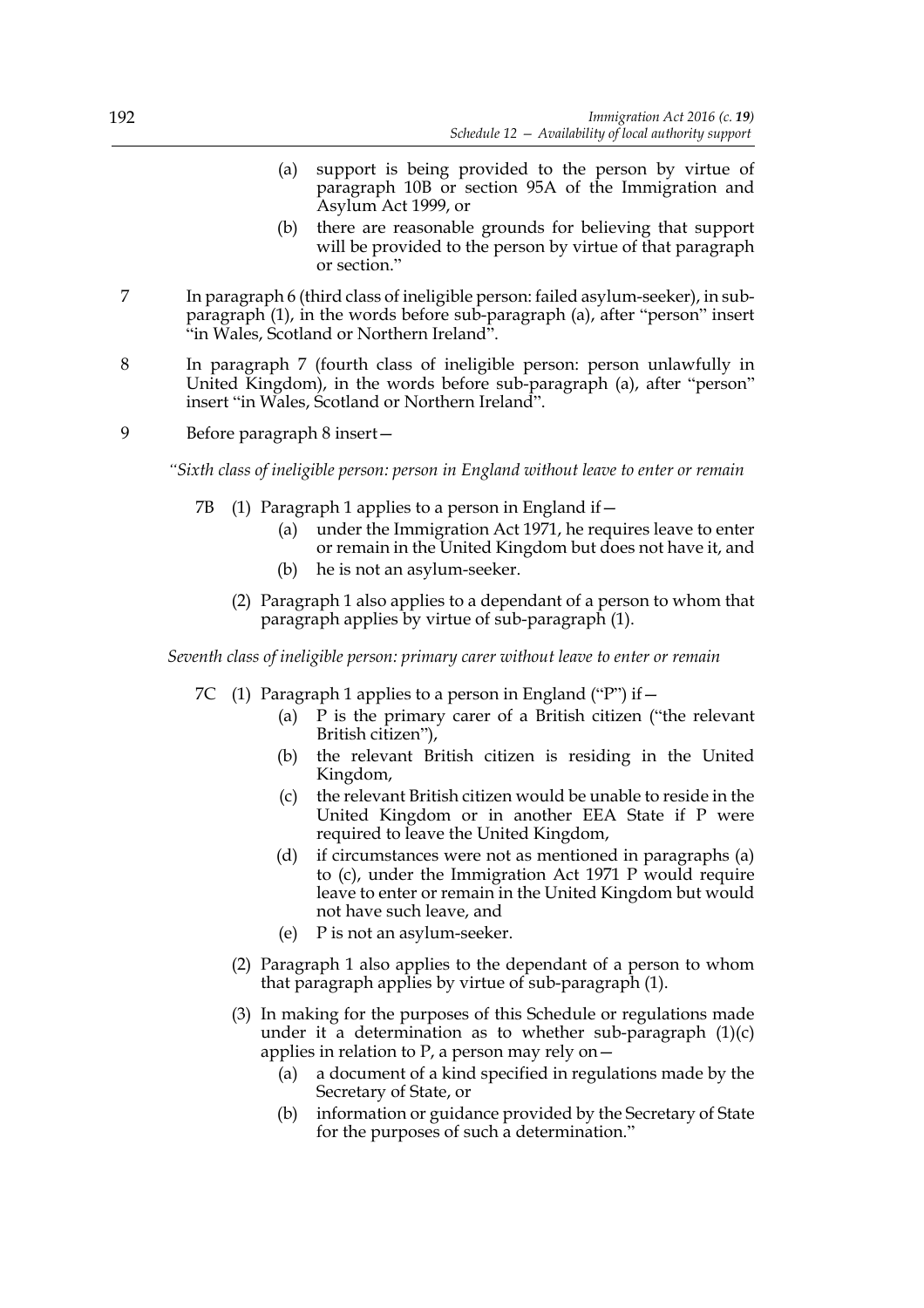# 10 After paragraph 10 insert—

*"Accommodation and subsistence etc: England*

- 10A (1) The Secretary of State may make regulations providing for arrangements to be made for support to be provided to a person to whom paragraph 1 applies by virtue of paragraph  $7B(1)$  or  $7C(1)$  and  $-$ 
	- (a) who is destitute,
	- (b) who has with him a dependent child,
	- (c) who is not a relevant failed asylum seeker, and
	- (d) in relation to whom condition A, B, C, D or E is satisfied.
	- (2) A person is a "relevant failed asylum seeker" for the purposes of sub-paragraph  $(1)(c)$  if the person is a failed asylum seeker within the meaning of Part 6 of the Immigration and Asylum Act 1999 and—
		- (a) the person is receiving support under section 95A of that Act,
		- (b) the person has made an application for such support which has not been refused, or
		- (c) there are reasonable grounds for believing such support would be provided to the person if an application by the person for such support were made.
	- (3) Condition A is that—
		- (a) the person has made an application for leave to enter or remain in the United Kingdom and has not withdrawn the application,
		- (b) where regulations under this paragraph require that the application must be of a kind specified in the regulations for this condition to be satisfied, the application is of that kind, and
		- (c) the application has not been determined.
	- (4) Condition B is that—
		- (a) the person could bring an appeal under section 82(1) (ignoring any possibility of an appeal out of time with permission), and
		- (b) if the person brought such an appeal, it would not be one that, by virtue of section 92(6), would have to be continued from outside the United Kingdom.
	- (5) Condition C is that  $-$ 
		- (a) the person has appealed under section 82(1),
		- (b) the appeal is not one that, by virtue of section  $92(6)$ , must be continued from outside the United Kingdom, and
		- (c) the appeal is pending within the meaning of section 104.
	- (6) Condition D is that  $-$ 
		- (a) the person's appeal rights are exhausted, and
		- (b) he has not failed to cooperate with arrangements that would enable him to leave the United Kingdom.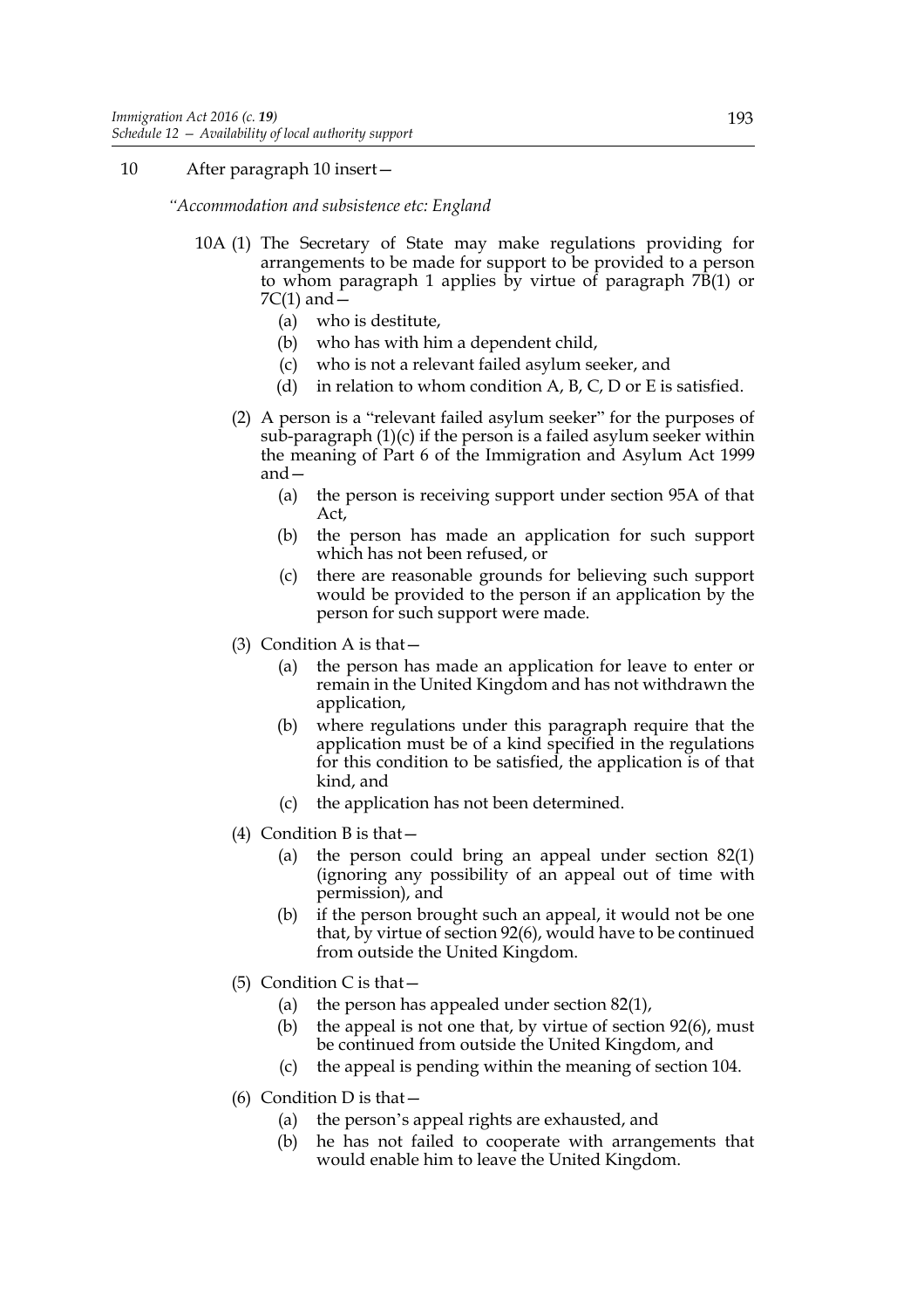- (7) Condition E is that a person specified in regulations under this paragraph is satisfied that the provision of support is necessary to safeguard and promote the welfare of a dependent child.
- (8) Regulations under this paragraph may specify  $-$ 
	- (a) factors which a person specified by virtue of subparagraph (7) may or must take into account in making a determination under that sub-paragraph;
	- (b) factors which such a person must not take into account in making such a determination.
- (9) The Secretary of State may make regulations providing for arrangements to be made for support to be provided to a person  $($ " $P$ " $)$  –
	- (a) to whom paragraph 1 applies by virtue of paragraph 7B(1) or  $7C(1)$ , and
	- (b) who it appears to a person specified in the regulations may be destitute,

until a person by whom support may be provided under arrangements by virtue of sub-paragraph (1) is able to determine whether such support should be provided to P.

- (10) Arrangements for a person by virtue of this paragraph may include arrangements for a dependant.
- (11) The support that may be provided under arrangements by virtue of this paragraph may take the form of  $-$ 
	- (a) accommodation;
	- (b) subsistence in kind, or cash or vouchers to pay for subsistence.
- (12) Subsections (3) to (8) of section 95 of the Immigration and Asylum Act 1999 (meaning of "destitute") apply for the purposes of this paragraph as they apply for the purposes of that section.
- (13) For the purposes of sub-paragraph (3) regulations under this paragraph may provide for circumstances in which—
	- (a) a person is to be treated as having made an application for leave to enter or remain in the United Kingdom (despite not having made one);
	- (b) a person is to be treated as not having made such an application where the Secretary of State is satisfied that the application made is vexatious or wholly without merit.
- (14) For the purposes of sub-paragraph (6) a person's appeal rights are exhausted at the time when—
	- (a) he could not bring an appeal under section 82 (ignoring any possibility of an appeal out of time with permission), and
	- (b) no appeal brought by him is pending within the meaning of section 104.
- 10B (1) The Secretary of State may make regulations providing for arrangements to be made for support to be provided to a person to whom paragraph 1 applies by virtue of paragraph 7B(1) and—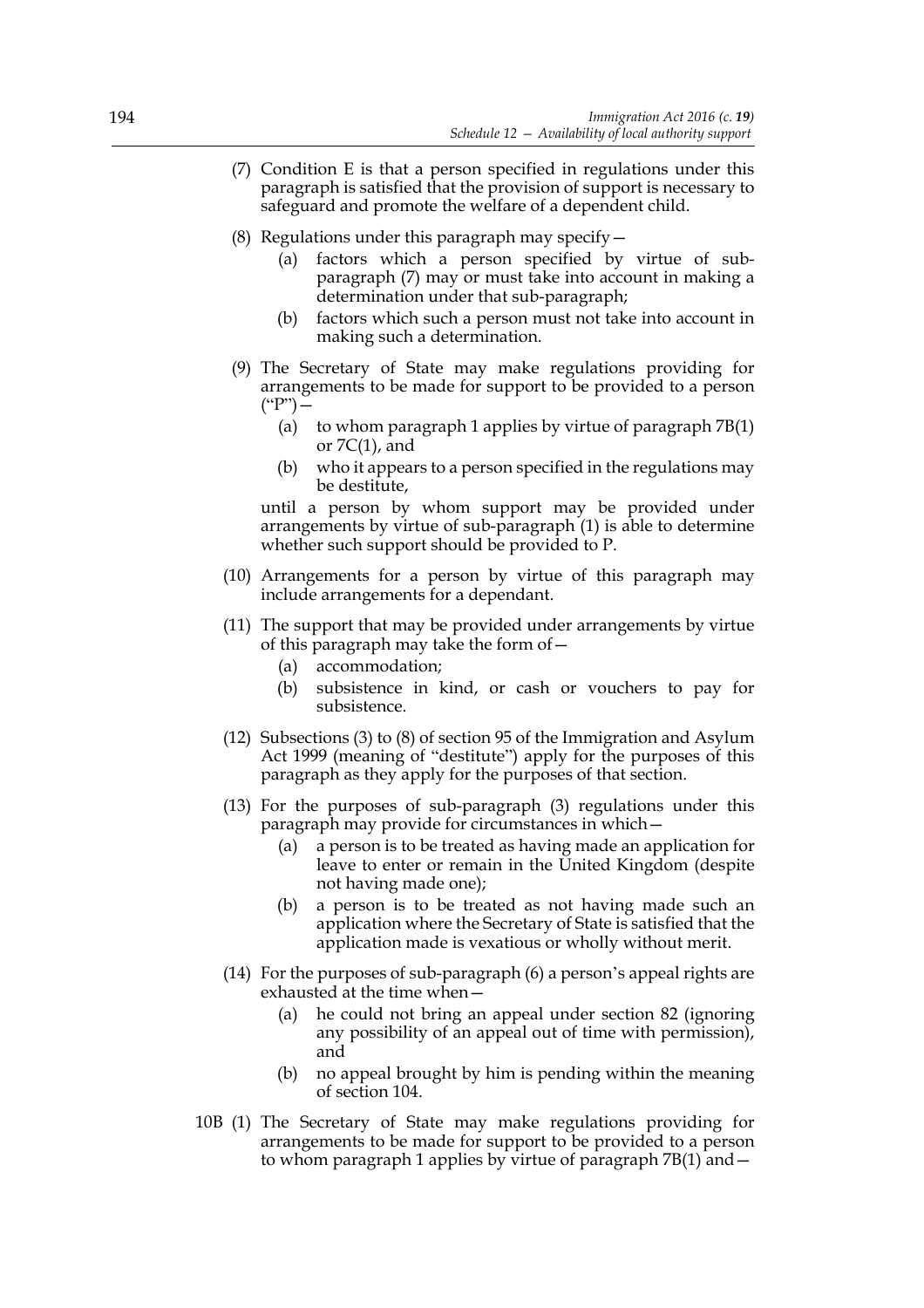- (a) who would otherwise be eligible for support or assistance under section 23C, 23CZA or 23CA of the Children Act 1989, under regulations under section 23D of that Act or under section 24A or 24B of that Act, and
- (b) in relation to whom condition  $A$ ,  $B$ ,  $C$  or  $D$  is satisfied.
- (2) Condition A is that—
	- (a) the person is destitute,
	- (b) the person has made an application for leave to enter or remain in the United Kingdom and has not withdrawn the application,
	- (c) where regulations under this paragraph require that the application must be of a kind specified in the regulations for this condition to be satisfied, the application is of that kind, and
	- (d) the application has not been determined.
- (3) Condition B is that—
	- (a) the person is destitute,
	- (b) the person could bring an appeal under section 82(1) (ignoring any possibility of an appeal out of time with permission), and
	- (c) if the person brought an appeal under section 82(1), it would not be one that, by virtue of section 92(6), would have to be continued from outside the United Kingdom.
- (4) Condition C is that  $-$ 
	- (a) the person is destitute,
	- (b) the person has appealed under section 82(1),
	- (c) the appeal is not one that, by virtue of section 92(6), must be continued from outside the United Kingdom, and
	- (d) the appeal is pending within the meaning of section 104.
- (5) Condition D is that  $-$ 
	- (a) the person's appeal rights are exhausted, and
	- (b) a person specified in regulations under this paragraph is satisfied that support needs to be provided to the person.
- (6) Regulations under this paragraph may specify—
	- (a) factors which a person specified by virtue of paragraph (b) of sub-paragraph (5) may or must take into account in making a determination under that paragraph;
	- (b) factors which such a person must not take into account in making such a determination.
- (7) The Secretary of State may make regulations providing for arrangements to be made for support to be provided to a person  $($ "P" $)$  —
	- (a) to whom paragraph 1 applies by virtue of paragraph 7B(1), and
	- (b) who it appears to a person specified in the regulations may be destitute,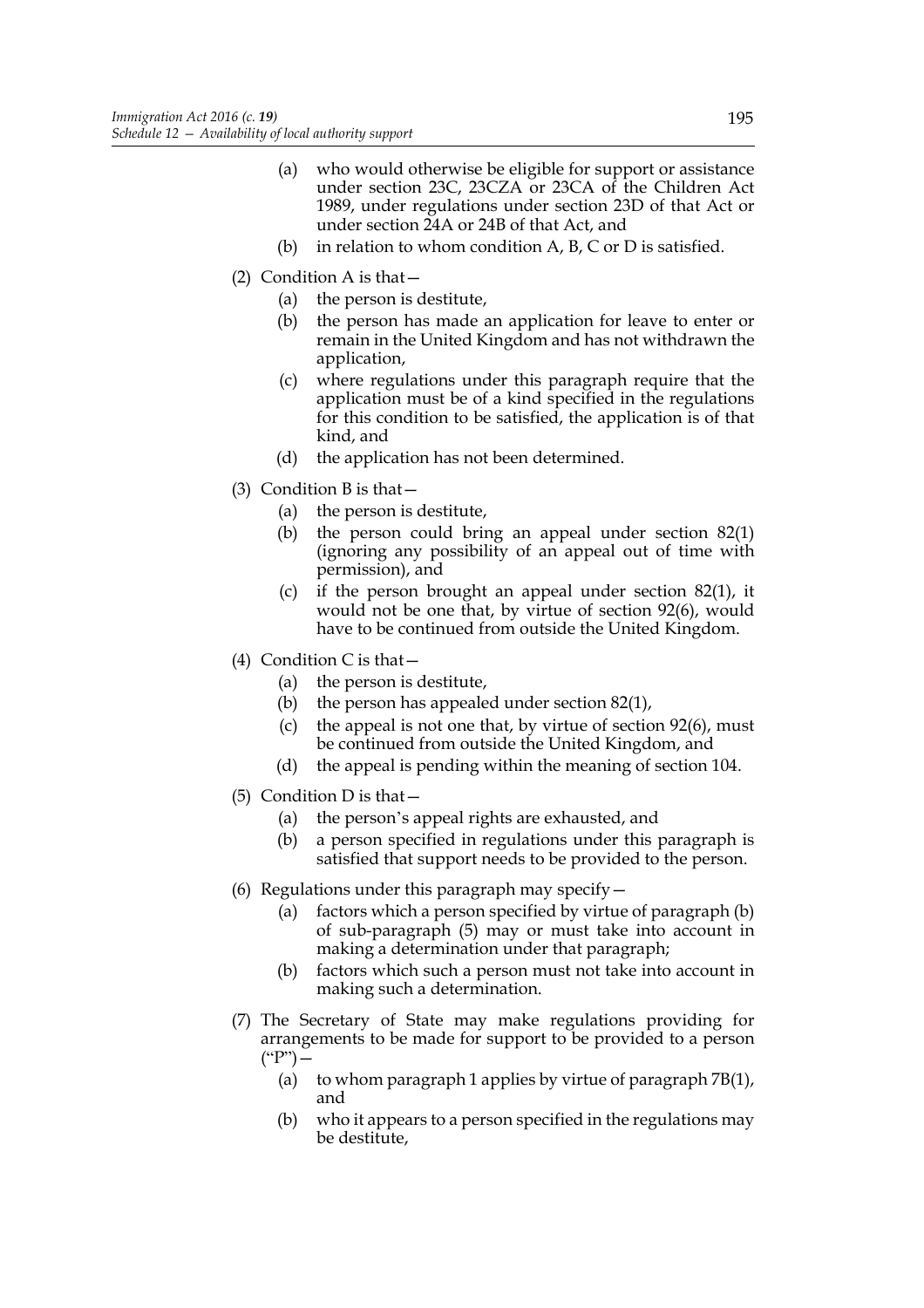until a person by whom support may be provided under arrangements by virtue of sub-paragraph (1) is able to determine whether such support should be provided to P.

- (8) The support that may be provided under arrangements by virtue of this paragraph may, in particular, take the form of—
	- (a) accommodation;
	- (b) subsistence in kind, or cash or vouchers to pay for subsistence.
- (9) Subsections (3) to (8) of section 95 of the Immigration and Asylum Act 1999 (meaning of "destitute") apply for the purposes of this paragraph as they apply for the purposes of that section.
- (10) For the purposes of sub-paragraph (2) regulations under this paragraph may provide for circumstances in which—
	- (a) a person is to be treated as having made an application for leave to enter or remain in the United Kingdom (despite not having made one);
	- (b) a person is to be treated as not having made such an application where the Secretary of State is satisfied that the application made is vexatious or wholly without merit.
- (11) For the purposes of sub-paragraph (5) a person's appeal rights are exhausted at the time when—
	- (a) he could not bring an appeal under section 82 (ignoring any possibility of an appeal out of time with permission), and
	- (b) no appeal brought by him is pending within the meaning of section 104."
- 11 In paragraph 11 (assistance and accommodation: general), in the words before sub-paragraph (a), for "or 10" substitute ", 10, 10A or 10B".
- 12 In paragraph 13 (offences), in sub-paragraphs (1)(b) and (2)(a), for "or 10" substitute ", 10, 10A or 10B".
- 13 In paragraph 14 (information), in sub-paragraphs (1) and (2), for "or 7" (as substituted by paragraph 26(8)(b) of Schedule 11) substitute ", 7, 7B or 7C".
- 14 (1) Paragraph 15 (power to amend Schedule 3) is amended as follows.
	- (2) After paragraph (a) insert—
		- "(aa) to modify any of the classes of person to whom paragraph 1 applies;".
	- (3) In paragraph (c) after "remove" insert ", or modify the application of,".
	- (4) After paragraph (c) insert—
		- "(d) to enable regulations to be made by the Secretary of State providing for arrangements to be made for support to be provided to a class of person to whom paragraph 1 applies;
		- (e) to apply paragraph 1A in relation to Wales;
		- (f) to make provision which has a similar effect to paragraph 1A and which applies in relation to Scotland or Northern Ireland."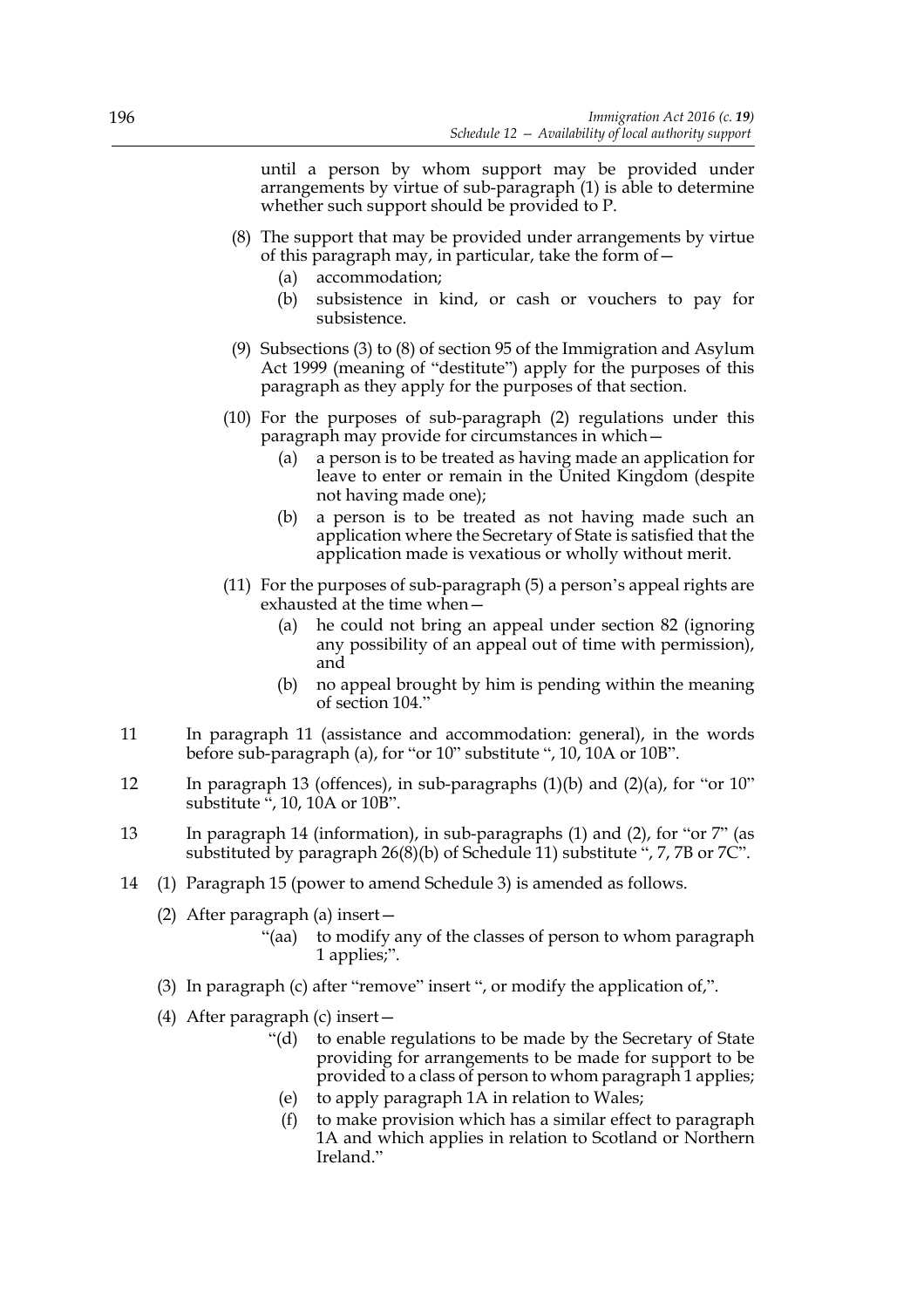- 15 (1) Paragraph 16 (orders and regulations) is amended as follows.
	- (2) In sub-paragraph (2)(d) after "amending" insert ", repealing or revoking".
	- (3) In sub-paragraph (3) after "2(1)(d) or (e)" insert ", 2A(3)(b), 10A or 10B".
- 16 In Schedule 3 to the Immigration Act 2014 (excluded residential tenancy agreements) after paragraph 8 insert—
	- "8A An agreement under which accommodation is provided to a person under arrangements made by virtue of paragraph 10A or 10B of Schedule 3 to the Nationality, Immigration and Asylum Act 2002 (support for certain persons who are otherwise ineligible for support by virtue of that Schedule)."

### SCHEDULE 13 Section 74

#### PENALTIES RELATING TO AIRPORT CONTROL AREAS

This is the Part 1A of Schedule 2 to the Immigration Act 1971 referred to in section  $74(2)$  -

## "PART 1A

#### PENALTY FOR BREACH OF PARAGRAPH 26(2) OR (3)

*Penalty for breach of paragraph 26(2) or (3)*

- 28 (1) Sub-paragraph (2) applies where the Secretary of State has given written notice under paragraph 26(2) to the owner or agent of an aircraft—
	- (a) designating a control area for the embarkation or disembarkation of passengers in an airport in the United Kingdom, and
	- (b) specifying conditions or restrictions to be observed in the control area.
	- (2) The Secretary of State may impose a penalty on the owner or agent if the owner or agent fails to take all reasonable steps to secure that—
		- (a) passengers embarking on or disembarking from the aircraft at the airport do not embark or disembark at the airport outside the control area, or
		- (b) the conditions or restrictions specified in the notice are observed.
	- (3) Sub-paragraph (4) applies where the Secretary of State has given written notice under paragraph 26(3) to a person concerned with the management of an airport in the United Kingdom—
		- (a) designating a control area in the airport, and
		- (b) specifying conditions or restrictions to be observed in the control area.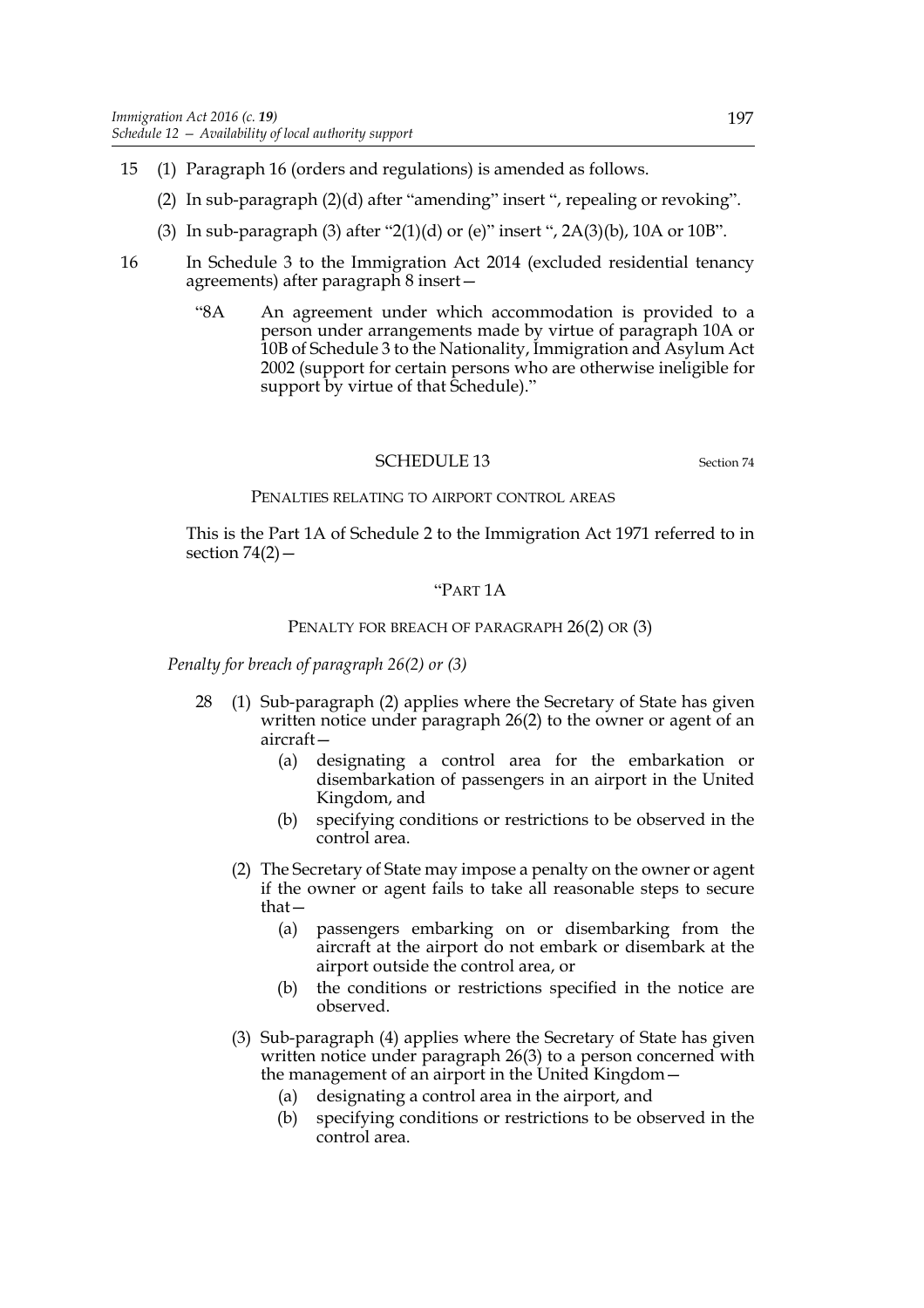- (4) The Secretary of State may impose a penalty on the person if the person fails to take all reasonable steps to secure that the conditions or restrictions specified in the notice are observed.
- (5) The Secretary of State may impose a separate penalty under subparagraph (2) or (4) in respect of each failure of the kind mentioned in that sub-paragraph.
- (6) The amount of a penalty imposed under sub-paragraph (2) or (4) may be such an amount as the Secretary of State considers appropriate; but the amount of each penalty must not exceed the prescribed maximum.

*Codes of practice*

- 28A (1) The Secretary of State must issue a code of practice to be followed  $bv -$ 
	- (a) agents and operators of aircraft to whom notices under paragraph  $26(2)$  have been given, and
	- (b) persons concerned with the management of airports in the United Kingdom to whom notices under paragraph 26(3) have been given.
	- (2) The Secretary of State must have regard to the code (in addition to any other matters the Secretary of State thinks relevant)—
		- (a) when deciding whether to impose a penalty under paragraph 28, and
		- (b) when considering a notice of objection under paragraph 28C.
	- (3) The Secretary of State must issue a code of practice specifying matters to be considered in determining the amount of a penalty under paragraph 28.
	- (4) The Secretary of State must have regard to the code (in addition to any other matters the Secretary of State thinks relevant)—
		- (a) when imposing a penalty under paragraph 28, and
		- (b) when considering a notice of objection under paragraph 28C.
	- (5) Before issuing a code under this paragraph the Secretary of State must lay the code before Parliament.
	- (6) A code under this paragraph comes into force in accordance with provision made by regulations made by the Secretary of State.
	- (7) The Secretary of State may from time to time review a code under this paragraph and may revise and re-issue it following a review.
	- (8) References in sub-paragraphs (5) and (6) to a code include a revised code.

*Penalty notices*

28B (1) If the Secretary of State decides that a person is liable to a penalty under paragraph 28, the Secretary of State must notify the person of that decision.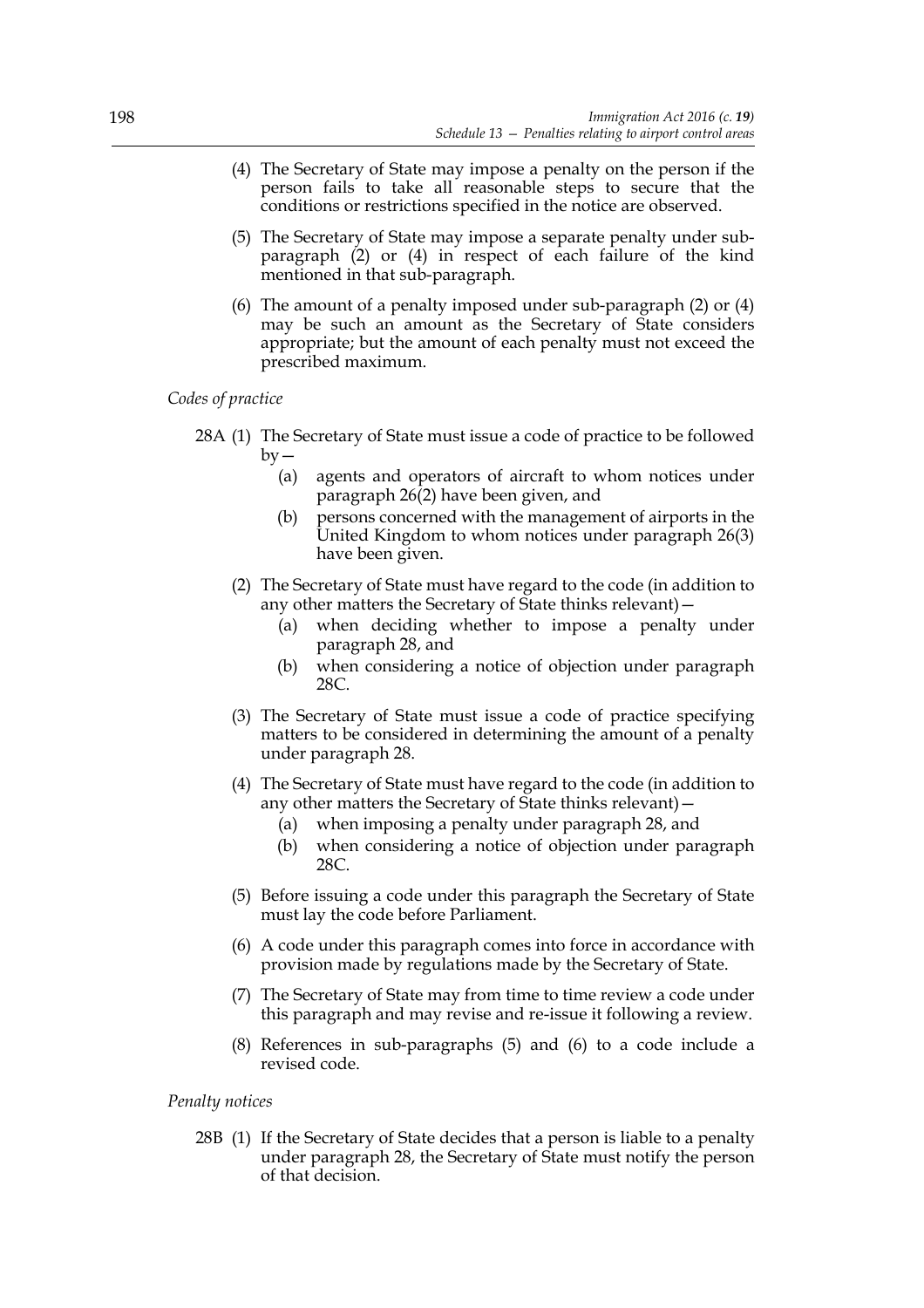- (2) A notice under sub-paragraph (1) (a "penalty notice") must—
	- (a) be in writing,
	- (b) state why the Secretary of State thinks the recipient is liable to the penalty,
	- (c) state the amount of the penalty,
	- (d) specify the date on which the penalty notice is given,
	- (e) specify the date, at least 28 days after the date specified in the notice as the date on which it is given, before which the penalty must be paid,
	- (f) specify how the penalty must be paid,
	- (g) include an explanation of the steps that the person may take if the person objects to the penalty (including specifying the manner and form in which any notice of objection must be given to the Secretary of State), and
	- (h) include an explanation of the steps the Secretary of State may take to recover any unpaid penalty.

# *Objections*

- 28C (1) The recipient of a penalty notice ("the recipient") may object to the penalty notice by giving a notice of objection to the Secretary of State.
	- (2) A notice of objection must—
		- (a) be in writing,
		- (b) give the reasons for the objection,
		- (c) be given in the manner and form specified in the penalty notice, and
		- (d) be given before the end of the period of 28 days beginning with the date specified in the penalty notice as the date on which it is given.
	- (3) Where the Secretary of State receives a notice of objection, the Secretary of State must consider it and—
		- (a) cancel the penalty,
		- (b) reduce the penalty,
		- (c) increase the penalty, or
		- (d) determine not to alter the penalty.
	- (4) After reaching a decision as to how to proceed under subparagraph (3), the Secretary of State must notify the recipient of the decision in writing.
	- (5) A notification under sub-paragraph (4) must be given before the end of the period of 70 days beginning with the date specified in the penalty notice as the date on which it is given, or such longer period as the Secretary of State may agree with the recipient.
	- (6) A notification under sub-paragraph (4), other than one notifying the recipient that the Secretary of State has decided to cancel the penalty, must—
		- (a) state the amount of the penalty following the Secretary of State's consideration of the notice of objection,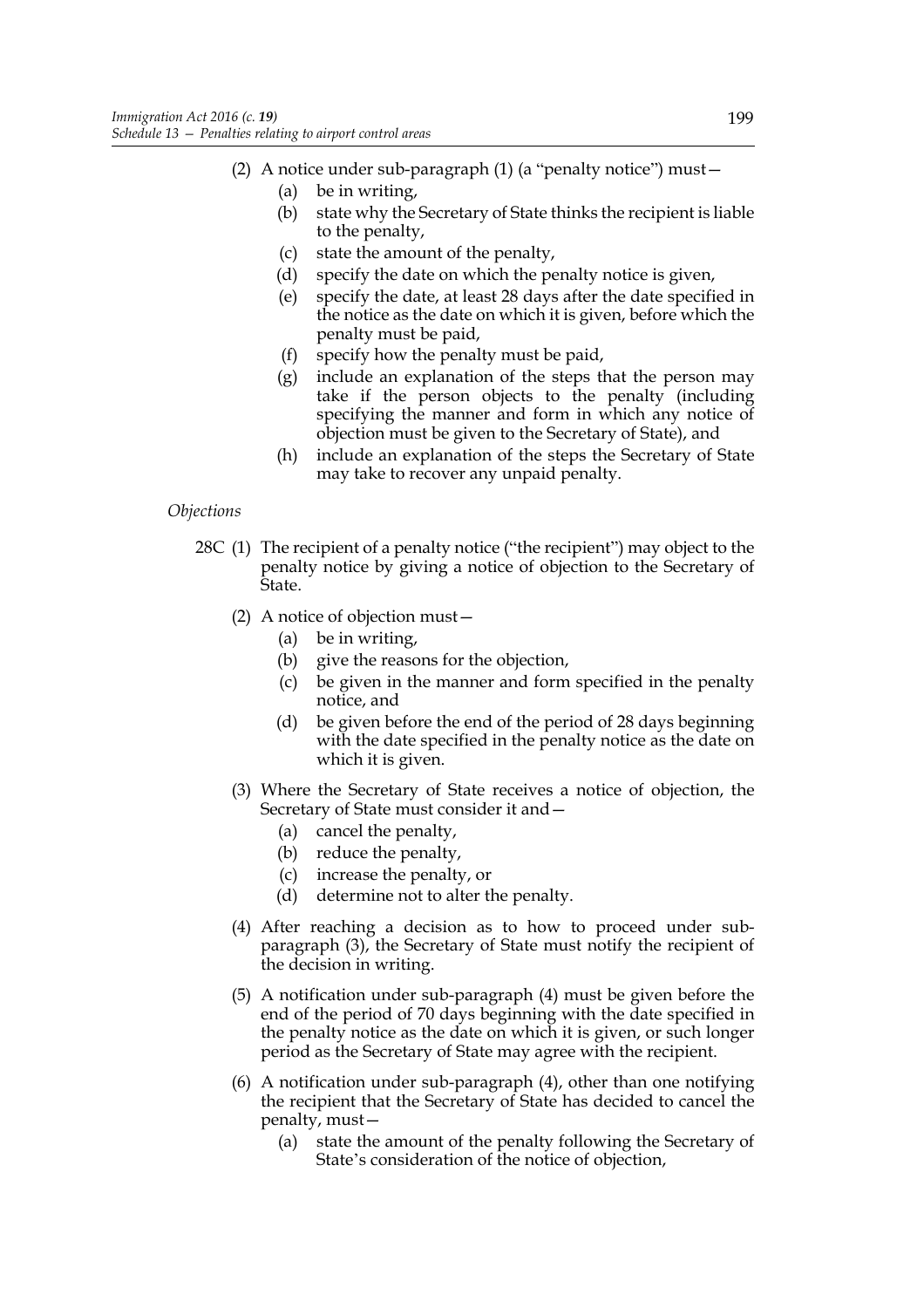- (b) state the Secretary of State's reasons for the decision under sub-paragraph (3),
- (c) specify the date, at least 28 days after the date on which the notification is given, before which the penalty must be paid,
- (d) specify how the penalty must be paid,
- (e) include an explanation of the recipient's rights of appeal, and
- (f) include an explanation of the steps the Secretary of State may take to recover any unpaid penalty.

### *Appeals*

- 28D (1) A person ("the appellant") may appeal to the court against a decision to require the person to pay a penalty under paragraph 28.
	- (2) An appeal may be brought only if the appellant has given a notice of objection and the Secretary of State has—
		- (a) reduced the penalty under paragraph  $28C(3)(b)$ ,
		- (b) increased the penalty under paragraph  $28C(3)(c)$ , or
		- (c) determined not to alter the penalty under paragraph  $28C(3)(d)$ .
	- (3) An appeal must be brought within the period of 28 days beginning with the date on which the appellant is notified of the Secretary of State's decision on the notice of objection under paragraph 28C(4).
	- (4) On appeal, the court may  $-$ 
		- (a) allow the appeal and cancel the penalty,
		- (b) allow the appeal and reduce the penalty, or
		- (c) dismiss the appeal.
	- (5) An appeal is to be a re-hearing of the Secretary of State's decision to impose a penalty and is to be determined having regard to—
		- (a) any code of practice under paragraph 28A(1) which had effect at the time of the events to which the penalty relates,
		- (b) any code of practice under paragraph 28A(3) which has effect at the time of the appeal, and
		- (c) any other matters which the court thinks relevant (which may include matters of which the Secretary of State was unaware).
	- (6) Sub-paragraph (5) has effect despite any provision of rules of court.
	- (7) In this paragraph "the court" means
		- the county court, if the appeal relates to a penalty imposed under paragraph 28 in relation to an airport in England and Wales;
		- (b) the sheriff, if the appeal relates to a penalty imposed under paragraph 28 in relation to an airport in Scotland;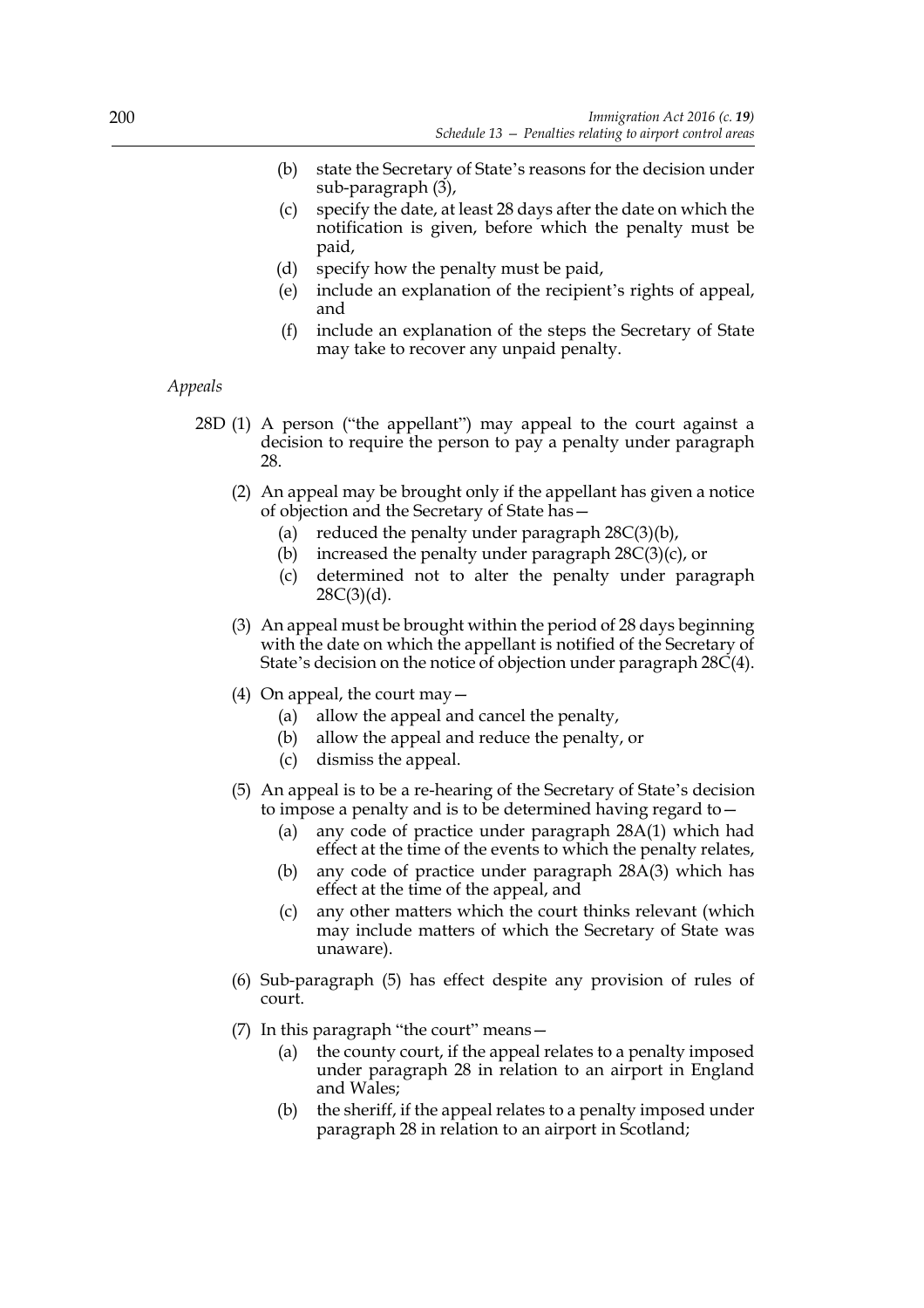- (c) a county court in Northern Ireland, if the appeal relates to a penalty imposed under paragraph 28 in relation to an airport in Northern Ireland.
- (8) But—
	- (a) the county court in England and Wales, or a county court in Northern Ireland, may transfer proceedings under this paragraph to the High Court, and
	- (b) the sheriff may transfer proceedings under this paragraph to the Court of Session.

### *Enforcement*

- 28E (1) This section applies where a sum is payable to the Secretary of State as a penalty under paragraph 28.
	- (2) In England and Wales the penalty is recoverable as if it were payable under an order of the county court in England and Wales.
	- (3) In Scotland the penalty may be enforced in the same manner as an extract registered decree arbitral bearing a warrant for execution issued by the sheriff court of any sheriffdom in Scotland.
	- (4) In Northern Ireland the penalty is recoverable as if it were payable under an order of a county court in Northern Ireland.
	- (5) Where action is taken under this paragraph for the recovery of a sum payable as a penalty under this Chapter, the penalty is—
		- (a) in relation to England and Wales, to be treated for the purposes of section 98 of the Courts Act 2003 (register of judgments and orders etc) as if it were a judgment entered in the county court;
		- (b) in relation to Northern Ireland, to be treated for the purposes of Article 116 of the Judgments Enforcement (Northern Ireland) Order 1981 (S.I. 1981/226 (N.I. 6)) (register of judgments) as if it were a judgment in respect of which an application has been accepted under Article 22 or 23(1) of that Order.
	- (6) Money paid to the Secretary of State by way of a penalty under paragraph 28 must be paid into the Consolidated Fund.

#### *Service of documents*

- 28F (1) A document which is to be issued or served on a person outside the United Kingdom for the purposes of paragraph 28B or 28C or in the course of proceedings under paragraph 28E may be issued or served—
	- (a) in person,
	- (b) by post,
	- (c) by facsimile transmission,
	- (d) by e-mail, or
	- (e) in any other prescribed manner.
	- (2) The Secretary of State may by regulations provide that a document issued or served in a manner listed in sub-paragraph (1) in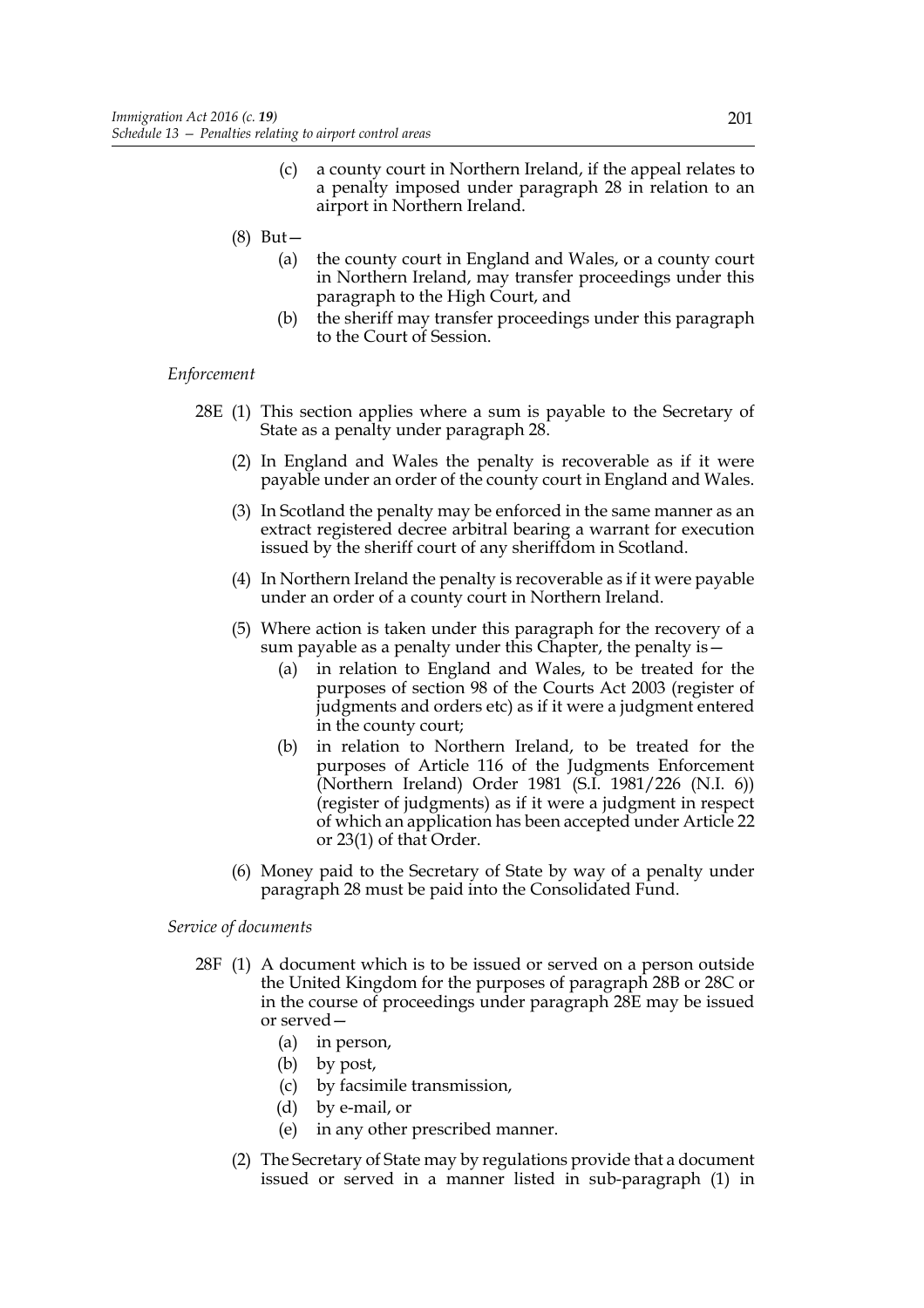accordance with the regulations is to be taken to have been received at a time specified by or determined in accordance with the regulations.

*Interpretation of this Part of this Schedule*

28G In this Part of this Schedule—

"penalty notice" has the meaning given by paragraph 28B(2); "prescribed" means prescribed by regulations made by the Secretary of State.

*Regulations under this Part of this Schedule*

- 28H (1) Regulations under this Part of this Schedule are to be made by statutory instrument.
	- (2) A statutory instrument containing (whether alone or with other provision) regulations under paragraph 28(6) may not be made unless a draft of the instrument has been laid before, and approved by a resolution of, each House of Parliament.
	- (3) A statutory instrument containing any other regulations under this Part of this Schedule and to which sub-paragraph (2) does not apply is subject to annulment in pursuance of a resolution of either House of Parliament.
	- (4) Regulations under this Part of this Schedule—
		- (a) may make different provision for different purposes;
		- (b) may make incidental, supplementary, consequential, transitional, transitory or saving provision."

# SCHEDULE 14 Section 75

## MARITIME ENFORCEMENT

- 1 The Immigration Act 1971 is amended as follows.
- 2 In section 25(1) (offence of assisting unlawful immigration to member State), in paragraphs (a) and (b) after "breach" insert "or attempted breach".
- 3 In section 25A (helping an asylum-seeker to enter United Kingdom) in subsection  $(1)(a)$  –
	- (a) after "arrival" insert "or attempted arrival", and
	- (b) after "entry" insert "or attempted entry".
- 4 In section 25B (assisting entry to United Kingdom in breach of deportation or exclusion order)—
	- (a) in subsection (1), in paragraphs (a) and (b) after "breach" insert "or attempted breach",
	- (b) for subsection (2) substitute—
		- "(2) Subsection (3) applies where the Secretary of State has made an order excluding an individual from the United Kingdom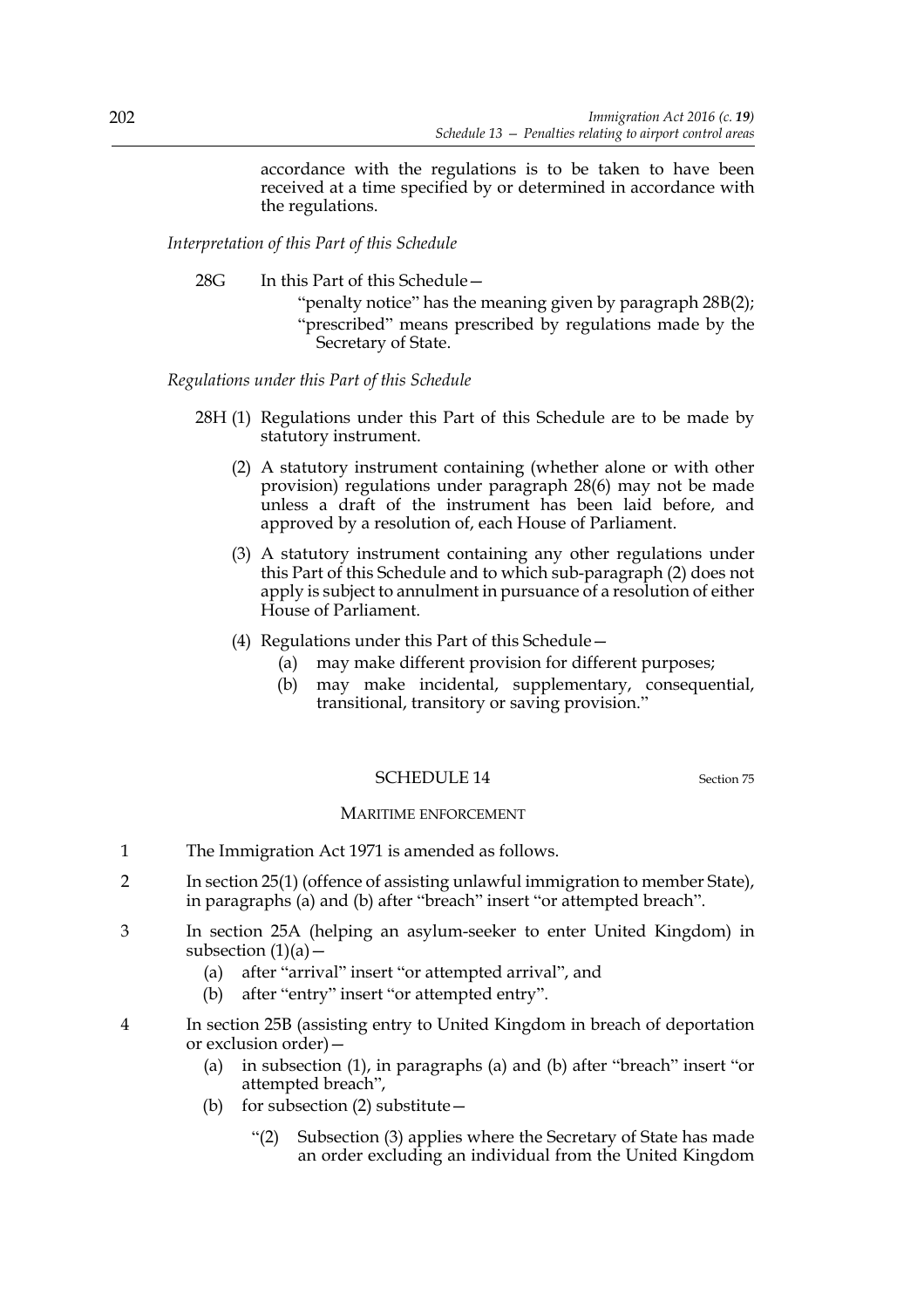on the grounds of public policy, public security or public health, other than a temporary exclusion order.",

- (c) in subsection  $(3)$ 
	- (i) in paragraphs (a) and (b) after "remain" insert ", or attempt to arrive in, enter or remain,", and
	- (ii) in paragraph (c) for the words from "personally" to the end substitute "made an order excluding the individual from the United Kingdom on the grounds of public policy, public security or public health", and
- (d) after subsection (4) insert—
	- "(5) In this section a "temporary exclusion order" means an order under section 2 of the Counter-Terrorism and Security Act 2015."
- 5 In section 28 (proceedings) after subsection (2) insert—
	- "(2A) Section 3 of the Territorial Waters Jurisdiction Act 1878 (consent of Secretary of State for certain prosecutions) does not apply to proceedings for an offence under section 25, 25A or 25B."
- 6 In section 28A(3) (arrest without warrant) in paragraphs (a) and (b) after "committed" insert "or attempted to commit".
- 7 After Part 3 insert—

### "PART 3A

#### MARITIME ENFORCEMENT

# **28M Enforcement powers in relation to ships: England and Wales**

- (1) An immigration officer, an English and Welsh constable or an enforcement officer may exercise the powers set out in Part 1 of Schedule 4A ("Part 1 powers") in relation to any of the following in England and Wales waters—
	- (a) a United Kingdom ship;
	- (b) a ship without nationality;
	- (c) a foreign ship;
	- (d) a ship registered under the law of a relevant territory.
- (2) But Part 1 powers may be exercised only—
	- (a) for the purpose of preventing, detecting, investigating or prosecuting an offence under section 25, 25A or 25B, and
	- (b) in accordance with the rest of this section.
- (3) The authority of the Secretary of State is required before an immigration officer, an English and Welsh constable or an enforcement officer may exercise Part 1 powers in relation to a foreign ship, or a ship registered under the law of a relevant territory, within the territorial sea adjacent to the United Kingdom.
- (4) Authority for the purposes of subsection (3) may be given in relation to a foreign ship only if the Convention permits the exercise of Part 1 powers in relation to the ship.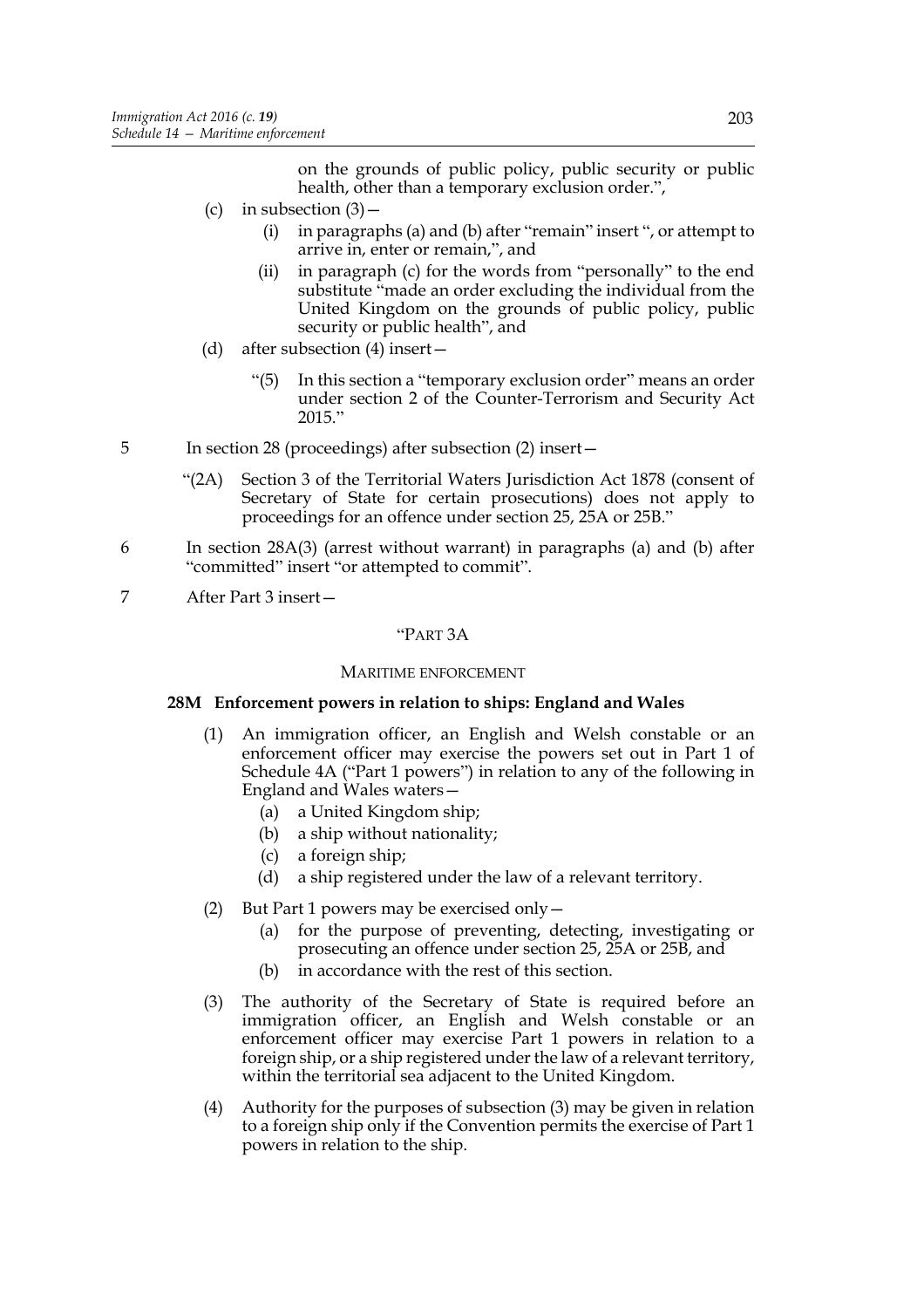# **28N Enforcement powers in relation to ships: Scotland**

- (1) An immigration officer, a Scottish constable or an enforcement officer may exercise the powers set out in Part 2 of Schedule 4A ("Part 2 powers") in relation to any of the following in Scotland waters—
	- (a) a United Kingdom ship;
	- (b) a ship without nationality;
	- (c) a foreign ship;
	- (d) a ship registered under the law of a relevant territory.
- (2) But Part 2 powers may be exercised only—
	- (a) for the purpose of preventing, detecting, investigating or prosecuting an offence under section 25, 25A or 25B, and
	- (b) in accordance with the rest of this section.
- (3) The authority of the Secretary of State is required before an immigration officer, a Scottish constable or an enforcement officer may exercise Part 2 powers in relation to a foreign ship, or a ship registered under the law of a relevant territory, within the territorial sea adjacent to the United Kingdom.
- (4) Authority for the purposes of subsection (3) may be given in relation to a foreign ship only if the Convention permits the exercise of Part 2 powers in relation to the ship.

## **28O Enforcement powers in relation to ships: Northern Ireland**

- (1) An immigration officer, a Northern Ireland constable or an enforcement officer may exercise the powers set out in Part 3 of Schedule 4A ("Part 3 powers") in relation to any of the following in Northern Ireland waters—
	- (a) a United Kingdom ship;
	- (b) a ship without nationality;
	- (c) a foreign ship;
	- (d) a ship registered under the law of a relevant territory.
- (2) But Part 3 powers may be exercised only—
	- (a) for the purpose of preventing, detecting, investigating or prosecuting an offence under section 25, 25A or 25B, and
	- (b) in accordance with the rest of this section.
- (3) The authority of the Secretary of State is required before an immigration officer, a Northern Ireland constable or an enforcement officer may exercise Part 3 powers in relation to a foreign ship, or a ship registered under the law of a relevant territory, within the territorial sea adjacent to the United Kingdom.
- (4) Authority for the purposes of subsection (3) may be given in relation to a foreign ship only if the Convention permits the exercise of Part 3 powers in relation to the ship.

## **28P Hot pursuit of ships in United Kingdom waters**

(1) An immigration officer, an English and Welsh constable or an enforcement officer may exercise Part 1 powers in relation to a ship in Scotland waters or in Northern Ireland waters if—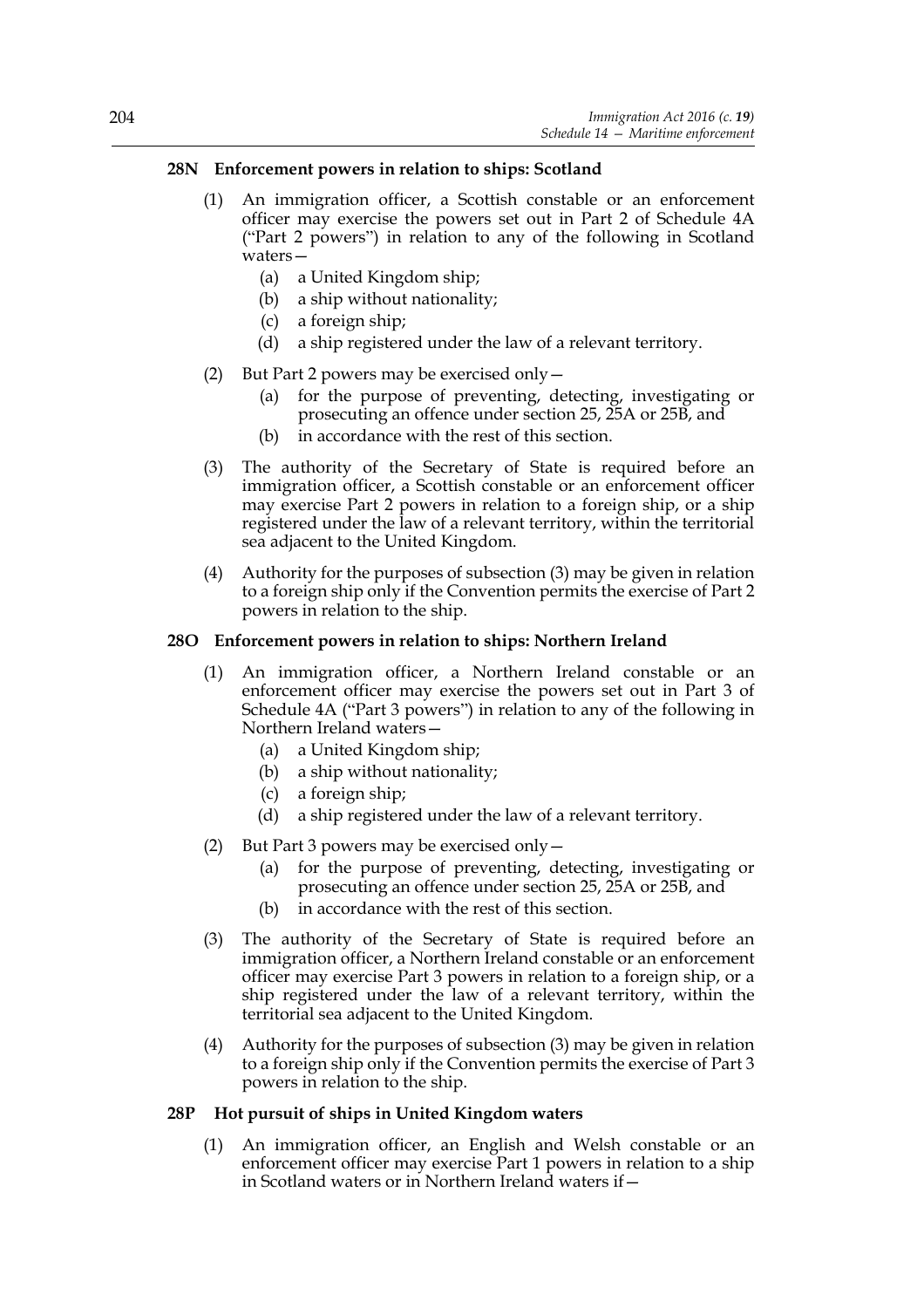- (a) the ship is pursued there,
- (b) immediately before the pursuit of the ship, the ship was in England and Wales waters, and
- (c) the condition in subsection (7) is met.
- (2) Part 1 powers may be exercised under subsection (1) only—
	- (a) for the purpose mentioned in subsection  $(2)(a)$  of section 28M, and
	- (b) (if relevant) in accordance with subsections (3) and (4) of that section.
- (3) An immigration officer, a Scottish constable or an enforcement officer may exercise Part 2 powers in relation to a ship in England and Wales waters or in Northern Ireland waters if—
	- (a) the ship is pursued there,
	- (b) immediately before the pursuit of the ship, the ship was in Scotland waters, and
	- (c) the condition in subsection (7) is met.
- (4) Part 2 powers may be exercised under subsection  $(3)$  only  $-$ 
	- (a) for the purpose mentioned in subsection  $(2)(a)$  of section 28N, and
	- (b) (if relevant) in accordance with subsections (3) and (4) of that section.
- (5) An immigration officer, a Northern Ireland constable or an enforcement officer may exercise Part 3 powers in relation to a ship in England and Wales waters or in Scotland waters if—
	- (a) the ship is pursued there,
	- (b) immediately before the pursuit of the ship, the ship was in Northern Ireland waters, and
	- (c) the condition in subsection (7) is met.
- (6) Part 3 powers may be exercised under subsection (5) only  $-$ 
	- (a) for the purpose mentioned in subsection  $(2)(a)$  of section 28O, and
	- (b) (if relevant) in accordance with subsections (3) and (4) of that section.
- (7) The condition referred to in subsection  $(1)(c)$ ,  $(3)(c)$  and  $(5)(c)$  is that—
	- (a) before the pursuit of the ship, a signal is given for it to stop, and
	- (b) the pursuit of the ship is not interrupted.
- (8) The signal referred to in subsection (7)(a) must be given in such a way as to be audible or visible from the ship.
- (9) For the purposes of subsection  $(7)(b)$ , pursuit is not interrupted by reason only of the fact that—
	- (a) the method of carrying out the pursuit, or
	- (b) the identity of the ship or aircraft carrying out the pursuit, changes during the course of the pursuit.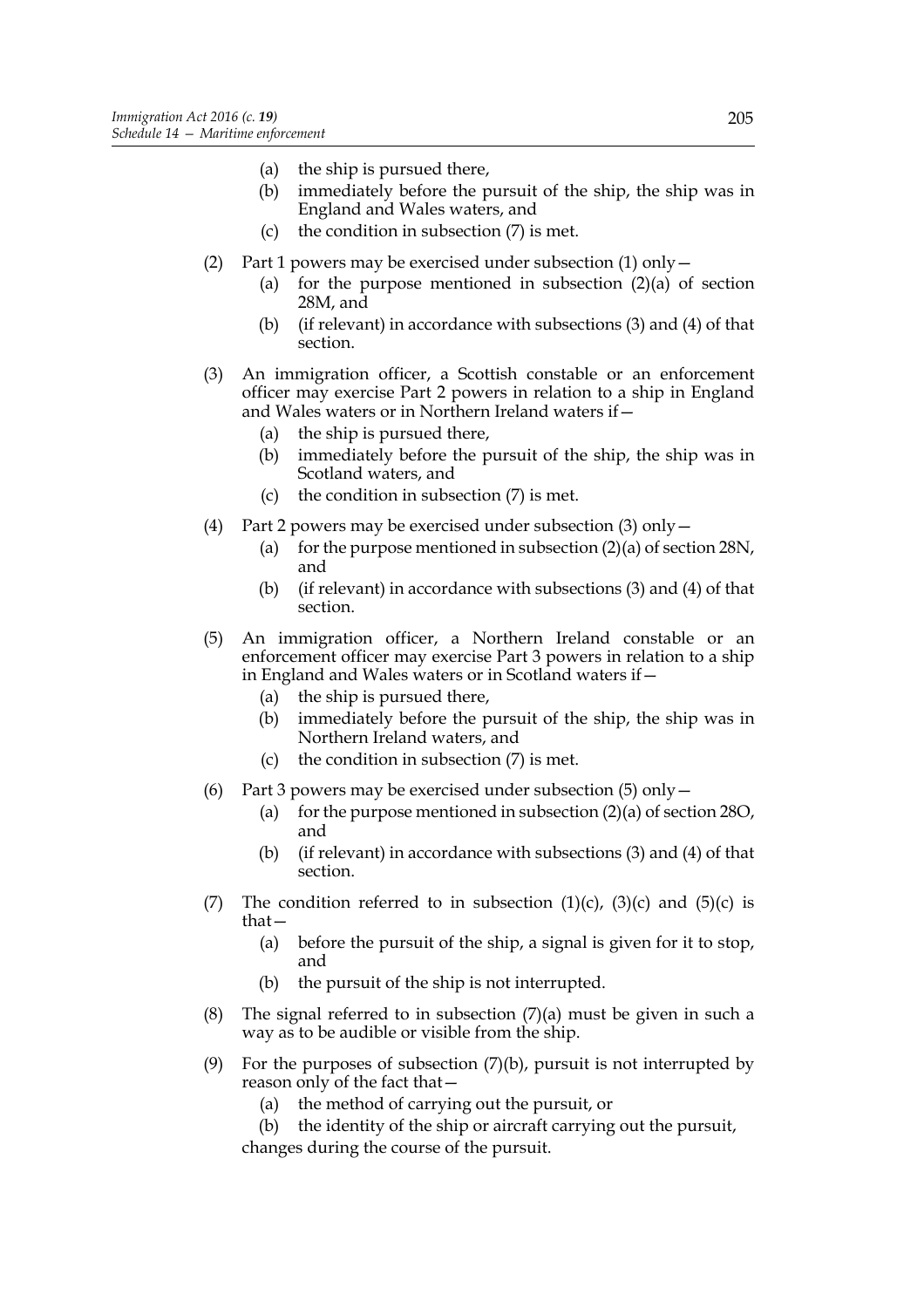(10) Nothing in this Part affects any other legal right of hot pursuit that a constable or an enforcement officer may have.

# **28Q Interpretation of Part 3A**

- (1) In this Part—
	- "the Convention" means the United Nations Convention on the Law of the Sea 1982 (Cmnd 8941) and any modifications of that Convention agreed after the passing of this Act that have entered into force in relation to the United Kingdom;

"enforcement officer" means—

- (a) a person who is a commissioned officer of any of Her Majesty's ships, or
- (b) a person in command or charge of any aircraft or hovercraft of the Royal Navy, the Army or the Royal Air Force;
- "England and Wales waters" means the sea and other waters within the seaward limits of the territorial sea adjacent to England and Wales;
- "English and Welsh constable" means only a person who is—
	- (a) a member of a police force in England and Wales,
	- (b) a member of the British Transport Police Force, or
	- (c) a port constable, within the meaning of section 7 of the Marine Navigation Act 2013, or a person appointed to act as a constable under provision made by virtue of section 16 of the Harbours Act 1964;

"foreign ship" means a ship which—

- (a) is registered in a State other than the United Kingdom, or
- (b) is not so registered but is entitled to fly the flag of a State other than the United Kingdom;

"Northern Ireland constable" means only a person who is—

- (a) a member of the Police Service of Northern Ireland,
- (b) a member of the Police Service of Northern Ireland Reserve, or
- (c) a person appointed as a special constable in Northern Ireland by virtue of provision incorporating section 79 of the Harbours, Docks, and Piers Clauses Act 1847;
- "Northern Ireland waters" means the sea and other waters within the seaward limits of the territorial sea adjacent to Northern Ireland;
- "Part 1 powers" means the powers set out in Part 1 of Schedule 4A;
- "Part 2 powers" means the powers set out in Part 2 of that Schedule;
- "Part 3 powers" means the powers set out in Part 3 of that Schedule;

"relevant territory" means—

- (a) the Isle of Man;
- (b) any of the Channel Islands;
- (c) a British overseas territory;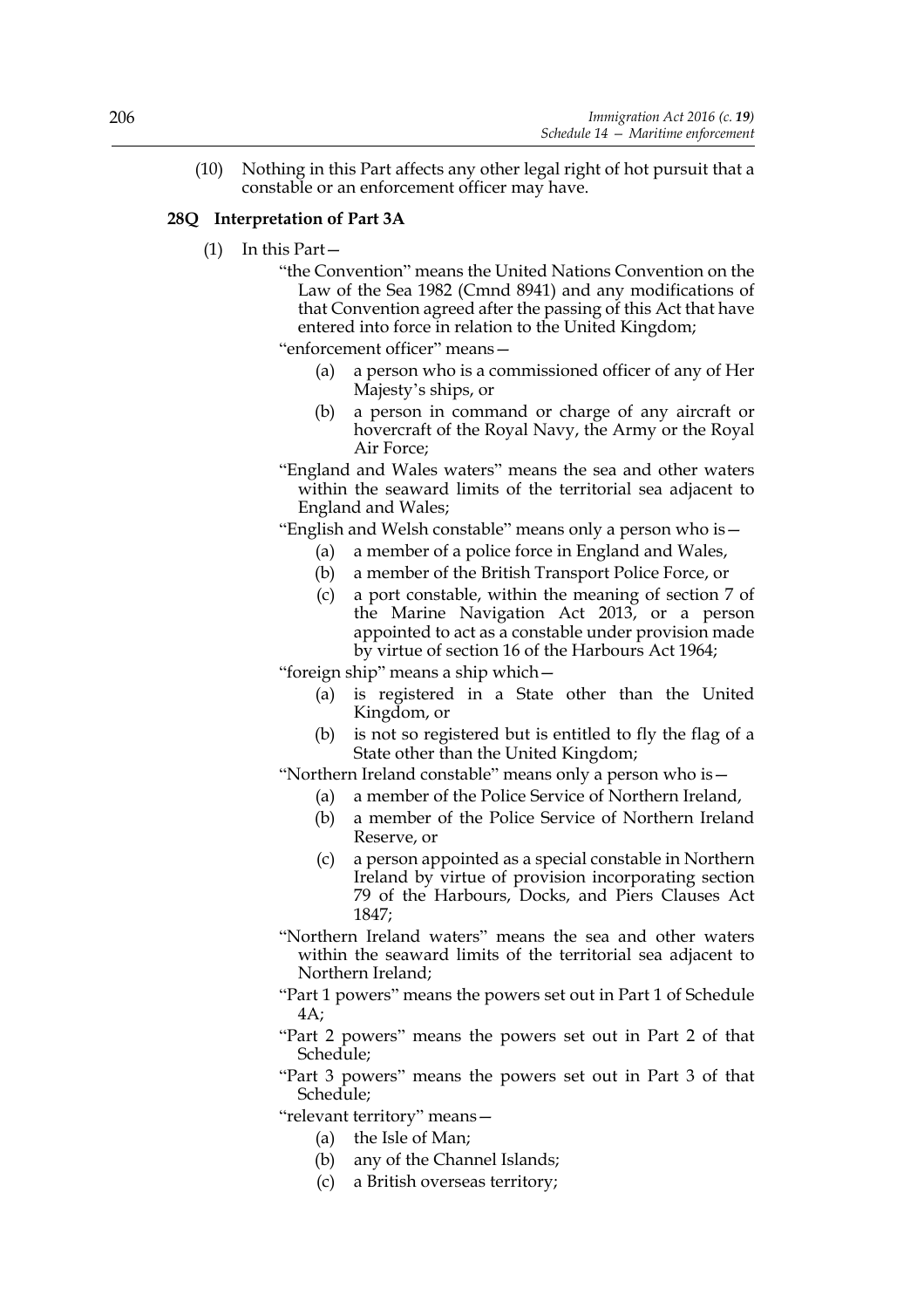- "Scottish constable" means only a person who is a constable, within the meaning of section 99 of the Police and Fire Reform (Scotland) Act 2012 (asp 8);
- "Scotland waters" means the sea and other waters within the seaward limits of the territorial sea adjacent to Scotland;
- "ship" includes every description of vessel (including a hovercraft) used in navigation;

"ship without nationality" means a ship which—

- (a) is not registered in, or otherwise entitled to fly the flag of, any State or relevant territory, or
- (b) sails under the flags of two or more States or relevant territories, or under the flags of a State and relevant territory, using them according to convenience;

"United Kingdom ship" means a ship which—

- (a) is registered under Part 2 of the Merchant Shipping Act 1995,
- (b) is a Government ship within the meaning of that Act,
- (c) is not registered in any State or relevant territory but is wholly owned by persons each of whom has a United Kingdom connection, or
- (d) is registered under an Order in Council under section 1 of the Hovercraft Act 1968.
- (2) For the purposes of paragraph (c) of the definition of "United Kingdom ship" in subsection (1), a person has a "United Kingdom connection" if the person is—
	- (a) a British citizen, a British overseas territories citizen or a British Overseas citizen,
	- (b) an individual who is habitually resident in the United Kingdom, or
	- (c) a body corporate which is established under the law of a part of the United Kingdom and has its principal place of business in the United Kingdom."
- 8 After Schedule 4 insert—

### "SCHEDULE 4A Sections 28M, 28N and 28O

#### ENFORCEMENT POWERS IN RELATION TO SHIPS

#### PART 1

#### ENGLAND AND WALES

#### *Introductory*

- 1 (1) This Part of this Schedule sets out the powers exercisable by immigration officers, English and Welsh constables and enforcement officers (referred to in this Part of this Schedule as "relevant officers") under sections 28M and 28P(1).
	- (2) In this Part of this Schedule—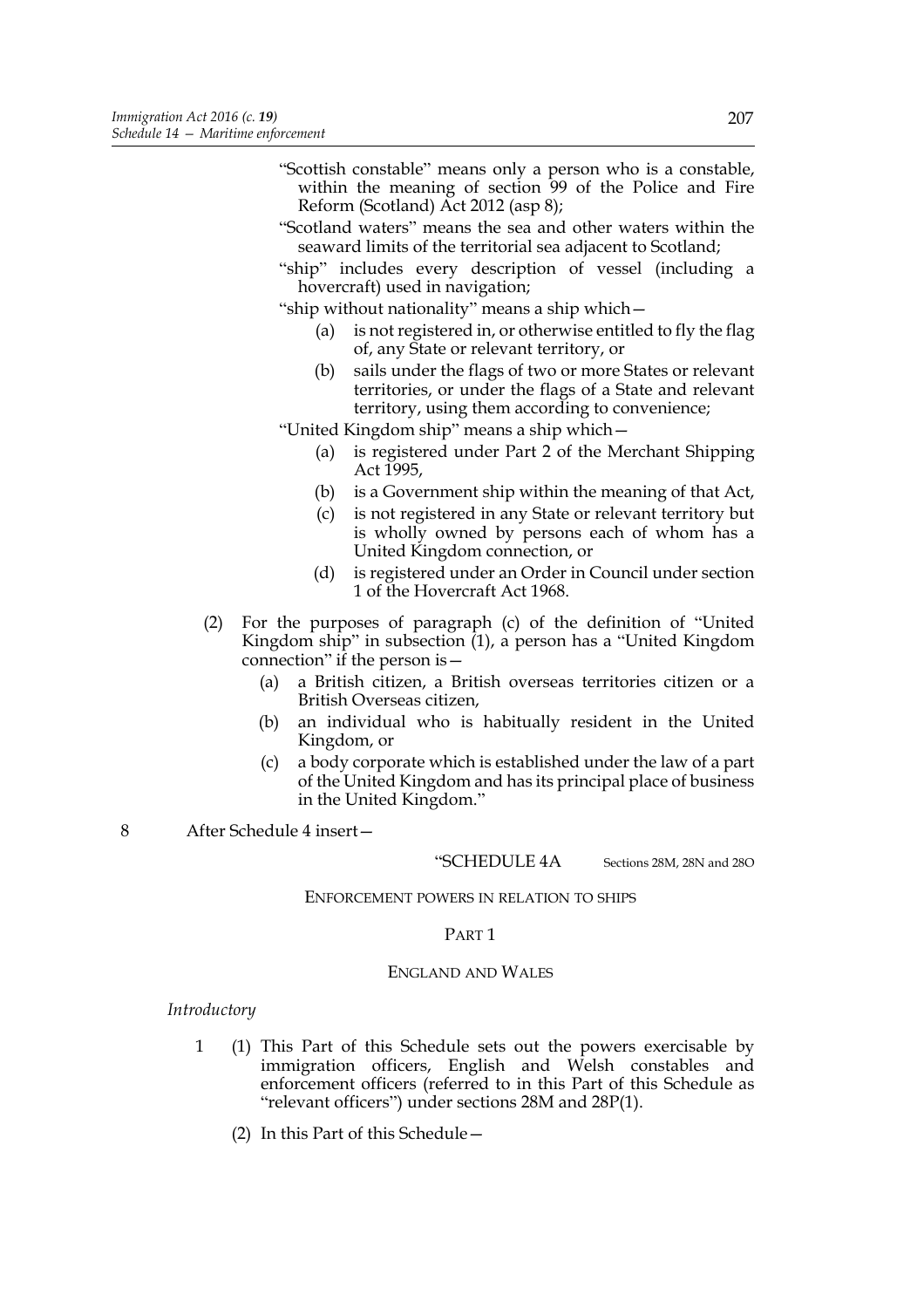- "items subject to legal privilege" has the same meaning as in the Police and Criminal Evidence Act 1984 (see section 10 of that Act);
- "the ship" means the ship in relation to which the powers set out in this Part of this Schedule are exercised.

*Power to stop, board, divert and detain*

- 2 (1) This paragraph applies if a relevant officer has reasonable grounds to suspect that—
	- (a) an offence under section 25, 25A or 25B is being, or has been, committed on the ship, or
	- (b) the ship is otherwise being used in connection with the commission of an offence under any of those sections.
	- (2) The relevant officer may—
		- (a) stop the ship;
		- (b) board the ship;
		- (c) require the ship to be taken to a port in the United Kingdom and detained there.
	- (3) The relevant officer may require the master of the ship, or any member of its crew, to take such action as is necessary for the purposes of sub-paragraph (2)(c).
	- (4) A relevant officer must give notice in writing to the master of any ship detained under this paragraph.
	- (5) The notice must state that the ship is to be detained until the notice is withdrawn by the giving of a further notice in writing signed by a relevant officer.

*Power to search and obtain information*

- 3 (1) This paragraph applies if a relevant officer has reasonable grounds to suspect that there is evidence on the ship (other than items subject to legal privilege) relating—
	- (a) to an offence under section 25, 25A and 25B, or
	- (b) to an offence that is connected with an offence under any of those sections.
	- (2) The relevant officer may search—
		- (a) the ship;
		- (b) anyone on the ship;
		- (c) anything on the ship (including cargo).
	- (3) The relevant officer may require a person on the ship to give information about himself or herself or about anything on the ship.
	- (4) The power to search conferred by sub-paragraph  $(2)$  -
		- (a) is only a power to search to the extent that it is reasonably required for the purpose of discovering evidence of the kind mentioned in sub-paragraph (1), and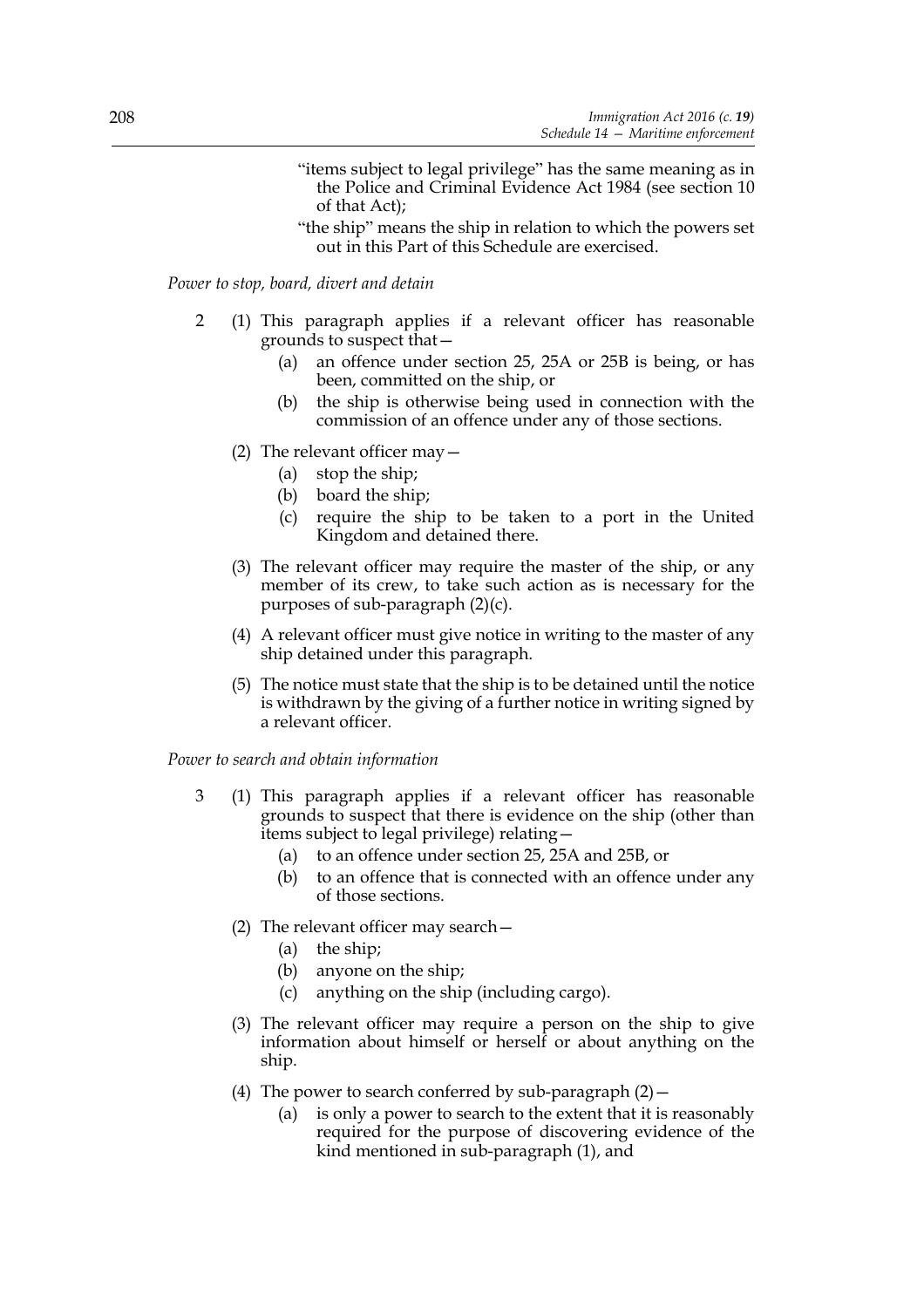- (b) in the case of a search of a person, does not authorise a relevant officer to require the person to remove any clothing in public other than an outer coat, jacket or gloves.
- (5) In exercising a power conferred by sub-paragraph (2) or (3) a relevant officer may—
	- (a) open any containers;
	- (b) require the production of documents, books or records relating to the ship or anything on it (but not including anything the relevant officer has reasonable grounds to believe to be an item subject to legal privilege);
	- (c) make photographs or copies of anything the production of which the relevant officer has power to require.
- (6) The power in sub-paragraph (5)(b) to require the production of documents, books or records includes, in relation to documents, books or records kept in electronic form, power to require the provision of the documents, books or records in a form in which they are legible and can be taken away.
- (7) Sub-paragraph (5) is without prejudice to the generality of the powers conferred by sub-paragraphs (2) and (3).
- (8) A power conferred by this paragraph may be exercised on the ship or elsewhere.

*Power of arrest and seizure*

- 4 (1) This paragraph applies if a relevant officer has reasonable grounds to suspect that an offence under section 25, 25A or 25B has been, or is being, committed on the ship.
	- (2) The relevant officer may arrest without warrant anyone whom the constable or officer has reasonable grounds for suspecting to be guilty of the offence.
	- (3) The relevant officer may seize and retain anything found on the ship which appears to the officer to be evidence of the offence (but not including anything that the constable or officer has reasonable grounds to believe to be an item subject to legal privilege).
	- (4) A power conferred by this paragraph may be exercised on the ship or elsewhere.

*Protective searches of persons*

- 5 (1) A relevant officer may search a person found on the ship for anything which the officer has reasonable grounds to believe the person might use to—
	- (a) cause physical injury,
	- (b) cause damage to property, or
	- (c) endanger the safety of any ship.
	- (2) The power conferred by sub-paragraph (1) may be exercised—
		- (a) only if the officer has reasonable grounds to believe that anything of a kind mentioned in that sub-paragraph is concealed on the person; and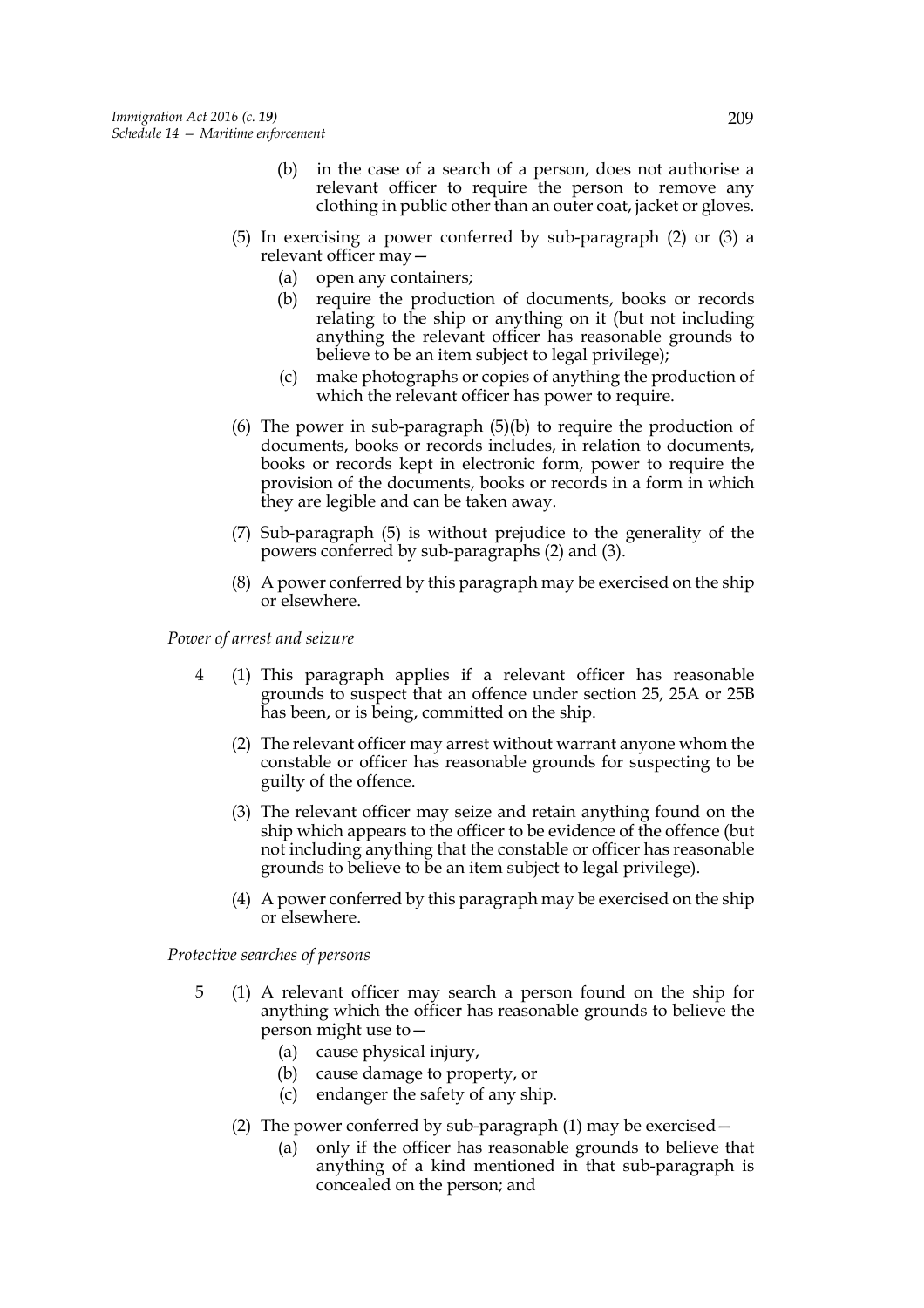- (b) only to the extent that it is reasonably required for the purpose of discovering any such thing.
- (3) The relevant officer may seize and retain anything which the officer has reasonable grounds to believe might—
	- (a) cause physical injury,
	- (b) cause damage to property, or
	- (c) endanger the safety of any ship.
- (4) If the person is detained, nothing seized under sub-paragraph (3) may be retained when the person is released from detention.
- (5) A power conferred by this paragraph to search a person does not authorise a relevant officer to require the person to remove any clothing in public other than an outer coat, jacket or gloves, but it does authorise the search of a person's mouth.
- (6) A power conferred by this paragraph may be exercised on the ship or elsewhere.

#### *Search for nationality documents*

- 6 (1) A relevant officer may require a person found on the ship to produce a nationality document.
	- (2) The relevant officer may search a person found on the ship where the officer has reasonable grounds to believe that a nationality document is concealed on the person.
	- (3) The power conferred by sub-paragraph (2) may be exercised—
		- (a) only if the officer has reasonable grounds to believe that a nationality document is concealed on the person; and
		- (b) only to the extent that it is reasonably required for the purpose of discovering any such document.
	- (4) Subject as follows, the officer may seize and retain a nationality document for as long as the officer believes the person to whom it relates will arrive in the United Kingdom by virtue of the exercise of the power in paragraph 2.
	- (5) The power to retain a nationality document in sub-paragraph (4) does not affect any other power of an immigration officer to retain a document.
	- (6) Where the nationality document has been seized and retained by a relevant officer who is not an immigration officer, the document must be passed to an immigration officer as soon as is practicable after the ship has arrived in the United Kingdom.
	- (7) The power conferred by this paragraph to search a person does not authorise a relevant officer to—
		- (a) require the person to remove any clothing in public other than an outer coat, jacket or gloves, or
		- (b) seize and retain any document the officer has reasonable grounds to believe to be an item subject to legal privilege.
	- (8) In this paragraph a "nationality document", in relation to a person, means any document which might—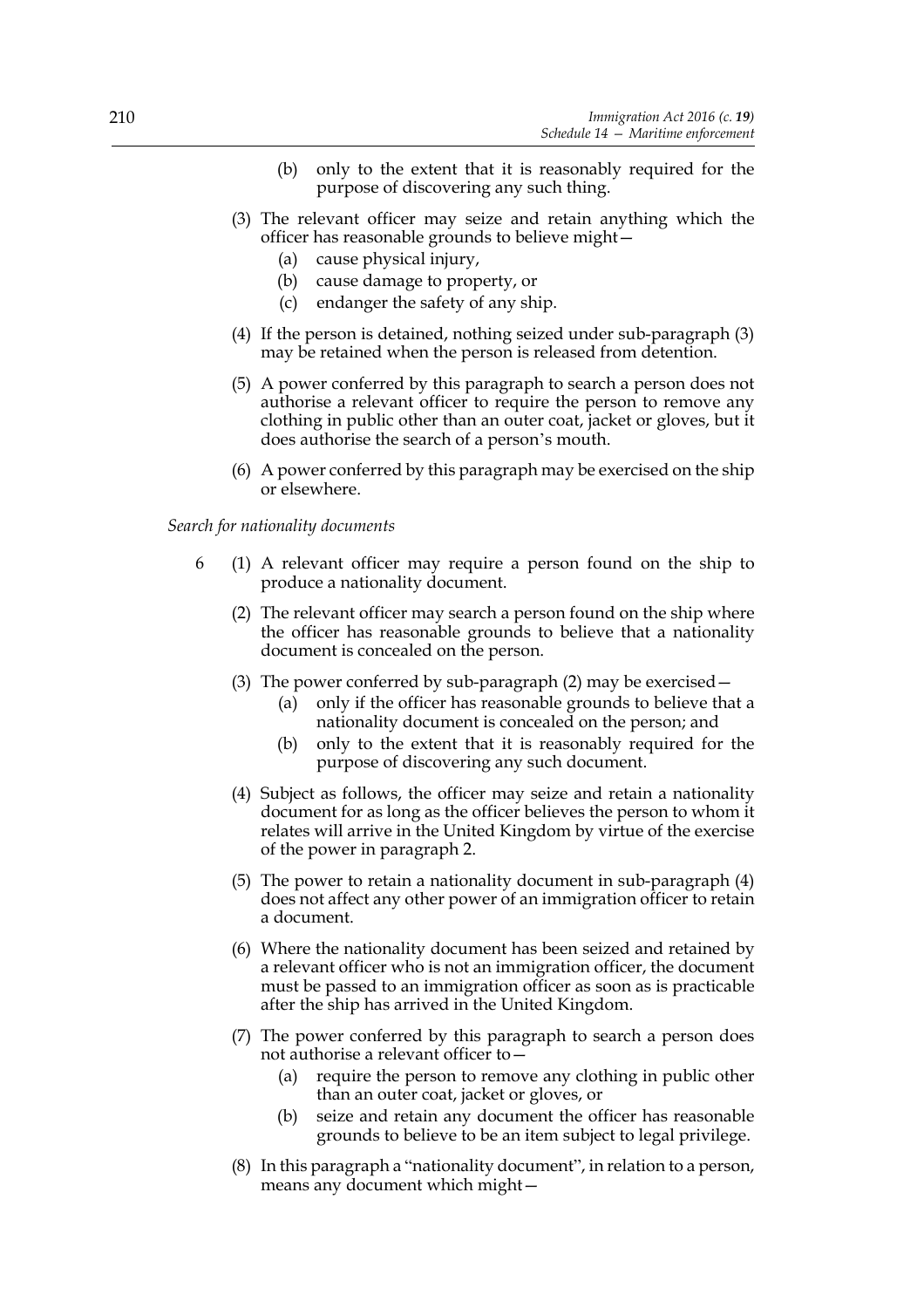- (a) establish the person's identity, nationality or citizenship, or
- (b) indicate the place from which the person has travelled to the United Kingdom or to which the person is proposing to go.
- (9) A power conferred by this paragraph may be exercised on the ship or elsewhere.

# *Assistants*

- 7 (1) A relevant officer may—
	- (a) be accompanied by other persons, and
	- (b) take equipment or materials,

to assist the officer in the exercise of powers under this Part of this Schedule.

(2) A person accompanying a relevant officer under sub-paragraph (1) may perform any of the officer's functions under this Part of this Schedule, but only under the officer's supervision.

# *Reasonable force*

8 A relevant officer may use reasonable force, if necessary, in the performance of functions under this Part of this Schedule.

# *Evidence of authority*

9 A relevant officer must produce evidence of the officer's authority if asked to do so.

# *Protection of relevant officers*

- 10 A relevant officer is not liable in any criminal or civil proceedings for anything done in the purported performance of functions under this Part of this Schedule if the court is satisfied that—
	- (a) the act was done in good faith, and
	- (b) there were reasonable grounds for doing it.

# *Offences*

- 11 (1) A person commits an offence under the law of England and Wales if the person-
	- (a) intentionally obstructs a relevant officer in the performance of functions under this Part of this Schedule,  $\overline{or}$
	- (b) fails without reasonable excuse to comply with a requirement made by a relevant officer in the performance of those functions.
	- (2) A person who provides information in response to a requirement made by a relevant officer in the performance of functions under this Part of this Schedule commits an offence under the law of England and Wales if—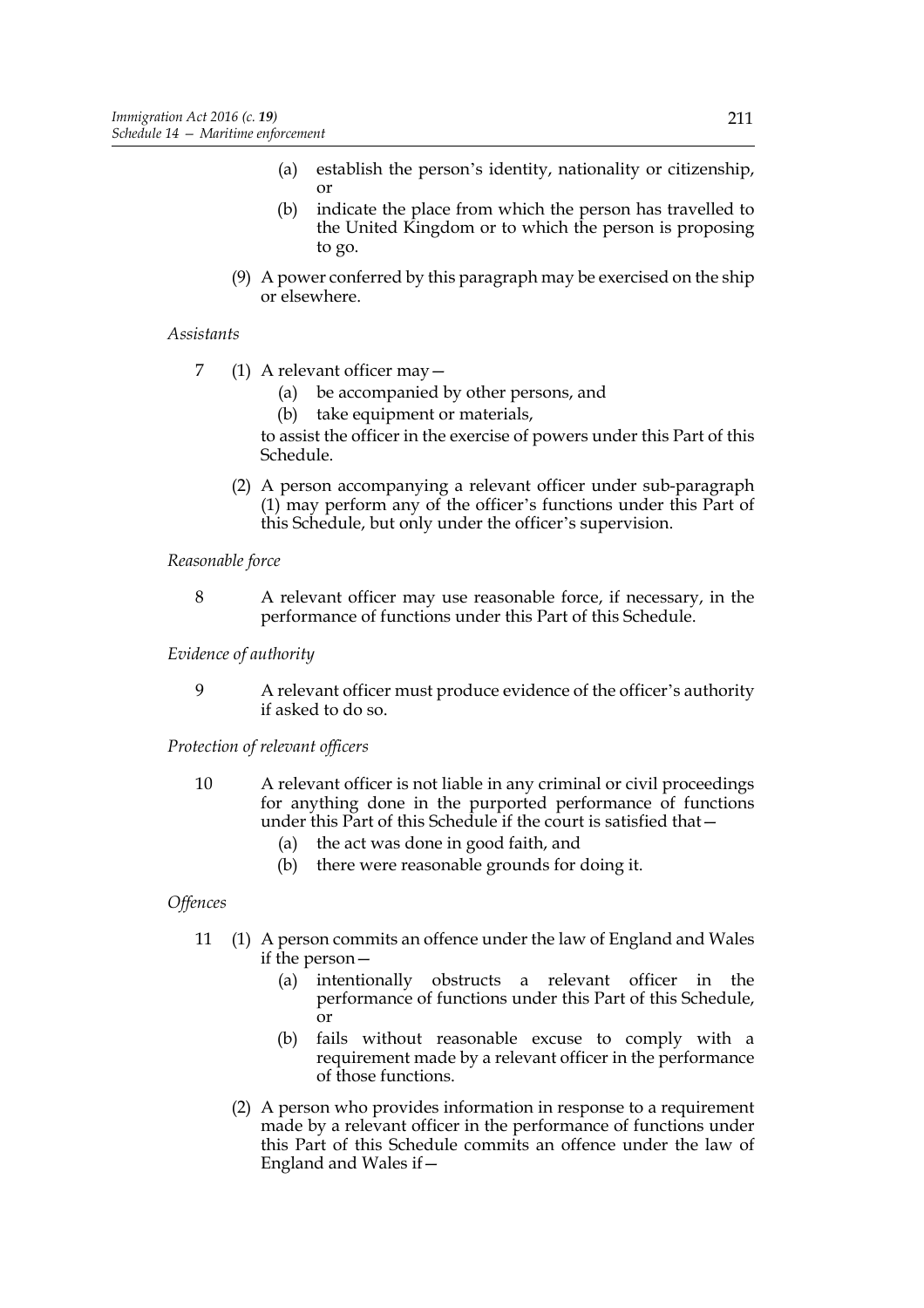- (a) the information is false in a material particular, and the person either knows it is or is reckless as to whether it is, or
- (b) the person intentionally fails to disclose any material particular.
- (3) A relevant officer may arrest without warrant anyone whom the officer has reasonable grounds for suspecting to be guilty of an offence under this paragraph.
- (4) A person guilty of an offence under this paragraph is liable on summary conviction to imprisonment for a term not exceeding 51 weeks, to a fine or to both.
- (5) In the application of sub-paragraph (4) in relation to an offence committed before the coming into force of section 281(5) of the Criminal Justice Act 2003 the reference to 51 weeks is to be read as a reference to 6 months.

## PART 2

#### **SCOTLAND**

#### *Introductory*

- 12 (1) This Part of this Schedule sets out the powers exercisable by immigration officers, Scottish constables and enforcement officers (referred to in this Part of this Schedule as "relevant officers") under sections 28N and 28P(3).
	- (2) In this Part of this Schedule—
		- "items subject to legal privilege" has the same meaning as in Chapter 3 of Part 8 of the Proceeds of Crime Act 2002 (see section 412 of that Act);
		- "the ship" means the ship in relation to which the powers set out in this Part of this Schedule are exercised.

*Power to stop, board, divert and detain*

- 13 (1) This paragraph applies if a relevant officer has reasonable grounds to suspect that—
	- (a) an offence under section 25, 25A or 25B is being, or has been, committed on the ship, or
	- (b) the ship is otherwise being used in connection with the commission of an offence under any of those sections.
	- (2) The relevant officer may—
		- (a) stop the ship;
		- (b) board the ship;
		- (c) require the ship to be taken to a port in the United Kingdom and detained there.
	- (3) The relevant officer may require the master of the ship, or any member of its crew, to take such action as is necessary for the purposes of sub-paragraph (2)(c).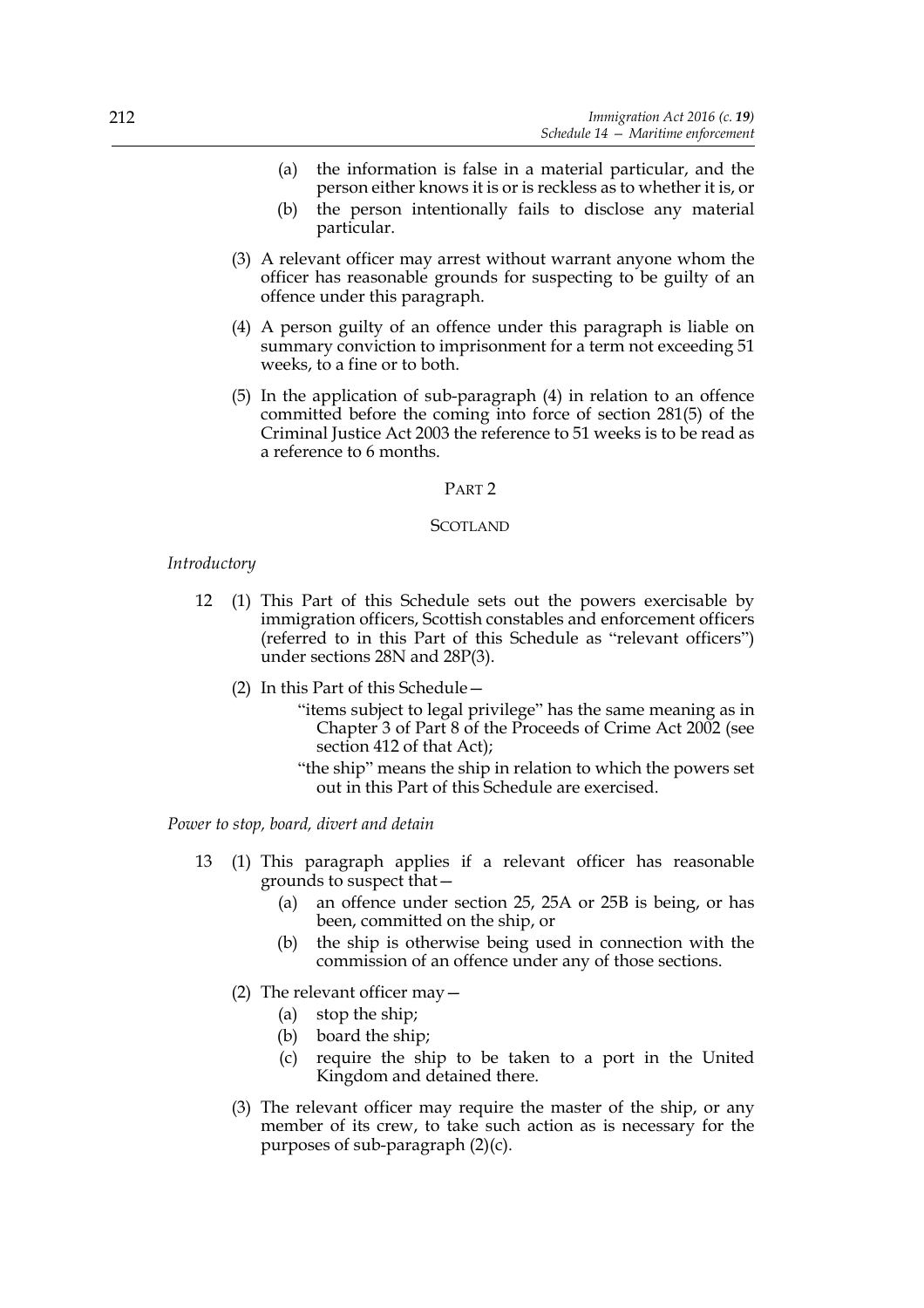- (4) A relevant officer must give notice in writing to the master of any ship detained under this paragraph.
- (5) The notice must state that the ship is to be detained until the notice is withdrawn by the giving of a further notice in writing signed by a relevant officer.

#### *Power to search and obtain information*

- 14 (1) This paragraph applies if a relevant officer has reasonable grounds to suspect that there is evidence on the ship (other than items subject to legal privilege) relating—
	- (a) to an offence under section 25, 25A or 25B, or
	- (b) to an offence that is connected with an offence under any of those sections.
	- (2) The relevant officer may search—
		- (a) the ship;
		- (b) anyone on the ship;
		- (c) anything on the ship (including cargo).
	- (3) The relevant officer may require a person on the ship to give information about himself or herself or about anything on the ship.
	- (4) The power to search conferred by sub-paragraph  $(2)$  -
		- (a) is only a power to search to the extent that it is reasonably required for the purpose of discovering evidence of the kind mentioned in sub-paragraph (1), and
		- (b) in the case of a search of a person, does not authorise a relevant officer to require the person to remove any clothing in public other than an outer coat, jacket or gloves.
	- (5) In exercising a power conferred by sub-paragraph (2) or (3) a relevant officer may—
		- (a) open any containers;
		- (b) require the production of documents, books or records relating to the ship or anything on it (but not including anything the relevant officer has reasonable grounds to believe to be an item subject to legal privilege);
		- (c) make photographs or copies of anything the production of which the relevant officer has power to require.
	- (6) The power in sub-paragraph (5)(b) to require the production of documents, books or records includes, in relation to documents, books or records kept in electronic form, power to require the provision of the documents, books or records in a form in which they are legible and can be taken away.
	- (7) Sub-paragraph (5) is without prejudice to the generality of the powers conferred by sub-paragraphs (2) and (3).
	- (8) A power conferred by this paragraph may be exercised on the ship or elsewhere.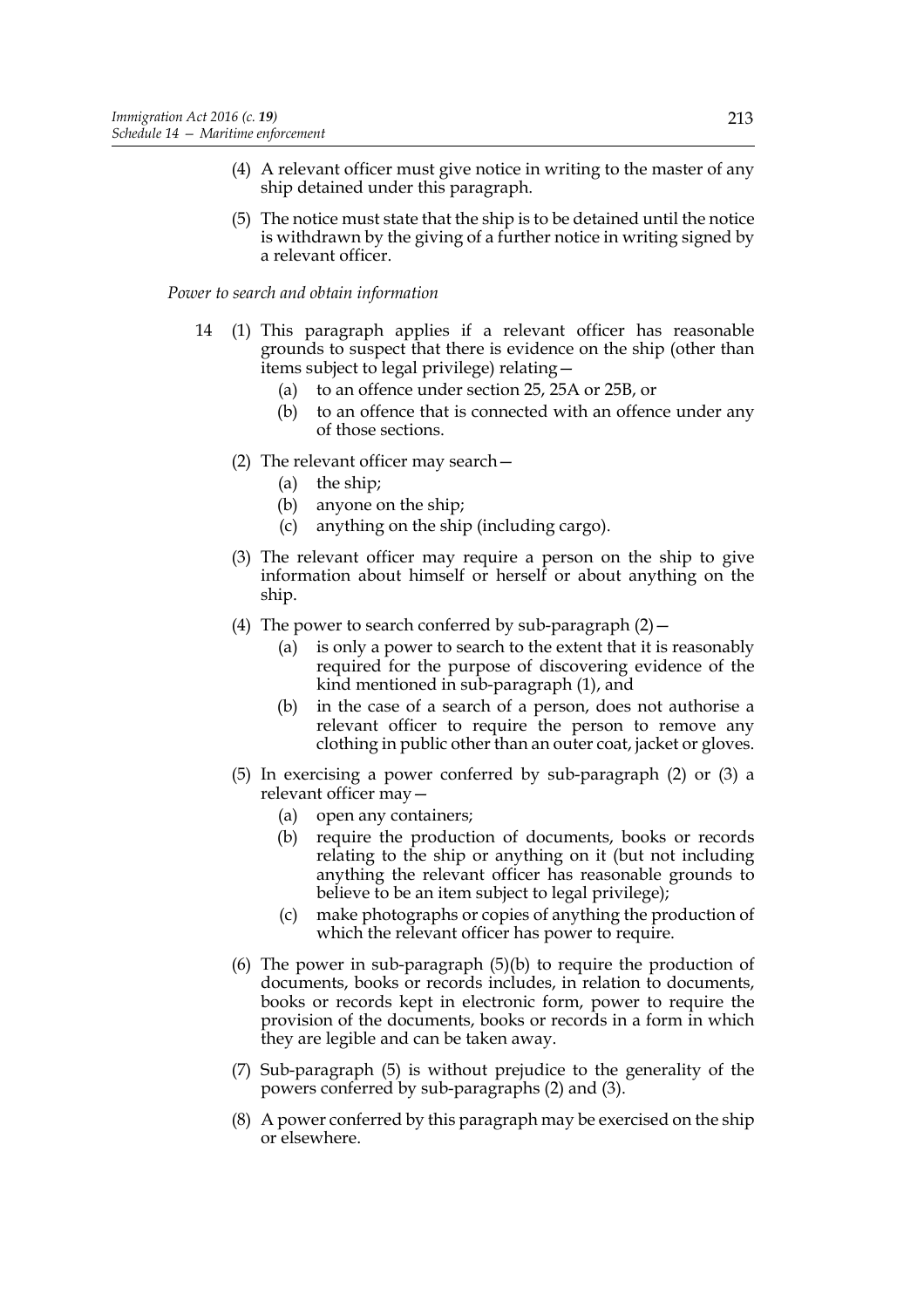*Power of arrest and seizure*

- 15 (1) This paragraph applies if a relevant officer has reasonable grounds to suspect that an offence under section 25, 25A or 25B has been, or is being, committed on the ship.
	- (2) The relevant officer may arrest without warrant anyone whom the officer has reasonable grounds for suspecting to be guilty of the offence.
	- (3) The relevant officer may seize and retain anything found on the ship which appears to the officer to be evidence of the offence (but not including anything that the officer has reasonable grounds to believe to be an item subject to legal privilege).
	- (4) A power conferred by this paragraph may be exercised on the ship or elsewhere.

# *Protective searches of persons*

- 16 (1) The relevant officer may search a person found on the ship for anything which the officer has reasonable grounds to believe the person might use to—
	- (a) cause physical injury,
	- (b) cause damage to property, or
	- (c) endanger the safety of any ship.
	- (2) The power conferred by sub-paragraph (1) may be exercised—
		- (a) only if the officer has reasonable grounds to believe that anything of a kind mentioned in that sub-paragraph is concealed on the person; and
		- (b) only to the extent that it is reasonably required for the purpose of discovering any such thing.
	- (3) The relevant officer may seize and retain anything which the officer has reasonable grounds to believe might—
		- (a) cause physical injury,
		- (b) cause damage to property, or
		- (c) endanger the safety of any ship.
	- (4) If the person is detained, nothing seized under sub-paragraph (3) may be retained when the person is released from detention.
	- (5) A power conferred by this paragraph to search a person does not authorise a relevant officer to require the person to remove any clothing in public other than an outer coat, jacket or gloves, but it does authorise the search of a person's mouth.
	- (6) A power conferred by this paragraph may be exercised on the ship or elsewhere.

*Search for nationality documents*

17 (1) The relevant officer may require a person found on the ship to produce a nationality document.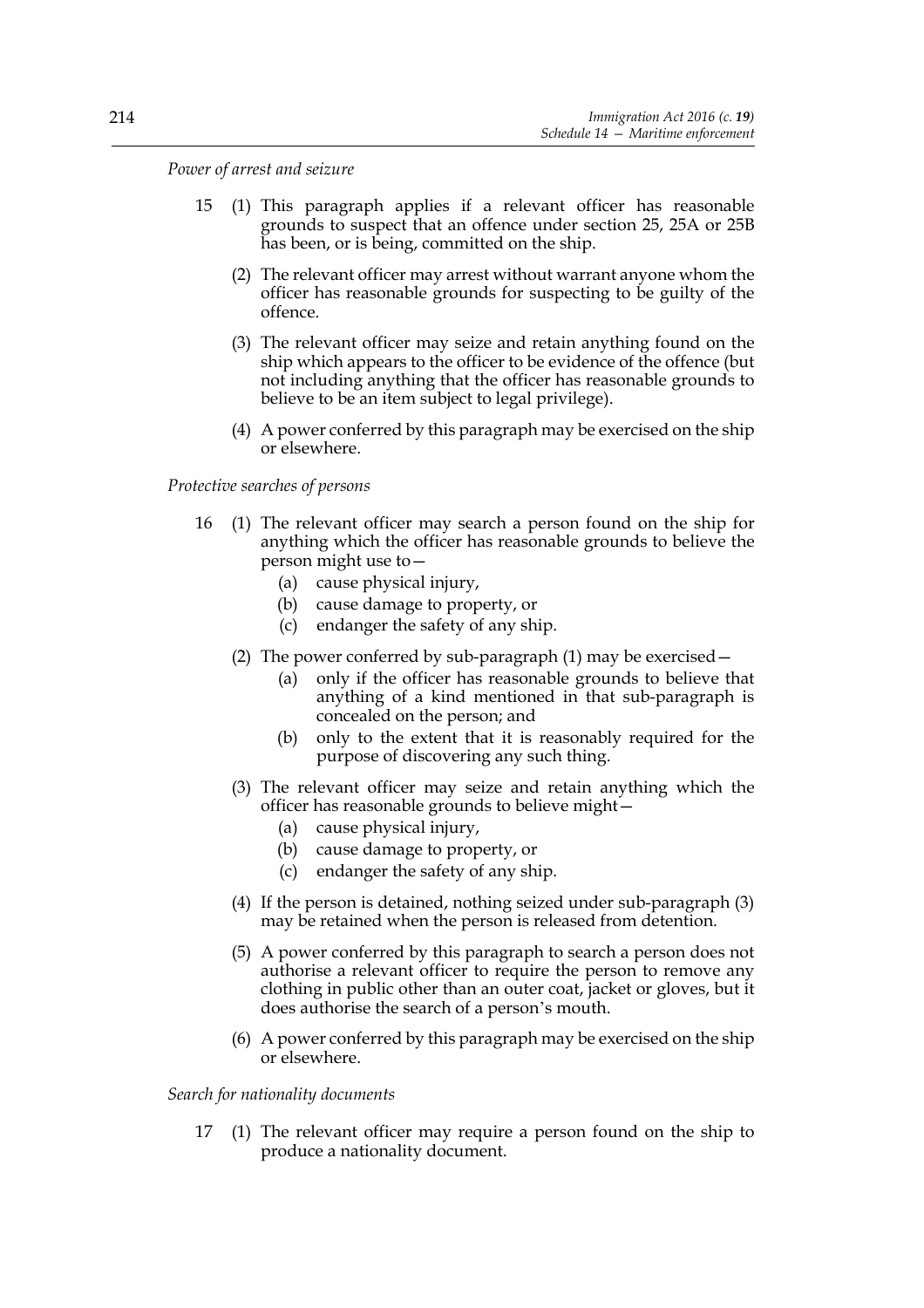- (2) The relevant officer may search a person found on the ship where the officer has reasonable grounds to believe that a nationality document is concealed on the person.
- (3) The power conferred by sub-paragraph (2) may be exercised—
	- (a) only if the officer has reasonable grounds to believe that a nationality document is concealed on the person; and
	- (b) only to the extent that it is reasonably required for the purpose of discovering any such document.
- (4) Subject as follows, the officer may seize and retain a nationality document for as long as the officer believes the person to whom it relates will arrive in the United Kingdom by virtue of the exercise of the power in paragraph 13.
- (5) The power to retain a nationality document in sub-paragraph (4) does not affect any other power of an immigration officer to retain a document.
- (6) Where the nationality document has been seized and retained by a relevant officer who is not an immigration officer, the document must be passed to an immigration officer as soon as is practicable after the ship has arrived in the United Kingdom.
- (7) The power conferred by this paragraph to search a person does not authorise a relevant officer to—
	- (a) require the person to remove any clothing in public other than an outer coat, jacket or gloves, or
	- (b) seize and retain any document the officer has reasonable grounds to believe to be an item subject to legal privilege.
- (8) In this paragraph a "nationality document", in relation to a person, means any document which might—
	- (a) establish the person's identity, nationality or citizenship, or
	- (b) indicate the place from which the person has travelled to the United Kingdom or to which the person is proposing to go.
- (9) A power conferred by this paragraph may be exercised on the ship or elsewhere.

# *Assistants*

- 18 (1) A relevant officer may—
	- (a) be accompanied by other persons, and
	- (b) take equipment or materials,

to assist the officer in the exercise of powers under this Part of this Schedule.

(2) A person accompanying a relevant officer under sub-paragraph (1) may perform any of the officer's functions under this Part of this Schedule, but only under the officer's supervision.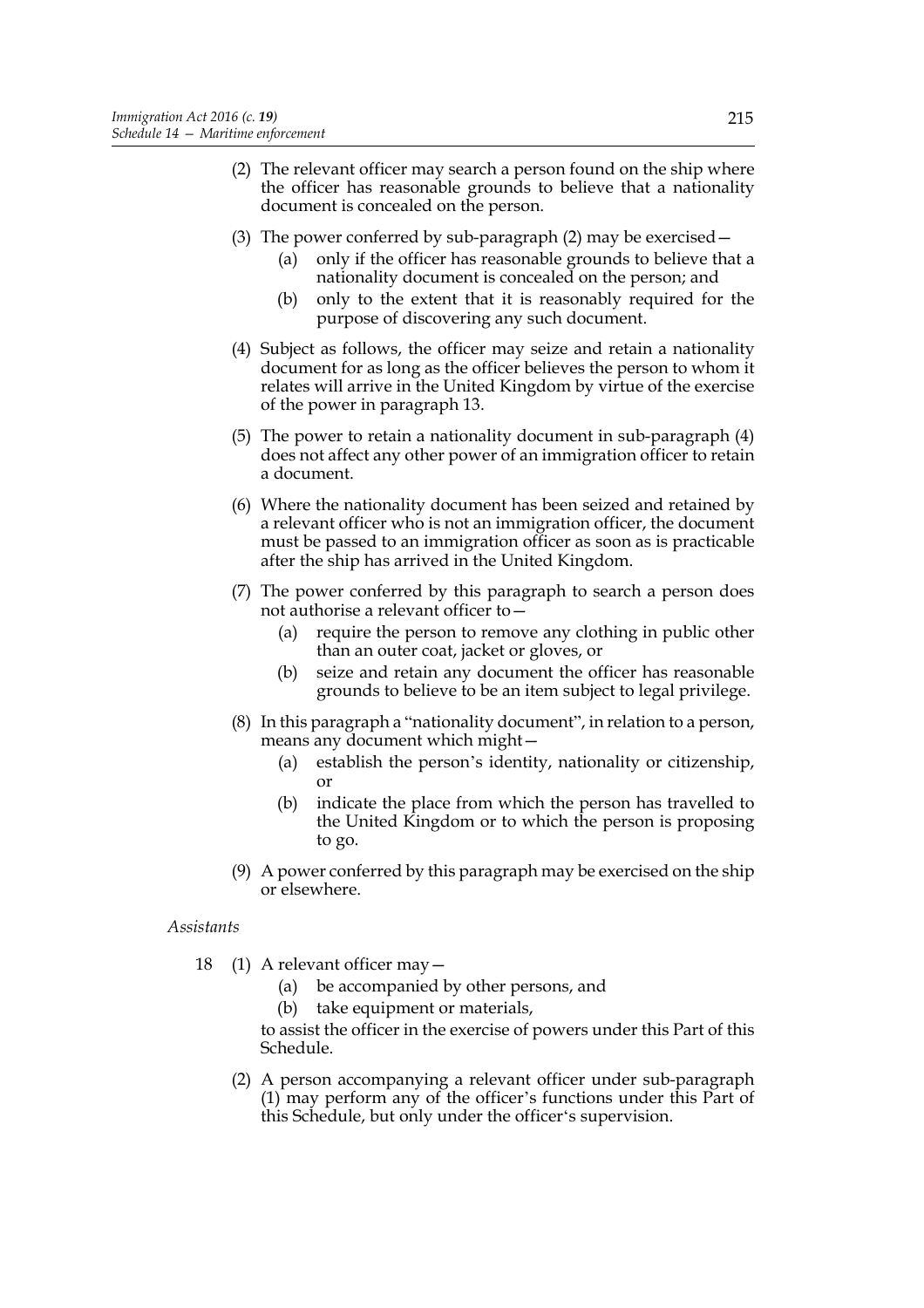## *Reasonable force*

19 A relevant officer may use reasonable force, if necessary, in the performance of functions under this Part of this Schedule.

# *Evidence of authority*

20 A relevant officer must produce evidence of the officer's authority if asked to do so.

## *Protection of relevant officers*

- 21 A relevant officer is not liable in any criminal or civil proceedings for anything done in the purported performance of functions under this Part of this Schedule if the court is satisfied that—
	- (a) the act was done in good faith, and
	- (b) there were reasonable grounds for doing it.

## *Offences*

- 22 (1) A person commits an offence under the law of Scotland if the person—
	- (a) intentionally obstructs a relevant officer in the performance of functions under this Part of this Schedule, or
	- (b) fails without reasonable excuse to comply with a requirement made by a relevant officer in the performance of those functions.
	- (2) A person who provides information in response to a requirement made by a relevant officer in the performance of functions under this Part of this Schedule commits an offence under the law of Scotland if—
		- (a) the information is false in a material particular, and the person either knows it is or is reckless as to whether it is, or
		- (b) the person intentionally fails to disclose any material particular.
	- (3) A relevant officer may arrest without warrant anyone whom the officer has reasonable grounds for suspecting to be guilty of an offence under this paragraph.
	- (4) A person guilty of an offence under this paragraph is liable on summary conviction to imprisonment for a term not exceeding 12 months, to a fine not exceeding level 5 on the standard scale or to both.

# PART 3

### NORTHERN IRELAND

#### *Introductory*

23 (1) This Part of this Schedule sets out the powers exercisable by immigration officers, Northern Ireland constables and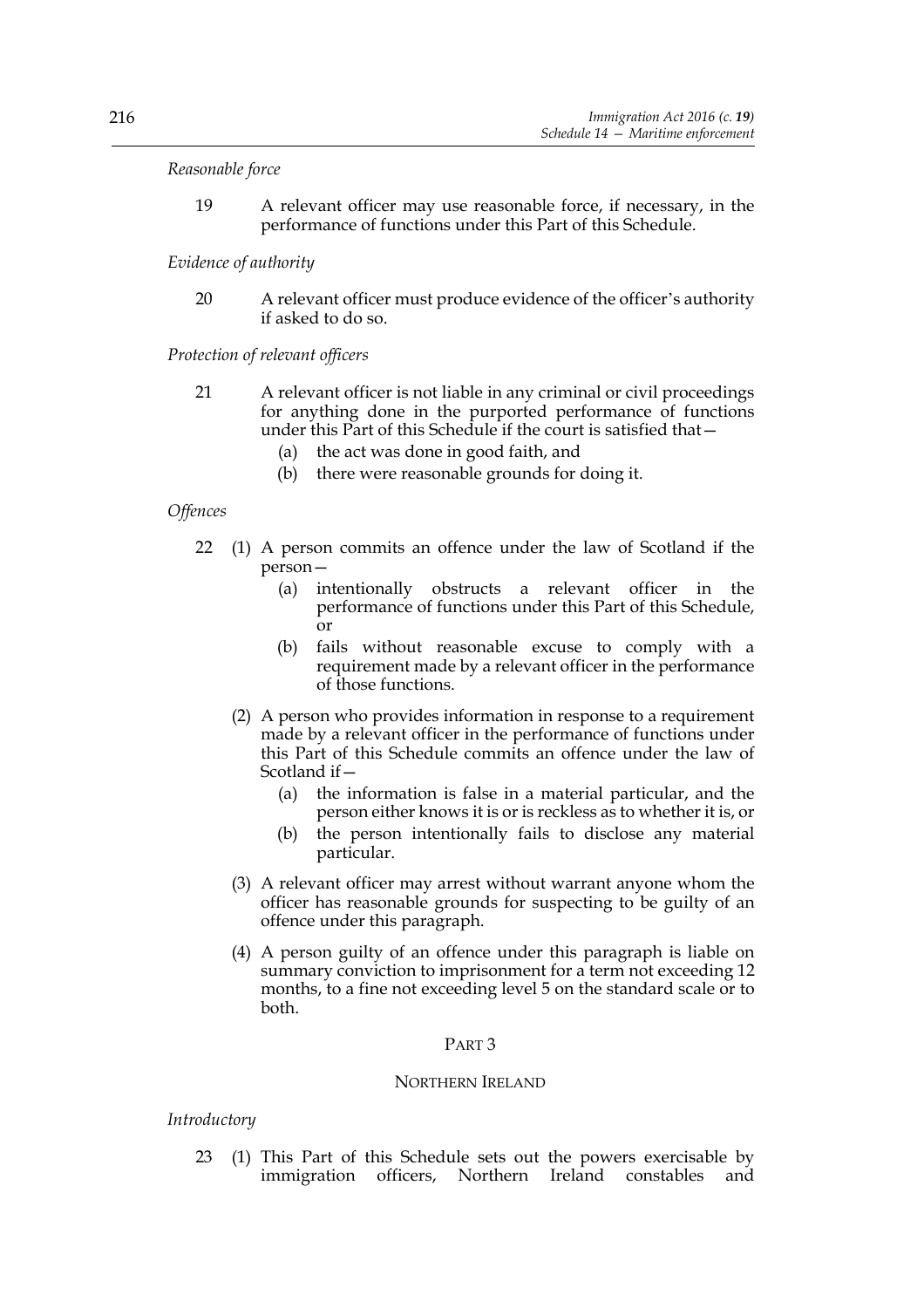enforcement officers (referred to in this Part of this Schedule as "relevant officers") under sections 28O and 28P(5).

- (2) In this Part of this Schedule—
	- "items subject to legal privilege" has the same meaning as in the Police and Criminal Evidence (Northern Ireland) Order 1989 (SI 1989/1341 (NI 12)) (see Article 12 of that Order);
	- "the ship" means the ship in relation to which the powers set out in this Part of this Schedule are exercised.

*Power to stop, board, divert and detain*

- 24 (1) This paragraph applies if a relevant officer has reasonable grounds to suspect that—
	- (a) an offence under section 25, 25A or 25B is being, or has been, committed on the ship, or
	- (b) the ship is otherwise being used in connection with the commission of an offence under any of those sections.
	- (2) The relevant officer may—
		- (a) stop the ship;
		- (b) board the ship;
		- (c) require the ship to be taken to a port in the United Kingdom and detained there.
	- (3) The relevant officer may require the master of the ship, or any member of its crew, to take such action as is necessary for the purposes of sub-paragraph (2)(c).
	- (4) A relevant officer must give notice in writing to the master of any ship detained under this paragraph.
	- (5) The notice must state that the ship is to be detained until the notice is withdrawn by the giving of a further notice in writing signed by a relevant officer.

#### *Power to search and obtain information*

- 25 (1) This paragraph applies if a relevant officer has reasonable grounds to suspect that there is evidence on the ship (other than items subject to legal privilege) relating—
	- (a) to an offence under section 25, 25A or 25B, or
	- (b) to an offence that is connected with an offence under any of those sections.
	- (2) The relevant officer may search—
		- (a) the ship;
		- (b) anyone on the ship;
		- (c) anything on the ship (including cargo).
	- (3) The relevant officer may require a person on the ship to give information about himself or herself or about anything on the ship.
	- (4) The power to search conferred by sub-paragraph  $(2)$  -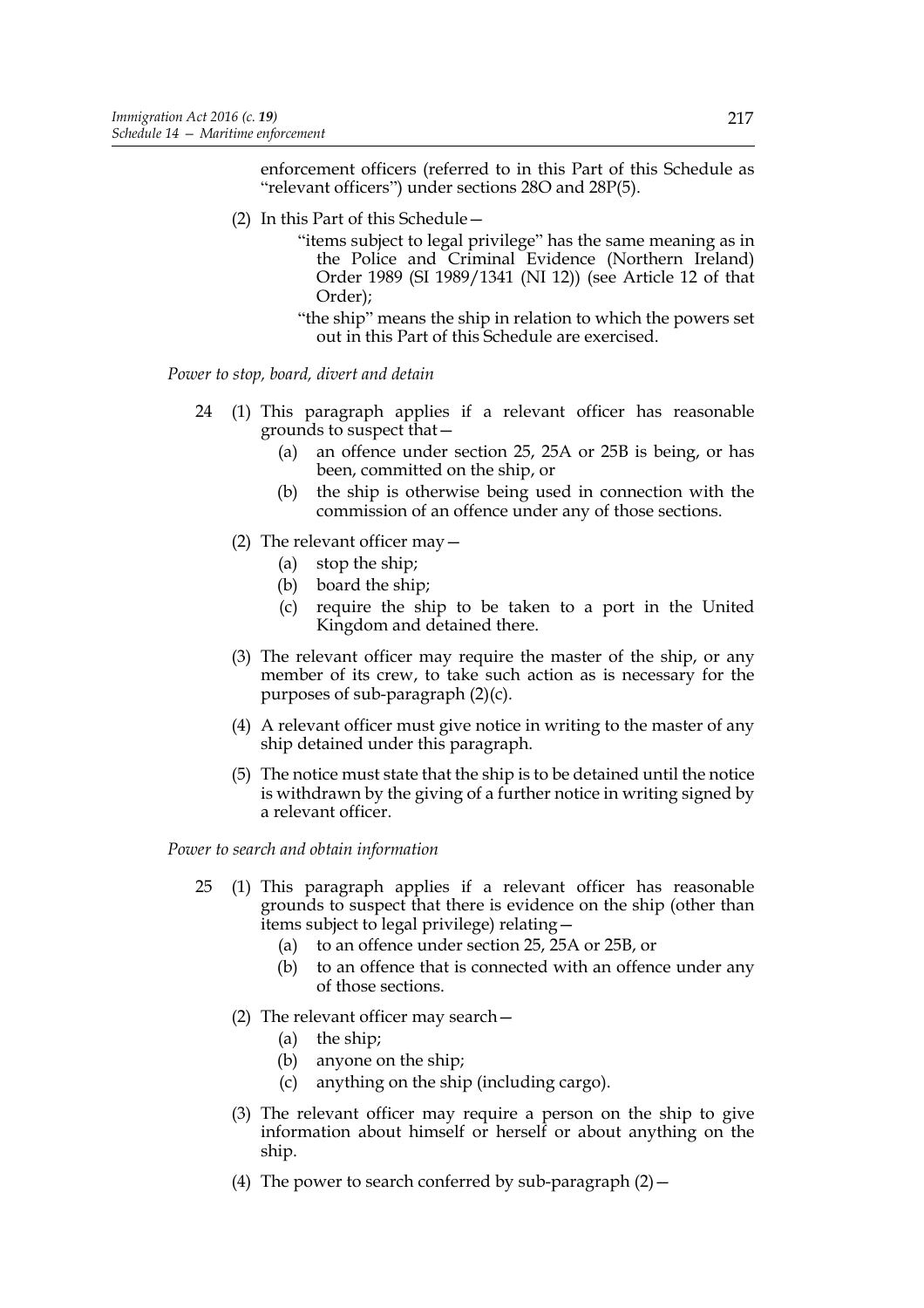- (a) is only a power to search to the extent that it is reasonably required for the purpose of discovering evidence of the kind mentioned in sub-paragraph (1), and
- (b) in the case of a search of a person, does not authorise a relevant officer to require the person to remove any clothing in public other than an outer coat, jacket or gloves.
- (5) In exercising a power conferred by sub-paragraph (2) or (3) a relevant officer may—
	- (a) open any containers;
	- (b) require the production of documents, books or records relating to the ship or anything on it (but not including anything the officer has reasonable grounds to believe to be an item subject to legal privilege);
	- (c) make photographs or copies of anything the production of which the officer has power to require.
- (6) The power in sub-paragraph (5)(b) to require the production of documents, books or records includes, in relation to documents, books or records kept in electronic form, power to require the provision of the documents, books or records in a form in which they are legible and can be taken away.
- (7) Sub-paragraph (5) is without prejudice to the generality of the powers conferred by sub-paragraphs (2) and (3).
- (8) A power conferred by this paragraph may be exercised on the ship or elsewhere.

#### *Power of arrest and seizure*

- 26 (1) This paragraph applies if a relevant officer has reasonable grounds to suspect that an offence under section 25, 25A or 25B has been, or is being, committed on the ship.
	- (2) The relevant officer may arrest without warrant anyone whom the officer has reasonable grounds for suspecting to be guilty of the offence.
	- (3) The relevant officer may seize and retain anything found on the ship which appears to the officer to be evidence of the offence (but not including anything that the constable or officer has reasonable grounds to believe to be an item subject to legal privilege).
	- (4) A power conferred by this paragraph may be exercised on the ship or elsewhere.

#### *Protective searches of persons*

- 27 (1) The relevant officer may search a person found on the ship for anything which the officer has reasonable grounds to believe the person might use to—
	- (a) cause physical injury,
	- (b) cause damage to property, or
	- (c) endanger the safety of any ship.
	- (2) The power conferred by sub-paragraph (1) may be exercised—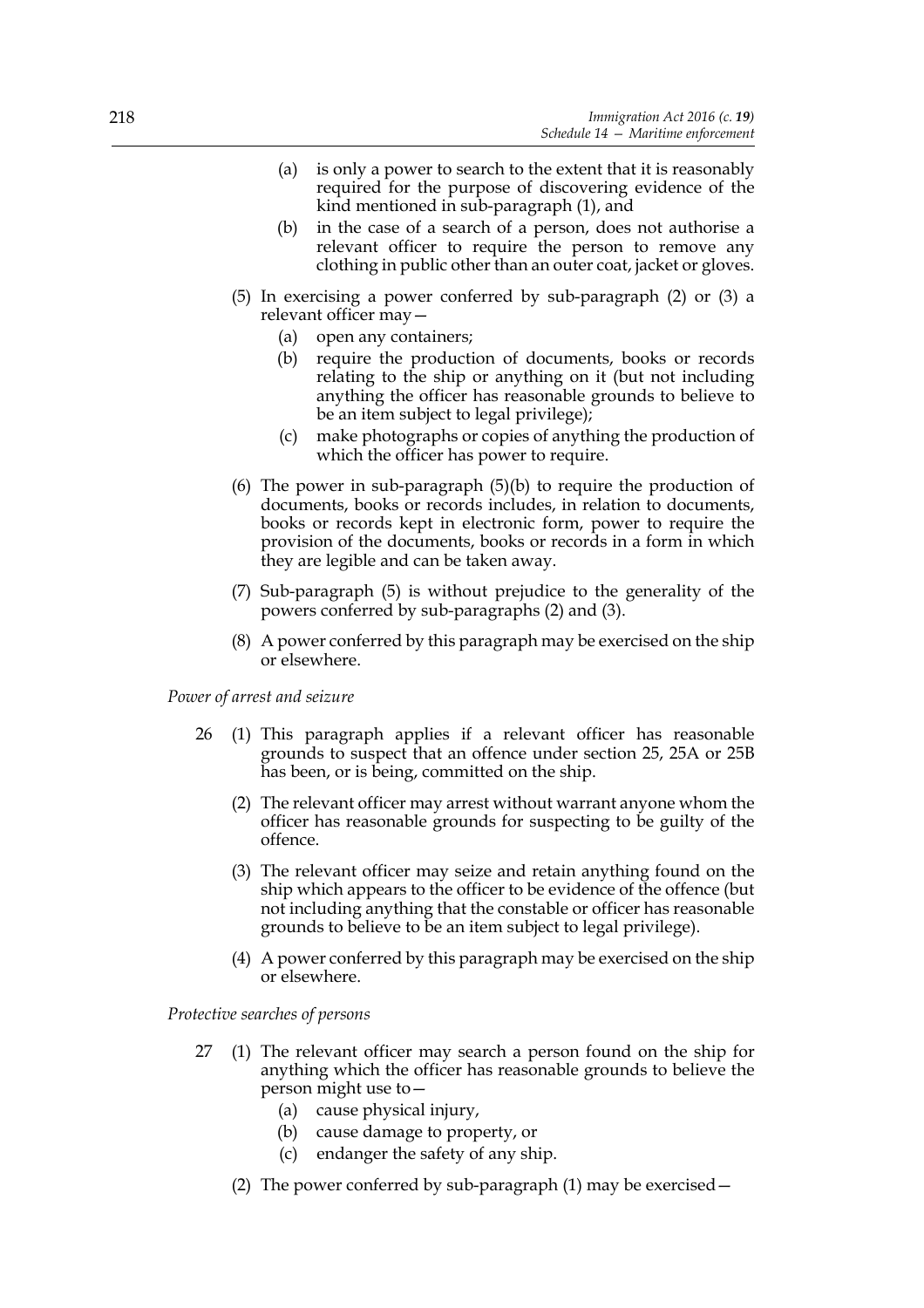- (a) only if the officer has reasonable grounds to believe that anything of a kind mentioned in that sub-paragraph is concealed on the person; and
- (b) only to the extent that it is reasonably required for the purpose of discovering any such thing.
- (3) The relevant officer may seize and retain anything which the officer has reasonable grounds to believe might—
	- (a) cause physical injury,
	- (b) cause damage to property, or
	- (c) endanger the safety of any ship
- (4) If the person is detained, nothing seized under sub-paragraph (3) may be retained when the person is released from detention.
- (5) A power conferred by this paragraph to search a person does not authorise a relevant officer to require the person to remove any clothing in public other than an outer coat, jacket or gloves, but it does authorise the search of a person's mouth.
- (6) A power conferred by this paragraph may be exercised on the ship or elsewhere.

*Search for nationality documents*

- 28 (1) The relevant officer may require a person found on the ship to produce a nationality document.
	- (2) The relevant officer may search a person found on the ship where the officer has reasonable grounds to believe that a nationality document is concealed on the person.
	- (3) The power conferred by sub-paragraph (2) may be exercised—
		- (a) only if the officer has reasonable grounds to believe that a nationality document is concealed on the person; and
		- (b) only to the extent that it is reasonably required for the purpose of discovering any such document.
	- (4) Subject as follows, the officer may seize and retain a nationality document for as long as the officer believes the person to whom it relates will arrive in the United Kingdom by virtue of the exercise of the power in paragraph 24.
	- (5) The power to retain a nationality document in sub-paragraph (4) does not affect any other power of an immigration officer to retain a document.
	- (6) Where the nationality document has been seized and retained by a relevant officer who is not an immigration officer, the document must be passed to an immigration officer as soon as is practicable after the ship has arrived in the United Kingdom.
	- (7) The power conferred by this paragraph to search a person does not authorise a relevant officer to—
		- (a) require the person to remove any clothing in public other than an outer coat, jacket or gloves, or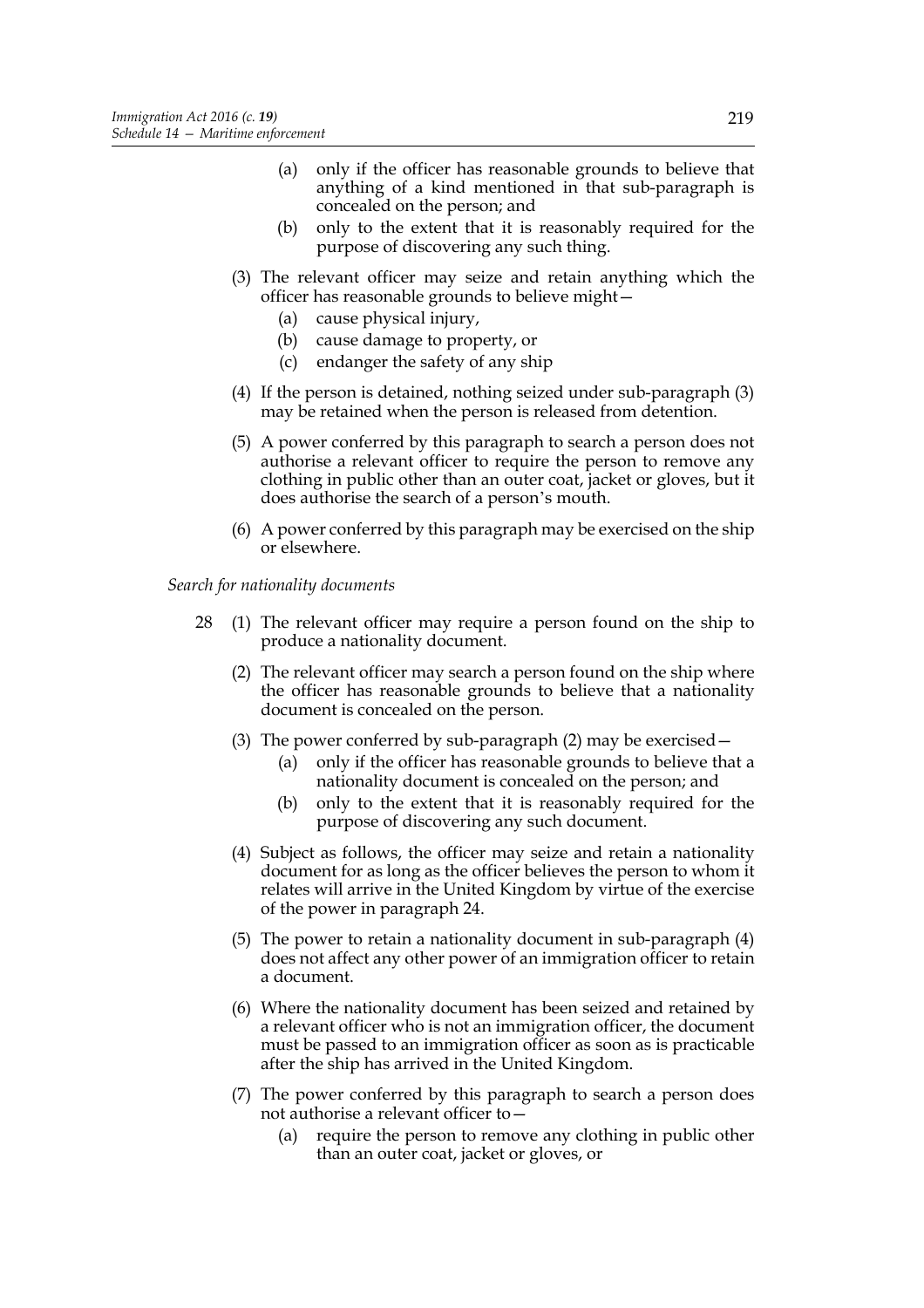- (b) seize and retain any document the officer has reasonable grounds to believe to be an item subject to legal privilege.
- (8) In this paragraph a "nationality document", in relation to a person, means any document which might—
	- (a) establish the person's identity, nationality or citizenship, or
	- (b) indicate the place from which the person has travelled to the United Kingdom or to which the person is proposing to go.
- (9) A power conferred by this paragraph may be exercised on the ship or elsewhere.

## *Assistants*

- 29 (1) A relevant officer may—
	- (a) be accompanied by other persons, and
	- (b) take equipment or materials,

to assist the officer in the exercise of powers under this Part of this Schedule.

(2) A person accompanying a relevant officer under sub-paragraph (1) may perform any of the officer's functions under this Part of this Schedule, but only under the officer's supervision.

## *Reasonable force*

30 A relevant officer may use reasonable force, if necessary, in the performance of functions under this Part of this Schedule.

## *Evidence of authority*

31 A relevant officer must produce evidence of the officer's authority if asked to do so.

*Protection of relevant officers*

- 32 A relevant officer is not liable in any criminal or civil proceedings for anything done in the purported performance of functions under this Part of this Schedule if the court is satisfied that—
	- (a) the act was done in good faith, and
	- (b) there were reasonable grounds for doing it.

# *Offences*

- 33 (1) A person commits an offence under the law of Northern Ireland if the person—
	- (a) intentionally obstructs a relevant officer in the performance of functions under this Part of this Schedule, or
	- (b) fails without reasonable excuse to comply with a requirement made by a relevant officer in the performance of those functions.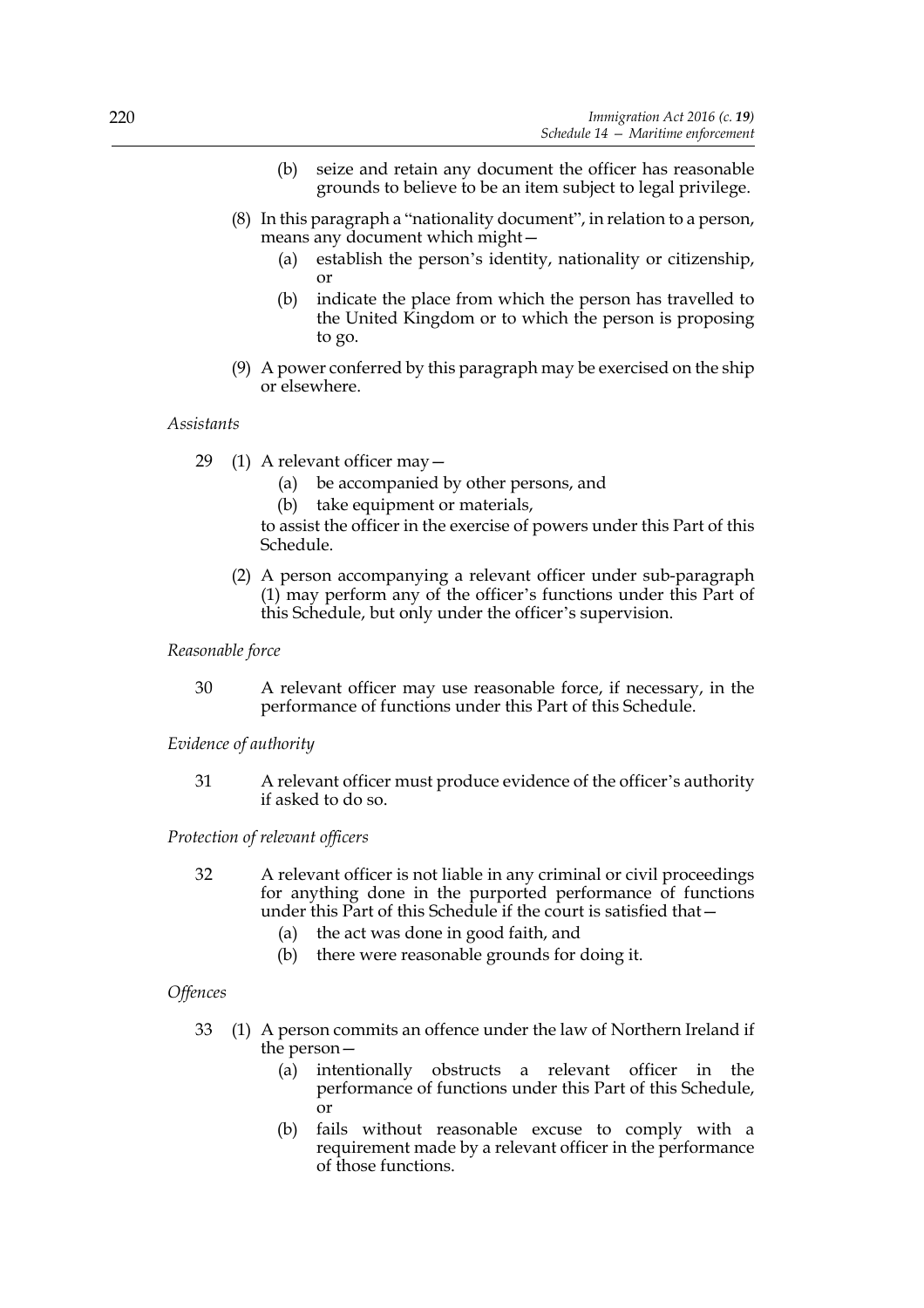- (2) A person who provides information in response to a requirement made by a relevant officer in the performance of functions under this Part of this Schedule commits an offence under the law of Northern Ireland if—
	- (a) the information is false in a material particular, and the person either knows it is or is reckless as to whether it is, or
	- (b) the person intentionally fails to disclose any material particular.
- (3) A relevant officer may arrest without warrant anyone whom the officer has reasonable grounds for suspecting to be guilty of an offence under this paragraph.
- (4) A person guilty of an offence under this paragraph is liable on summary conviction to imprisonment for a term not exceeding 6 months, to a fine not exceeding level 5 on the standard scale or to both."

# SCHEDULE 15 Section 89

#### CIVIL REGISTRATION FEES

# PART 1

#### POWERS TO MAKE REGULATIONS FOR THE CHARGING OF FEES

#### *Marriage Act 1949 (c. 76)*

1 Before section 72 of the Marriage Act 1949 (but after the heading of Part 6 of that Act) insert—

# **"71A Fees**

- (1) The Secretary of State may by regulations provide for fees to be payable to such persons as may be prescribed in respect of—
	- (a) the giving of notice of a marriage to a superintendent registrar;
	- (b) an application for the reduction of the waiting period in relation to a notice of marriage (see section 31(5A));
	- (c) the registration for the solemnization of marriages of a building certified as required by law as a place of religious worship, or the cancellation of such a registration;
	- (d) the authorisation of a person to be present at the solemnization of marriages in such a building;
	- (e) the presence of a superintendent registrar or registrar at a marriage (except in a case falling within section  $51(1A)$ );
	- (f) the delivery under section 57(1) of a certified copy of entries in a marriage register book;
	- (g) the carrying out of a search of  $-$ 
		- (i) any marriage register book,
		- (ii) any index kept in relation to such a book, or
		- (iii) certified copies of entries in such a book;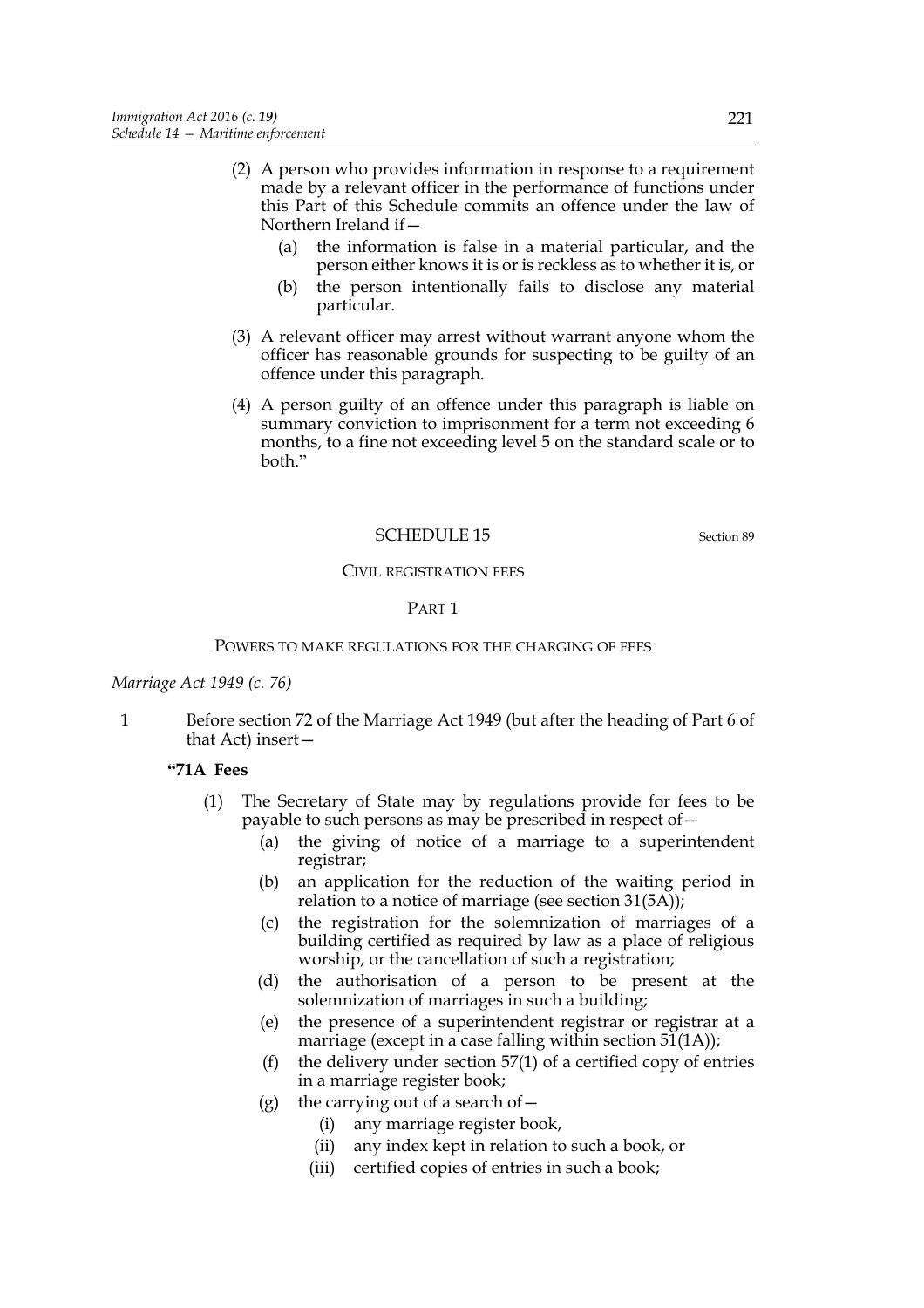- (h) the provision of a certified copy, or other record of information, relating to an entry in a marriage register book;
- (i) the issue of the Registrar General's licence under section 7 of the Marriage (Registrar General's Licence) Act 1970;
- (j) such other marriage services as may be prescribed.
- (2) Regulations under this section may—
	- (a) specify the amount of any fee payable under the regulations, or
	- (b) set out how such a fee is to be determined.
- (3) Subsection (4) applies where the regulations provide for a fee to be payable to a superintendent registrar or registrar.
- (4) The regulations may provide for such part of the fee as may be specified by or determined in accordance with the regulations to be payable by the superintendent registrar or registrar to the Registrar General in prescribed circumstances.
- (5) The regulations may provide for the reimbursement, reduction, waiver or refund of part or all of a fee whether by conferring a discretion or otherwise.
- (6) Regulations under this section must be made by statutory instrument.
- (7) Regulations under this section may—
	- (a) provide for exemptions from any of the provisions of the regulations;
	- (b) contain such consequential, incidental, supplemental and transitional provision as the Secretary of State considers appropriate.
- (8) A statutory instrument containing regulations under this section is subject to annulment in pursuance of a resolution of either House of Parliament.
- (9) In this section—
	- "marriage services" means services in connection with marriages which are provided by or on behalf of the Registrar General, a superintendent registrar or registrar;
	- "prescribed" means prescribed in regulations made under this section."

*Births and Deaths Registration Act 1953 (c. 20)*

2 Before section 39 of the Births and Deaths Registration Act 1953 (but after the cross-heading above that section) insert—

# **"38A Fees**

- (1) The Minister may by regulations provide for fees to be payable to such persons as may be prescribed in respect of  $-$ 
	- (a) the issue of a certificate under section 13(2);
	- (b) the carrying out of a search of  $-$ 
		- (i) any register of births or register of deaths,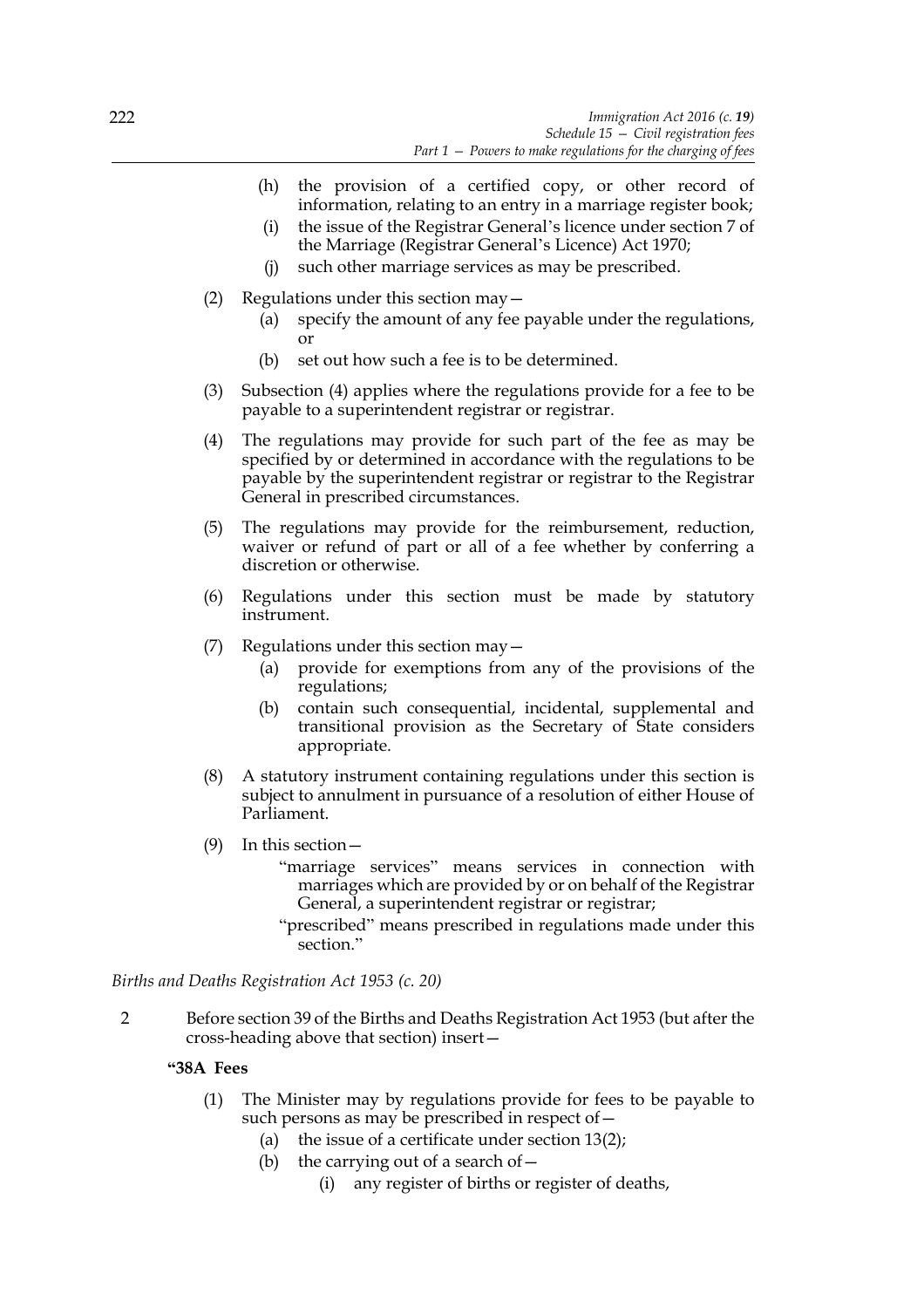- (ii) any index kept in relation to such a register, or
- (iii) certified copies of entries in such a register;
- (c) the provision of a certified copy, or other record of information, relating to an entry in a register of births or a register of deaths;
- (d) the provision of a short certificate of birth or a short certificate of death (see sections 33 and 33A);
- (e) such other birth or death registration services as may be prescribed.
- (2) Regulations under this section may  $-$ 
	- (a) specify the amount of any fee payable under the regulations, or
	- (b) set out how such a fee is to be determined.
- (3) Subsection (4) applies where the regulations provide for a fee to be payable to a superintendent registrar or registrar.
- (4) The regulations may provide for such part of the fee as may be specified by or determined in accordance with the regulations to be payable by the superintendent registrar or registrar to the Registrar General in prescribed circumstances.
- (5) The regulations may provide for the reduction, waiver or refund of part or all of a fee whether by conferring a discretion or otherwise.
- (6) In this section—
	- "birth or death registration services" means services in connection with the registration of births or deaths which are provided—
		- (a) by or on behalf of the Registrar General, a superintendent registrar or registrar, or
		- (b) by any other person;
	- "prescribed" means prescribed in regulations made under this section."

# *Registration Service Act 1953 (c. 37)*

3 After section 19A of the Registration Service Act 1953 insert—

# **"19B Fees in respect of provision of copies of records etc**

- (1) The Minister may by regulations provide for fees to be payable to the Registrar General in respect of the provision by the Registrar General to any persons of copies or other records of any information held by the Registrar General.
- (2) The regulations may  $-$ 
	- (a) specify the amount of any fee payable under the regulations, or
	- (b) set out how such a fee is to be determined.
- (3) The regulations may provide for the reduction, waiver or refund of part or all of a fee whether by conferring a discretion or otherwise.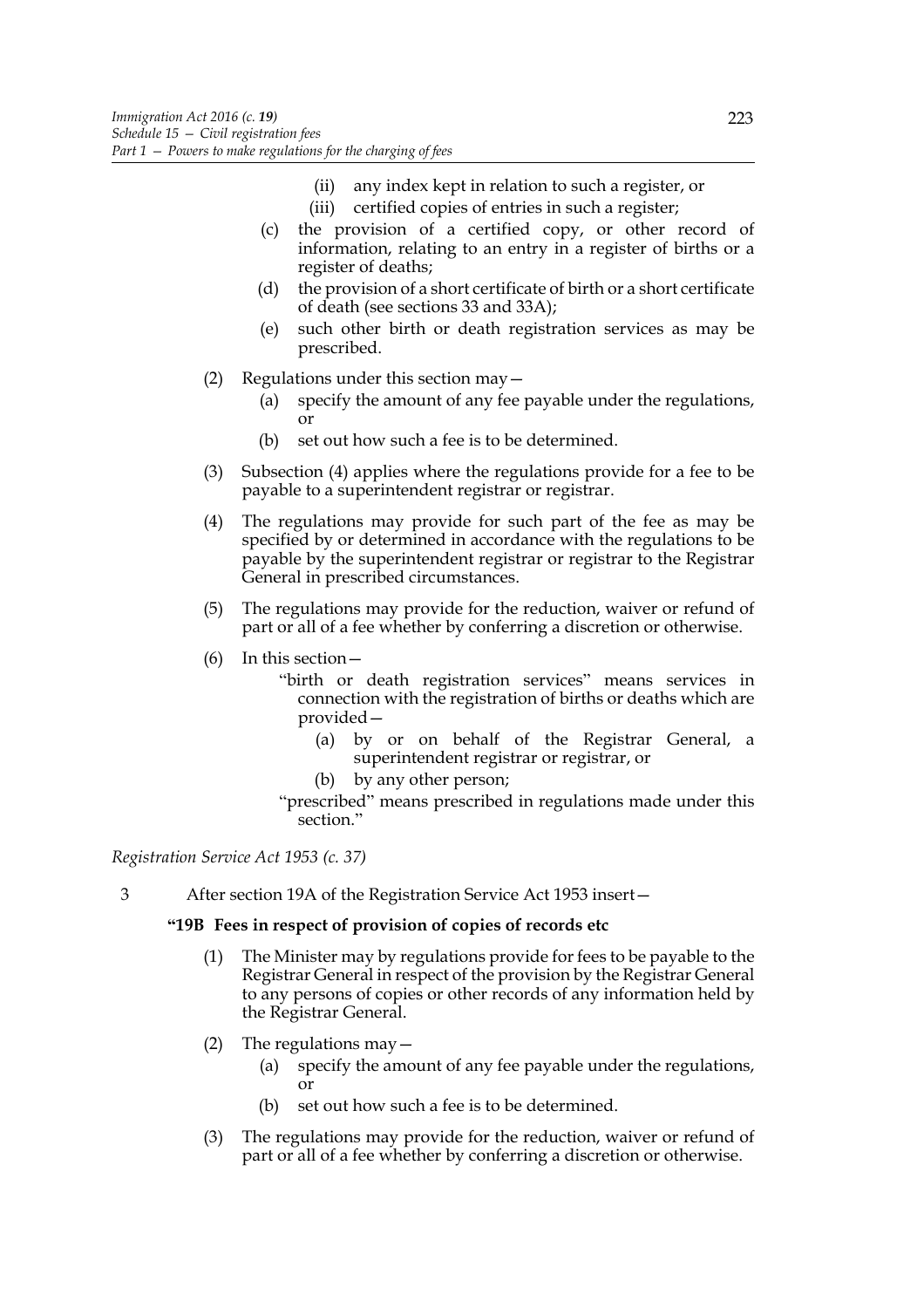- (4) Regulations under this section must be made by statutory instrument.
- (5) Regulations under this section may  $-$ 
	- (a) make different provision for different cases;
	- (b) provide for exemptions from any of the provisions of the regulations;
	- (c) contain such consequential, incidental, supplemental and transitional provision as the Minister considers appropriate.
- (6) A statutory instrument containing regulations under this section is subject to annulment in pursuance of a resolution of either House of Parliament."

*Civil Partnership Act 2004 (c. 33)*

- 4 (1) Section 34 of the Civil Partnership Act 2004 (fees) is amended as follows.
	- (2) In subsection (1), omit ", of such amounts as may be specified in the order,".
	- (3) After subsection (1) insert—
		- "(1A) An order under this section may  $-$ 
			- (a) specify the amount of any fee payable under the order, or
			- (b) set out how such a fee is to be determined.
			- (1B) Subsection (1C) applies where the order provides for a fee to be payable to a registration authority.
		- (1C) The order may provide for such part of the fee as may be specified by or determined in accordance with the order to be payable by the registration authority to the Registrar General in such circumstances as may be prescribed by the order."
	- (4) For subsection (2) substitute—
		- "(2) The order may provide for the reduction, waiver or refund of part or all of a fee whether by conferring a discretion or otherwise."

*Marriage (Same Sex Couples) Act 2013 (c. 30)* 

- 5 In section 9 of the Marriage (Same Sex Couples) Act 2013 (conversion of civil partnership into marriage) after subsection (5) insert—
	- "(5A) Subsection (5B) applies where regulations under this section provide for a fee to be payable to a superintendent registrar or registrar.
	- (5B) The regulations may provide for such part of the fee as may be specified in or determined in accordance with the regulations to be payable by the superintendent registrar or registrar to the Registrar General in such circumstances as may be set out in the regulations.
	- (5C) The regulations may provide for the reduction, waiver or refund of part or all of a fee whether by conferring a discretion or otherwise."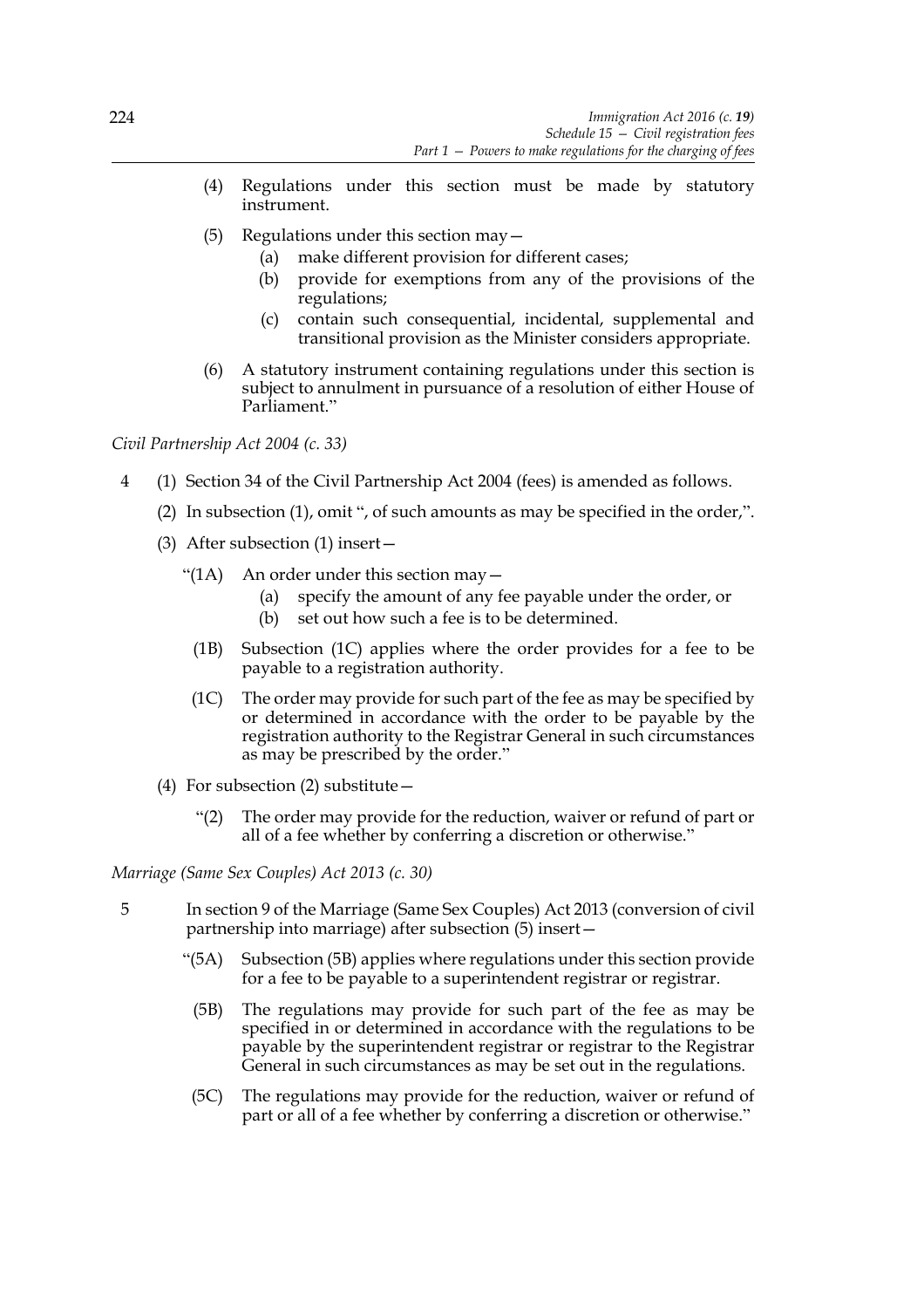### PART 2

#### CONSEQUENTIAL AND RELATED AMENDMENTS

*Places of Worship Registration Act 1855 (c. 81)*

6 For section 5 of the Places of Worship Registration Act 1855 (fee to superintendent registrar) substitute—

**"5 Fees**

- (1) The Secretary of State may by regulations provide for fees to be payable to such persons as may be prescribed in the regulations in respect of the certification to the Registrar General under this Act of a place of meeting for religious worship.
- (2) Regulations under this section may—
	- (a) specify the amount of any fee payable under the regulations, or
	- (b) set out how such a fee is to be determined.
- (3) Subsection (4) applies where the regulations provide for a fee to be payable to a superintendent registrar.
- (4) The regulations may provide for such part of the fee as may be specified by or determined in accordance with the regulations to be payable by the superintendent registrar to the Registrar General in such circumstances as may be set out in the regulations.
- (5) The regulations may provide for the reduction, waiver or refund of part or all of a fee whether by conferring a discretion or otherwise.
- (6) Regulations under this section must be made by statutory instrument.
- (7) Regulations under this section may—
	- (a) make different provision for different cases;
	- (b) provide for exemptions from any of the provisions of the regulations;
	- (c) contain such consequential, incidental, supplemental and transitional provision as the Secretary of State considers appropriate.
- (8) A statutory instrument containing regulations under this section is subject to annulment in pursuance of a resolution of either House of Parliament."

#### *Savings Banks Act 1887 (c. 40)*

- 7 In section 10 of the Savings Banks Act 1887 (price of certificate of birth, death or marriage)—
	- (a) the existing text becomes subsection (1),
	- (b) in that subsection (1), after "entered for" insert ", where the birth, death or marriage is registered in England and Wales, the appropriate fee or in any other case for", and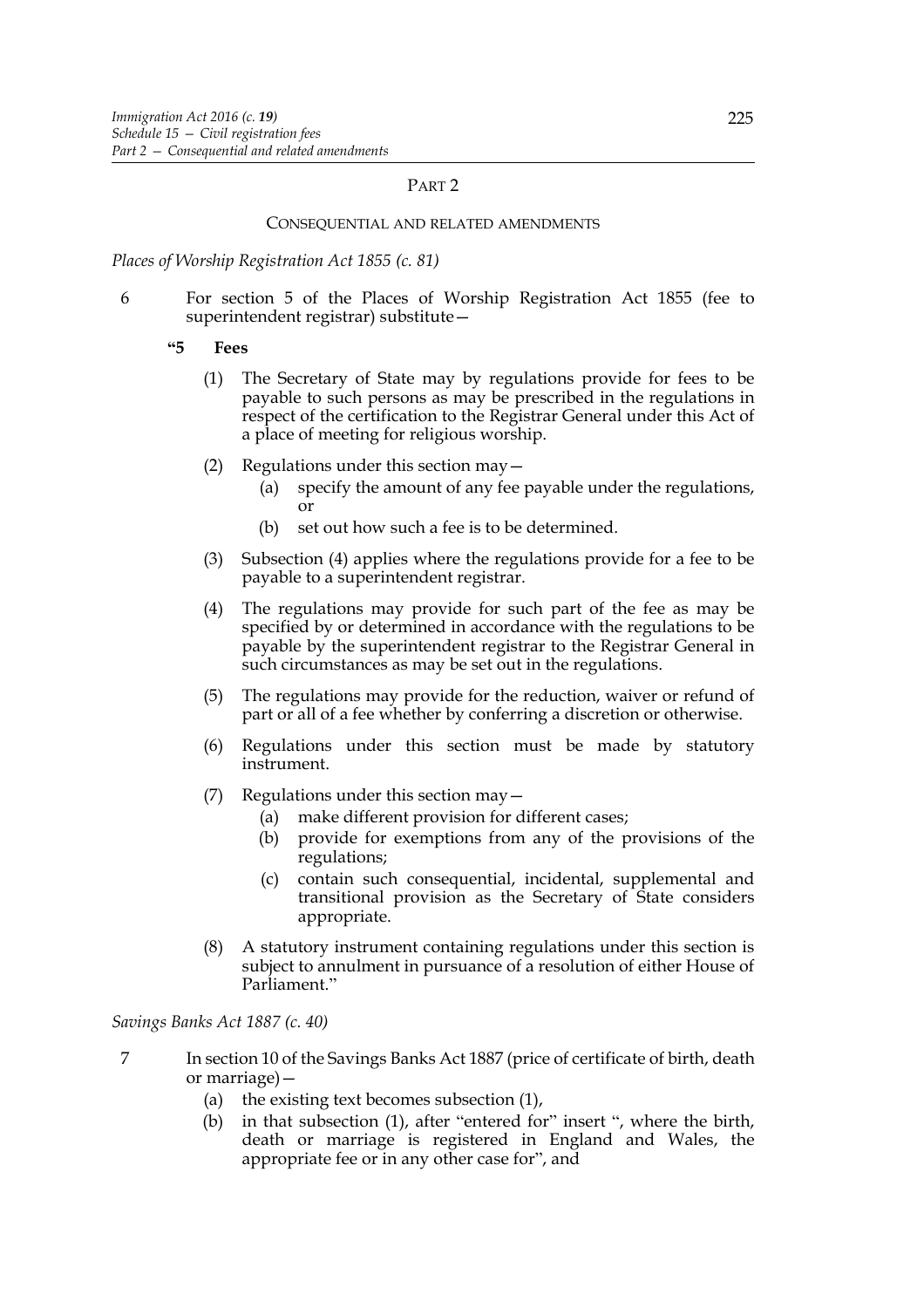- (c) after that subsection insert—
	- "(2) In subsection (1), "the appropriate fee" means the fee payable to the registrar or other person having care of the register concerned for a certified copy of an entry in the register by virtue of section 38A of the Births and Deaths Registration Act 1953 or section 71A of the Marriage Act 1949."

*Marriage Act 1949 (c. 76)*

- 8 The Marriage Act 1949 is amended as follows.
- 9 In section 27 (notice of marriage) omit subsections (6) and (7).
- 10 In section 31 (marriage under certificate without licence)
	- (a) omit subsections (5F) and (5G),
	- (b) in subsection (5H), omit "or an order under subsection (5F)", and
	- (c) omit subsection (5I).
- 11 In section 41 (registration of buildings: marriage of a man and a woman) omit subsection (6).
- 12 In section 43D (regulations about registration of buildings) in subsection (1), omit "and the fees payable".
- 13 In section 51 (fees of registrars for attending marriages)
	- (a) for the heading substitute "Fees of superintendent registrars for attending marriages in approved premises",
	- (b) omit subsection (1),
	- (c) in subsection (1A), omit paragraph (a) (and the "but" after it), and
	- (d) omit subsection (2).
- 14 In section 57 (quarterly returns to superintendent registrar) omit subsection (4).
- 15 In section 63 (searches in register books) in subsection (1), omit from ", on payment" to the end.
- 16 In section 64 (searches of indexes kept by superintendent registrars) in subsection (2), omit from ", on payment" to the end.
- 17 In section 65 (searches of indexes kept by Registrar General) in subsection (2), omit from ", on payment" to the end.
- 18 In section 65A (searches and records of information: additional provision) omit subsection (2).
- 19 In section 74 (regulations) in subsection (1)(b), after "this Act" insert "(other than section 71A)".
- 20 In section 78 (interpretation) in subsection (1), in the definition of "prescribed" after ""prescribed"" insert "(other than in section 71A)".

*Births and Deaths Registration Act 1953 (c. 20)*

- 21 The Births and Deaths Registration Act 1953 is amended as follows.
- 22 In section 13 (registration of name of child or of alteration of name) in subsection (2), omit "on payment of a fee not exceeding £1.00".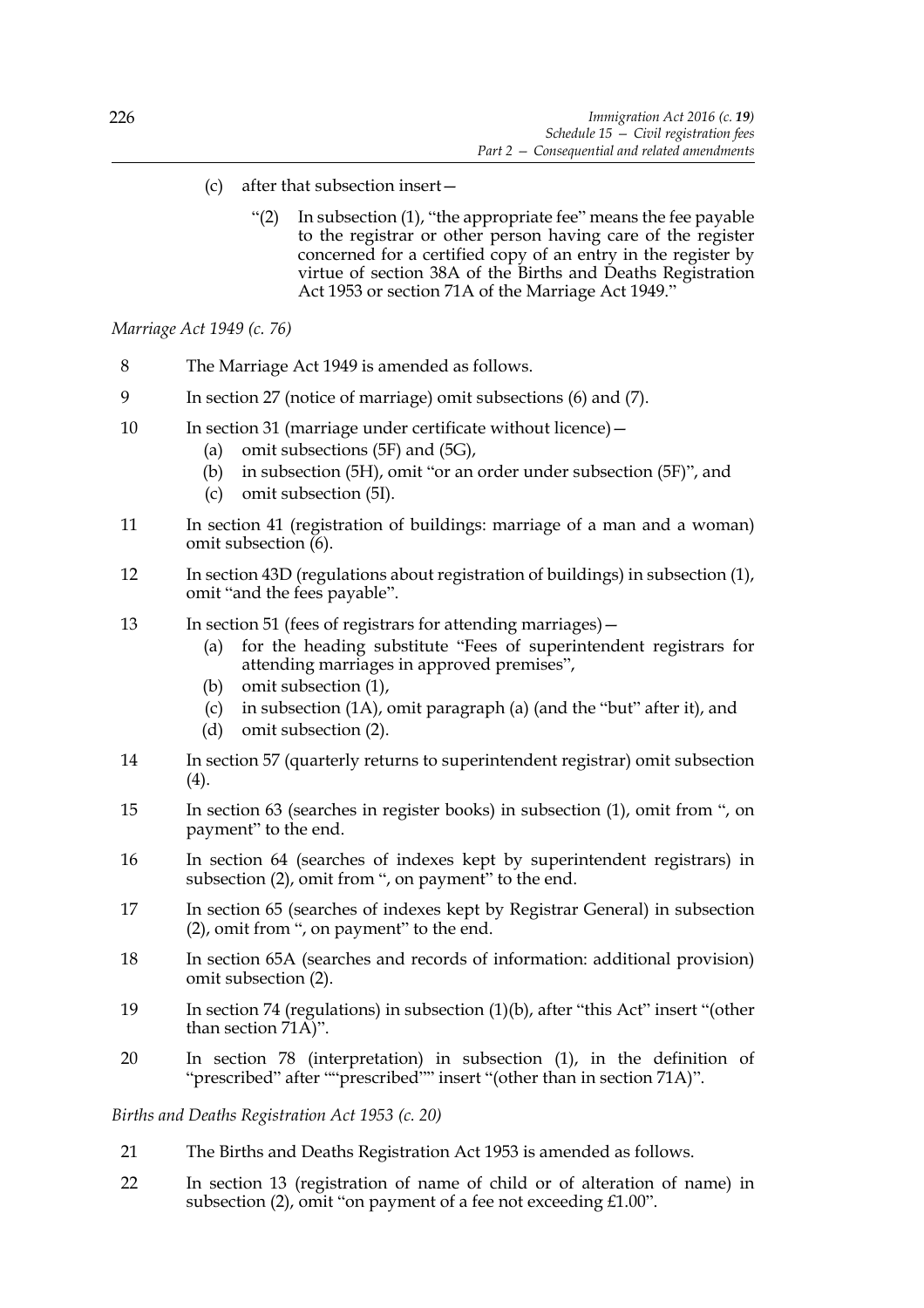23 In section 30 (searches of indexes kept by Registrar General)— (a) in subsection (2), omit from ", on payment" to the end, and (b) in subsection (3), omit "and on payment as aforesaid of the appropriate fee aforesaid". 24 In section 31 (searches of indexes kept by superintendent registrars) in subsection (2), omit from ", on payment" to the end. 25 In section 32 (searches in registers kept by registrars) omit from ", on payment" to the end of paragraph (c). 26 In section 33 (short certificate of birth) in subsection (1), omit from "on payment" to "and". 27 In section 33A (short certificate of death)— (a) in subsection (1), for paragraphs (a) and (b) substitute ", on furnishing the prescribed particulars,", and (b) omit subsection (3). 28 In section 34A (searches and records of information: additional provision) omit subsection (2). 29 In section 39 (regulations made by the Registrar General) in paragraph (a), for "and 34A" substitute ", 34A and 38A". 30 In section 39A (regulations made by the Minister: further provisions)— (a) in subsection (1)(c), after "such" insert "consequential,", (b) in subsection (2), after "provisions" insert "other than section 38A", and (c) in subsection (5), for "and 34A" substitute ", 34A and 38A". 31 In section 41 (interpretation) in subsection (1), in the definition of "prescribed", for "and 10C" substitute ", 10C and 38A". *Registration Service Act 1953 (c. 37)* 32 Omit section 16 of the Registration Service Act 1953 (general provision as to fees).

*Factories Act 1961 (c. 34)* 

- 33 In section 178 of the Factories Act 1961 (certificates of birth)—
	- (a) in subsection (1), after "payment of" insert "the appropriate fee in England and Wales or",
	- (b) also in subsection (1), before ", be entitled" insert "in Scotland", and
	- (c) after subsection (2) insert—
		- "(3) In subsection (1), "the appropriate fee" means the fee payable to a registrar or superintendent registrar for a certified copy of an entry in the register concerned by virtue of section 38A of the Births and Deaths Registration Act 1953."

*Public Expenditure and Receipts Act 1968 (c. 14)*

34 In Schedule 3 to the Public Expenditure and Receipts Act 1968 (variation of fees)—